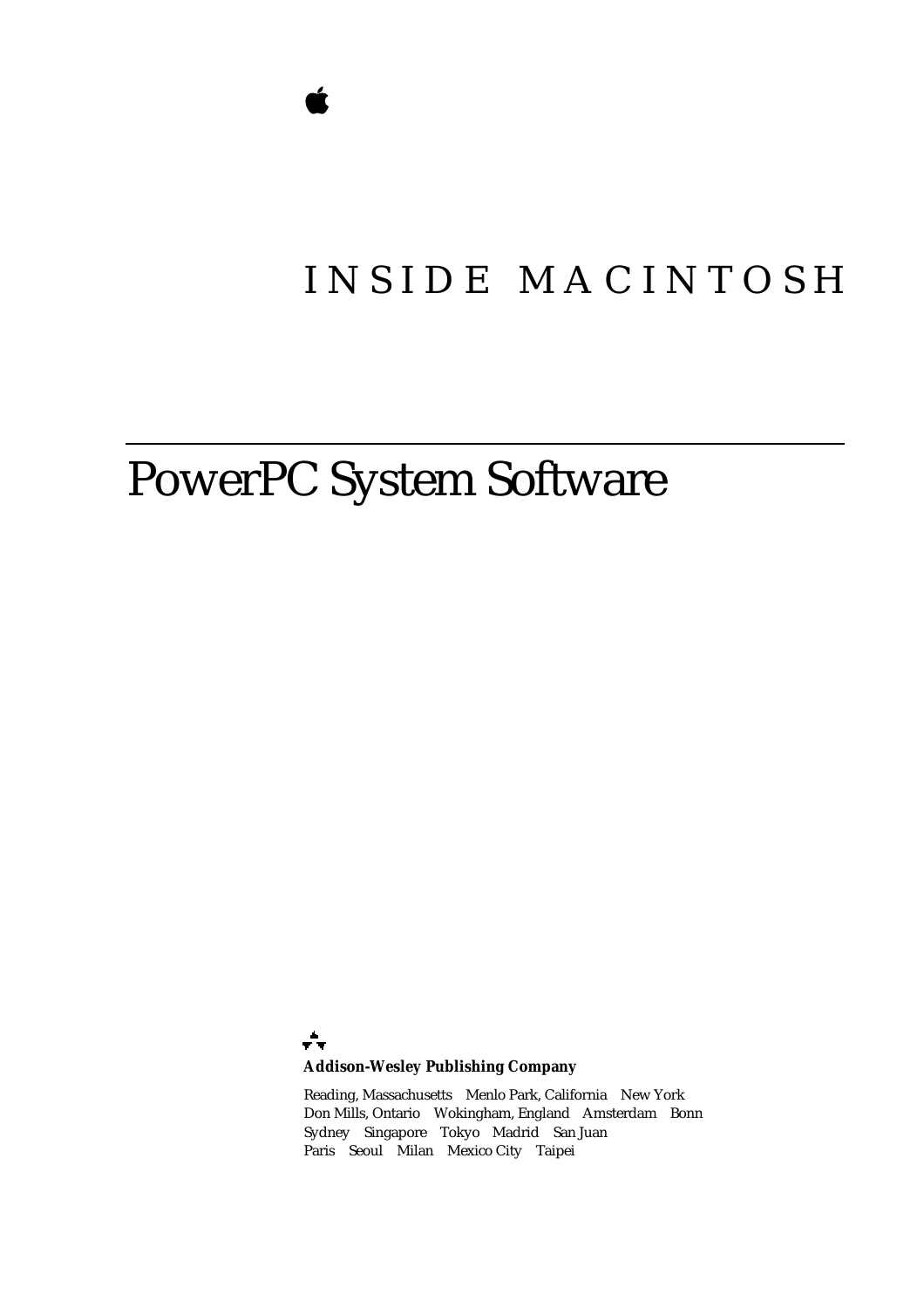**4** Apple Computer, Inc.

© 1994 Apple Computer, Inc. All rights reserved.

No part of this publication may be reproduced, stored in a retrieval system, or transmitted, in any form or by any means, mechanical, electronic, photocopying, recording, or otherwise, without prior written permission of Apple Computer, Inc. Printed in the United States of America. No licenses, express or implied, are granted with respect to any of the technology described in this book. Apple retains all intellectual property rights associated with the technology described in this book. This book is intended to assist application developers to develop applications only for Apple Macintosh computers.

Every effort has been made to ensure that the information in this manual is accurate. Apple is not responsible for printing or clerical errors.

Apple Computer, Inc. 20525 Mariani Avenue Cupertino, CA 95014 408-996-1010

Apple, the Apple logo, APDA, AppleLink, AppleShare, A/UX, HyperCard, LaserWriter, Macintosh, Macintosh Quadra, MPW, PowerBook, and SANE are trademarks of Apple Computer, Inc., registered in the United States and other countries. Finder, Macintosh Centris, QuickDraw, and QuickTime are trademarks of Apple Computer, Inc. Adobe Illustrator and PostScript are trademarks of Adobe Systems Incorporated, which may be registered in certain jurisdictions. America Online is a service mark of Quantum Computer Services, Inc. Classic is a registered trademark licensed to Apple Computer, Inc. CompuServe is a registered service

FrameMaker is a registered trademark of Frame Technology Corporation. Helvetica and Palatino are registered trademarks of Linotype Company. Internet is a trademark of Digital Equipment Corporation. ITC Zapf Dingbats is a registered trademark of International Typeface Corporation. Motorola is a registered trademark of Motorola Corporation. Optrotech is a trademark of Orbotech **Corporation** PowerPC is a trademark of International Business Machines Corporation. THINK C is a trademark of Symantec Corporation. UNIX is a registered trademark of UNIX System Laboratories, Inc.

Simultaneously published in the United States and Canada.

**LIMITED WARRANTY ON MEDIA AND REPLACEMENT**

**ALL IMPLIED WARRANTIES ON THIS MANUAL, INCLUDING IMPLIED WARRANTIES OF MERCHANTABILITY AND FITNESS FOR A PARTICULAR PURPOSE, ARE LIMITED IN DURATION TO NINETY (90) DAYS FROM THE DATE OF THE ORIGINAL RETAIL PURCHASE OF THIS PRODUCT.**

**Even though Apple has reviewed this manual, APPLE MAKES NO WARRANTY OR REPRESENTATION, EITHER EXPRESS OR IMPLIED, WITH RESPECT TO THIS MANUAL, ITS QUALITY, ACCURACY, MERCHANTABILITY, OR FITNESS FOR A PARTICULAR PURPOSE. AS A RESULT, THIS MANUAL IS SOLD "AS IS," AND YOU, THE PURCHASER, ARE ASSUMING THE ENTIRE RISK AS TO ITS QUALITY AND ACCURACY.**

**IN NO EVENT WILL APPLE BE LIABLE FOR DIRECT, INDIRECT, SPECIAL, INCIDENTAL, OR CONSEQUENTIAL DAMAGES RESULTING FROM ANY DEFECT OR INACCURACY IN THIS MANUAL, even if advised of the possibility of such damages.**

**THE WARRANTY AND REMEDIES SET FORTH ABOVE ARE EXCLUSIVE AND IN LIEU OF ALL OTHERS, ORAL OR WRITTEN, EXPRESS OR IMPLIED. No Apple dealer, agent, or employee is authorized to make any modification, extension, or addition to this warranty.**

**Some states do not allow the exclusion or limitation of implied warranties or liability for incidental or consequential damages, so the above limitation or exclusion may not apply to you. This warranty gives you specific legal rights, and you may also have other rights which vary from state to state.**

ISBN 0-201-40727-2 1 2 3 4 5 6 7 8 9-CRW-9897969594 First Printing, February 1994

mark of CompuServe, Inc.

# **Library of Congress Cataloging-in-Publication Data**

Inside Macintosh. PowerPC system software / Apple Computer, Inc. p. cm. Includes index. ISBN 0-201-40727-2 1. Macintosh (Computer) 2. PowerPC (Microprocessor) 3. Systems software. I. Title: PowerPC system software. QA76.8.M3I528 1994  $005.4'469 - d c20$  93-50182 CIP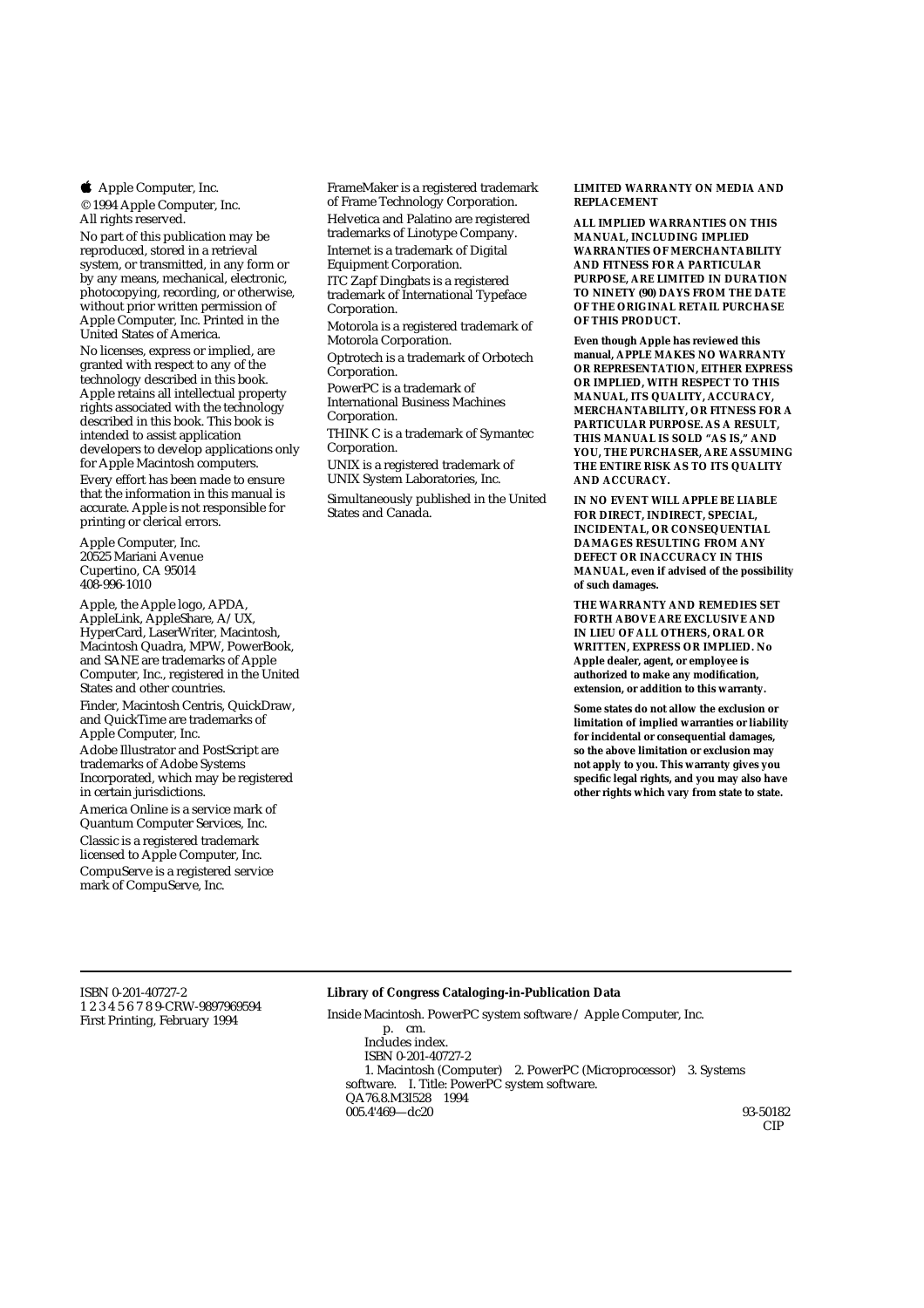# **Contents**

Figures, Tables, and Listings vii Preface About This Book ix Related Documentation xi Format of a Typical Chapter xi Conventions Used in This Book xii Special Fonts xii Types of Notes xii Bit Numbering and Word Size xii Assembly-Language Information xiv Development Environment xiv For More Information xv Chapter 1 **Introduction to PowerPC System Software** 1-1 Overview of the PowerPC System Software 1-4 The 68LC040 Emulator 1-6 Emulator Operation 1-7 Emulator Limitations 1-8 Coprocessors 1-9 Instruction Timings 1-9 Deleted Instructions 1-9 Unsupported Instruction Features 1-10 Instruction Caches 1-10 Address Error Exceptions 1-10 Bus Error Exceptions 1-11 Memory-Mapped I/O Locations 1-11 Mixed Mode 1-13 Cross-Mode Calls 1-14 Routine Descriptors 1-15 Memory Considerations 1-19 The PowerPC Native Environment 1-19 Fragments 1-20 The Structure of Fragments 1-22 Imports and Exports 1-23 The Table of Contents 1-26 Special Routines 1-29 Fragment Storage 1-30 Executable Resources 1-34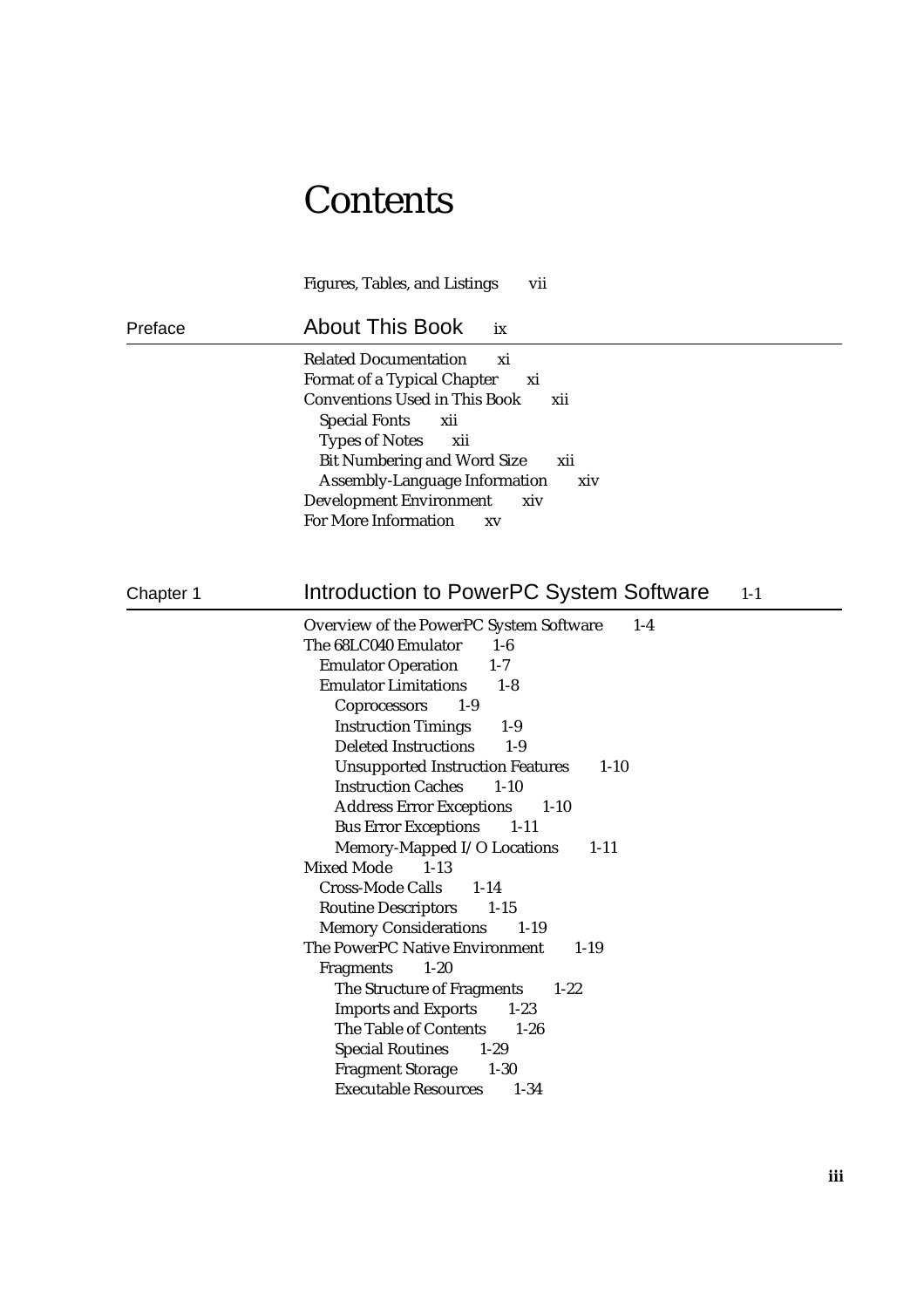| <b>Calling Conventions</b> 1-41                  |
|--------------------------------------------------|
| The 680x0 Calling Conventions 1-42               |
| The PowerPC Calling Conventions<br>1-43          |
| <b>Parameter Passing</b><br>- 1-47               |
| <b>Import Libraries</b> 1-50                     |
| The Organization of Memory<br>$1 - 52$           |
| File Mapping 1-53                                |
| The System Partition 1-56                        |
| <b>Application Partitions</b> 1-57               |
| Data Alignment 1-63                              |
| <b>Compatibility and Performance</b><br>$1 - 65$ |
| Patches 1-66                                     |
| <b>The Memory Manager</b><br>1-68                |
| Performance Tuning 1-70                          |
| Mode Switches 1-71                               |
| <b>Routine Parameters</b><br>$1 - 72$            |

# Chapter 2 Mixed Mode Manager 2-1

| <b>About the Mixed Mode Manager</b><br>$2 - 4$               |          |
|--------------------------------------------------------------|----------|
| External Code 2-4                                            |          |
| <b>Procedure Pointers</b> 2-5                                |          |
| Mode Switches 2-7                                            |          |
| Calling PowerPC Code From 680x0 Code<br>$2 - 8$              |          |
| Calling 680x0 Code From PowerPC Code<br>$2 - 12$             |          |
| Using the Mixed Mode Manager 2-14                            |          |
| <b>Specifying Procedure Information</b><br>$2 - 14$          |          |
| <b>Using Universal Procedure Pointers</b><br>$2 - 21$        |          |
| <b>Using Static Routine Descriptors 2-22</b>                 |          |
| <b>Executing Resource-Based Code</b> 2-24                    |          |
| Mixed Mode Manager Reference 2-26                            |          |
| Constants 2-27                                               |          |
| <b>Routine Descriptor Flags</b><br>$2 - 27$                  |          |
| Procedure Information 2-27                                   |          |
| Routine Flags 2-34                                           |          |
| <b>Instruction Set Architectures</b><br>$2 - 35$             |          |
| Data Structures 2-36                                         |          |
| Routine Records 2-36                                         |          |
| <b>Routine Descriptors</b> 2-37                              |          |
| Mixed Mode Manager Routines 2-38                             |          |
| <b>Creating and Disposing of Routine Descriptors</b>         | $2 - 39$ |
| <b>Calling Routines via Universal Procedure Pointers</b>     | $2 - 42$ |
| <b>Determining Instruction Set Architectures</b><br>$2 - 44$ |          |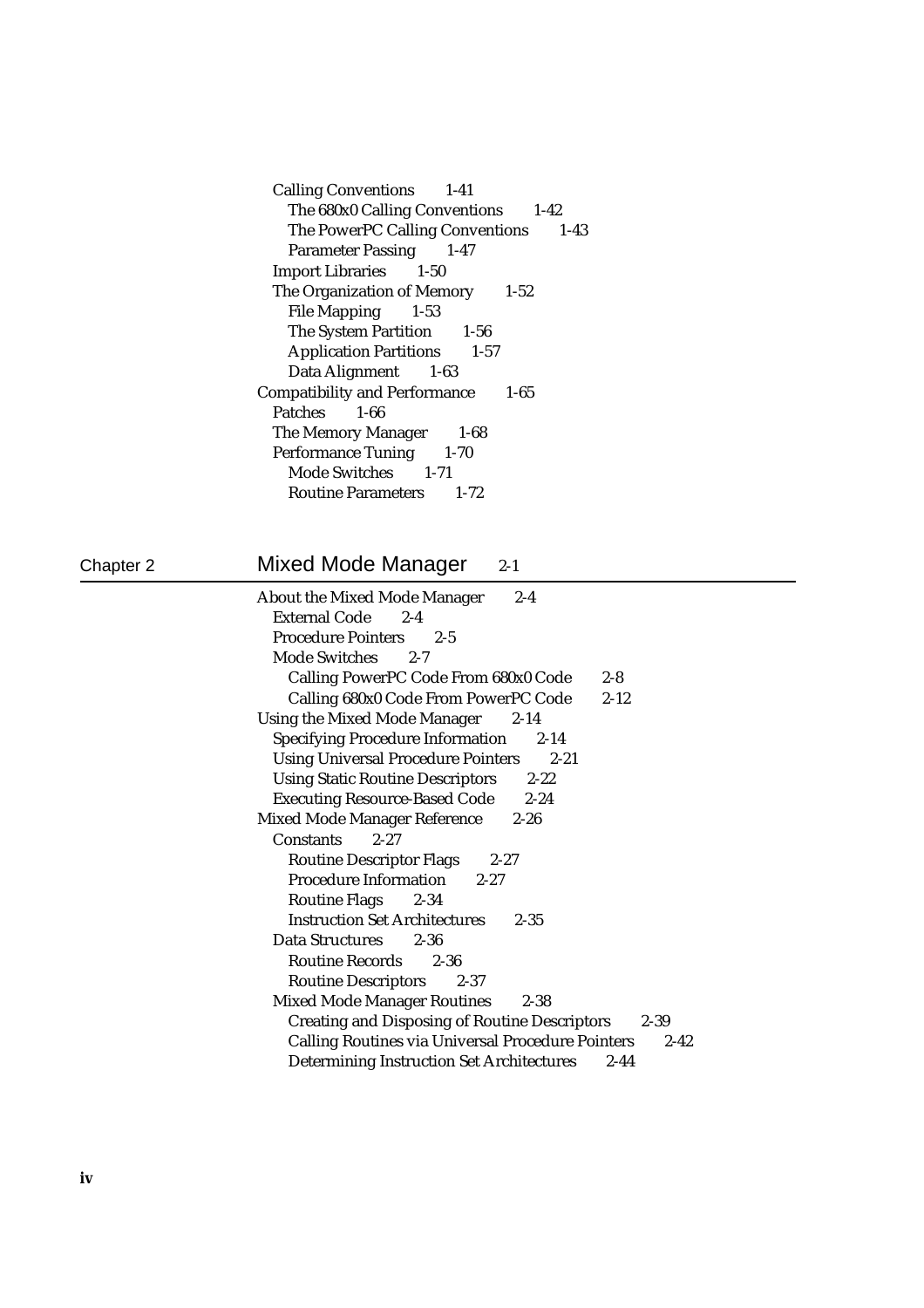| Summary of the Mixed Mode Manager |                                    | $2 - 45$ |
|-----------------------------------|------------------------------------|----------|
| C Summary                         | $2 - 45$                           |          |
| <b>Constants</b>                  | $2 - 45$                           |          |
| Data Types                        | $2 - 48$                           |          |
|                                   | <b>Mixed Mode Manager Routines</b> | $2 - 49$ |

# Chapter 3 Code Fragment Manager 3-1

| <b>About the Code Fragment Manager</b><br>$3-3$                     |  |
|---------------------------------------------------------------------|--|
| <b>Fragments</b><br>$3-4$                                           |  |
| <b>Import Library Searching</b><br>$3 - 5$                          |  |
| <b>Version Checking</b><br>$3 - 7$                                  |  |
| <b>Using the Code Fragment Manager</b><br>$3-10$                    |  |
| <b>Loading Code Fragments</b><br>$3 - 10$                           |  |
| <b>Creating a Code Fragment Resource</b><br>$3-12$                  |  |
| <b>Getting Information About Exported Symbols</b><br>$3-14$         |  |
| <b>Code Fragment Manager Reference</b><br>$3 - 15$                  |  |
| Data Structures<br>$3 - 15$                                         |  |
| <b>Fragment Initialization Block 3-15</b>                           |  |
| <b>Fragment Location Record 3-16</b>                                |  |
| <b>Memory Location Record 3-17</b>                                  |  |
| <b>Disk Location Record</b> 3-17                                    |  |
| <b>Segment Location Record 3-18</b>                                 |  |
|                                                                     |  |
| Code Fragment Manager Routines 3-18                                 |  |
| <b>Loading Fragments</b><br>$3-19$                                  |  |
| <b>Unloading Fragments</b><br>$3 - 23$                              |  |
| <b>Finding Symbols</b><br>$3 - 24$                                  |  |
| <b>Fragment-Defined Routines</b> 3-26                               |  |
| <b>Resources</b><br>$3 - 28$                                        |  |
| The Code Fragment Resource<br>$3 - 28$                              |  |
| <b>Summary of the Code Fragment Manager</b><br>$3 - 32$             |  |
| C Summary<br>$3 - 32$                                               |  |
| <b>Constants</b><br>$3 - 32$                                        |  |
| Data Types<br>$3 - 33$                                              |  |
| <b>Code Fragment Manager Routines</b><br>$3 - 34$                   |  |
| <b>Fragment-Defined Routines</b><br>$3 - 35$<br><b>Result Codes</b> |  |

|  | Chapter 4 |  |
|--|-----------|--|
|  |           |  |

Exception Manager 4-1

About the Exception Manager 4-3 Exception Contexts 4-4 Types of Exceptions 4-5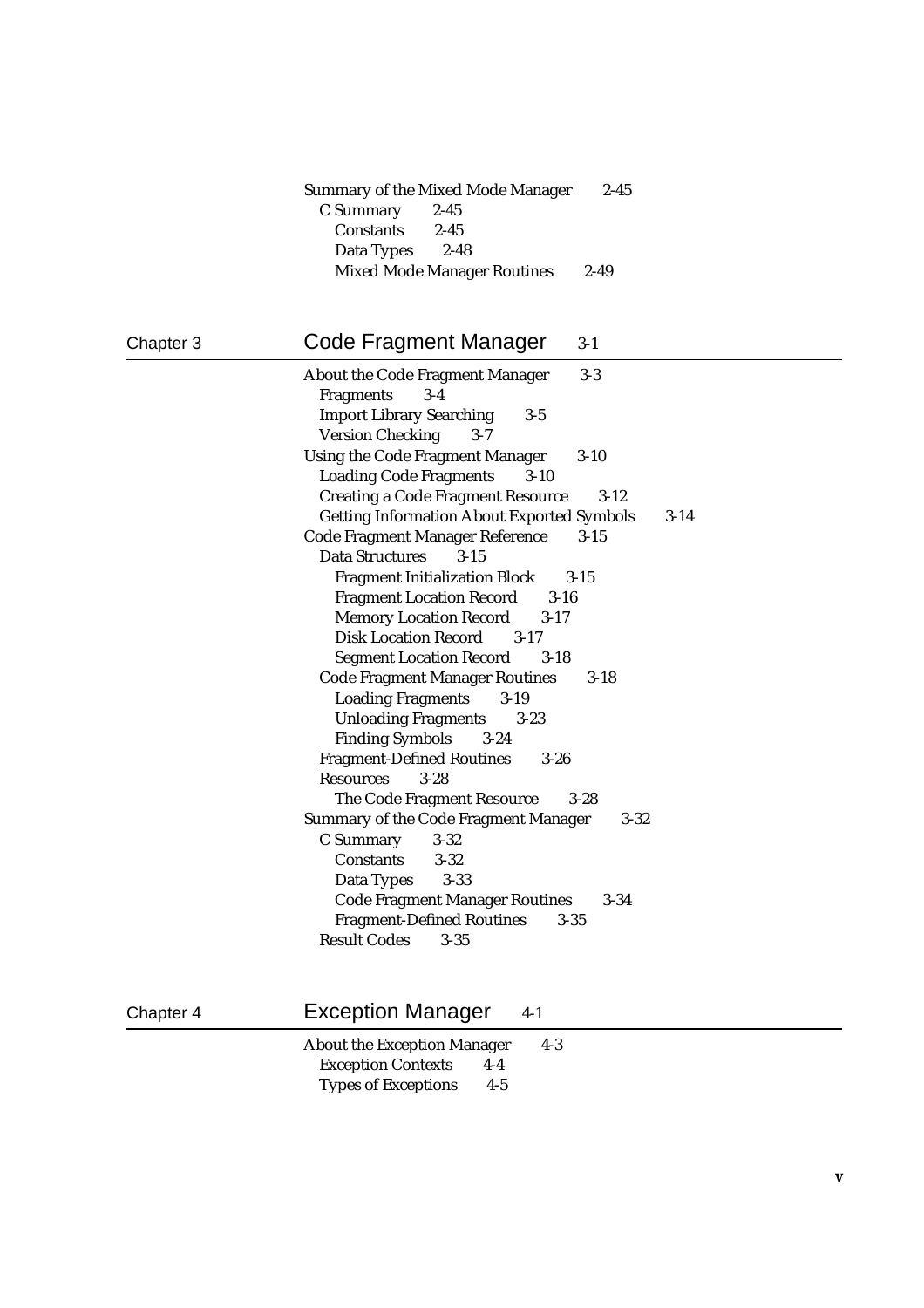| Using the Exception Manager<br>$4-6$                  |
|-------------------------------------------------------|
| <b>Installing an Exception Handler</b><br>4-6         |
| Writing an Exception Handler 4-7                      |
| <b>Exception Manager Reference</b> 4-9                |
| <b>Constants</b><br>$4-9$                             |
| <b>Exception Kinds</b><br>4-9                         |
| <b>Memory Reference Kinds</b> 4-11                    |
| Data Structures<br>$4 - 12$                           |
| <b>Machine Information Records</b> 4-12               |
| <b>Register Information Records 4-12</b>              |
| <b>Floating-Point Information Records</b><br>$4 - 14$ |
| <b>Memory Exception Records</b><br>$4-15$             |
| <b>Exception Information Records</b><br>$4 - 16$      |
| <b>Exception Manager Routines</b> 4-17                |
| <b>Application-Defined Routines</b> 4-17              |
| <b>Summary of the Exception Manager</b><br>$4 - 19$   |
| C Summary 4-19                                        |
| Constants 4-19                                        |
| Data Types 4-19                                       |
| <b>Exception Manager Routines</b> 4-22                |
| <b>Application-Defined Routines</b><br>$4 - 22$       |
|                                                       |

Glossary GL-1

Index IN-1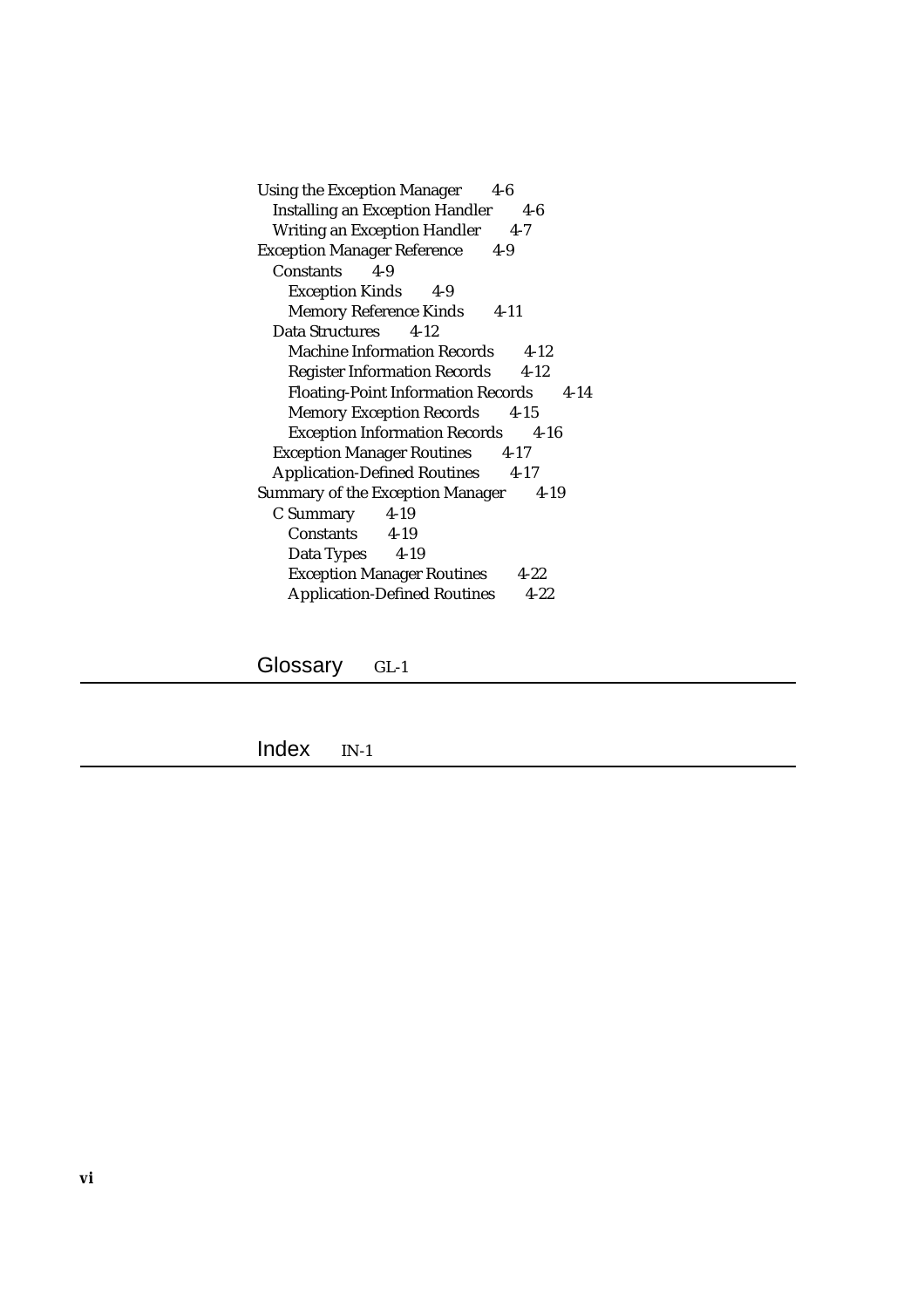# Figures, Tables, and Listings

| Preface   | <b>About This Book</b><br>ix |                                                                                                                             |  |
|-----------|------------------------------|-----------------------------------------------------------------------------------------------------------------------------|--|
|           | Figure P-1<br>Figure P-2     | 680x0 bit numbering<br>xiii<br>PowerPC bit numbering<br>xiii                                                                |  |
|           | <b>Table P-1</b>             | Sizes of memory operands<br>xiii                                                                                            |  |
| Chapter 1 |                              | Introduction to PowerPC System Software<br>$1 - 1$                                                                          |  |
|           | Figure 1-1                   | The system software for PowerPC processor-based Macintosh<br>computers<br>1-5                                               |  |
|           | Figure 1-2                   | Creating imports in a fragment<br>1-24                                                                                      |  |
|           | Figure 1-3                   | A transition vector<br>$1-27$                                                                                               |  |
|           | Figure 1-4                   | The structure of a PowerPC application<br>1-31                                                                              |  |
|           | Figure 1-5                   | The structure of a 680x0 application<br>$1 - 32$                                                                            |  |
|           | Figure 1-6                   | The structure of a fat application<br>$1 - 33$                                                                              |  |
|           | Figure 1-7                   | $1 - 35$<br>The structure of an accelerated resource                                                                        |  |
|           | Figure 1-8                   | $1 - 36$<br>The structure of a private resource                                                                             |  |
|           | Figure 1-9<br>Figure 1-10    | A 680x0 stack frame<br>$1 - 42$<br>The PowerPC stack<br>$1 - 44$                                                            |  |
|           | Figure 1-11                  | The structure of a stack frame's linkage area<br>1-45                                                                       |  |
|           | Figure 1-12                  | The Red Zone<br>$1 - 46$                                                                                                    |  |
|           | Figure 1-13                  | The organization of the parameter area on the stack<br>1-49                                                                 |  |
|           | Figure 1-14                  | Organization of memory when virtual memory is enabled<br>1-54                                                               |  |
|           | Figure 1-15                  | Organization of memory when virtual memory is not<br>enabled<br>1-56                                                        |  |
|           | Figure 1-16                  | The structure of a PowerPC application partition<br>1-60                                                                    |  |
|           | Figure 1-17                  | The Memory control panel for PowerPC processor-based<br>Macintosh computers<br>1-69                                         |  |
|           | <b>Listing 1-1</b>           | Creating a routine descriptor<br>1-17                                                                                       |  |
|           | <b>Listing 1-2</b>           | $1 - 18$<br>The definition of the NewControlActionProc routine                                                              |  |
|           | Listing 1-3<br>Listing 1-4   | Creating a routine descriptor for a control action procedure<br>$1 - 19$<br>Testing for unresolved soft imports<br>$1 - 25$ |  |
|           | Listing 1-5                  | The Rez input for a sample 'cfrg' resource<br>$1 - 32$                                                                      |  |
|           | <b>Listing 1-6</b>           | Rez input for a list definition procedure stub<br>$1 - 35$                                                                  |  |
|           | Listing 1-7<br>Listing 1-8   | Using an accelerated resource<br>$1 - 37$<br>Some acceptable global declarations in an accelerated                          |  |
|           |                              | resource 1-39                                                                                                               |  |
|           | Listing 1-9                  | Some unacceptable global declarations and code in an<br>accelerated resource<br>1-39                                        |  |
|           | Listing 1-10<br>Listing 1-11 | $1 - 40$<br>Using a private resource<br>Declaring an application's QuickDraw global variables<br>$1 - 59$                   |  |
|           | Listing 1-12                 | A sample 680x0 VBL task definition<br>$1 - 61$                                                                              |  |
|           | Listing 1-13                 | A conditionalized VBL task definition<br>$1 - 62$                                                                           |  |
|           | Listing 1-14                 | $1 - 67$<br>Patching an Operating System trap                                                                               |  |
|           | Listing 1-15                 | Waiting to call the WaitNextEvent function<br>$1 - 72$                                                                      |  |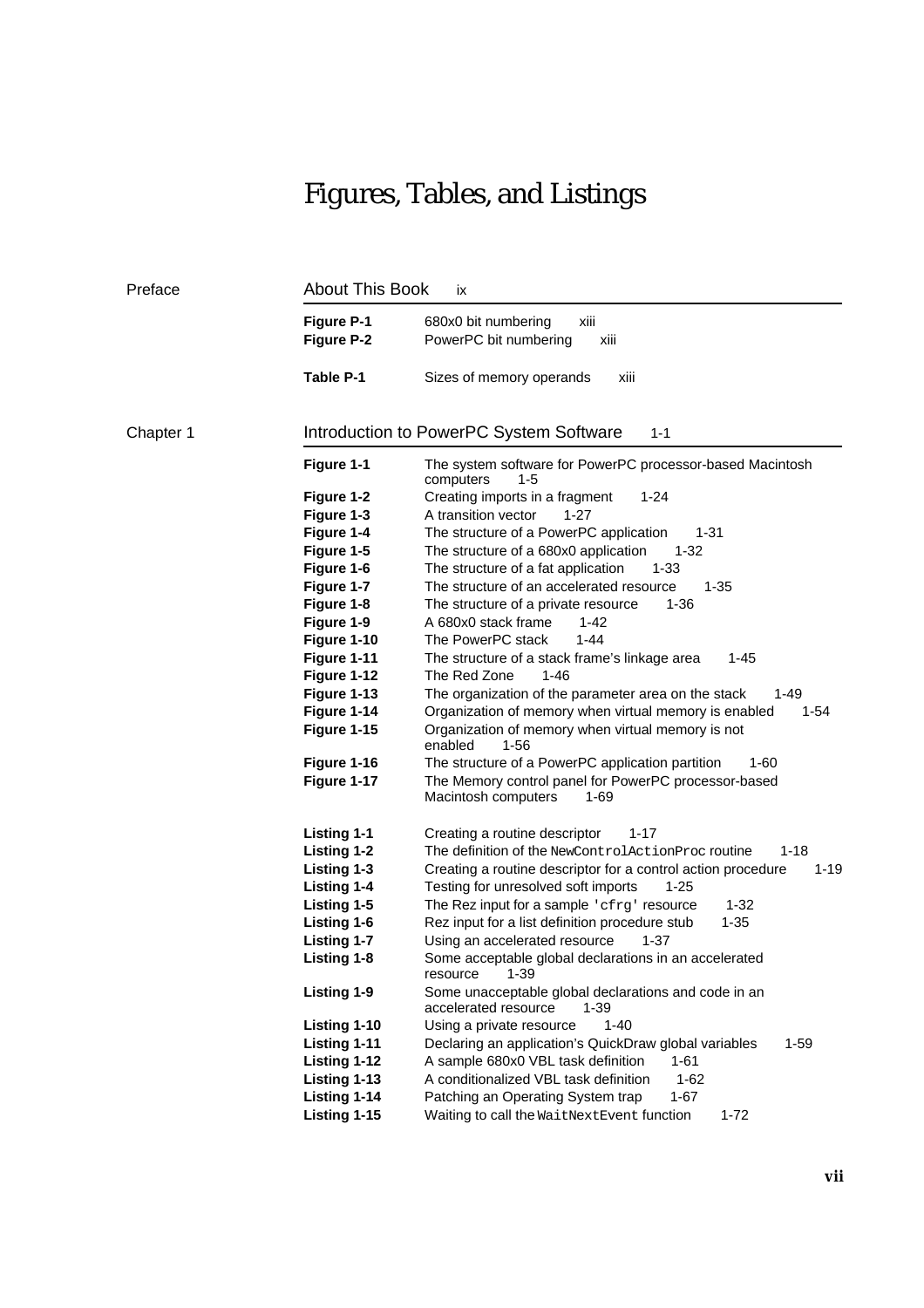| Mixed Mode Manager<br>Chapter 2<br>$2 - 1$ |                                                                                                |                                                                                                                                                                                                                                                                                                                                                                                  |
|--------------------------------------------|------------------------------------------------------------------------------------------------|----------------------------------------------------------------------------------------------------------------------------------------------------------------------------------------------------------------------------------------------------------------------------------------------------------------------------------------------------------------------------------|
|                                            | Figure 2-1<br>Figure 2-2<br>Figure 2-3<br>Figure 2-4<br>Figure 2-5<br>Figure 2-6<br>Figure 2-7 | 680x0 and PowerPC procedure pointers<br>$2 - 5$<br>Calling PowerPC code from a 680x0 application<br>$2 - 9$<br>The stack before a mode switch<br>$2 - 10$<br>A 680x0-to-PowerPC switch frame<br>2-11<br>A PowerPC-to-680x0 switch frame<br>2-13<br>$2 - 17$<br>Procedure information for a stack-based routine<br>Procedure information for a register-based routine<br>$2 - 19$ |
|                                            | Figure 2-8<br>Figure 2-9                                                                       | General structure of an executable code resource<br>$2 - 25$<br>General structure of a fat resource<br>$2 - 26$                                                                                                                                                                                                                                                                  |
|                                            | Table 2-1                                                                                      | Limits on the number of specifiable parameters in a procedure<br>information<br>2-20                                                                                                                                                                                                                                                                                             |
|                                            | <b>Listing 2-1</b><br><b>Listing 2-2</b><br>Listing 2-3<br><b>Listing 2-4</b><br>Listing 2-5   | $2 - 12$<br>Sample glue code for a 680x0 routine<br>Creating global routine descriptors<br>$2 - 21$<br>$2 - 22$<br>Creating local routine descriptors<br>Creating static routine descriptors<br>$2 - 23$<br>Building a static routine descriptor<br>$2 - 23$                                                                                                                     |
| Chapter 3                                  |                                                                                                | Code Fragment Manager<br>$3 - 1$                                                                                                                                                                                                                                                                                                                                                 |
|                                            | Figure 3-1<br>Figure 3-2                                                                       | $3 - 29$<br>Structure of a compiled code fragment ('cfrg') resource<br>The format of a code fragment information record<br>3-30                                                                                                                                                                                                                                                  |
|                                            | <b>Listing 3-1</b><br><b>Listing 3-2</b><br>Listing 3-3<br><b>Listing 3-4</b><br>Listing 3-5   | Pseudocode for the version-checking algorithm<br>$3-9$<br>Loading a resource-based fragment<br>$3 - 11$<br>Loading a disk-based fragment<br>$3 - 11$<br>The Rez input for a typical application's 'cfrg' resource<br>$3 - 12$<br>The Rez input for a typical import library's 'cfrg'                                                                                             |
|                                            | Listing 3-6                                                                                    | resource<br>3-13<br>Finding symbol names<br>$3 - 14$                                                                                                                                                                                                                                                                                                                             |
| Chapter 4                                  | <b>Exception Manager</b>                                                                       | $4 - 1$                                                                                                                                                                                                                                                                                                                                                                          |
|                                            | <b>Listing 4-1</b><br><b>Listing 4-2</b>                                                       | Installing an exception handler<br>$4-6$<br>A native exception handler<br>$4 - 8$                                                                                                                                                                                                                                                                                                |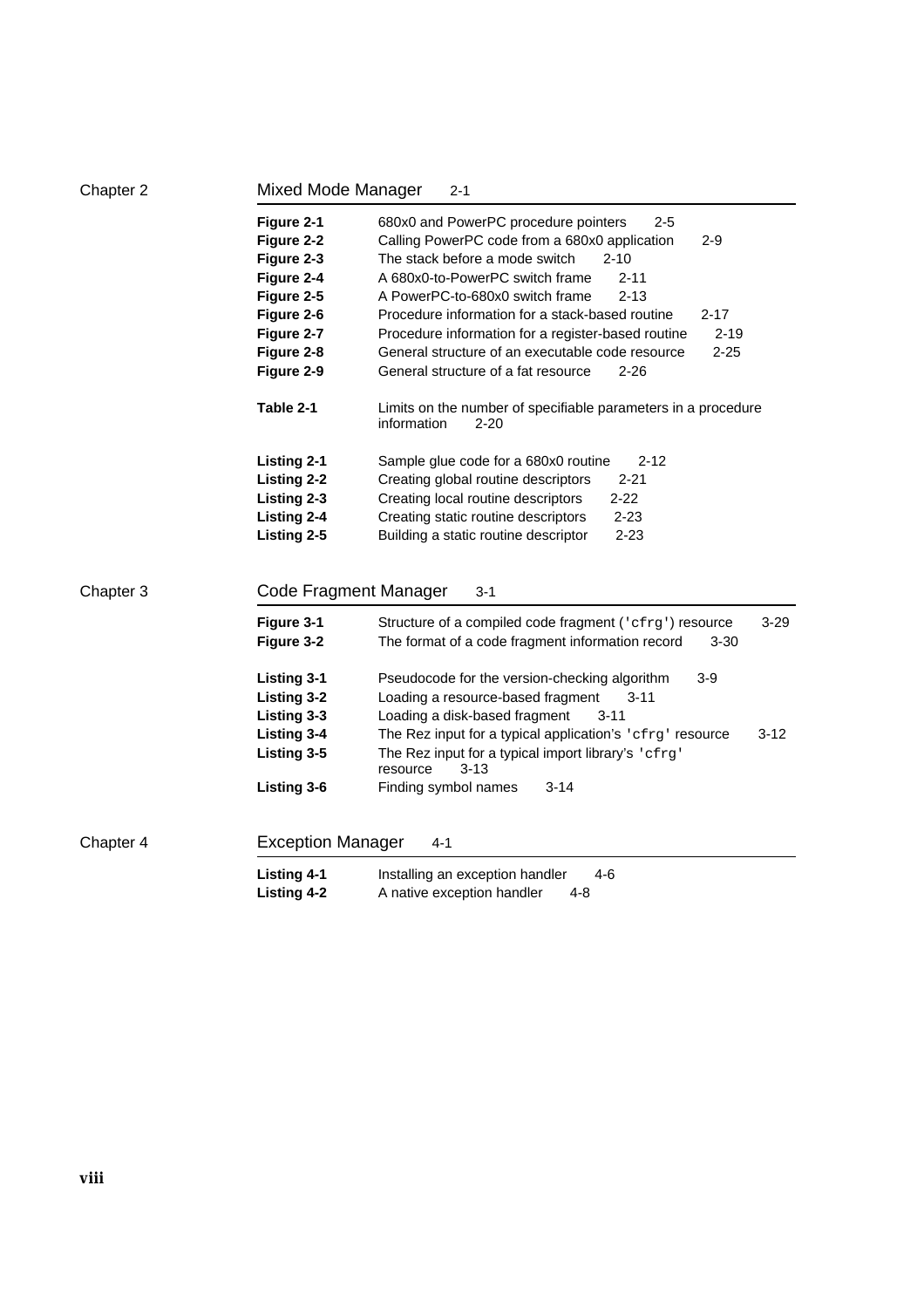# About This Book

This book, *Inside Macintosh: PowerPC System Software,* describes the new process execution environment and system software services provided with the first version of the system software for Macintosh on PowerPC computers. It contains information you need to know to write applications and other software that can run on PowerPC processor-based Macintosh computers.

The first release of the system software for Macintosh on PowerPC computers provides a mixed or hybrid environment: the system software provides the ability to execute both applications that use the native instruction set of the PowerPC microprocessor and applications that use the 680x0 instruction set. It accomplishes this by providing a very efficient 68LC040 Emulator that emulates 680x0 instructions with PowerPC instructions. As a result, virtually all existing 680x0-based Macintosh applications and other software modules that conform to the programming interfaces and techniques documented in the *Inside Macintosh* suite of books will execute without modification on PowerPC processor-based Macintosh computers.

To take maximum advantage of the much greater processing speed of the PowerPC microprocessor, however, you'll need to recompile your application's source code into a PowerPC application. Apple Computer, Inc., provides MPW-based C and C++ compilers and other tools that you can use to create native PowerPC applications. In general, if your source code is already compliant with ANSI C standards or the de facto ANSI C++ standards, you should be able, with moderately little effort, to rework your source code so that it can be compiled and built using the Apple-supplied tools into a PowerPC application. This book is intended to provide much of the information you need to port your existing 680x0 application (or other software) to the PowerPC platform.

# **Note**

There will also be third-party compilers and development environments capable of generating PowerPC code.

Although the native run-time execution environment of the first version of the system software for PowerPC processor-based Macintosh computers is significantly different from the execution environment of current 680x0-based Macintosh computers, you won't need to worry about those differences unless your existing code relies on specific information about the 680x0 execution environment. For example, if for some reason you directly access information in your application's A5 world, you'll need to rewrite those parts of code when porting your application to the PowerPC environment. Similarly, you'll need to rewrite any parts of your code that depend on data being passed in certain 680x0 registers. VBL tasks, for instance, very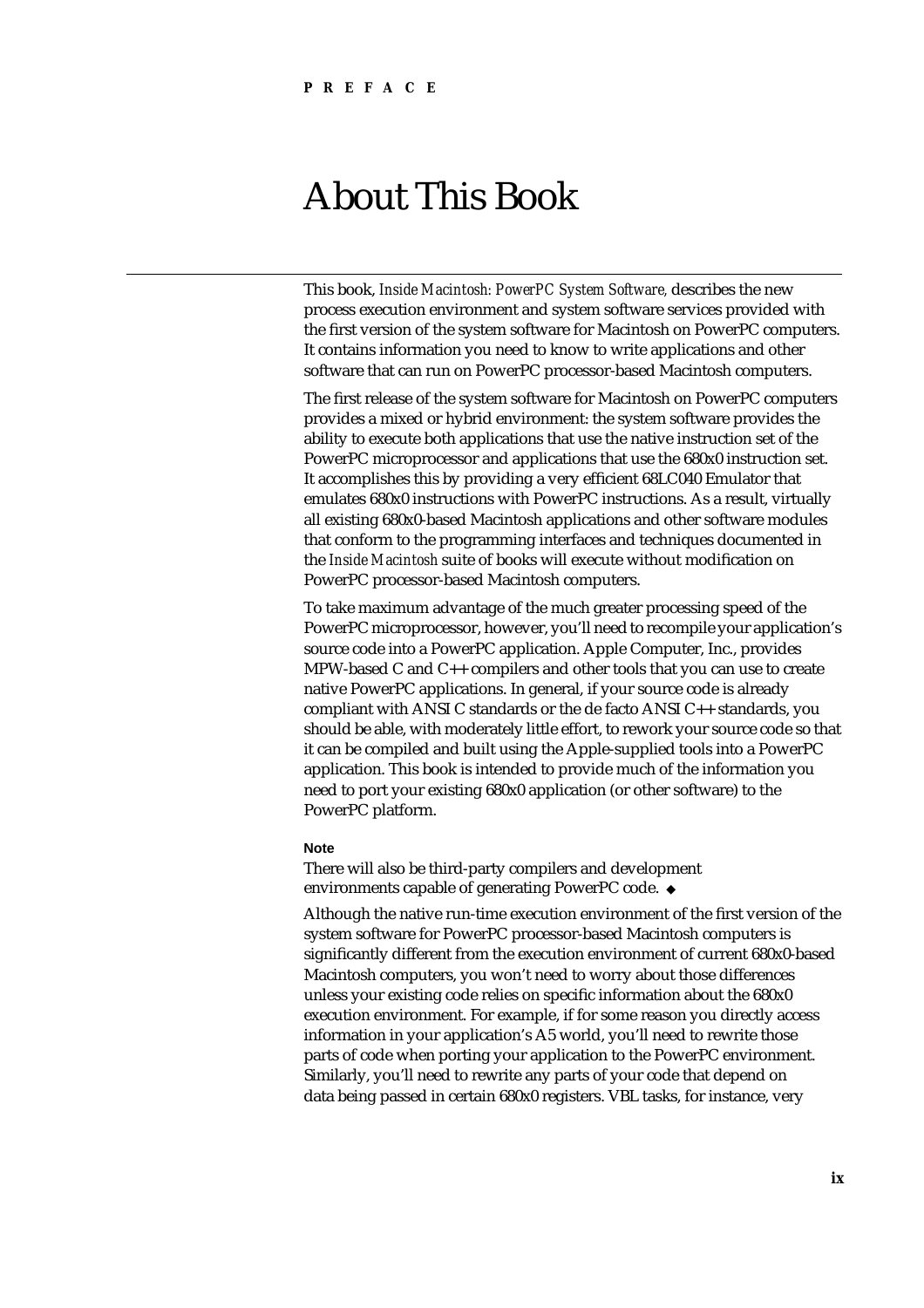often depend on the fact that a pointer to the VBL task record is passed in register A0.

The first chapter in this book, "Introduction to PowerPC System Software," provides a general overview of the system software that runs on PowerPC processor-based Macintosh computers. It also describes in detail the mixed environment provided by the 68LC040 Emulator and the Mixed Mode Manager, as well as the new run-time environment used for native PowerPC applications. You should read this chapter for general information about porting your existing software to the PowerPC environment. Even if you do not intend to port your existing 680x0 software, you might still want to read this chapter for information about running under the 68LC040 Emulator.

The remaining chapters in this book provide reference material for the three new system software managers introduced in the first version of the system software for PowerPC processor-based Macintosh computers. You should read these chapters for specific information on using the services provided by those managers. The new system software managers are

- n the Mixed Mode Manager, which manages the mixed environment of PowerPC processor-based Macintosh computers running 680x0-based code
- n the Code Fragment Manager, which loads fragments (blocks of executable PowerPC code and their associated data) into memory and prepares them for execution
- n the Exception Manager, which handles exceptions that occur during the execution of PowerPC applications or other software

## **IMPORTANT**

Some of the system software services introduced in the first version of the system software for PowerPC processor-based Macintosh computers might in the future be available on Macintosh computers that are not based on the PowerPC microprocessor. For example, it's possible that the Code Fragment Manager (and the entire run-time environment based on fragments) will be included in future versions of the system software for 680x0-based Macintosh computers. As a result, some of the information in this book might eventually be more generally applicable than the title of this book might suggest. s

If you are new to programming for Macintosh computers, you should read the book *Inside Macintosh: Overview* for an introduction to general concepts of Macintosh programming. You should also read other books in the *Inside Macintosh* series for specific information about other aspects of the Macintosh Toolbox and the Macintosh Operating System. In particular, to benefit most from this book, you should already be familiar with the run-time environment of 680x0 applications, as described in the two books *Inside Macintosh: Processes* and *Inside Macintosh: Memory*.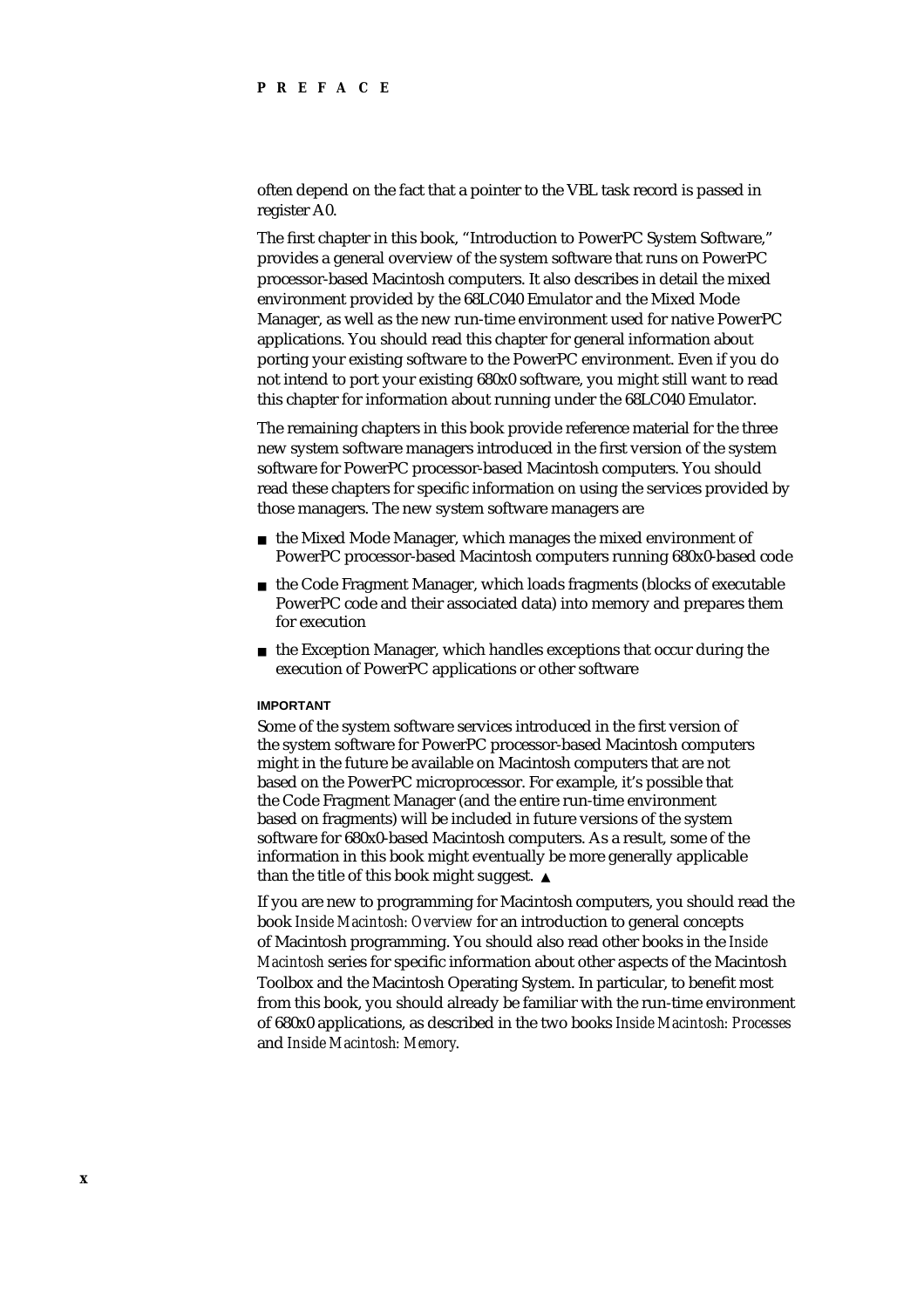# Related Documentation

This book is part of a larger suite of books that contain information essential for developing PowerPC applications and other software.

- For information about the PPCC compiler that you can use to compile your source code into a PowerPC application, see the book *C/C++ Compiler for Macintosh With PowerPC*.
- For information about the PPCAsm assembler, see the book *Assembler for Macintosh With PowerPC*.
- n For information about debugging and measuring the performance of PowerPC applications, see the book *Macintosh Debugger Reference*.
- For information about performing floating-point calculations in PowerPC applications, see the book *Inside Macintosh: PowerPC Numerics*.
- For information about building PowerPC applications and other kinds of  $\mathsf{n}$ PowerPC software for Macintosh computers, see *Building Programs for Macintosh With PowerPC*.

# Format of a Typical Chapter

Almost all chapters in this book follow a standard structure. For example, the chapter "Mixed Mode Manager" contains these sections:

- n "About the Mixed Mode Manager." This section describes the Mixed Mode Manager. You should read this section for a general understanding of what the Mixed Mode Manager does and when you might need to call it explicitly.
- n "Using the Mixed Mode Manager." This section provides detailed instructions on using the Mixed Mode Manager. You should read this section if you need to use the services provided by the Mixed Mode Manager.
- n "Mixed Mode Manager Reference." This section provides a complete reference to the constants, data structures, and routines provided by the Mixed Mode Manager. Each routine description also follows a standard format, which presents the routine declaration followed by a description of every parameter of the routine. Some routine descriptions also give additional descriptive information, such as circumstances under which you cannot call the routine or result codes.
- "Summary of the Mixed Mode Manager." This section provides the C  $n$ interfaces for the constants, data structures, routines, and result codes associated with the Mixed Mode Manager.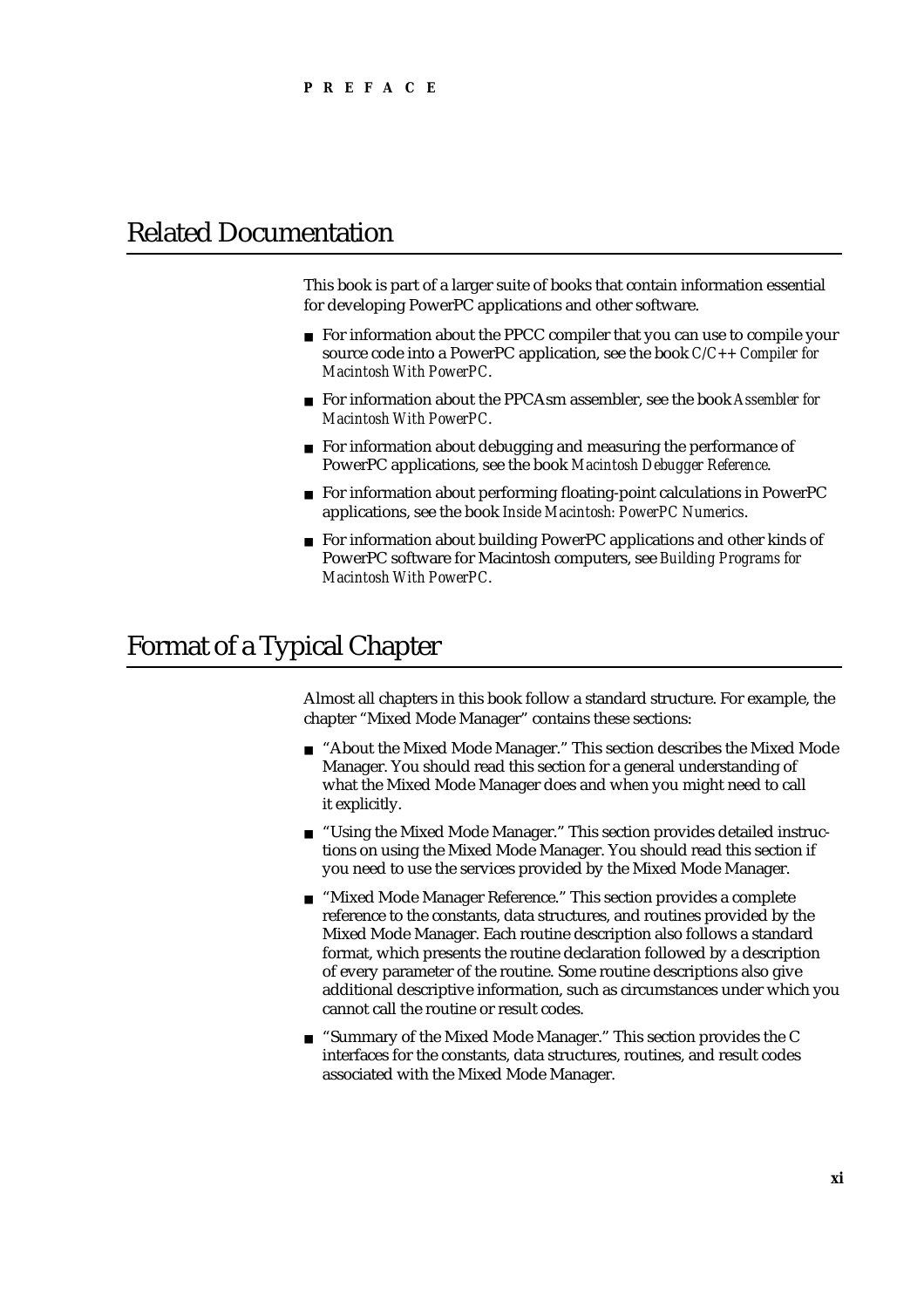# Conventions Used in This Book

*Inside Macintosh* uses various conventions to present information. Words that require special treatment appear in specific fonts or font styles. Certain information, such as parameter blocks, appears in special formats so that you can scan it quickly.

# Special Fonts

All code listings, reserved words, and the names of actual data structures, constants, fields, parameters, and routines are shown in Courier (this is Courier).

Words that appear in **boldface** are key terms or concepts and are defined in the glossary at the end of this book. Note that numerical entries (for example, **32-bit clean**) are sorted before all alphabetical entries in the glossary and in the index.

# Types of Notes

There are several types of notes used in *Inside Macintosh*.

# **Note**

A note like this contains information that is interesting but possibly not essential to an understanding of the main text. (An example appears on page 1-6.)

# **IMPORTANT**

A note like this contains information that is essential for an understanding of the main text. (An example appears on page 1-19.)

#### **WARNING**  $\mathbf{s}$

Warnings like this indicate potential problems that you should be aware of as you design your application. Failure to heed these warnings could result in system crashes or loss of data. (An example appears on page 1-8.)

# Bit Numbering and Word Size

This book departs from the conventions followed in previous *Inside Macintosh* books in regard to the numbering of bits within a range of data. Previously, for example, the bits in a 32-bit data type were numbered 0 to 31, from right to left, as shown in Figure P-1 on the following page. The least significant bit of a 32-bit data type was addressed as bit 0, and the most significant bit was addressed as bit 31. This convention was in accordance with that used by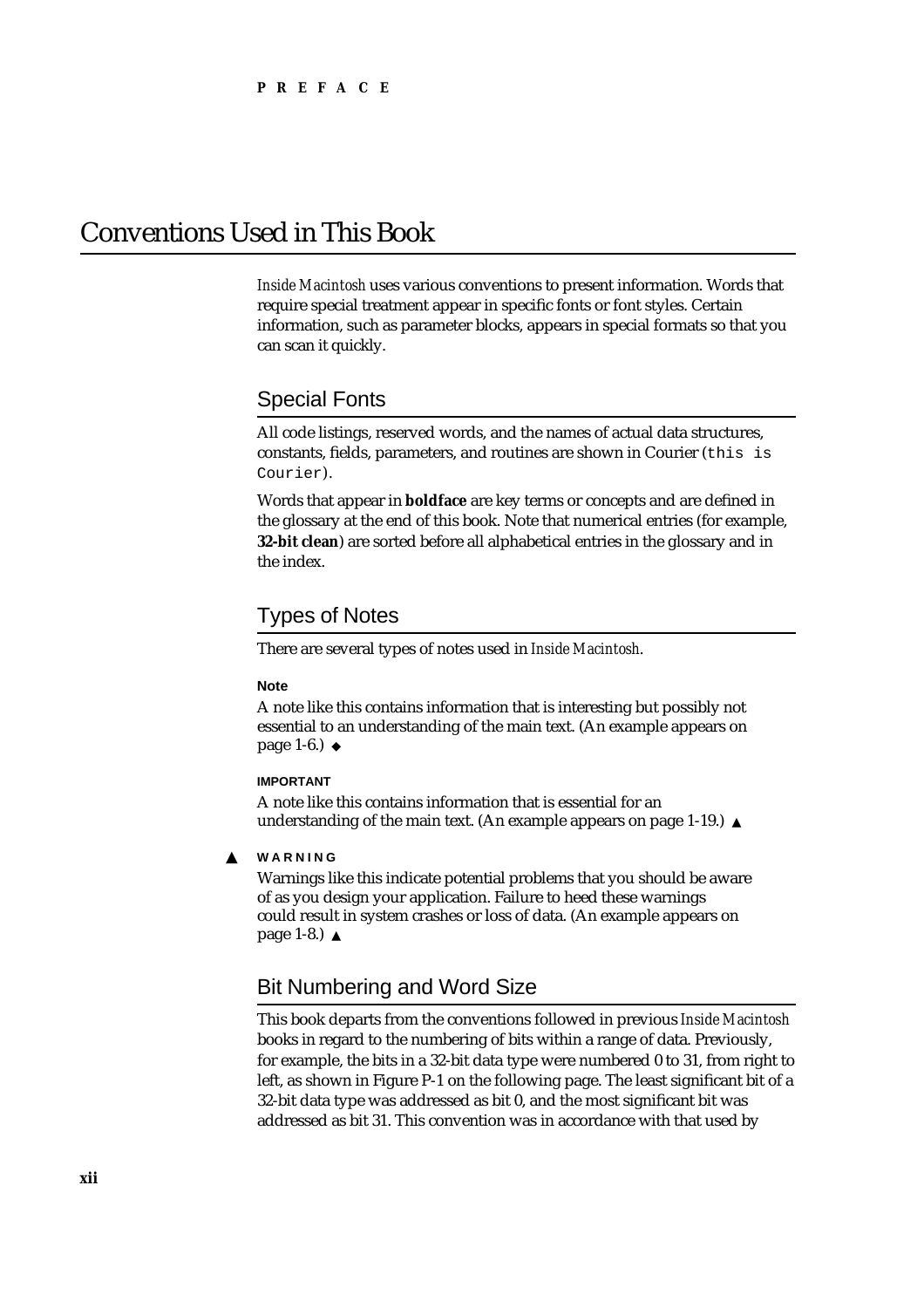# **PREFACE**

Motorola in the books documenting their 680x0 family of microprocessors (for example, the *MC68040 32-Bit Microprocessor User's Manual*).

**Figure P-1** 680x0 bit numbering



In this book, the bits in a 32-bit data type are numbered 0 to 31, from left to right. The most significant bit of a 32-bit data type is addressed as bit 0, and the least significant bit is addressed as bit 31. This convention, illustrated in Figure P-2, is in accordance with the bit-numbering conventions used by Motorola in the books documenting the PowerPC family of microprocessors (for example, the *PowerPC 601 RISC Microprocessor User's Manual*).

**Figure P-2** PowerPC bit numbering



In addition, there are differences between 680x0 and the PowerPC terminology to describe the sizes of certain memory operands, as shown in Table P-1.

| Table P-1   | Sizes of memory operands |                            |  |
|-------------|--------------------------|----------------------------|--|
| <b>Size</b> | 680x0 terminology        | <b>PowerPC terminology</b> |  |
| 8 bits      | <b>Byte</b>              | <b>Byte</b>                |  |
| 2 bytes     | Word                     | Half word                  |  |
| 4 bytes     | Long word                | Word                       |  |
| 8 bytes     | N/A                      | Double word                |  |
| 16 bytes    | N/A                      | Quad word                  |  |

To avoid confusion, however, this book generally uses bytes to give the sizes of objects in memory.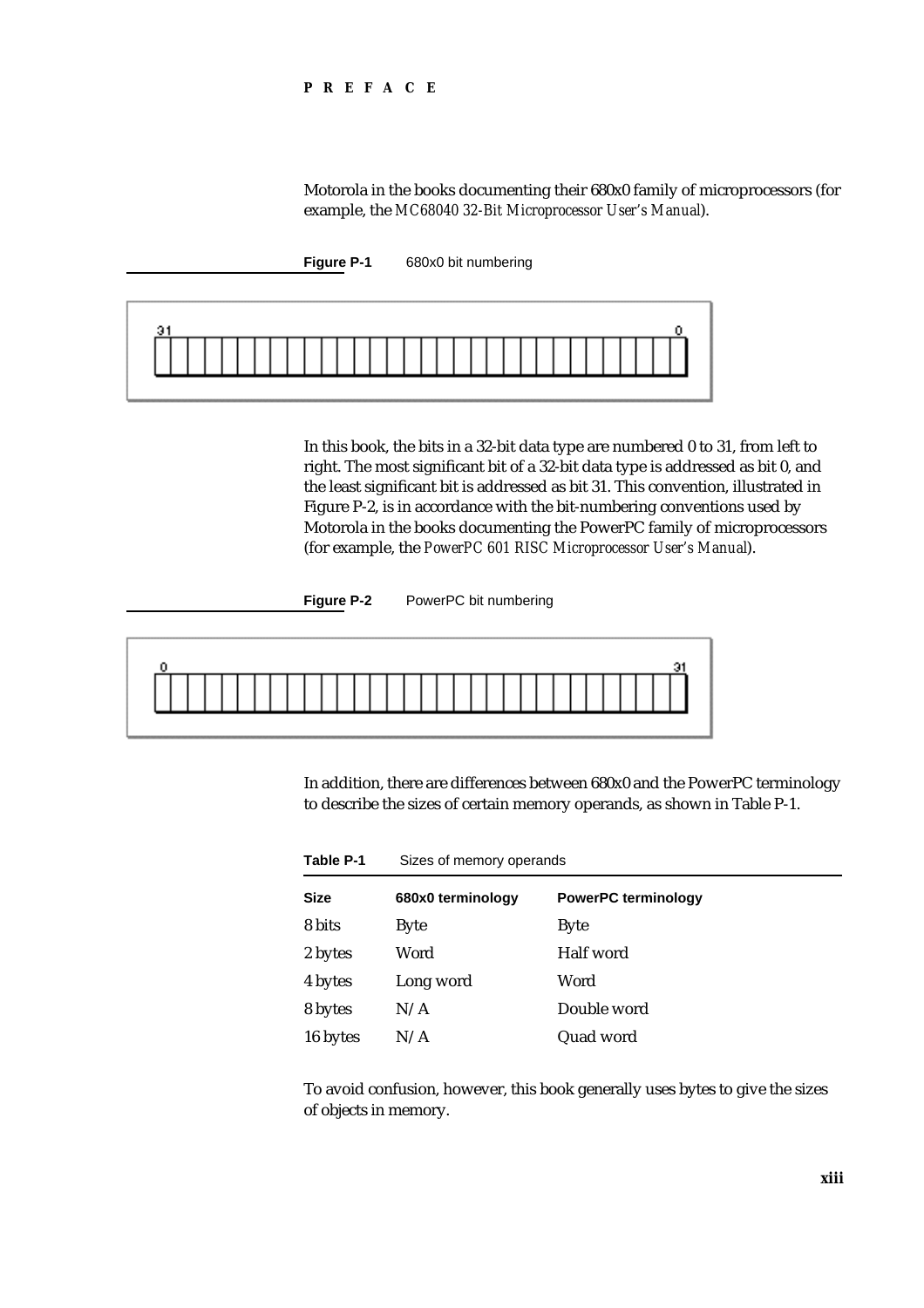# Assembly-Language Information

*Inside Macintosh* presents information about the fields of a parameter block in this format:

# **Parameter block**

| inAndOut | Handle | Input/output parameter. |
|----------|--------|-------------------------|
| output1  | Ptr    | Output parameter.       |
| input1   | Ptr    | Input parameter.        |

The arrow in the far-left column indicates whether the field is an input parameter, output parameter, or both. You must supply values for all input parameters and input/output parameters. The routine returns values in output parameters and input/output parameters.

The second column shows the field name as defined in the MPW C interface files; the third column indicates the C data type of that field. The fourth column provides a brief description of the use of the field. For a complete description of each field, see the discussion that follows the parameter block or the description of the parameter block in the reference section of the chapter.

# Development Environment

The system software routines described in this book are available using C or assembly-language interfaces. How you access these routines depends on the development environment you are using. This book shows system software routines in their C interface using the Macintosh Programmer's Workshop (MPW).

All code listings in this book are shown in C (except for listings that describe resources, which are shown in Rez-input format). They show methods of using various routines and illustrate techniques for accomplishing particular tasks. All code listings have been compiled and, in most cases, tested. However, Apple Computer does not intend that you use these code samples in your application. You can find the location of this book's code listings in the list of figures, tables, and listings.

To make the code listings in this book more readable, only limited error handling is shown. You need to develop your own techniques for detecting and handling errors.

This book occasionally illustrates concepts by reference to a sample application called *SurfWriter* and a sample import library called *SurfTools*; these are not actual products of Apple Computer, Inc.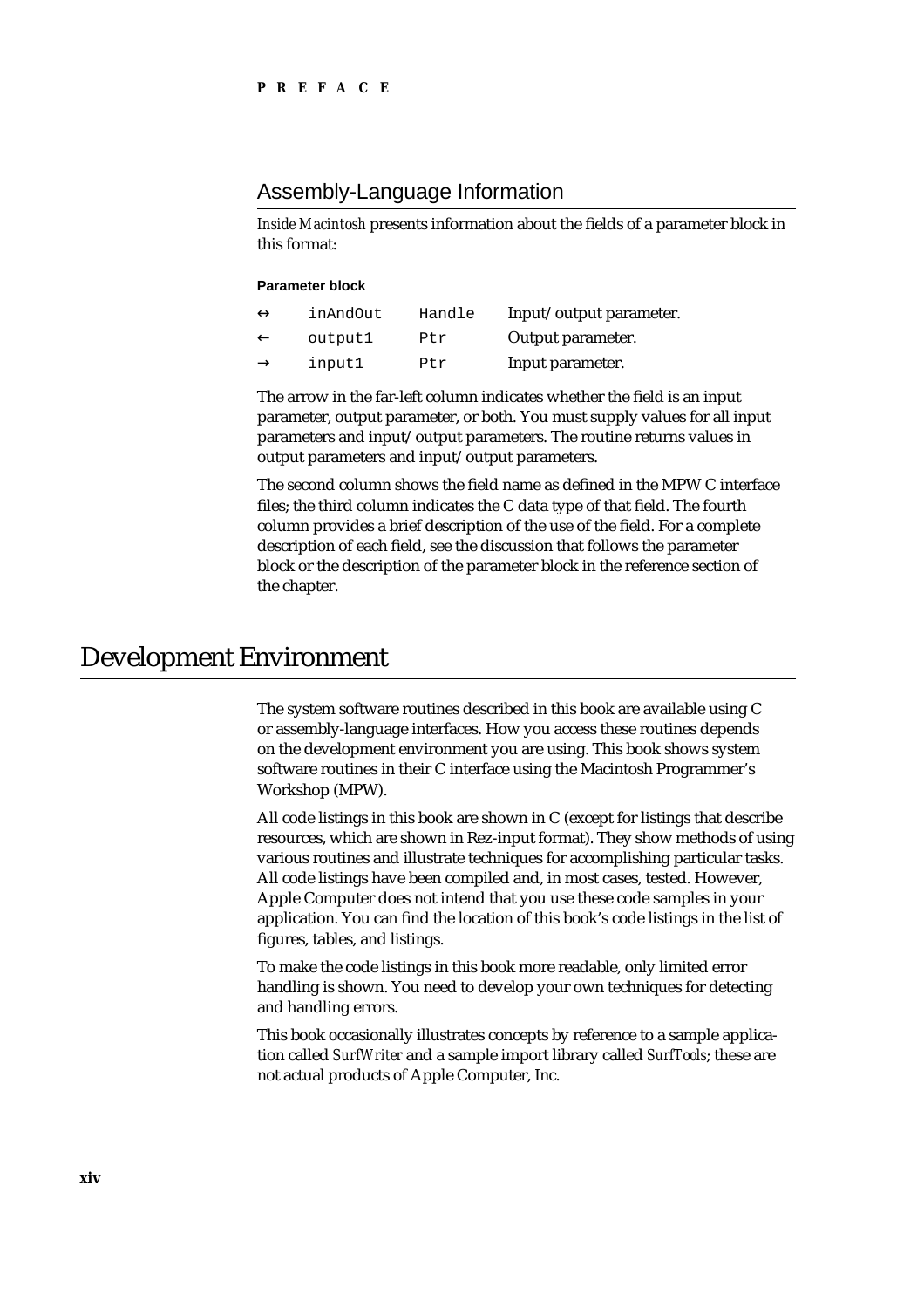# For More Information

APDA is Apple's worldwide source for over three hundred development tools, technical resources, training products, and information for anyone interested in developing applications on Apple platforms. Customers receive the quarterly *APDA Tools Catalog* featuring all current versions of Apple development tools and the most popular third-party development tools. Ordering is easy; there are no membership fees, and application forms are not required for most of our products. APDA offers convenient payment and shipping options, including site licensing.

To order products or to request a complimentary copy of the *APDA Tools Catalog*, contact

APDA Apple Computer, Inc. P.O. Box 319 Buffalo, NY 14207-0319

| <b>Telephone</b>      | 800-282-2732 (United States)<br>800-637-0029 (Canada)<br>716-871-6555 (International) |
|-----------------------|---------------------------------------------------------------------------------------|
| Fax                   | 716-871-6511                                                                          |
| AppleLink             | <b>APDA</b>                                                                           |
| <b>America Online</b> | <b>APDA</b>                                                                           |
| CompuServe            | 76666.2405                                                                            |
| Internet              | APDA@applelink.apple.com                                                              |
|                       |                                                                                       |

If you provide commercial products and services, call 408-974-4897 for information on the developer support programs available from Apple.

For information on registering signatures, file types, Apple events, and other technical information, contact

Macintosh Developer Technical Support Apple Computer, Inc. 20525 Mariani Avenue, M/S 303-2T Cupertino, CA 95014-6299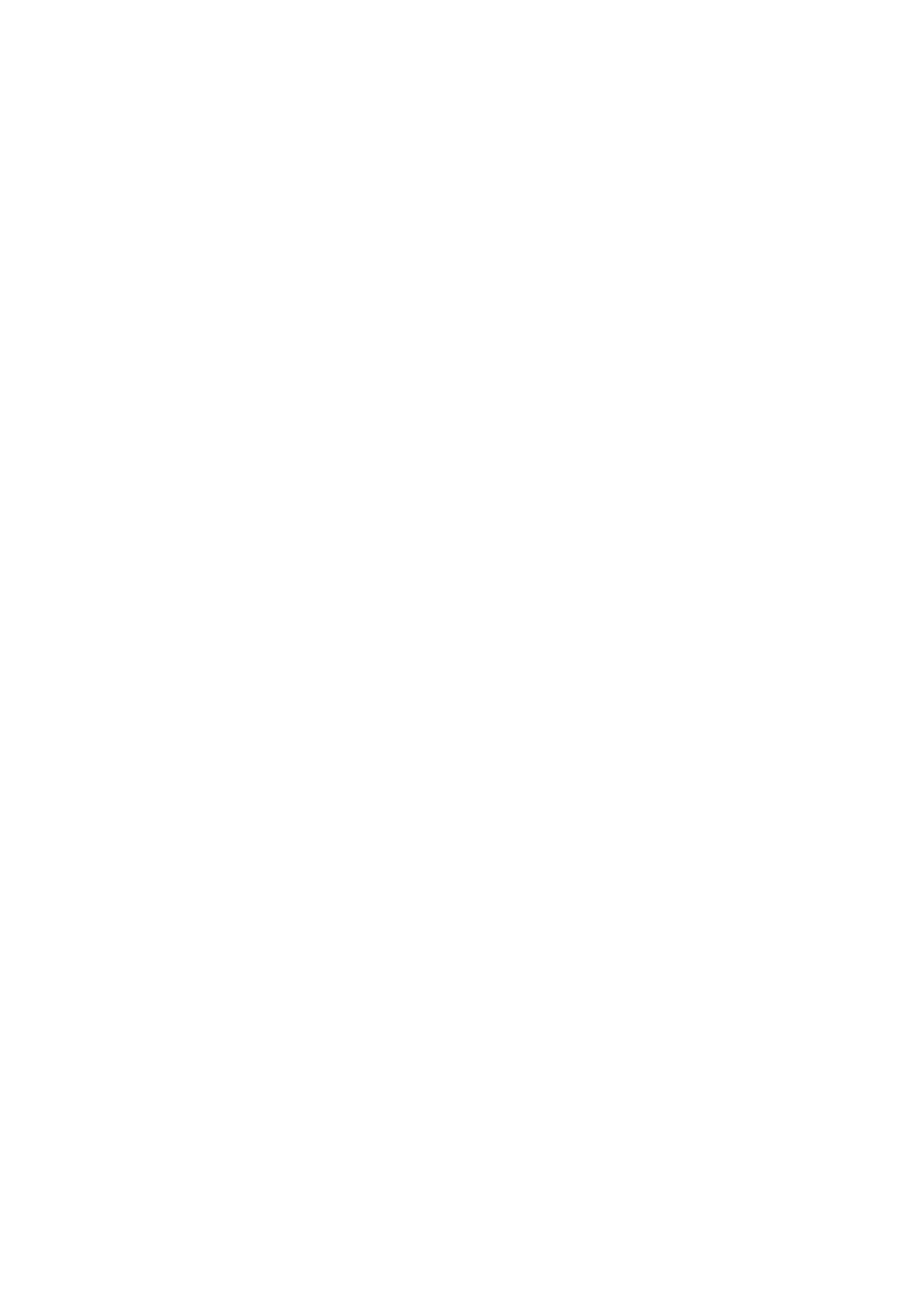# **Contents**

| Overview of the PowerPC System Software<br>$1 - 4$  |
|-----------------------------------------------------|
| The 68LC040 Emulator<br>$-1-6$                      |
| <b>Emulator Operation</b><br>$1 - 7$                |
| <b>Emulator Limitations</b><br>$1 - 8$              |
| $1-9$<br>Coprocessors                               |
| <b>Instruction Timings</b><br>$1-9$                 |
| <b>Deleted Instructions</b><br>$1 - 9$              |
| <b>Unsupported Instruction Features</b><br>$1 - 10$ |
| <b>Instruction Caches</b> 1-10                      |
| <b>Address Error Exceptions</b><br>$1 - 10$         |
| <b>Bus Error Exceptions</b> 1-11                    |
| Memory-Mapped I/O Locations 1-11                    |
| <b>Mixed Mode</b><br>$1-13$                         |
| Cross-Mode Calls 1-14                               |
| <b>Routine Descriptors</b><br>$1 - 15$              |
| <b>Memory Considerations</b><br>$1 - 19$            |
| The PowerPC Native Environment<br>$1 - 19$          |
| Fragments<br>$1-20$                                 |
| The Structure of Fragments<br>$1 - 22$              |
| <b>Imports and Exports</b><br>$1 - 23$              |
| The Table of Contents<br>$1 - 26$                   |
| <b>Special Routines</b><br>$1 - 29$                 |
| <b>Fragment Storage</b> 1-30                        |
| <b>Executable Resources</b><br>$1 - 34$             |
| <b>Calling Conventions</b><br>$1-41$                |
| The 680x0 Calling Conventions<br>$1 - 42$           |
| The PowerPC Calling Conventions<br>$1-43$           |
| <b>Parameter Passing</b><br>$1 - 47$                |

Contents **1-1**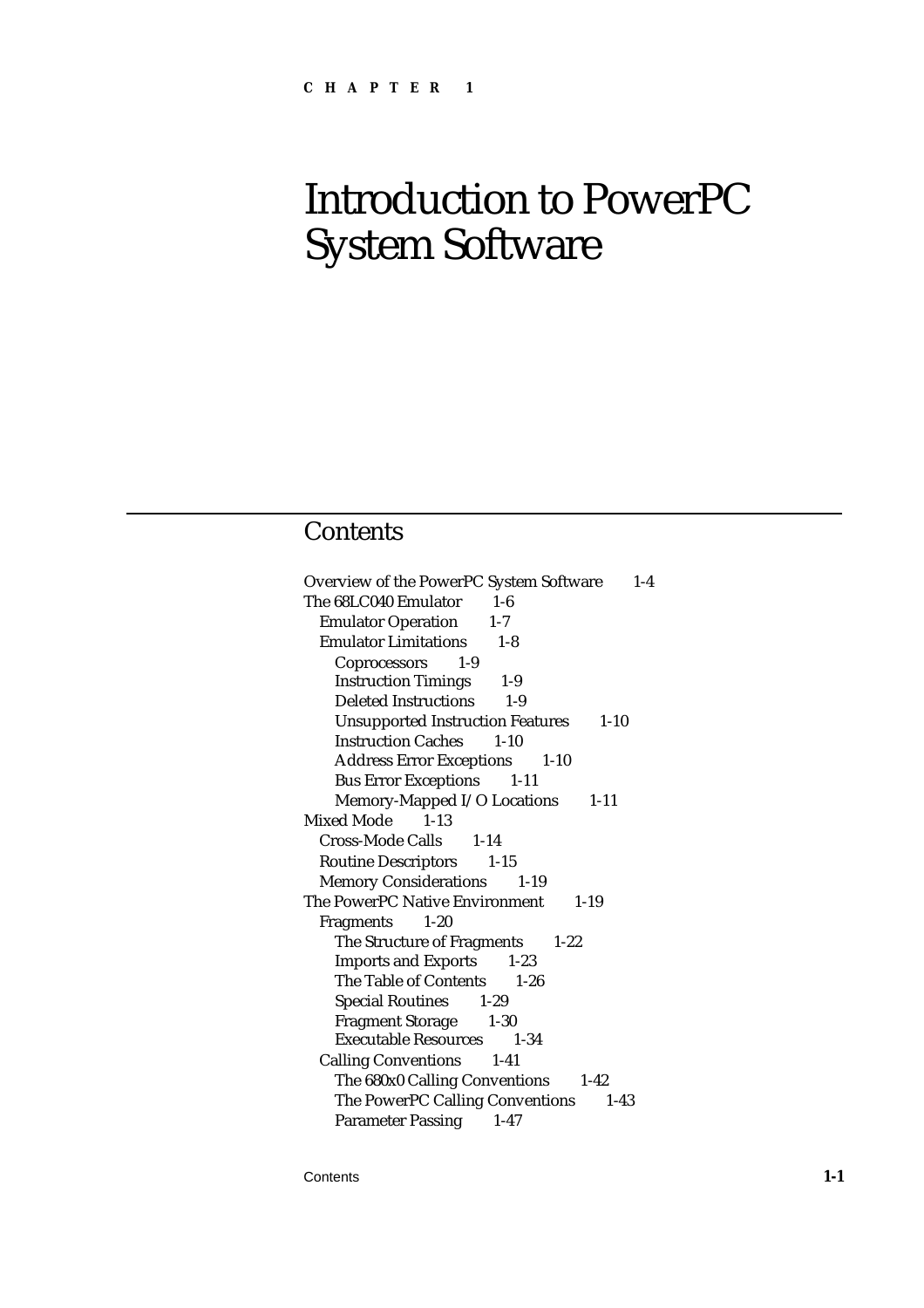Import Libraries 1-50 The Organization of Memory 1-52 File Mapping 1-53 The System Partition 1-56 Application Partitions 1-57 Data Alignment 1-63 Compatibility and Performance 1-65 Patches 1-66 The Memory Manager 1-68 Performance Tuning 1-70<br>Mode Switches 1-71 Mode Switches Routine Parameters 1-72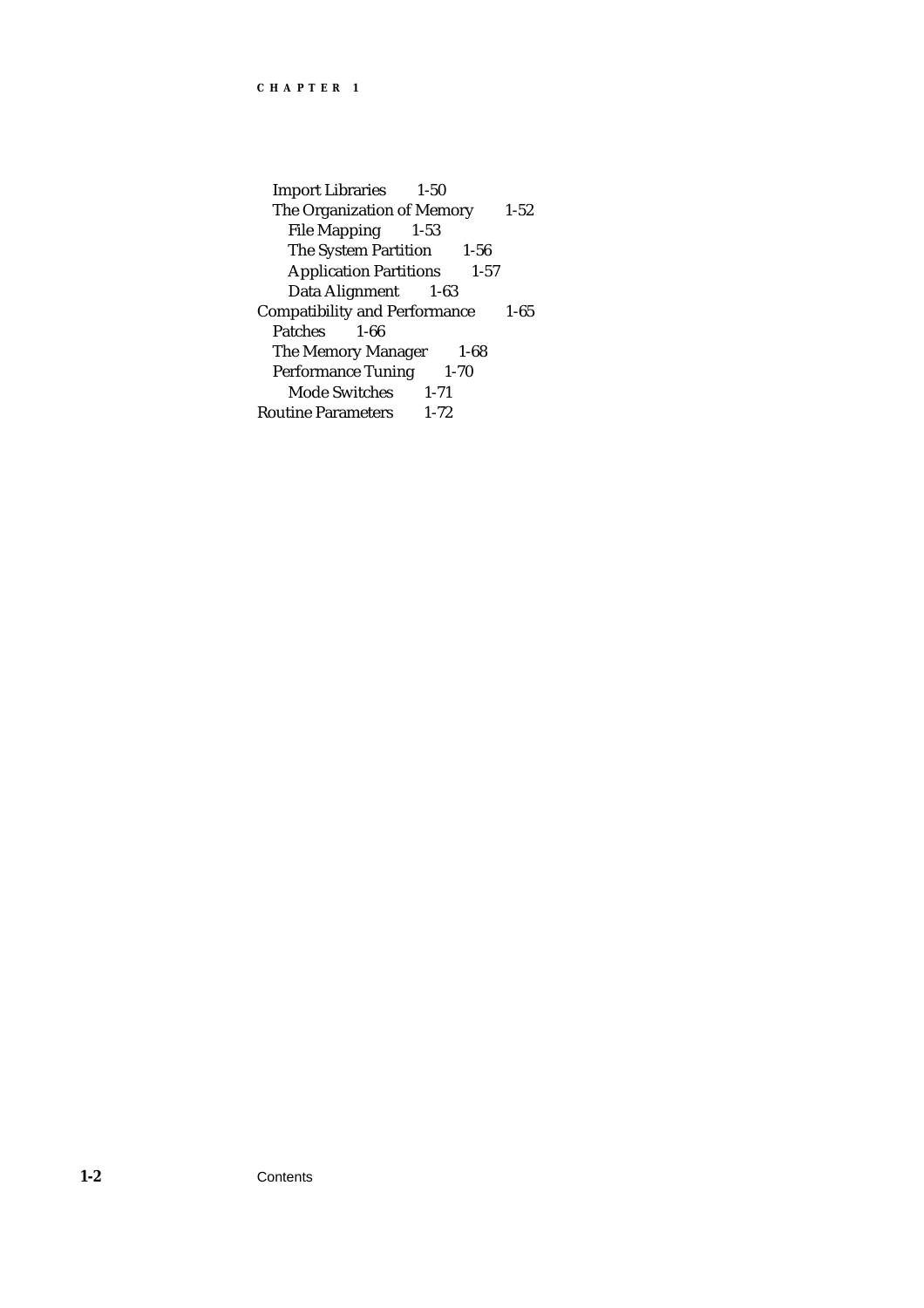#### Introduction to PowerPC System Software

This chapter is a general introduction to the system software provided on PowerPC processor-based Macintosh computers. It describes the mixed environment provided by the 68LC040 Emulator and the Mixed Mode Manager. These two new system software services work together to allow existing 680x0 applications, extensions, drivers, and other software to execute without modification on PowerPC processor-based Macintosh computers. The 68LC040 Emulator and the Mixed Mode Manager also make it possible for parts of the system software to remain as 680x0 code, while other parts of the system software are reimplemented (primarily for reasons of speed) as native PowerPC code.

This chapter also describes the native PowerPC execution environment. Although the process-scheduling mechanism used for both native and emulated applications has not changed, the run-time environment for PowerPC applications is significantly different from the run-time environment used for 680x0-based Macintosh applications. In cases where your application (or other software) relies on features of the 680x0 run-time environment, you'll need to modify your application before recompiling it as a PowerPC application. For example, if your application directly accesses information stored in low memory (such as system global variables) or in its A5 world, you might need to rewrite parts of your application to remove the dependence on that information. See "The PowerPC Native Environment" beginning on page 1-19 for complete instructions on doing this.

You should read this chapter if you want your application to run on PowerPC processorbased Macintosh computers, either under the 68LC040 Emulator or in the PowerPC native environment. If you choose not to rebuild your application for the PowerPC environment, you should at least make certain that it doesn't violate any of the known restrictions on the emulator. See "Emulator Limitations" on page 1-8 for specific information about the known operational differences between the 68LC040 Emulator and a 680x0 microprocessor.

You should also read this chapter for information about the PowerPC execution environment. Although the existing software development tools build your source code into executable PowerPC code that conforms to the requirements of this new environment, you might need to know about the native run-time environment for debugging purposes or if your application uses external code modules. Otherwise, the new execution environment should be completely transparent to your application.

You should be able to accomplish much of the work involved in porting your application from the 680x0 platform to the PowerPC platform using the information in this chapter. If your application installs callback routines with nonstandard calling conventions, however, you might need to read the chapter "Mixed Mode Manager" in this book. In addition, if your application explicitly loads external code modules (such as file translators or custom definition procedures), you might need to read the chapter "Code Fragment Manager" in this book. Read the chapter "Exception Manager" if you want your native application to handle any exceptions that arise while it is executing.

To use this chapter, you should already be generally familiar with the Macintosh Operating System. See the books *Inside Macintosh: Processes* and *Inside Macintosh: Memory* for information about the run-time environment of 680x0-based Macintosh computers.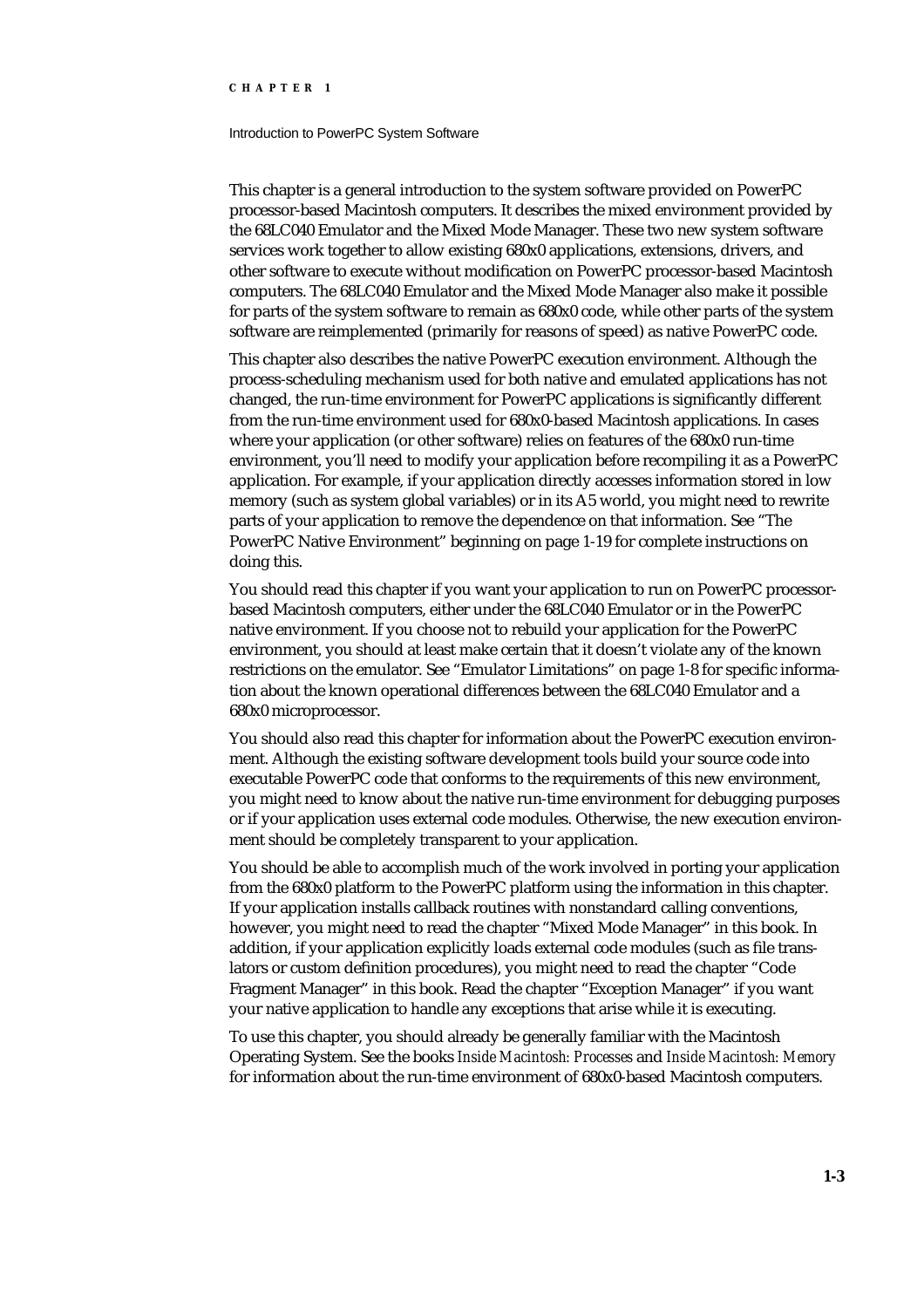## Introduction to PowerPC System Software

This chapter begins with a description of the mixed environment provided by the PowerPC system software. Then it gives information about the native PowerPC run-time environment. This chapter ends by explaining how to perform a number of specific tasks in the PowerPC environment, such as patching system software traps.

# **Note**

For ease of exposition, this book occasionally focuses on porting applications from the 680x0 environment to the PowerPC environment. In general, however, any changes required for applications are required also for all other kinds of software.

# Overview of the PowerPC System Software

The system software for PowerPC processor-based Macintosh computers is System 7.1, with suitable changes made to support the **mixed environment** that allows both 680x0 software and PowerPC software to execute on a computer. The mixed environment provides virtually complete compatibility for existing 680x0 software, as well as vastly increased performance for applications and other software that are built to use the native instruction set of the PowerPC microprocessor.

Because the system software for PowerPC processor-based Macintosh computers is derived from System 7.1 for 680x0-based Macintosh computers, your application whether 680x0 or PowerPC—must conform to the basic requirements imposed by system software versions 7.0 and later. In particular, your application (or other software) must be

- 32-bit clean
- compatible with the operations of the Virtual Memory Manager
- $n$  able to operate smoothly in the cooperative multitasking environment maintained by the Process Manager

If your 680x0 software conforms to these specific requirements and to the general requirements for Macintosh software documented throughout *Inside Macintosh*, it is highly probable that it will execute without problems on PowerPC processor-based Macintosh computers. This is because the system software for PowerPC processor-based Macintosh computers includes a very efficient 68LC040 Emulator that emulates 680x0 instructions with PowerPC instructions. In addition, the system software includes the Mixed Mode Manager, which is responsible for handling any necessary mode switches between the native PowerPC environment and the 680x0 environment.

Figure 1-1 shows a general overview of the system software for PowerPC processorbased Macintosh computers. A small kernel, called the **nanokernel,** communicates directly with the PowerPC processor and provides very low-level services (such as interrupt handling and memory management).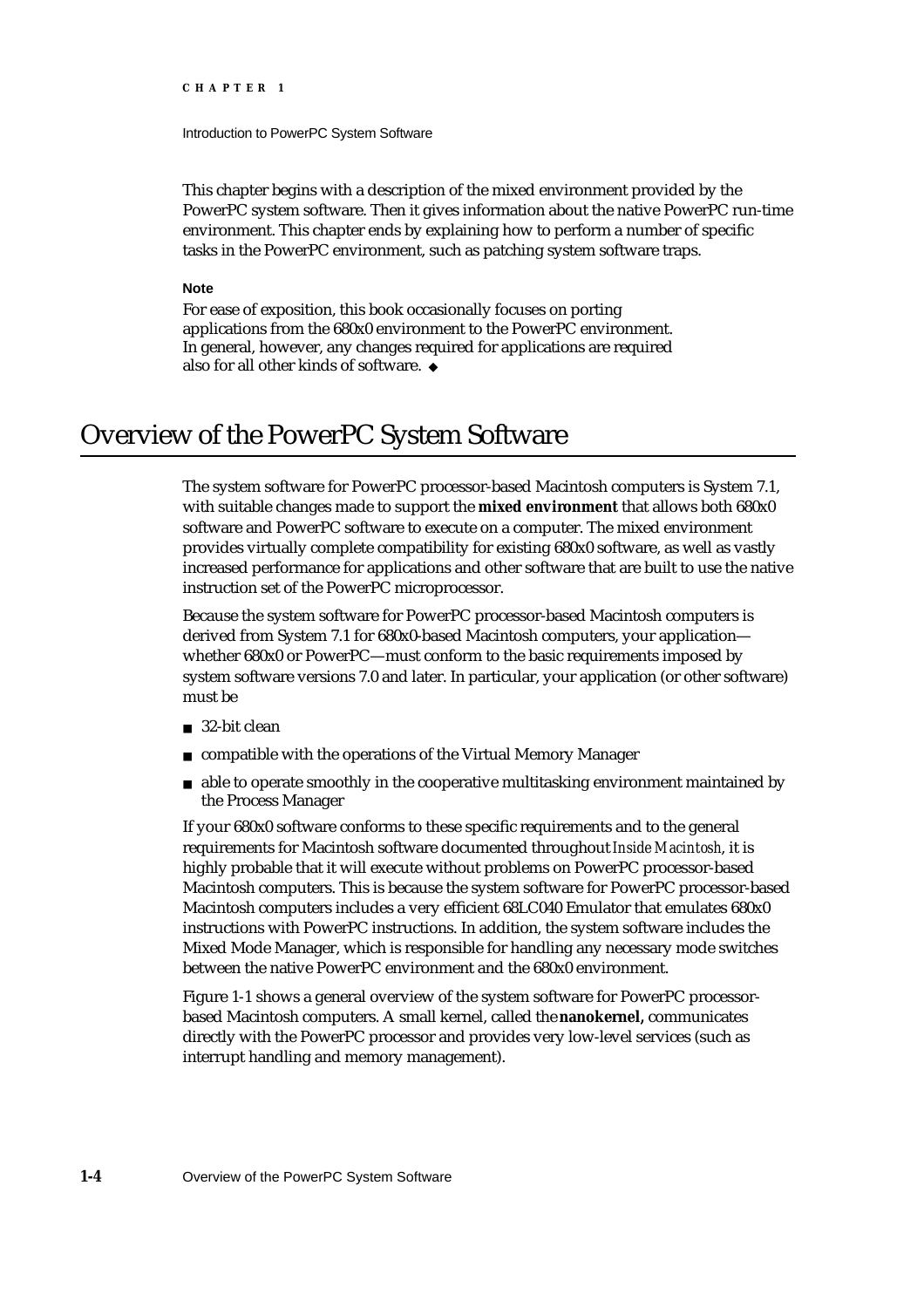680a0 environment **PowerPC** environment 690x0 application Power PC application Mixed Mode Manager î ſì PowerPC 690x0 eyetem eofbyare eveten eofbuare Ω 69LC040 Enulator Nanokemel ĴÌ, <u>լասասասաա</u> Power PC processor . . . . . . . . . . . . . . . . . .

**Figure 1-1** The system software for PowerPC processor-based Macintosh computers

Even applications written entirely in 680x0 code might cause mode switches while they are executing, because some portions of the Macintosh Operating System have been rewritten in PowerPC code for increased performance. For example, the Memory Manager has been rewritten in C and recompiled into PowerPC code. In general, however, mode switches occur completely transparently to 680x0 software. Only native PowerPC software needs to worry about mode switches. See "Mixed Mode" beginning on page 1-13 for details.

As you would expect, the emulation environment provided by the 68LC040 Emulator uses the standard 680x0 run-time model. The organization of an application partition and the run-time behavior of emulated software are identical to what is provided on 680x0-based Macintosh computers. However, the execution environment for native PowerPC software is significantly different from the standard 680x0 run-time environment. The PowerPC environment provides a much simpler and easier-to-use run-time model based on fragments. A **fragment** is any block of executable PowerPC code and its associated data. Fragments are created by your development system's linker.

Overview of the PowerPC System Software **1-5**

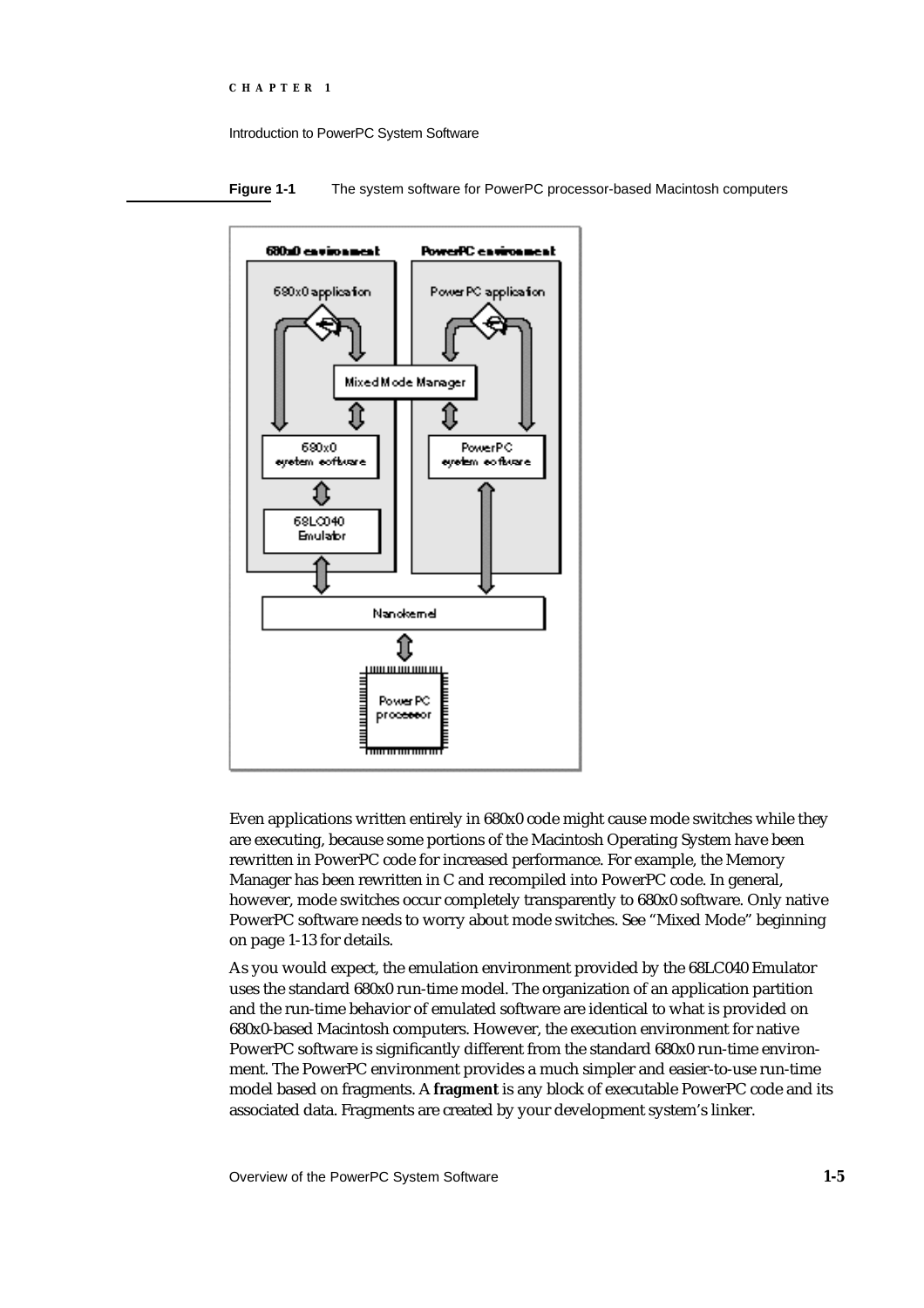### **Note**

The term *fragment* is not intended to suggest that the block of code and data is in any way either small, detached, or incomplete. Fragments can be of virtually any size, and they are complete, executable entities. The term *fragment* was chosen to avoid confusion with the terms already used in *Inside Macintosh* to describe executable code (such as *component* and *module*).

Fragments use a method of addressing the data they contain that is different and more general than the A5-relative method that 680x0 applications use to address their global data. One important consequence is that any PowerPC software packaged as a fragment has easy access to global data. In the 680x0-based system software, it was sometimes difficult to use global data within types of software other than applications.

In addition, it was often complicated for a routine installed by some code to gain access to the code's global variables. For example, you cannot—in the current 680x0 environment—write a VBL task that uses your application's global variables without somehow passing your application's A5 value to the VBL task. (A **VBL task** is a task that executes during a vertical blanking interrupt.) In the PowerPC environment, any routine contained in an application has automatic access to the application's global variables. You do not need to devise special ways to pass the address of your application's A5 world to the installed routine. More generally, any routine executing in the PowerPC environment has access to the global data of the fragment it's contained in.

The new run-time model used for native PowerPC software incorporates other important simplifications as well. In native applications, there is no segmentation of the executable code. The existing compilers that produce PowerPC code ignore any segmentation directives you include in your source code. In addition, any calls you make to the Segment Manager's UnloadSeg procedure are simply ignored by the PowerPC system software. The task of keeping required code in memory is handled completely by the Virtual Memory Manager or the Process Manager, not by your application.

The remaining sections in this chapter describe in greater detail the mixed environment of PowerPC processor-based Macintosh computers and the new native run-time environment. If you're interested mainly in rebuilding your application as native PowerPC code, you can skip to the section "Mixed Mode" beginning on page 1-13, which describes the ways in which you might need to use the Mixed Mode Manager to make your native application compatible with the mixed environment.

# The 68LC040 Emulator

The **68LC040 Emulator** is the part of the PowerPC system software that allows 680x0 applications and other software to execute on PowerPC processor-based Macintosh computers. This emulator provides an execution environment that is virtually identical to the execution environment found on 680x0-based Macintosh computers. The emulator converts 680x0 instructions into PowerPC instructions, issues those instructions to the PowerPC microprocessor, and updates the emulated environment (such as the emulated 680x0 registers) in response to the operations of the PowerPC microprocessor.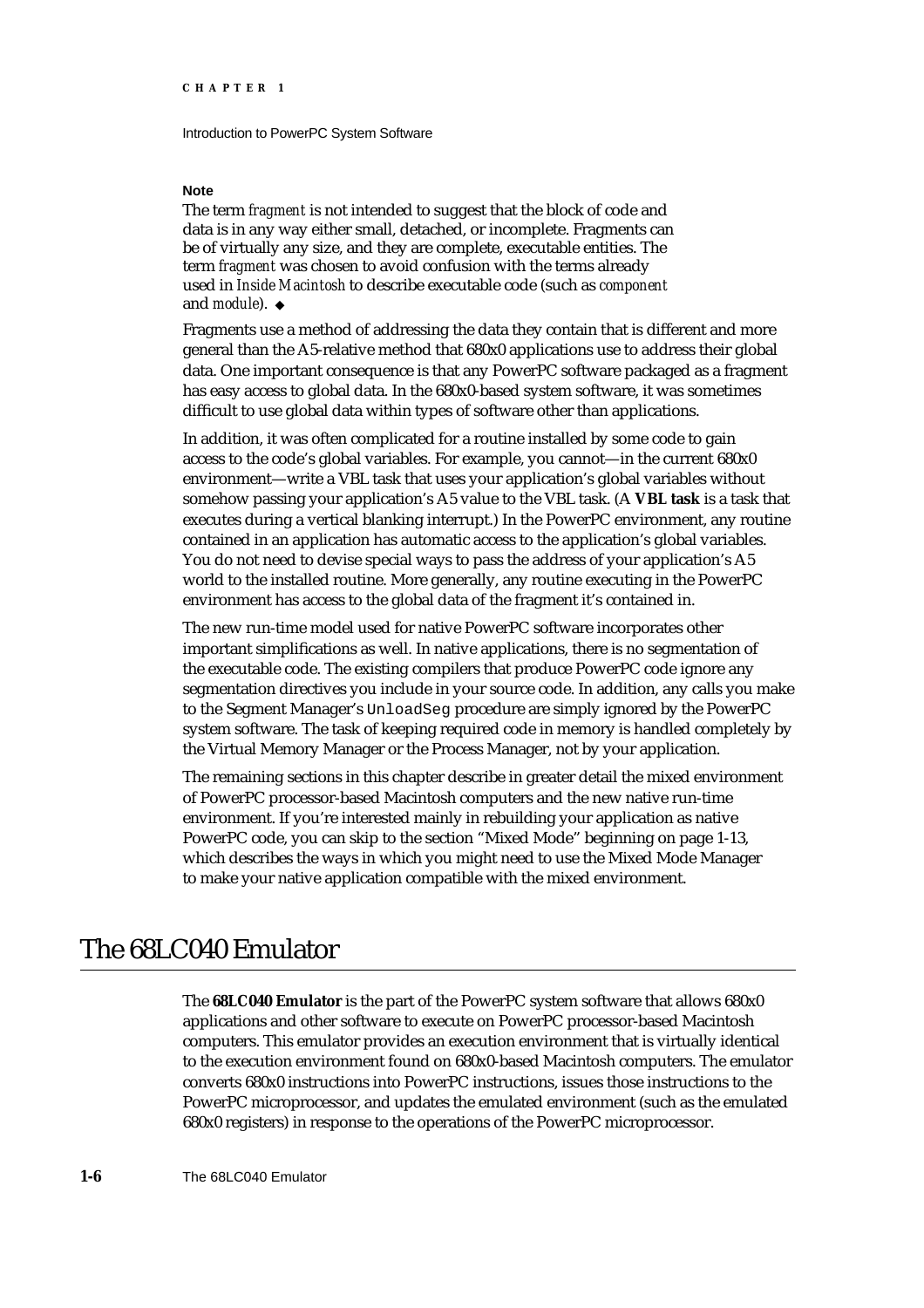#### Introduction to PowerPC System Software

In general, the 680x0 emulation environment supports all existing 680x0 applications that already work correctly on all Macintosh computers containing a Motorola 68020, 68030, or 68040 microprocessor. There are, however, some differences between the operation of the 68LC040 Emulator and an actual 68040 microprocessor. The following two sections provide some information on the general operation and limitations of the 68LC040 Emulator.

# **Note**

Unless you are programming in assembly language or doing very low-level debugging, you're not likely to need the information in the following two sections.

# Emulator Operation

The 68LC040 Emulator implements the basic Motorola 68040 user mode instruction set. It does not, however, support any of the instructions from the optional 68881 or 68882 floating-point coprocessors. Moreover, although the emulator supports the operations of the Virtual Memory Manager, it does not support instructions from the 68851 Paged Memory Management Unit (PMMU). The 680x0-based Macintosh computer whose hardware configuration most closely resembles the software configuration of the 68LC040 Emulator is the Macintosh Centris 610, which contains the Motorola 68LC040 microprocessor. (The 68LC040 microprocessor is identical to the 68040 microprocessor except that it has no floating-point unit.) As a result, if your application or other software runs without problems on the Macintosh Centris 610, it is very likely to run without problems under the 68LC040 Emulator.

# **Note**

For the complete specification of how you can expect both a real 68040 and the 68LC040 Emulator to behave, see the *MC68040 32-Bit Microprocessor User's Manual*.

The Gestalt function returns the value gestalt68020 when you pass it the selector gestaltProcessorType and the calling software is executing under the emulator. This return value is intended to highlight the two ways in which the 68LC040 Emulator more closely resembles a 68020 processor than a 68040 processor:

- n The emulated environment does not support either the FPU or the MMU contained in an actual 68040 processor.
- n The emulated environment creates exception stack frames in accordance with the 68020 exception frame model.

The 68LC040 Emulator consists of two main parts, a main dispatch table and a block of additional code called by entries in the main dispatch table. The main dispatch table contains two native PowerPC instructions for each recognized 680x0 operation code (or opcode). In cases where a 680x0 opcode can be handled by a single PowerPC instruction, the first native instruction in the dispatch table is enough to complete the requested operation. In most cases, however, the handling of a 680x0 opcode requires more than one PowerPC instruction. In that case, the first native instruction in the main dispatch table simply begins the emulation process.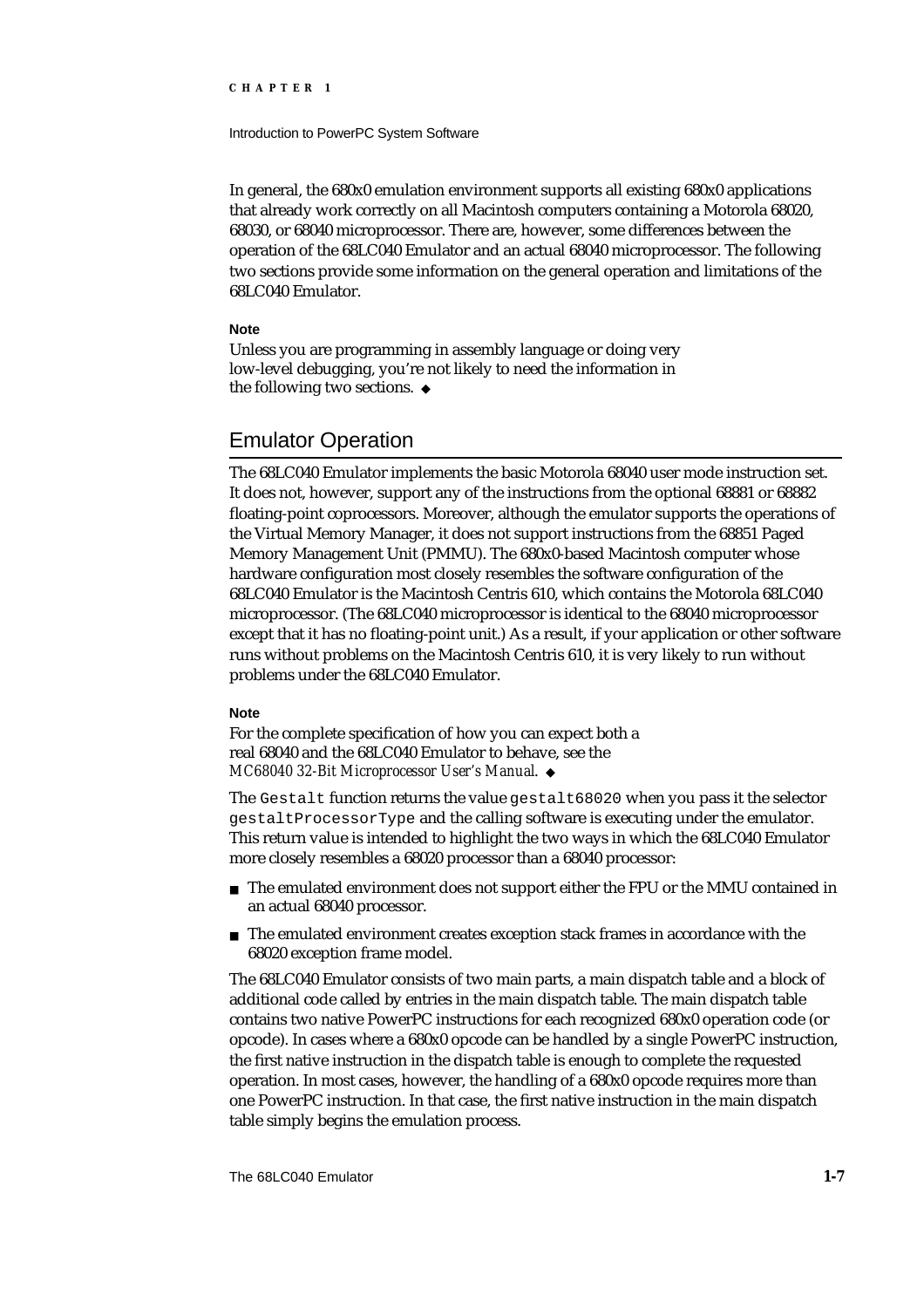#### Introduction to PowerPC System Software

The second native instruction in the emulator's main dispatch table is usually a PC-relative branch into the block of additional code. The additional code continues the emulation of the 680x0 opcode begun by the first instruction.

The emulator's main dispatch table also includes entries that support private opcodes reserved for use by the system software, including both A-line and F-line instructions. For example, the Mixed Mode Manager communicates with the 68LC040 Emulator using A-line instructions embedded in routine descriptors. (See "Routine Descriptors" beginning on page 1-15 for details.) Other system software services, including the Virtual Memory Manager, also issue reserved opcodes to the emulator.

When the emulator is active, it maps all 680x0 registers to the registers on the PowerPC microprocessor, including the 680x0 program counter (PC) and Status Register (SR). The general-purpose register GPR1 serves as both the 680x0 and native stack pointer. The emulator also dedicates a native register to point to the **680x0 context block,** a block of data containing information that needs to be preserved across mode switches. The context block contains all the 680x0 registers, the addresses of the main dispatch table and the block of additional code, and other information used internally by the emulator. The emulator saves information into the context block when it is about to exit (for example, when a 680x0 application calls a piece of native code) and restores the information from the block when it is subsequently activated.

**WARNING**  $\mathbf{c}$ 

> You should not rely on any specific information about the 68LC040 Emulator's private data structures or opcodes.

# Emulator Limitations

Largely because it is a purely software implementation of a hardware microprocessor, the 68LC040 Emulator sometimes exhibits behavior that differs from that of an actual 680x0 microprocessor. These operational differences can lead to problems, ranging from the obvious (for example, using the floating-point coprocessor instruction set, which is not supported by the 68LC040 Emulator) to the subtle (for example, depending upon a value in an undefined condition code bit). If your application or other software depends on 680x0 behavior that is not reproduced exactly by the 68LC040 Emulator, your product might have problems when executing under the emulator. The known exceptions to the documented 680x0 specifications concern

- coprocessors and instruction sets  $n$
- $n$  instruction timings
- deleted instructions n.
- unsupported instruction features  $\sf n$
- instruction caches n.
- address error exceptions  $n$
- bus error exceptions
- memory-mapped I/O locationsn.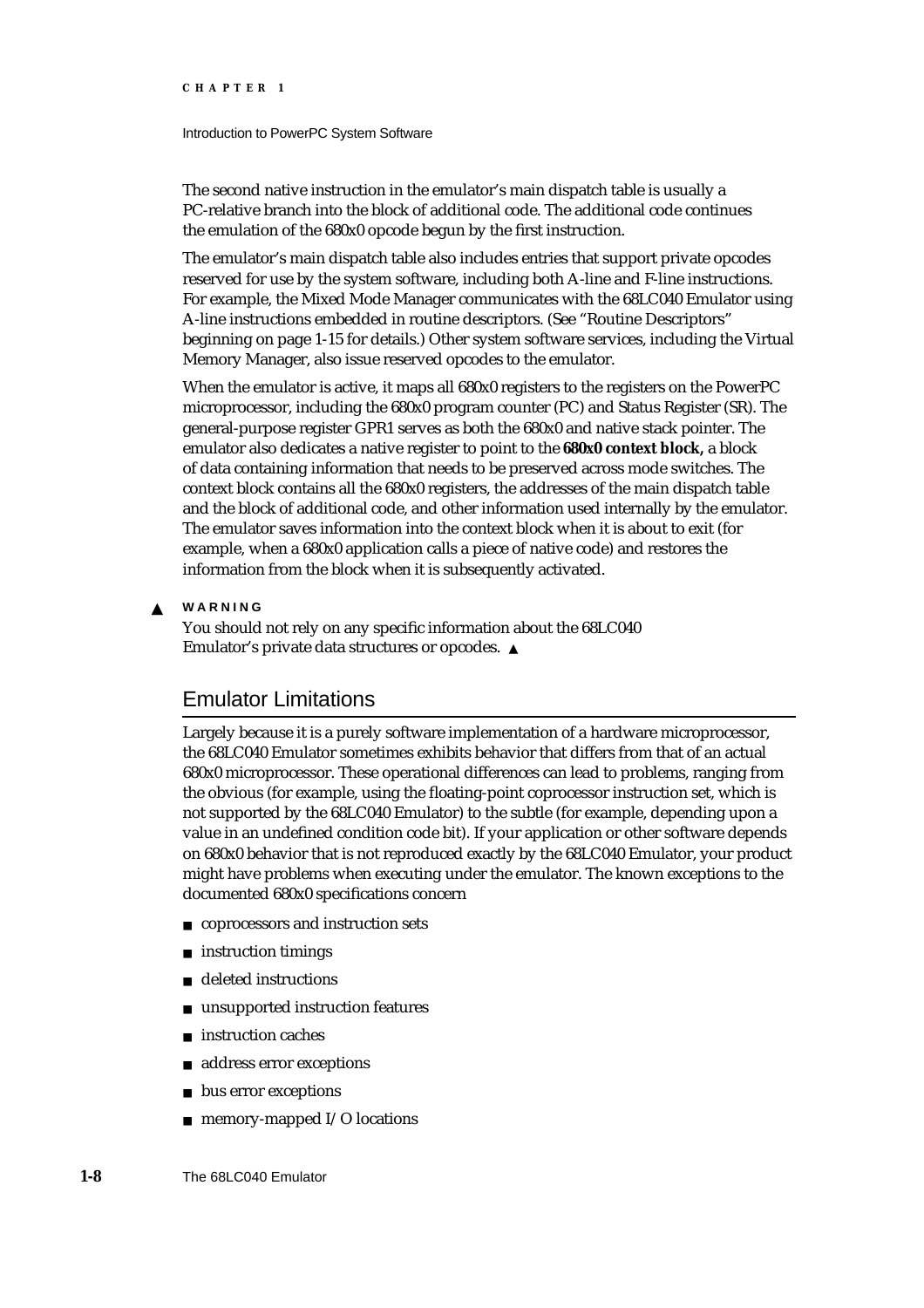Introduction to PowerPC System Software

The following sections describe these limitations in greater detail.

# **Coprocessors**

As previously indicated, the 68LC040 Emulator does not support the instruction sets of either the 68881 or the 68882 floating-point coprocessor or of the 68851 PMMU. Any software that uses floating-point instructions is therefore not compatible with the 68LC040 Emulator. Because there are several 680x0-based Macintosh computers that do not contain floating-point coprocessors, this restriction is not likely to cause new compatibility problems for your software. It's possible that you have used SANE to perform hardware-independent floating-point arithmetic. If so, you'll probably notice that floating-point calculations are performed even faster under the 68LC040 Emulator than on a real 680x0-based Macintosh computer. This is because PowerPC processorbased Macintosh computers include an accelerated version of SANE written in native PowerPC code.

The 68LC040 Emulator does not support the 68851 PMMU instruction set (which also includes the 68030 and 68040 internal PMMUs). The Virtual Memory Manager is still supported, but using a different mechanism. Very few applications address the PMMU directly, so this restriction is not likely to affect many developers. Those applications that do address the PMMU directly are very likely already incompatible with A/UX and with the Virtual Memory Manager.

More generally, the 68LC040 Emulator does not support the coprocessor bus interface. As a result, the emulator does not support any externally connected hardware coprocessors.

# Instruction Timings

The 68LC040 Emulator executes 680x0 instructions as fast as possible, making no attempt to maintain the same number of clock counts as on a real 68040 microprocessor. There are classes of instructions that execute in the same number of cycles whether on a real 68040 or under the 68LC040 Emulator, but you should not depend on this. In general, of course, your 680x0 application is most likely already independent of instruction timing, because it should run without problem on a wide range of 680x0 microprocessors having quite different clock rates.

# Deleted Instructions

Several instructions included in the instruction set of the 68020 microprocessor were removed from the instruction sets of the 68030 and 68040 microprocessors. The deleted instructions are the CALLM and RTM instructions, which were intended for use in module calls. These instructions are not supported by the 68LC040 Emulator, and any attempt to execute them will result in an illegal instruction exception. However, because these instructions are not present in any 680x0 microprocessor either before or after the 68020, this restriction is not likely to present compatibility problems for your software.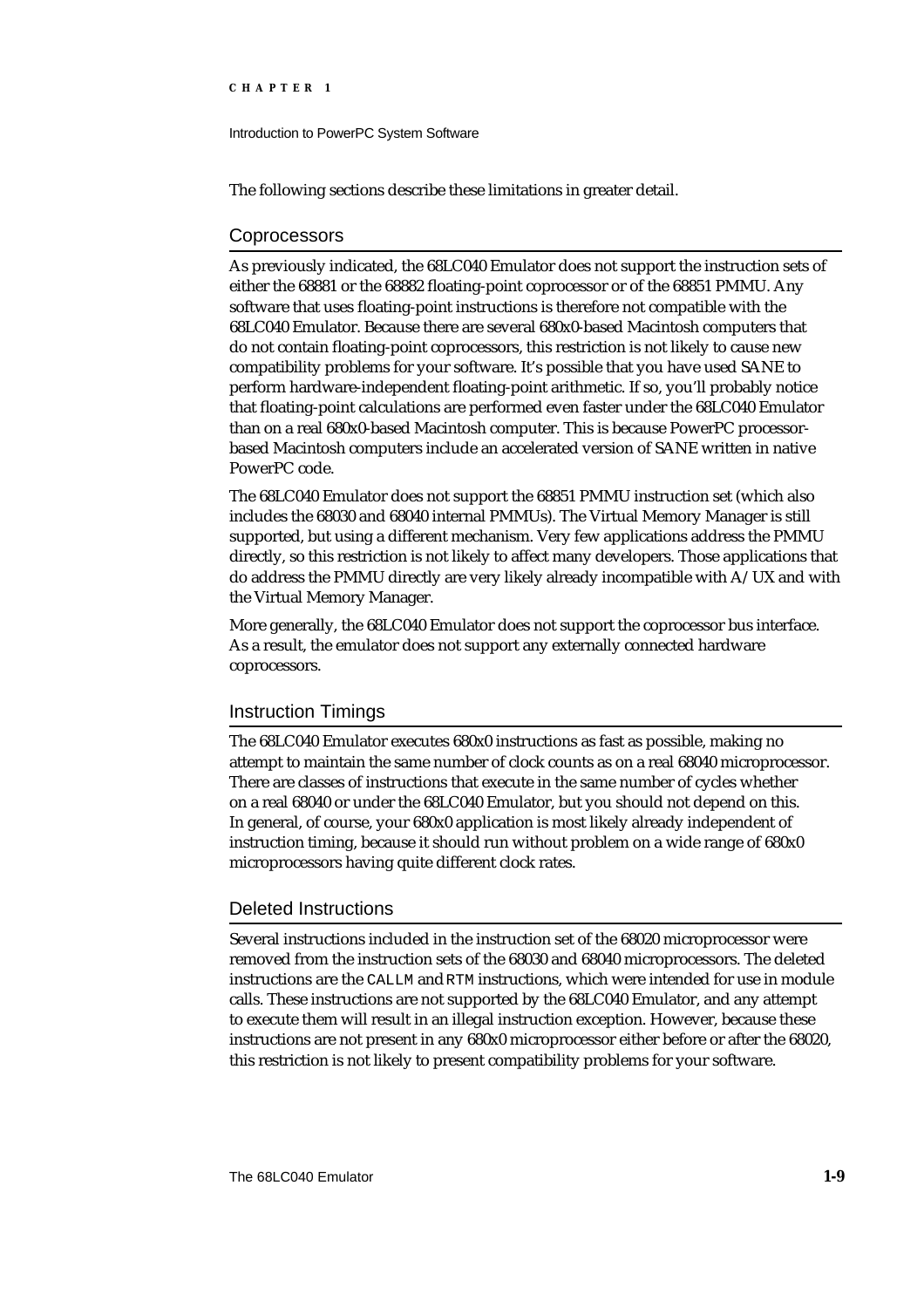# Unsupported Instruction Features

Several instruction or addressing mode fields and encodings are documented by Motorola as reserved. In addition, many instructions are documented as producing undefined condition code result bits or undefined register results. Accordingly, the behavior of these reserved fields and undefined results differs across the various members of the 680x0 family of microprocessors and under the 68LC040 Emulator. It is unlikely that any existing software intentionally depends on either reserved fields or undefined results. It is, however, remotely possible that through a programming error some software might be depending on these results and hence might behave differently under the emulator than on an actual 680x0.

# Instruction Caches

The operation of the instruction cache in the 68040 microprocessor is not supported by the 68LC040 Emulator, although all of the bits in the Cache Control Register (CACR) and Cache Address Register (CAAR) related to the instruction cache are supported. In general, of course, your code should not address the cache registers directly.

Because both emulated code and data reside in the PowerPC data cache, the performance benefits associated with caching are still present. Indeed, the caching scheme used transparently by the 68LC040 Emulator results in a higher level of software compatibility than is found on actual 680x0 microprocessors. Some older versions of software that are incompatible with the 68040 cache mechanism can run without problem under the emulator.

Requests to invalidate the 68040 instruction cache are ignored by the 68LC040 Emulator. However, you should continue to issue those calls in order to remain compatible with 680x0-based Macintosh computers. Moreover, all cache flushing required for PowerPC code fragments is performed automatically by the Code Fragment Manager.

# **Note**

For details on invalidating the 680x0 instruction cache, see the chapter "Memory Management Utilities" in *Inside Macintosh: Memory*.

It is possible, although unlikely, that an application depends on the ability of the 68040 instruction cache to retain a stale copy of instructions after the RAM copy of them has been changed. Such applications do not work correctly with 68000-based Macintosh computers (for example, the Macintosh Plus, SE, Classic®, or PowerBook 100) and any 68040-based computers (for example, the Macintosh Quadra 950) when the Cache CDEV is used to disable caching. As a result, this nonemulated behavior should not present any new compatibility problems.

# Address Error Exceptions

To improve the performance of branch instructions, the 68LC040 Emulator is not completely compatible with an actual 68040 microprocessor when detecting and reporting address error exceptions. A 680x0 microprocessor checks for address errors before completing the execution of a branch instruction; if it finds an address error, the microprocessor reports (in an address error exception frame that it creates on the stack)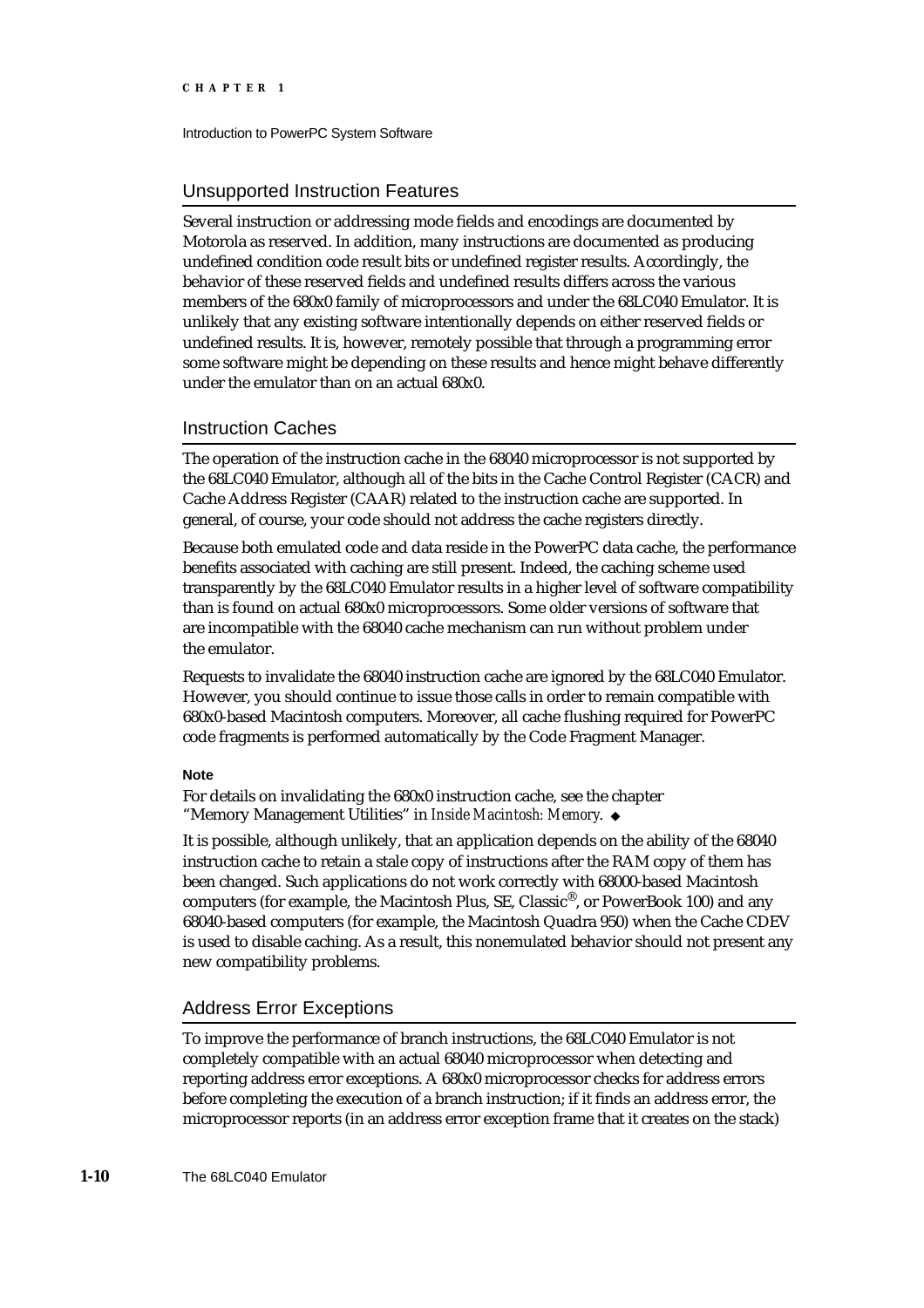## Introduction to PowerPC System Software

the PC at the beginning of the branch instruction. By contrast, the 68LC040 Emulator checks for address errors *after* executing a branch instruction; as a result, it reports the odd branch address as the PC in the exception frame. Because the PC of the instruction that caused the branch is not reported, you might find it more difficult to debug an application that commits address errors. You might also have compatibility problems if you install an address error exception handler.

# Bus Error Exceptions

The 68LC040 Emulator handles bus error exceptions slightly differently than does a real 680x0 microprocessor. If you install a bus error handler, you might need to be aware of these differences. You also need to be aware of these differences when debugging your software, because most debuggers need to handle bus error exceptions.

The 68LC040 Emulator creates format \$B exception frames when generating and handling bus errors. However, several fields within the exception frame are documented by Motorola as internal fields, and the contents of those fields are very likely to differ between the 68LC040 Emulator exception stack frame and the exception stack frame created by a 680x0 microprocessor. You should not rely on these reserved fields. To avoid any possible confusion that the internal state information in the emulated exception frame is compatible with the internal state information created by the 680x0 microprocessors, the exception frame created by the emulator intentionally uses a value in the Version Number field of the exception frame that is different from the value put there by any 680x0 microprocessor.

In addition, there are several documented fields of the bus error exception frame that have slightly different values in the emulator than on a 680x0-based Macintosh computer. As long as bus error exception handlers do not modify these fields, it is still possible to use the RTE instruction to continue execution of the instruction that caused the exception. In particular, the PC field of the exception frame might not point to the exact beginning of the instruction that generated the exception. Instead, it might point to some location near the beginning of that instruction. Also, the Stage B address field and the Stage B and Stage C instruction pipe fields might not contain valid information.

Finally, the Special Status Word (SSW) differs under the 68LC040 Emulator. The 68LC040 Emulator does not distinguish between instruction space and data space accesses; instead, it converts instruction fetches to data space reads. As a result, the FC2–FC0 field always indicates either a supervisor or a user data space reference. In addition, the emulator never sets the FC, FB, or RM bits, and it ignores the RC and RB bits. The DF bit is fully supported, however, allowing both program completion of bus cycles and rerunning of bus cycles with the RTE instruction. The 68LC040 Emulator also puts valid values in the RM and SIZ bits.

# Memory-Mapped I/O Locations

In general, most applications do not directly access memory-mapped I/O locations. Instead, they call device drivers or other system software routines to perform the requested I/O operations. For code (such as a device driver) that does directly access memory-mapped I/O locations, there are a number of compatibility issues. In some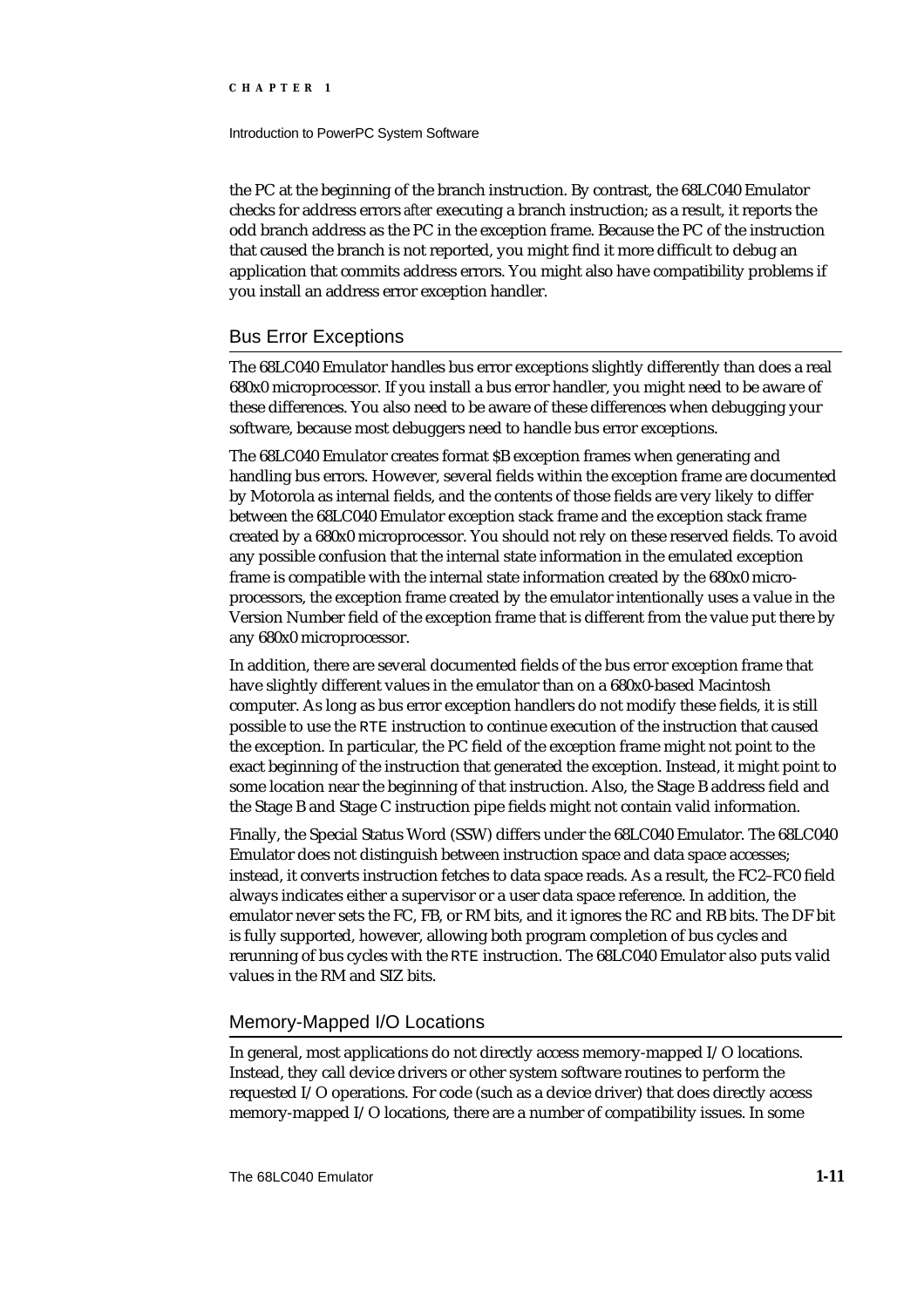```
CHAPTER 1
```
cases, the 680x0 emulation environment might not perform some write operations that a real 680x0 performs:

- $n$  The BSET and BCLR instructions might not write back an operand if none of the bits were changed as a result of the operation.
- $n$  Some memory-to-memory MOVE instructions might not write to memory if the source and destination addresses are the same.

You might need to modify your application to use different sequences of instructions to perform the operations if an I/O device was expecting these write bus cycles.

The TAS, CAS, and CAS2 instructions in the 68040 instruction set perform indivisible read, modify, and write memory operations. The 68040 bus architecture provides a special locked bus cycle for a read-and-write operation without allowing any other devices to request the bus between them. These indivisible bus cycles cannot be emulated. As a result, an alternate bus master type of I/O device might be allowed to modify a memory location between the read and the write operations.

The 68020 and 68030 bus interface supports a feature called **dynamic bus sizing** that allows 8- or 16-bit-wide I/O devices to work with the 32-bit-wide data bus. If the processor has a memory request for a data width that was larger than the data width of the device connected to the bus, the memory interface breaks the request into multiple requests that are the width of the device. For example, if a 32-bit read request is made to an 8-bit device, the memory interface actually performs four separate 8-bit reads to assemble the 32-bit data. This feature cannot be emulated. Any application or other software that depends upon this feature must to be modified to use separate instructions to access and assemble each piece of data.

The 68020 and 68030 bus interface also supports a feature called **byte smearing** that allows 8- or 16-bit data to be duplicated on a write operation across all 32 bits of the data bus. The 68040 processor does not support this feature. This feature cannot be emulated, but solutions that were used for the 68040 should be compatible with the 68LC040 Emulator.

The 68020, 68030, and 68040 microprocessors define the NOP instruction as having the effect of synchronizing the pipeline and waiting for all prior bus operations to complete. The 68020 and 68030 have a very small pipeline, and bus operations normally finish soon after they are issued. However, the 68040 and the PowerPC architecture let memory operations be queued and issued out of order. Because of this, the NOP instruction might be needed to ensure that accesses to memory-mapped I/O devices occur in the proper order. The 68LC040 Emulator supports the features of the NOP instruction. Any application that includes NOP instructions should be compatible with all Macintosh computers.

If an I/O device causes a bus timeout that results in a bus error exception, it might not be possible for the PowerPC microprocessor—and therefore the 68LC040 Emulator to determine the memory address that was accessed. If all locations within a 4 KB I/O page consistently time out, this problem might not occur, but if accesses to some locations within a page sometimes succeed, it is possible for this situation to occur. A bus error exception is generated in that case, but the Data Fault Address field in the exception frame will not be accurate and the DF bit in the SSW will not be set.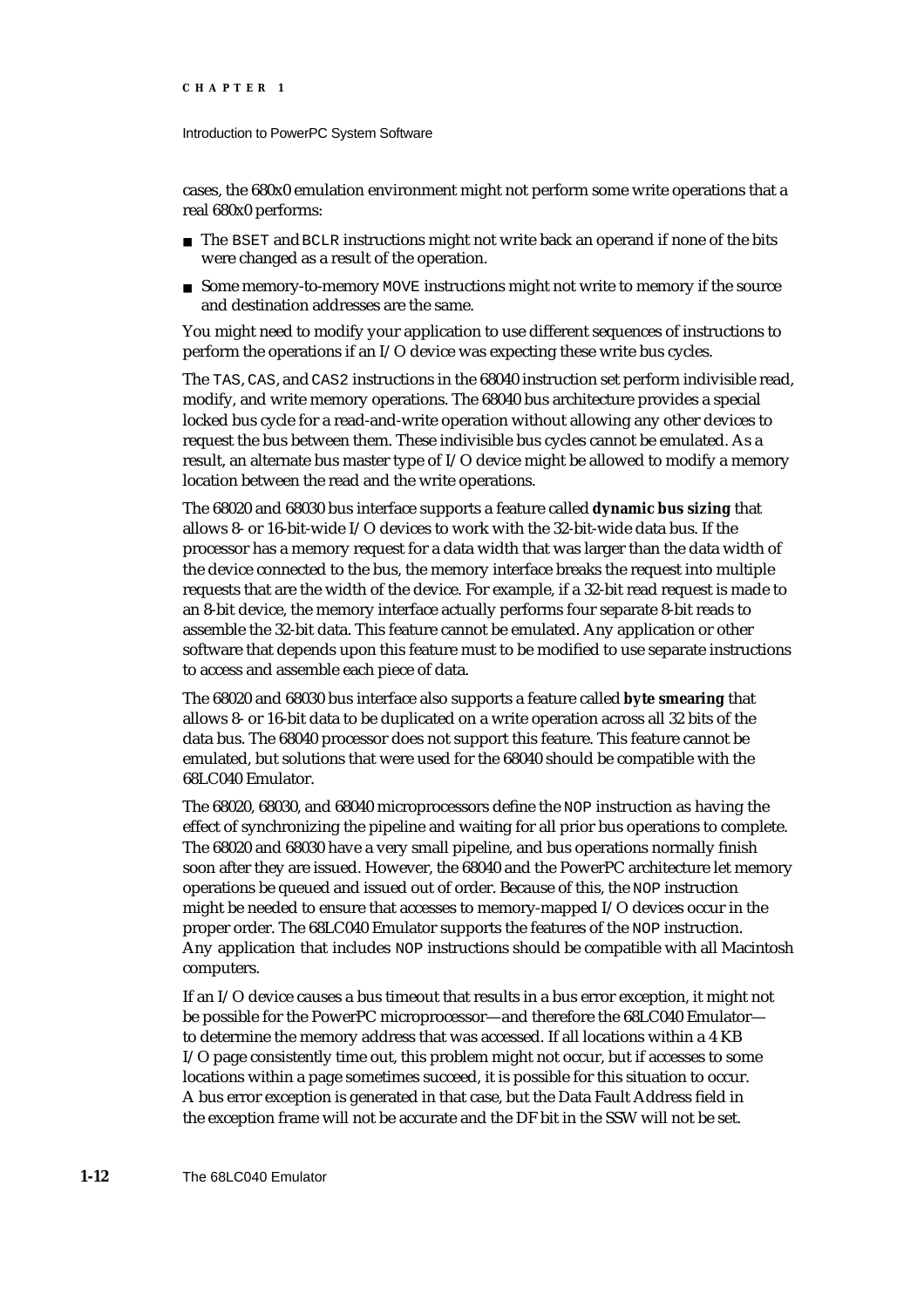# Mixed Mode

An **instruction set architecture** is the set of instructions recognized by a particular processor or family of processors. The **Mixed Mode Manager** is the part of the Macintosh system software that manages **mode switches** between code in different instruction set architectures, switching the execution context between the CPU's native PowerPC context and the 68LC040 Emulator. The 68LC040 Emulator is responsible for handling all code in the 680x0 instruction set. This includes existing 680x0 applications, device drivers, system extensions, and even parts of the system software itself that have not yet been rewritten to use the PowerPC instruction set.

Mode switches are required not only when the user switches from an emulated to a native application (or vice versa), but also when any application calls a system software routine or any other code that exists in a different instruction set. For example, the Memory Manager has been reimplemented in the first version of system software for PowerPC processor-based Macintosh computers as native PowerPC code. When an existing 680x0 application running under the 68LC040 Emulator calls a Memory Manager routine such as NewHandle, a mode switch is required to move out of the emulator and into the native PowerPC environment. Then, once the Memory Manager routine completes, another mode switch is required to return to the 68LC040 Emulator and to allow the 680x0 application to continue executing.

Similarly, PowerPC applications cause mode switches whenever they invoke routines that exist only as 680x0 code. For example, if a PowerPC application calls a part of the Macintosh Toolbox or Operating System that has not been ported native, a mode switch is required to move from the native environment to the environment of the 68LC040 Emulator.

The Mixed Mode Manager exists solely to manage these kinds of mode switches. It makes it possible for the execution environment of PowerPC processor-based Macintosh computers to accommodate a mixture of 680x0 applications, PowerPC applications, 680x0 system software, PowerPC system software, 680x0 executable resources, PowerPC executable resources, 680x0 device drivers, PowerPC device drivers, and so forth. The 68LC040 Emulator and the Mixed Mode Manager together allow both 680x0 code and PowerPC code to execute on the PowerPC microprocessor.

The Mixed Mode Manager is designed to hide, as much as possible, the hybrid nature of the mixed environment supported on PowerPC processor-based Macintosh computers. Occasionally, however, some executable code needs to interact directly with the Mixed Mode Manager to ensure that a mode switch occurs at the correct time. Because the 68LC040 Emulator is designed to allow existing 680x0 applications and system software to execute without modification, it's always the responsibility of native applications and system software to implement any changes necessary to interact with the Mixed Mode Manager.

This section describes the basic operation of the Mixed Mode Manager. It shows you how, if you're writing a native application, you might need to modify your application to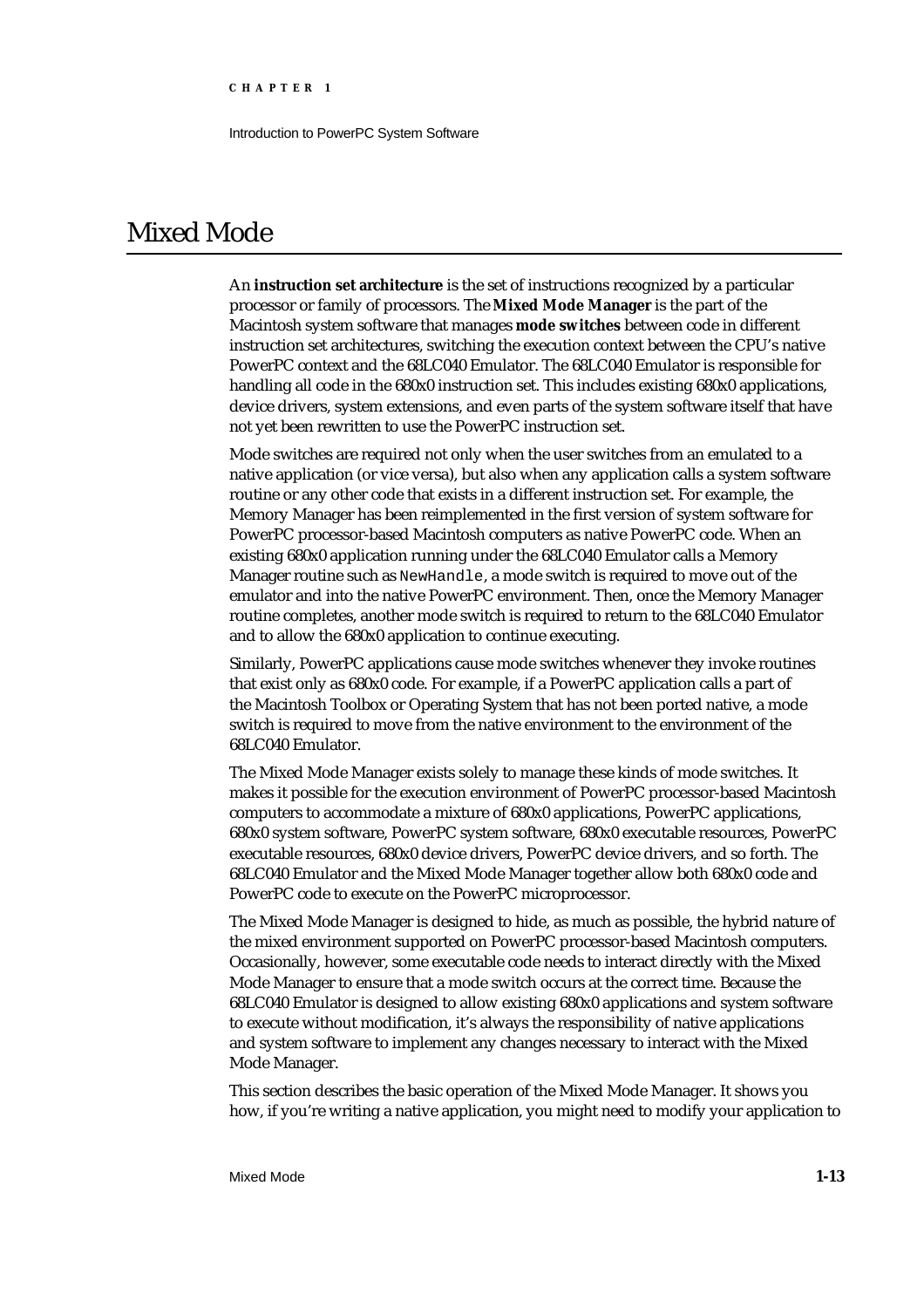## Introduction to PowerPC System Software

make it compatible with the mixed environment of the system software for PowerPC processor-based Macintosh computers. If you use fairly simple techniques for calling code external to your application and use only the standard types of callback routines, the information in this section might be sufficient for your needs. If not, see the chapter "Mixed Mode Manager" in this book for complete information about the Mixed Mode Manager.

# Cross-Mode Calls

The Mixed Mode Manager is intended to operate transparently to most applications and other kinds of software. This means, in particular, that most **cross-mode calls** (calls to code in a different instruction set from the caller's instruction set) are detected automatically by the Mixed Mode Manager and handled without explicit intervention by the calling software. For instance, when a 680x0 application calls a Memory Manager routine—which, as you have already learned, exists as PowerPC code in the system software for PowerPC processor-based Macintosh computers—the Trap Manager dispatches to the code pointed to by the appropriate entry in the trap dispatch table. For routines that are implemented as native code, the entry in the trap dispatch table is a pointer to a routine descriptor, a data structure used by the Mixed Mode Manager to encapsulate information about a routine. The first field in a routine descriptor is an executable 680x0 instruction that invokes the Mixed Mode Manager. The Mixed Mode Manager handles all the details of switching to the native mode, calling the native code, and then returning to the 68LC040 Emulator. The calling application is completely unaware that any mode switches have occurred.

The operation of the Mixed Mode Manager is also completely transparent when a PowerPC application calls a system software routine that exists as 680x0 code, although the exact details are slightly different. When a native application calls a system software routine, the Operating System executes some glue code in an import library of executable code. The glue code inspects the trap dispatch table for the address of the called routine. If the called routine exists only as 680x0 code, the Mixed Mode Manager switches modes and calls the 680x0 routine. When the 680x0 code returns, the Mixed Mode Manager switches back to the native PowerPC environment and the execution of the PowerPC application continues.

# **Note**

See "The PowerPC Native Environment" beginning on page 1-19 for information about the native execution environment, including import libraries. u

When writing PowerPC code, you need to explicitly intervene in the mode-switching process only when you execute code (or have code executed on your behalf) whose instruction set architecture might be different from that of the calling code. For example, whenever you pass the address of a callback routine to the Operating System or Toolbox, it's possible that the instruction set architecture of the code whose address you are passing is different from the instruction set architecture of the routine you're passing it to. In such cases, you need to explicitly signal the type of code you're passing and its calling conventions. Otherwise, the Mixed Mode Manager might not be called to make a required mode switch.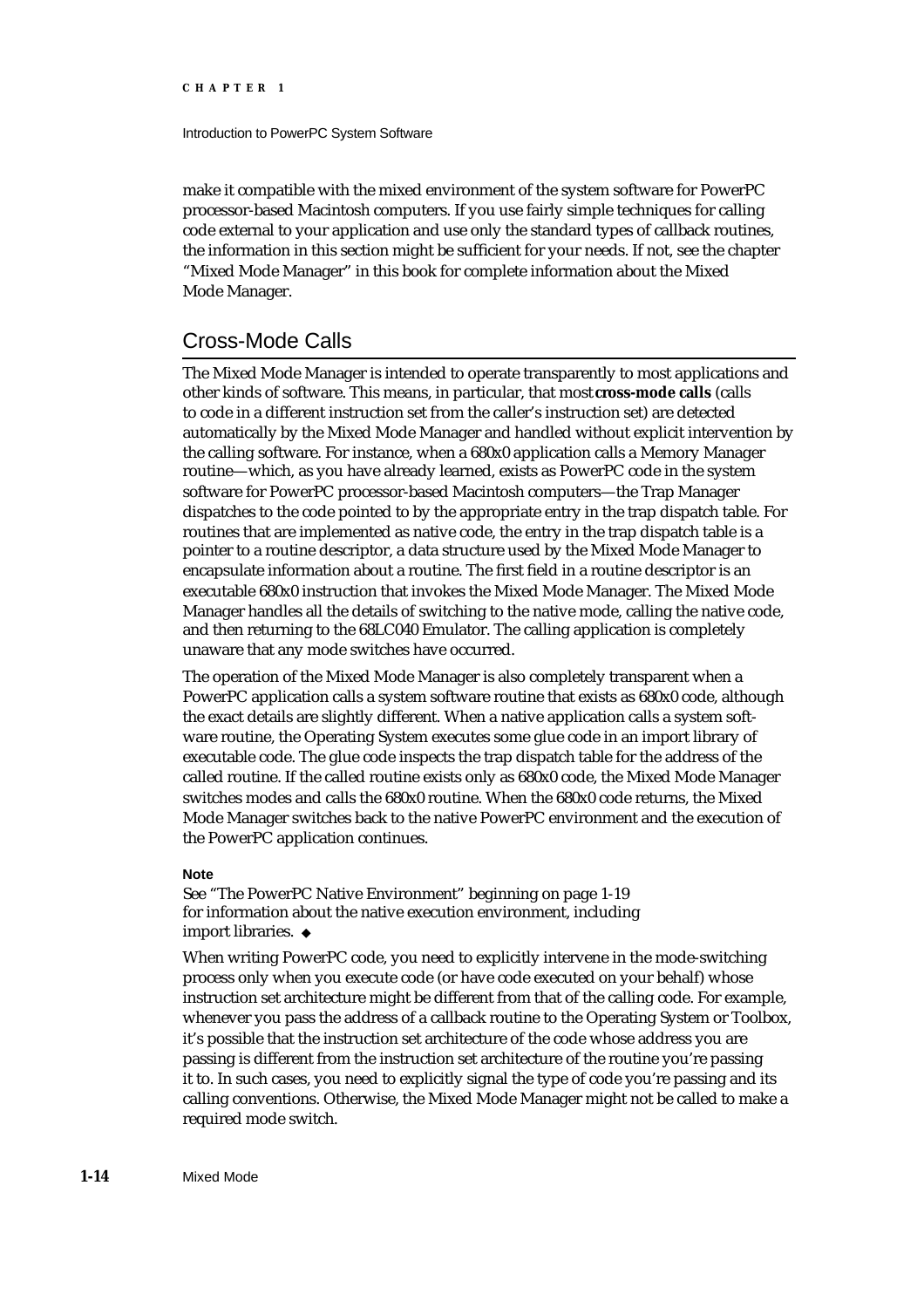Introduction to PowerPC System Software

To see this a bit more clearly, suppose that you are writing a native PowerPC application that calls the Control Manager procedure TrackControl. TrackControl accepts as one of its parameters the address of an action procedure that is called repeatedly while the user holds down the mouse button in a control. TrackControl has no way of determining in advance the instruction set architecture of the code whose address you will pass it. Moreover, you have no way of determining in advance the instruction set architecture of the TrackControl procedure, so you cannot know whether your action procedure and the TrackControl procedure are of the same instruction set architecture. As a result, you must explicitly indicate the instruction set architecture of any callback routines whose addresses you pass to the system software.

# Routine Descriptors

You indicate the instruction set architecture of a particular routine by creating a **routine descriptor** for that routine. Here is the structure of a routine descriptor.

```
struct RoutineDescriptor {
  unsigned short goMixedModeTrap; /*mixed-mode A-trap*/
  char version; /*routine descriptor version*/
  RDFlagsType routineDescriptorFlags;
                                  /*routine descriptor flags*/
  unsigned long reserved1; /*reserved*/
  unsigned char reserved2; /*reserved*/
  unsigned char selectorInfo; /*selector information*/
  short routineCount; /*index of last RR in this RD*/
  RoutineRecord routineRecords[1];/*the individual routines*/
};
```
typedef struct RoutineDescriptor RoutineDescriptor;

As you can see, the first field of a routine descriptor is an executable 680x0 instruction that invokes the Mixed Mode Manager. When the Mixed Mode Manager is called, it inspects the remaining fields of the routine descriptor—in particular the routineRecords field—to determine whether a mode switch is required. The routineRecords field is an array of **routine records,** each element of which describes a single routine. In the simplest case, the array of routine records contains a single element. Here is the structure of a routine record.

```
struct RoutineRecord {
  ProcInfoType procInfo; /*calling conventions*/
  unsigned char reserved1; /*reserved*/
  ISAType ISA; /*instruction set architecture*/
  RoutineFlagsType routineFlags; /*flags for each routine*/
  ProcPtr procDescriptor; /*the thing we're calling*/
  unsigned long reserved2; /*reserved*/
  unsigned long selector; \qquad /*selector for dispatched calls*/
};
typedef struct RoutineRecord RoutineRecord;
typedef RoutineRecord *RoutineRecordPtr, **RoutineRecordHandle;
```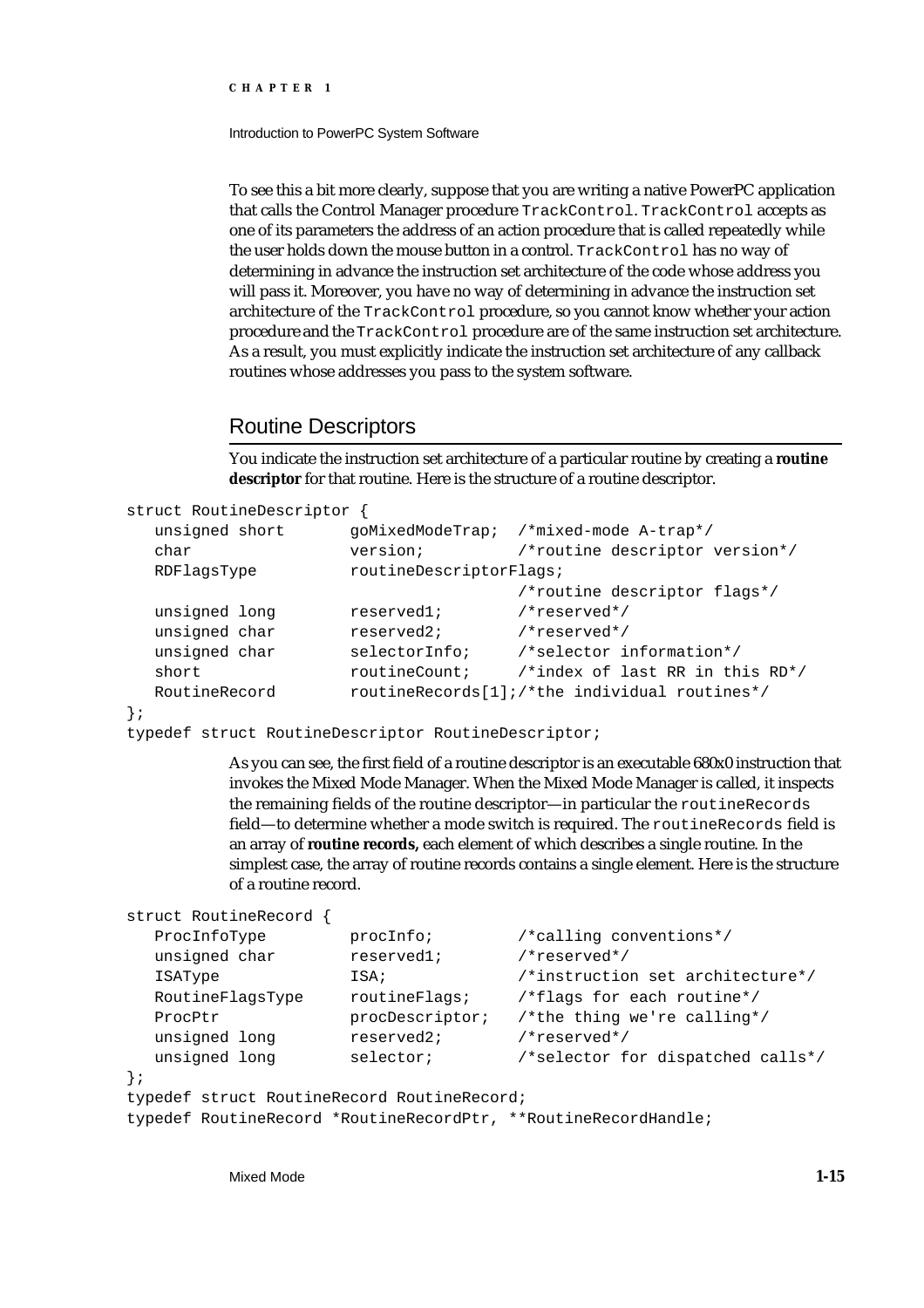```
CHAPTER 1
```
The most important fields in a routine record are the procInfo field and the ISA field. The ISA field encodes the instruction set architecture of the routine being described. It must always contain one of these two constants:

```
enum {
  kM68kISA = (ISAType)0, /*MC680x0 architecture*/
  kPowerPCISA = (ISAType)1 /*PowerPC architecture*/
};
```
The procInfo field contains the routine's **procedure information,** which encodes the routine's calling conventions and information about the number and location of the routine's parameters. For the standard kinds of callback procedures and other types of "detached" code, the universal interface files include definitions of procedure information. For example, the C language interface file Controls.h includes this definition:

# enum {

```
uppControlActionProcInfo = kPascalStackBased
```

```
 | STACK_ROUTINE_PARAMETER(1, SIZE_CODE(sizeof(ControlHandle)))
 | STACK_ROUTINE_PARAMETER(2, SIZE_CODE(sizeof(short)))
```
};

This procedure information specification indicates that a control action procedure follows standard Pascal calling conventions and takes two stack-based parameters, a control handle and a part code; the action procedure returns no result. Similarly, the file Controls.h defines the procedure information for a control definition function as follows:

enum {

```
uppControlDefProcInfo = kPascalStackBased
     | RESULT_SIZE(SIZE_CODE(sizeof(long)))
     | STACK_ROUTINE_PARAMETER(1, SIZE_CODE(sizeof(short)))
     | STACK_ROUTINE_PARAMETER(2, SIZE_CODE(sizeof(ControlHandle)))
     | STACK_ROUTINE_PARAMETER(3, SIZE_CODE(sizeof(short)))
     | STACK_ROUTINE_PARAMETER(4, SIZE_CODE(sizeof(long)))
```
};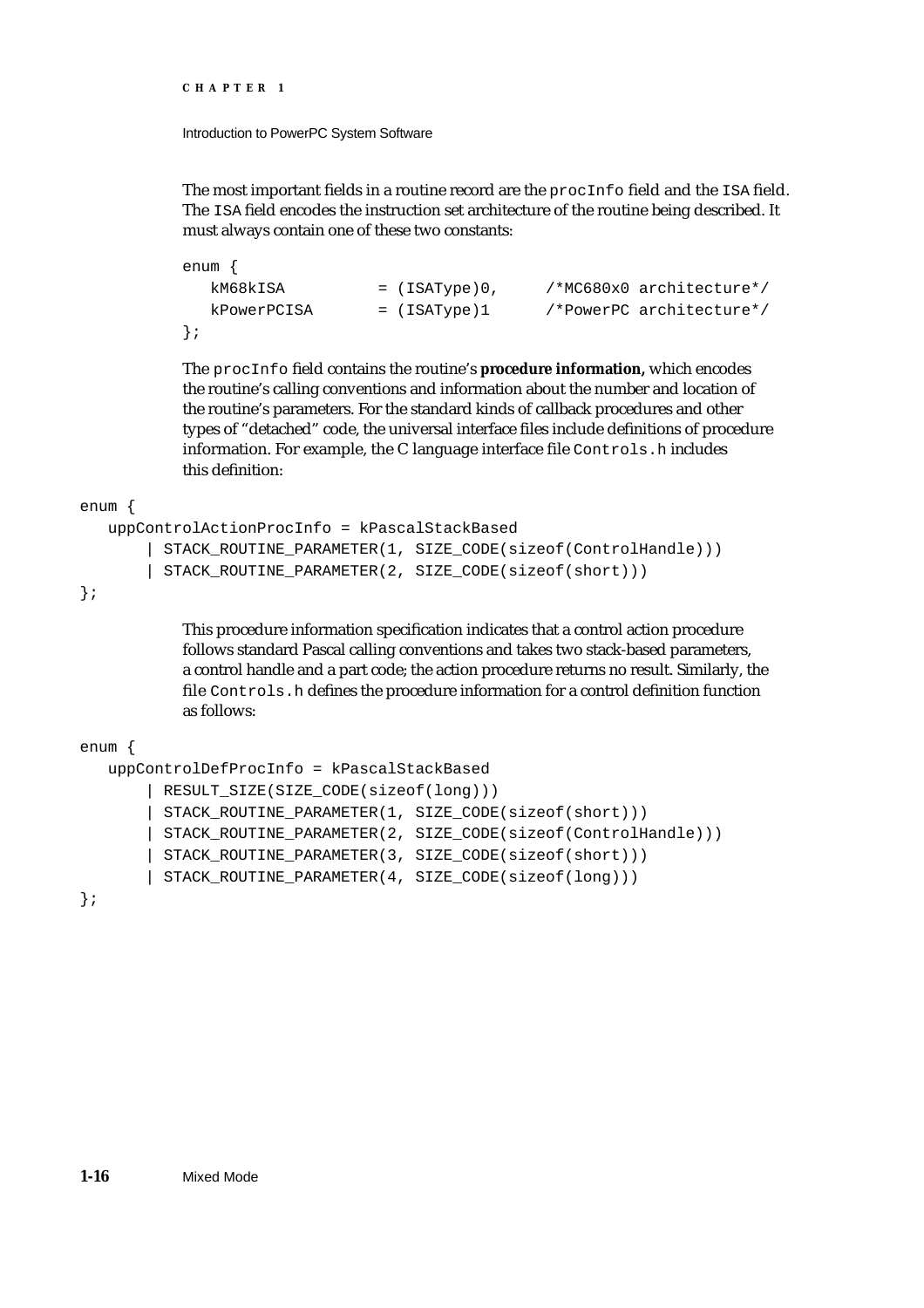Introduction to PowerPC System Software

You can create a routine descriptor by calling the Mixed Mode Manager function NewRoutineDescriptor, as shown in Listing 1-1.

**Listing 1-1** Creating a routine descriptor

```
UniversalProcPtr myActionProc;
myActionProc = NewRoutineDescriptor((ProcPtr)MyAction, 
                                     uppControlActionProcInfo, 
                                     GetCurrentISA());
```
Here, MyAction is the address of your control action procedure and GetCurrentISA is a C language macro that returns the current instruction set architecture. When executed in the PowerPC environment, the NewRoutineDescriptor function creates a routine descriptor in your application heap and returns the address of that routine descriptor. When executed in the 680x0 environment, the NewRoutineDescriptor function simply returns its first parameter. Notice that the result returned by the NewRoutineDescriptor function is of type UniversalProcPtr. A **universal procedure pointer** is defined to be either a 680x0 procedure pointer or a pointer to a routine descriptor, essentially as follows:

```
#if !USESROUTINEDESCRIPTORS
```

```
typedef ProcPtr UniversalProcPtr, *UniversalProcHandle;
#else
typedef RoutineDescriptor *UniversalProcPtr, **UniversalProcHandle;
#endif
```
Once you've executed the code in Listing 1-1 (probably at application launch time), you can later call TrackControl like this:

TrackControl(myControl, myPoint, myActionProc);

If your application is a PowerPC application, the value passed in the  $q$ ActionProc parameter is not the address of your action procedure itself, but the address of the routine descriptor created in Listing 1-1. When a 680x0 version of TrackControl executes your action procedure, it begins by executing the instruction contained in the first field of the routine descriptor. That instruction invokes the Mixed Mode Manager, which inspects the instruction set architecture of the action routine (contained in the ISA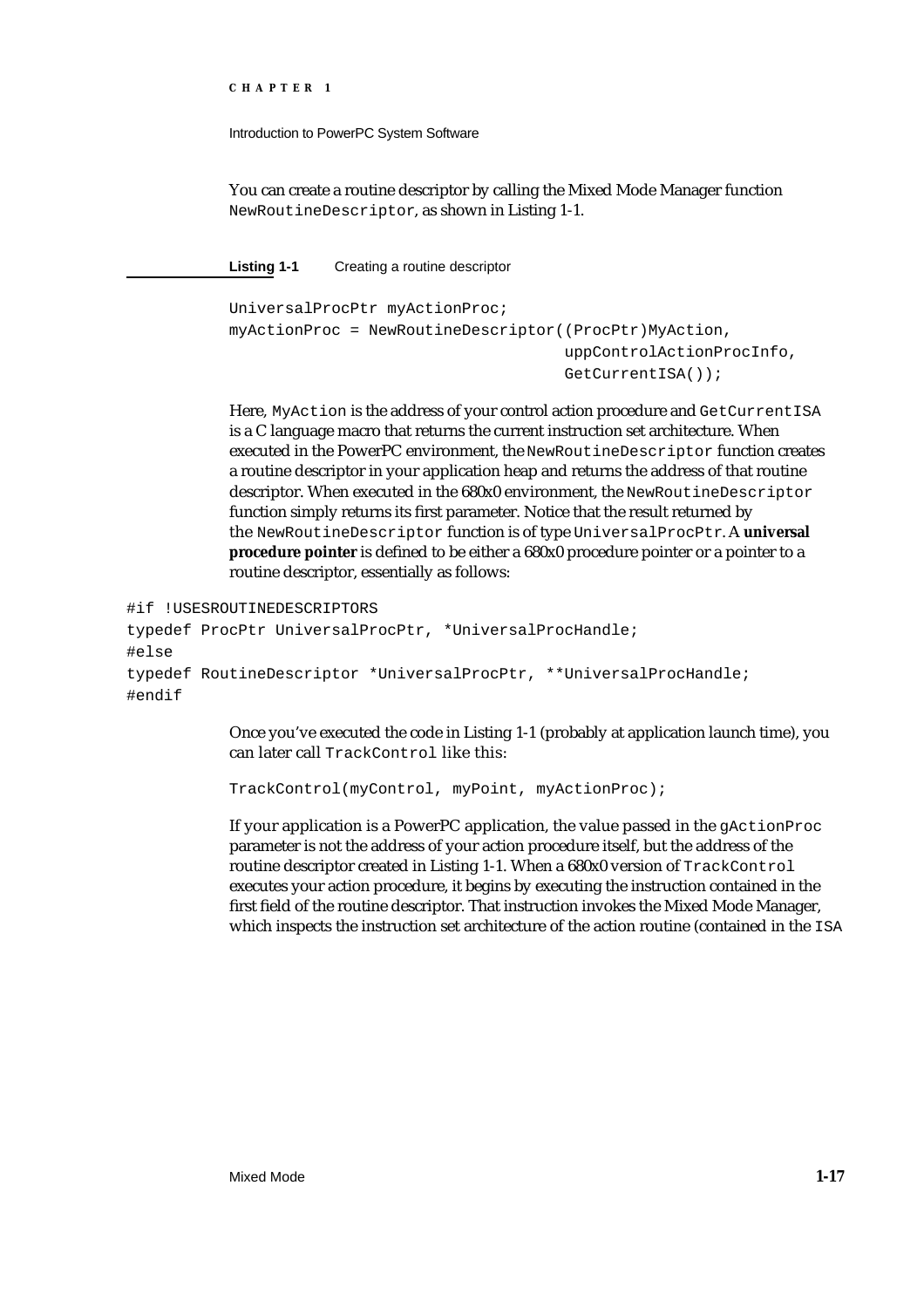## Introduction to PowerPC System Software

field of the routine record contained in the routine descriptor). If that instruction set architecture differs from the instruction set architecture of the TrackControl routine, the Mixed Mode Manager causes a mode switch. Otherwise, if the two instruction set architectures are identical, the Mixed Mode Manager simply executes the action procedure without switching modes.

In short, you solve the general problem of indicating a routine's instruction set architecture by creating routine descriptors and by using the addresses of those routine descriptors where you would have used procedure pointers in the 680x0 programming environment. You have to do this, however, only when you need to pass the address of a routine to some external piece of code (such as the Toolbox or Operating System or some other application) that might be in a different instruction set architecture from that of the routine. There are quite a number of cases in which you pass procedure pointers to the system software and which therefore require you to use the techniques illustrated above for Control Manager action procedures. Some of the typical routines you need to create routine descriptors for include

- grow-zone functions
- control action procedures
- event filter functions
- VBL tasks
- n Time Manager tasks
- trap patches  $n$
- completion routines  $n$

The interface files for the PowerPC system software have been revised to change all references to parameters or fields of type ProcPtr to references of type UniversalProcPtr. In addition, these new **universal interface files** contain procedure information definitions for all the standard kinds of callback routines. Moreover, the universal interface files define new routines that you can use in place of the more general code shown in Listing 1-1 on page 1-17. For example, the interface file Controls.h contains the definition shown in Listing 1-2 for the NewControlActionProc function.

**Listing 1-2** The definition of the NewControlActionProc routine

```
typedef UniversalProcPtr ControlActionUPP;
#define NewControlActionProc(userRoutine) \
   (ControlActionUPP) NewRoutineDescriptor((ProcPtr)userRoutine, \
   uppControlActionProcInfo, GetCurrentISA())
```
Because this routine is defined in the universal header files, you can replace the code in Listing 1-1 with the simpler code shown in Listing 1-3.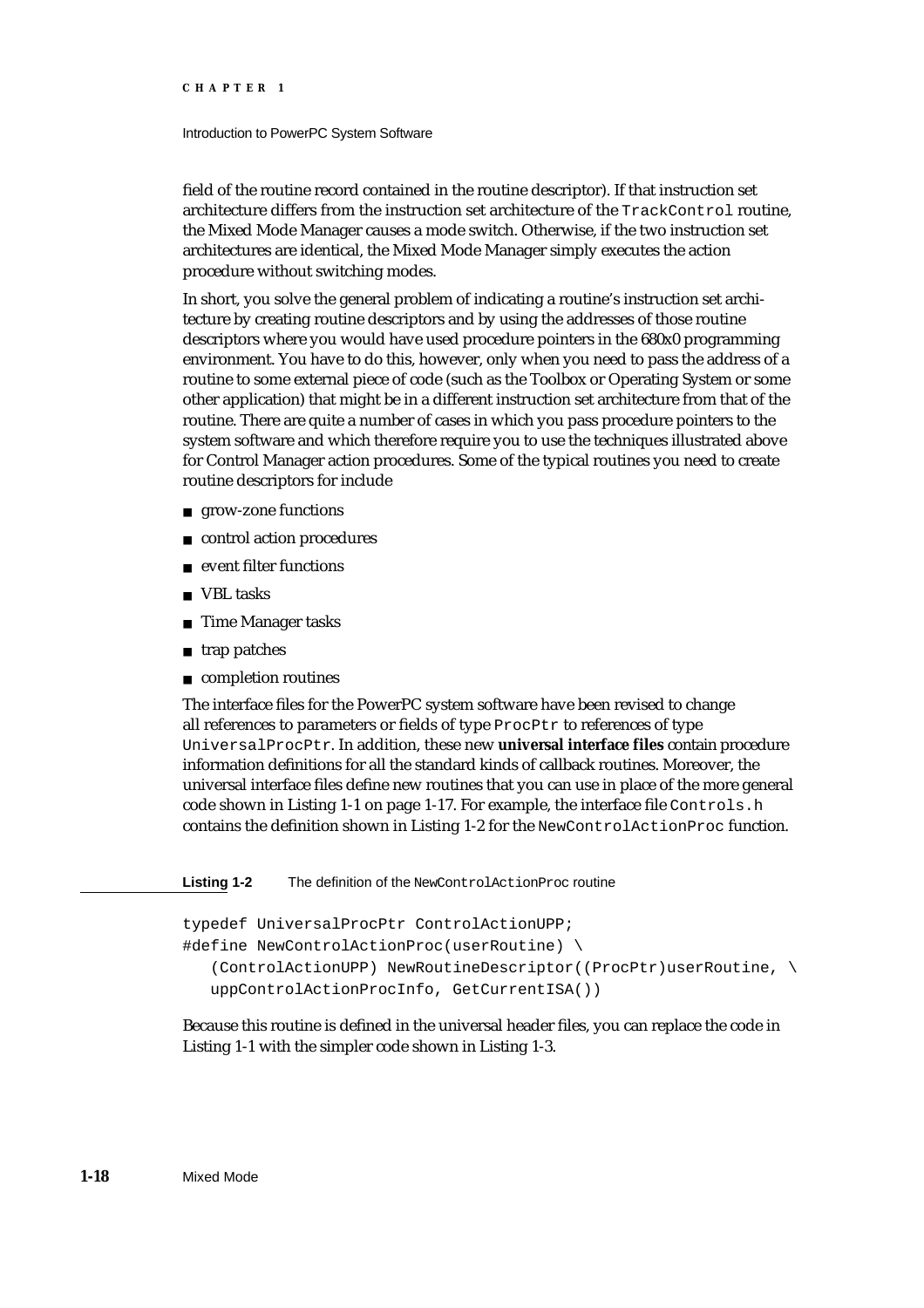```
CHAPTER 1
```
**Listing 1-3** Creating a routine descriptor for a control action procedure

```
ControlActionUPP myActionProc;
myActionProc = NewControlActionProc((ProcPtr)MyAction);
```
In general, you should use the specific routines defined throughout the universal header files instead of the general technique illustrated in Listing 1-1.

# **IMPORTANT**

You do not need to create routine descriptors for routines that are called only by your application. More generally, if you know for certain that a routine is always called by code of the same instruction set architecture, you can and should continue to use procedure pointers instead of universal procedure pointers. If, however, the address of one of your application's routines might be passed to a Toolbox or Operating System routine, you should make sure to use a routine descriptor.

# Memory Considerations

The technique described in the previous section for using routine descriptors is by far the simplest and easiest to implement: any routine descriptors needed by an application are allocated in the application heap at application launch time. The descriptors remain allocated until the application terminates, at which time the entire application heap is reclaimed by the Process Manager. As a result, you don't have to dispose of any routine descriptors created in this way.

If, in some case, you know that you won't be needing a routine descriptor any more during the execution of your application, you can explicitly dispose of it by calling the DisposeRoutineDescriptor function. This is most useful when you allocate a routine descriptor for temporary use only. For example, you might call some code that uses a callback procedure only very infrequently. In that case you can allocate the routine descriptor when the code is called and then release it when the code is done.

Finally, you can create a routine descriptor on the stack if you intend to use it only within a single procedure. The Mixed Mode Manager interface file MixedMode.h defines the C language macro BUILD\_ROUTINE\_DESCRIPTOR that you can use for this purpose, as well as for initializing static routine descriptors. For details, see "Using Static Routine Descriptors" on page 2-22 in the chapter "Mixed Mode Manager" in this book.

# The PowerPC Native Environment

A **run-time environment** is a set of conventions that determine how code is loaded into memory, where data is stored and how it is addressed, and how functions call other functions and system software routines. The run-time environment available on a specific Macintosh computer is determined jointly by the Macintosh system software (which manages the loading and scheduling of executable code) and your software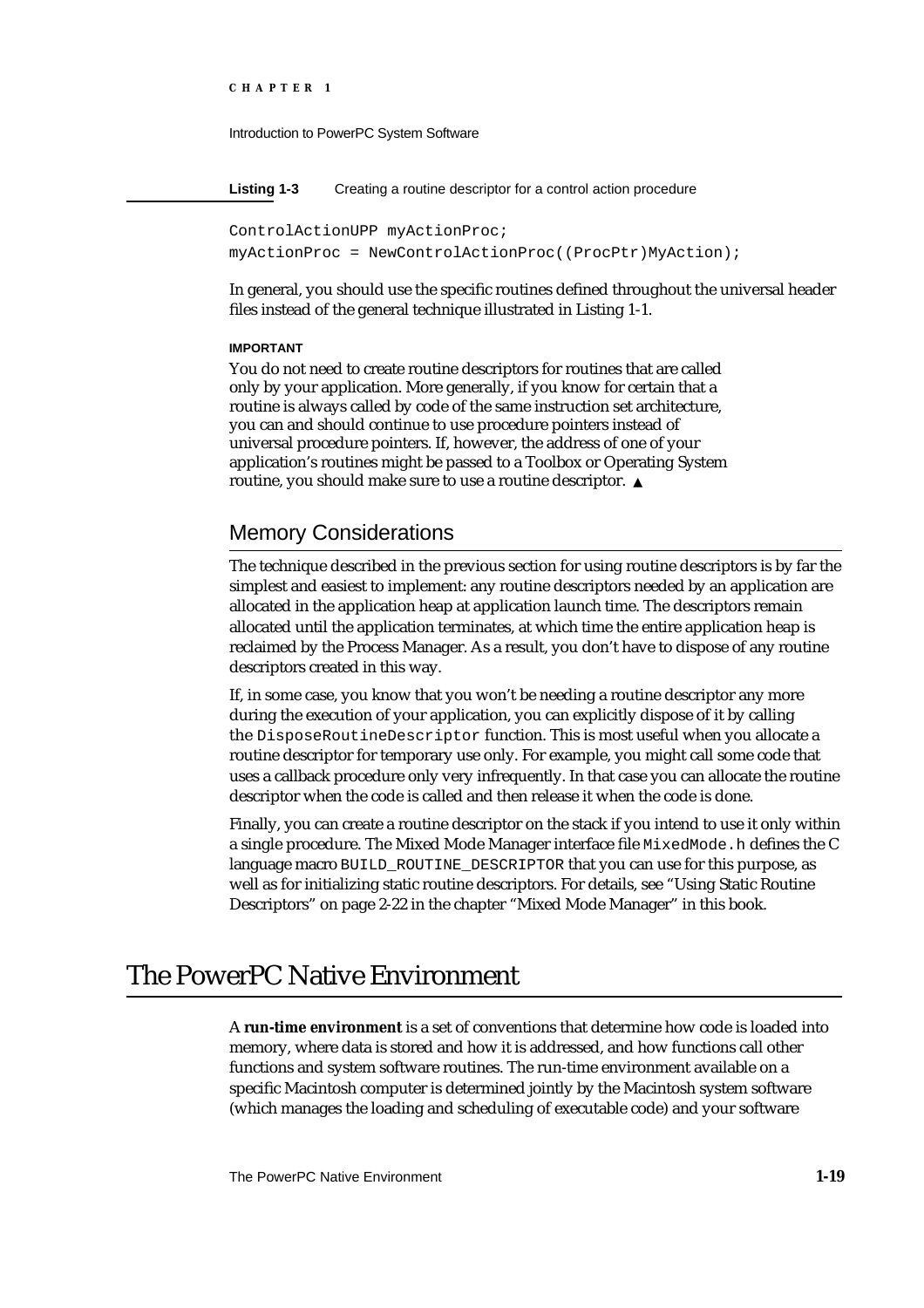Introduction to PowerPC System Software

development system (which generates code to conform to the documented run-time conventions).

The run-time environment for native PowerPC code is significantly different from the run-time environment for 680x0 code with which you are probably already familiar. In general, however, the PowerPC run-time environment is both simpler and more powerful than the 680x0 run-time environment. This increased simplicity and power are due primarily to the use of *fragments* as the standard way of organizing executable code and data in memory. In the native PowerPC run-time environment, all discrete collections of executable code—including applications, code resources, extensions, and even the system software itself—are organized as fragments when loaded into memory. Accordingly, all executable code shares the benefits that derive from the organization of fragments, including

- a uniform set of calling conventions
- the ability to store code called by many applications or other software in import libraries
- a simplified means of addressing global data
- $n$  the ability to execute special initialization and termination routines when the fragment is loaded into and unloaded from memory

This section describes the run-time environment for applications and other software executing on PowerPC processor-based Macintosh computers. It describes in detail

- n the structure of fragments
- n how to address global code and data
- subroutine invocation
- PowerPC stack frames
- import libraries
- n the organization of memory

# **IMPORTANT**

Keep in mind that the run-time environment defined by the use of fragments might in the future be available on 680x0-based Macintosh computers (and not solely on PowerPC processor-based Macintosh computers). The new run-time environment based on fragments is intended to be as processor independent as possible.

# **Fragments**

In the run-time environment introduced in the first version of the system software for PowerPC processor-based Macintosh computers, the basic unit of executable code and its associated data is a **fragment.** All fragments share a number of fundamental properties, such as their basic structure and their method of accessing code or data contained in themselves or in other fragments. There are, however, different *uses* for fragments, just as there are different uses for executable code in the 680x0 environment.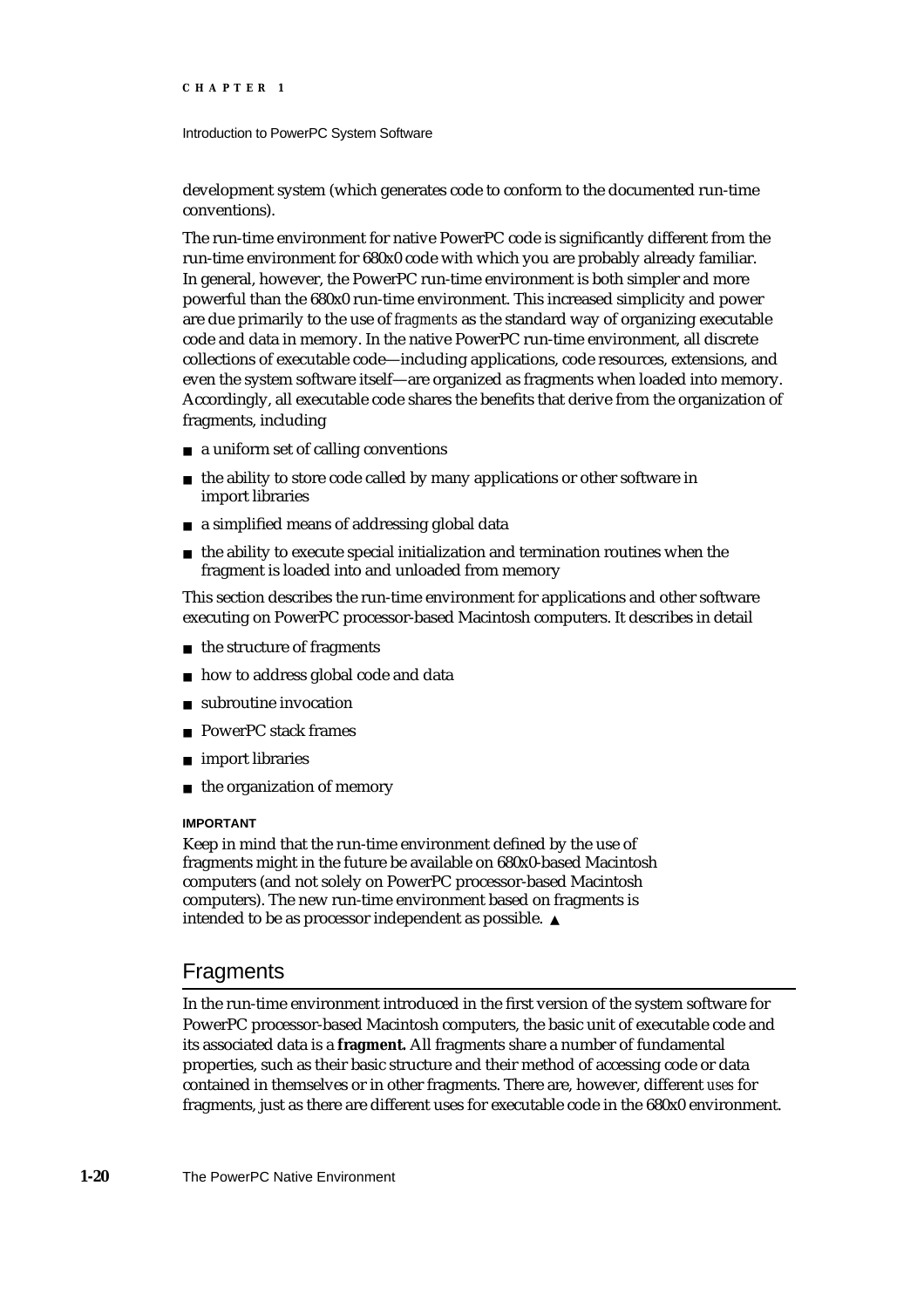#### Introduction to PowerPC System Software

Fragments can be loosely differentiated into three categories, based on how they are used.

- An **application** is a fragment that can be launched by the user from the Finder (which calls the Process Manager to do the actual launching), typically to process documents or other collections of information. An application almost always has a user interface and uses standard event-driven programming techniques to control its execution.
- An **import library** is a fragment that contains code and data accessed by some other fragment or fragments. The Macintosh system software, for instance, is an import library that contains the code (and data) implementing the Macintosh Toolbox and Operating System routines. When you link an import library with your application, the import library's code is not copied into your application. Instead, your application contains symbols known as **imports** that refer to some code or data in the import library. When your application is launched, the system software automatically resolves any imports your application contains and creates a connection to the appropriate import libraries.
- An **extension** is a fragment that extends the capabilities of some other fragment. For example, your application might use external code modules like menu definition functions, control definition functions, or data-conversion filters. Unlike import libraries, extensions must be explicitly connected to your application during its execution. There are two types of extensions: application extensions and system extensions. An **application extension** is an extension that is used by a single application. A **system extension** is an extension that is used by the Operating System or by multiple applications; it is usually installed at system startup time from a resource of type 'INIT', 'DRVR', or 'CDEV'.

Import libraries and system extensions are sometimes called **shared libraries,** because the code and data they contain can be shared by multiple clients. Import libraries and system extensions are also called **dynamically linked libraries,** because the link between your application and the external code or data it references occurs dynamically at application launch time.

The physical storage for a fragment is a **container,** which can be any kind of object accessible by the Operating System. The system software import library, for example, is stored in the ROM of a Macintosh computer. Other import libraries are typically stored in files of type 'shlb'. The fragment containing an application's executable code is stored in the application's data fork, which is a file of type 'APPL'. An extension can be stored in a data file or in a resource in some file's resource fork.

# **IMPORTANT**

In general, it's best to put an application extension into the data fork of some file (possibly even the application's data fork itself), not into a resource. There is, however, one notable exception to this rule, namely when the extension is PowerPC code that is intended to operate in the same way as a 680x0 stand-alone code module. See "Executable Resources" on page 1-34 for more information.

Before the code or data in a fragment can be used, it must be loaded into memory from its container and prepared for execution. This process is usually handled automatically by the **Code Fragment Manager,** the part of the Macintosh Operating System responsible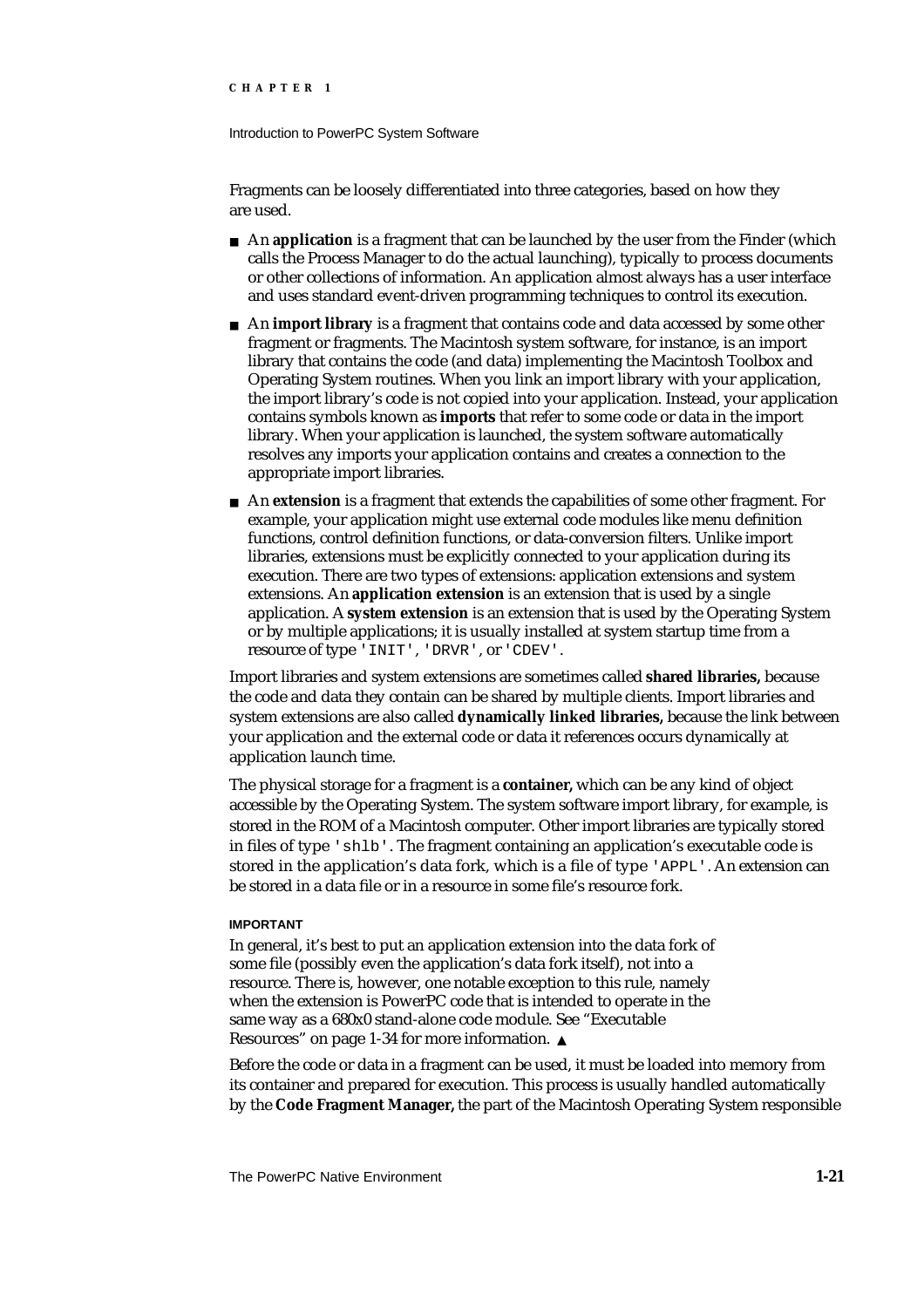#### Introduction to PowerPC System Software

for loading and preparing fragments. Fragment **preparation** consists mainly in resolving any imports in the fragment; the Code Fragment Manager searches for another fragment (an import library) that exports the symbols imported by the fragment being loaded. Of course, the import library containing the code or data imported by the first fragment might itself contain imported symbols from yet a third fragment. If so, the Code Fragment Manager needs to load and prepare the third fragment, then the second fragment, and finally the first fragment.

# **IMPORTANT**

In general, the Code Fragment Manager is called by the Operating System in response to a request to load some specific fragment (for example, when the user launches an application). The import libraries used by that fragment are loaded automatically, if the Code Fragment Manager can find them. The Code Fragment Manager usually operates completely transparently, just like the 680x0-based Segment Manager. You need to use the Code Fragment Manager only if your application uses custom application extensions. See the beginning of the chapter "Code Fragment Manager" in this book for details.

To load fragments into memory from the containers they are stored in, the Code Fragment Manager uses the **Code Fragment Loader,** a set of low-level services called mainly by the Code Fragment Manager. The Code Fragment Loader is responsible for knowing about container formats, such as PEF and XCOFF. Unless you need to design a new container format, you do not need to use the Code Fragment Loader. Currently, however, the application programming interface to the Code Fragment Loader is private.

The following sections describe the organization and operation of fragments in greater detail.

# The Structure of Fragments

Once a fragment has been loaded into memory and prepared for execution, the code and data it contains are available to itself and to any fragments that import parts of that code and data. The code and data of a particular fragment are loaded into separate **sections** or regions of memory. In general, the code and data sections of a loaded fragment are not contiguous with one another in memory. Instead, the data section of a fragment is loaded either into your application's heap or into the system heap. The code section of a fragment is usually loaded elsewhere in memory. (See "File Mapping" beginning on page 1-53 for details on the location of the code sections of a fragment.) Regardless of where it is loaded, there is no segmentation within a code section of a fragment.

Because every fragment contains both code and data sections, it follows that any code executing in a fragment-based run-time environment—not just application code—can have global variables. (In the 680x0 run-time environment, it's difficult for some kinds of code to have global variables.) In addition, there is no practical limit on the size of a fragment's data section. By contrast, the total size of an application's global variables in the 680x0 environment is 32 KB, unless your development system provides special capabilities to exceed that limit.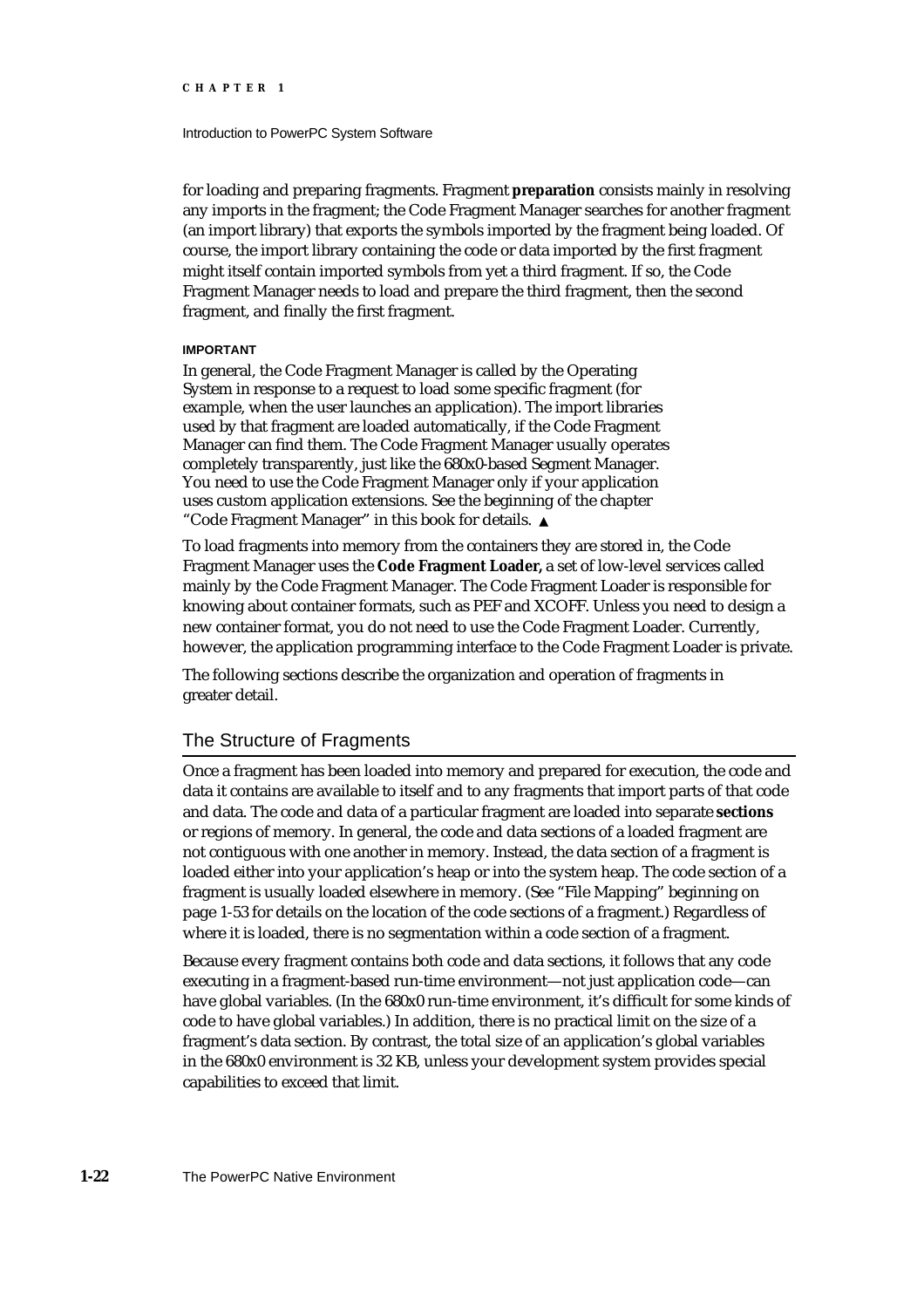#### Introduction to PowerPC System Software

Fragments created by the currently available linkers contain one section of code and one section of static data (although it's theoretically possible to have more than one of each type of section). A fragment's **code section** must contain pure executable code, that is, code that is independent of the location in memory where it is loaded. Pure code can be loaded anywhere in memory. As a result, it cannot contain any absolute branches. In addition, any references to the fragment's data must be position-independent: there can be no absolute data addresses in the code. Because the code contained in a fragment's code section must be pure and position-independent, and because a code section is always read-only, a fragment can be put into ROM or paged directly from an application file. In addition, it's much easier to share pure code than it is to share impure code. This makes it very easy to implement import libraries as fragments.

A fragment's **data section** contains the static data defined by the fragment. An application's data section is typically loaded into the application's heap. An import library's data section can be loaded into the system heap or into the heap of any application that uses the import library. Indeed, it's possible for an import library's data section to be loaded into memory at multiple locations, thereby creating more than one copy of the data. This is especially useful for providing different applications with their own copy of a library's data. See "Import Libraries" beginning on page 1-50 for more details on this.

Even though a fragment's code and data sections can be loaded anywhere in memory, those sections cannot be moved within memory once they've been loaded. Part of the process of loading a fragment into memory is to resolve any dependencies it might have upon other fragments. This preparation involves inserting into part of the fragment's data section a number of pointers to data and code imported by the fragment from other fragments, as described in the following section. To avoid having to perform this fragment preparation more than once, the Operating System requires that a loaded fragment remain stationary in memory for as long as it is loaded.

#### **Note**

In the 680x0 environment, an application's code can be unloaded (by the Memory Manager) and later reloaded into a different place in memory. This difference in run-time behavior leads to some important restrictions on stand-alone PowerPC code resources (called *accelerated* resources) that mimic the behavior of existing kinds of 680x0 code resources. See "Executable Resources" beginning on page 1-34 for details.

# Imports and Exports

As you've seen, a fragment (for example, an application) can access the code and data contained in some other fragment (typically an import library) by importing that code and data. Conversely, an import library can **export** code and data for use by other fragments (applications, extensions, or even other import libraries). It's the responsibility of the linker to resolve any imports in your application (or other code fragment) to exports in some import library. The linker generates symbols that contain the name of the exporting library and the name of the exported symbol and inserts those symbols into your linked application.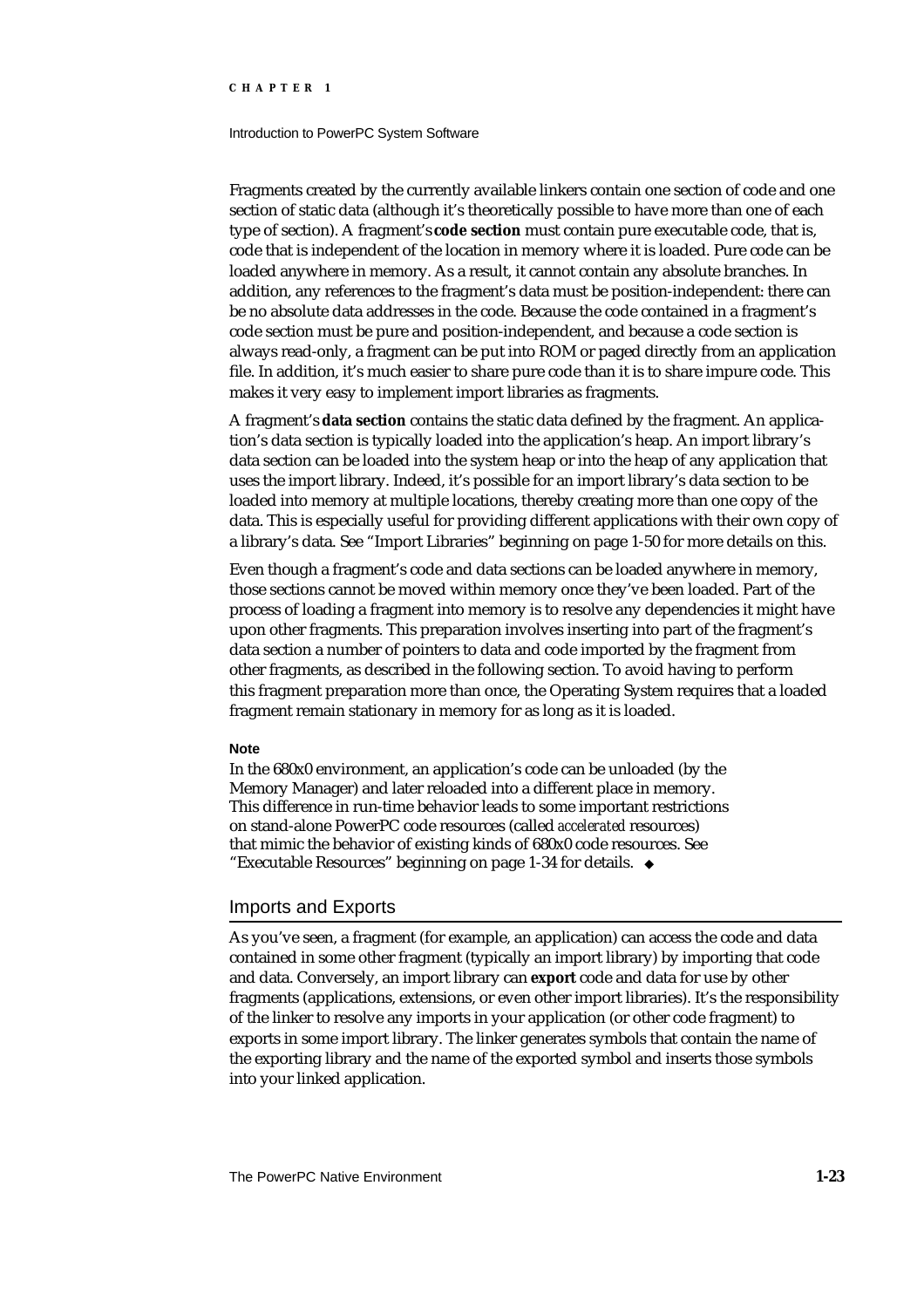#### Introduction to PowerPC System Software

Figure 1-2 illustrates how the linker resolves imports in an application. The SurfWriter object module contains a number of unresolved symbols. Some of the symbols reference code that is part of the system software contained in the InterfaceLib import library. Other unresolved symbols reference code in the SurfTool import library. The linker resolves those symbols and creates the SurfWriter application, which contains the names of the appropriate import library and function.





When your application is launched, the Code Fragment Manager searches for the linker-generated import symbols and replaces them with the addresses of the imported code or data. To do this successfully, the Code Fragment Manager needs to find the appropriate import library and load it into memory if it isn't already in memory. Then, it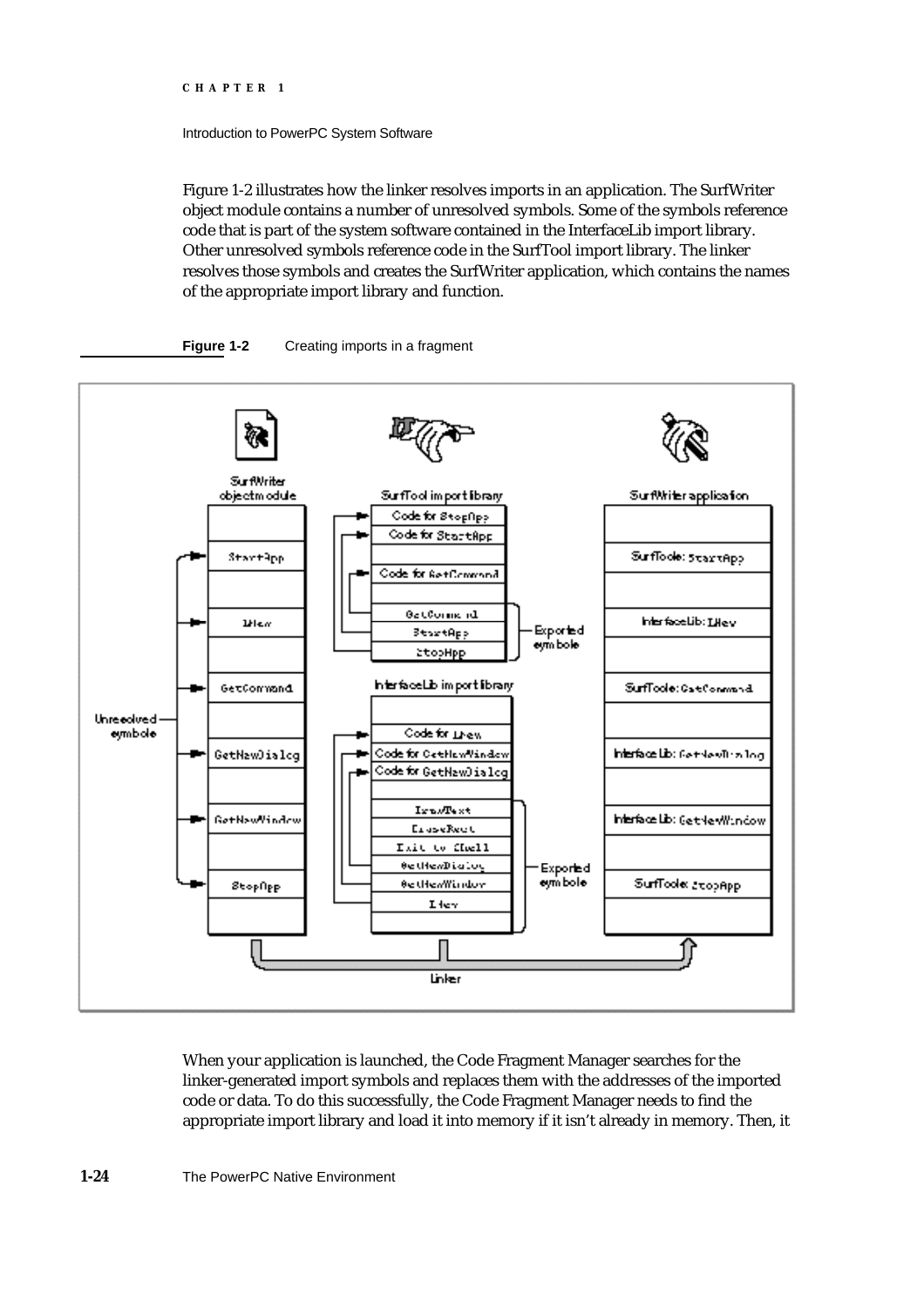#### Introduction to PowerPC System Software

needs to **bind** the imported symbols in your application to the actual addresses, in the import library, of the imported code or data. Once the loading and binding of import libraries are complete, your application can execute.

#### **Note**

When binding imported symbols to external code and data, the Code Fragment Manager ensures that the version of the import library used at link time to resolve external symbols is compatible with the version used at fragment loading time. See the chapter "Code Fragment Manager" in this book for a description of this version-checking capability. In general, this all happens transparently to your application or other code.

It's possible to designate some of the imports in your application (or other software) as soft. A **soft import** is an imported symbol whose corresponding code or data might not be available in any import library on the host machine and which is therefore undefined at run time. For example, a particular system software component such as QuickTime might not be available on all Macintosh computers. As a result, if you call QuickTime routines, you should mark all those imports as soft. When the Code Fragment Manager loads and prepares your application, it resolves the soft imports if the QuickTime code and data are available. If the QuickTime code and data aren't available, the Code Fragment Manager inserts an invalid address (namely, kUnresolvedSymbolAddress) into your fragment's table of contents entry for any QuickTime routines or data items.

#### **WARNING** <sub>S</sub>

You should always check to see that any imports declared as soft by your software were successfully resolved at load time. Trying to access code or data referenced by an unresolved soft import will cause your software to crash. s

For most system software services, you can use the Gestalt function to determine if the necessary code or data is available in the current operating environment. Note that this is not a new requirement and should not cause you to change your existing source code; existing 680x0 software should also call Gestalt to ensure that needed system software services are available. When no Gestalt selector exists to test for the existence of a particular routine or data item, you can check for unresolved soft imports by comparing the address of the import to kUnresolvedSymbolAddress. Listing 1-4 illustrates this technique.

# **Listing 1-4** Testing for unresolved soft imports

```
extern int printf (char *, ...);
...
if (printf == kUnresolvedSymbolAddress)
   DebugStr("\printf is not available.");
else
   printf("Hello, world!\n");
```
The PowerPC Native Environment **1-25**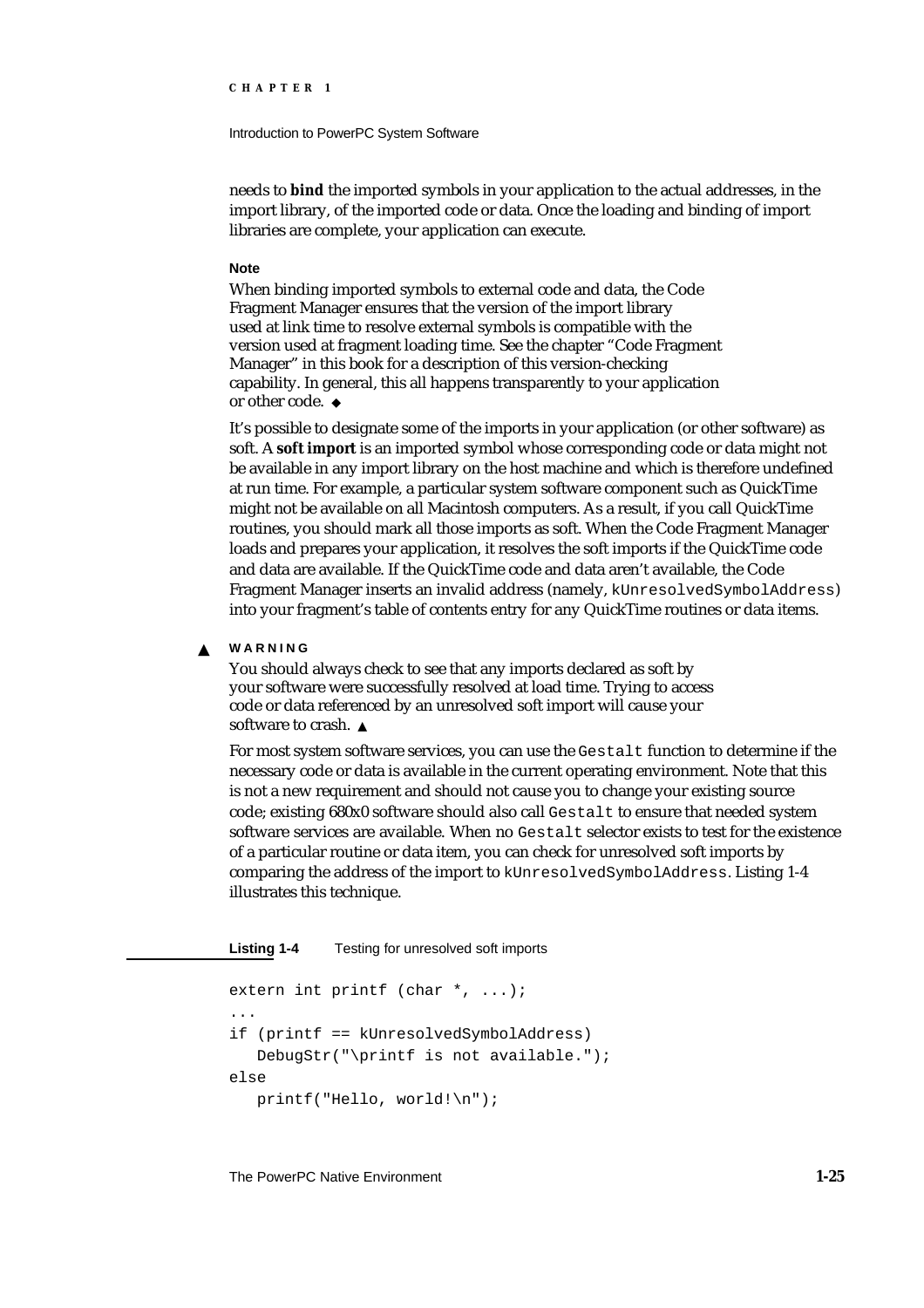#### Introduction to PowerPC System Software

See the description of the MakePEF tool in the book *Building Programs for Macintosh With PowerPC* for exact details on how to specify imports as soft.

# The Table of Contents

The imported symbols in a fragment are contained in a special area in the fragment's data section known as the **table of contents (TOC).** Prior to preparation by the Code Fragment Manager, a table of contents contains unresolved references to code and data in some other fragment. After preparation, the table of contents contains a pointer to each routine or data item that is imported from some other fragment. This provides a means of global addressing whereby a fragment can locate the code or data it has imported from other fragments.

# **Note**

As you can see, the phrase "table of contents" is a slight misnomer. because a fragment's table of contents does not supply a list of the addresses of routines or data in the fragment itself. Rather, a fragment's table of contents consists (in part) of the addresses of code and data that the fragment imports, which reside in some other fragment. The table of contents is more akin to a personal address book. A fragment's table of contents is private to the fragment itself and exists solely to provide external linkage for the code in the fragment.

A fragment's table of contents also contains pointers to the fragment's own static data. Because the code and data sections of a fragment are usually loaded into different locations in memory, and because they must both be position-independent, the code section needs a method of finding its own data, such as data addressed by global variables. Global variables are addressed through the fragment's table of contents. Within the compiled code of your application, references to global variables appear as indirect references via offsets into the table of contents.

Of course, for this scheme to work, the code section of a fragment needs to know where in memory its TOC begins. The address of the TOC cannot be compiled into the fragment; instead, the address of the TOC of the currently executing fragment is maintained in a register on the microprocessor. Currently, the general-purpose register GPR2 is dedicated to serve as the **Table of Contents Register (RTOC).** It contains the address in memory of the beginning of the TOC of the currently executing fragment.

It's easy to see how a code fragment can find its own global data. It simply adds the compiled-in offset of a global variable within the TOC to the address of the TOC contained in the RTOC. The result is the address of a pointer to the desired data.

It's slightly more complicated to see how a code fragment can execute an external piece of code. As it does with global data, the linker accesses external code via an offset into the TOC. The corresponding address in the TOC, however, is not the address of the piece of external code itself. Instead, the TOC of the calling fragment contains the address—in the static data section of the called fragment—of a **transition vector,** a data structure that contains two pointers: the address of the routine being called and the address of the called fragment's TOC. The basic structure of a transition vector is shown in Figure 1-3.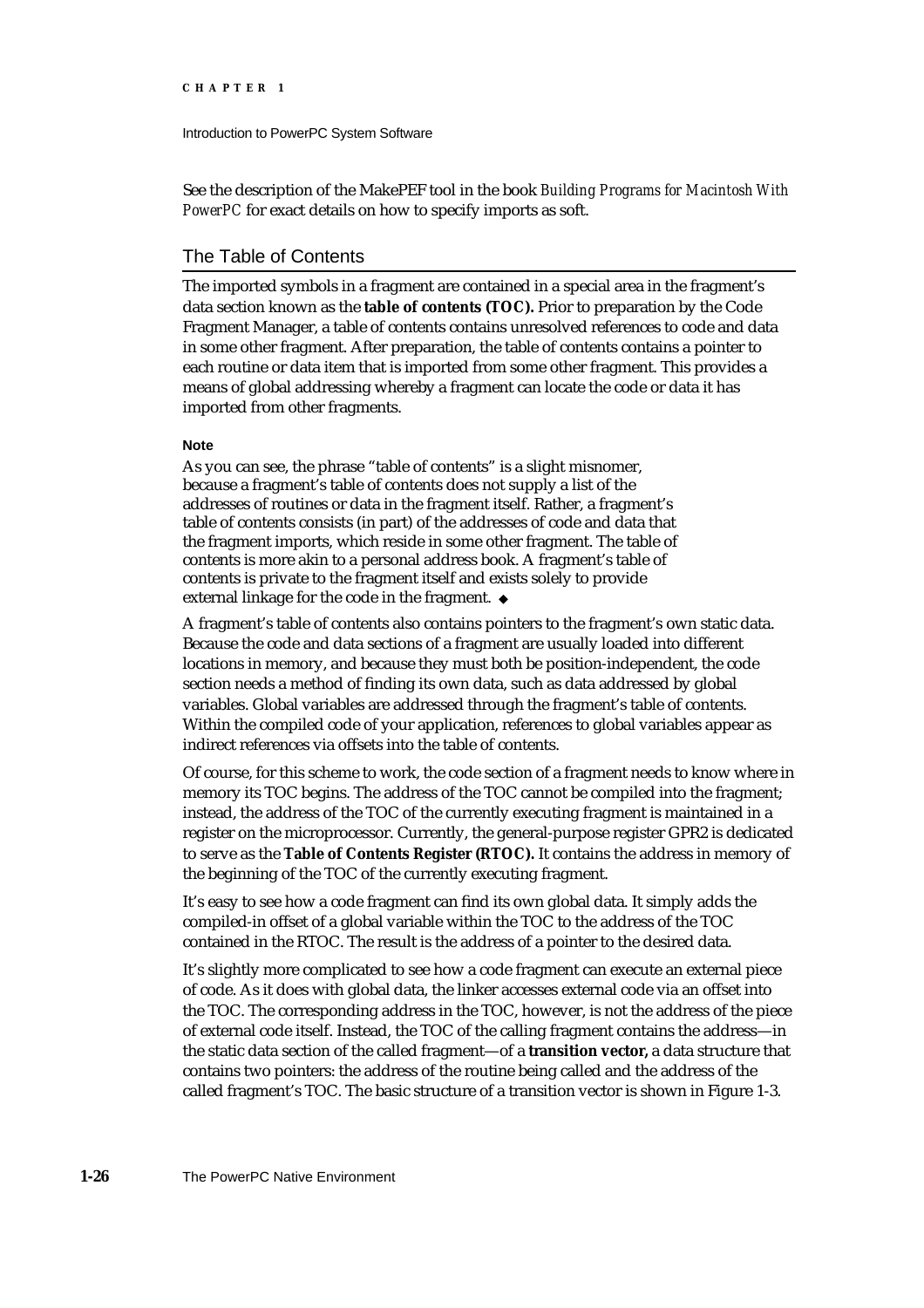#### Introduction to PowerPC System Software

#### **Figure 1-3** A transition vector



# **Note**

Strictly speaking, a transition vector can contain any number of pointers, as long as there are at least two. The first pointer is always the address of the routine being called, and the second pointer is always a value to be loaded into GPR2 prior to the execution of that routine. The second pointer in a transition vector can serve any purpose appropriate to the called routine. In the PowerPC environment for Macintosh computers, the second pointer is almost always the TOC address of the fragment containing the called routine. However, the callee is free to use the second pointer in other ways, if this is deemed useful. Your development system's compiler ultimately determines the size and contents of a transition vector. u

A TOC entry for an external routine points to a transition vector largely so that the calling routine can set up an RTOC with the called fragment's TOC value. Then, when the called routine exits, the caller restores the RTOC to its original value, pointing to the TOC of the calling fragment. This kind of function call is known as a **cross-TOC call.** During a cross-TOC call, GPR12 is assumed to point to the transition vector itself; this convention allows the called routine to access any additional fields in the transition vector beyond the first two.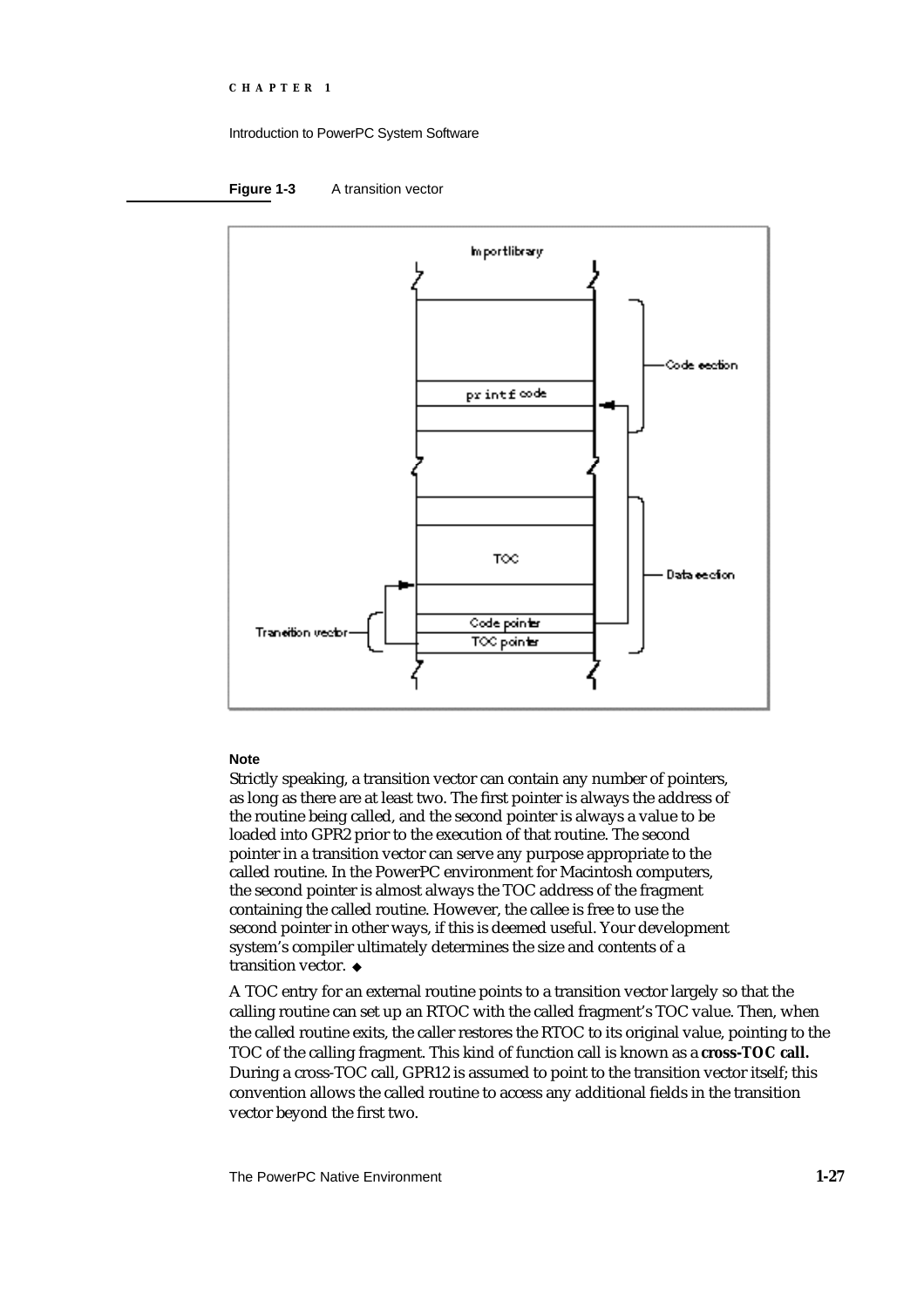#### Introduction to PowerPC System Software

To access data stored in another fragment, there is no need for the caller to install the TOC address of the other fragment in the RTOC. Instead, the TOC entry of the calling fragment contains a pointer to the external data, in exactly the same way that a TOC entry for global data in the same fragment contains a pointer to that data.

In short, a fragment's table of contents contains

- $n$  one pointer for each imported routine called by the fragment; this pointer is the address of a transition vector in the data section of the import library.
- n one pointer for each external data item used by the fragment; this pointer is the address of the data in the data section of the import library.
- n one pointer for each global variable.
- one pointer for each pool of C static data internal to the fragment.  $n$

# **Note**

Compilers and assembly-language programmers may place additional items in a fragment's table of contents.

The size of a fragment's TOC is determined at the time your source code is compiled and linked, but the actual values in the TOC cannot be determined until the fragment is loaded and prepared for execution. When the Code Fragment Manager loads a fragment, it also loads any fragments that contain exports used by that fragment; at that time, the addresses of those exports can be determined and placed into the original fragment's TOC.

The TOC provides the means whereby a routine in a given fragment can find its own static data and any external routines it calls. In providing access to a fragment's own data, the TOC is analogous to the A5 world in applications created for the 680x0 runtime environment. The TOC is more general than the A5 world, however, at least insofar as it allows stand-alone code to have global data; in the 680x0 environment, only applications have an A5 world and its resulting easy access to global data.

The Code Fragment Manager is responsible for dynamically resolving symbols in an unprepared TOC by binding them with their referents. This process involves finding unresolved imported symbols in the TOC, searching for the code or data they refer to, and replacing the symbols with the relevant addresses. This indirection through the TOC gives rise to a number of useful features.

- n Routines external to a fragment can be specified by name, not by address. This allows routines to be grouped into import libraries.
- Data can be specified by name, not by address.
- n Callback routines can be specified by name, not by address.
- $n$  Initialization and termination routines can be included in a fragment and are executed automatically by the Code Fragment Manager when the fragment is connected and disconnected, respectively.
- A fragment's data can be either shared among multiple applications or instantiated separately for each application that uses the fragment. This feature is especially useful for fragments that are import libraries.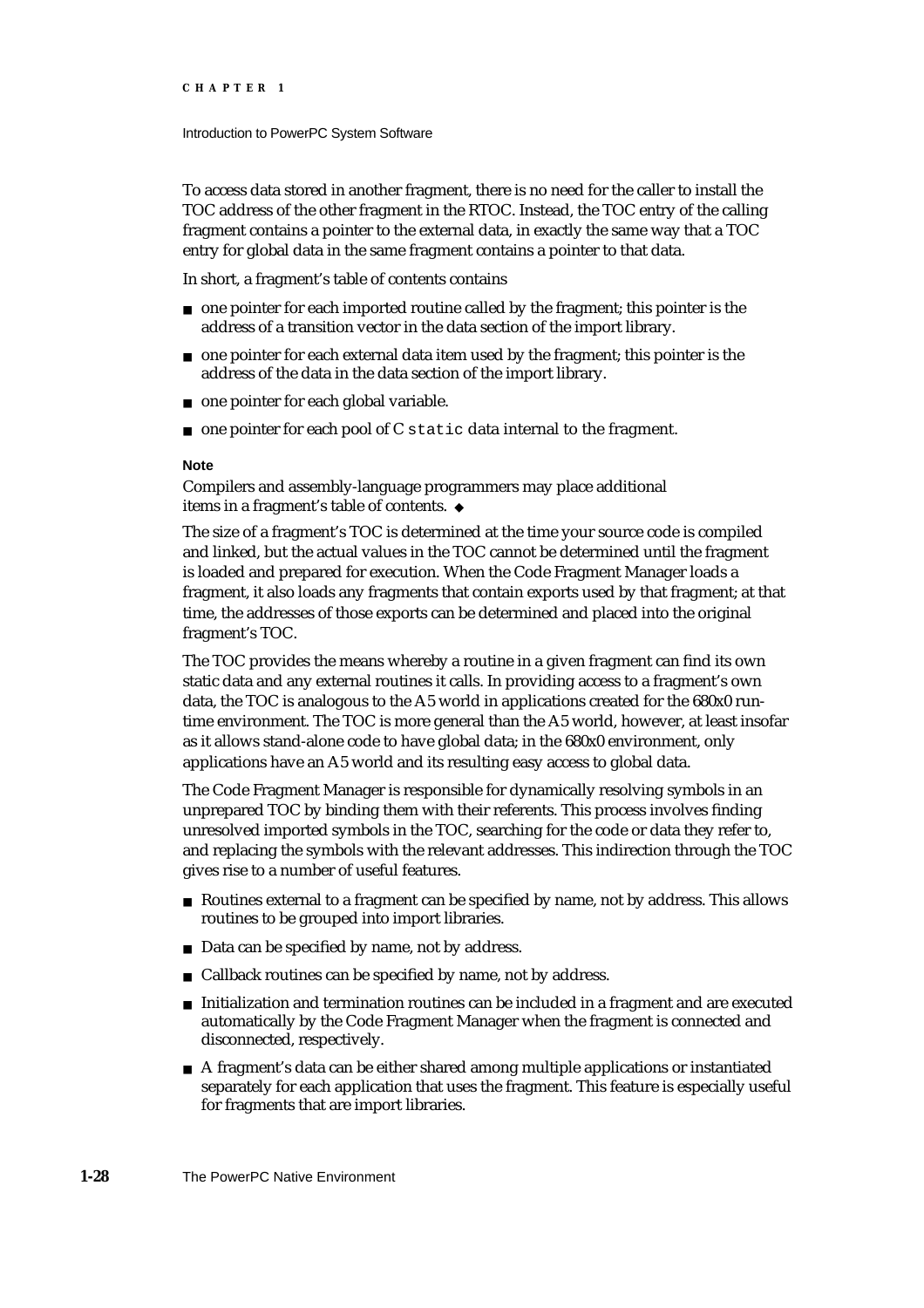#### Introduction to PowerPC System Software

- n The Code Fragment Manager can treat two import libraries as a single import library for the purposes of symbol resolution. This feature is especially useful for creating an update library—an import library that contains enhancements or bug fixes for an existing import library.
- A fragment's code and data can be loaded anywhere in memory, because the address of a routine or a piece of data is always relative to the address contained in the RTOC.

Notice that TOC entries that point into another fragment always point into the data section of that fragment. This is a consequence of the fact that code is exported only through a transition vector in the fragment's data section. Code symbols are never exported directly, but only via data symbols.

Because entries in a TOC are addressed using a register value plus an offset, and because offsets are signed 16-bit quantities, a table of contents can be at most 64 KB in size, with at most 16,384 entries. As already noted, current compilers and linkers create only one TOC per fragment. If you need to work with more than 16,384 pointers, you can create one or more import libraries, each of which can itself contain up to 16,384 pointers. As a practical matter, this is not a serious limitation.

# **Note**

Future development tools might not create a TOC at all. The method of collecting a fragment's imported symbols and global data references into a table of contents is independent of the method of packaging code and data into a fragment. A fragment doesn't need to have a table of contents, but all current development systems that create fragments do in fact create a single table of contents in each fragment.

Although transition vectors are used primarily for cross-TOC calls (as described above), they are also used for pointer-based function calls. Whenever your application takes the address of a function (even one inside the same fragment), a transition vector is allocated to point to that function. Indeed, all function pointers in PowerPC code are actually pointers to transition vectors. If you are writing in assembly language, you need to be sure to export pointers to transition vectors instead of to actual code.

# Special Routines

A fragment can define three special symbols that are separate from the list of symbols exported by the fragment. These symbols define an initialization routine, a termination routine, and a main routine (or block of data). These routines, if present, are called at specific times during the loading, unloading, or normal execution of a fragment. A fragment that is an application must define a main symbol that is the application's entry point. Import libraries and extensions may or may not define any of these symbols.

A fragment's **initialization routine** is called as part of the process of loading and preparing the fragment. You can use the initialization routine to perform any actions that should be performed before any of the fragment's other code or static data is accessed. When a fragment's initialization routine is executed, it is passed a pointer to a fragment initialization block, a data structure that contains information about the fragment. In particular, the initialization block contains information about the location of the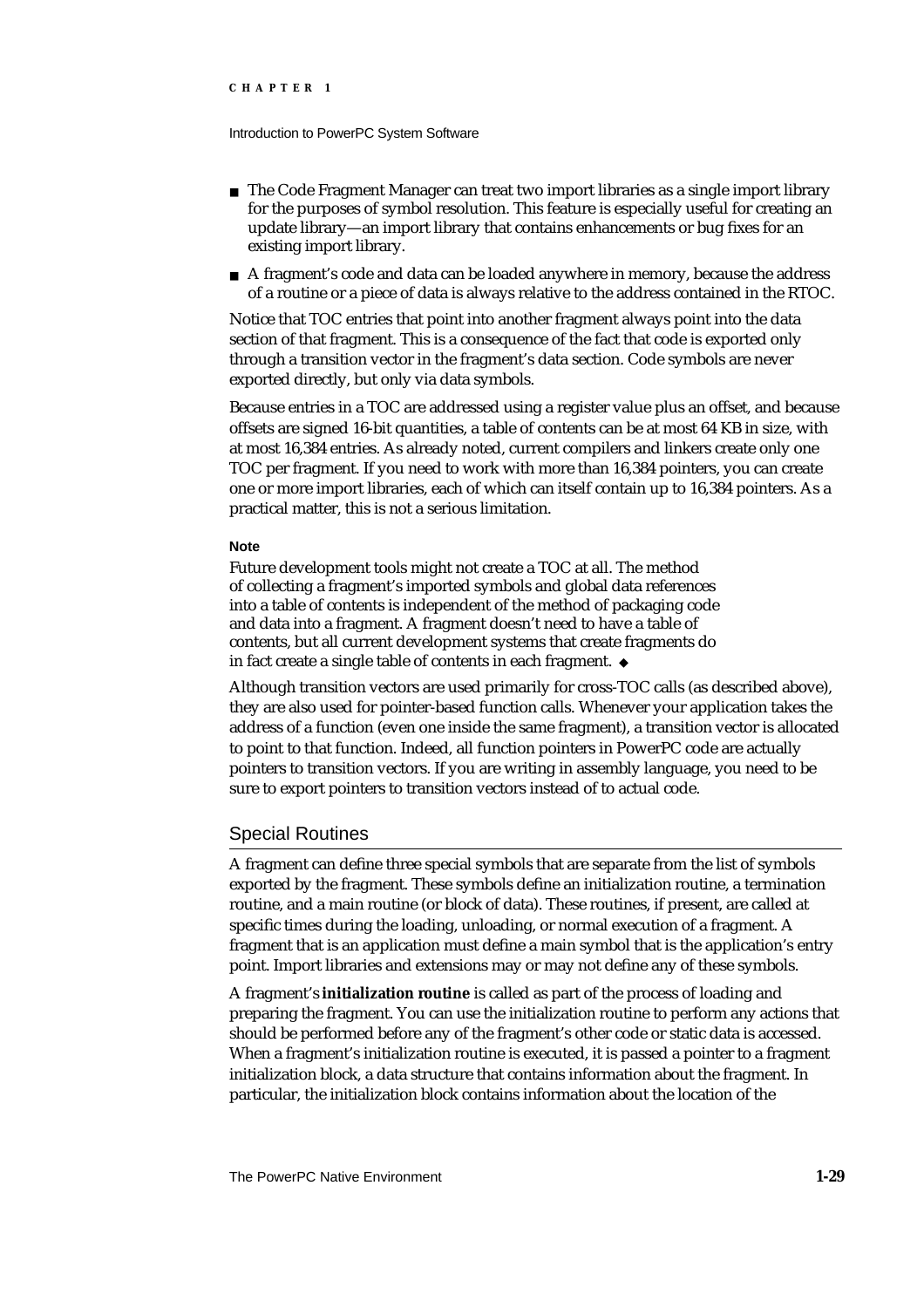#### Introduction to PowerPC System Software

fragment's container. (For example, if an import library's code fragment is contained in some file's data fork, you can use that information to find the file's resource fork.)

It's important to know when the initialization routine for a fragment is executed. If the loading and preparation of a fragment cause a (currently unloaded) import library to be loaded in order to resolve imports in the first fragment, the initialization routine of the import library is executed before that of the first fragment. This is obviously what you would expect to happen, because the initialization routine of the first fragment might need to use code or data in the import library. In case there are two import libraries that depend upon each other, their developer may specify which should be initialized first.

A fragment's **termination routine** is executed as part of the process of unloading a fragment. You can use the termination routine to undo the actions of the initialization routine or, more generally, to release any resources or memory allocated by the fragment.

# **Note**

See "Fragment-Defined Routines" beginning on page 3-26 in the chapter "Code Fragment Manager" in this book for more information about a fragment's initialization and termination routines.

The use of a fragment's **main symbol** depends upon the type of fragment containing it. For applications, the main symbol refers to the **main routine,** which is simply the usual entry point. The main routine typically performs any necessary application initialization not already performed by the initialization routine and then jumps into the application's main event loop. For import libraries, the main symbol (if it exists) is ignored. For extensions having a single entry point, a main routine can be used instead of an exported symbol to avoid having to standardize on a particular name.

# **IMPORTANT**

In fact, the main symbol exported by a fragment does not have to refer to a routine at all; it can refer instead to a block of data. You can use this fact to good effect with application extensions, where the block of data referenced by the main symbol can contain essential information about the extension. For instance, a loadable tool contained in a fragment might store its name, icon, and other information in that block. The Code Fragment Manager returns the address of the main symbol when you programmatically load and prepare a fragment.

# Fragment Storage

As you've learned, the physical storage for a fragment is a container. A container can be any logically contiguous piece of storage, such as the data fork of a file (or some portion thereof), the Macintosh ROM, or a resource. In the first version of the system software for PowerPC processor-based Macintosh computers, the Code Fragment Loader can recognize two kinds of container formats, the **Extended Common Object File Format (XCOFF)** and the **Preferred Executable Format (PEF).**

XCOFF is a refinement of the Common Object File Format (COFF), the standard executable file format on many UNIX®-based computers. XCOFF is supported on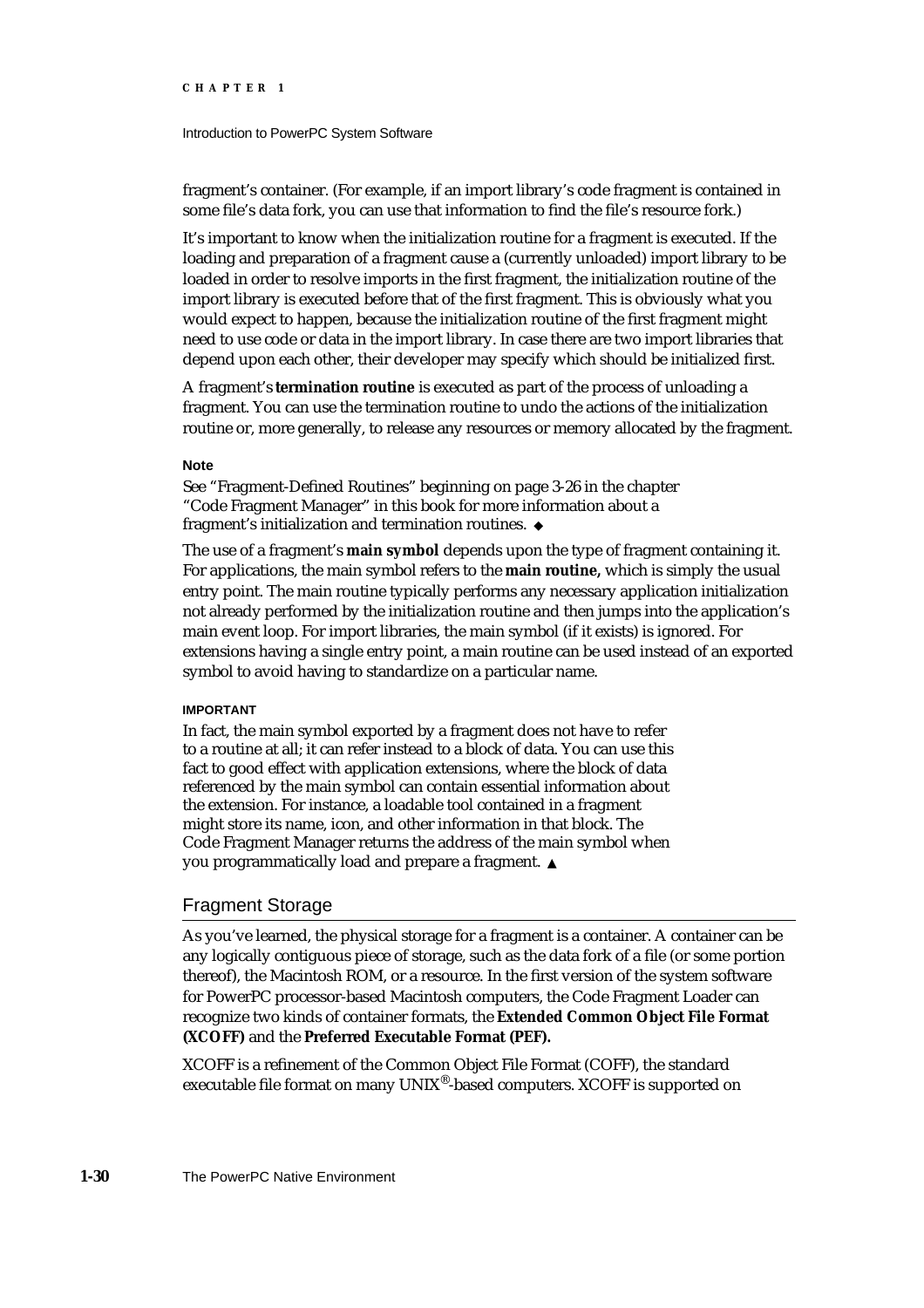Introduction to PowerPC System Software

Macintosh computers primarily because the early development tools produce executable code in the XCOFF format.

# **IMPORTANT**

Not all object code in the XCOFF format will execute on Macintosh computers. Any XCOFF code that uses UNIX-style memory services or that otherwise depends on UNIX features will not execute correctly on Macintosh computers. s

PEF is an object file format defined by Apple Computer. A container in the PEF format is dramatically smaller than the corresponding container in the XCOFF format. This smaller size reduces both the disk space occupied by the container and the time needed to load the container's code and data into memory. More importantly, PEF provides support for a fragment's optional initialization and termination routines and for the version checking performed by the Code Fragment Manager when an import library is connected to a fragment.

As you know, the mixed environment provided by the first version of the system software for PowerPC processor-based Macintosh computers allows the user to run both 680x0 and PowerPC applications. The Process Manager needs some method of determining, at the time the user launches an application, what kind of application it is. Because the mixed environment is intended to support existing 680x0 applications unmodified, the Process Manager assumes that an application is a 680x0 application, unless you specifically indicate otherwise. You do this by including, in the resource fork of your PowerPC application, a **code fragment resource.** This resource (of type 'cfrg' and ID 0) indicates the instruction set architecture of your application's executable code, as well as the location of the code's container. Typically, the code and data for a PowerPC application are contained in your application's data fork, as shown in Figure 1-4.





The PowerPC Native Environment **1-31**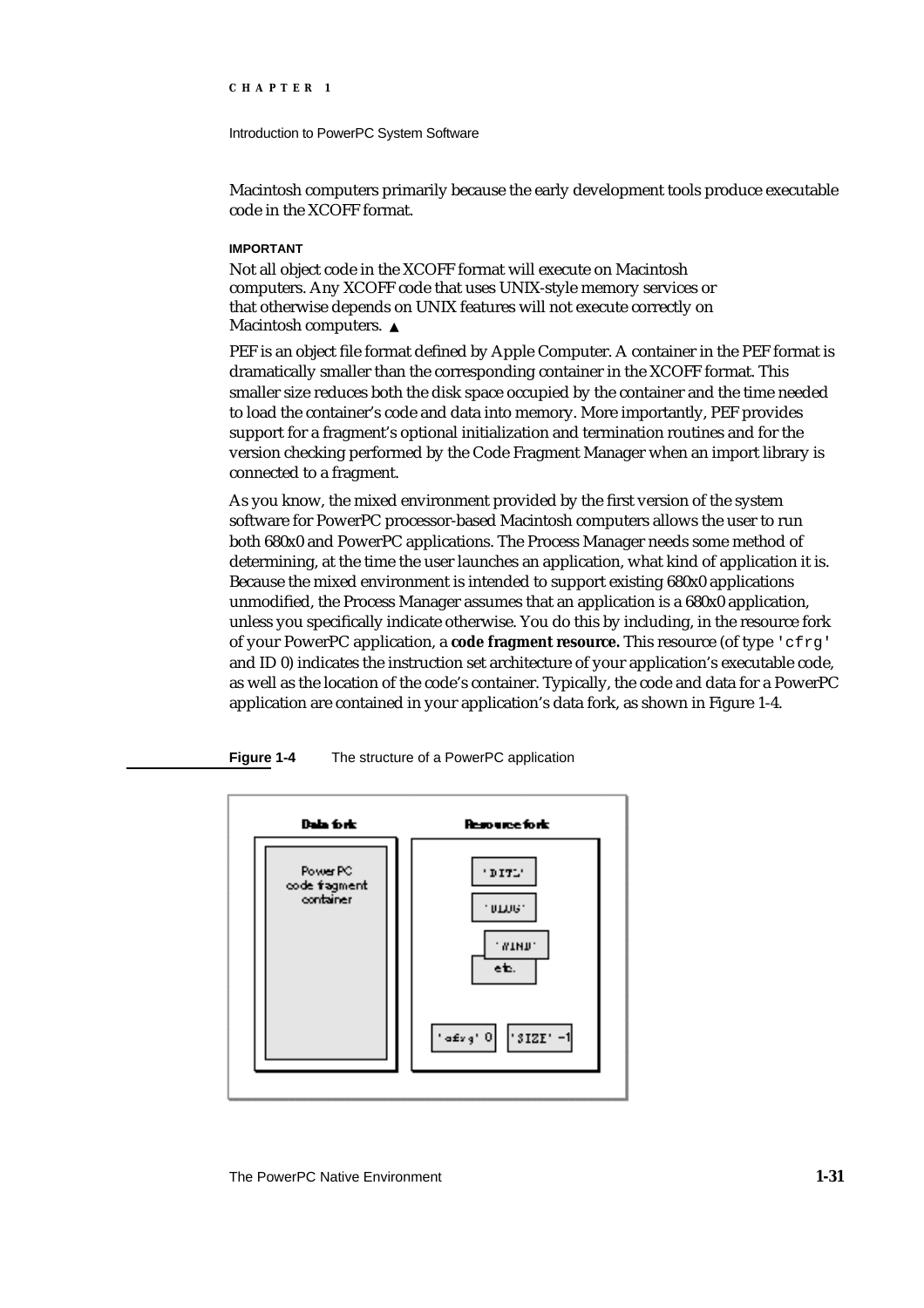Introduction to PowerPC System Software

If your application contains a code fragment resource, the Process Manager calls the Code Fragment Manager to load and prepare your application's code and data. If, on the other hand, your application does not contain a code fragment resource, the Process Manager assumes that your application is a 680x0 application; in this case, the Process Manager calls the Segment Manager to load your application's executable code from resources of type 'CODE' in your application's resource fork, as illustrated in Figure 1-5.





Listing 1-5 shows the Rez input for a sample code fragment resource.

Listing 1-5 The Rez input for a sample 'cfrg' resource #include "CodeFragmentTypes.r" resource 'cfrg' (0) { { kPowerPC, /\*instruction set architecture\*/ kFullLib, /\*no update level for apps\*/ kNoVersionNum, /\*no implementation version number\*/ kNoVersionNum, /\*no definition version number\*/ kDefaultStackSize, /\*use default stack size\*/ kNoAppSubFolder, /\*no library directory\*/ kIsApp, /\*fragment is an application\*/ kOnDiskFlat, /\*fragment is on disk\*/ kZeroOffset, /\*fragment starts at fork start\*/ kWholeFork, /\*fragment occupies entire fork\*/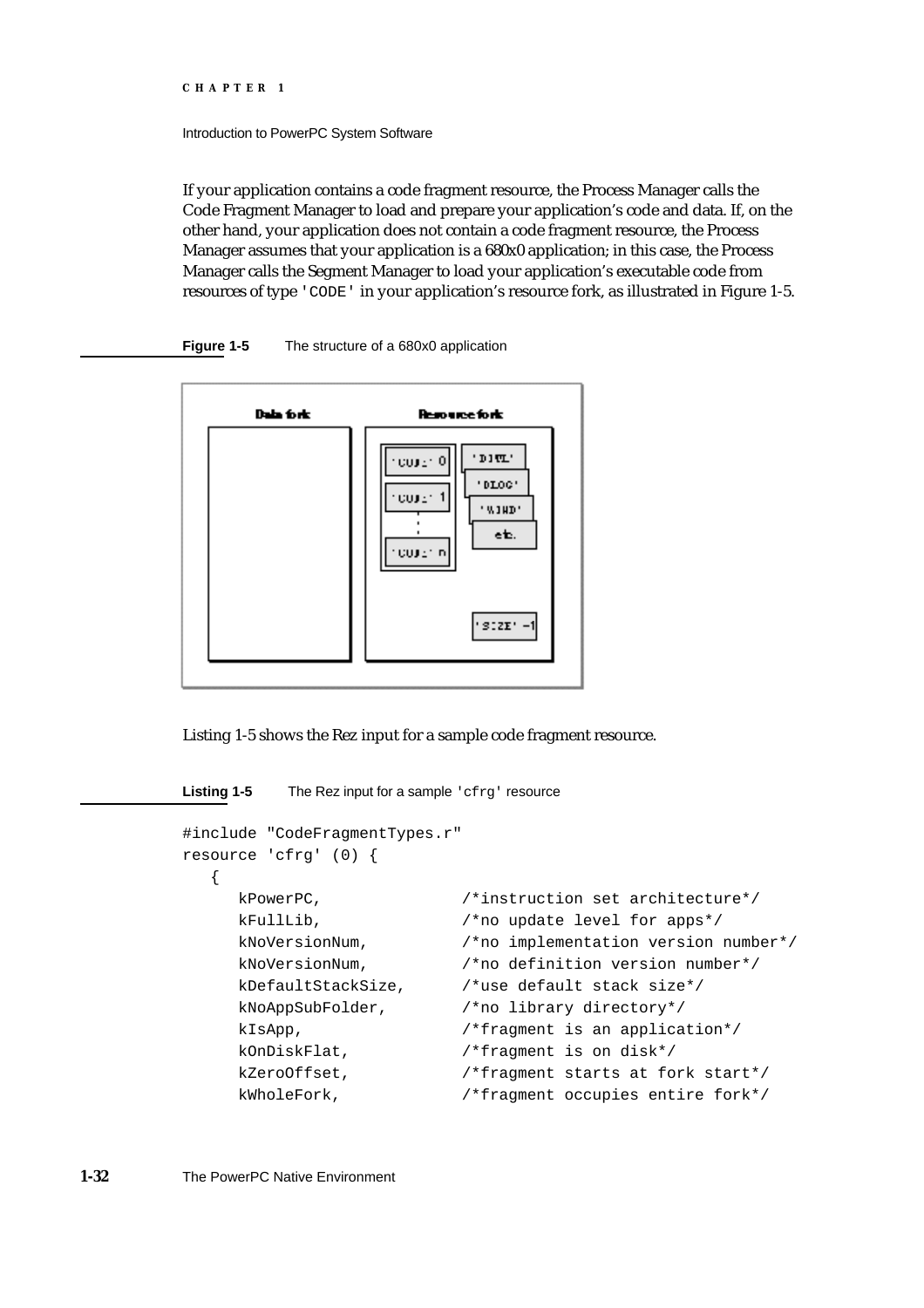Introduction to PowerPC System Software

```
"SurfWriter" /*name of the application*/
  }
};
```
The  $'cfrq'$  resource specification in Listing 1-5 indicates, among other things, that the application consists of PowerPC code, that the code is contained in the application's data fork, and that the code container occupies the entire data fork. It's possible to have the container occupy only part of the data fork, if you need to put other information in the data fork as well. (Some applications, for instance, put copyright or serial number information in their data fork.) You do this by specifying a nonzero offset for the beginning of the code fragment. Alternatively, you can move the information previously contained in the data fork into one or more resources in your application's resource fork, thereby reserving the entire data fork for the PowerPC code fragment.

#### **Note**

For information about the other fields in a code fragment resource, see the chapter "Code Fragment Manager" in this book. u

This recommended placement of an application's PowerPC code in the data fork makes it easy to create **fat applications** that contain both PowerPC and 680x0 executable code. A fat application contains 680x0 code in 'CODE' resources in the resource fork and PowerPC code in the data fork, as shown in Figure 1-6.

**Dala fork Resource fork** 690x0 code PowerPC recources code fragment container DITL.  $CODZ' = 0$ .nme. robar 1 ete. 'COXE' n  $9.2E' - 1$ etrg'  $\overline{0}$ 

**Figure 1-6** The structure of a fat application

The advantage of a fat application is that it can be executed on either 680x0-based or PowerPC processor-based Macintosh computers. The Process Manager on 680x0-based Macintosh computers knows nothing about 'cfrg' resources. As a result, it ignores the

The PowerPC Native Environment **1-33**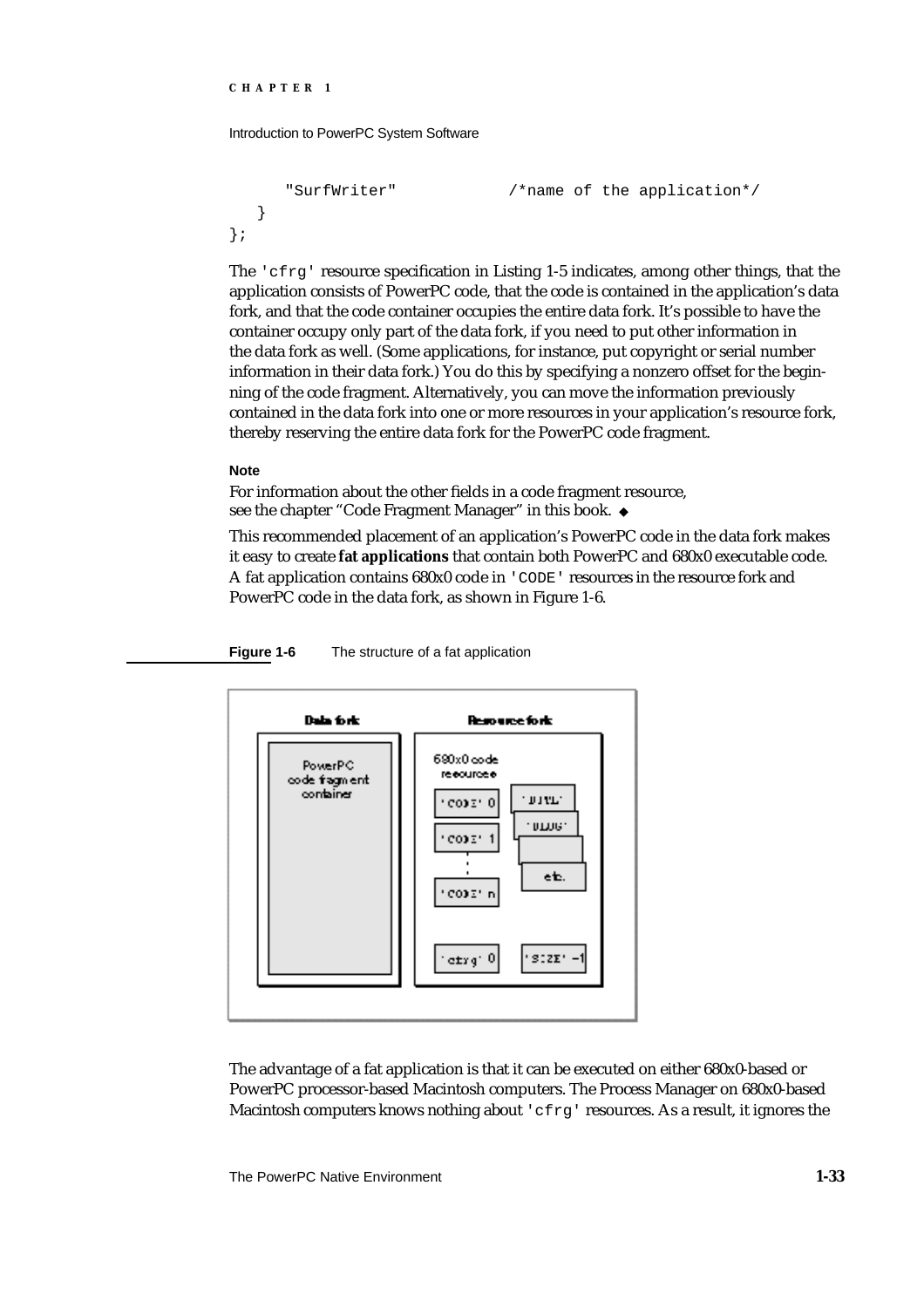#### Introduction to PowerPC System Software

code contained in the data fork and uses the code contained in the application's 'CODE' resources. The Process Manager on PowerPC processor-based Macintosh computers, however, reads the 'cfrg' resource and uses the code in the specified location (usually, the data fork); the 680x0 'CODE' resources in the resource fork are ignored.

Ideally, you should package your application as a fat application, to give your users maximum flexibility in how they manage their working environment. For example, a user might move a storage device (such as a hard disk) containing your application from a 680x0-based Macintosh computer to a PowerPC processor-based Macintosh computer. If your application is fat, it can be launched successfully in either environment.

For various reasons, however, you might decide not to package your application as a fat application. If so, you should at the very least include an executable 680x0 'CODE' resource that displays an alert box informing the user that your application runs only on PowerPC processor-based Macintosh computers.

# **Note**

Import libraries also need a code fragment resource, to indicate the location of the container and the appropriate version information. See the chapter "Code Fragment Manager" in this book for information about creating a 'cfrg' resource for an import library. u

# Executable Resources

The Code Fragment Manager is extremely flexible in where it allows fragments to be stored. As you've seen, an application's executable code and global data are typically stored in a container in the application's data fork. Import libraries supplied as part of the Macintosh system software are often stored in ROM, while import libraries created by third-party developers are usually stored in the data forks of files on disk. It's also possible to use resources as containers for executable PowerPC code. This section describes how to work with executable resources in the PowerPC environment.

There are two kinds of executable resources you can create that contain PowerPC code: resources whose behavior is defined by the system software (or by some other software) and those whose behavior is defined by your application alone. For present purposes, these two kinds of resources are called *accelerated* and *private* resources, respectively.

# **Note**

The terms *accelerated* and *private* are used here simply to help distinguish these two kinds of executable resources containing PowerPC code. They are not used elsewhere in this book or in *Inside Macintosh*.

First, you can put an executable PowerPC code fragment into a resource to obtain a PowerPC version of a 680x0 stand-alone code module. For example, you might recompile an existing menu definition procedure (which is stored in a resource of type 'MDEF') into PowerPC code. Because the Menu Manager code that calls your menu definition procedure might be 680x0 code, a mode switch to the PowerPC environment might be required before your definition procedure can be executed. As a result, you need to prepend a routine descriptor onto the beginning of the resource, as shown in Figure 1-7. These kinds of resources are called **accelerated resources** because they are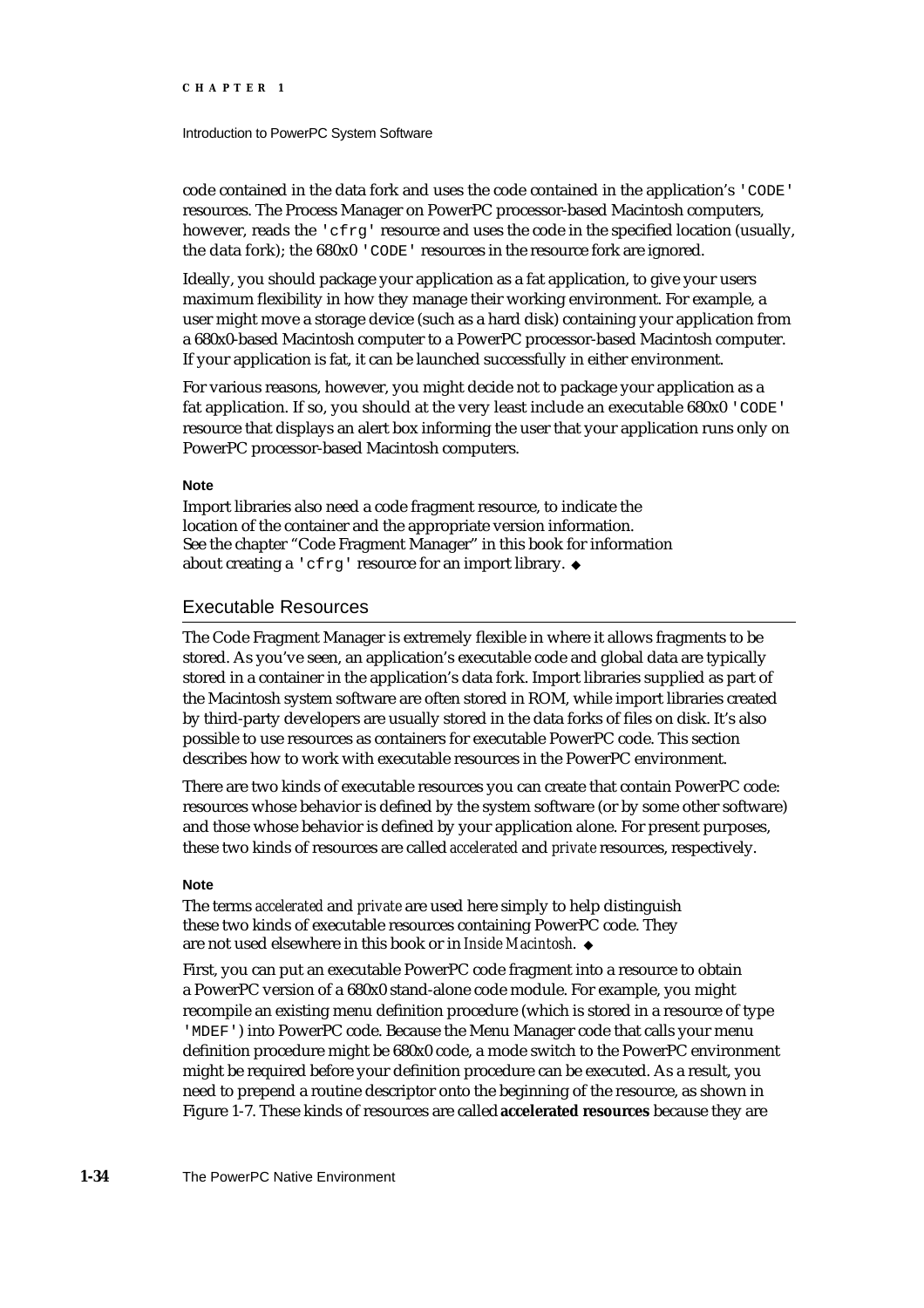Introduction to PowerPC System Software

faster implementations of existing kinds of resources. You can transparently replace 680x0 code resources by accelerated PowerPC code resources without having to change the software (for example, the application) that uses them.





Sometimes it's useful to keep the executable code of a definition function in some location other than a resource. To do this, you need to create a **stub definition resource** that is of the type expected by the system software and that simply jumps to your code. For example, Listing 1-6 shows the Rez input for a stub list definition resource.

**Listing 1-6** Rez input for a list definition procedure stub

```
data 'LDEF' (128, "MyCustomLDEF", preload, locked) {
  /*need to fill in destination address before using this stub*/
  $"41FA 0006" /*LEA PC+8, A0 ;A0 <- ptr to destination address*/
  $^{\circ} 2050" /*MOVEA.L (A0), A0 ;AO <- destination address*/
  $"4ED0" /*JMP (A0) ;jump to destination address*/
  $"00000000" /*destination address*/
};
```
Your application (or other software) is responsible for filling in the destination address before the list definition procedure is called by the List Manager. For 680x0 code, the destination address should be the address of the list definition procedure itself. For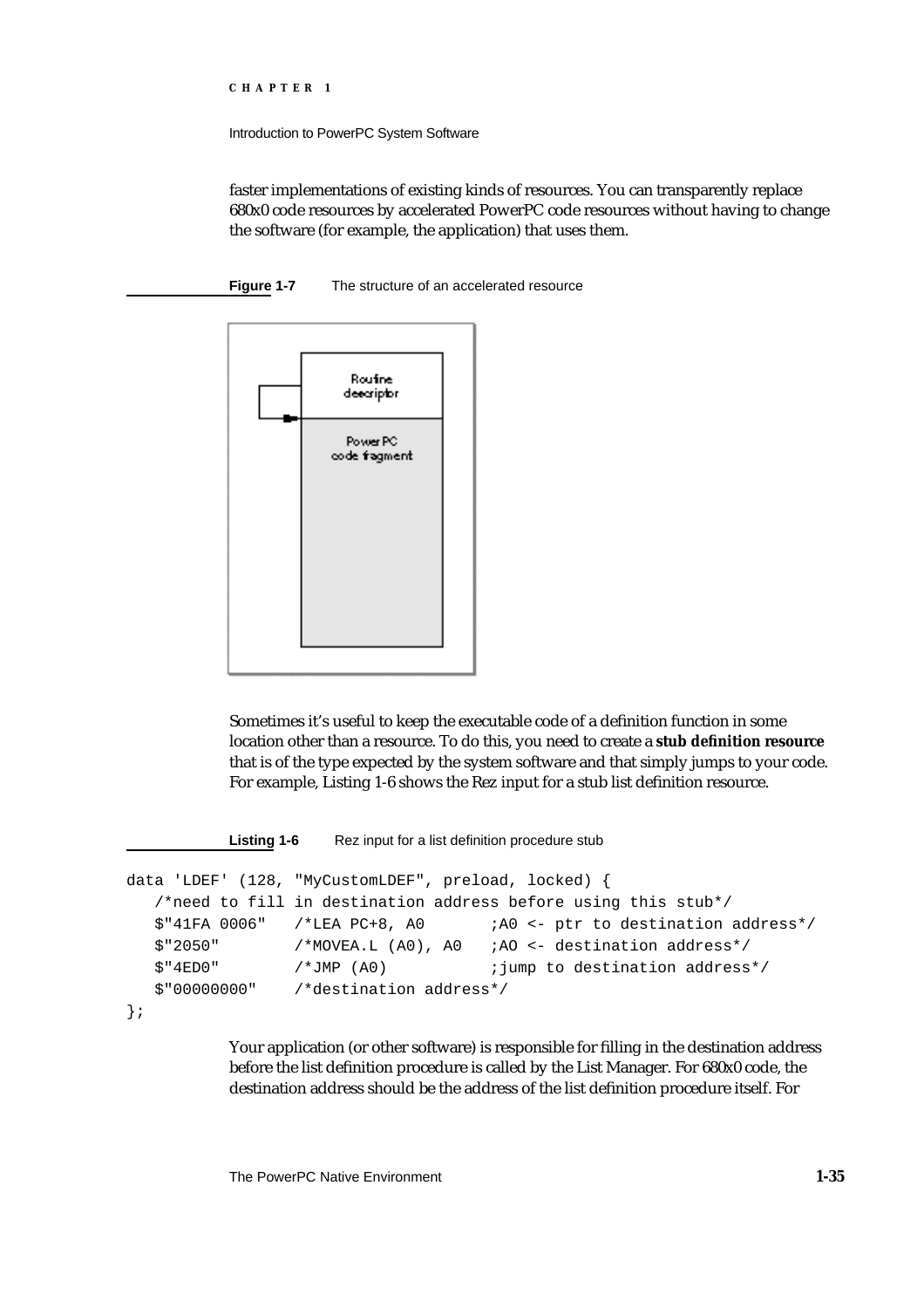#### Introduction to PowerPC System Software

PowerPC code, the destination address should be a universal procedure pointer (that is, the address of a routine descriptor for the list definition procedure).

By contrast, you can create a resource containing executable PowerPC code solely for the purposes of your application (perhaps on analogy with the standard kinds of codebearing resources used by the system software). Because these kinds of executable resources do not conform to a calling interface defined by the system software (or by some other widely available software, such as HyperCard), they are called **private resources.** The code in private resources is called only by your application, not by any other external code. As a result, there is no need to put a routine descriptor onto the beginning of the executable code. Figure 1-8 shows the general structure of a private resource.

**Figure 1-8** The structure of a private resource

| PowerPC<br>code fragment |  |
|--------------------------|--|
|                          |  |
|                          |  |
|                          |  |
|                          |  |
|                          |  |
|                          |  |
|                          |  |

It's important to understand the distinction between accelerated and private resources, so that you know when to create them and how to load and execute the code they contain. An accelerated resource is any resource containing PowerPC code that has a single entry point at the top (the routine descriptor) and that models the traditional behavior of a 680x0 stand-alone code resource. There are many examples, including menu definition procedures (stored in resources of type 'MDEF'), control definition functions (stored in resources of type 'CDEF'), window definition functions (stored in resources of type 'WDEF'), list definition procedures (stored in resources of type 'LDEF'), HyperCard extensions (stored in resources of type 'XCMD'), and so forth. A private resource is any other kind of executable resource whose code is called directly by your application.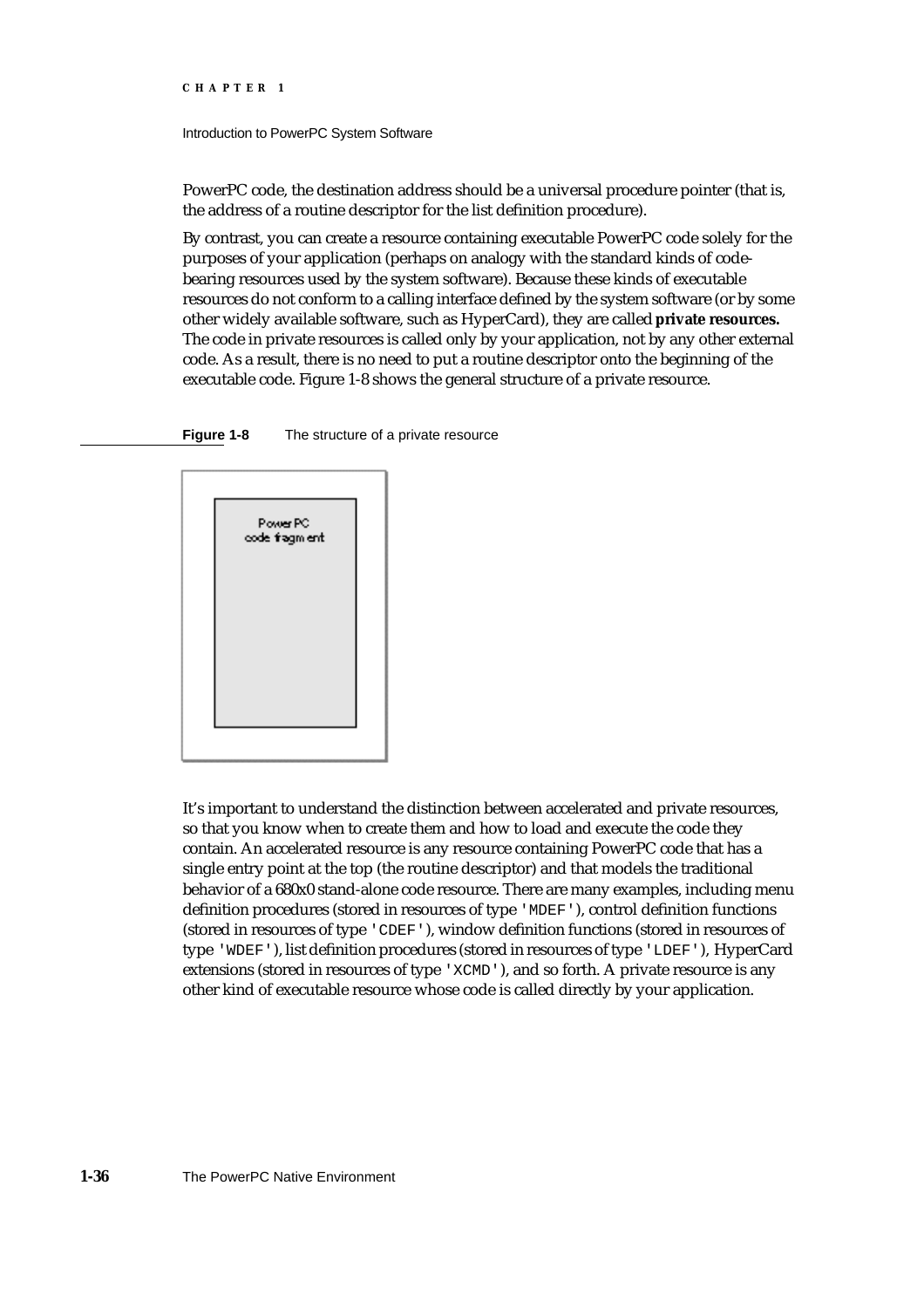Introduction to PowerPC System Software

#### **IMPORTANT**

For several reasons, it's generally best to avoid using private resources unless you absolutely must put some code into a resource. As you'll see later (in "File Mapping" on page 1-53), the executable code of a private resource is loaded into your application's heap and is not eligible for file mapping. Whenever possible, you should put executable PowerPC code into your application's data fork or create your own applicationspecific files. s

In most cases, you don't need to do anything special to get the system software to recognize your accelerated resource and to call it at the appropriate time. For example, the Menu Manager automatically loads a custom menu definition procedure into memory when you call GetMenu for a menu whose 'MENU' resource specifies that menu definition procedure. Similarly, HyperCard calls code like that shown in Listing 1-7 to load a resource of type 'XCMD' into memory and execute the code it contains.

# **Listing 1-7** Using an accelerated resource Handle myHandle;

```
XCmdBlock myParamBlock;
myHandle = Get1NamedResource('XCMD', '\pMyXCMD');
HLock(myHandle);
/*Fill in the fields of myParamBlock here.*/
CallXCMD(&myParamBlock, myHandle);
HUnlock(myHandle);
```
The caller of an accelerated resource executes the code either by jumping to the code (if the caller is 680x0 code) or by calling the Mixed Mode Manager CallUniversalProc function (if the caller is PowerPC code). In either case, the Mixed Mode Manager calls the Code Fragment Manager to prepare the fragment, which is already loaded into memory. With accelerated resources, you don't need to call the Code Fragment Manager yourself. In fact, you don't need to do anything special at all for the system software to recognize and use your accelerated resource, if you've built it correctly. This is because the system software is designed to look for, load, and execute those resources in the appropriate circumstances. In many cases, your application passes to the system software just a resource type and resource ID. The resource must begin with a routine descriptor, so that the dereferenced handle to the resource is a universal procedure pointer.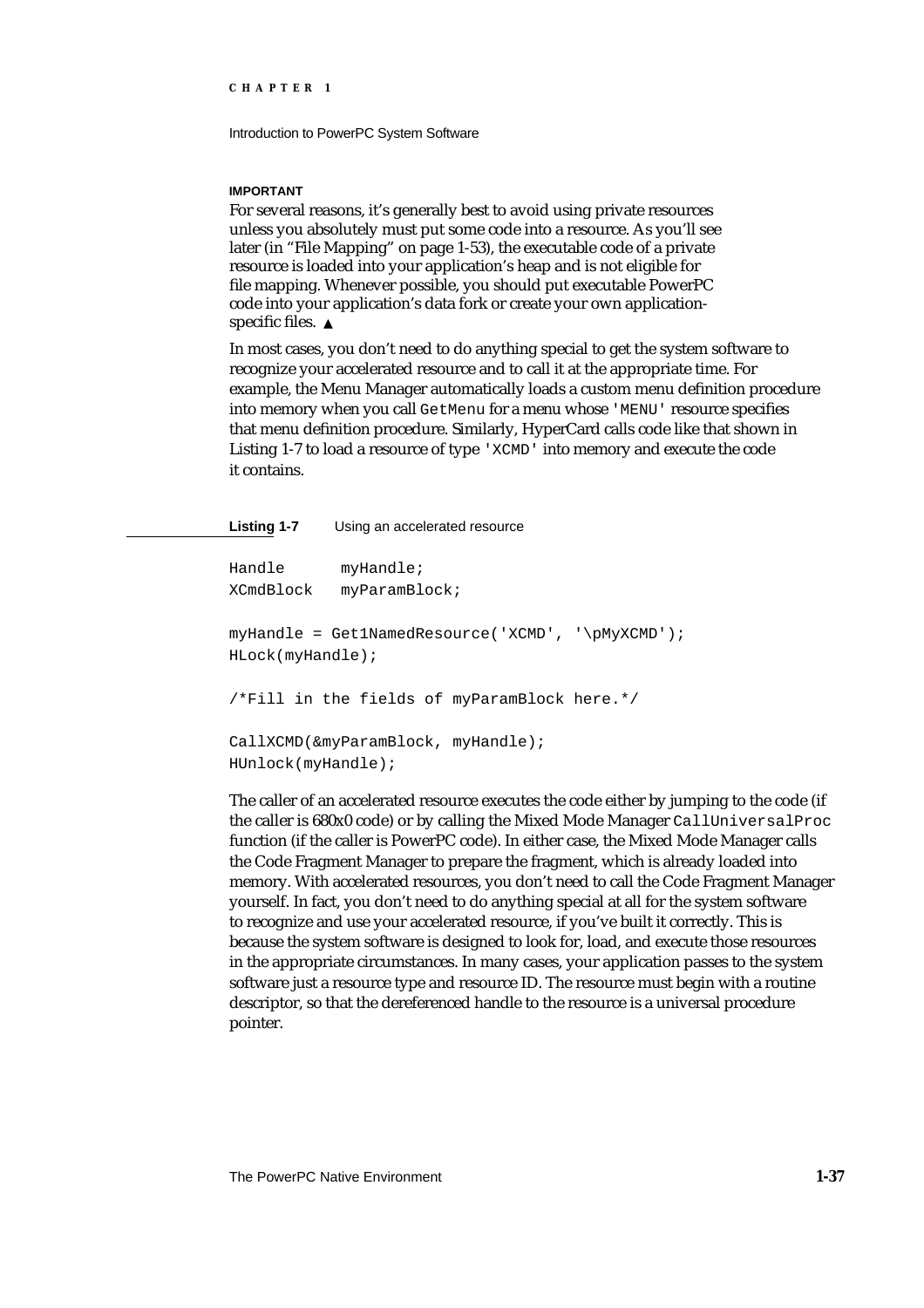Introduction to PowerPC System Software

#### **IMPORTANT**

The MPW interface file MixedMode.r contains Rez templates that you can use to create the routine descriptor that appears at the beginning of an accelerated resource. If you want to build the routine descriptor yourself or if you want to build a fat accelerated resource (which contains both PowerPC and 680x0 code), see the section "Executing Resource-Based Code" beginning on page 2-24 in the chapter "Mixed Mode Manager" in this book. s

The code shown in Listing 1-7—or similar code for any other accelerated resource—can be executed multiple times with no appreciable performance loss. If the code resource remains in memory, the only overhead incurred by Listing 1-7 is to lock the code, fill in the parameter block, jump to the code, and then unlock it. However, because of the way in which the system software manages your accelerated resources, there are several key restrictions on their operation:

- An accelerated resource cannot contain a termination routine, largely because the Operating System doesn't know when the resource is no longer needed and hence when the resource can be unloaded. The Code Fragment Manager effectively forgets about the connection to your resource as soon as it has prepared the resource for execution.
- An accelerated resource must contain a main symbol, which must be a procedure. For example, in an accelerated 'MDEF' resource, the main procedure should be the menu definition procedure itself (which typically dispatches to other routines contained in the resource).
- You cannot call the Code Fragment Manager routine FindSymbol to get information about the exported symbols in an accelerated resource. More generally, you cannot call any Code Fragment Manager routine that requires a connection ID as a parameter. The connection ID is maintained internally by the Operating System and is not available to your application.
- The fragment's data section is instantiated in place (that is, within the block of memory into which the resource itself is loaded). For in-place instantiation, you need to build an accelerated resource using an option that specifies that the data section of the fragment not be compressed. See the documentation for your software development system for instructions on doing this.

#### **Note**

If you use the MakePEF tool to help build an accelerated resource, you should specify the -b option to suppress data section compression. u

You might have noticed that the code shown in Listing 1-7 unlocks the 'XCMD' resource after executing it. By unlocking the resource, the caller is allowing it to be moved around in memory or purged from memory altogether. This behavior—which is perfectly acceptable in the 680x0 environment—contradicts the general rule that fragments are not allowed to move in memory after they've been loaded and prepared (see page 1-23). To allow accelerated PowerPC resources to be manipulated just like 680x0 code resources, the Mixed Mode Manager and the Code Fragment Manager cooperate to make sure that the code is ready to be executed when it is called. If the resource code hasn't been moved since it was prepared for execution, then no further action is necessary. If, however, the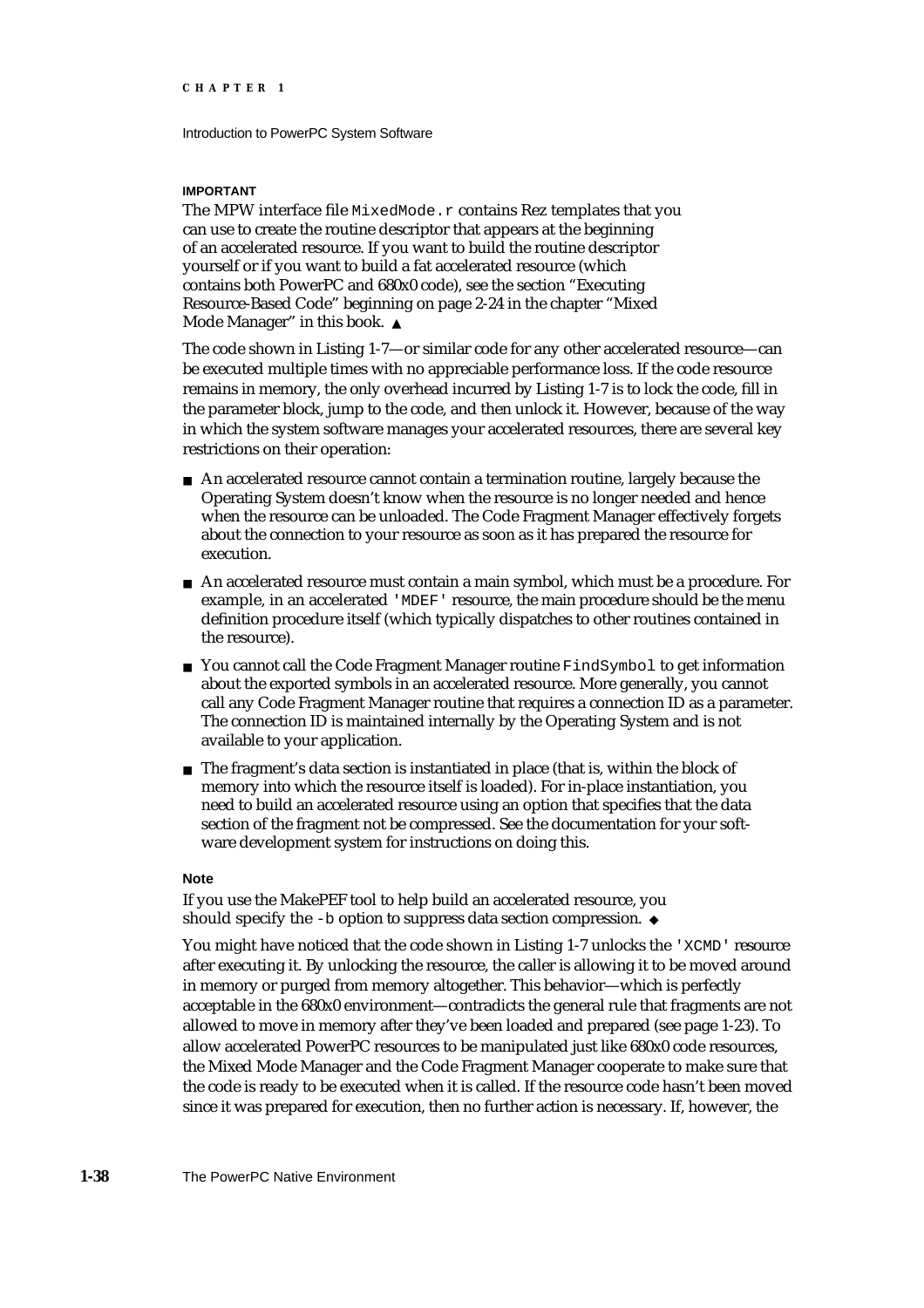Introduction to PowerPC System Software

code resource has moved or been reloaded elsewhere in memory, some of the global data in the resource might have become invalid. For example, a global pointer might become dangling if the code or data it points to has moved. To help avoid dangling pointers, the Code Fragment Manager updates any pointers in the fragment's data section that are initialized at compile time and not modified at run time. However, the Code Fragment Manager cannot update all global data references in an accelerated resource that has moved in memory. There is, therefore, an important restriction on using global data in accelerated resources:

An accelerated resource must not use global pointers (in C code, pointers declared as extern or static) that are either initialized at run time or contained in dynamically allocated data structures to point to code or data contained in the resource itself. An accelerated resource can use uninitialized global data to point to objects in the heap. In addition, an accelerated resource can use global pointers that are initialized at compile time to point to functions, other global data, and literal strings, but these pointers cannot be modified at run time.

Listing 1-8 shows some declarations that can be used in an accelerated resource, provided that the resource code does not change the values of the initialized variables.

Listing 1-8 Some acceptable global declarations in an accelerated resource

```
int a; /*uninitialized; not modified if resource moves*/
Ptr myPtr; /*uninitialized; not modified if resource moves; */
              /* can be assigned at run time to point to heap object*/
Handle *h; /*uninitialized; not modified if resource moves; */
              /* can be assigned at run time to point to heap object*/
int *b = &a; /*updated each time resource moves*/
char *myStr = "Hello, world!"; /*updated each time resource moves*/
extern int myProcA(), myProcB();
struct {
  int (*one)();
  int (*two)();
  char *str;
\{ myRec = {myProcA, myProcB, "Hello again!"};/*all three pointers are updated each time resource moves*/
```
Listing 1-9 shows some data declarations and code that will not work in an accelerated resource that is moved or purged.

**Listing 1-9** Some unacceptable global declarations and code in an accelerated resource

```
int a;
int *b;
int *c = 8a;
Ptr (*myPtr) (long) = NewPtr;
```
The PowerPC Native Environment **1-39**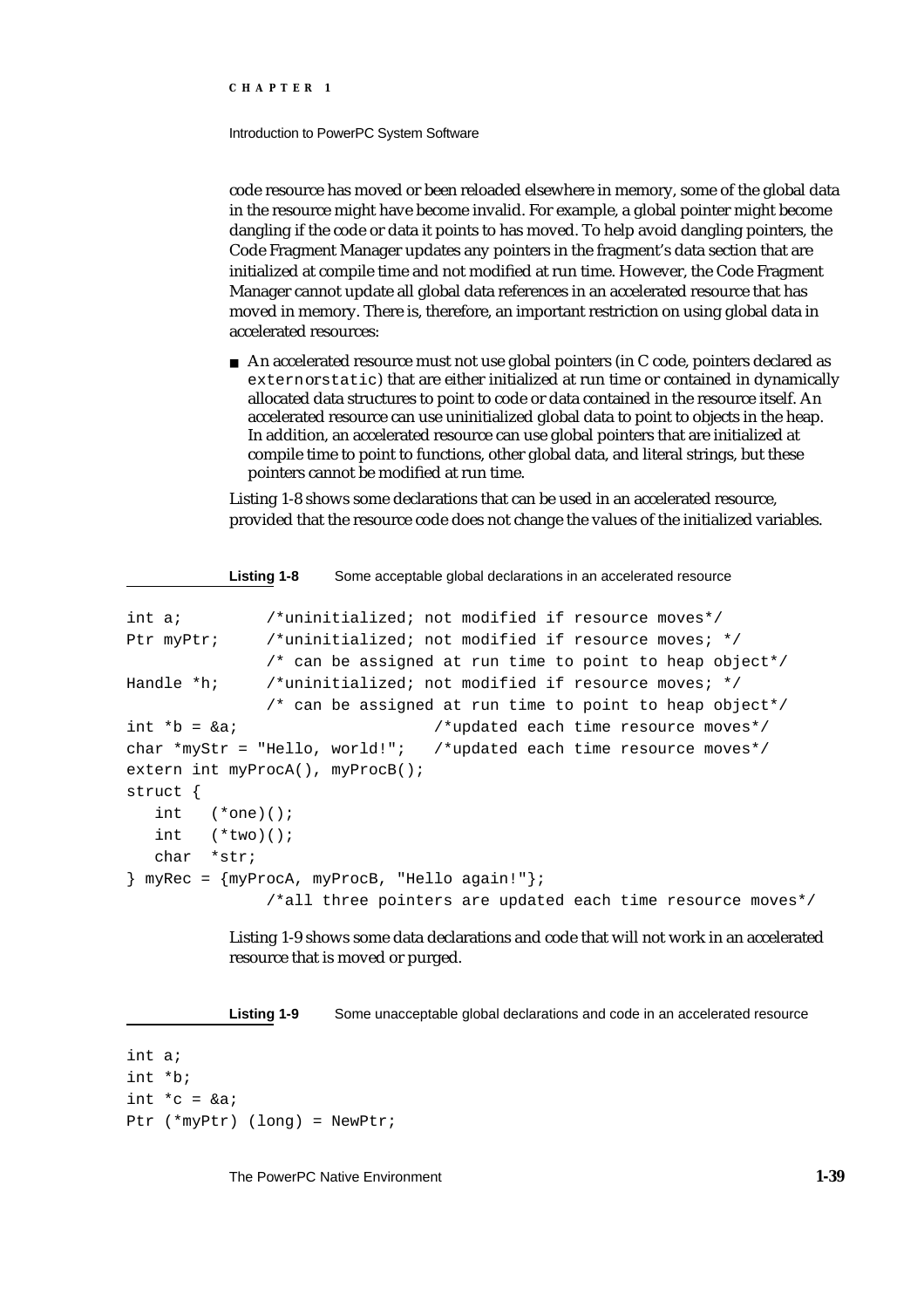Introduction to PowerPC System Software

```
static Ptr MyNewPtr();
struct myHeapStruct {
   int *b;
   Ptr (myPtr) (long);
\} *hs;
b = \& a; \qquad \qquad /*b does not contain \& a after resource is moved*/
c = NULL; /*c does not contain NULL after resource is moved*/
c = (int * ) NewPtr(4); /*dangling pointer after resource is moved*/
myPtr = MyNewPtr; \frac{1}{2} /*dangling pointer after resource is moved*/
hs = NewPtr(sizeof(myHeapStruct));
               /*hs still points to nonrelocatable heap block after move*/
hs->b = &ai /*hs->b will not point to global a after move*/
hs->myPtr = MyNewPtr;
               /*hs->myPtr will not point to MyNewPtr after move*/
```
Note that a code fragment stored as an accelerated resource can import both code and data from an import library. The code and data in the import library do not move in memory. As a result, you can sidestep the restrictions on global data in an accelerated resource by putting the global data used by the accelerated resource into an import library. The import library is unloaded only when your application terminates, not when the accelerated resource is purged.

To load and prepare a *private* resource, you need to call the Resource Manager, Memory Manager, and Code Fragment Manager explicitly, as shown in Listing 1-10.

```
Listing 1-10 Using a private resource
```

```
Handle myHandle;
OSErr myErr;
ConnectionID myConnID;
Ptr myMainAddr;
Str255 myErrName;
myHandle = Get1NamedResource('RULE', '\pDeM');
HLock(myHandle);
myErr = GetMemFragment(*myHandle, GetHandleSize(myHandle),
           '\pDeM', kLoadNewCopy, &myConnID, (Ptr*)&myMainAddr, 
           myErrName);
/*Call the code in here.*/
myErr = CloseConnection(myConnID);
HUnlock(myHandle);
```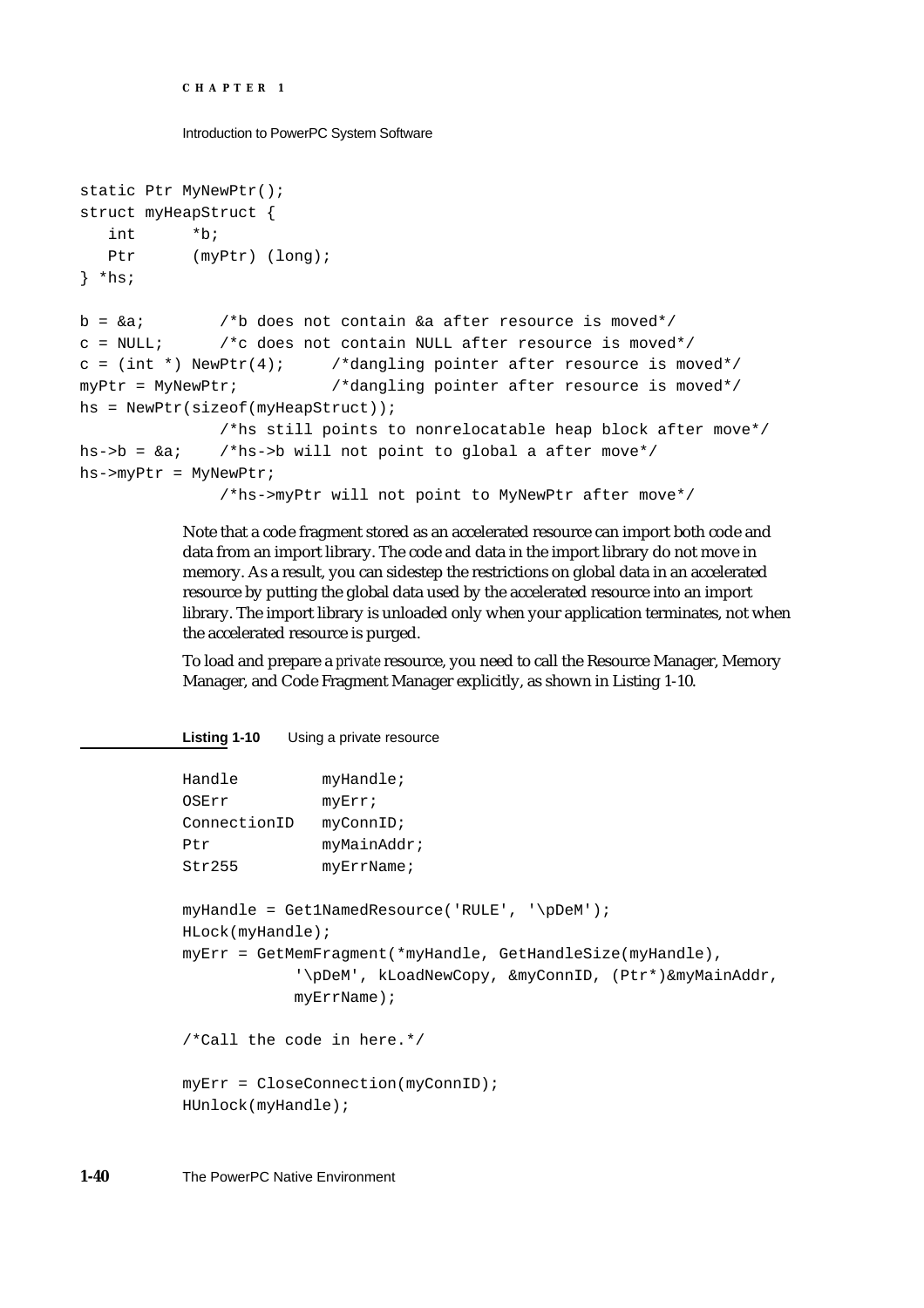#### Introduction to PowerPC System Software

None of the restrictions on accelerated resources listed above applies to your own private code-bearing resources. For instance, you do have access to the connection ID to the resource-based fragment (as you can see in Listing 1-10), so you can call Code Fragment Manager routines like CloseConnection and FindSymbol. However, the overhead involved in loading the code fragment and later unloading it is nontrivial, so you should avoid closing the connection to a private resource (that is, calling CloseConnection) until you're done using it.

Because a private resource is just a fragment stored in a resource, it's preferable to avoid using private resources, whenever possible, by putting that code and data into some file. By doing this, you gain the benefits afforded by the system software to filebased fragments (such as file mapping directly from the file's data fork). You should use private executable resources only in cases where your code absolutely must be packaged in a resource.

# Calling Conventions

The software development tools and the system software for PowerPC processor-based Macintosh computers dictate a set of calling conventions that are significantly different from those you might be used to in the 680x0 execution environment. The new calling conventions are designed to reduce the amount of time required to call another piece of code and to simplify the entire code-calling process. In the 680x0 environment, there are many ways for one routine to call another, depending on whether the called routine conforms to Pascal, C, Operating System, or other calling conventions. In the PowerPC environment, there is only one standard calling convention, having these features:

- n Most parameters are passed in registers dedicated for that purpose. The large number of general-purpose and floating-point registers makes this goal quite easy to achieve. Parameters are passed on the stack only when they cannot be put into registers.
- $n$  The size of a stack frame is determined at compile time, not dynamically at run time.
- $n$  Stack frames are subject to a strict set of rules governing their structure. The new run-time architecture reserves specific areas of a stack frame for saved registers, local variables, parameters, and stack frame linkage information (such as the return address and the beginning of the previous stack frame).

The following sections describe these differences in greater detail. They begin by reviewing the procedure calling conventions that exist on 680x0-based Macintosh computers. Then they describe the calling conventions adopted for PowerPC processor-based Macintosh computers and show how those conventions affect the organization of the stack.

# **IMPORTANT**

The information in the following sections is provided primarily for debugging purposes or for compiler writers and assembly-language programmers, who need to conform to the new calling conventions. Because generating code conforming to these conventions is handled automatically by your compiler, you might not need this information for writing applications in a high-level language.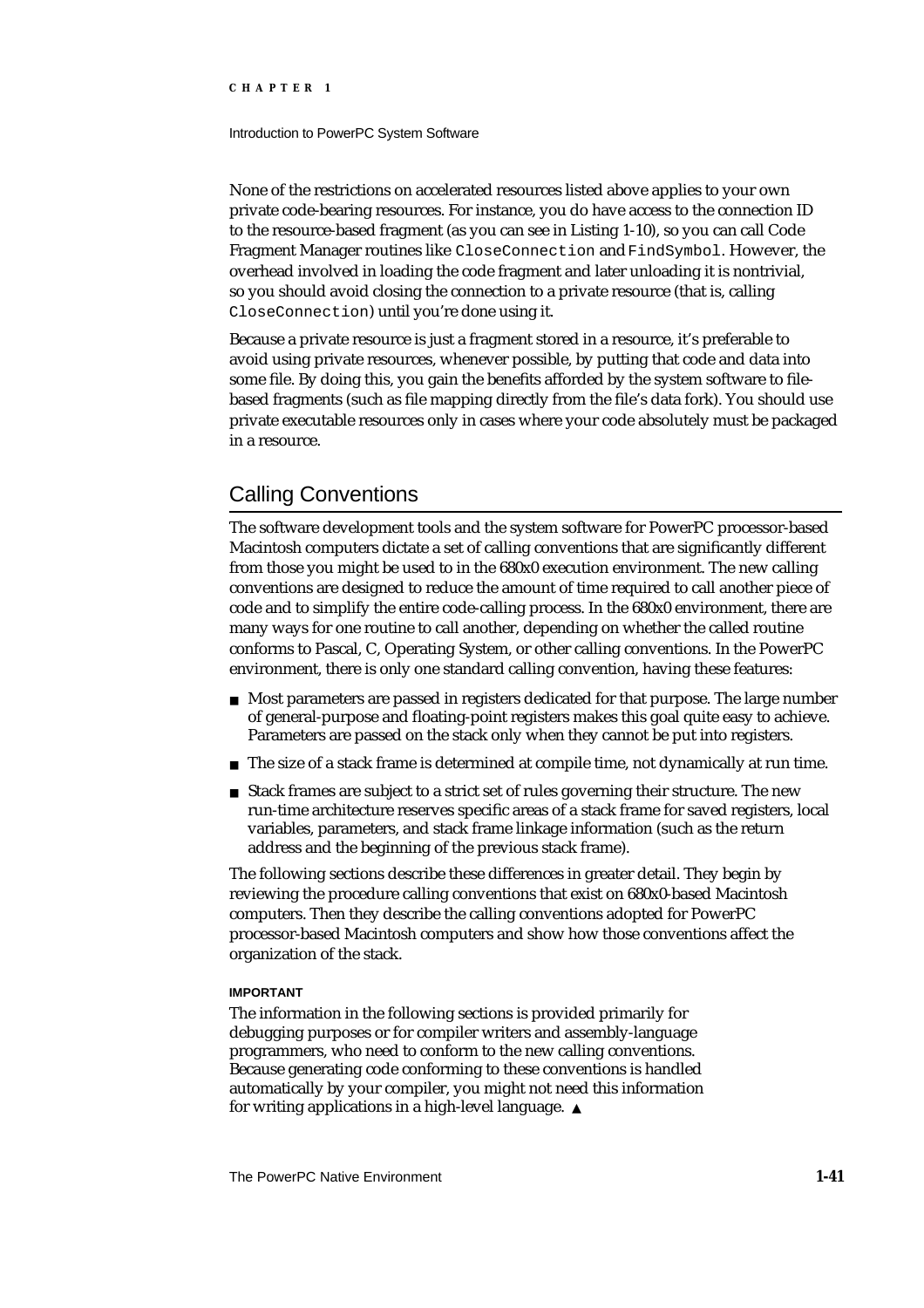Introduction to PowerPC System Software

# The 680x0 Calling Conventions

To appreciate how different the PowerPC calling conventions are from the 680x0 calling conventions, it's useful to review the model used on 680x0-based Macintosh computers. On 680x0-based computers, there is a conventional grow-down stack whose parts are delimited by two pointers: a stack pointer and a frame pointer. Figure 1-9 illustrates a typical 680x0 stack frame.





# **Note**

By convention, the stack grows from high memory addresses toward low memory addresses. The end of the stack that grows or shrinks is usually referred to as the "top" of the stack, even though it's actually at the lower end of memory occupied by the stack.

The **stack pointer (SP)** points to the top of the stack and defines its current downward limit. All operations that push data onto the stack or pop data off it do so by reading and then modifying the stack pointer. The Operating System uses the 680x0 register A7 as the stack pointer.

The **frame pointer (FP)** points to the base in memory of the current **stack frame,** the area of the stack used by a routine for its parameters, return address, local variables, and temporary storage. Because the Operating System maintains the frame pointer, it can easily find the beginning of the stack frame when it's time to pop it off the stack. The Operating System uses the 680x0 register A6 as the frame pointer.

A routine's parameters are always placed on the stack above the frame pointer, and its local variables are always placed below the frame pointer. The 680x0 hardware enforces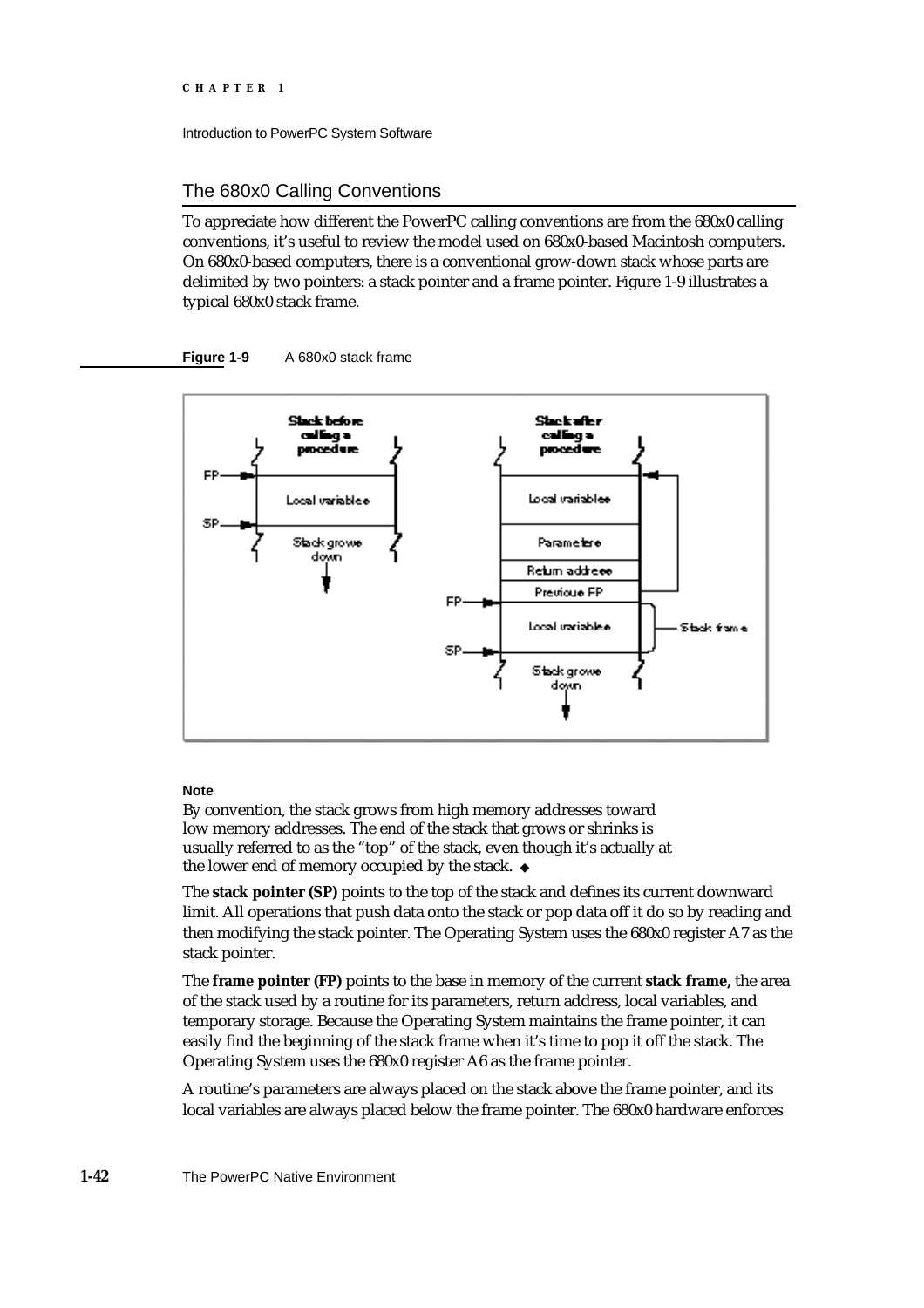#### Introduction to PowerPC System Software

16-bit alignment for parameters on the stack. So, for example, if you push a single byte onto the stack, the stack pointer is decremented by 2 bytes rather than 1.

The order of the parameters on the stack differs according to the language type of the called routine. When you call a C routine on a 680x0-based Macintosh computer, the parameters are pushed onto the stack in order from right to left. This order is dictated by the fact that the C language allows routines with a variable number of parameters. The first parameter (which often indicates how many parameters are being passed) must always be pushed onto the stack last, so that it resides at a fixed offset from the frame pointer. Moreover, because only the caller knows how many parameters it pushed onto the stack, it is always the caller's responsibility to pop the parameters off the stack. Finally, with C routines, a function result is returned in register D0 (or, for floating-point results, in register FPR0). However, structures and other large values are handled differently: the caller allocates space for the result and passes a pointer to that storage as the first (that is, leftmost) parameter.

The calling conventions for Pascal routines are different from those for C routines. For Pascal routines, the caller pushes space for the return result onto the stack before pushing the parameters. The caller pushes parameters onto the stack from left to right. Because Pascal does not allow routines with a variable number of parameters, the size of a stack frame can be determined at compile time. It is therefore the responsibility of the called routine to remove the parameters from the stack before returning.

#### **Note**

These differences between C and Pascal are due entirely to historical factors, not to any requirements of the 680x0 environment. It would have been possible for Pascal routines to follow the C calling conventions.

There are still other calling conventions followed on 680x0-based Macintosh computers. Macintosh Toolbox managers generally follow Pascal conventions, although some of the most recent additions to the Toolbox follow C conventions. More importantly, the Macintosh Operating System typically ignores the stack altogether. Instead, Operating System calls generally pass parameters and return results in registers.

# The PowerPC Calling Conventions

The native run-time environment on PowerPC processor-based Macintosh computers uses a set of uniform calling conventions:

- n Parameters are processed from left to right and are placed into general-purpose registers GPR3 through GPR10 and (when necessary) floating-point registers FPR1 through FPR13.
- n Function results are returned in GPR3, FPR1, or by passing a pointer to a structure as the implicit leftmost parameter (as in the 680x0 C implementation).
- $n_A$  Any parameters that do not fit into the designated registers are passed on the stack. In addition, enough space is allocated on the stack to hold all parameters, whether they are passed in registers or not.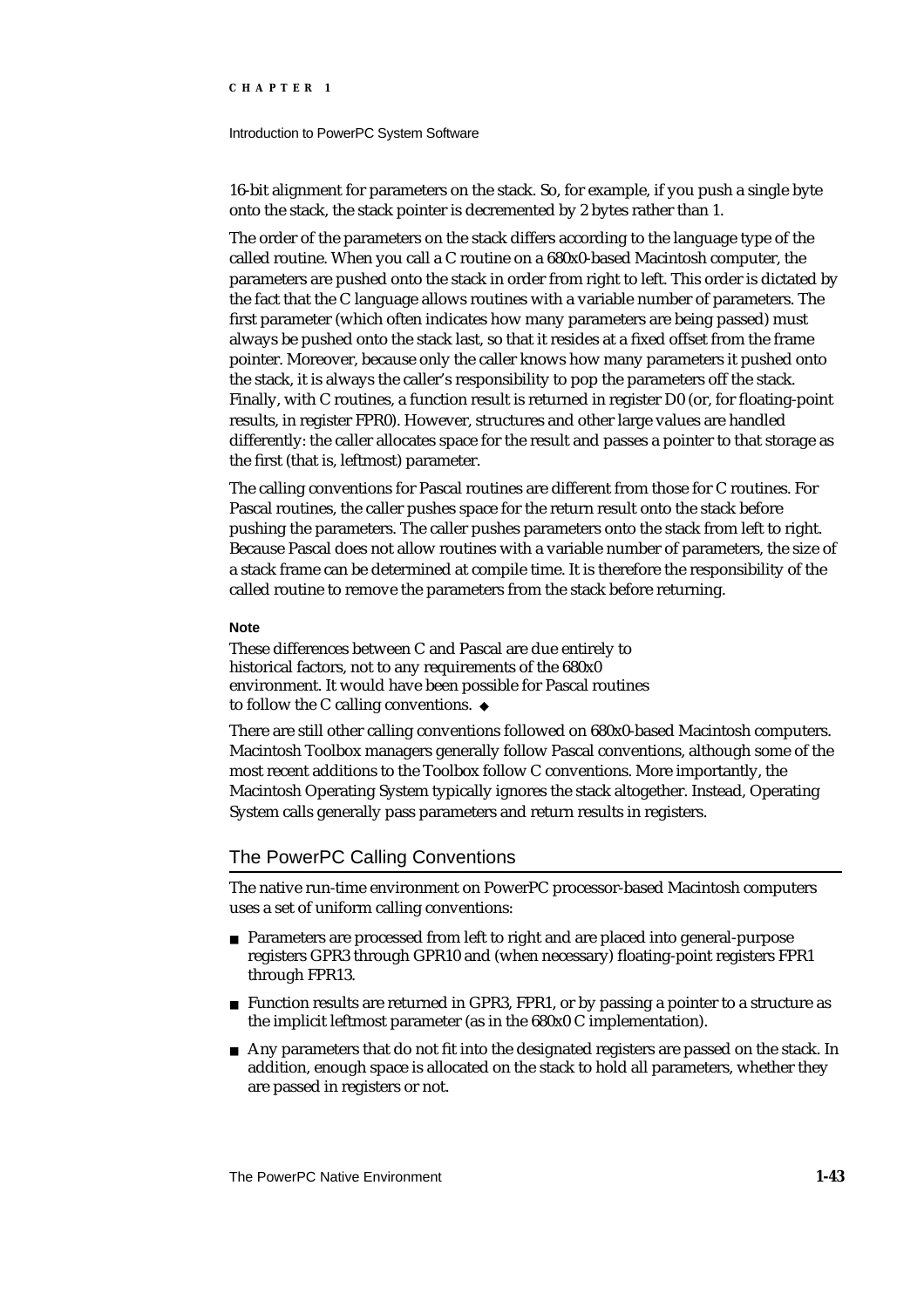#### Introduction to PowerPC System Software

Like the 680x0 run-time environment, the PowerPC run-time environment uses a growdown stack that contains areas for a routine's parameters, for linkage information, and for local variables. However, the organization of the stack in the PowerPC environment is significantly different from that in the 680x0 environment. The PowerPC run-time environment uses a single stack pointer and no frame pointer. To achieve this simplification, the PowerPC stack has a much more rigidly defined structure than does the stack in the 680x0 environment. Figure 1-10 illustrates the general structure of the stack in the PowerPC environment.





The caller's stack frame includes a parameter area and some linkage information. The **parameter area** in each stack frame is used by the caller to hold the parameters of any routines the caller calls (*not* the parameters of the caller itself). Of course, a given routine might in turn call several other routines; if so, the parameter area in the caller's stack frame is made large enough to accommodate the largest parameter list of all routines the caller calls. It is the caller's responsibility to set up the parameter area before each call to some other routine, and the callee's responsibility to access its parameters from that parameter area. See the following section, "Parameter Passing" on page 1-47, for details on the structure of a routine's parameter area.

Once the caller has set up the parameters for a call to some other routine, it then stores its own RTOC value in its **linkage area,** an area of the caller's stack frame that holds the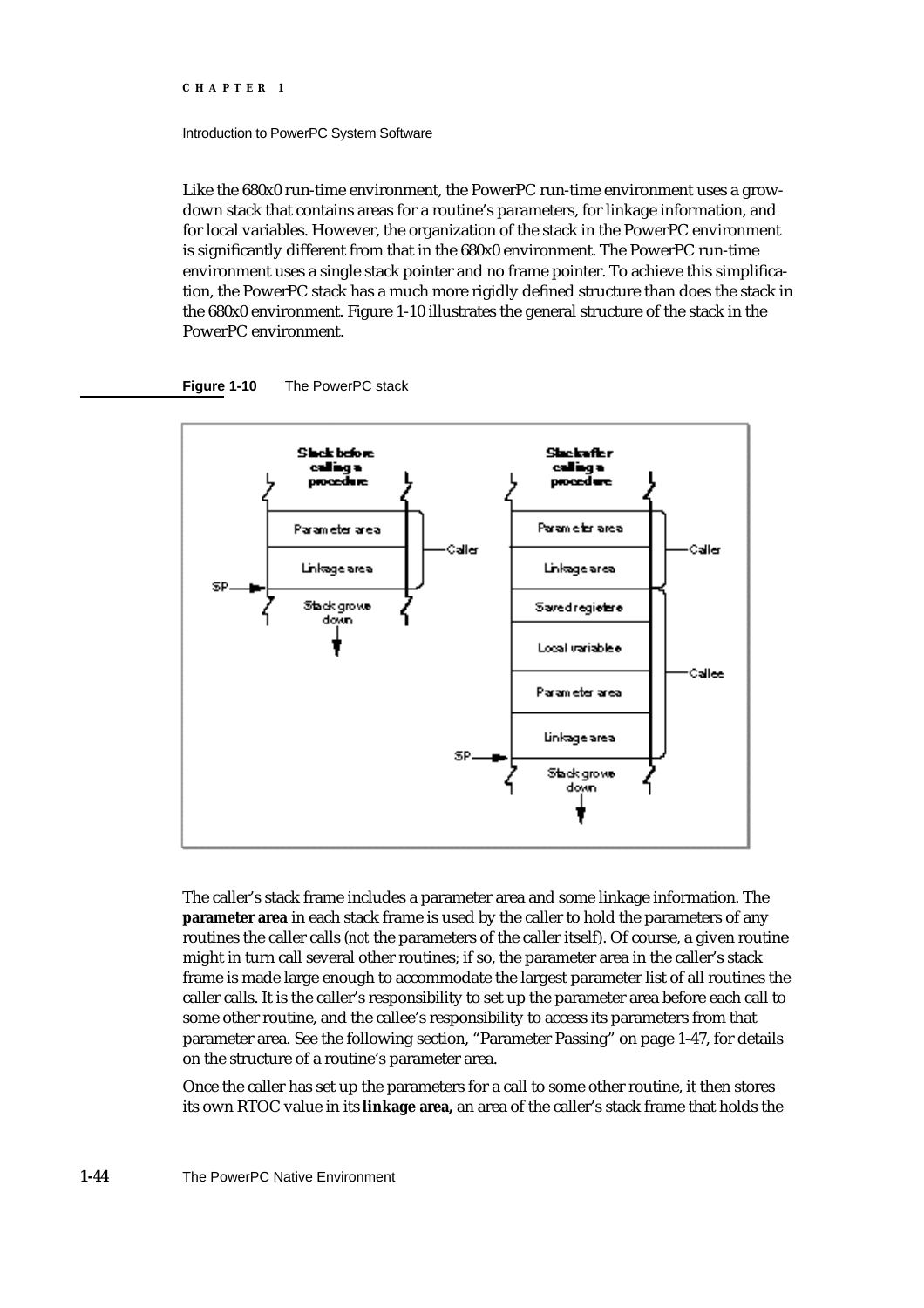Introduction to PowerPC System Software

saved stack pointer, Condition Register (CR), Link Register (LR), and RTOC values. It is necessary to save the caller's RTOC value because the callee might reside in another fragment, a situation that would require that the callee's RTOC value be installed in the RTOC. The caller always restores its RTOC value immediately upon return from the callee. The callee's prolog writes the saved Condition Register and Link Register into the caller's linkage area. The structure of a linkage area is illustrated in Figure 1-11.

#### **IMPORTANT**

The RTOC value is saved and restored only for two kinds of subroutine calls: cross-TOC calls and pointer-based calls. In all other cases, the RTOC field of the caller's linkage area is ignored.



**Figure 1-11** The structure of a stack frame's linkage area

Notice that the linkage area always appears at the "top" of the stack, adjacent to the stack pointer. This positioning is necessary to allow the caller to find and restore the values saved there, and to allow the callee to find the caller's parameter area. One consequence of this requirement, however, is that a routine cannot push and pop arbitrary values on the stack after a stack frame is set up.

A PowerPC stack frame also includes space for the callee's local variables. In general, the general-purpose registers GPR13 through GPR31 and the floating-point registers FPR14 through FPR31 are reserved for a routine's local variables. If a particular routine has more local variables than fit entirely into the registers reserved for them, it uses additional space on the stack. The size of the area used for local variables is determined at compile time; once a stack frame is allocated, the area for local variables cannot grow or shrink.

The callee is responsible for allocating its own stack frame, making sure to preserve 8-byte alignment on the stack. The callee allocates its stack frame by decrementing the stack pointer, then writes the previous stack pointer into its own linkage area and saves all nonvolatile general-purpose and floating-point registers into the **saved registers area** of its stack frame. All of these actions are performed by a standard piece of compiler-generated code called the **prolog.**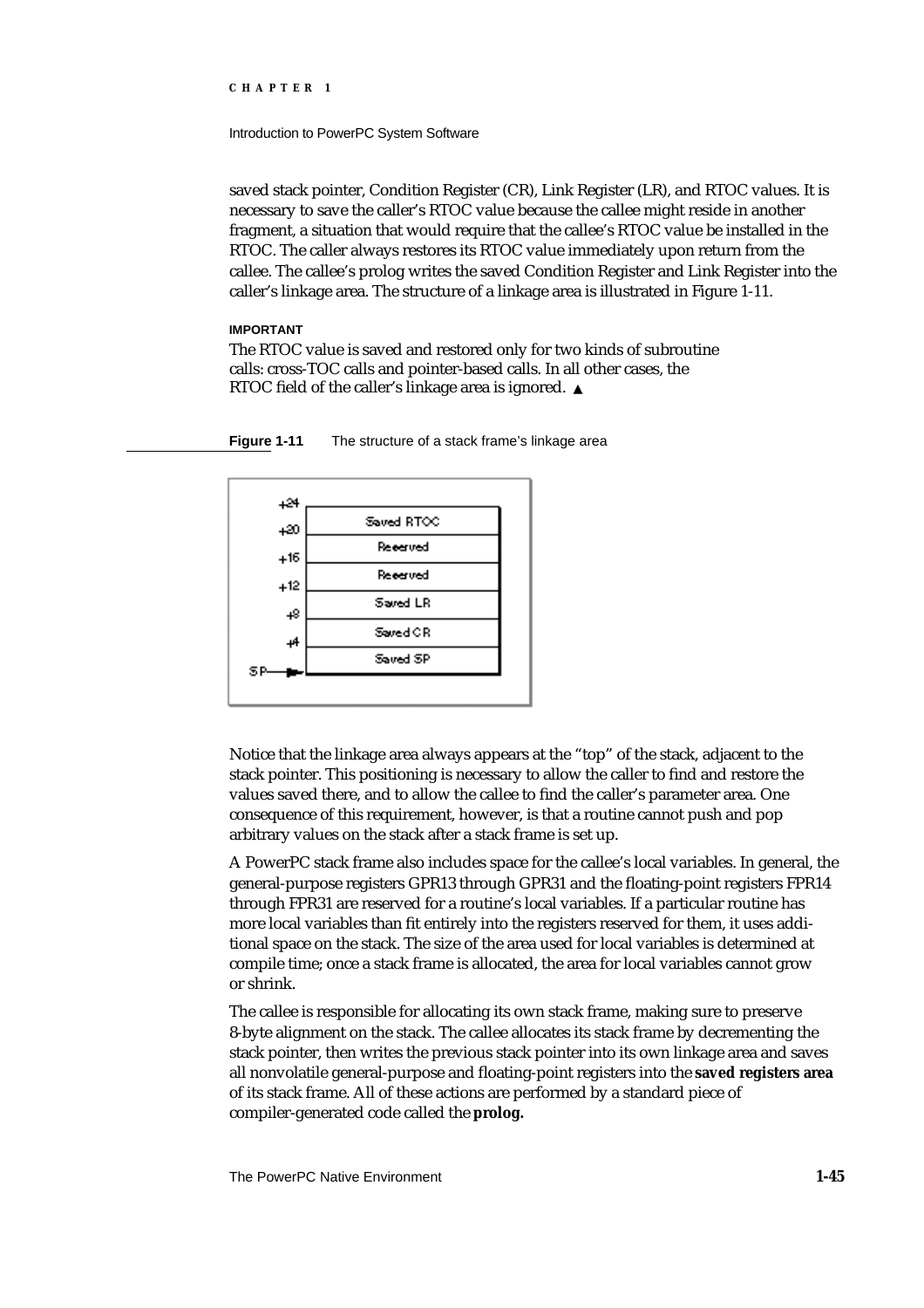Introduction to PowerPC System Software

#### **Note**

The order in which the callee's prolog performs these actions is determined by convention, not by any requirements of the PowerPC run-time architecture. Also, the callee saves only those nonvolatile registers it uses; if the callee doesn't change a particular nonvolatile register, it doesn't bother to save and restore it.

When the callee exits, its **epilog** code restores the nonvolatile registers that its prolog previously saved. The Link Register and Condition Register are restored from the linkage area in the caller's stack frame. The nonvolatile general-purpose registers (namely, GPR13 through GPR31) and floating-point registers (namely, FPR14 through FPR31) are restored from the saved register area in the callee's stack frame. The RTOC value of the caller is, however, restored by the caller immediately upon return from the called routine.

There is one special case in which a callee's stack usage does not conform to the structure shown in Figure 1-10—namely, when the callee is a leaf procedure. A **leaf procedure** is a procedure that calls no other procedures. Because it doesn't call any procedures, it doesn't need to allocate a parameter area on the stack. If, in addition, a leaf procedure doesn't need to use the stack for any local variables, it needs to save and restore only those nonvolatile registers that it uses for local parameters.

Leaf procedures, due to their limited stack requirements, can use a special area on the stack called the Red Zone. The **Red Zone** is the area just below the stack pointer, in the area where a new stack frame normally would be allocated (see Figure 1-12). Because by definition only one leaf procedure can be active at any time, there is no possibility of multiple leaf procedures competing for the same Red Zone space.





It's important to realize that a leaf procedure doesn't actually allocate a stack frame for itself and that it doesn't decrement the stack pointer. Instead, it stores its LR and CR values in the linkage area of the routine that calls it (if necessary) and stores the values of any nonvolatile registers it uses in the Red Zone. As a result, the epilog of a leaf procedure doesn't need to tear down a stack frame. Instead, the epilog needs at most to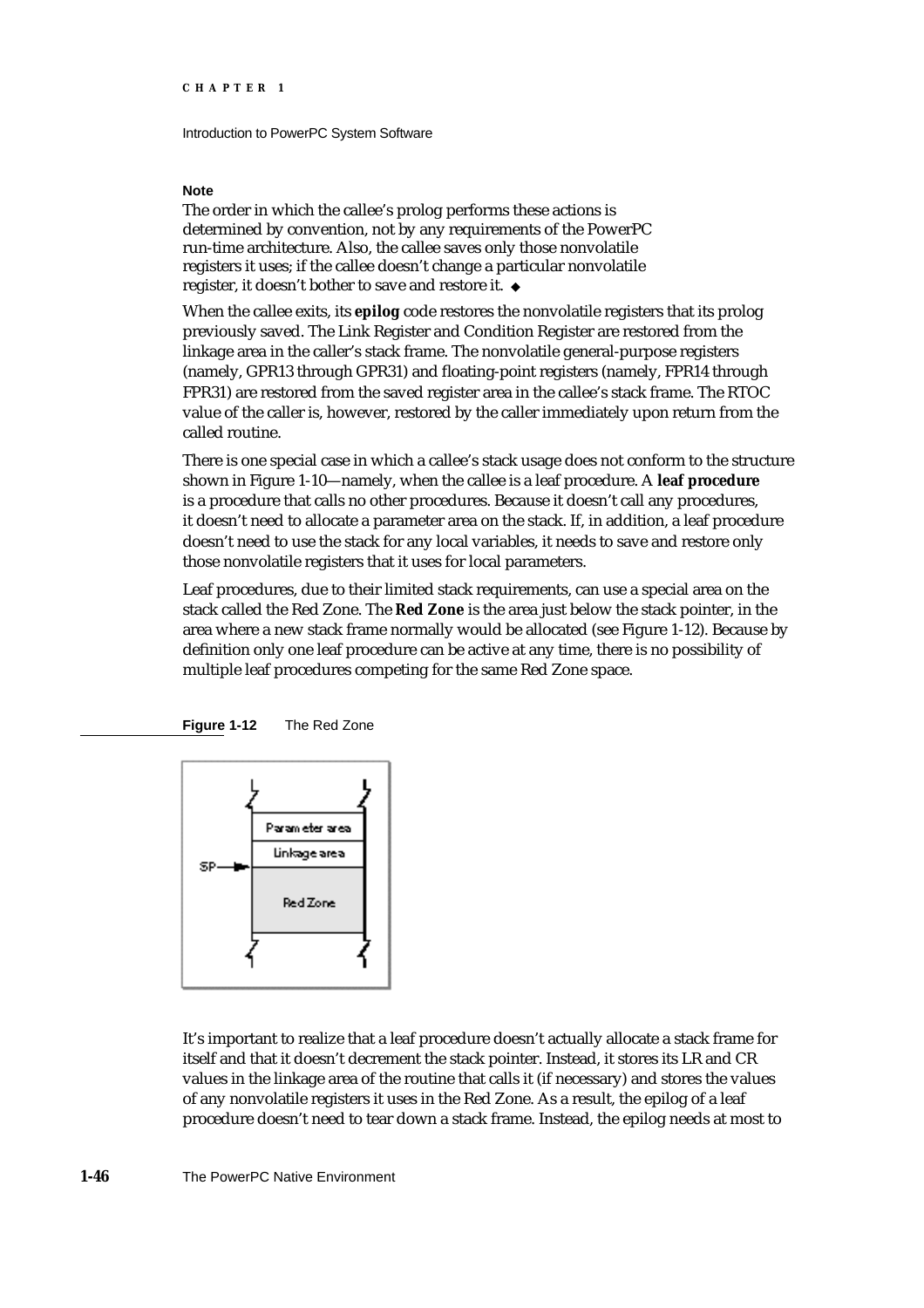Introduction to PowerPC System Software

restore the calling routine's LR and CR values. This allows leaf procedures to execute faster than they would if they had to set up and later tear down a complete stack frame.

# **Note**

A leaf procedure uses the Red Zone in place of a stack frame only when your code is compiled with speed optimization enabled.

Using the Red Zone in this way can, however, cause problems for native exception handlers, because an exception handler cannot know in advance if a leaf procedure is executing at the time the exception occurs (and hence cannot know if the Red Zone contains information that should be preserved). A native exception handler must therefore decrement the stack pointer by 224 bytes (the largest possible register save area) before using the stack, to skip over any Red Zone that might currently be in use.

#### **Note**

The value 224 is the space occupied by nineteen 32-bit general-purpose registers plus eighteen 64-bit floating-point registers, rounded up to the nearest 8-byte boundary. If a leaf procedure's Red Zone usage would exceed 224 bytes, then the leaf procedure is forced to use a stack frame, like any other procedure. u

In general, you should use the new Exception Manager to install any native exception handlers your application or other software defines. The Exception Manager automatically adjusts the stack pointer before calling your exception handler and then restores it after your handler exits. See the chapter "Exception Manager" in this book for complete details on writing and installing a native exception handler.

#### **IMPORTANT**

The calling conventions and stack usage described in this section are those of the PPCC compiler and the Macintosh Operating System. Other compilers may employ different calling conventions.

# Parameter Passing

In the PowerPC run-time environment, as you've already learned, parameters are usually passed from a caller to a callee in registers. The fact that there are many generalpurpose and floating-point registers dedicated for parameter passing makes it extremely likely that all of a subroutine's parameters can be passed in registers. Passing parameters in registers reduces the number of memory accesses required (namely, to read the stack frame) and thereby increases the performance of your software.

Any parameters that cannot be passed in registers are instead passed in the parameter area of the caller's stack frame. This section describes the way in which a caller prepares the registers and the parameter area for the callee.

#### **IMPORTANT**

You need the information in this section only for machine-level debugging purposes, to understand the contents of the general-purpose and floating-point registers and the structure of the parameter area in a caller's stack frame.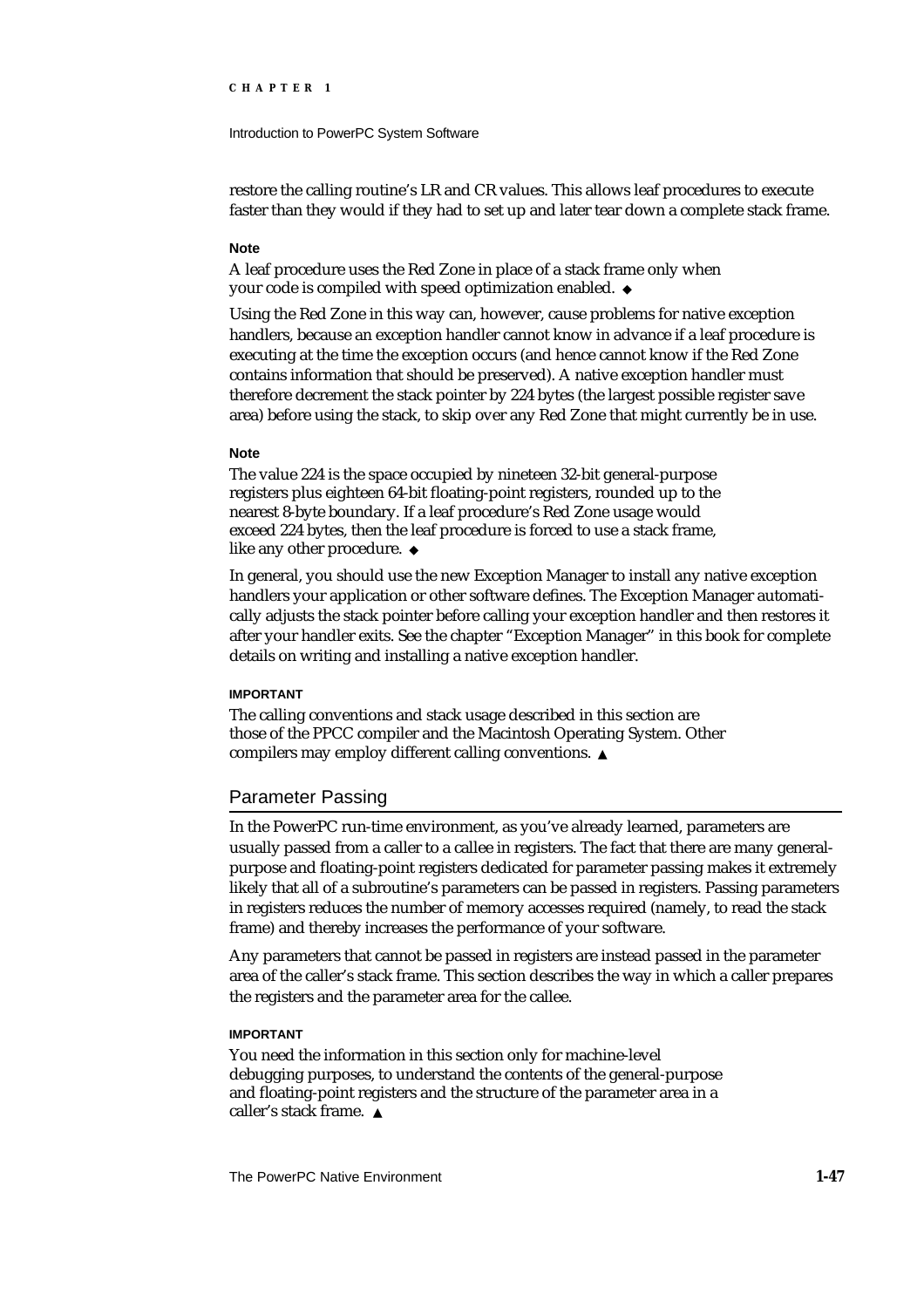```
CHAPTER 1
```
Introduction to PowerPC System Software

The compiler assigns parameters to registers and to the parameter area in the caller's stack frame according to this algorithm:

- n The parameters are arranged in order as if they were fields of a record.
	- n The leftmost parameter is the first field.
	- n Each field is aligned on a 32-bit word boundary.
	- $n$  Integer parameters occupying less than 32 bits are extended to 32 bits.
- Some parameter values are passed in registers.
	- The first 8 words are passed in GPR3 through GPR10.
	- n However, the first 13 floating-point parameters are passed in FPR1 through FPR13.
- Simple function results are returned in GPR3 or FPR1.
- Composite data (that is, custom data structures such as Pascal records or C structures) are passed intact, without expanding the fields to achieve word alignment. When composite data is returned, the caller leaves enough room to hold the result on the stack, puts the address of the result into GPR3, and starts the parameters in GPR4.
- $n_A$  Any parameters that do not fit into the available registers are passed in the parameter area of the caller's stack frame.

The compiler generates a parameter area in the caller's stack frame that is large enough to hold all parameters passed to the callee, regardless of how many of the parameters are actually passed in registers. There are several reasons for this scheme. First of all, it provides the callee with space to store a register-based parameter if it wants to use one of the parameter registers for some other purpose (for instance, to pass parameters to a subroutine). In addition, routines with variable-length parameter lists must access their parameters from RAM, not from registers. Finally, code that is built to allow debugging automatically writes parameters from the parameter registers into the parameter area in the stack frame; this allows you to see all the parameters by looking only at that parameter area.

Consider, for example, a function MyFunction with this declaration:

```
void MyFunction (int i1, float f1, double d1, short s1, double d2, 
                  unsigned char c1, unsigned short s2, float f2, int i2);
```
# **Note**

On the PowerPC processor, integers and long integers are both 32 bits long and short integers are 16 bits long. Variables of type float are 32 bits long; variables of type double are 64 bits long.

To see how the parameters of MyFunction are arranged in the parameter area on the stack, first convert the parameter list into a structure, as follows:

| struct params { |         |
|-----------------|---------|
| int             | $pi1$ ; |
| float           | pf1;    |
| double          | pd1;    |
| short           | ps1;    |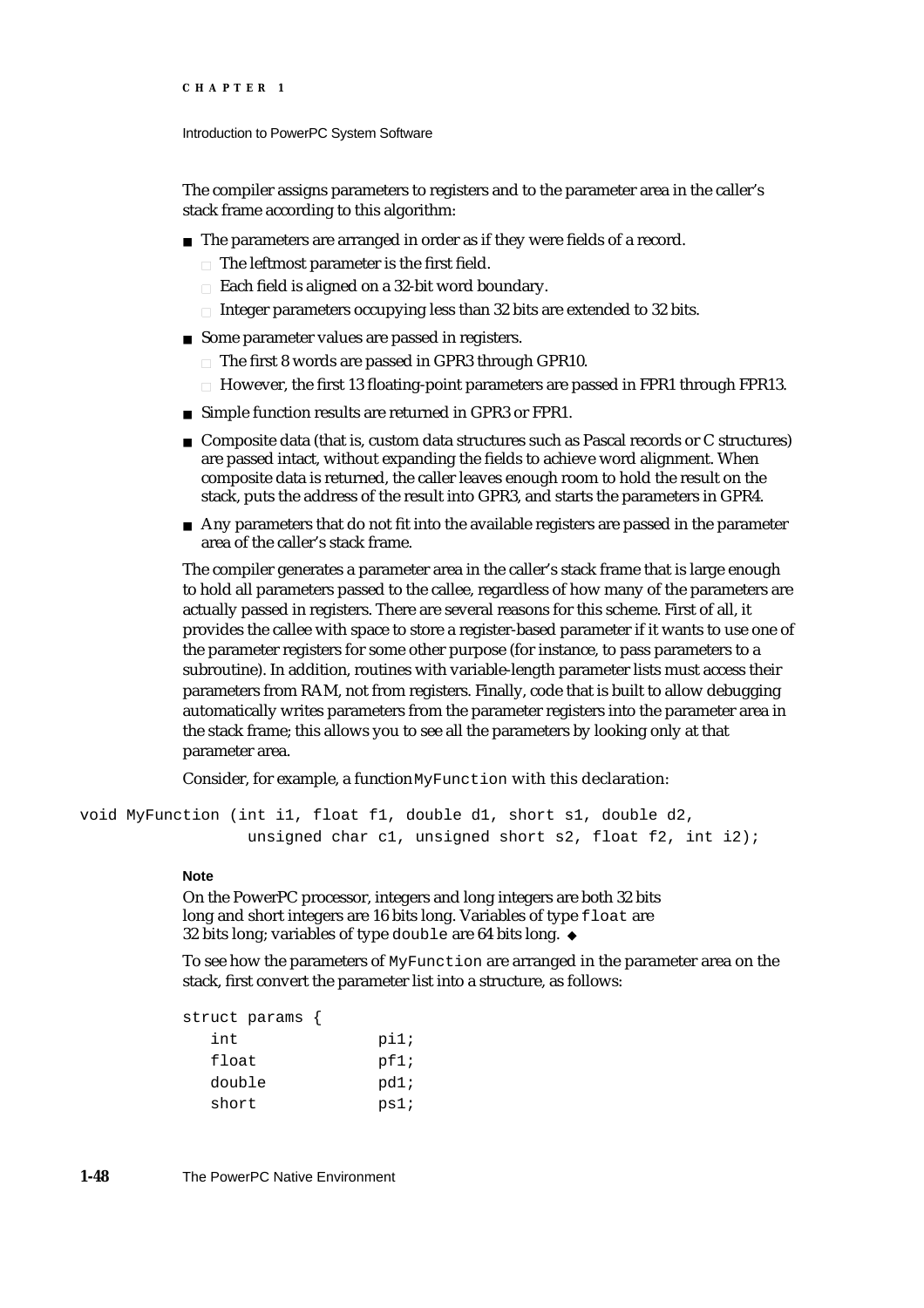};

Introduction to PowerPC System Software

| double         | p d2;   |
|----------------|---------|
| unsigned char  | pc1;    |
| unsigned short | ps2;    |
| float          | pf2;    |
| int            | $pi2$ ; |
|                |         |

This structure serves as a template for constructing the parameter area on the stack. (Remember that, in actual practice, many of these variables are passed in registers; nonetheless, the compiler still allocates space for all of them on the stack, for the reasons just mentioned.)

The "top" position on the stack is for the field  $pi1$  (the structure field corresponding to parameter i1). The floating-point field  $pf1$  is assigned to the next word in the parameter area. The 64-bit double field pd1 is assigned to the next two words in the parameter area. Next, the short integer field  $psl1$  is placed into the following 32-bit word; the original value of  $p \le 1$  is in the lower half of the word, and the padding is in the upper half. The remaining fields of the param structure are assigned space on the stack in exactly the same way, with unsigned values being extended to fill each field to a 32-bit word. The final arrangement of the stack is illustrated in Figure 1-13. (Because the stack grows down, it looks as though the fields of the params structure are upside down.)

**Figure 1-13** The organization of the parameter area on the stack



The PowerPC Native Environment **1-49**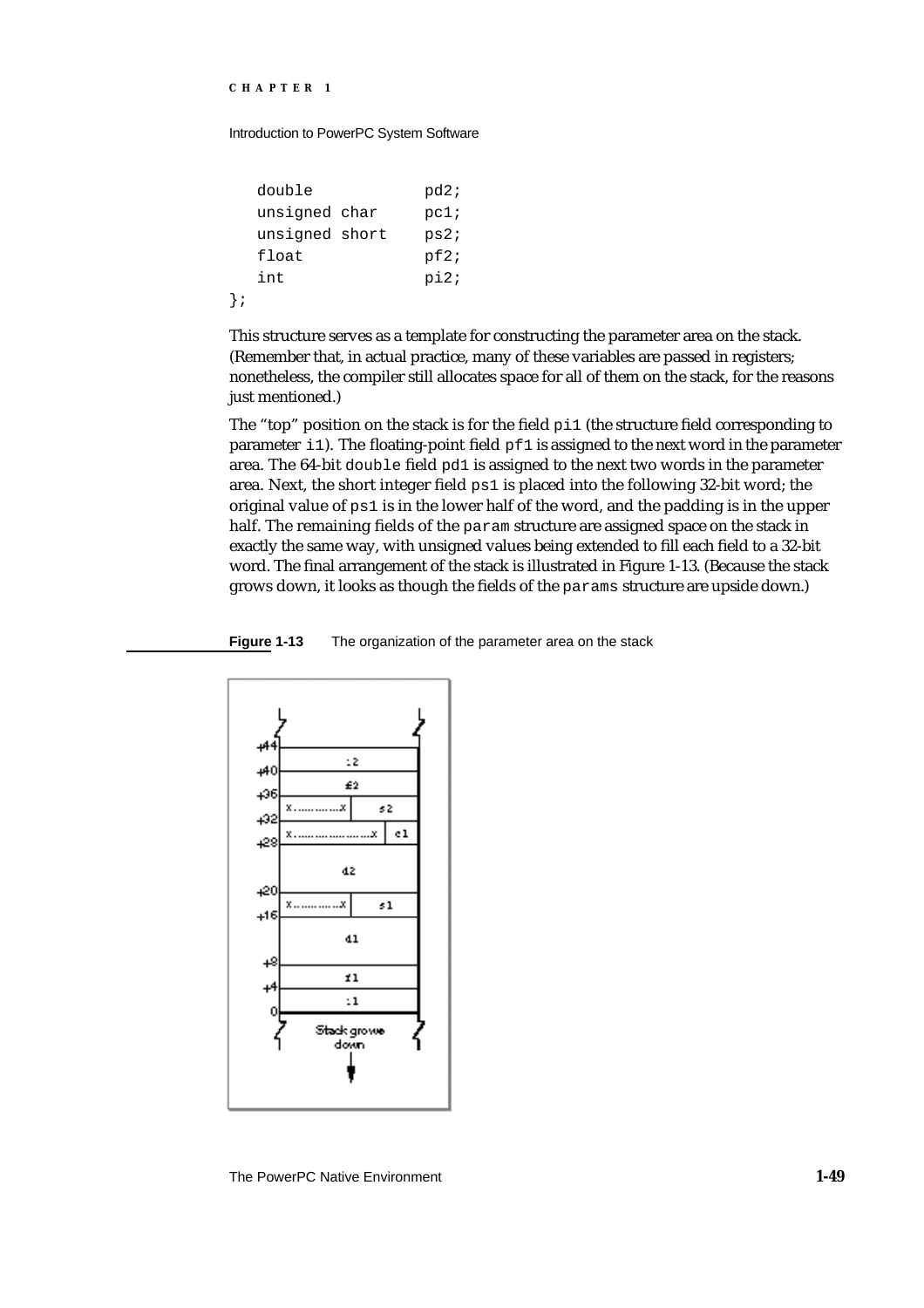#### Introduction to PowerPC System Software

To see which parameters are passed in registers and which are passed on the stack, you need to map the stack, as illustrated in Figure 1-13, to the available general-purpose and floating-point registers. Registers GPR0 through GPR2, and register FPR0, are reserved for other uses. Therefore, the parameter i1 is passed in GPR3, the first available general-purpose register. The floating-point parameter f1 is passed in FPR1, the first available floating-point register.

Placing a floating-point parameter into a floating-point register also reserves one or two general-purpose registers, depending on whether the parameter is 32 or 64 bits long. This behavior is dictated in order to support the ability of a C function to call another function without knowing the number or types of the callee's parameters—that is, without knowing the callee's prototype. When no function prototype for the callee is available to the caller, the compiler cannot know whether to pass a given parameter in the general-purpose (that is, fixed-point) registers or in the floating-point registers. As a result, the compiler passes the parameter in both the floating-point and the generalpurpose registers.

Even when the caller knows the function prototype of the callee, it still reserves one or two general-purpose registers for each floating-point register it fills. The only difference between cases in which the prototype is available and cases in which the prototype isn't available is that the floating-point parameters are copied into the general-purpose register(s) in the latter cases but not in the former.

The parameter  $d1$  is placed into FPR2 and the corresponding general-purpose registers GPR5 and GPR6 are masked out. The parameter  $s1$  is placed into the next available general-purpose register, GPR7. Parameter d2 is placed into FPR3, with GPR8 and GPR9 masked out. Parameter  $c1$  is placed into GPR10, thereby exhausting all available generalpurpose registers. However, parameter f2 is passed in FPR4, which is still available. Notice that there are no general-purpose registers that can be masked out for FPR4; as a result, the parameter  $\pm 2$  is passed both in FPR4 and on the stack. Finally, parameters  $\pm 2$ and i2 must be passed on the stack, because there are no more general-purpose registers to hold them.

# **Note**

It would have been possible to pass all the fixed-point values in registers if the floating-point parameters had been grouped at the end of the parameter list. u

There is a special case that applies to routines that take a variable number of parameters (for example, the C language function  $\text{print}$ ). The callee doesn't know how many parameters are being passed to it on any given call. As a result, the callee saves registers GPR3 through GPR10 into the parameter area and then walks through the parameter area to access its parameters. This means that the parameter area must contain at least 8 words.

# Import Libraries

You've already learned (in "Fragments" beginning on page 1-20) how a fragment can import code and data from some other fragment, which is always an import library.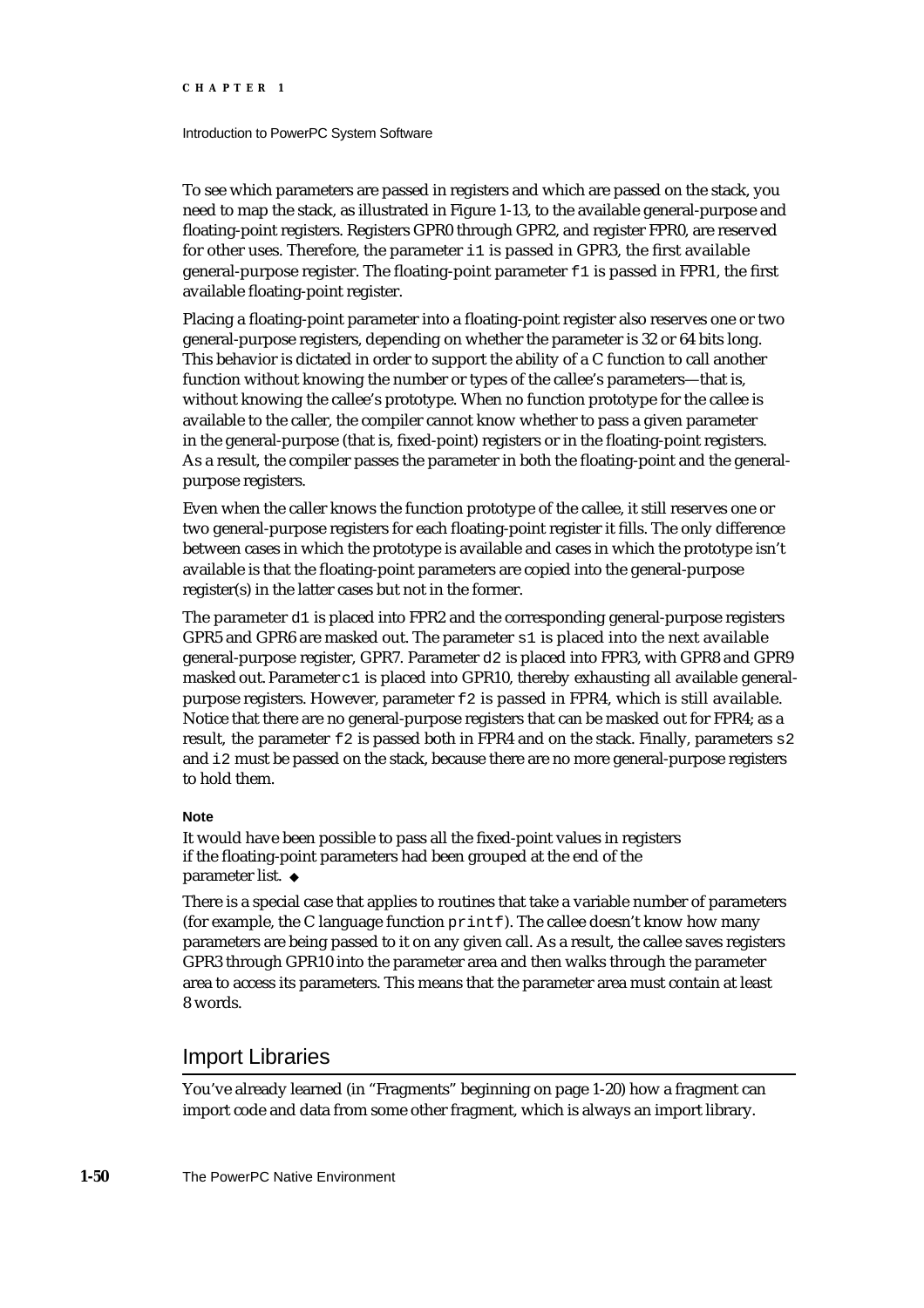#### Introduction to PowerPC System Software

Because the code or data that your application references from an import library is not actually contained in your application—but is only linked to it dynamically at application launch time—the executable code of your application is generally much smaller than it otherwise would be. This is one of the main advantages of using import libraries.

Of course, there's no particular advantage simply to moving code out of your application and into an import library, because the code in the import library, unless contained in ROM, must be loaded into RAM before it can be used. The real advantages accrue only when two or more applications use the same import library. The library's code is loaded into RAM only once, and all those applications reference that single code base. If you are developing several PowerPC applications that have parts of their source code in common, you should consider packaging all the shared code into an import library.

Another important advantage of using import libraries is that it's easy to update code contained in an import library. You can issue an updated version of your import library and have the changes propagate to all the applications that use that library. You don't need to update each individual application that uses the import library.

You can use shared libraries in other useful ways. You can, for instance, create a shared library that holds optional or infrequently executed code. For example, if you're writing a word-processing application, you might package its spell-checking module as a separate shared library. Because the Code Fragment Manager doesn't load the library at application launch time, your application uses less RAM and launches more quickly. When the user wants to execute the spelling checker, your application must explicitly load and prepare the shared library by calling Code Fragment Manager routines.

You can also use shared libraries as a way to allow other developers to add capabilities, such as optional tools, to your application. If you document the format of the parameters passed to an external routine and any other data that you expect to find in an optional tool, other developers can create shared libraries that conform to those specifications.

As you know, the principal advantage of using import libraries is that the code in the import library is loaded only once in memory, whence it is addressed by all applications (or other fragments) that import that code. The handling of an import library's data, however, is more complicated. The Code Fragment Manager supports two methods of allocating and using the static data (that is, global variables) in an import library:

- **Global instantiation.** The Code Fragment Manager allocates a single copy of the library's global data, no matter how many clients use that data.
- **Per-context instantiation.** The Code Fragment Manager allocates one copy of the library's global data for each separate application (and all other fragments in the application's context) that uses that data. Each application can access only its own copy of the data. The Operating System automatically keeps track of which copy of the library's global data is in use by which context. If a given application attempts to load the same import library more than once, it always accesses the same copy of the library's global data.

The method of allocating and handling a library's global data is determined at link time. The library developer can indicate either global or per-context data instantiation for each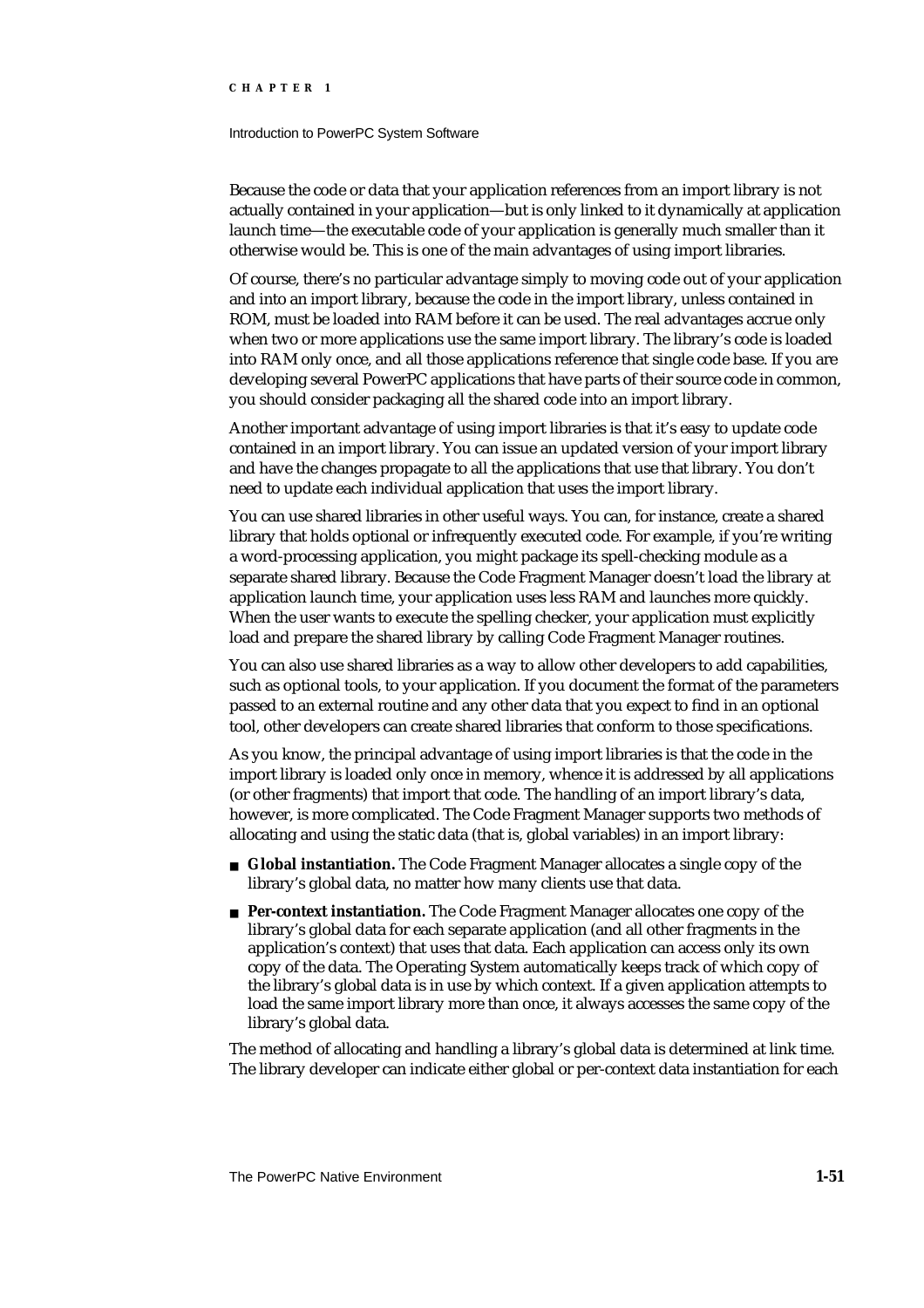#### Introduction to PowerPC System Software

separate data section in a library. The method selected by the library developer for a particular data section is recorded by the linker in the library itself. In general, it's best to use one copy of the global data per application.

It's also possible to allocate one copy of an extension's global data for each request to load the extension, even if the same application issues multiple load requests. This type of data instantiation, called **per-load instantiation,** is available only when you explicitly load a shared library by calling a Code Fragment Manager routine (for example, the GetSharedLibrary function). For example, a communications application might use a shared library to implement a tool for connecting to a serial port. By requesting per-load data instantiation, you can ensure that your tool can connect to two or more serial ports simultaneously by maintaining separate copies of the tool's data. The tool itself can then be ignorant of how many connections it's handling.

The Code Fragment Manager honors the data allocation method recorded in the library for all import libraries that it loads automatically. This method must be either global or per context. To achieve a per-load instantiation of a library's data or to override the instantiation method recorded in the library, you must load and prepare the library programmatically by calling Code Fragment Manager routines.

# The Organization of Memory

The organization of memory in the PowerPC run-time environment is reasonably similar to the organization of memory in the 680x0 run-time environment. The system partition occupies the lowest memory addresses, with most of the remaining space allocated to the Process Manager, which creates a partition for each opened application. Moreover, the organization of an application partition in the PowerPC run-time environment is reasonably similar to the organization of an application partition in the 680x0 run-time environment. In each application partition, there are a stack and a heap, as well as space for the application's global variables.

There are, however, a number of important differences between the PowerPC and 680x0 environments in regard to how memory is organized, both globally and in each application's partition. This section describes these differences. It also describes the different data alignment conventions used in each environment and the steps you might need to take to align data so that it can be exchanged between the two environments.

# **IMPORTANT**

In general, you need the information in this section only for debugging purposes (for example, to understand where in memory your application's code section is loaded). You might also need this information to help you determine how large to make your application partition (as specified in your application's 'SIZE' resource). s

The two main differences between the 680x0 memory organization and the PowerPC memory organization concern the location of an application's code section and the location of an application's global variables. In addition, you need to pay attention to the differing data alignment rules in each environment.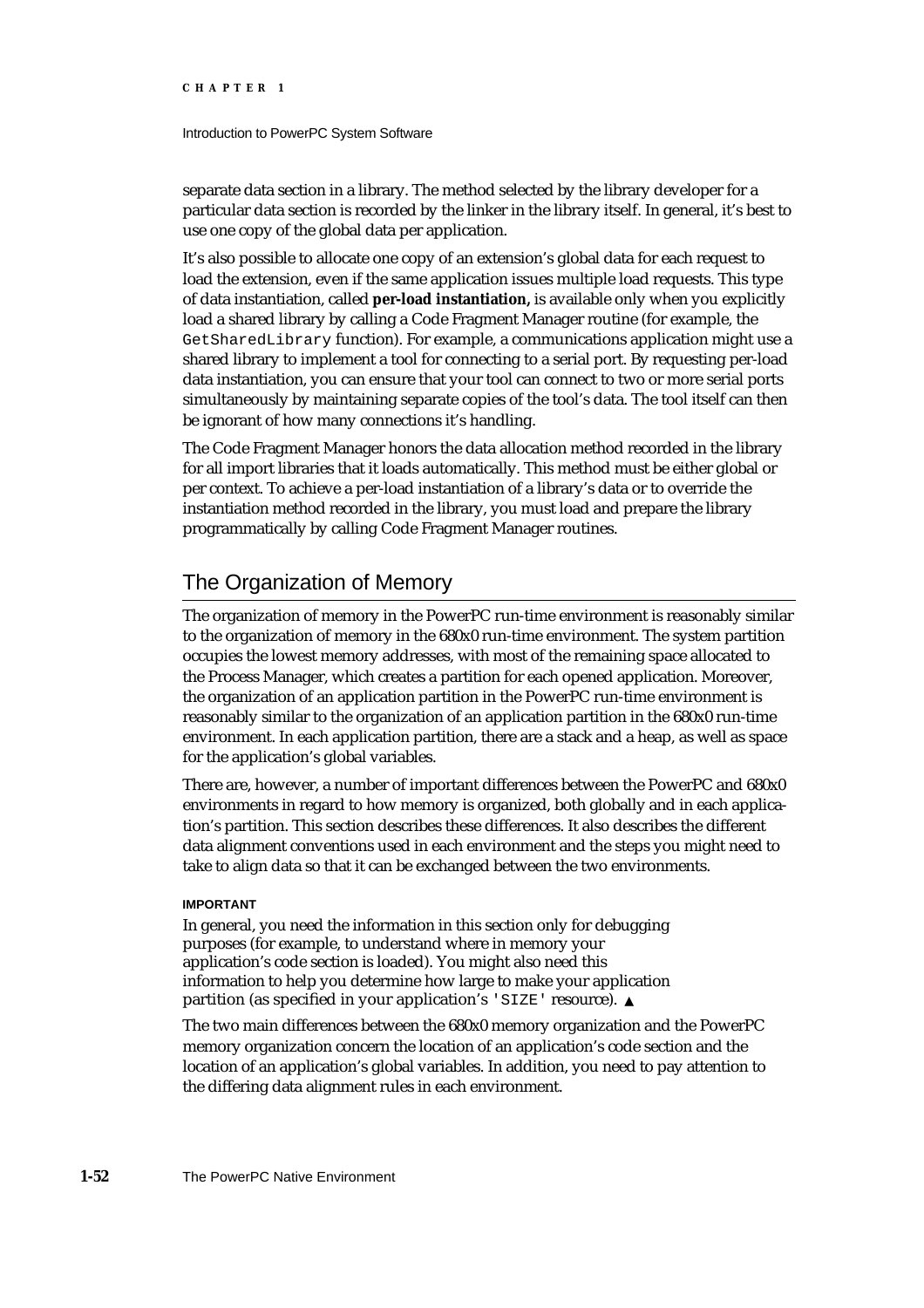Introduction to PowerPC System Software

# File Mapping

As you know, a PowerPC application's executable code and global data are typically stored in a fragment container in the application's data fork. When the application is launched, the code and data sections of that fragment are loaded into memory. The data section is loaded into the application's heap, as described more fully in the following section. The location of the application's code section varies, depending on whether or not virtual memory is enabled.

If virtual memory is enabled, the Virtual Memory Manager uses a scheme called **file mapping** to map your application's fragment into memory: the Virtual Memory Manager uses the data fork of your application as the paging file for your application's code section. In the 680x0 environment, all unused pages of memory are written into a single systemwide backing-store file and reread from there when needed. This often results in a prolonged application launch, because an application's code is loaded into memory and then sometimes immediately written out to the backing-store file. In the PowerPC environment, this "thrashing" at application launch time is avoided; although the entire code fragment is mapped into the logical address space, only the needed portions of code are actually loaded into physical memory.

File mapping has additional benefits as well. The Operating System assumes that your application's code section is always read-only. This means that, when it's time to remove some of your application's code from memory (to page other code or data in), the Virtual Memory Manager doesn't need to write the pages back to the paging file. Instead, it simply purges the code from the needed pages, because it can always read the filemapped code back from the paging file (your application's data fork).

#### **IMPORTANT**

Because your application's code section is marked read-only when virtual memory is enabled, it's not possible to write self-modifying code that will work on all PowerPC processor-based Macintosh computers.

The virtual addresses occupied by the file-mapped pages of an application's (or an import library's) code are located outside both the system heap and the Process Manager's heap. As a result, an application's file-mapped code is never located in the application heap itself.

Figure 1-14 illustrates the general organization of memory when virtual memory is enabled. Application partitions (including the application's stack, heap, and global variables) are loaded into the Process Manager heap, which is paged to and from the systemwide backing-store file. Code sections of applications and import libraries are paged directly from the data fork of the application or import library file. Data sections of import libraries are put into an application's heap for any per-context instantiations and into the system heap for any global instantiations.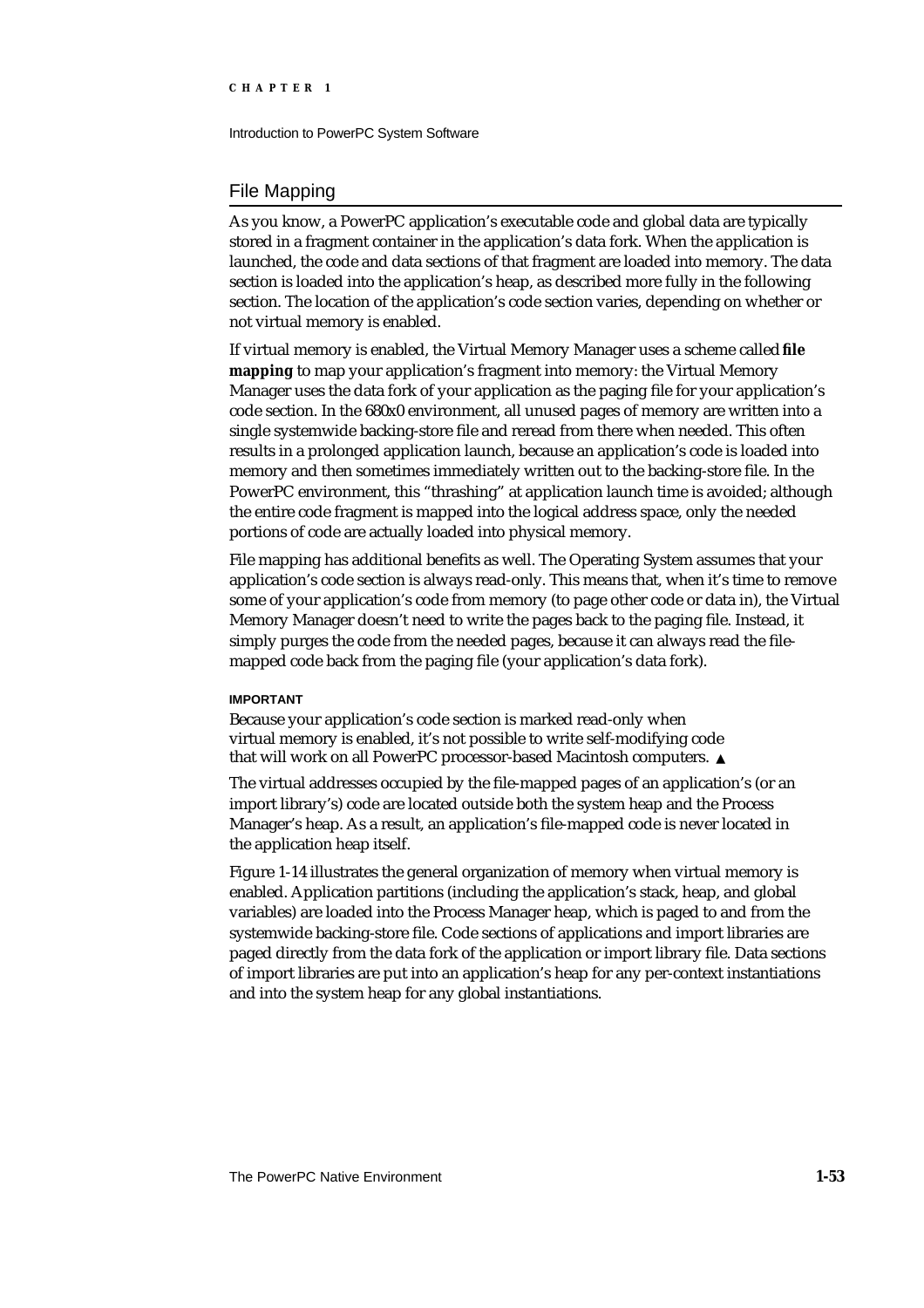# Introduction to PowerPC System Software





**1-54** The PowerPC Native Environment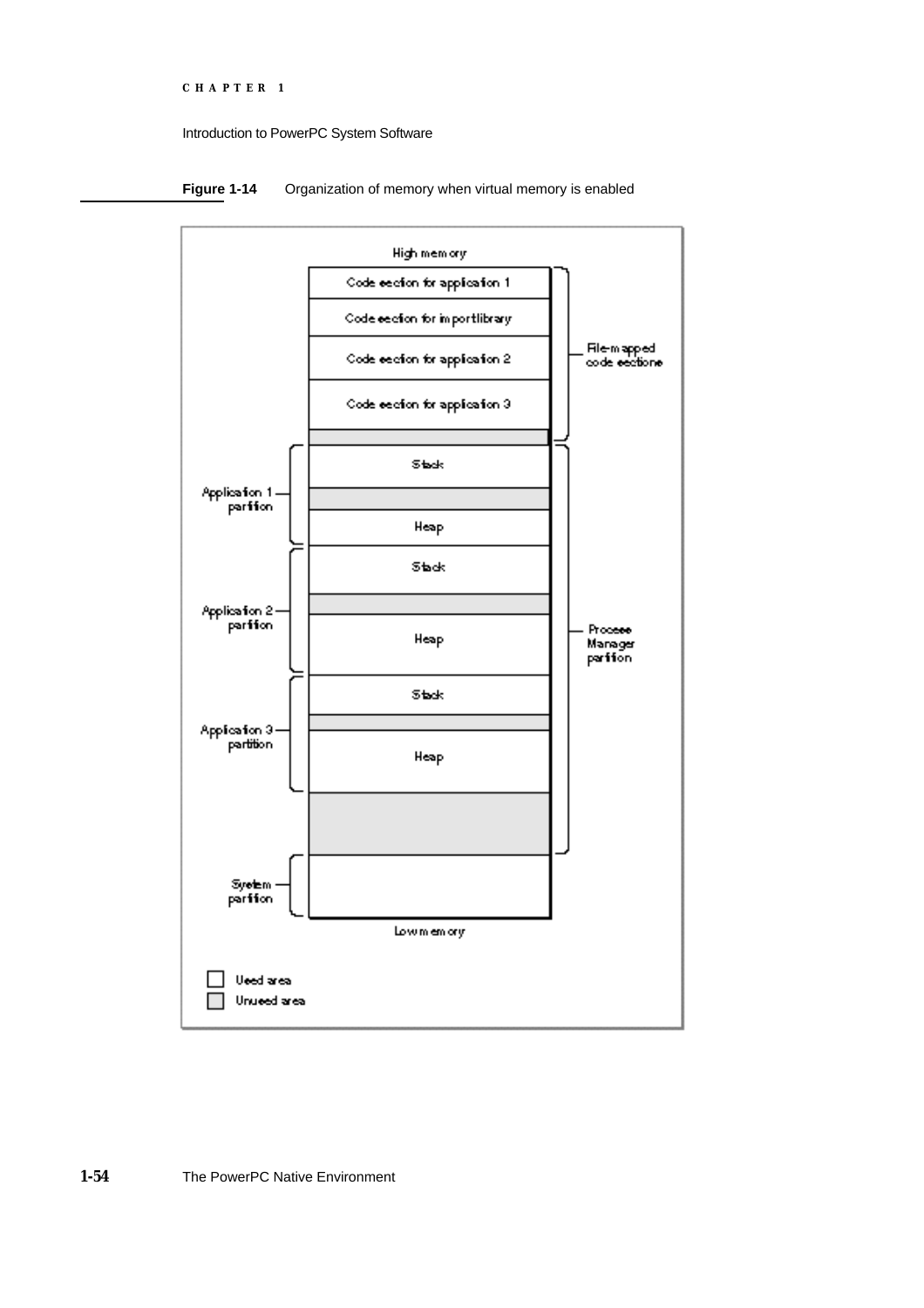#### Introduction to PowerPC System Software

Sometimes, however, parts of your application's executable code are loaded into your application partition, not into the file-mapped space. This happens, for example, when you store an application extension (like a filter or a tool) as a resource in your application's resource fork. To make the code in that extension available, you need to call the Resource Manager to load it into your application heap. Then you need to call the Code Fragment Manager to prepare the extension for execution. (See the chapter "Code Fragment Manager" in this book for a more detailed description of this way of executing resource-based code.) Because that code is loaded into your application heap, it isn't eligible for file mapping (although it is still eligible for normal paging).

If virtual memory is not enabled, the code section of an application is loaded into the application heap. The Finder and Process Manager automatically expand your application partition as necessary to hold that code section. The code sections of other fragments are put into part of the Process Manager's heap known as **temporary memory.** If no temporary memory is available, code sections are loaded into the system heap.

#### **IMPORTANT**

It's possible for a fragment's code section to be loaded into the Process Manager's heap even when virtual memory is enabled. This happens whenever the fragment resides on a device that cannot be used as a paging device. For example, applications that are located on floppy disks, AppleShare servers, and compact discs cannot be file mapped.

Figure 1-15 illustrates the general organization of memory when virtual memory is not enabled. Application partitions (including the application's stack, heap, and global variables) are loaded into the Process Manager heap. Code sections of applications and import libraries are loaded either into the Process Manager partition or (less commonly) into the system heap. No paging occurs.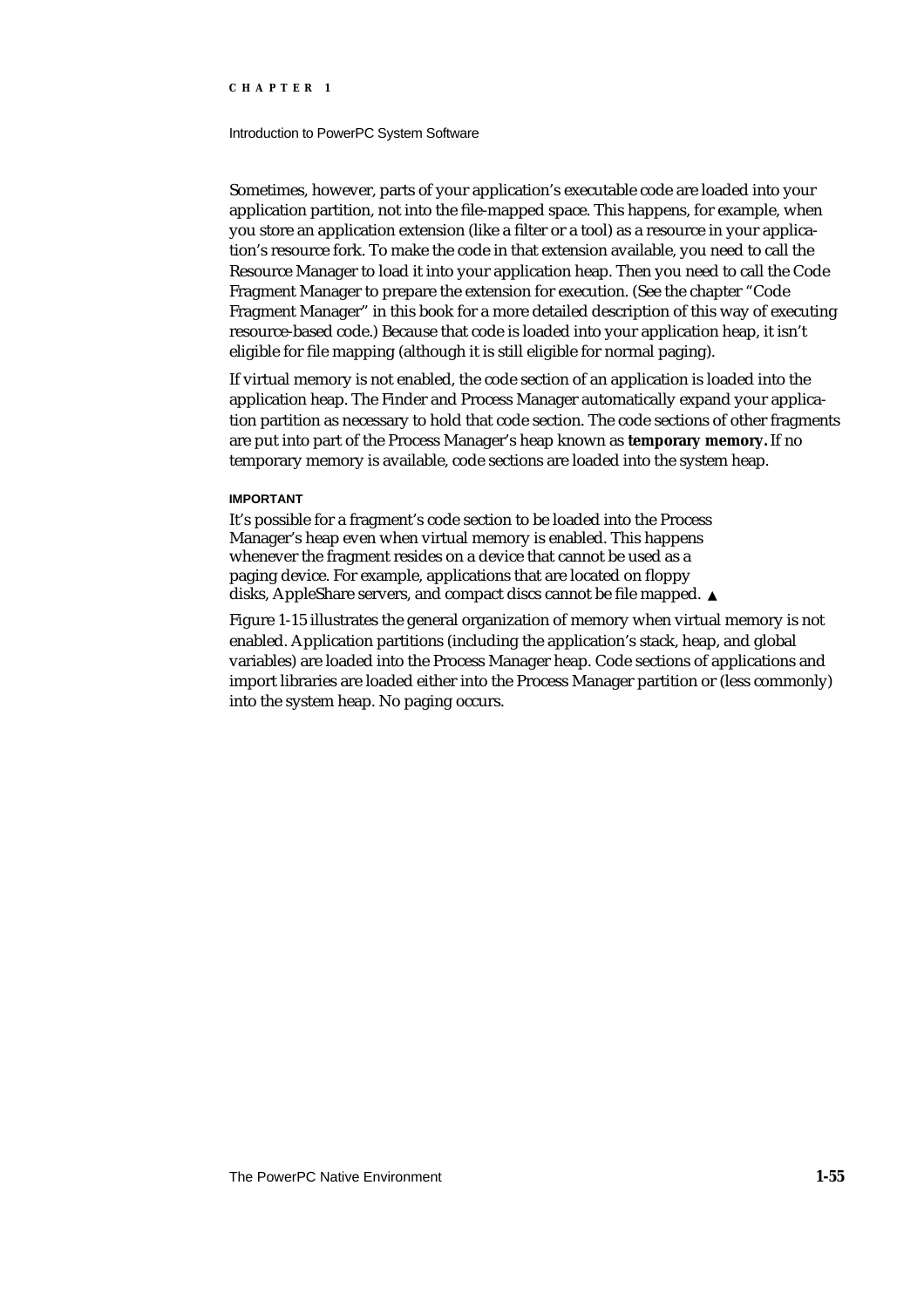# Introduction to PowerPC System Software





# The System Partition

The system partition in PowerPC processor-based Macintosh computers is organized in essentially the same way as that in system software version 7.1 for 680x0-based computers. To support existing 680x0 applications and other software modules that access documented system global variables, the structure of much of the system partition remains unchanged. Both emulated 680x0 and native PowerPC system software compo-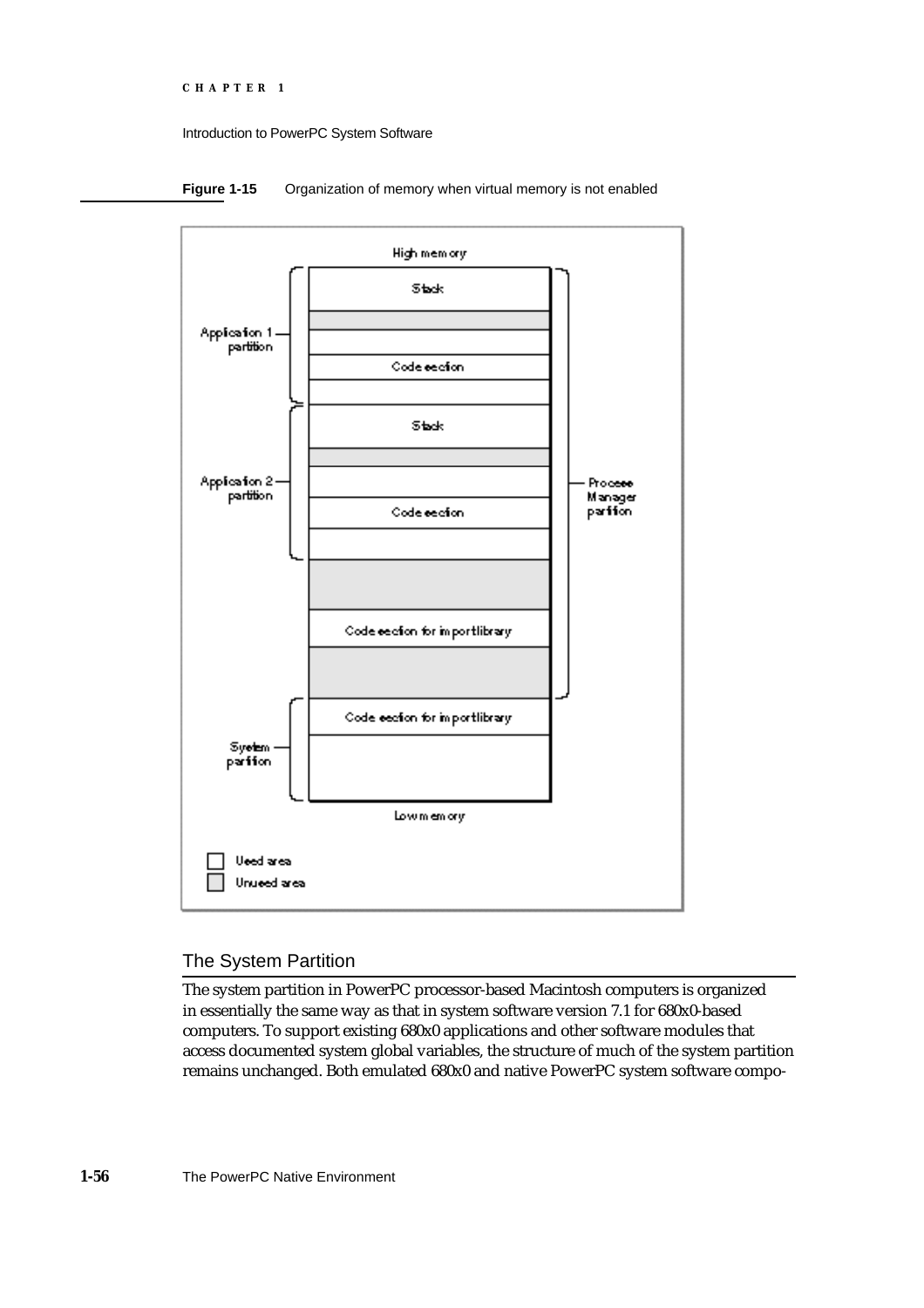Introduction to PowerPC System Software

nents use and maintain the system global variables. However, some undocumented system global variables have moved, and some have been eliminated altogether.

The universal header files contain declarations for routines that you can use to access virtually all of the documented system global variables. For example, you can use the routines LMGetCurDirStore and LMSetCurDirStore to get and set the value of the system global variable CurDirStore (which contains the directory ID of the current directory). LMGetCurDirStore is declared essentially as follows:

```
#if USESCODEFRAGMENTS
extern long LMGetCurDirStore(void);
#else
#define LMGetCurDirStore() (* (long *) 0x0398)
#endif
```
In any environment that uses code fragments, the function LMGetCurDirStore is defined in the system software import library that is contained in ROM. In all other environments, the function LMGetCurDirStore is defined as a macro that reads the value of the appropriate low-memory address.

By using the routines provided by the system software, you can insulate your application or other software module from any future changes in the arrangement of low memory.

#### **Note**

See the MPW interface files for a complete listing of the routines you can use to access the system global variables. You should not use the compiler flag USESCODEFRAGMENTS in your source code; if you need to know whether the Code Fragment Manager is available, you can call the Gestalt function with the selector gestaltCFMAttr. u

The only other case in which your application might be affected by changes to the system partition concerns the method you use to install exception handlers. In the 680x0 environment, there is no programmatic way to install an exception handler; instead, you simply write the address of your exception handler into the appropriate location in memory (as determined jointly by the kind of exception you want to handle and the value in the microprocessor's vector base register). A PowerPC application cannot employ this method of installing exception handlers. Instead, the system software for PowerPC processor-based Macintosh computers includes the new Exception Manager, which you should use to install native PowerPC exception handlers. See the chapter "Exception Manager" in this book for details.

### Application Partitions

The organization of an application partition in the PowerPC environment is substantially simpler than in the 680x0 environment. In particular, the application partition for a PowerPC application consists only of a stack and a heap. The A5 world that occupies part of a 680x0 application partition largely is absent from the PowerPC environment. The information that is maintained in the A5 world for 680x0 applications is either no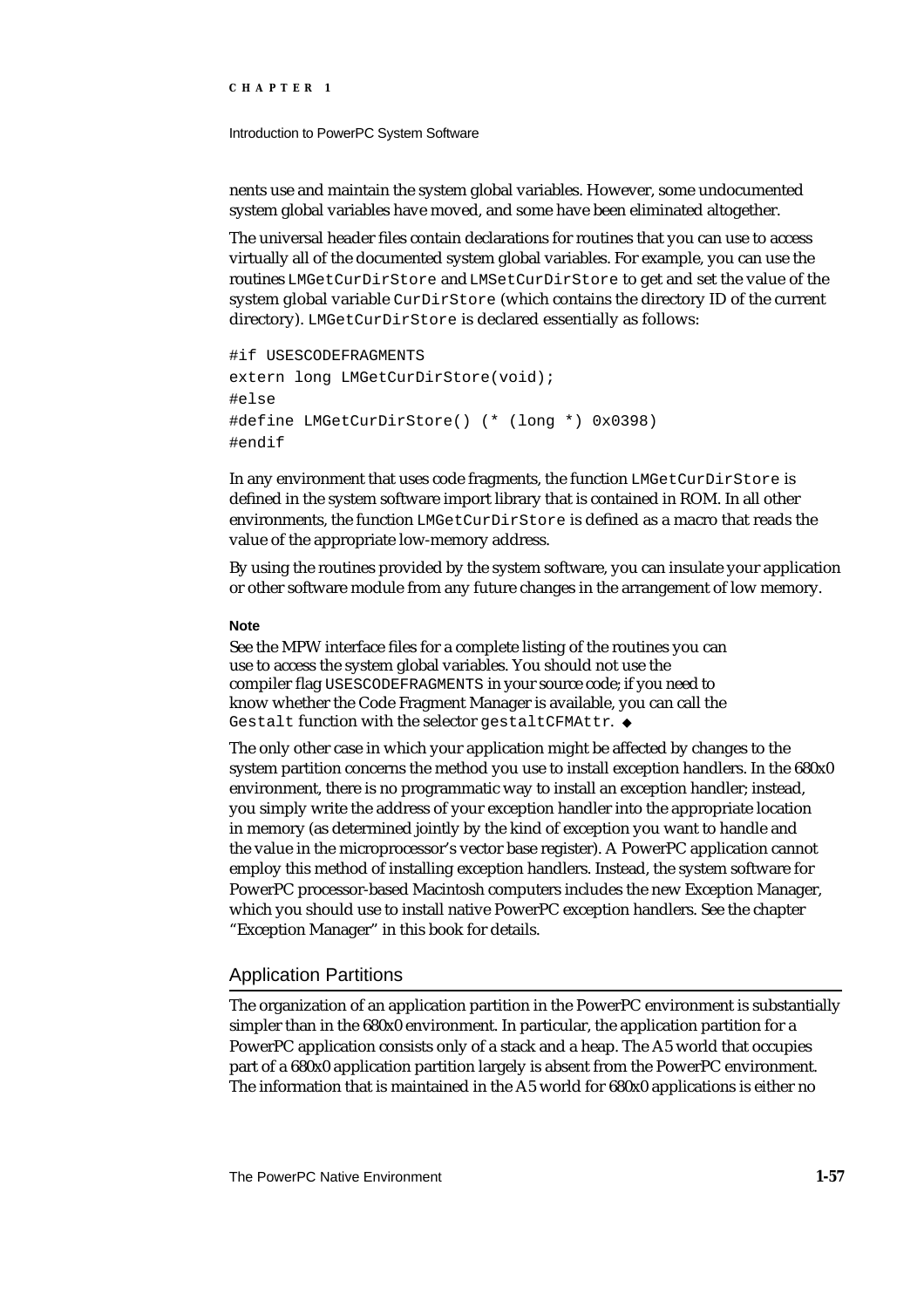Introduction to PowerPC System Software

longer needed by PowerPC applications or is maintained elsewhere (usually in the application heap).

#### **IMPORTANT**

Any software that makes assumptions about the organization of an application's A5 world will not work with PowerPC applications. For example, any 680x0 system extensions that modify an application's jump table will need to be rewritten to work with PowerPC applications.

This section describes the new locations for the information in a 680x0 A5 world. Although in general the arrangement of your PowerPC application partition is transparent to your application, there are some instances (for example, while debugging) in which you might need to know where in your partition information is located. In addition, if your application previously depended on some information being in its A5 world (that is, accessed through the address in the A5 register), you will need to revise it to remove that dependence if you want to recompile your source code into a PowerPC application. More generally, you might need to rewrite any parts of your source code that depend on information being in any of the 680x0 registers.

#### **Note**

For a more complete explanation of a 680x0 application's A5 world, see *Inside Macintosh: Memory*.

The A5 world of a 680x0 application contains four kinds of data:

- application global variables
- application QuickDraw global variables  $n$
- n application parameters
- $n$  the application's jump table

Your 680x0 application's **jump table** contains an entry for each of the application's routines that is called by code in another segment. Because the executable code of a PowerPC application is not segmented, there is no need for a jump table in a PowerPC application partition.

#### **IMPORTANT**

The available PowerPC compilers ignore any segmentation directives in your source code. In addition, the Segment Manager treats the UnloadSeg procedure as nonoperative.

In PowerPC applications, the application global variables are part of the fragment's data section, which the Code Fragment Manager loads into the application's heap. The application global variables are always allocated in a single nonrelocatable block and are addressed through a pointer in the fragment's table of contents.

The **application parameters** are 32 bytes of memory located above the application global variables that are reserved for use by the Operating System. The first 4 bytes of those parameters are a pointer to the application's **QuickDraw global variables,** which contain information about the application's drawing environment. For PowerPC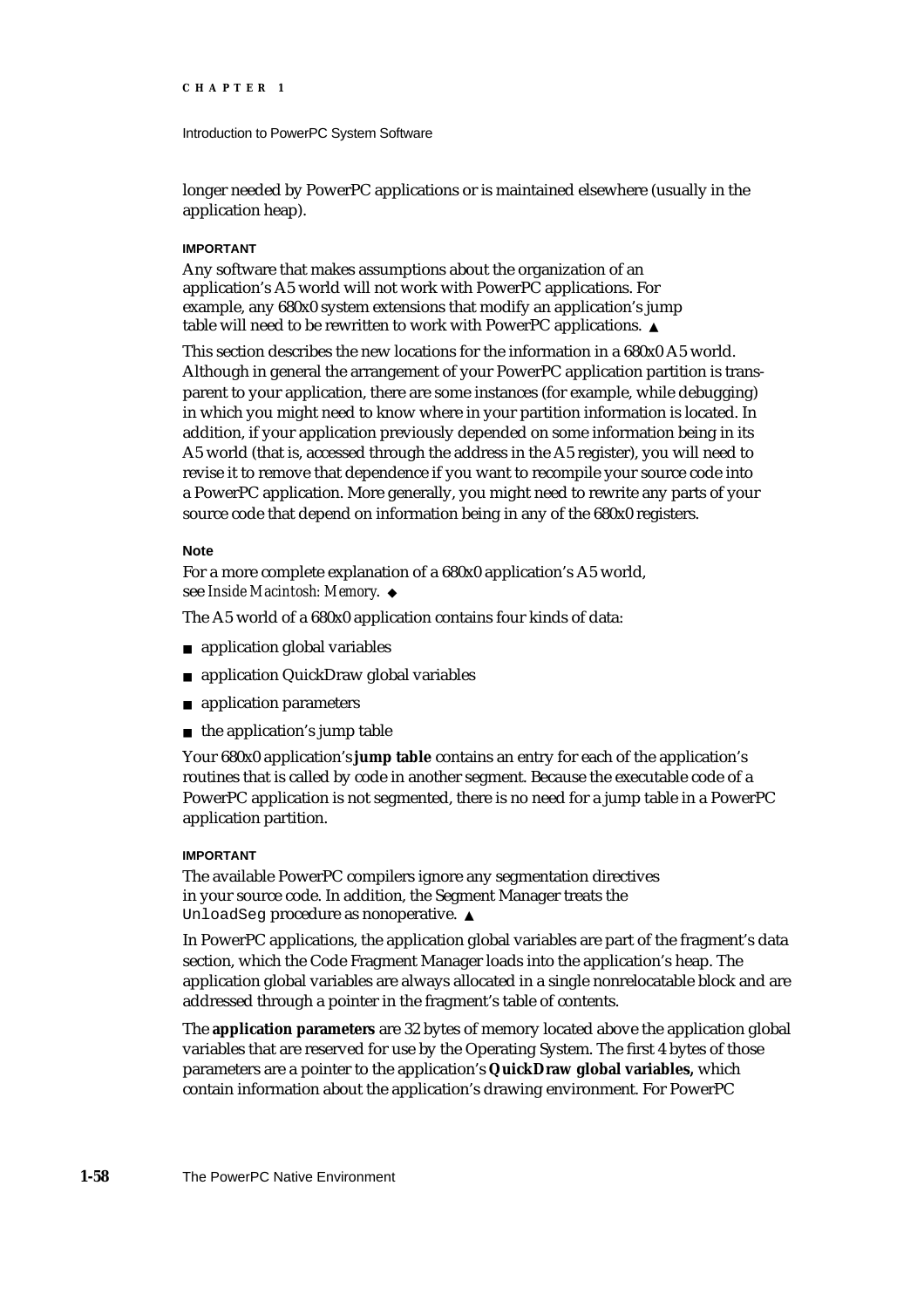Introduction to PowerPC System Software

applications, the application parameters are maintained privately by the Operating System. In addition, an application's QuickDraw global variables are stored as part of the application's global variables (in a nonrelocatable block in the application's heap).

Because the PowerPC run-time libraries don't implicitly define the QuickDraw global variable qd for native applications (as they do in the 680x0 environment), you'll need to reserve space for them globally in your application and then pass the address of that memory to the InitGraf routine. You can do this by using the code shown in Listing 1-11. The data type QDGlobals is defined in the QuickDraw header files.

**Listing 1-11** Declaring an application's QuickDraw global variables

```
#ifndef MAC68K
# define MAC68K 0 /*for PowerPC code*/
#else
# define MAC68K 1 /*for 680x0 code*/
#endif
#if !MAC68K
QDGlobals qd;
#endif
void DoInitManagers() /*initialize Toolbox managers*/
{
  InitGraf(&qd.thePort);
  InitFonts();
  InitWindows();
  InitMenus();
  TEInit();
  InitDialogs(nil);
  InitCursor();
}
```
QuickDraw is one of the system software services that has been ported to native PowerPC code. It accesses the QuickDraw global variables of a 680x0 application by reading the application's A5 value that is stored in the 680x0 context block. That value points to the boundary between the application's global variables and the application parameters. As you've seen, the address of the QuickDraw global variables is the first 4 bytes of the application parameters.

Even for applications that have themselves been ported to native PowerPC code, there must be a minimal A5 world to support some nonported system software—as well as some system software patches that exist as 680x0 code—that accesses the QuickDraw global variables relative to the application's A5 value. This **mini-A5 world** contains only a pointer to the application's QuickDraw global variables, which reside in the application's global data section (in the application heap). The Process Manager creates a mini-A5 world for each native application at application launch time and installs its

The PowerPC Native Environment **1-59**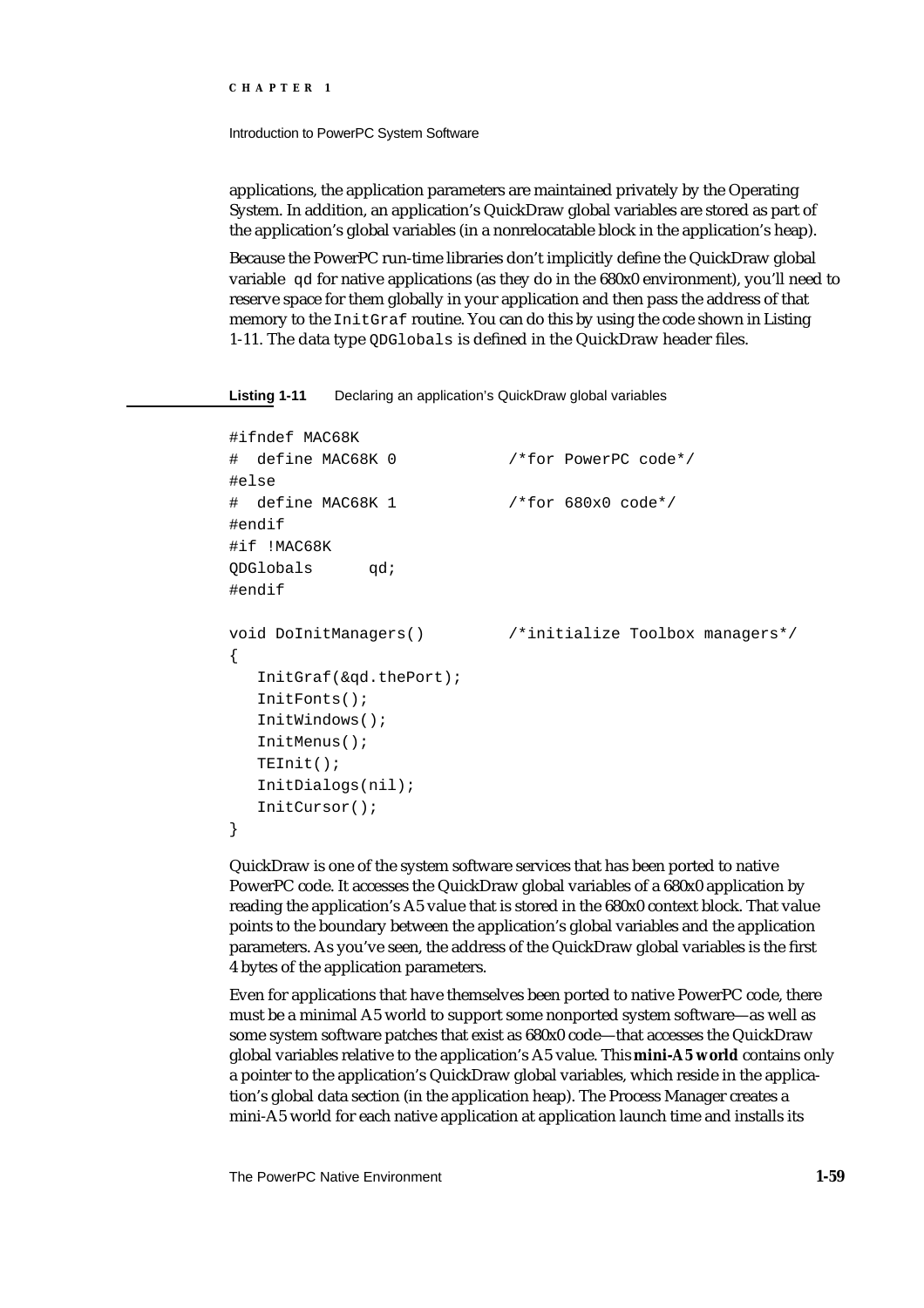#### Introduction to PowerPC System Software

address in the 680x0 context block. As a result, the native QuickDraw can access the QuickDraw global variables of a native application in precisely the same way that it accesses the QuickDraw global variables of a 680x0 application (namely, by reading the value of the A5 register in the 680x0 context block and then finding the address of the QuickDraw global variables relative to the address of the A5 world).

The general structure of a PowerPC application partition is illustrated in Figure 1-16.

**Figure 1-16** The structure of a PowerPC application partition



#### **IMPORTANT**

There is no guarantee that future versions of the run-time environment for PowerPC processor-based Macintosh computers will maintain this arrangement of the application partition. To modify the size of your application's stack, for example, you should use the techniques (described in the book *Inside Macintosh: Memory*) that use the GetApplLimit and SetApplLimit routines. You should not directly modify system global variables (for instance, ApplLimit). Note, however, that you can specify a minimum stack size in your PowerPC application's 'cfrg' resource. The GetApplLimit and SetApplLimit techniques are still useful if you need to adjust that minimum size dynamically. A reasonable minimum stack size for PowerPC applications is 48 KB.

Because a PowerPC application has no A5 world (apart from the mini-A5 world maintained privately by the Process Manager), you don't ever need to explicitly set up and restore your application's A5 world. In the 680x0 environment, there are two times when you need to manage your A5 value explicitly: (1) to gain access to your application's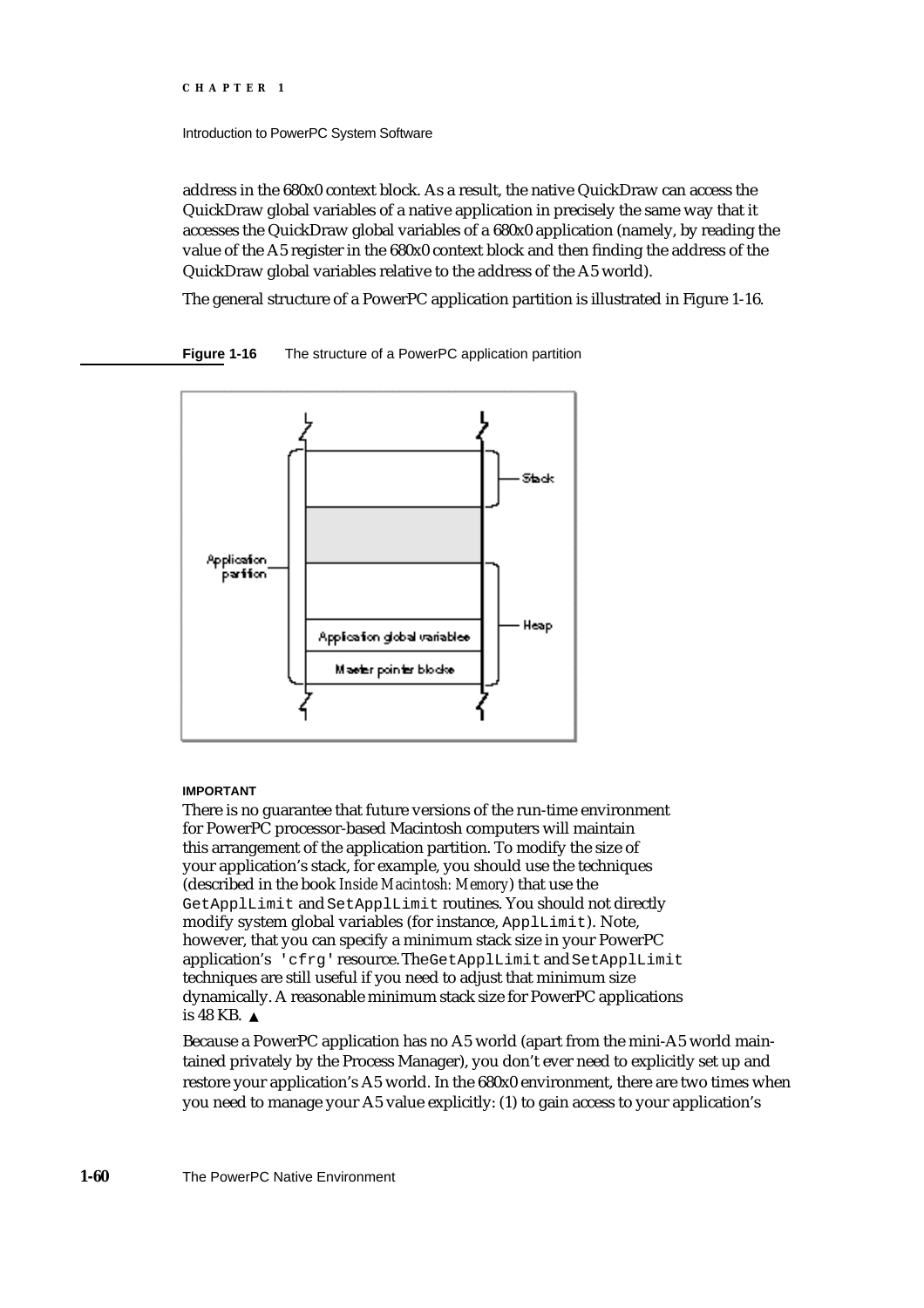Introduction to PowerPC System Software

global variables or QuickDraw global variables from within some piece of "detached" code installed by your application (such as a Time Manager task or a VBL task) and (2) to create a 680x0 context for some other piece of code (such as a HyperCard XCMD).

In the first case, when you need to set up the A5 register for some piece of 680x0 code whose address you passed to the system software, there is no need for ported PowerPC code to set and restore the A5 register. The RTOC always points to the table of contents for the currently executing code, through which the application's global variables can be addressed. As a result, your application's global variables are transparently available to any code compiled into your application. To maintain a single source code base for both the 680x0 and the PowerPC environment, you can use conditional compilation. Consider the simple 680x0 VBL task defined in Listing 1-12.

#### **Note**

See the chapter "Vertical Retrace Manager" in *Inside Macintosh: Processes* for a complete explanation of the techniques used in Listing 1-12.

**Listing 1-12** A sample 680x0 VBL task definition VBLRecPtr GetVBLRec (void)  $= 0x2008$ ; /\*MOVE.L A0,D0\*/ void DoVBL (VBLRecPtr recPtr) { gCounter++; /\*modify a global variable\*/ /\*Reset vblCount so that this procedure executes again.\*/ recPtr->myVBLTask.vblCount = kInterval; } void StartVBL (void) { long curA5; /\*stored value of A5\*/ VBLRecPtr recPtr; /\*pointer to task record\*/ recPtr = GetVBLRec(); /\*get address of task record\*/ /\*Set our application's A5 and store old A5 in curA5.\*/  $curA5 = SetA5(recPtr->vblA5);$ DoVBL(recPtr); recPtr->myVBLTask.vblCount = kInterval; (void) SetA5(curA5); /\*restore the old A5 value\*/ }

The PowerPC Native Environment **1-61**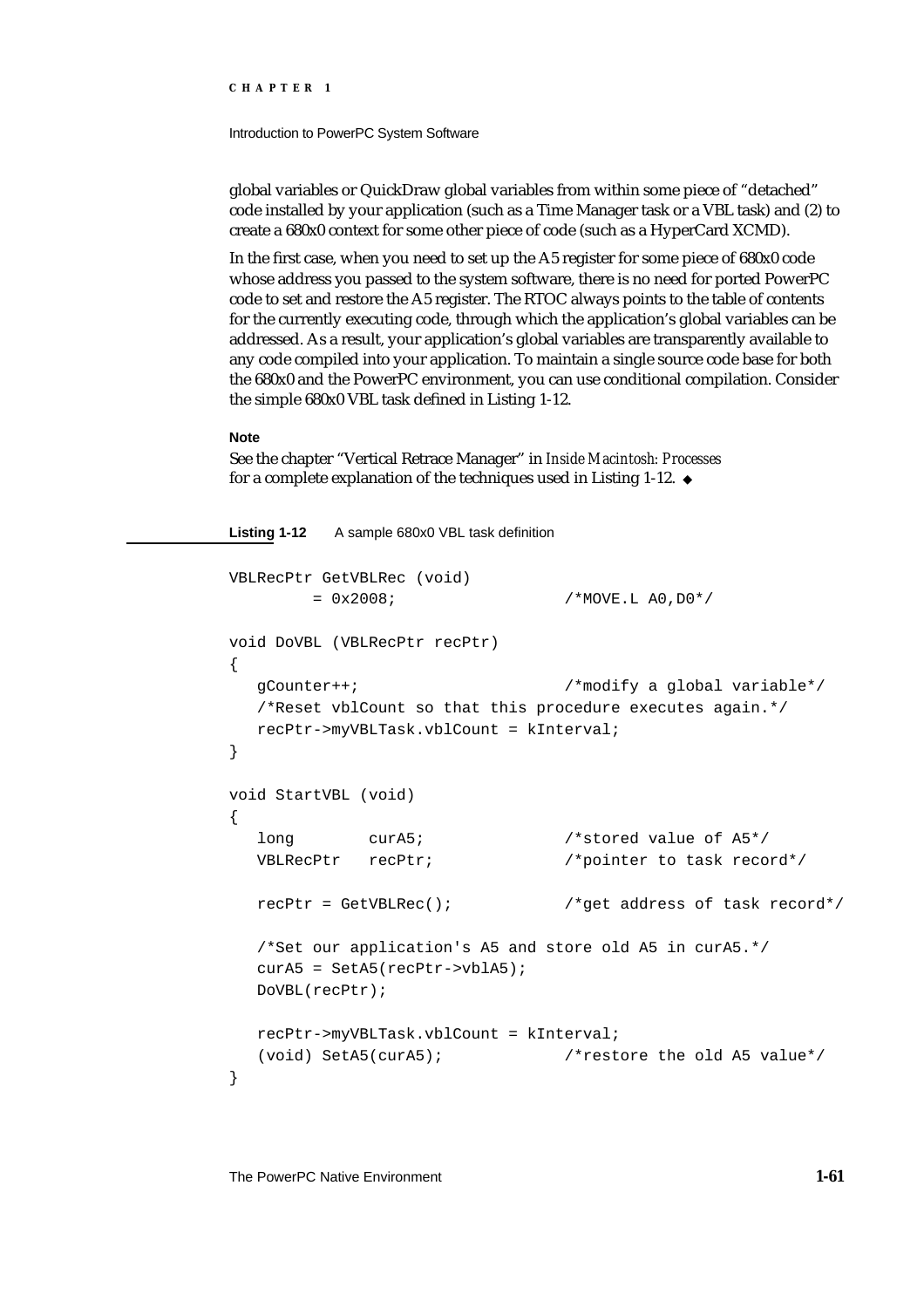Introduction to PowerPC System Software

The procedure StartVBL defined in Listing 1-12 installs the A5 value of the application by calling SetA5, passing in a value that it retrieves from an expanded VBL task record. In addition, StartVBL restores the previous A5 value immediately before exiting. For VBL tasks written as PowerPC code, both of these steps are unnecessary. You can rewrite the procedure DoVBL to include those steps only conditionally, as shown in Listing 1-13. Moreover, in the 680x0 environment, the address of the VBL task record is passed in register A0. If you need that address in a high-level language, you need to retrieve it immediately upon entry to your VBL task (as is done using the GetVBLRec function in Listing 1-12). In the PowerPC environment, however, the address of the VBL task record is passed to the task as an explicit parameter. Listing 1-13 illustrates how to conditionally select the appropriate task declaration.

**Listing 1-13** A conditionalized VBL task definition

```
#if MAC68K
VBLRecPtr GetVBLRec (void) = 0x2008; /*MOVE.L A0,D0*/
#endif
void DoVBL (VBLRecPtr recPtr)
{
  gCounter++; /*modify a global variable*/
  /*Reset vblCount so that this procedure executes again.*/
  recPtr->myVBLTask.vblCount = kInterval;
}
#if MAC68K
void StartVBL (void)
#else
void StartVBL (VBLTaskPtr recPtr)
#endif
{
#if MAC68K
  long curA5; /*stored value of A5*/
  VBLRecPtr recPtr; /*pointer to task record*/
  recPtr = GetVBLRec(); \angle /*get address of task record*/
  /*Set our application's A5 and store old A5 in curA5.*/
  curA5 = SetA5(recPtr->vblA5);#endif
  DoVBL(recPtr);
#if MAC68K
  (void) SetA5(curA5); /*restore the old A5 value*/
#endif
}
```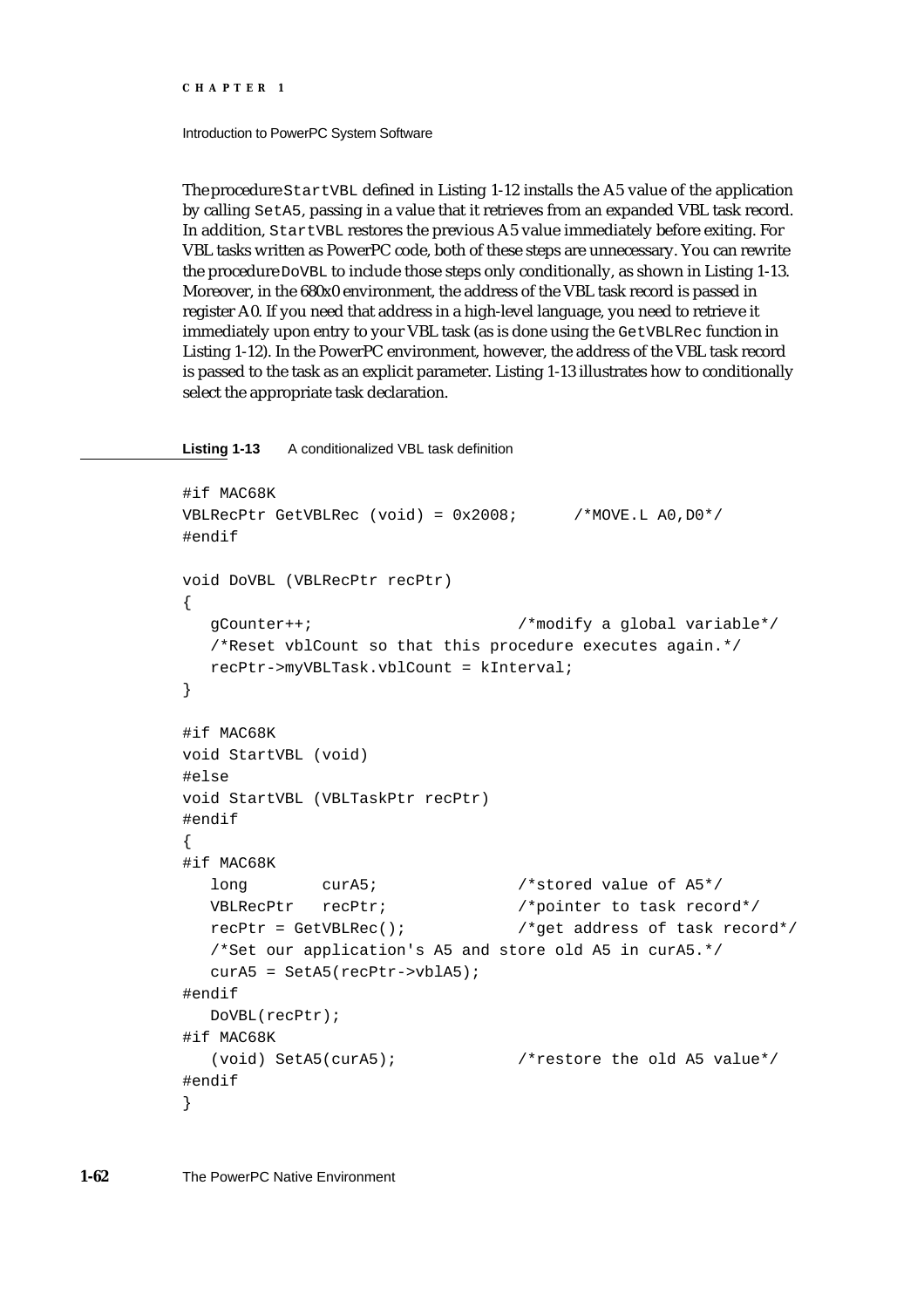#### Introduction to PowerPC System Software

Listing 1-13 also removes the dependence on the inline assembly-language code that retrieves a pointer to the VBL task record from register A0. In the PowerPC environment, information is passed to interrupt tasks as explicit parameters.

The second main case in which you need to set up and restore the A5 register is to create a 680x0 context for some existing 680x0 code (such as a stand-alone code module). To do this, you can call the SetA5 and SetCurrentA5 routines.

#### **Note**

See the book *Inside Macintosh: Memory* for more information on calling SetA5 and SetCurrentA5. u

#### Data Alignment

The PowerPC and 680x0 compilers follow different conventions concerning the alignment of data in memory. Unless told to do otherwise, a compiler arranges a data structure in memory so as to minimize the amount of time required to access the fields of the structure. In general, this is what you'd like to have happen. In some cases, however, the processor's preferred method of aligning data might lead to problems. Suppose, for example, that a PowerPC version of your application writes some data from memory into a file. The data is arranged in the file in exactly the same order that it was arranged in memory, including any pad bytes that were required to achieve the desired data alignment in memory. It's likely, however, that the resulting file will not be readable by a 680x0 version of your application. That's because the data will be read from the file into a structure whose fields are very likely laid out slightly differently in memory. This section describes how this can happen, and provides some easy remedies for this kind of problem.

A 680x0 processor places very few restrictions on the alignment of data in memory. The processor can read or write a byte, word, or long word value at any even address in memory. In addition, the processor can read byte values at any address in memory. As a result, the only padding required might be a single byte to align 2-byte or larger fields to even boundaries or to make the size of an entire data structure an even number of bytes.

#### **Note**

Remember that a word on 680x0 processors is 2 bytes; on PowerPC processors, a word is 4 bytes.

By contrast, the PowerPC processor prefers to access data in memory according to its natural alignment, which depends on the size of the data. A 1-byte value is always aligned in memory. A 2-byte value is aligned on any even address. A 4-byte value is aligned on any address that is divisible by 4, and so on. A PowerPC processor can access data that is not aligned on its natural boundary, but it performs aligned memory accesses more efficiently. As a result, PowerPC compilers usually insert pad bytes into data structures to enforce the preferred data alignment.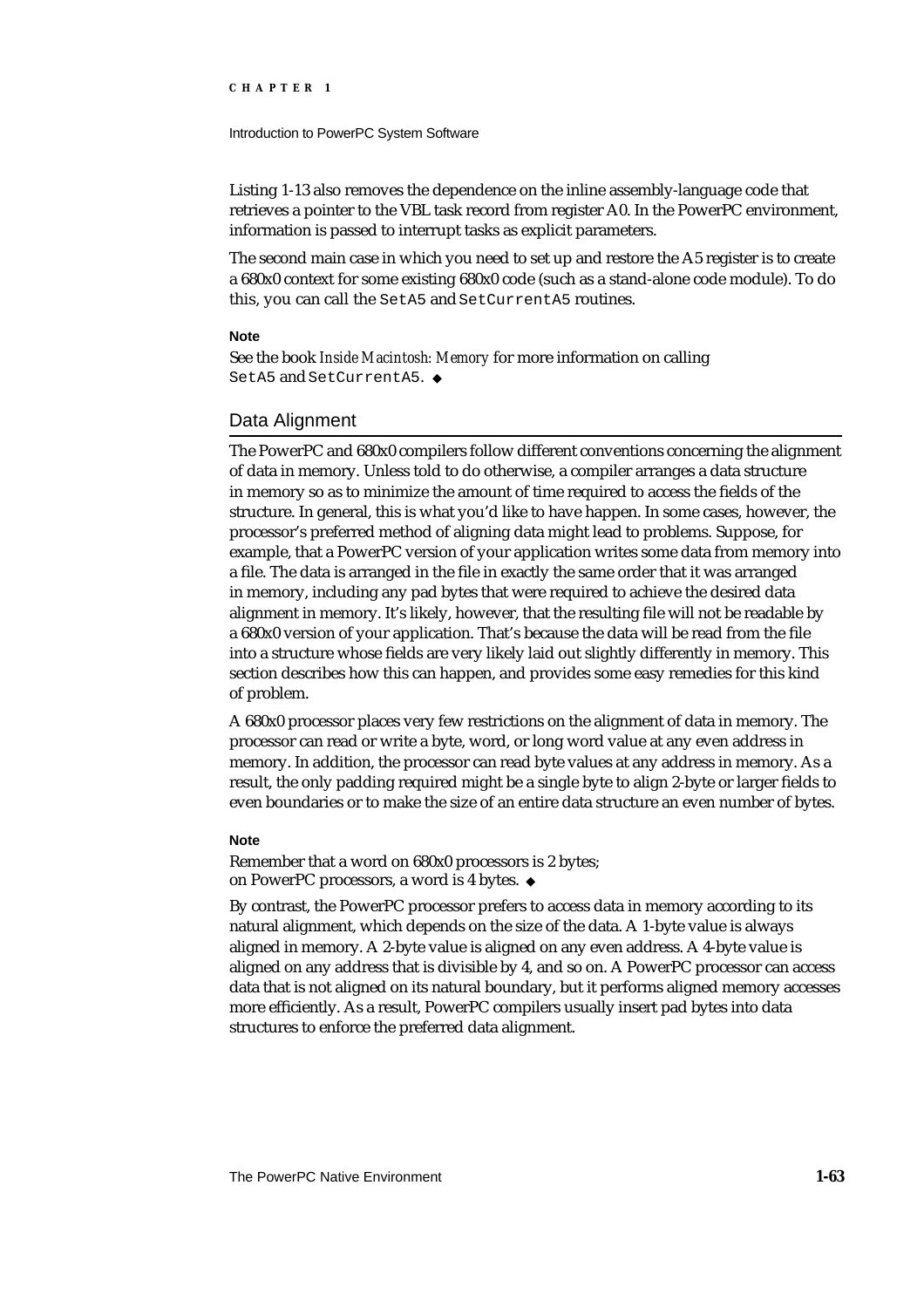```
CHAPTER 1
```
For example, consider the following data structure:

```
struct SampleStruct {
  short version;
  long address;
  short count;
}
```
This structure occupies 8 bytes of memory in the 680x0 environment. To achieve the desired alignment of the address field in the PowerPC environment onto a 4-byte boundary, however, 2 bytes of padding are inserted after the version field. In addition, the structure itself is padded to a word boundary. As a result, the structure occupies 12 bytes of memory in the PowerPC environment.

In general, the different data alignment conventions of the 680x0 and PowerPC environments should be transparent to your application. You need to worry about the differences only when you need to transfer data between the two environments. This can happen in a number of ways:

- n Your application creates files containing data structures and the user copies those files from a PowerPC processor-based Macintosh computer to a 680x0-based Macintosh computer (or vice versa).
- n Your PowerPC application creates a data structure and passes it to some code running under the 68LC040 Emulator.
- n Your application—running in either environment—customizes a Toolbox or Operating System data structure and passes it to the system software.
- Your PowerPC application sends data across a network connection to a 680x0-based Macintosh computer.

To ensure that data can be transferred successfully in all of these cases, it's sufficient simply to instruct the PowerPC compiler to use the 680x0 data alignment conventions. You can do this by using a compiler pragma statement, as follows:

```
#pragma option align=mac68k
struct SampleStruct {
  short version;
  long address;
  short count;
}
#pragma option align=reset
```
You should make sure, however, that you use 680x0 alignment only when absolutely necessary. The PowerPC processor is less efficient when accessing misaligned data than when accessing aligned data.

Alternatively, instead of forcing the compiler to use 680x0 alignment in the PowerPC environment, you can try to rearrange your data structures to promote natural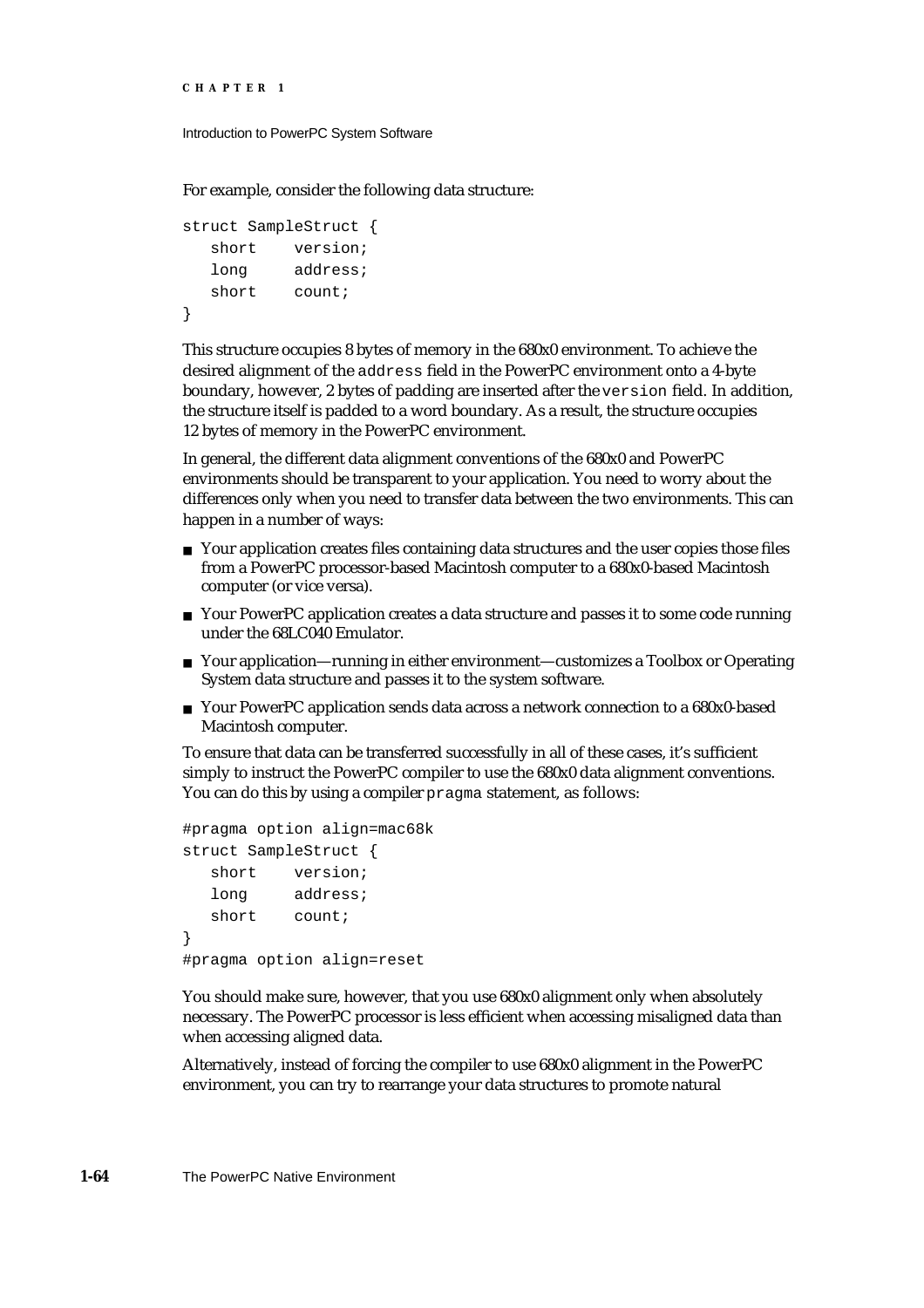```
CHAPTER 1
```
alignment in both environments. For example, you can change the declaration of the SampleStruct structure to be as follows:

```
struct SampleStruct {
  long address;
  short count;
  short version;
}
```
A PowerPC compiler does not insert any pad bytes into the SampleStruct structure in this new arrangement, because the fields are already aligned along the desired memory boundaries.

#### **Note**

Your PowerPC compiler may use slightly different alignment methods than those described here. Consult your development system's documentation for complete information. For more details on specifying alignment methods with the PPCC compiler, see the book *Macintosh on PowerPC C Compiler*.

You also need to be careful when passing floating-point data between the 680x0 and PowerPC environments. The most efficient floating-point data type in the 680x0 environment is the 80-bit (or 96-bit) extended data type. The most efficient data types in the PowerPC environment are single, double, and long double, which are 32, 64, and 128 bits, respectively. The PowerPC Numerics library includes routines you can use to convert among these various data types. See *Inside Macintosh: PowerPC Numerics* for complete details.

### Compatibility and Performance

In general, it's relatively easy to modify existing ANSI-compliant C or  $C_{++}$  source code that successfully compiles and runs on 680x0-based Macintosh computers so that it can be compiled and run on PowerPC processor-based Macintosh computers. Most of the intricate work required to make your application compatible with the new PowerPC run-time environment is performed automatically by your development system's compiler and linker and by the Code Fragment Manager. As you've seen, the changes you need to make in your application's source code are fairly straightforward. You need to make these changes:

- Create routine descriptors for any routines whose addresses you pass to code of an unknown type.
- Minimize any dependencies on system global variables by using the new set of accessor routines defined in the MPW interface files.
- Isolate and conditionalize any dependencies on specific features of the 680x0 A5 world or the 680x0 run-time environment.
- Isolate and conditionalize any dependencies on information being passed in specific 680x0 registers.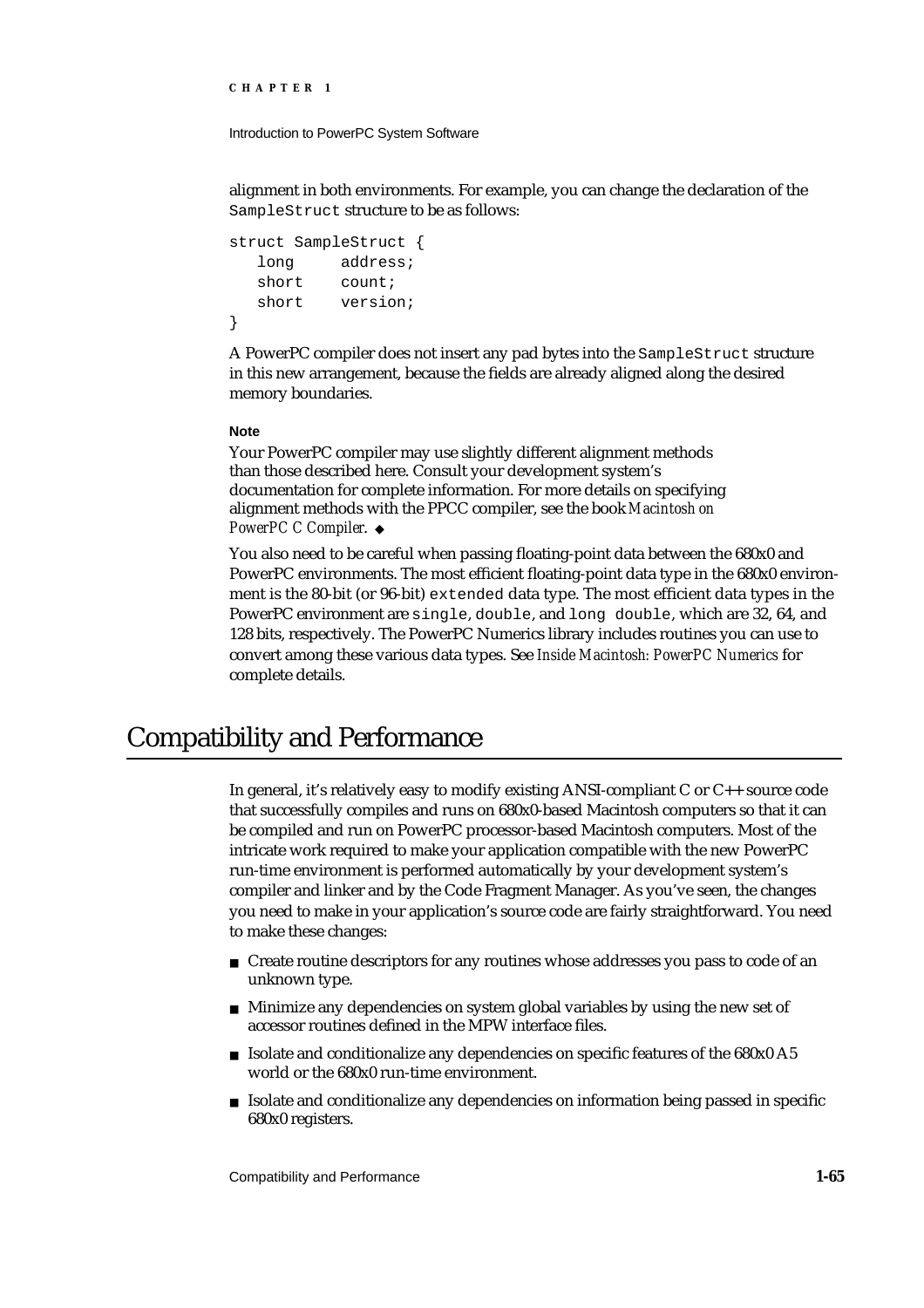Use 680x0 alignment for any data that is passed between environments, or declare your data structures so that their fields are aligned identically in both the 680x0 and PowerPC environments.

This section discusses several additional topics that relate more generally to the compatibility and performance of your PowerPC application.

### Patches

Some applications or other kinds of software patch the Operating System's trap dispatch tables to augment or replace the capabilities of certain system software routines. In general, however, there is much less need to patch the system software now than there previously was, and you should avoid doing so if at all possible. One very good reason to avoid unnecessary patching is that you can incur a substantial performance reduction if your patch causes a mode switch. For example, when a PowerPC application calls a system software routine that is implemented as PowerPC code, the dispatching to the PowerPC code occurs fairly quickly. However, if you patch the PowerPC code with 680x0 code, the Mixed Mode Manager needs to intervene to switch the execution environments both when entering and when exiting your patch code. This switching results in a considerable overhead (approximately 15 microseconds on a 60 MHz PowerPC processor per round-trip mode switch, the equivalent of about fifty 680x0 instructions).

#### **Note**

The precise number of instructions or microseconds of overhead required to switch from one environment to the other and back is subject to change in future system software versions and on different hardware configurations. The important point to keep in mind is that switching modes is a reasonably expensive activity and you should avoid it whenever possible. u

The same situation occurs if you use PowerPC code to patch a system software routine that is implemented as 680x0 code. Once again, a mode switch is required before entering your patch code and after exiting it.

The ideal solution is simply to avoid patching the system software entirely. In the few cases in which you absolutely cannot avoid patching some system software routine, you can avoid the kind of mode switching just described by making sure to patch PowerPC code with a PowerPC patch and 680x0 code with a 680x0 patch. Because you cannot in general know what kind of code implements a particular system software routine, you should install a **fat patch,** which addresses both PowerPC and 680x0 versions of your code. To install a fat patch, you need to create a routine descriptor with two embedded routine records, one record describing the PowerPC routine and one record describing the 680x0 routine. Then you pass the address of that routine descriptor—that is, a universal procedure pointer—to an appropriate Trap Manager routine, which installs that universal procedure pointer into the trap dispatch table. When the patched routine is called, the Mixed Mode Manager inspects the routine descriptor addressed by the universal procedure pointer and selects the patch code that has the smallest impact on performance.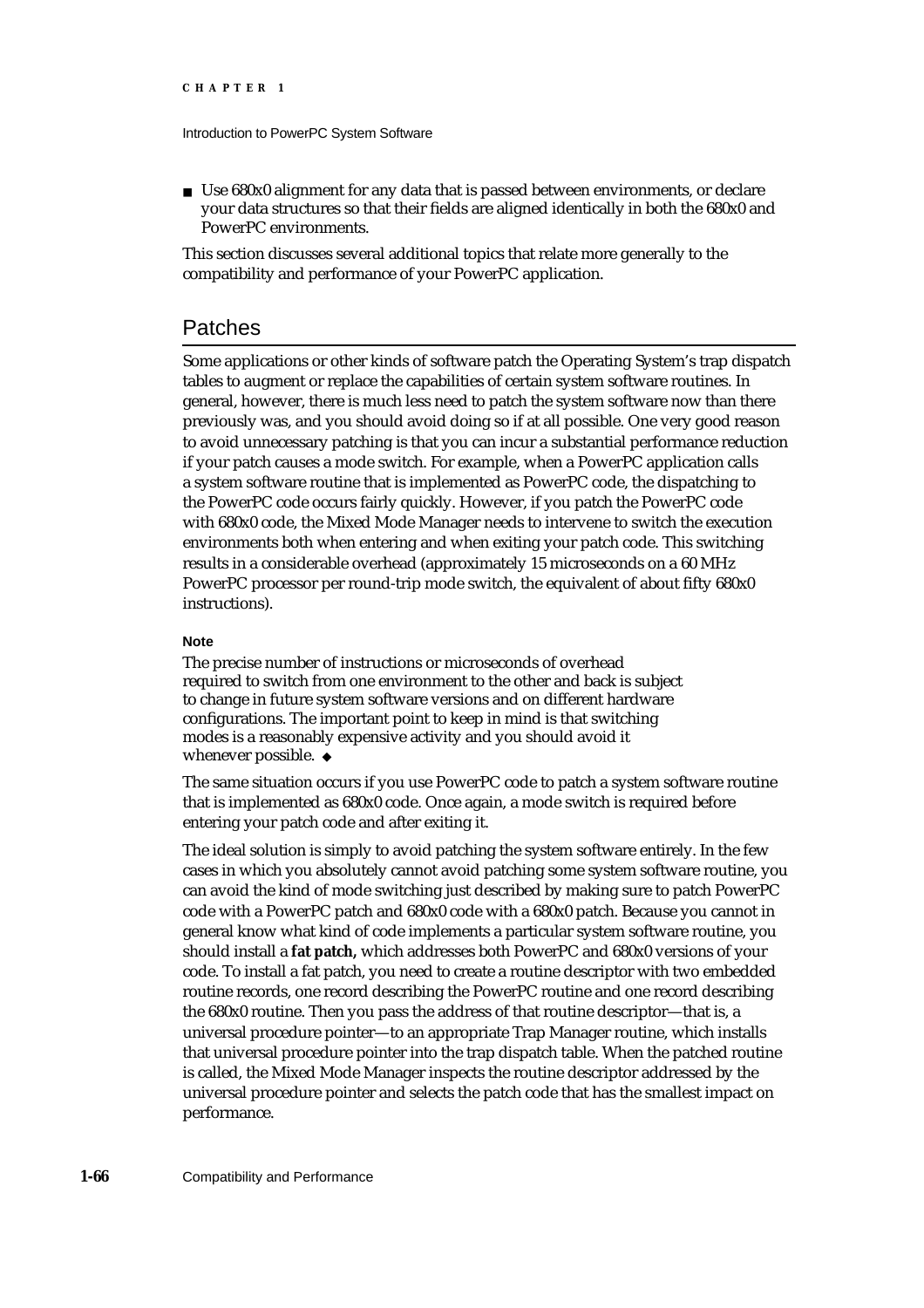Introduction to PowerPC System Software

#### **IMPORTANT**

To install patches, you can use one of the Trap Manager routines SetToolTrapAddress, SetOSTrapAddress, and NSetTrapAddress. You should not use the obsolete routine SetTrapAddress. See the chapter "Trap Manager" in *Inside Macintosh: Operating System Utilities* for a more complete description of the recommended way to patch system software routines. You should never manipulate the trap dispatch tables directly.

Your patch code should, of course, make sure to call through to the code originally addressed by the entry in the trap dispatch table. You can retrieve that address by calling GetToolTrapAddress, GetOSTrapAddress, or NGetTrapAddress before you install your patch. In the 680x0 patch code, you can simply jump to that address. In the PowerPC patch code, you execute the original code by calling the Mixed Mode Manager routine CallUniversalProc (for Toolbox traps) or CallOSTrapUniversalProc (for Operating System traps).

The CallOSTrapUniversalProc function behaves just like the CallUniversalProc function except that it preserves additional 680x0 registers around the execution of the called procedure. In addition, you need to pass it a value specifying the trap word. Operating System traps expect a 2-byte parameter in register D1; this parameter represents the actual A-trap word used to call the routine. (Some traps use bits in the trap word to dispatch to different code.) Any Operating System trap patches you install should accept that parameter in register D1 and pass it through when calling the original trap code. Listing 1-14 shows how to patch the NewPtr function using PowerPC code.

**Listing 1-14** Patching an Operating System trap

```
enum { /*procedure information for NewPtr function*/
   kNewPtrProcInfo = kRegisterBased |
     RESULT_SIZE(kFourByteCode) |
     REGISTER_RESULT_LOCATION(kRegisterA0) |
     REGISTER_ROUTINE_PARAMETER(1, kRegisterD1, kTwoByteCode) |
     REGISTER ROUTINE PARAMETER(2, kRegisterD0, kFourByteCode)
};
pascal Ptr MyNewPtrPatch(unsigned short trapWord, Size byteCount)
{
   /*Your patch code goes here.*/
   return (long) CallOSTrapUniversalProc(gOriginalNewPtr,
                        kNewPtrProcInfo, trapWord, byteCount);
}
```
Because CallUniversalProc and CallOSTrapUniversalProc are called as subroutines and return control to the calling code, all PowerPC patches are both

Compatibility and Performance **1-67**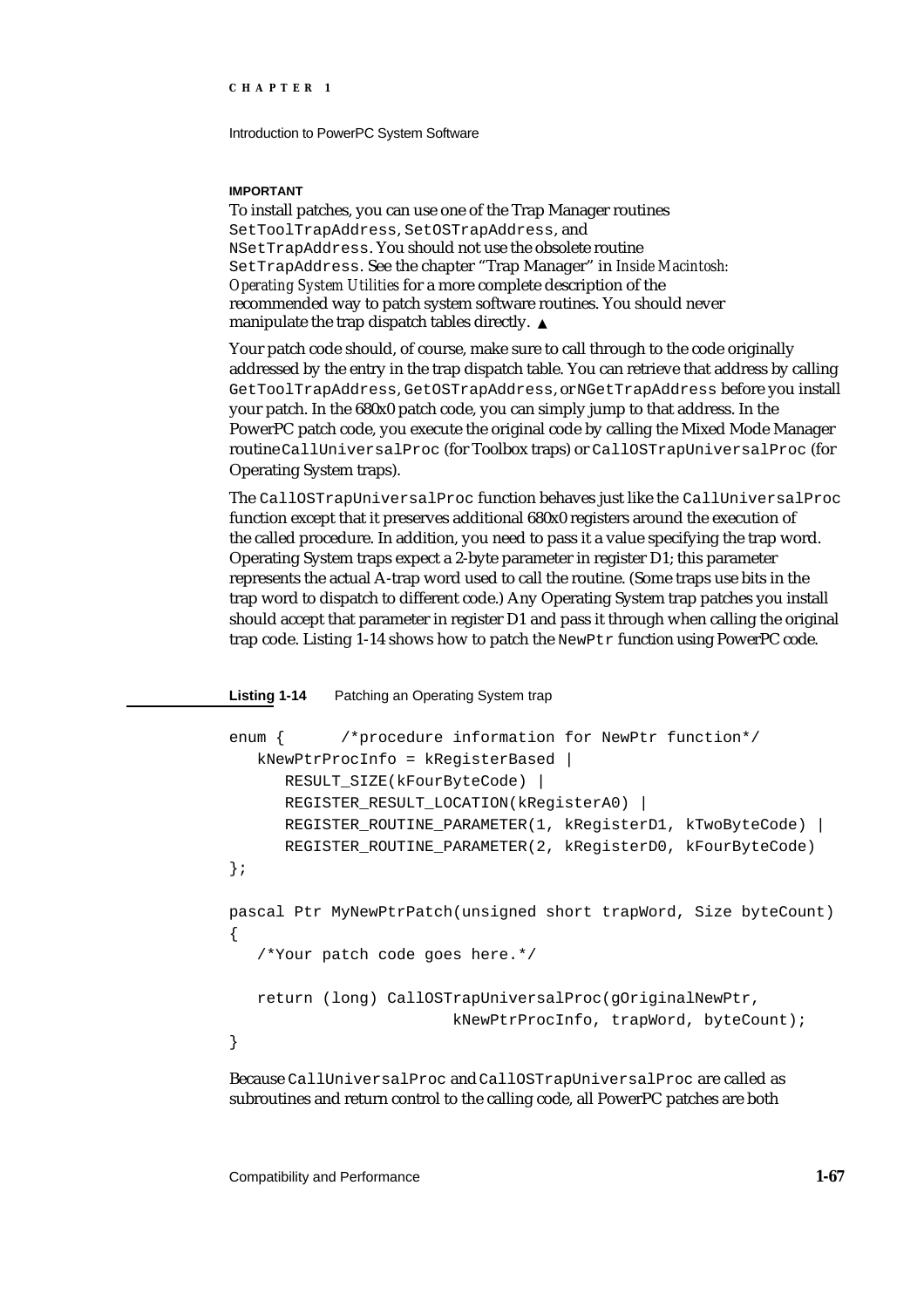#### Introduction to PowerPC System Software

**head patches** and **tail patches** (that is, your patch has control both before and after the code originally pointed to by the trap dispatch table).

Notice that the address you call through to might be the address of someone else's patch. As a result, it's still possible for mode switches to occur, if at least one link in the patch daisy chain is not a fat patch. These mode switches are unavoidable.

Note also that the system software includes a small number of **split traps,** system software routines that are implemented with 680x0 code (usually in ROM) and as PowerPC code in an import library. Because the PowerPC code is contained directly in the import library, you cannot patch the PowerPC portion of a split trap. In general, however, only those routines are implemented as split traps that are not likely candidates for patching. For example, a number of very small utility routines like AddPt and SetRect are implemented as split traps.

The biggest restriction on patching is that you cannot patch any **selector-based traps** (system software routines that are dispatched through a selector code) with either pure PowerPC or fat patches. In the 680x0 environment, you can patch one or more selectors belonging to a dispatched trap and pass all others through to the original code. In the PowerPC environment, however, this is not possible. As a result, when patching with PowerPC code, you must patch all the routines selected by a single trap if you patch any of them. However, you cannot in general determine how many selectors are supported by a given selector-based trap. You cannot therefore safely patch selector-based traps in a way that is likely to remain compatible with future system software versions. For now, you should use 680x0 code if you need to patch selector-based traps.

### The Memory Manager

As you've already learned, the Memory Manager has been rewritten for PowerPC processor-based Macintosh computers. The new Memory Manager, written in C and compiled into native PowerPC code, offers much better performance than the previous 680x0 assembly-language version, both because it runs in the native PowerPC environment and because it uses substantially improved algorithms to manage heaps. In general, however, the application programming interface has not changed. As a result, you'll benefit from the new version completely transparently, whether your application runs under the 68LC040 Emulator or in the native PowerPC environment.

The Memory control panel (shown in Figure 1-17) includes controls that allow the user to select whether applications and other software use the new Memory Manager or the original Memory Manager. By default, the new (or "Modern") Memory Manager is used.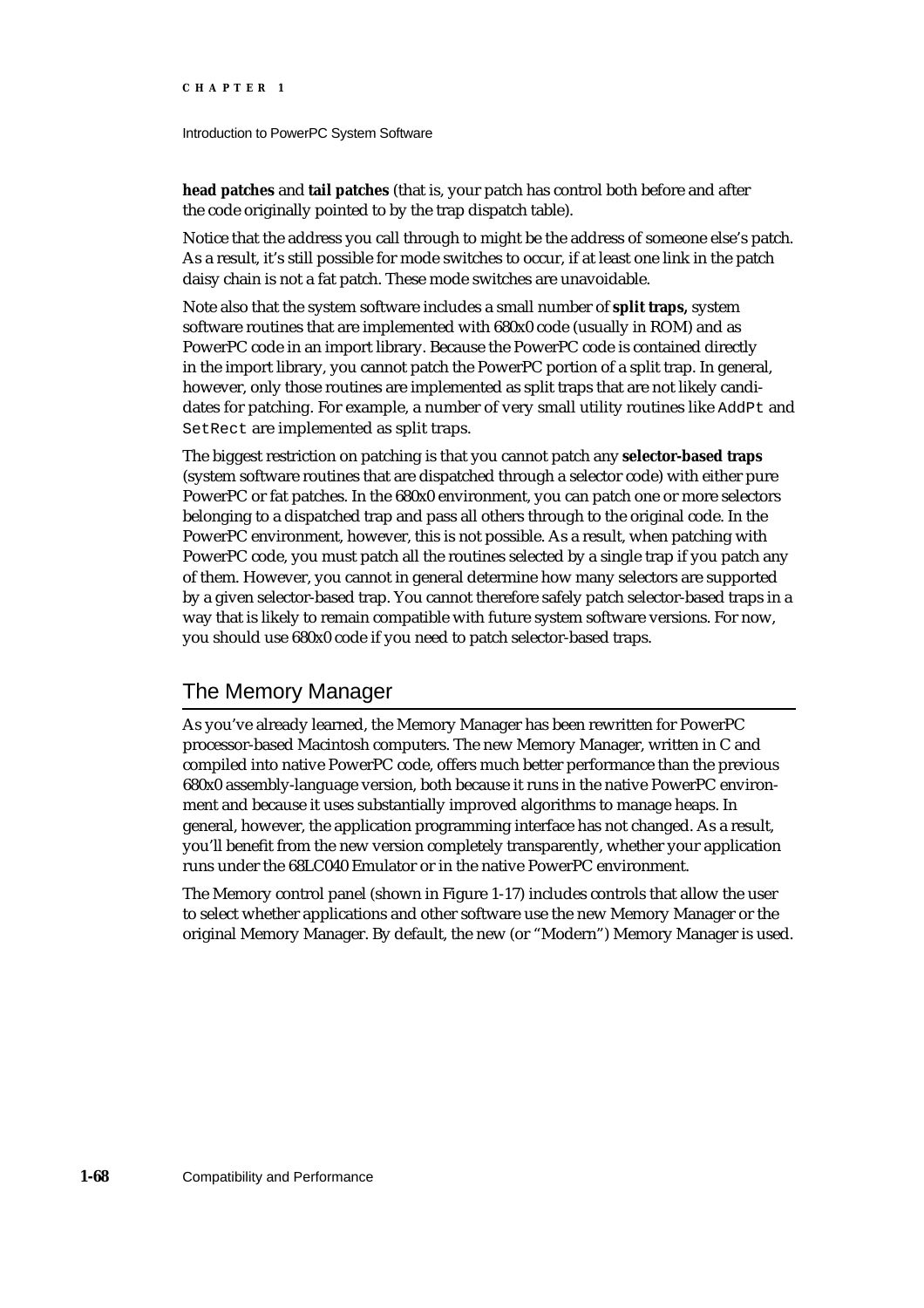| C. |  | НАРТЕR |  |  |  |  |  |
|----|--|--------|--|--|--|--|--|
|----|--|--------|--|--|--|--|--|

|                                        | Memory                                                                                                                             |
|----------------------------------------|------------------------------------------------------------------------------------------------------------------------------------|
| Disk Cache<br>Always On                | Cache Size<br>196K                                                                                                                 |
| Modern Memory Manager<br>(■) On<br>Off |                                                                                                                                    |
| Virtual Memory<br>() On<br>) Off       | Select Hard Disk:<br>$\rightarrow$ Tenli's Disk<br>Available on disk: 70M<br>Available built-in memory: 7M<br>After restart<br>16M |
| RAM Disk<br>) On<br>Off                | Percent of available memory<br>to use for a RAM disk:<br>0%<br>50%<br>100%<br>RAM Disk Size<br>1024K                               |
|                                        | <b>Use Defaults</b>                                                                                                                |

**Figure 1-17** The Memory control panel for PowerPC processor-based Macintosh computers

There are, however, several restrictions imposed by the new Memory Manager that might cause compatibility problems for your application. If you've followed the advice and warnings in the book *Inside Macintosh: Memory,* your application should run without problems. However, the new Memory Manager is generally much less forgiving toward code that fails to heed those warnings. Here are some areas to watch out for.

- Don't dispose of blocks more than once. When you dispose of a block, whether relocatable or nonrelocatable, the Memory Manager immediately takes control of that block. Any future attempt to operate on the block (even simply to dispose of it) is likely to cause problems. Note that it's possible to dispose of a block twice in rather subtle ways. For example, you might call GetPicture to display a picture stored in a resource and then inadvertently call KillPicture or DisposeHandle to remove it. This way of disposing of the block of memory leaves the 'PICT' resource in the resource map. When your application quits, the resource is disposed of once again. (The proper way to dispose of a picture loaded from a resource is to call ReleaseResource.)
- Don't manipulate the Memory Manager's private data structures, including block headers for both relocatable and nonrelocatable blocks, zone headers, and any unused master pointers. The sizes and formats of some of these structures have changed.
- n Don't access any system global variables maintained by the Memory Manager. Whenever possible, use the documented application programming interface (such as the SetApplLimit and SetGrowZone procedures) to avoid manipulating those variables.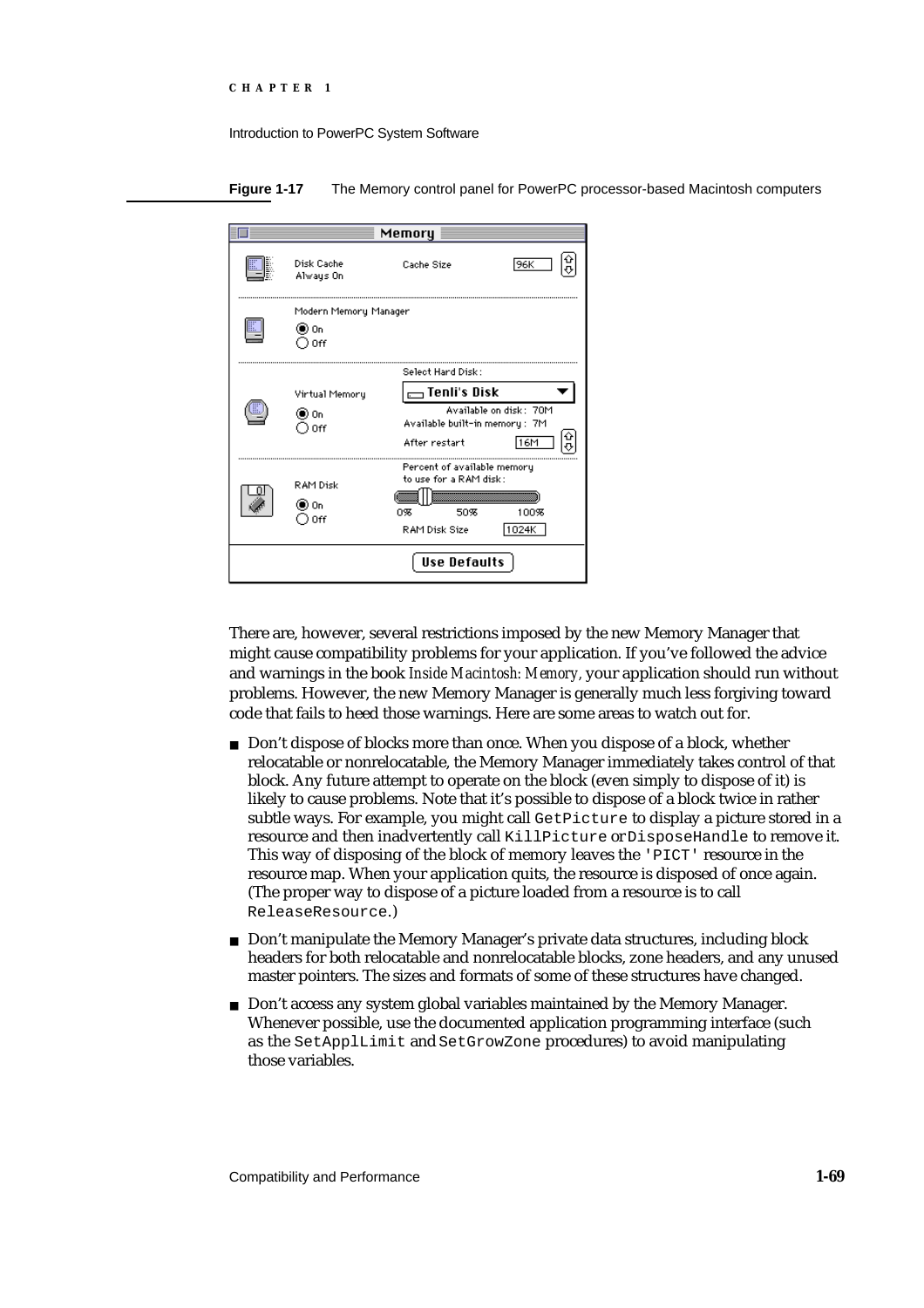- n Don't modify free blocks of data or rely on the integrity of any data in free blocks. The new Memory Manager assumes control of all unallocated memory in your heap and may overwrite any information in free blocks.
- n Don't close a resource file without first detaching any resources in that file that you want to continue using. To detach a resource, call the DetachResource procedure.
- n Don't use fake handles or pointers. You should call Memory Manager routines only on blocks that were created by the Memory Manager itself. Remember that the Memory Manager is fundamentally a heap managing tool. You should not, for example, call DisposePtr on data in your stack or in your application global variable space.
- $n$  Don't call Memory Manager routines at interrupt time. Except for the BlockMove procedure, all Memory Manager routines either move memory or manipulate system global variables. These operations must not occur at interrupt time.
- n Make sure to flush the instruction cache whenever necessary. Because it's much harder to treat data as executable code in the PowerPC environment, the new Memory Manager flushes the instruction cache only when it moves blocks around in memory.
- Don't make assumptions about the relative positions of the stack and heap in your application partition. You should adjust the size of the stack, if necessary, by calling GetApplLimit and SetApplLimit.

To repeat, you shouldn't encounter any of these problems if you've used the routines and programming techniques documented in *Inside Macintosh: Memory.*

### Performance Tuning

Once you've gotten your application or other software to execute correctly on a PowerPC processor-based Macintosh computer, you'll want to spend some time tuning it for maximum performance. Many factors affect the speed at which code executes, including

- n how often you cause mode switches from one environment to another
- how you pass parameters to subroutines
- whether you use compiler-specific optimizations

The easiest way to increase the performance of your application is to use the compiler's optimization capabilities. It's not uncommon for compiler speed optimizations to improve your code's execution by as much as 50 percent. See the book *Macintosh on PowerPC C Compiler* for more information on compiler optimizations.

This section provides some preliminary discussion of the overhead associated with mode switches and parameter passing. In general, you'll need to combine the information presented here with empirical observations you obtain when using a performancemeasurement tool, such as the Adaptive Sampling Profiler (ASP) built into the debugger. See the book *Macintosh Debugger Reference* for complete information about using the ASP.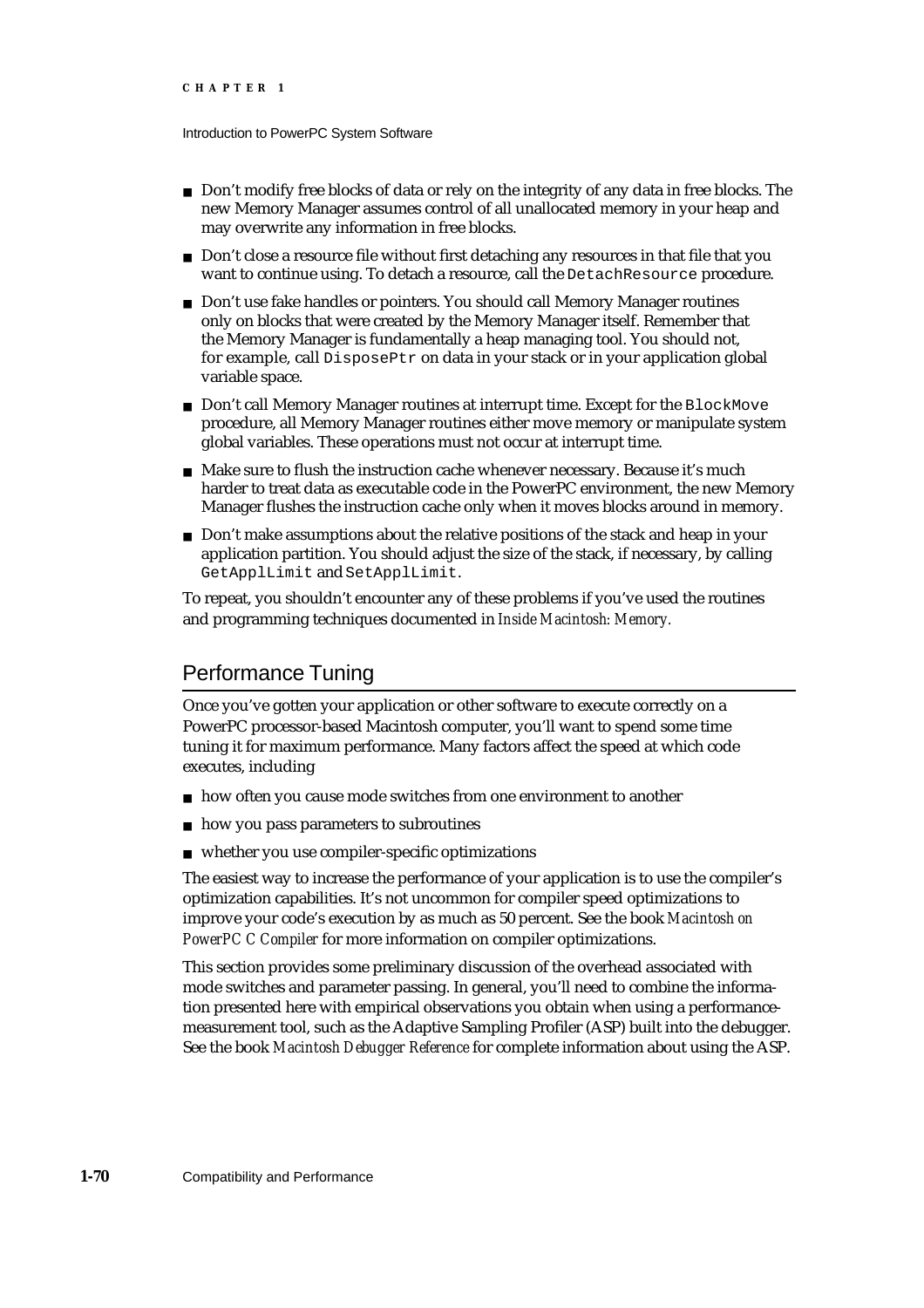Introduction to PowerPC System Software

#### Mode Switches

You've already learned (in "Patches" on page 1-66) that it's important to avoid mode switches whenever possible. The Mixed Mode Manager requires the equivalent of approximately fifty 680x0 instructions to switch from one environment to another. As a result, you might want to minimize the number of times your code invokes a mode switch.

Some mode switches are entirely avoidable. For example, if you need to patch a system software routine, you can avoid at least some mode switching by installing a fat patch (a patch that includes both 680x0 and PowerPC versions of the patching code). Similarly, if your application calls any resource-based code (for example, dynamically loadable filters), you can create **fat resources**: code resources that include both 680x0 and PowerPC versions of the executable code. Once again, the Mixed Mode Manager will select the code that minimizes mode switching.

Some mode switches, however, are entirely unavoidable. Any time your PowerPC application calls a system software routine that has not yet been ported to use the native PowerPC instruction set, the Mixed Mode Manager must switch to the 680x0 environment to execute the routine and then switch back to the PowerPC environment to allow your application to continue. This sometimes means that parts of your application might execute more slowly on a PowerPC processor-based Macintosh computer than on a 680x0-based Macintosh computer.

A good example of this behavior concerns calling Event Manager routines, which remain as 680x0 code in the first release of the system software for PowerPC processor-based Macintosh computers. Suppose that during a lengthy calculation your application calls WaitNextEvent or EventAvail to scan the event queue for a Command-period event (which typically indicates that the user wants to cancel the lengthy operation) and to give time to other applications. Each time you call the Event Manager, two mode switches occur (from your code to the emulated code and back). Moreover, because your code is native PowerPC code, it executes more quickly between Event Manager calls than it did in the 680x0 environment. The result is that your application is switching modes more often than it absolutely has to.

Although you cannot avoid the mode switches entirely when calling the Event Manager, you can lessen the overall impact of those switches on your application's performance by doing more work between successive Event Manager calls. One simple way to do this is to perform more than one iteration of a loop between calls to WaitNextEvent. Another simple way is to call WaitNextEvent only after a certain amount of time has elapsed. Listing 1-15 shows how you can rewrite a part of your main event loop to incorporate this feature.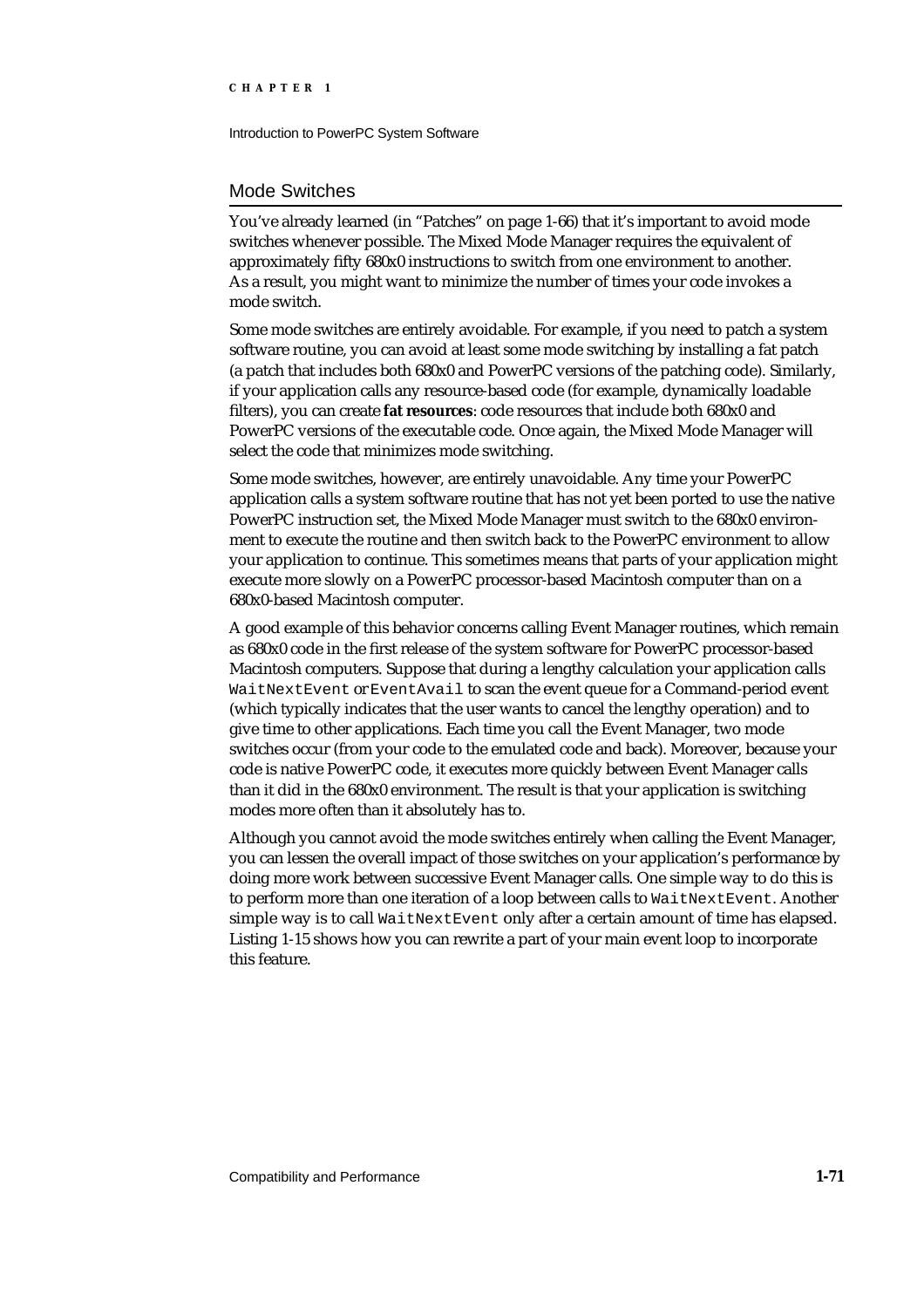```
CHAPTER 1
```
**Listing 1-15** Waiting to call the WaitNextEvent function

```
static unsigned long gWNEDelay = 5; /*adjust this value as needed*/
void MainEventLoop(void)
{
  EventRecord myEvent;
  unsigned long nextTimeToCheckForEvents = 0;
  while (!gDone) {
     if ((gWNEDelay == 0) || (TickCount() > nextTimeToCheckForEvents)) {
        nextTimeToCheckForEvents = TickCount() + gWNEDelay;
        if (WaitNextEvent(everyEvent, &myEvent, 
                                            MyGetSleep(), (RgnHandle) nil))
           HandleEvent(&myEvent);
     }
     DoIdle();
  }
}
```
As you can see, this code continues in the event loop only when a certain amount of time has elapsed. This method of adjusting the frequency of calls to WaitNextEvent works on any available Macintosh computer and doesn't require any conditional compilation.

### Routine Parameters

You've already learned (in "Parameter Passing" beginning on page 1-47) that PowerPC compilers attempt to pass as many parameters as possible in the processor's registers, thereby minimizing the number of memory accesses that are required for a routine call. You can, however, help the compiler minimize memory accesses by following a few simple guidelines:

- Use function prototypes. A compiler can generate more efficient code if you include prototypes for any functions that accept floating-point parameters. The compiler then knows to use the floating-point registers to store those parameters. If no function prototype is available for a function taking floating-point parameters, the compiler needs to pass the same information in both general-purpose and floating-point parameters. (For more information, see the description of PowerPC calling conventions beginning on page 1-47.)
- Put floating-point parameters at the end of the parameter list. A PowerPC compiler reserves space for floating-point parameters not only in the floating-point registers but also either in the general-purpose registers or in a stack frame. (This is necessary to support passing floating-point parameters to a function for which no prototype is available.) It's best to let any non-floating-point parameters use the available general-purpose register, so you should move floating-point parameters to the end of the routine's parameter list.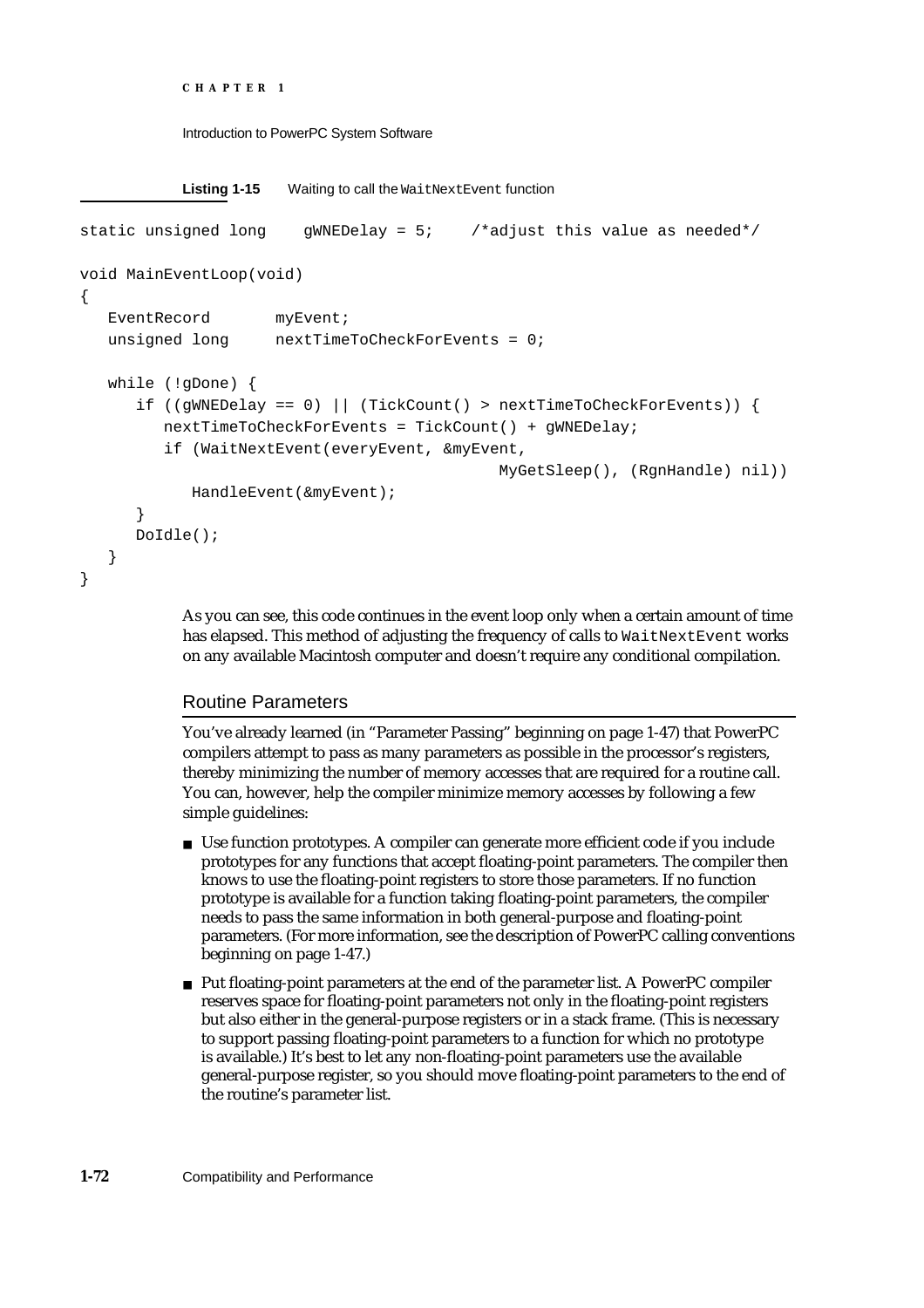Introduction to PowerPC System Software

Minimize the use of variable parameter lists. For many reasons, it's inefficient to use variable parameter lists in the PowerPC environment. Use them only when absolutely necessary.

### **IMPORTANT**

These floating-point parameter-passing optimizations are highly dependent on specific features of the PowerPC run-time environment. You should implement these guidelines only in those parts of your code where maximum efficiency is necessary. s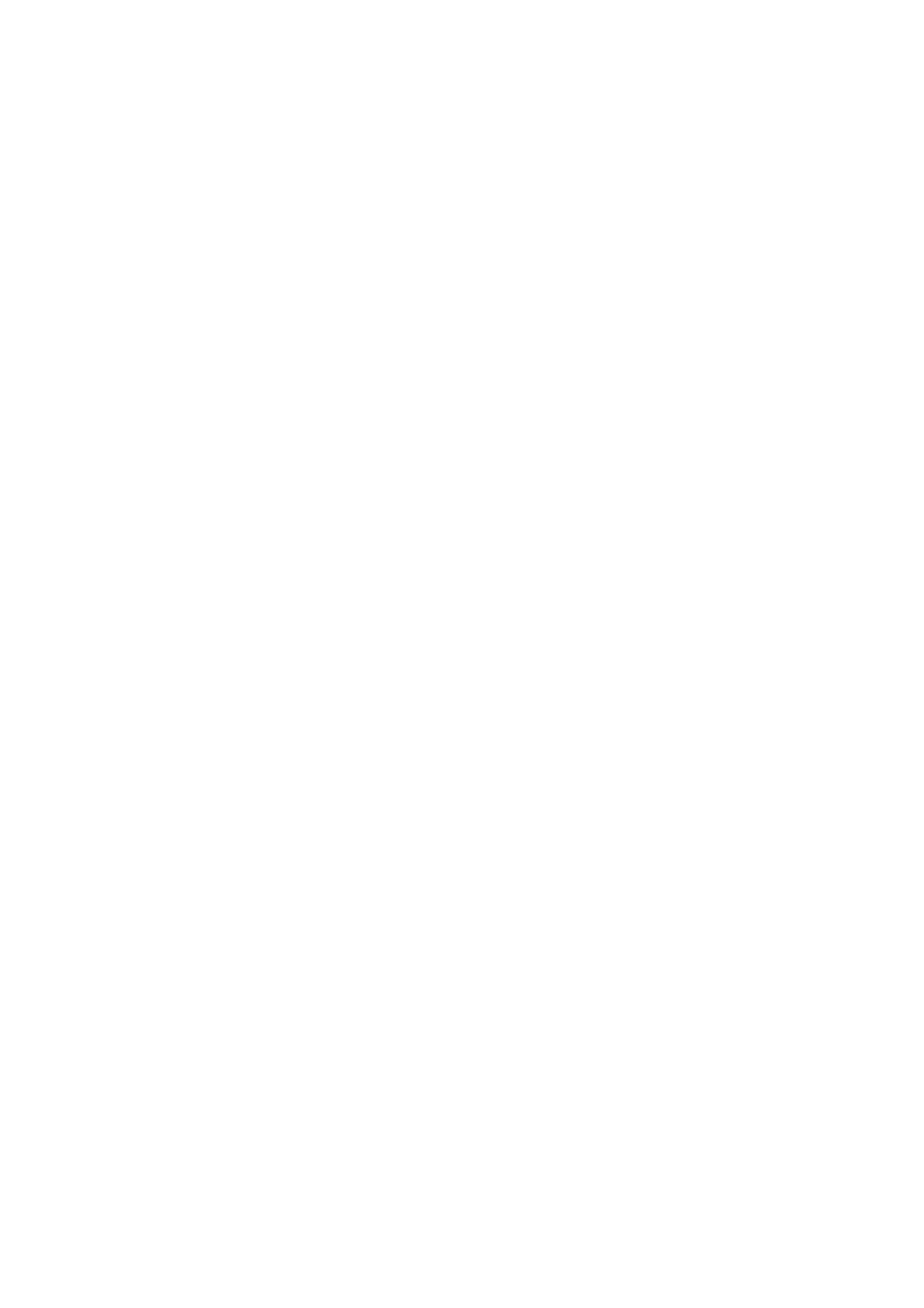# Mixed Mode Manager

### **Contents**

About the Mixed Mode Manager 2-4 External Code 2-4 Procedure Pointers 2-5 Mode Switches 2-7 Calling PowerPC Code From 680x0 Code 2-8 Calling 680x0 Code From PowerPC Code 2-12 Using the Mixed Mode Manager 2-14 Specifying Procedure Information 2-14 Using Universal Procedure Pointers 2-21 Using Static Routine Descriptors 2-22 Executing Resource-Based Code 2-24 Mixed Mode Manager Reference 2-26 Constants 2-27 Routine Descriptor Flags 2-27 Procedure Information 2-27 Routine Flags 2-34 Instruction Set Architectures 2-35 Data Structures 2-36 Routine Records 2-36 Routine Descriptors 2-37 Mixed Mode Manager Routines 2-38 Creating and Disposing of Routine Descriptors 2-39 Calling Routines via Universal Procedure Pointers 2-42 Determining Instruction Set Architectures 2-44 Summary of the Mixed Mode Manager 2-45 C Summary 2-45 Constants 2-45 Data Types 2-48 Mixed Mode Manager Routines 2-49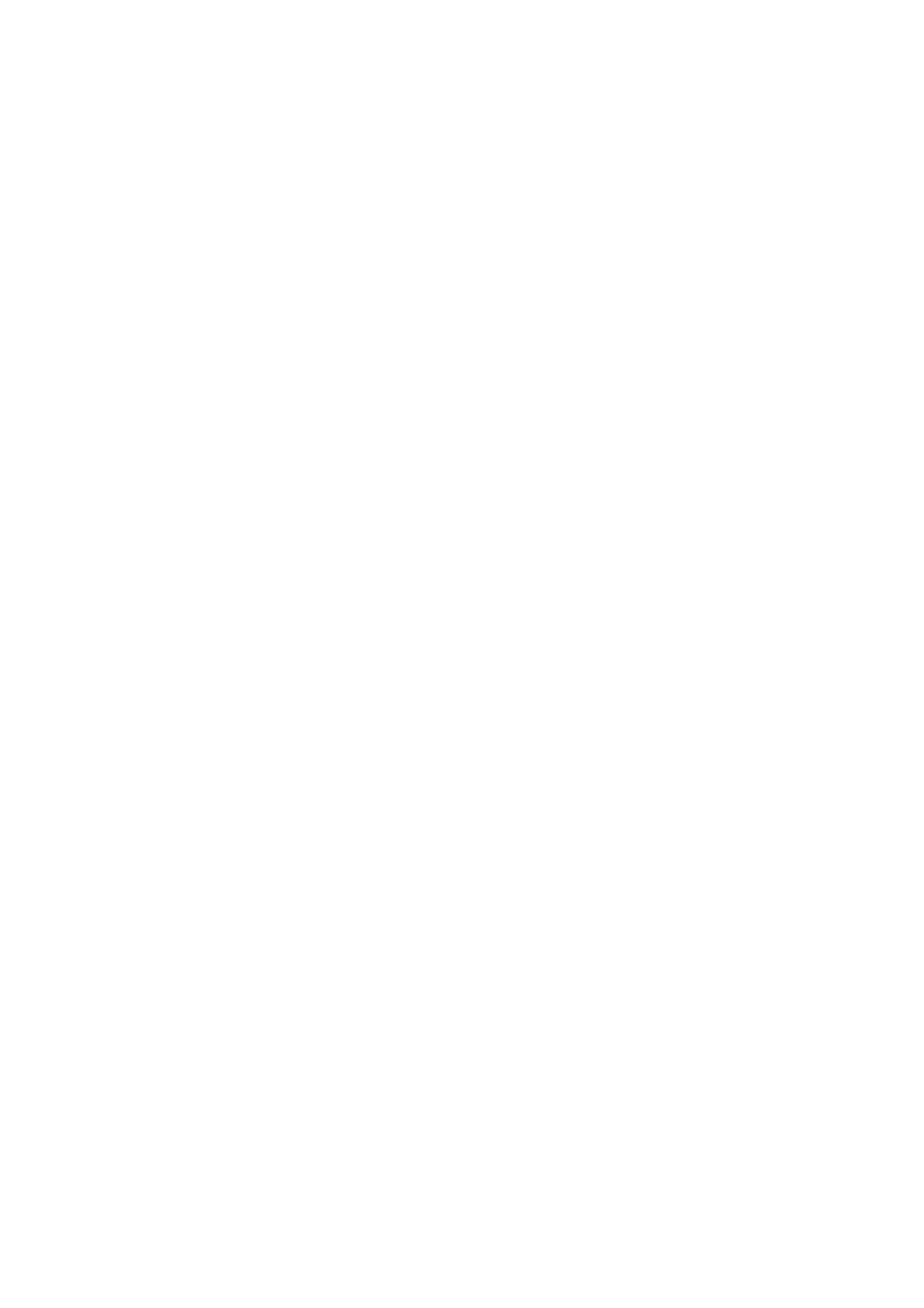#### Mixed Mode Manager

This chapter describes the Mixed Mode Manager, the part of the Macintosh system software that manages the mixed-mode architecture of PowerPC processor-based computers running 680x0-based code (including system software, applications, and stand-alone code modules). The Mixed Mode Manager cooperates with the 68LC040 Emulator to provide a fast, efficient, and virtually transparent method for code in one instruction set architecture to call code in another architecture. The Mixed Mode Manager handles all the details of switching between architectures.

The Mixed Mode Manager is intended to operate transparently to most applications and other software. You need the information in this chapter only if

- you want to recompile your application into PowerPC code and your application passes the address of some routine to the system software using a reference of type ProcPtr
- your application—written in either PowerPC or 680x0 code—supports installable code modules that might be written in a different architecture
- you are writing stand-alone code (for example, a VBL task or a component) that could be called from either the PowerPC native environment or the 680x0 emulated environment
- $n$  you are writing a debugger or other software that needs to know about the structure of the stack at any time (for example, during a mode switch)

You do not need to read this chapter if you're simply writing 680x0 code that doesn't call external code modules of unknown type, or if you are writing PowerPC code that calls other PowerPC code using a procedure pointer. In these cases, any environment switching that might occur is handled completely transparently by the Mixed Mode Manager.

#### **IMPORTANT**

This chapter describes the operation and features of the Mixed Mode Manager and the 68LC040 Emulator as they exist in the first version of the system software for PowerPC processor-based Macintosh computers. s

To use this chapter, you should already be generally familiar with the Macintosh Operating System. See the books *Inside Macintosh: Processes* and *Inside Macintosh: Memory* for information about the run-time architecture of the 680x0 environment. You also need to be familiar with the run-time architecture of PowerPC processor-based Macintosh computers, as explained in the chapter "Introduction to PowerPC System Software."

This chapter begins by describing the mixed-mode architecture of PowerPC processorbased Macintosh computers and the operations of the Mixed Mode Manager. Then it shows how to use the Mixed Mode Manager to call external code.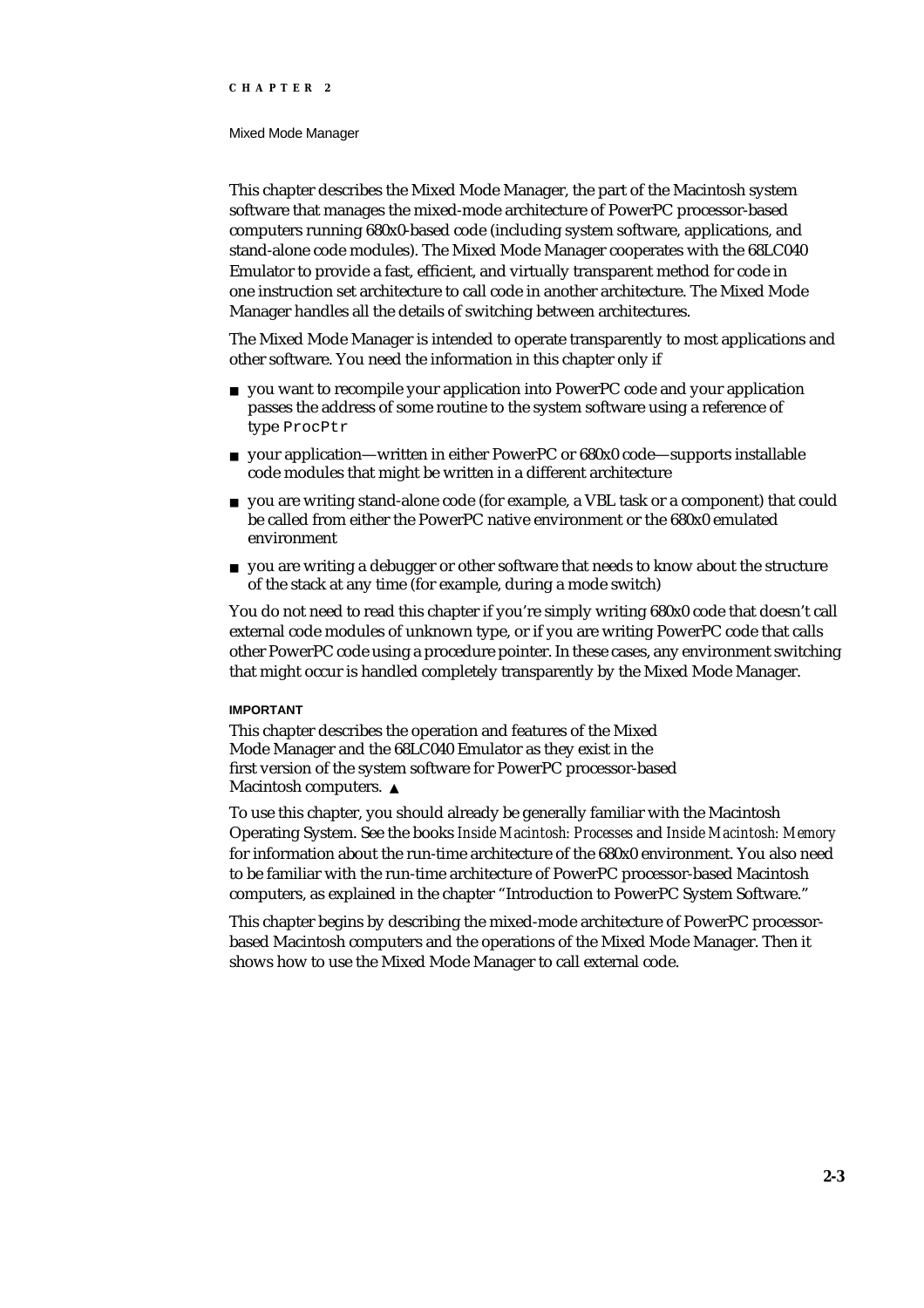Mixed Mode Manager

## About the Mixed Mode Manager

The Mixed Mode Manager is the part of the Macintosh Operating System that allows PowerPC processor-based Macintosh computers to cooperatively run 680x0 applications, PowerPC applications, 680x0 system software, and PowerPC system software. It provides a number of capabilities, including

- $n_{\text{t}}$  transparent access to 680x0-based system software from PowerPC applications
- transparent access to PowerPC processor-based system software from 680x0  $n$ applications
- a method—independent of the instruction set architecture—of calling an external piece of code. This includes
	- transparent access to PowerPC code by 680x0 applications
	- system support for calling 680x0 code from PowerPC code
	- system support for calling PowerPC code from 680x0 code
- support for patching PowerPC or 680x0 code with PowerPC or 680x0 code
- support for stand-alone code resources containing either 680x0 or PowerPC code

In short, the Mixed Mode Manager is intended to provide both PowerPC processorbased and 680x0-based code transparent access to code written in another instruction set (or in an instruction set whose type is unknown). It does this by keeping track of what kind of code is currently executing and, when necessary, switching modes. For example, if some PowerPC code calls a Macintosh Operating System routine that exists only in 680x0 form, the Mixed Mode Manager translates the routine's parameters from their PowerPC arrangement (for example, stored in registers GPR3 and GPR4) into the appropriate 680x0 arrangement (for example, stored in registers D0 and D1, with the result placed into register A0).

The Mixed Mode Manager is an integral part of the system software for PowerPC processor-based Macintosh computers. It is designed to hide, as much as possible, the dual nature of the operating environment supported on PowerPC processor-based Macintosh computers running the 68LC040 Emulator. Except in specific cases described later, your application or other software should not need to call the routines provided by the Mixed Mode Manager.

### External Code

To appreciate when and why you might need to use the routines provided by the Mixed Mode Manager, you need to understand the circumstances in which you might directly or indirectly call code in an instruction set architecture different from that of the calling code. There are several ways to execute **external code** (code that is not directly contained in your application or software), including

- calling a trap
- calling a device driver (for example, by calling the driver's Open, Status, or Control routines)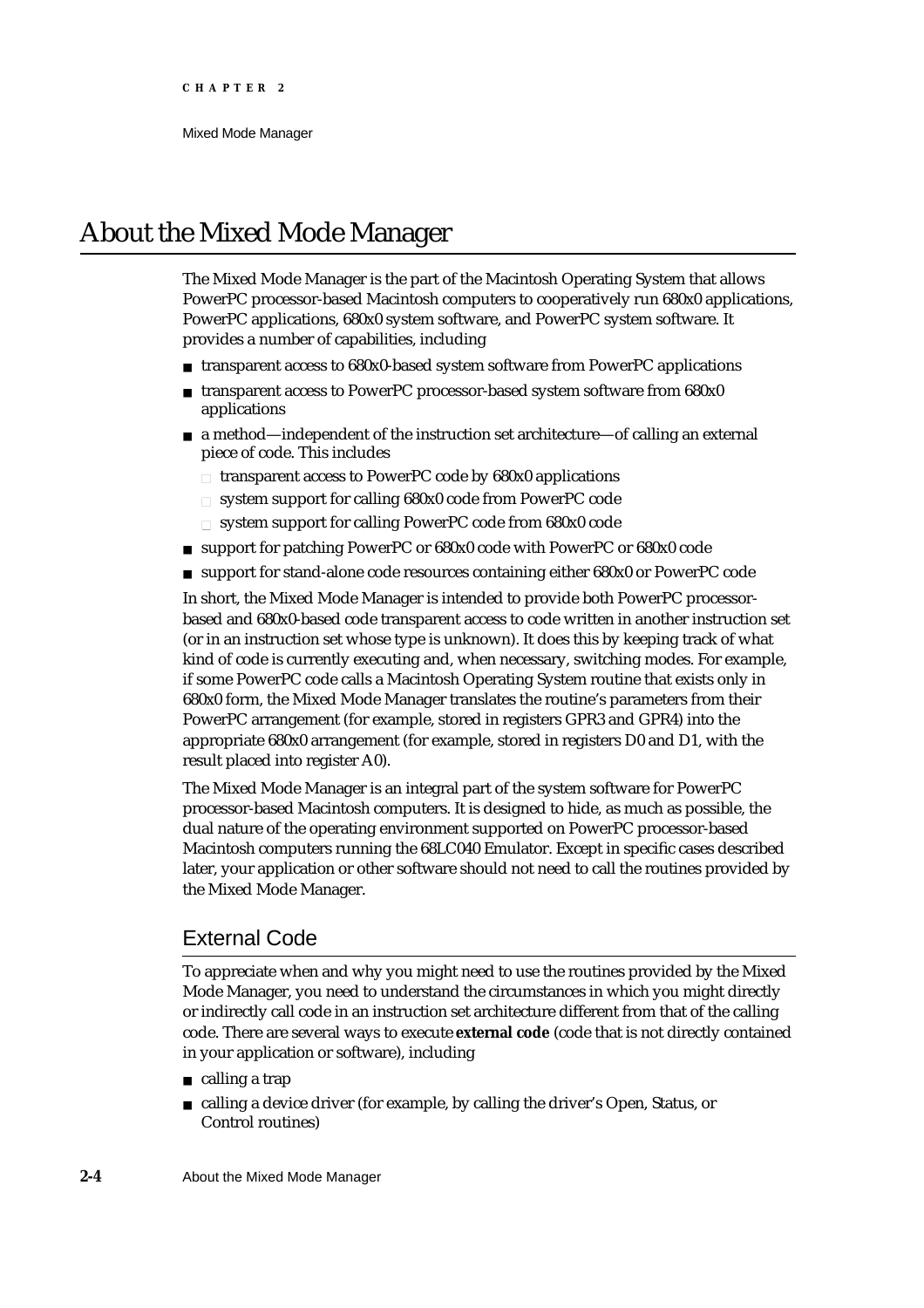#### Mixed Mode Manager

- loading and then executing code contained in a resource  $\overline{a}$
- $n$  using the address of a procedure or function obtained from an unknown source

In any of these four cases, the external code that you call might be in an instruction set architecture that is different from the instruction set architecture of the calling code. (For example, an application that uses the PowerPC instruction set might call a ROM-based Toolbox trap that uses the 680x0 instruction set.) As a result, in all these cases, the Mixed Mode Manager might have to switch environments to allow the called routine to execute and then switch back to allow your application or other software to continue execution.

In the first two of the four cases, the Mixed Mode Manager is able to handle all required mode switching virtually transparently to the calling software. In the two last cases, however, you might need to intervene in the otherwise automatic operations of the Mixed Mode Manager. This is because the Mixed Mode Manager cannot tell, from a given pointer to some executable code, what kind of code the pointer references.

The following section describes in greater detail the extent of this problem and the way you need to solve it, using universal procedure pointers in place of procedure pointers. See "Using the Mixed Mode Manager" beginning on page 2-14 for code samples that illustrate how to create and use universal procedure pointers.

### Procedure Pointers

For present purposes, a **procedure pointer** is any reference generated by a compiler when taking the address of a routine. On 680x0-based Macintosh computers, a procedure pointer is simply the address of the routine's executable code (and is defined by the ProcPtr data type). On PowerPC processor-based Macintosh computers, a procedure pointer is the address of the routine's transition vector. Figure 2-1 illustrates the structure of procedure pointers in each environment.

#### **Figure 2-1** 680x0 and PowerPC procedure pointers



A **transition vector** is a set of two addresses: the address of the routine's executable code and the address of the fragment's table of contents (TOC).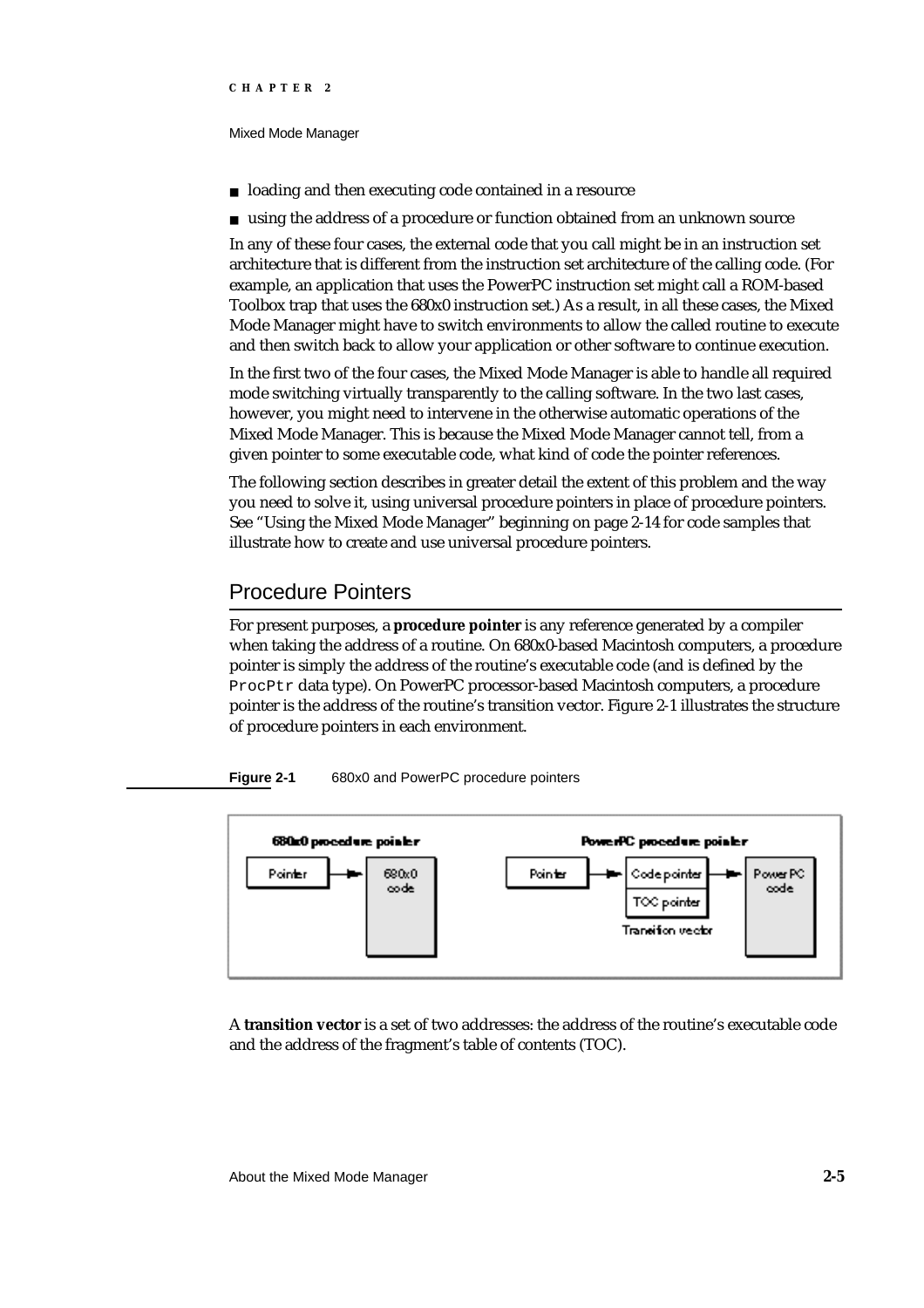#### Mixed Mode Manager

The Macintosh programming interfaces allow you to use procedure pointers in several ways. A procedure pointer can be

- n passed as a parameter to a system software routine (for example, the growZone parameter to the SetGrowZone routine)
- passed in a field of a parameter block or other data structure (for example, the gzProc field of a Zone parameter block)
- $n_{\text{S}}$  stored in an application-specific global data structure (for example, the addresses stored in a grafProcs field of a graphics port)
- $n$  installed into a vector accessed through system global variables (for example, the jGNEFilter global variable)
- $n$  installed into the trap dispatch table or into a patch daisy chain using the SetToolTrapAddress or SetOSTrapAddress routine

As indicated previously, the Mixed Mode Manager cannot tell, from a given procedure pointer, what kind of code the pointer references (either directly through a pointer of type ProcPtr or indirectly through a transition vector). The Mixed Mode Manager solves this problem by requiring you to use generalized procedure pointers, known as universal procedure pointers, whenever you would previously have used a procedure pointer. A **universal procedure pointer** is either a normal 680x0 procedure pointer (that is, the address of a routine) or the address of a **routine descriptor,** a data structure that the Mixed Mode Manager uses to encapsulate information about an externally referenced routine. A routine descriptor describes the address of the routine, its parameters, and its calling conventions.

typedef RoutineDescriptor \*UniversalProcPtr;

#### **Note**

See "Routine Descriptors" on page 2-37 for a description of the fields of a routine descriptor.

The Macintosh application programming interfaces have been revised for the PowerPC platform to change all references to procedure pointers to references to universal procedure pointers. (The new interfaces are called the universal interface files.) For example, the SetGrowZone function was previously declared in the interface file Memory.h like this:

typedef ProcPtr GrowZoneProcPtr; pascal void SetGrowZone (GrowZoneProcPtr growZone);

In the updated interface file Memory.h, SetGrowZone is declared like this:

```
typedef UniversalProcPtr GrowZoneUPP;
extern pascal void SetGrowZone (GrowZoneUPP growZone);
```
This redefinition of all procedure pointers as universal procedure pointers ensures that at the time a procedure is to be executed, the Operating System has enough information to determine the routine's instruction set architecture and hence to determine whether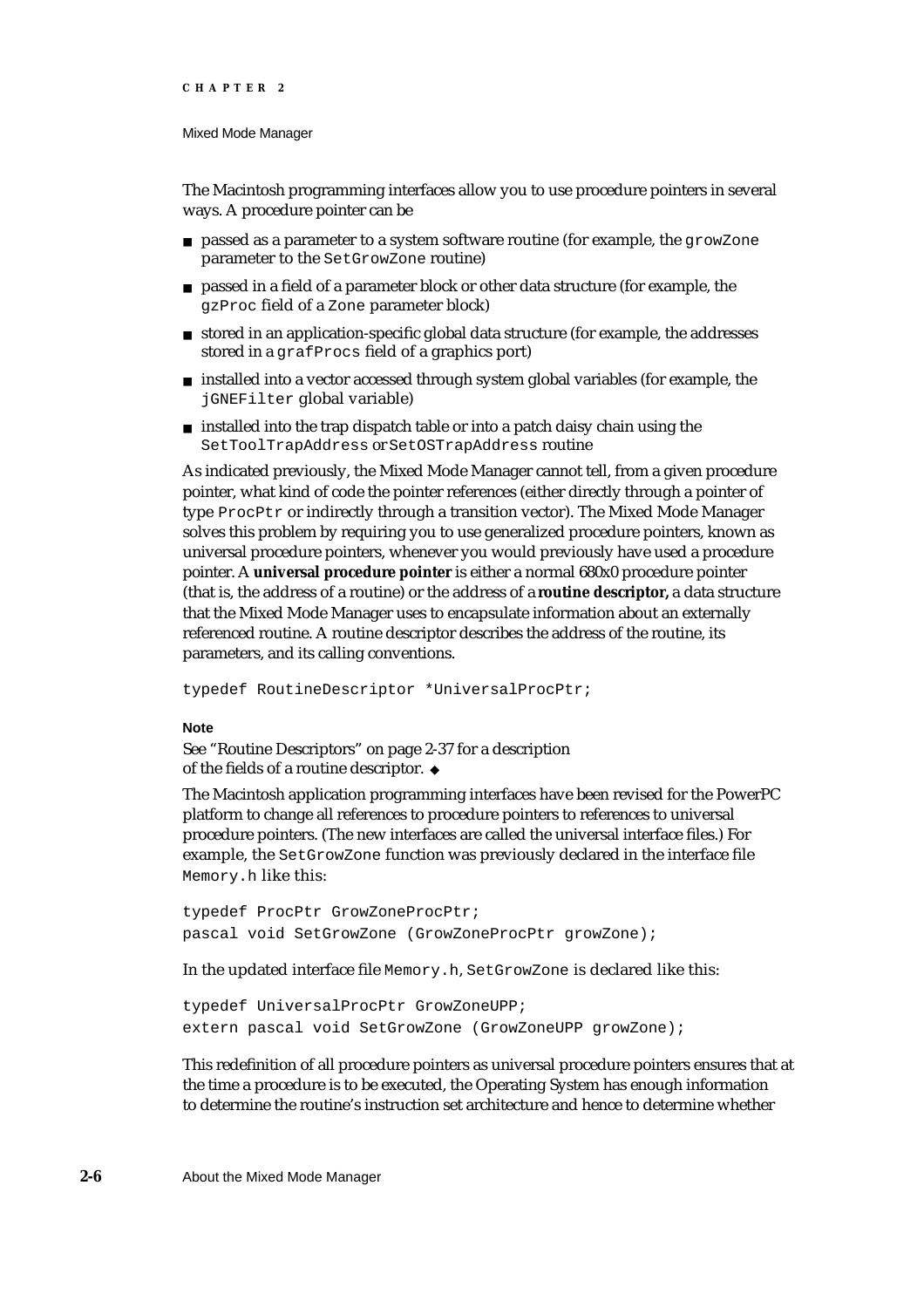#### Mixed Mode Manager

a mode switch is necessary. In addition, if a mode switch is necessary, the universal procedure pointer (if it is a pointer to a routine descriptor) provides information about the routine's calling conventions, the number and sizes of its parameters, and so forth.

It's important to understand exactly when you need to be concerned about routine descriptors and when you need to use the new programming interfaces when writing your application. The following cases cover most of the relevant possibilities:

- n If your application uses the 680x0 instruction set (and therefore executes under the 68LC040 Emulator on PowerPC processor-based Macintosh computers) and does not support external code modules, you do not need to use routine descriptors or the new programming interfaces.
- If your application uses the PowerPC instruction set, you must use the new programming interfaces.
- $\overline{I}$  If your application uses either the 680x0 instruction set or the PowerPC instruction set and makes calls only to code of the same type, you do not need to create routine descriptors.
- If your code uses the PowerPC instruction set and passes a routine's address to code that might be in the 680x0 instruction set, then you need instead to pass the address of a routine descriptor. This applies to all the methods of passing a routine address listed earlier in this section (as a parameter to a system software routine, in a field of a parameter block, and so forth).
- If you create a resource containing PowerPC code that might be called either by 680x0 code or by PowerPC code, that code must be preceded by a routine descriptor. It's possible that the calling code simply loads the resource and jumps to its beginning; if the resource does not begin with a routine descriptor, the Mixed Mode Manager will not be called to determine whether a mode switch is necessary. See "Executing Resource-Based Code" on page 2-24 for more details.

#### **IMPORTANT**

In short, you need to convert procedure pointers to universal procedure pointers only if you pass a routine's address to code that is external to your application. See "Using Universal Procedure Pointers" beginning on page 2-21 for details on making the appropriate modifications to your application. s

### Mode Switches

This section describes the operations of the Mixed Mode Manager in switching modes (from PowerPC native mode to 680x0 emulation mode, or vice versa). It describes the circumstances under which mode switches are performed and the mechanism that the Mixed Mode Manager uses to switch modes.

#### **IMPORTANT**

The information in this section is provided for debugging purposes only. Your application (or other code) should not rely on the details of mode switching presented here. s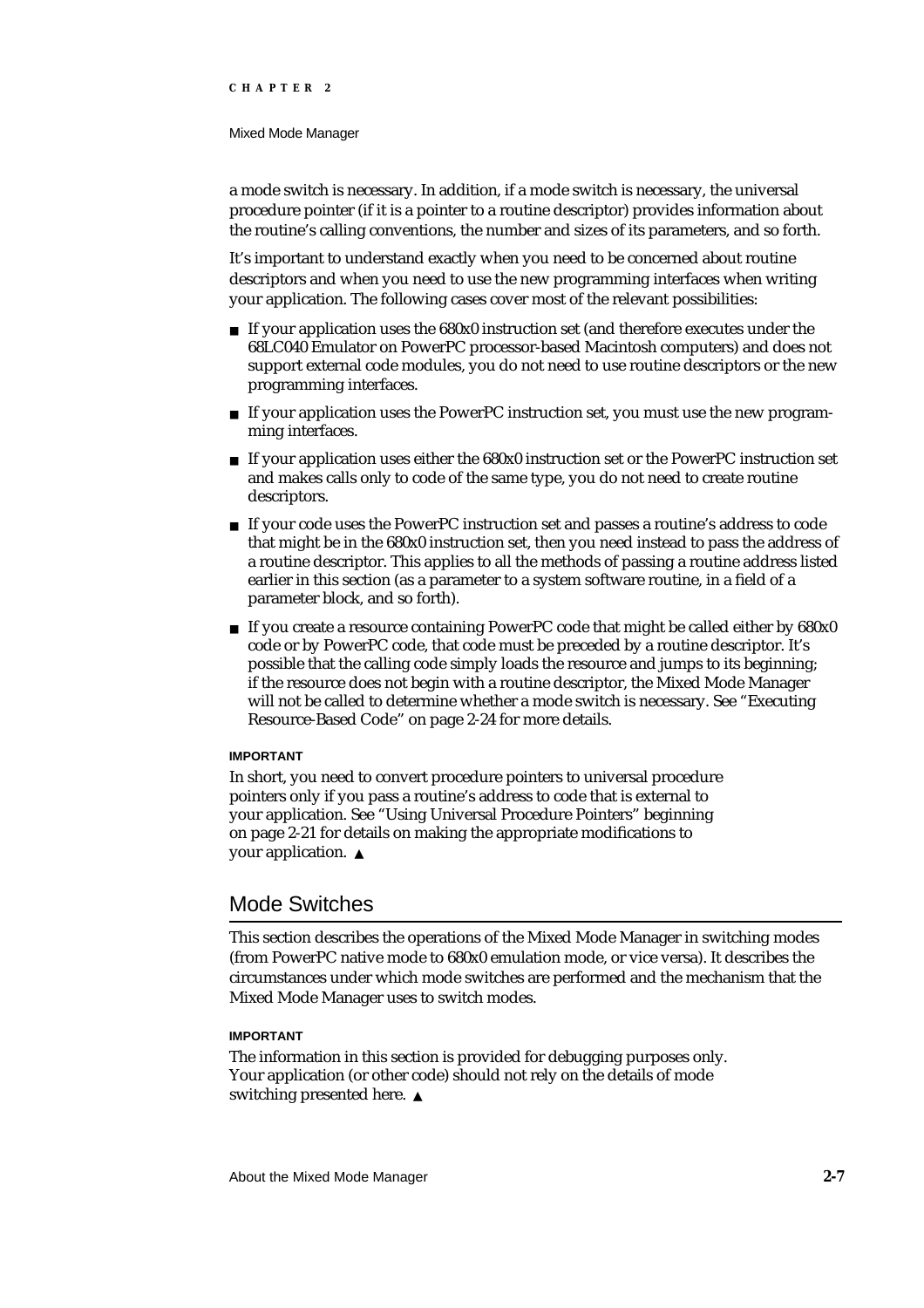#### Mixed Mode Manager

Every mode switch occurs as a result of either an explicit or an implicit cross-mode call. An **explicit cross-mode call** occurs when the calling software itself calls the CallUniversalProc function and passes a universal procedure pointer of a routine that exists in an instruction set architecture other than that of the caller. An **implicit cross-mode call** occurs when the calling software executes a routine descriptor for a routine that exists in an instruction set architecture other than that of the caller.

The mixed-mode architecture of PowerPC processor-based computers running 680x0 based code gives rise to four possible situations when a piece of code calls a system software routine:

- When 680x0 code calls a system software routine that exists as 680x0 code, the routine is called directly, using the trap dispatch mechanism provided in the 68LC040 Emulator.
- When 680x0 code calls a system software routine that exists as PowerPC code, the routine is called indirectly, using the address—contained in the trap dispatch table of a routine descriptor, which invokes a mode switch to the PowerPC environment. When the PowerPC code returns, the executing environment is switched back to the 68LC040 Emulator. See the next section, "Calling PowerPC Code From 680x0 Code," for more details.
- When PowerPC code calls a system software routine that exists as PowerPC code, the routine is called through glue in the system software import library. The glue code calls CallUniversalProc, which determines that the routine is PowerPC code and then calls it directly.
- When PowerPC code calls a system software routine that exists as 680x0 code, the routine is called through glue code contained in the system software import library. The glue code sets up a 680x0 universal procedure pointer (which is simply a 680x0 procedure pointer) and executes the 680x0 code by calling the CallUniversalProc function. See "Calling 680x0 Code From PowerPC Code" on page 2-12 for more details.

#### **IMPORTANT**

Only 680x0 code can make implicit cross-mode calls. Native PowerPC code must always make explicit cross-mode calls. The Mixed Mode Manager determines whether a mode switch is necessary.

### Calling PowerPC Code From 680x0 Code

This section describes how the Mixed Mode Manager switches modes from the 680x0 emulated environment to the PowerPC native environment. This usually happens when 680x0 code calls a system software routine that is implemented in the PowerPC instruction set.

Suppose that a 680x0 application calls some system software routine. The application is not aware that it is running under the 68LC040 Emulator, so it just pushes the routine's parameters onto the stack (or stores them into registers) and then jumps to the routine or calls a trap that internally jumps to the routine. If the routine exists as 680x0 code, no mode switch is required and the routine is called as usual. If, however, the routine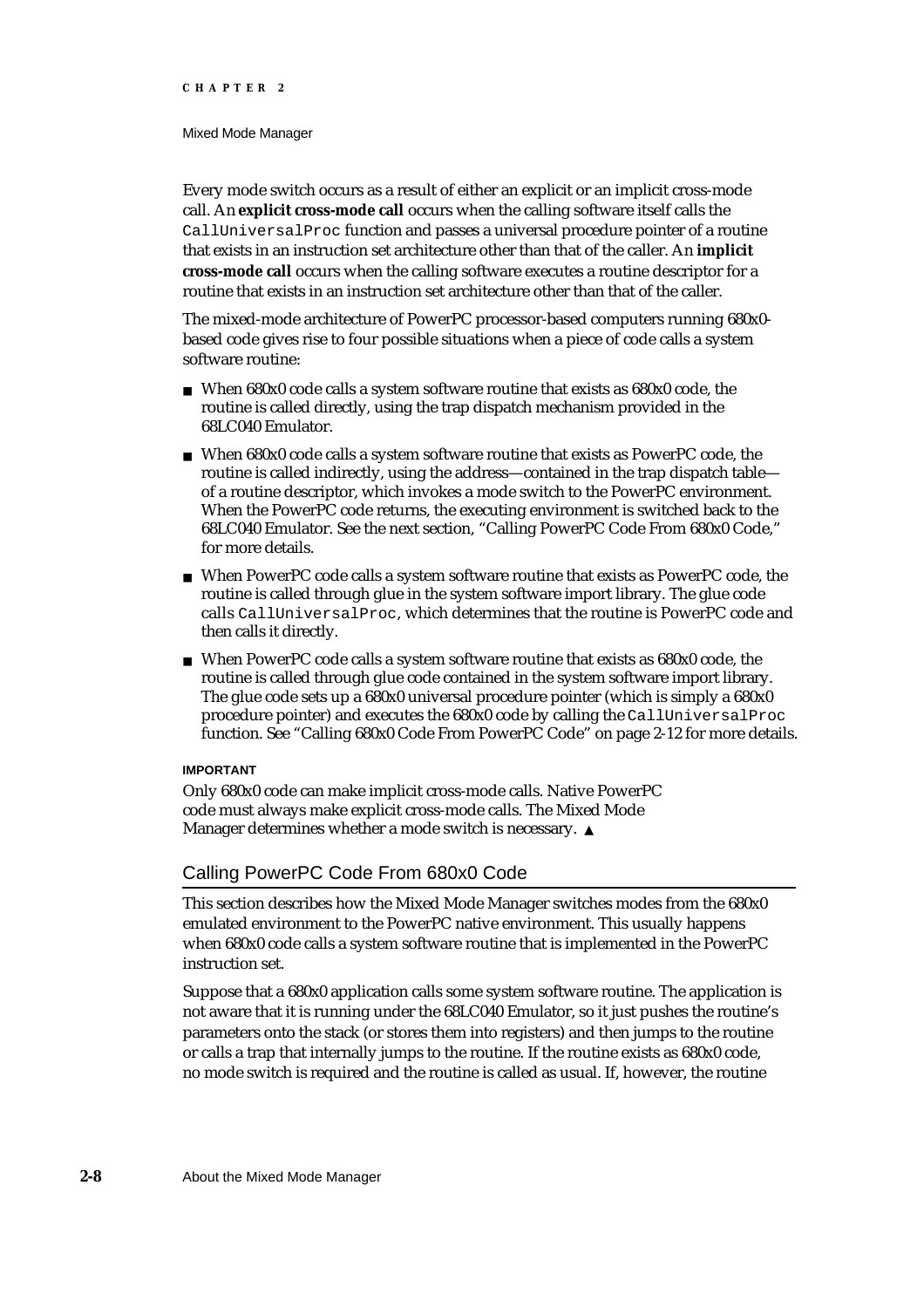#### Mixed Mode Manager

exists as PowerPC code, the calling application must implicitly invoke the Mixed Mode Manager.

If the calling application merely jumps to the PowerPC code, the code must begin with a routine descriptor, as explained in "Executing Resource-Based Code" on page 2-24. If the calling application calls a trap, the trap dispatch table must contain—instead of the address of the routine's executable code—the address of a routine descriptor for that routine. This routine descriptor is created at system startup time.

Figure 2-2 shows the path followed when a 680x0 application calls a system software routine implemented as PowerPC code. The trap dispatch table contains the address of the native routine's routine descriptor. The routine descriptor contains the address of the routine's transition vector, which in turn contains the routine's entry point and TOC value.



**Figure 2-2** Calling PowerPC code from a 680x0 application

For example, suppose that your application calls the CountResources function, as follows:

myResCount = CountResources('PROC');

Suppose further that CountResources has been ported to the PowerPC instruction set. When your application calls CountResources, the stack looks like the one shown in Figure 2-3.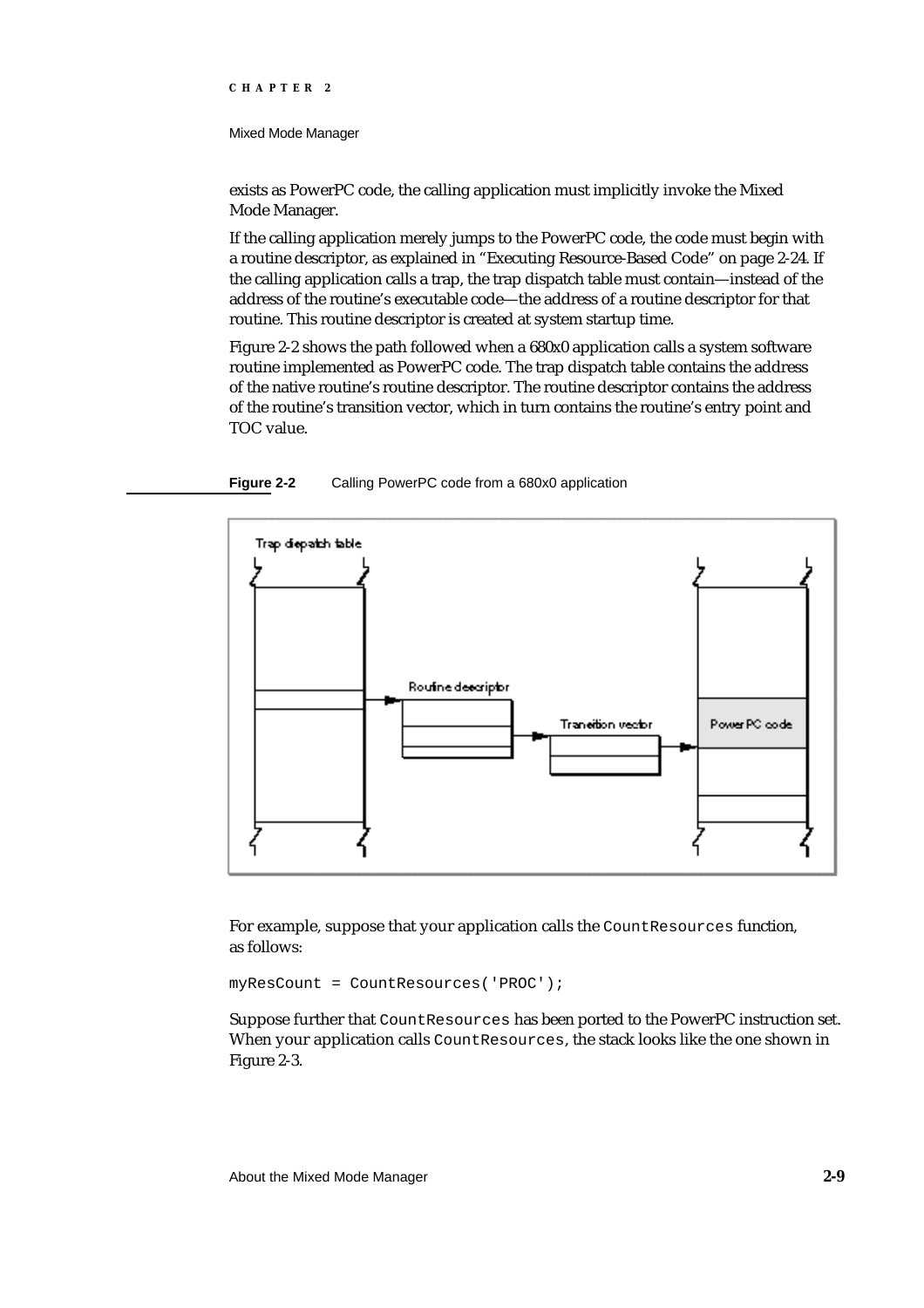#### Mixed Mode Manager

#### **Figure 2-3** The stack before a mode switch



The trap dispatcher executes the CountResources routine descriptor, which begins with an executable instruction that invokes the Mixed Mode Manager. The Mixed Mode Manager retrieves the transition vector and creates a switch frame on the stack. A **switch frame** is a stack frame that contains information about the routine to be executed, the state of various registers, and the address of the previous frame. Figure 2-4 shows the structure of a 680x0-to-PowerPC switch frame.

#### **IMPORTANT**

Notice in Figure 2-4 that the low-order bit in the back chain pointer to the saved A6 value is set. The Mixed Mode Manager uses that bit internally as a signal that a switch frame is on the stack. The Mixed Mode Manager will fail if the stack pointer has an odd value.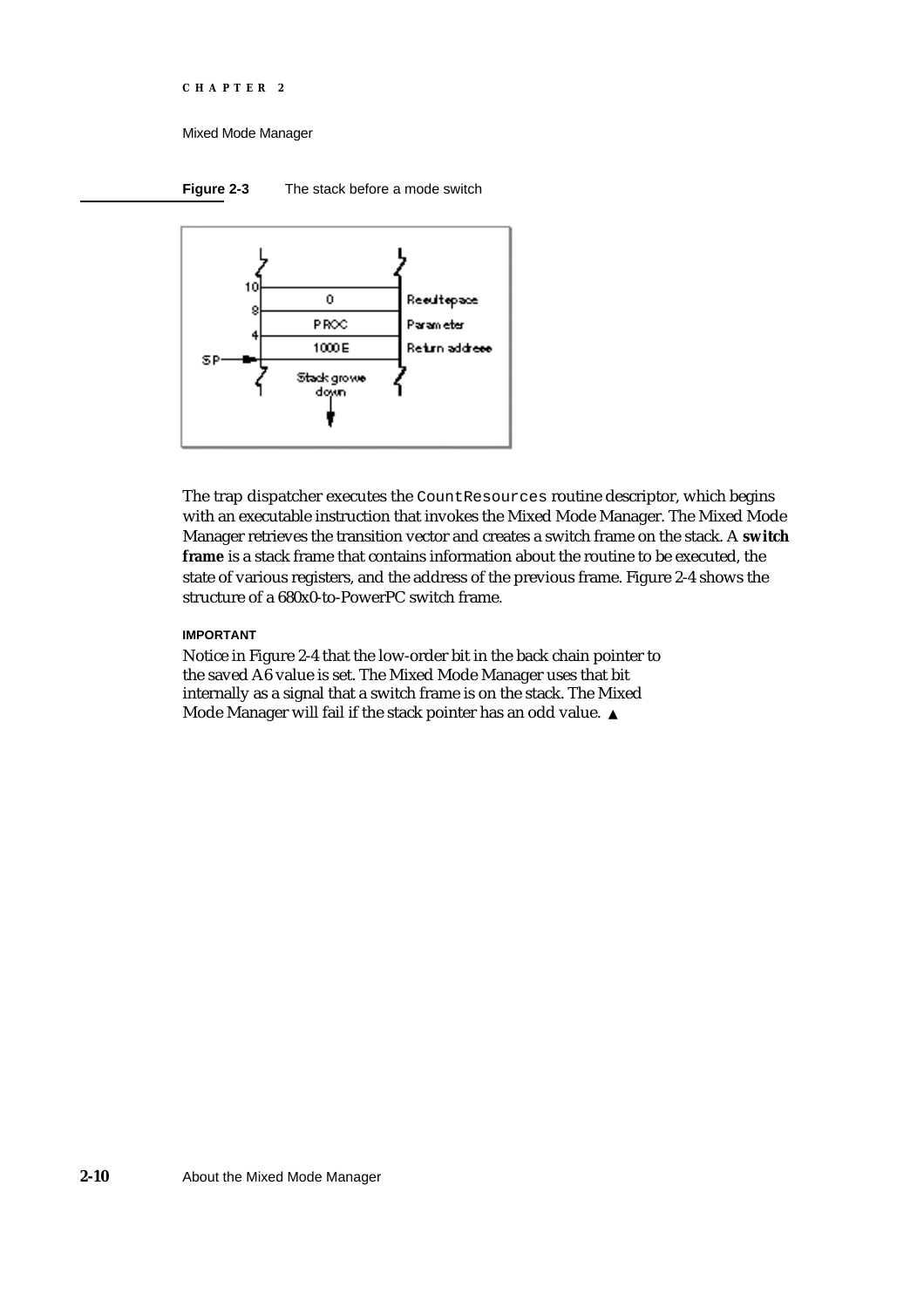#### Mixed Mode Manager

#### **Figure 2-4** A 680x0-to-PowerPC switch frame



In addition to creating a switch frame, the Mixed Mode Manager also sets up several CPU registers:

- n The Table of Contents Register (RTOC) must be set to the TOC address of the fragment containing the CountResources routine. This value is obtained from the transition vector whose address is extracted from the routine descriptor.
- n The Link Register (LR) must be set to point to code that cleans up the stack and restarts the emulator.

At this point, it's safe to execute the native CountResources code. When CountResources completes, the Mixed Mode Manager copies the return value from R3 into its proper location (in a register or on the stack). The RTOC, LR, and CR are restored to their saved values, and the switch frame is popped off the stack. The Mixed Mode Manager also pops the return address off the stack, as well as the parameters of routines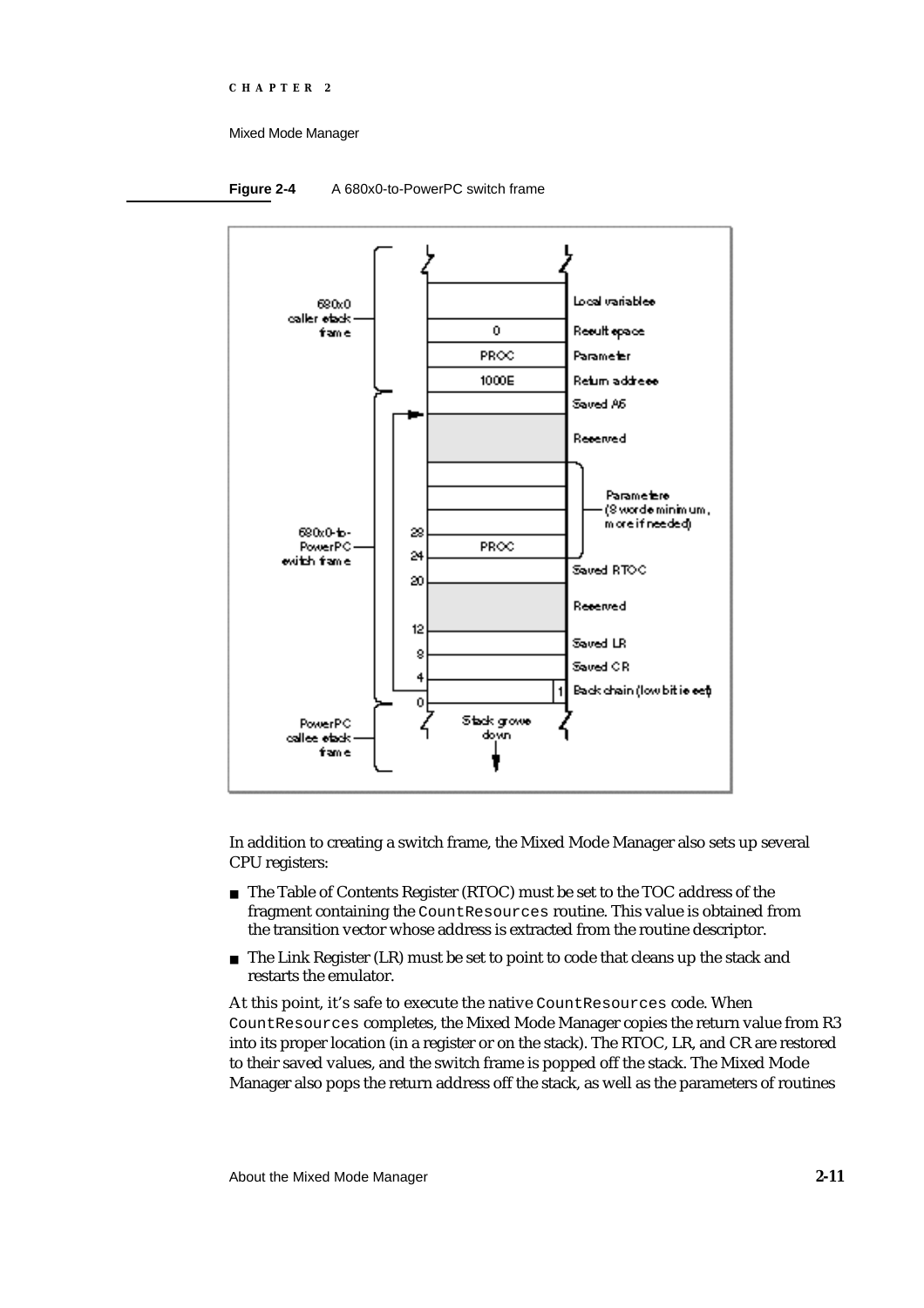Mixed Mode Manager

of type pascal. Finally, the Mixed Mode Manager jumps back into the 68LC040 Emulator and the application continues execution.

### Calling 680x0 Code From PowerPC Code

This section describes how the Mixed Mode Manager switches modes from the PowerPC native environment to the 680x0 emulated environment. This usually happens when PowerPC code calls a system software routine that is implemented in the 680x0 instruction set.

For example, suppose that a PowerPC application calls a system software routine that exists only as 680x0 code. In the system software import library must exist a small piece of glue code that

- n allocates space on the stack for the routine's result, if any
- determines the address of the 680x0 routine from the trap dispatch table  $\mathsf{n}$
- provides the procedure information for the routine
- n calls the CallUniversalProc function

Listing 2-1 illustrates a sample glue routine for the QuickDraw text-measuring routine TextWidth.

#### **IMPORTANT**

Glue routines like the one illustrated in Listing 2-1 are part of the system software import library. You do not need to write glue routines like this.

**Listing 2-1** Sample glue code for a 680x0 routine

```
enum {
  uppTextWidthProcInfo = kPascalStackBased 
                     | RESULT_SIZE(kTwoByteCode) 
                     | STACK_ROUTINE_PARAMETER(1, kFourByteCode)
                     | STACK_ROUTINE_PARAMETER(2, kTwoByteCode)
                     | STACK_ROUTINE_PARAMETER(3, kTwoByteCode)
};
short TextWidth (Ptr textBuf, short firstByte, short byteCount)
{
  ProcPtr textWidth 68K;
  textWidth 68K = NGetTrapAddress( TextWidth, ToolTrap);
  return CallUniversalProc((UniversalProcPtr)textWidth_68K, 
               uppTextWidthProcInfo, textBuf, firstByte, byteCount);
}
```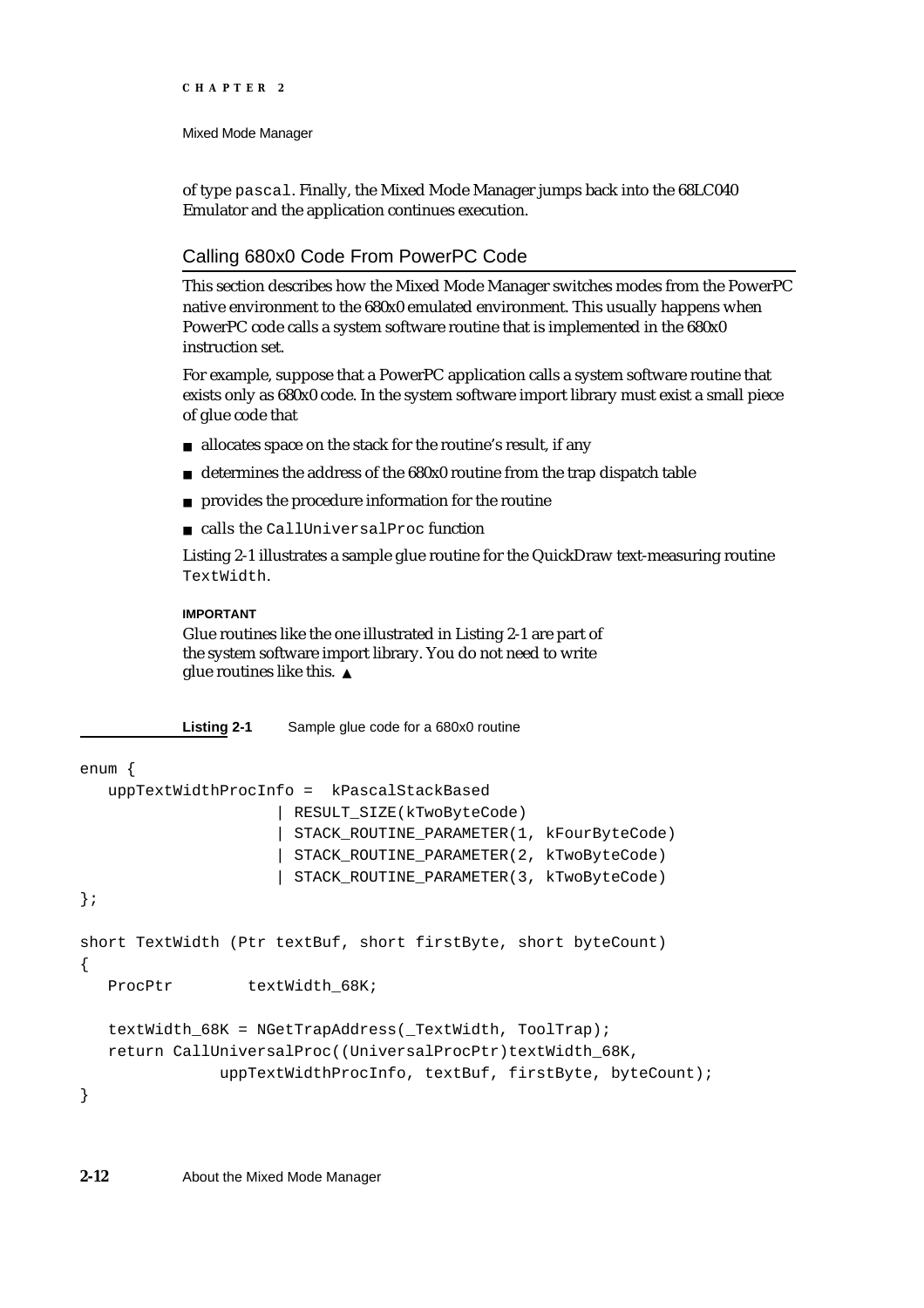#### Mixed Mode Manager

See "Specifying Procedure Information" beginning on page 2-14 for a description of the constants and macros used to define the procedure information (that is, the myProcInfo parameter).

#### **Note**

For Operating System traps (that is, traps of type OSTrap), the trap dispatcher copies the trap number into register D1. As a result, the glue code illustrated in Listing 2-1 would need to call the function CallOSTrapUniversalProc. u

The call to CallUniversalProc invokes the Mixed Mode Manager, which verifies that a mode switch is necessary. At that point, the Mixed Mode Manager saves all nonvolatile registers and other necessary information on the stack in a switch frame. Figure 2-5 shows the structure of a PowerPC-to-680x0 switch frame.

**Figure 2-5** A PowerPC-to-680x0 switch frame

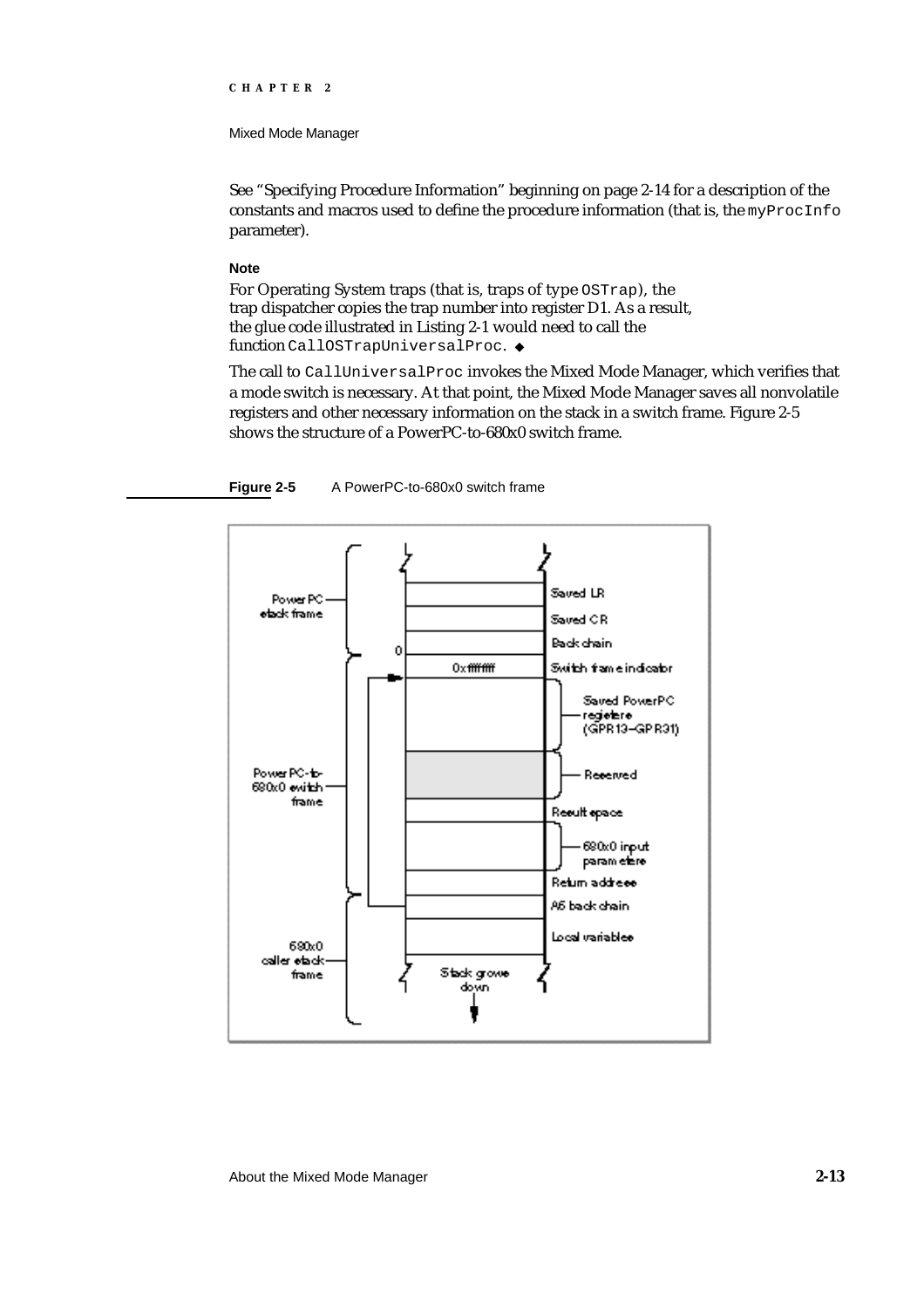#### Mixed Mode Manager

Once the switch frame is set up, the Mixed Mode Manager sets up the 68LC040 Emulator's context block and then jumps into the emulator. When the routine has finished executing, it attempts to jump to the return address pushed onto the stack. That return address points to a mode-switching structure contained in the Reserved area in the switch frame. The emulator encounters the instruction in the  $\sigma$  om  $\mathbf{x}$  ed ModeTrap field of the routine descriptor and then saves the current 680x0 state in its context block. Once this is done, the Mixed Mode Manager restores native registers that were previously saved and deallocates the switch frame. Control then returns to the caller of CallUniversalProc.

#### **IMPORTANT**

As currently implemented, the instruction that causes a return from the 68LC040 Emulator to the native PowerPC environment clears the low-order 5 bits of the Condition Code Register (CCR). This prevents 680x0 callback procedures from returning information in the CCR. If you want to port 680x0 code that calls an external routine that returns results in the CCR, you must instead call a 680x0 stub that saves that information in some other place.

### Using the Mixed Mode Manager

You can use the Mixed Mode Manager to specify the procedure information for a routine, create routine descriptors, and execute the code referenced by a universal procedure pointer. Typically, you'll call NewRoutineDescriptor to create a routine descriptor and CallUniversalProc to execute the code described by a routine descriptor. You can dispose of routine descriptors you no longer need by calling the DisposeRoutineDescriptor function.

Remember that if you are compiling code for the 680x0 environment, you don't need to worry about creating, calling, or disposing of routine descriptors. For 680x0 code, the compiler variable USESROUTINEDESCRIPTORS is set to false (the default setting). Any calls in your source code to the NewRoutineDescriptor function are replaced by the code address passed as a parameter to NewRoutineDescriptor. Similarly, any calls to DisposeRoutineDescriptor are simply removed.

#### **Note**

Your development environment sets the USESROUTINEDESCRIPTOR variable to the value appropriate for the kind of code you are compiling, You don't need to set or reset this variable. u

### Specifying Procedure Information

The primary task of the Mixed Mode Manager is to convert routine parameters between the 680x0 and PowerPC environments. The parameter passing conventions in the PowerPC environment are identical for all routines, so you'll need to specify the calling conventions only for 680x0 routines.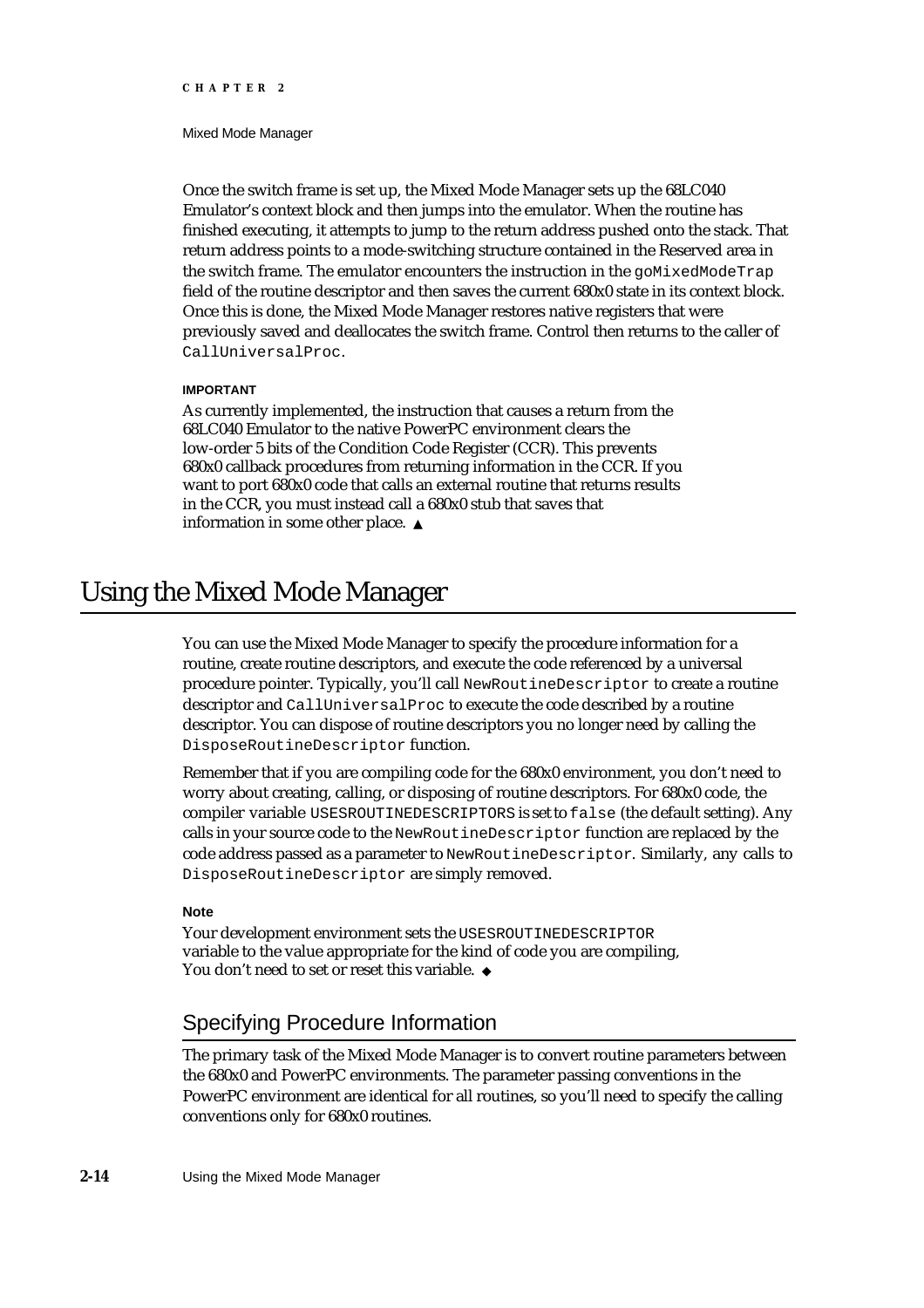#### Mixed Mode Manager

In the Macintosh Operating System, there are five basic kinds of calling conventions:

- n Pascal routines with the parameters passed on the stack
- n C routines with the parameters passed on the stack
- $n$  routines with the parameters passed in registers
- $n$  dispatched Pascal or C routines with the selector in a register and the parameters on the stack
- n dispatched Pascal routines with the selector and the parameters on the stack

In addition to these five basic kinds of calling conventions, there exist a number of cases that the Mixed Mode Manager treats specially. For example, an ADB service routine is passed information in registers A0, A1, A2, and D0.

The Mixed Mode Manager uses a long word of type ProcInfoType to encode a routine's **procedure information,** which contains essential information about the calling conventions and other features of a routine. You need to specify procedure information when you create a new routine descriptor by calling the NewRoutineDescriptor function.

typedef unsigned long ProcInfoType;

#### **IMPORTANT**

In all likelihood, you do not need to read the remainder of this section, which explains in detail the structure of the ProcInfoType long word and shows how to create custom procedure information. The universal interface files define procedure information for each universal procedure pointer used by the system. For example, the interfaces define the constant uppGrowZoneProcInfo for you to use when specifying the procedure information for a grow-zone function. You need to create procedure information only for routines not defined in the programming interfaces. You can probably skip to the section "Using Universal Procedure Pointers" on page 2-21.

The lower-order 4 bits of the procedure information encode the routine's calling conventions. You specify calling conventions using these constants:

#### enum {

- /\*calling conventions\*/ kPascalStackBased = (CallingConventionType)0, kCStackBased = (CallingConventionType)1, kReqisterBased = (CallingConventionType)2, kThinkCStackBased = (CallingConventionType)5, kD0DispatchedPascalStackBased = (CallingConventionType)8, kD0DispatchedCStackBased = (CallingConventionType)9,  $kD1D$ ispatchedPascalStackBased =  $(CallingConventionType)12,$ kStackDispatchedPascalStackBased = (CallingConventionType)14, kSpecialCase = (CallingConventionType)15
	-
	-
	-
	-
	-
	-
	-
	-
	-

};

Using the Mixed Mode Manager **2-15 2-15**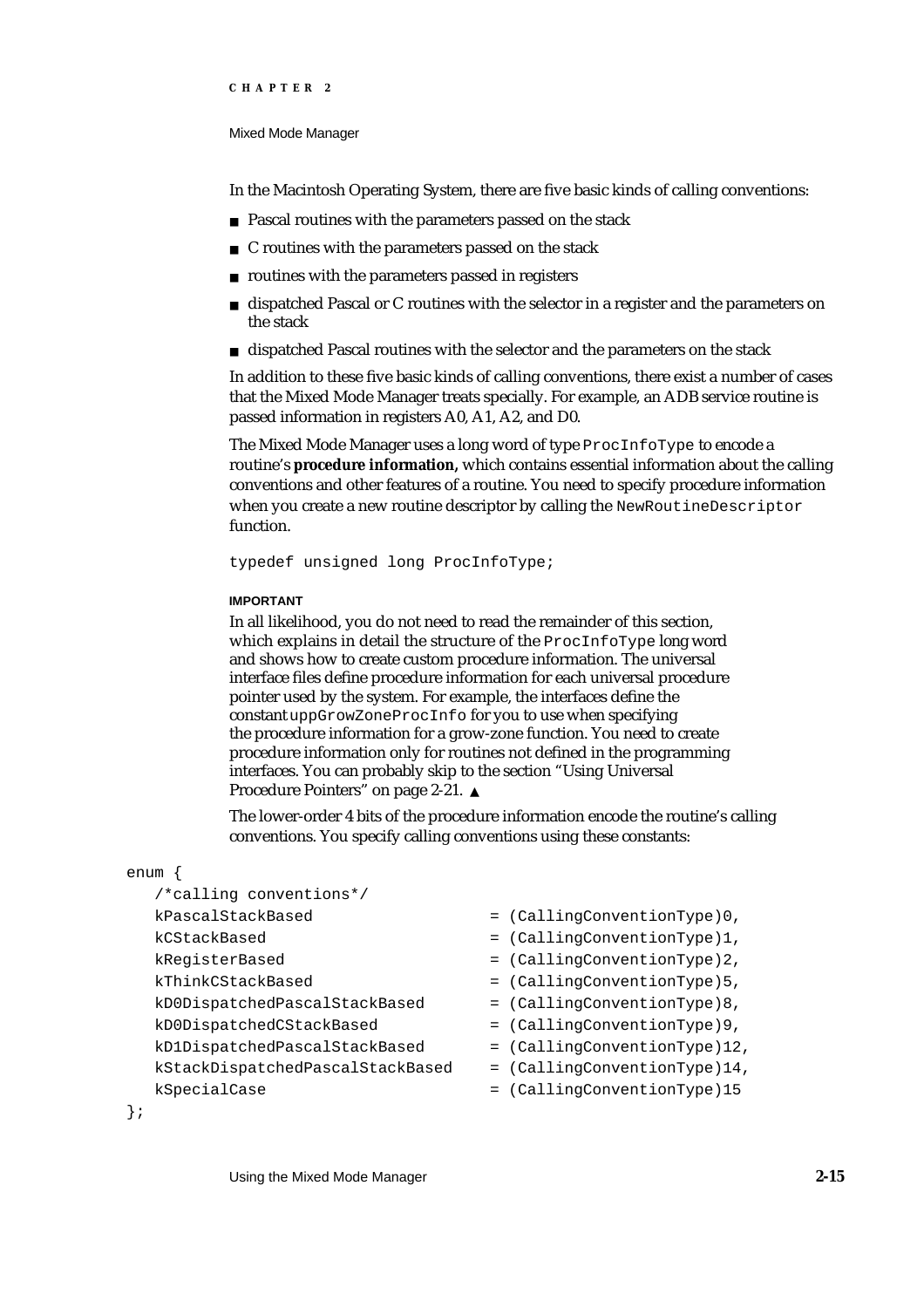Mixed Mode Manager

For example, a routine that passes its parameters on the stack according to normal C language conventions would have the rightmost 4 bits of the procedure information set to 0001 (hexadecimal 0x00000001).

Except for routines having calling conventions of type kSpecialCase, the 2 bits to the left of the calling convention bits encode the size of the result returned by the routine. You can access those bits using a constant:

```
#define kResultSizePhase 4
```
The Mixed Mode Manager provides four constants and a macro that you can use to set a routine's result size in its procedure information.

| enum                            |                                                  |  |
|---------------------------------|--------------------------------------------------|--|
| kNoByteCode                     | $= 0$ ,                                          |  |
| kOneByteCode                    | $= 1$ ,                                          |  |
| kTwoByteCode                    | $= 2,$                                           |  |
| kFourByteCode                   | $=$ 3                                            |  |
| $\}$ ;                          |                                                  |  |
| #define RESULT SIZE(sizeCode) \ |                                                  |  |
|                                 | $((ProcInfoType)(sizeCode) << kResultSizePhase)$ |  |

Except as already noted, every set of procedure information uses its rightmost 6 bits to specify the calling conventions and result size information. The calling conventions, which take up the rightmost 4 bits, determine how the remaining bits of a routine's procedure information are interpreted. For example, if the rightmost 4 bits contain the value kCStackBased or the value kPascalStackBased, then the remaining bits encode the sizes and number of the parameters passed on the stack. Figure 2-6 shows how the Mixed Mode Manager interprets the procedure information for a stackbased routine.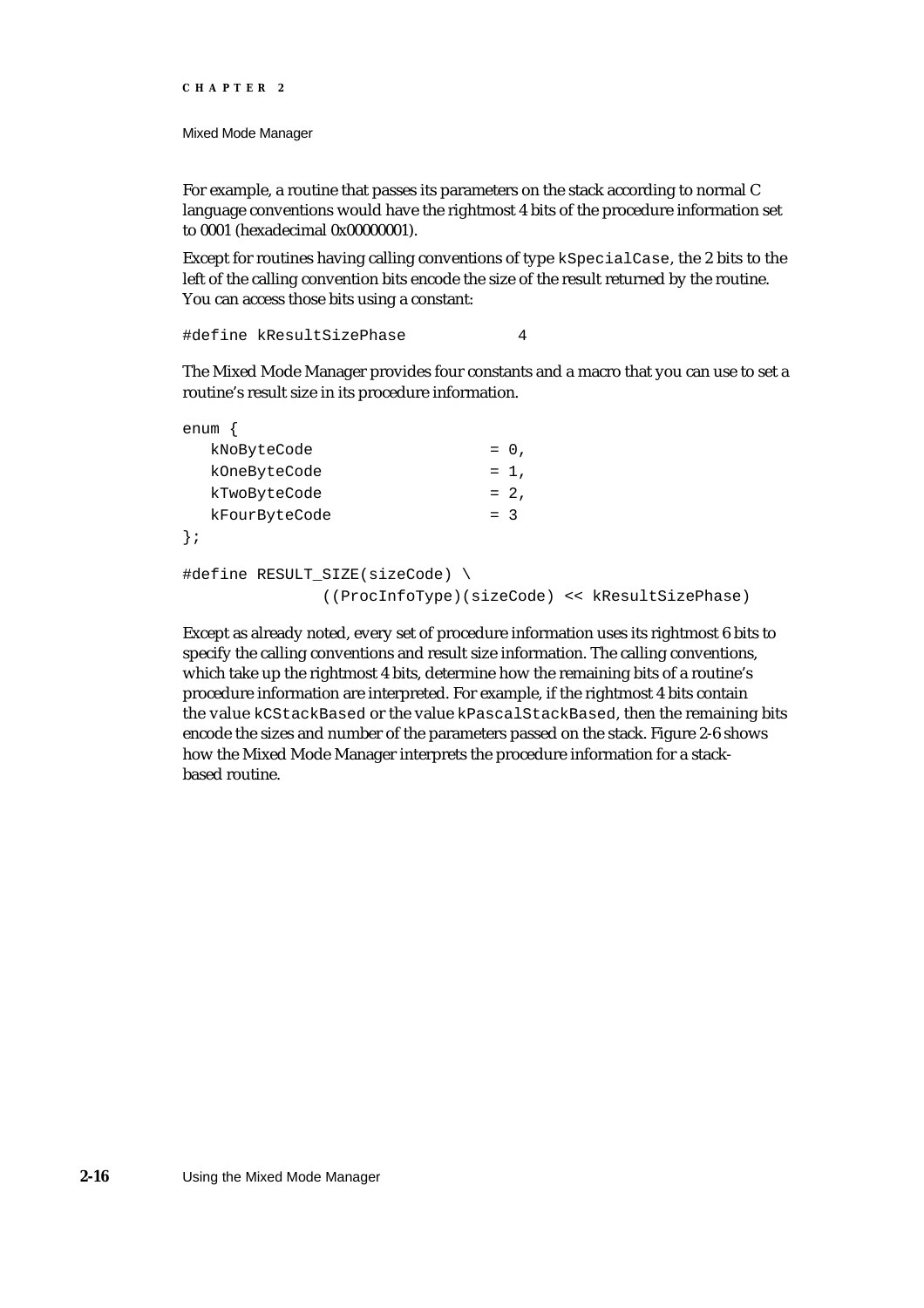#### Mixed Mode Manager

**Figure 2-6** Procedure information for a stack-based routine



Once again, the Mixed Mode Manager provides a set of constants and macros that you can use to specify a stack-based routine's procedure information.

```
#define kStackParameterPhase 6
#define kStackParameterWidth 2
#define STACK_ROUTINE_PARAMETER(whichParam, sizeCode) \
   ((ProcInfoType)(sizeCode) << (kStackParameterPhase + \
                  (((whichParam) - 1) * kStackParameterWidth)))
```
As you can see, the maximum number of stack-based parameters whose sizes you can specify using a variable of type ProcInfoType is 13. The procedure information encoding used by the Mixed Mode Manager places limits on the number of specifiable register-based parameters as well. See Table 2-1 at the end of this section (page 2-20) for a complete list of these limits.

The new application programming interface files described earlier (on page 2-6) include constants that define procedure information for each type of routine to which you might need to create a universal procedure pointer. For example, the interface file Memory.h includes these definitions:

```
enum {
   uppGrowZoneProcInfo = kPascalStackBased 
      | RESULT_SIZE(SIZE_CODE(sizeof(long))) 
      | STACK_ROUTINE_PARAMETER(1, SIZE_CODE(sizeof(Size))),
   uppPurgeProcProcInfo = kPascalStackBased 
      | STACK_ROUTINE_PARAMETER(1, SIZE_CODE(sizeof(Handle)))
};
```
Using the Mixed Mode Manager **2-17**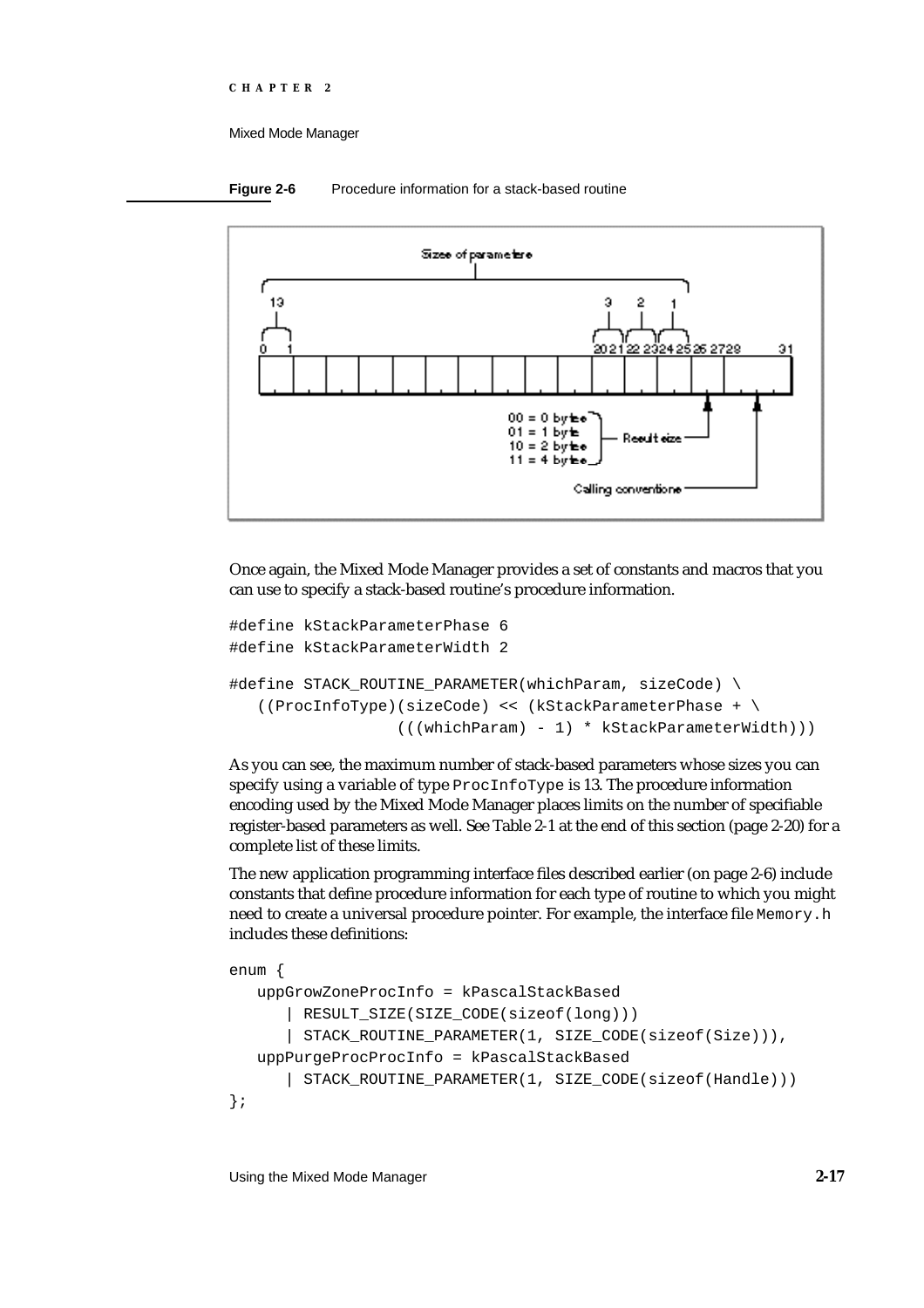```
CHAPTER 2
          Mixed Mode Manager
          A grow-zone function follows normal Pascal calling conventions, returns a value that is 4 
          bytes long, and takes a single 4-byte parameter on the stack. A purge-warning procedure 
          follows normal Pascal calling conventions, returns no value, and takes a single 4-byte 
          parameter on the stack.
          The Mixed Mode Manager provides similar constants and macros for specifying 
          procedure information for register-based routines.
#define kRegisterResultLocationPhase \
                          (kCallingConventionWidth + kResultSizeWidth)
#define kRegisterResultLocationWidth 5
#define kRegisterParameterPhase \
                           (kCallingConventionWidth + kResultSizeWidth + \nkRegisterResultLocationWidth)
#define kRegisterParameterWidth 5
#define kRegisterParameterWhichPhase 2
#define kRegisterParameterSizePhase 0
#define kDispatchedSelectorSizeWidth 2
#define kDispatchedSelectorSizePhase \
                          (kCallingConventionWidth + kResultSizeWidth)
#define kDispatchedParameterPhase \
```
((ProcInfoType)(whichReg) << kRegisterResultLocationPhase) #define REGISTER\_ROUTINE\_PARAMETER(whichParam, whichReg, sizeCode) \ ((((ProcInfoType)(sizeCode) << kRegisterParameterSizePhase) | \ ((ProcInfoType)(whichReg) << kRegisterParameterWhichPhase)) << \

```
(kRegisterParameterPhase + (((whichParam)- 1) * kRegisterParameterWidth)))
         For example, Figure 2-7 shows the arrangement of the procedure information for a 
         register-based routine.
```
 $(kCallingConventionWidth + kResultSizeWidth + \n$ 

kDispatchedSelectorSizeWidth)

#define REGISTER\_RESULT\_LOCATION(whichReg) \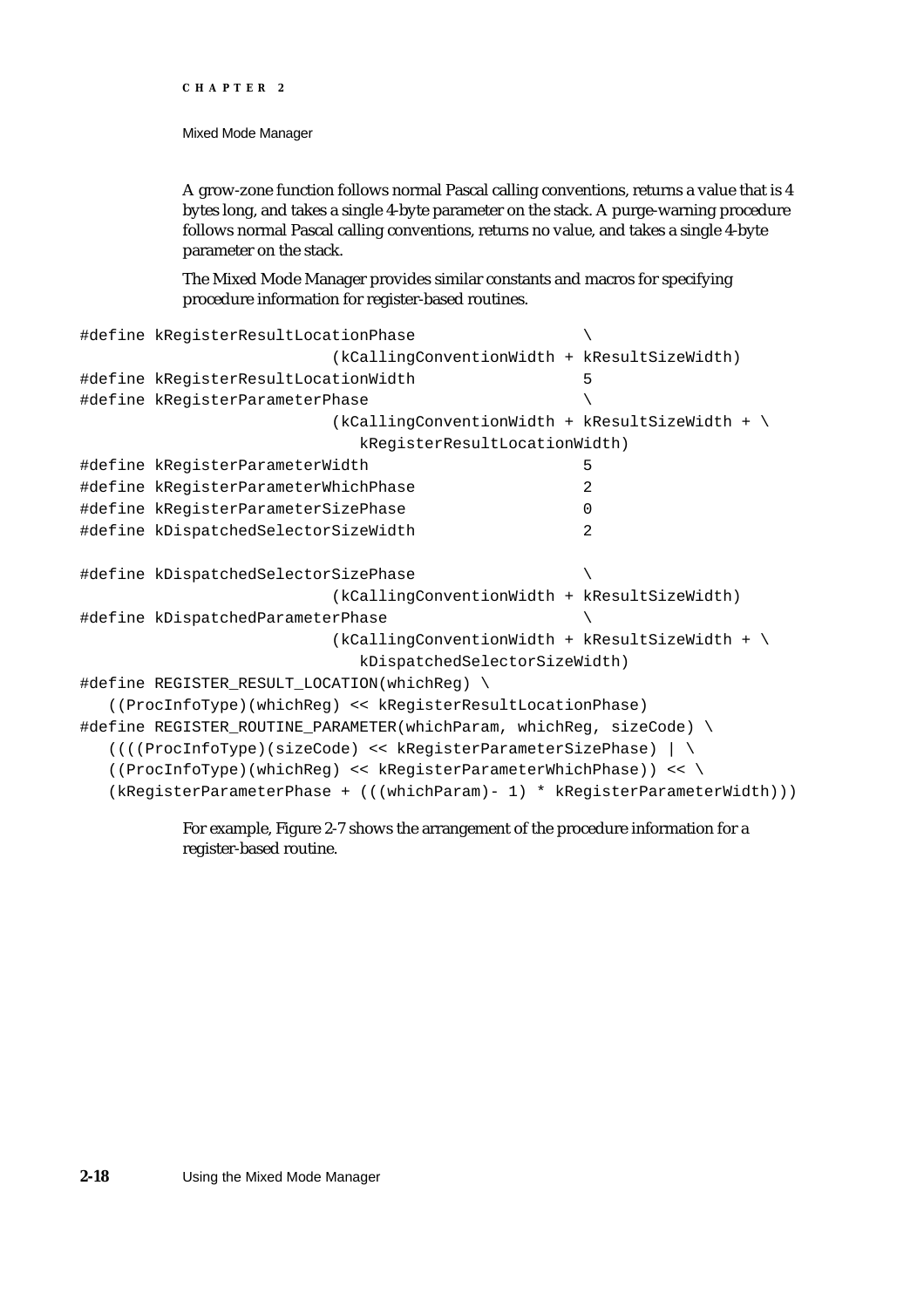

**Figure 2-7** Procedure information for a register-based routine



The register fields use the following constants to encode 680x0 register information:

```
enum {
```

```
/*680x0 registers*/
kRegisterD0 = 0,
kRegisterD1 = 1,
kRegisterD2 = 2,
kRegisterD3 = 3,
kRegisterD4 = 8,
kRegisterD5 = 9,
kRegisterD6 = 10,
kRegisterD7 = 11,
kRegisterA0 = 4,kRegisterA1 = 5,
kRegisterA2 = 6,
kRegisterA3 = 7,
kRegisterA4 = 12,
kReqisterA5 = 13,
kRegisterA6 = 14,
kCCRegisterCBit = 16,
kCCRegisterVBit = 17,
kCCRegisterZBit = 18,
```
Using the Mixed Mode Manager **2-19**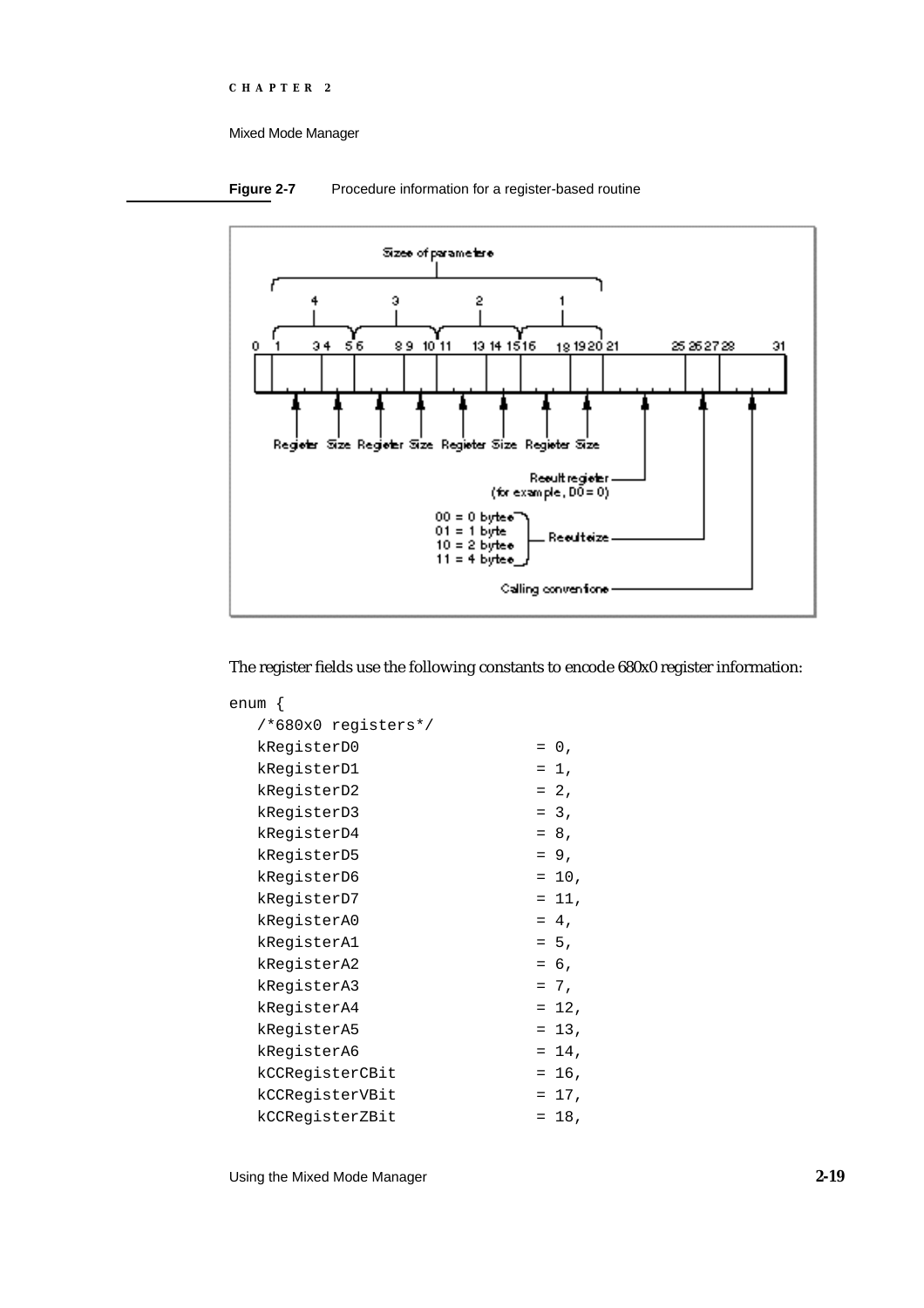Mixed Mode Manager

|           | kCCRegisterNBit | $= 19.$ |
|-----------|-----------------|---------|
|           | kCCReqisterXBit | $= 20$  |
| $\vert$ ; |                 |         |

#### **Note**

The result size should be specified as 0 for results returned in any of the CCR registers.

The Mixed Mode Manager also provides constants and macros to specify the procedure information for stack-based routines that take a register-based selector and for stackbased routines that take a stack-based selector.

#### **Note**

See "Procedure Information" beginning on page 2-27 for a complete description of the constants you can use to specify a routine's procedure information. See "C Language Macros for Defining Procedure Information" on page 2-50 for a complete list of the Mixed Mode Manager macros you can use to create procedure information.

As noted earlier, there are limits on the number of parameters that a procedure information can describe. Table 2-1 lists the available calling conventions and the maximum number of specifiable parameters and selectors for each convention.

#### **IMPORTANT**

The input parameters can be passed in any of the registers D0–D3 and A0–A3; the output parameter can be returned in any register.

**Table 2-1** Limits on the number of specifiable parameters in a procedure information

| <b>Calling convention</b>        | <b>Maximum number</b><br>of parameters | Number of<br>selectors |
|----------------------------------|----------------------------------------|------------------------|
| kPascalStackBased                | 13                                     | $\bf{0}$               |
| kCStackBased                     | 13                                     | 0                      |
| kRegisterBased                   | 4 input, 1 output                      | 0                      |
| kThinkCStackBased                | 13                                     | 0                      |
| kD0DispatchedPascalStackBased    | 12                                     |                        |
| kD0DispatchedCStackBased         | 12                                     |                        |
| kD1DispatchedPascalStackBased    | 12                                     |                        |
| kStackDispatchedPascalStackBased | 12                                     |                        |

In general, these limitations should not affect you. There are, however, a very few cases in which the documented behavior of a routine prevents it from being implemented in native PowerPC code. For example, the low-level .ENET driver routines ReadRest and ReadPacket return information in several registers. As a result, they cannot be implemented natively. (Because these routines are typically called only in code where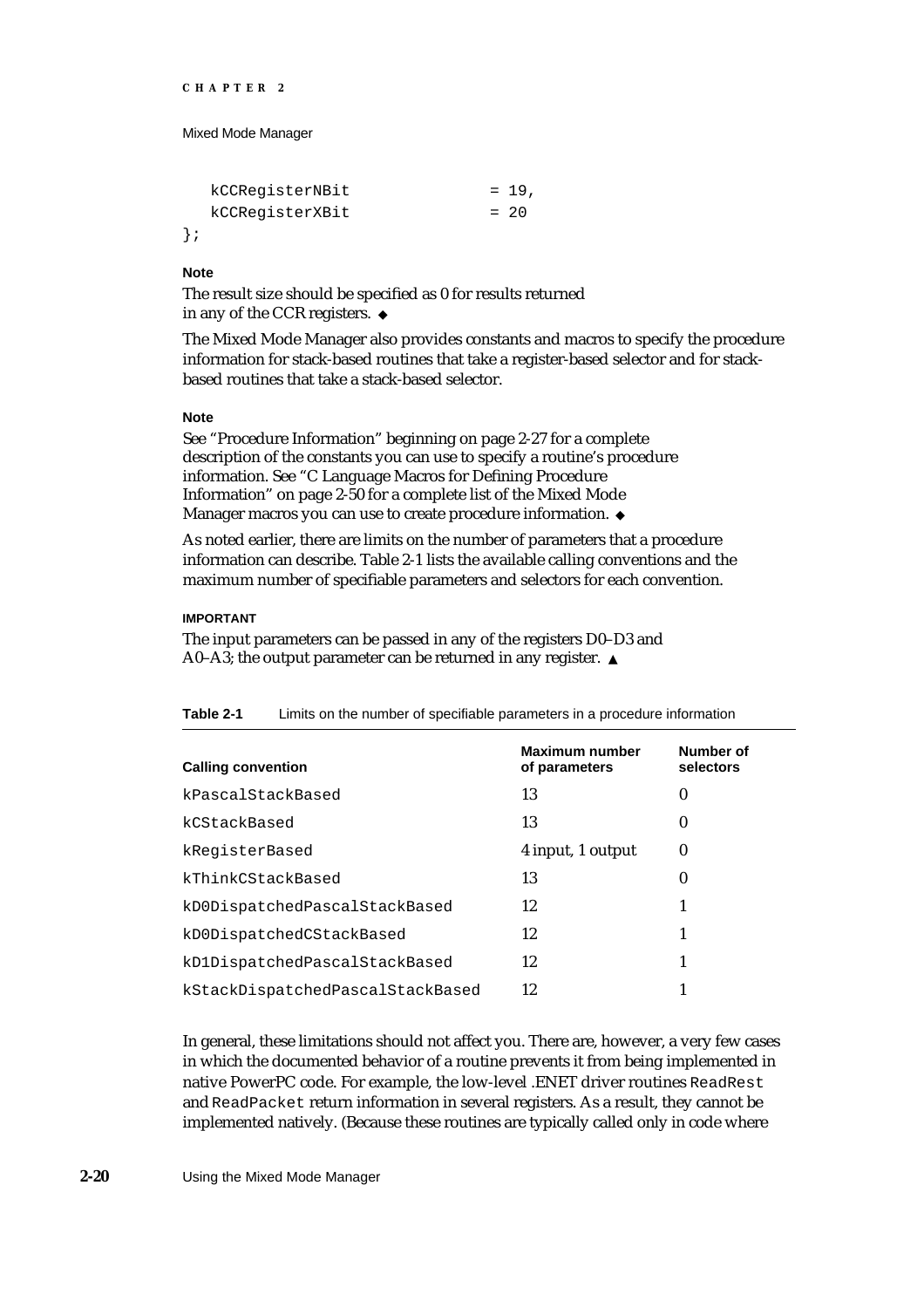#### Mixed Mode Manager

speed of execution is critical, it's not likely that you would want to incur the overhead of a mode switch by writing native callbacks to the .ENET driver.)

### Using Universal Procedure Pointers

When you call the NewRoutineDescriptor or NewFatRoutineDescriptor function to create a routine descriptor, the Mixed Mode Manager calls the Memory Manager to allocate a nonrelocatable block in the current heap in which to store the new routine descriptor. Eventually, you might want to dispose of the space occupied by the routine descriptor; you can do this by calling the DisposeRoutineDescriptor function.

In general, there are two ways you'll probably handle this allocation and deallocation. By far the easiest method is to allocate in your application's heap, at application initialization time, a routine descriptor for each routine whose address you'll need to pass elsewhere. For example, if your application calls TrackControl with a custom action procedure, you can create a routine descriptor in the application heap when your application starts up, as shown in Listing 2-2.

**Listing 2-2** Creating global routine descriptors

```
UniversalProcPtr myActionProc;
myActionProc = NewRoutineDescriptor((ProcPtr)MyAction, 
                                     uppControlActionProcInfo, 
                                     GetCurrentISA());
```
Later you would call TrackControl like this:

TrackControl(myControl, myPoint, myActionProc);

The routine descriptor pointed to by the global variable myActionProc remains allocated until your application quits, at which time the Process Manager reclaims all the memory in your application heap.

#### **Note**

If you don't want TrackControl to call an application-defined action procedure, you must pass NULL in place of myActionProc. In that case, you don't need to call NewRoutineDescriptor.

The other way to handle routine descriptors is to create them as you need them and then dispose of them as soon as you're finished with them. This practice would be useful for routines you don't call very often. Listing 2-3 shows a way to call the ModalDialog function to display a rarely used modal dialog box.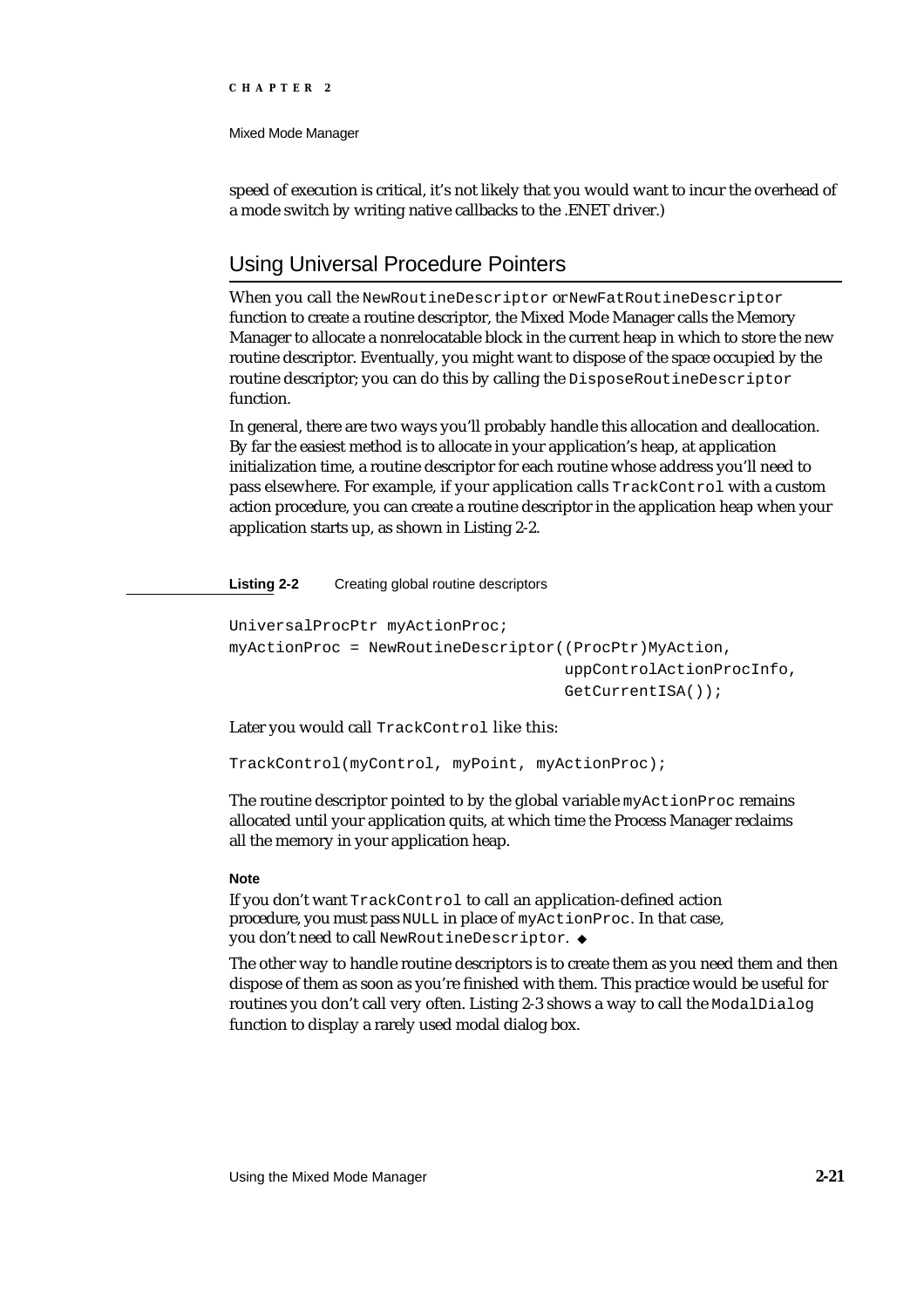```
CHAPTER 2
```

```
Listing 2-3 Creating local routine descriptors
void DoAboutBox (void)
{
  short myItem = 0;
  DialogPtr myDialog;
  UniversalProcPtr myModalProc;
  myDialog = GetNewDialog(kAboutBoxID, NULL, (WindowPtr) -1L);
  myModalProc = NewRoutineDescriptor((ProcPtr)MyEventFilter, 
                                   uppModalFilterProcInfo, 
                                   GetCurrentISA());
  while (myItem != iOK)
     ModalDialog(myModalProc, &myItem);
  DisposeDialog(myDialog);
  DisposeRoutineDescriptor(myModalProc);
}
```
If you decide to allocate and dispose of routine descriptors locally, make sure that you don't dispose of a routine descriptor before it's actually used by the Operating System. (This could happen, for instance, if you pass a universal procedure pointer for a completion routine and then exit the local procedure before the completion routine is called.)

#### **Note**

You should call DisposeRoutineDescriptor only to dispose routine descriptors that you created using either NewRoutineDescriptor or NewFatRoutineDescriptor.

### Using Static Routine Descriptors

Instead of allocating space for routine descriptors in your application heap (as described in the previous section), you can also create routine descriptors on the stack or in your global variable space by using macros supplied by the Mixed Mode Manager. Most likely, you'll create a descriptor on the stack when you need to use a routine descriptor for a very short time. For example, you could use the function defined in Listing 2-4 instead of the one defined in Listing 2-3.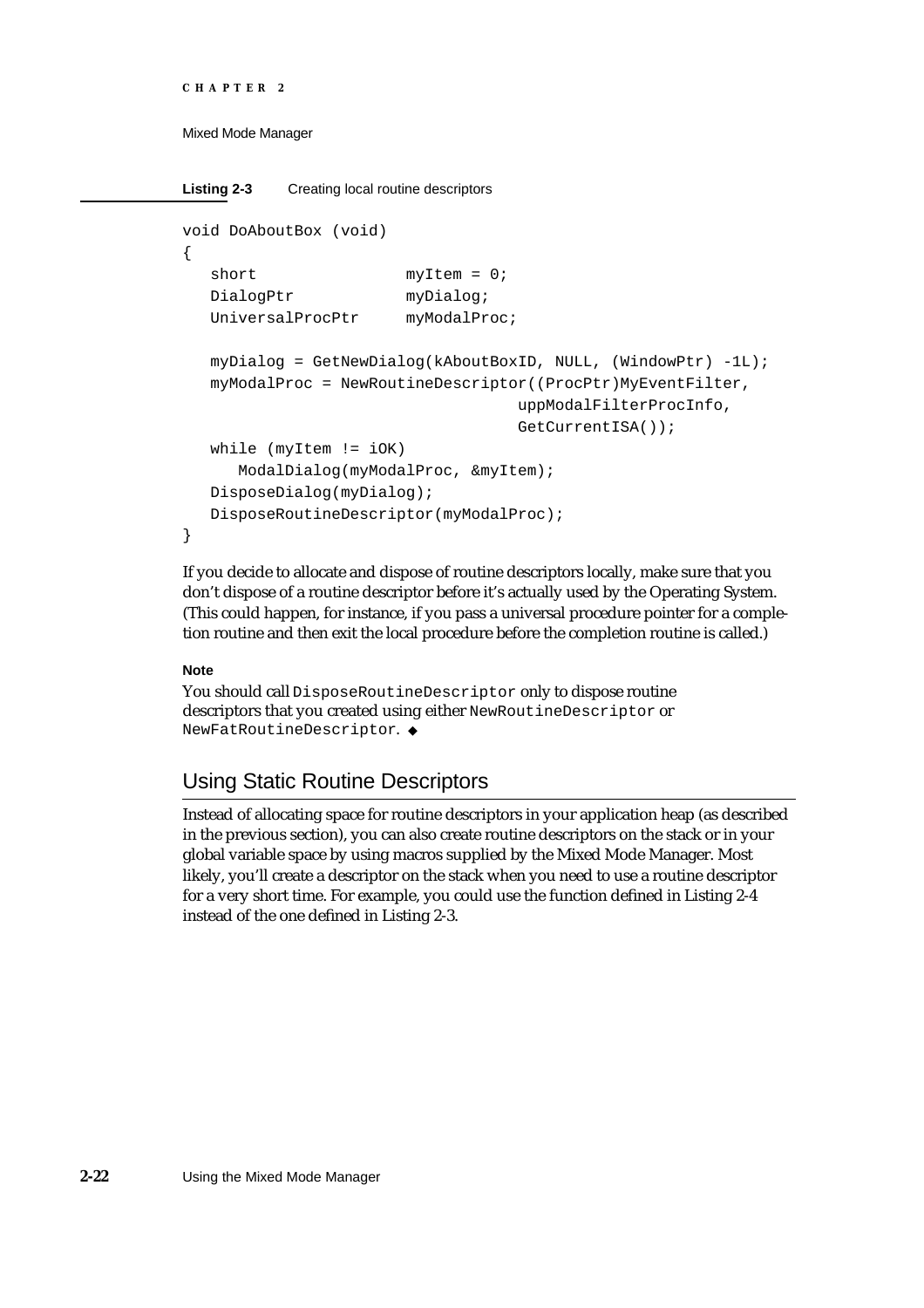```
CHAPTER 2
```

```
Listing 2-4 Creating static routine descriptors
void DoAboutBox (void)
{
  short myItem = 0;
  DialogPtr myDialog;
  RoutineDescriptor myRD = 
                          BUILD_ROUTINE_DESCRIPTOR(uppModalFilterProcInfo,
                                                  (ProcPtr)MyEventFilter);
  UniversalProcPtr myModalProc;
  myDialog = GetNewDialog(kAboutBoxID, NULL, (WindowPtr) -1L);
  myModalProc = @myRD;
  while (myItem != iOK)
     ModalDialog(myModalProc, &myItem);
  DisposeDialog(myDialog);
}
```
As you can see, the DoAboutBox function defined in Listing 2-4 uses the macro BUILD\_ROUTINE\_DESCRIPTOR to create a routine descriptor on the stack and then passes the address of that routine descriptor to the ModalDialog procedure. Because the routine descriptor is created on the stack, there is no need to dispose of it before exiting the DoAboutBox function.

You can create a routine descriptor in your application's global data area by using the BUILD\_ROUTINE\_DESCRIPTOR macro as follows:

```
static RoutineDescriptor myRD = 
                           BUILD_ROUTINE_DESCRIPTOR(uppModalFilterProcInfo,
                                                   (ProcPtr)MyEventFilter);
```
This line of code creates a routine descriptor as part of the application global variables. The advantage of this method is that you don't have to call NewRoutineDescriptor to allocate a routine descriptor in your heap.

The C language macro BUILD\_ROUTINE\_DESCRIPTOR is defined in Listing 2-5.

**Listing 2-5** Building a static routine descriptor

```
#define BUILD_ROUTINE_DESCRIPTOR(procInfo, procedure) \
\{ \{_MixedModeMagic, /*mixed-mode A-trap*/ \
 kRoutineDescriptorVersion, /*version*/ \
 kSelectorsAreNotIndexable, /*RD flags: not dispatched*/ \
 \alpha, \alpha /*reserved1*/
 \alpha, \alpha /*reserved2*/
```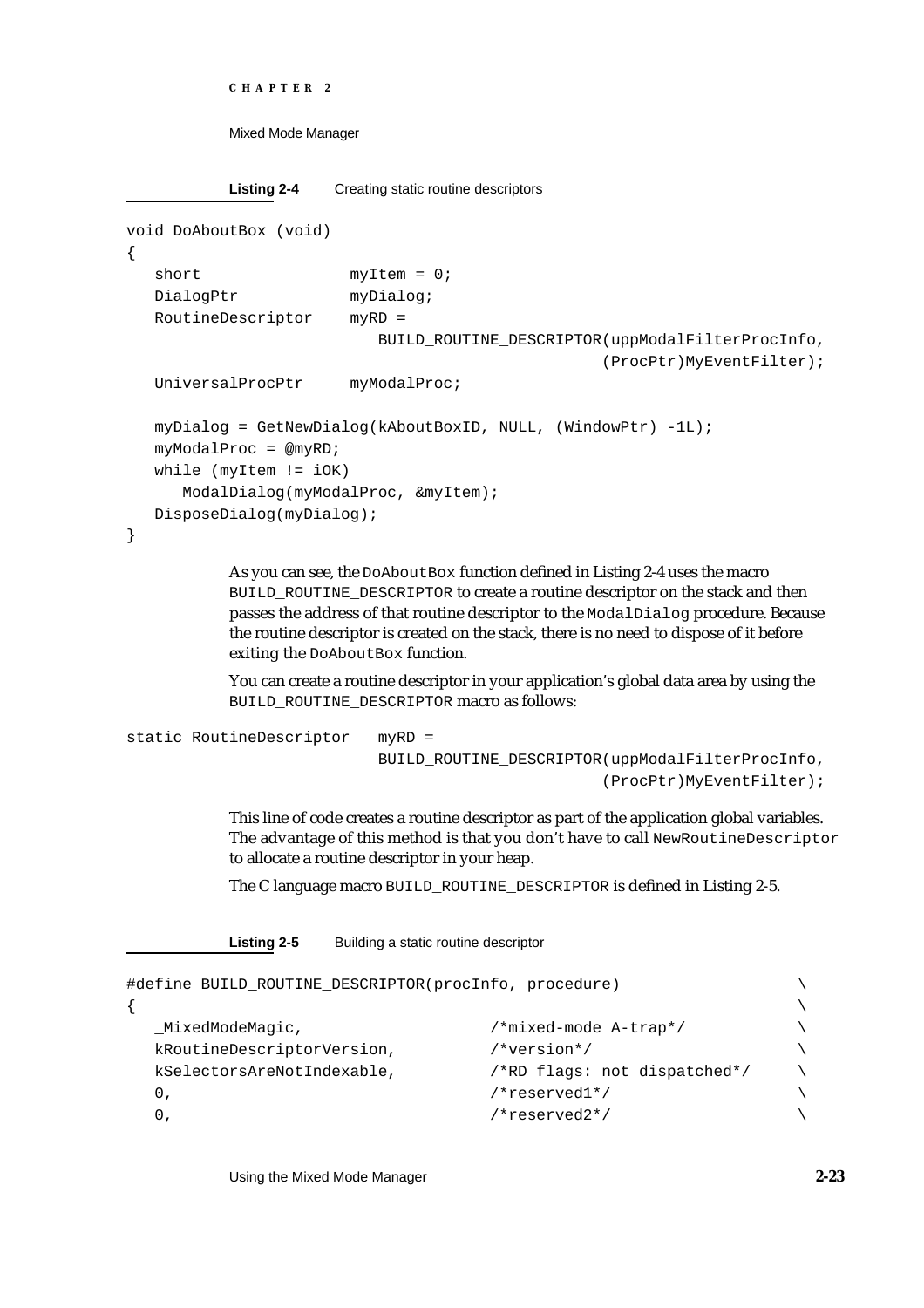```
Mixed Mode Manager
```

```
0, /* selector info*/
0, \sqrt{\frac{1}{2}} and \sqrt{\frac{1}{2}} and \sqrt{\frac{1}{2}} and \sqrt{\frac{1}{2}} and \sqrt{\frac{1}{2}} and \sqrt{\frac{1}{2}} and \sqrt{\frac{1}{2}} and \sqrt{\frac{1}{2}} and \sqrt{\frac{1}{2}} and \sqrt{\frac{1}{2}} and \sqrt{\frac{1}{2}} and \sqrt{\frac{1}{2}} and \sqrt{\frac{1}{2}} and \sqrt{\frac{1}{2}}\{ /*it's an array*/
  \{ /*it's a structure*/
     (procInfo), \overline{\qquad} /*the procedure info*/
     0, {\tt \qquad \qquad } /*reserved*/ {\tt \qquad \qquad }kPowerPCISA, /*ISA*/ \
     kProcDescriptorIsAbsolute | /*flags: absolute address*/ \
     kFragmentIsPrepared | /*it's prepared / ^*kUseNativeISA, \overline{\phantom{a}} /*always use native ISA*/
     (ProcPtr)(procedure), /*the procedure*/ \
     0, {\tt \qquad \qquad } /*reserved*/ {\tt \qquad \qquad }0, /* not{\it{\thinspace\bf d}} /*not dispatched*/
   \}, \qquad \qquad \setminus}, \hspace{1.6cm}
```
#### **IMPORTANT**

}

You should use the BUILD\_ROUTINE\_DESCRIPTOR macro only to create a routine descriptor that describes a nondispatched routine that exists as PowerPC code.

The Mixed Mode Manager also defines a C language macro that you can use to create static fat routine descriptors. See the Mixed Mode Manager interface file for the definition of the BUILD\_FAT\_ROUTINE\_DESCRIPTOR macro.

### Executing Resource-Based Code

As you've seen earlier in this book (in the section "Executable Resources" on page 1-34), you can create executable resources that contain PowerPC code to serve as accelerated versions of 680x0 code resources. The accelerated resource is simply a PowerPC version of the 680x0 code resource, prefixed with a routine descriptor for the code contained in the resource. The routine descriptor is necessary for the Mixed Mode Manager to know whether it needs to change modes in order to execute the code. The routine descriptor also lets the Mixed Mode Manager know whether it needs to call the Code Fragment Manager to prepare the fragment. Figure 2-8 shows the structure your code-containing resources should have.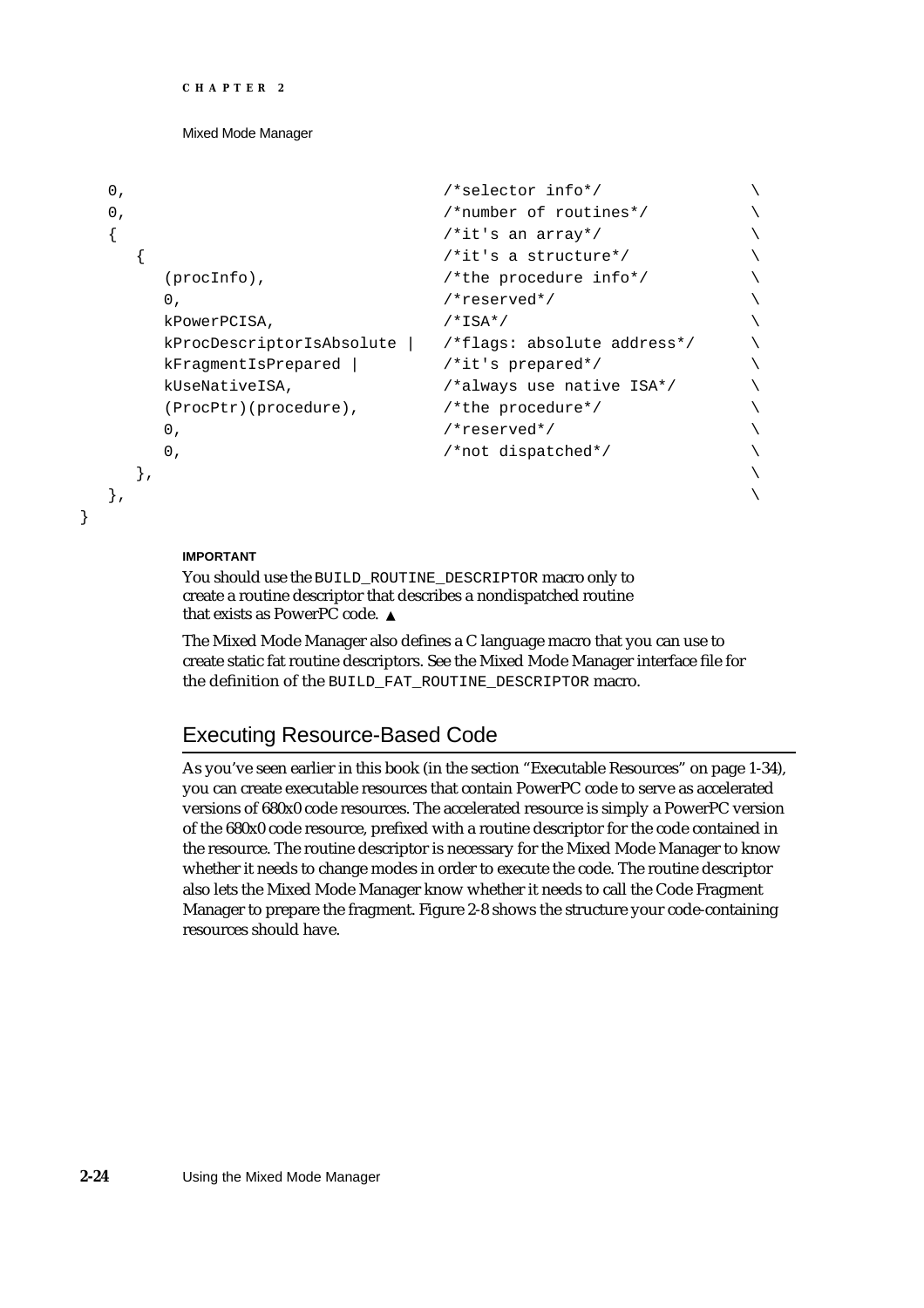**Figure 2-8** General structure of an executable code resource



The procDescriptor field of the routine record—contained in the routineRecords field of the routine descriptor—should contain the offset from the beginning of the resource (that is, the beginning of the routine descriptor) to the beginning of the executable code fragment. In addition, the routine flags for the specified code should have the kProcDescriptorIsRelative bit set, indicating that the address is relative, not absolute. If the code contained in the resource is PowerPC code, you should also set the kFragmentNeedsPreparing bit.

It's also possible to create "fat" code-bearing resources, that is, resources containing both 680x0 and PowerPC versions of some routine. Figure 2-9 shows the general structure of such a resource.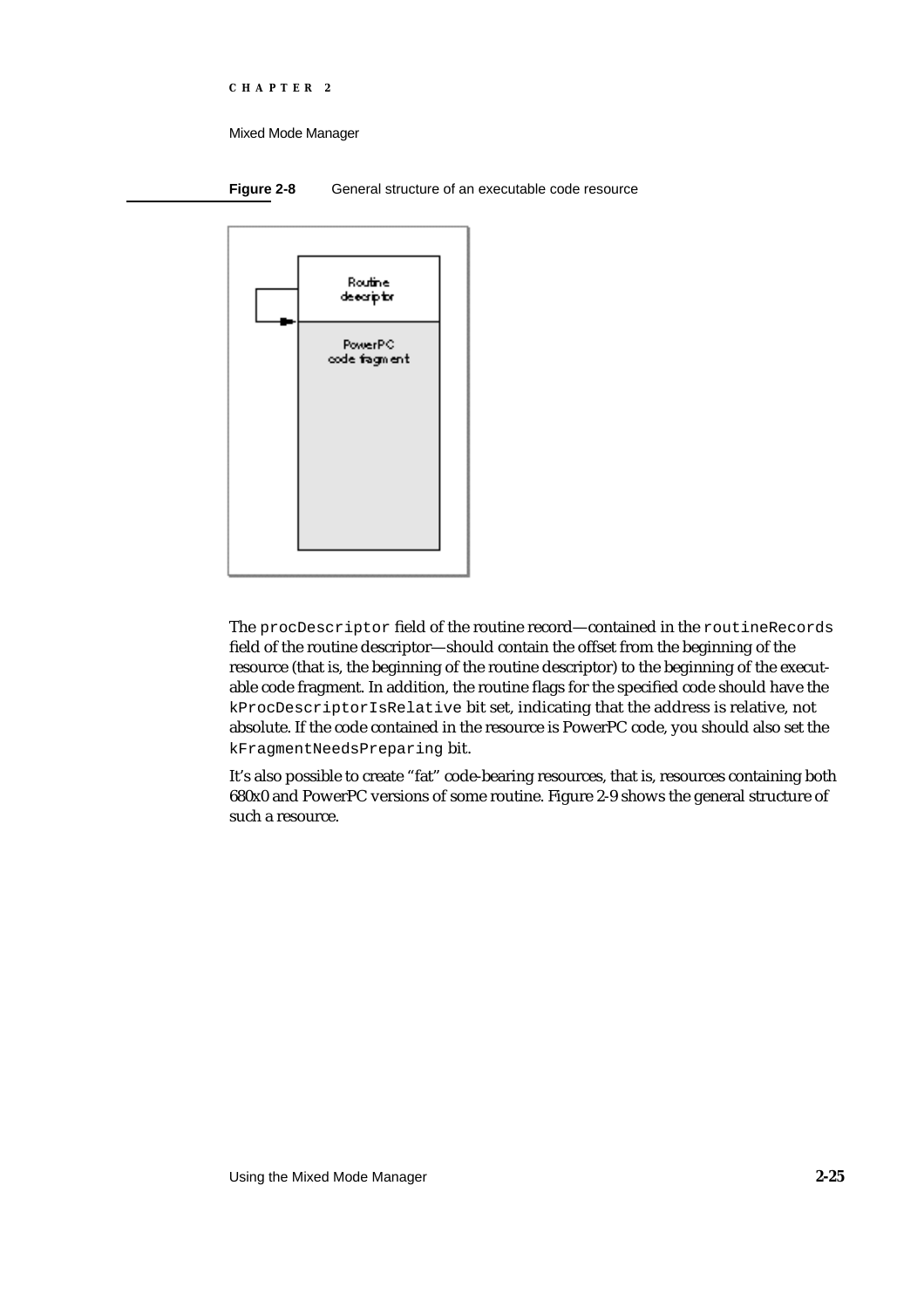```
CHAPTER 2
```
**Figure 2-9** General structure of a fat resource



In this case, the routine descriptor contains two routine records in its routineRecords field, one describing the 680x0 code and one describing the PowerPC code. As with any code-bearing resource, the procDescriptor field of each routine record should contain the offset from the beginning of the resource to the beginning of the appropriate code. The flags for both routine records should have the kProcDescriptorIsRelative flag set, and the routine flags for the PowerPC routine record should have the kFragmentNeedsPreparing flag set.

The MPW interface file  $MixedMode.r$  provides Rez templates that you can use to create the accelerated resource shown in Figure 2-8 or the fat resource shown in Figure 2-9.

**WARNING**  $\mathbf{s}$ 

Do not call accelerated resources at interrupt time unless you are certain that the resource has already been loaded into memory, locked, and prepared for execution. If the resource containing the code hasn't been prepared, the Code Fragment Manager will attempt to do so, and thereby allocate memory. (Memory allocation is not allowed at interrupt time.)

# Mixed Mode Manager Reference

This section describes the constants, data structures, and routines provided by the Mixed Mode Manager. See "Using the Mixed Mode Manager" beginning on page 2-14 for detailed instructions on using these routines.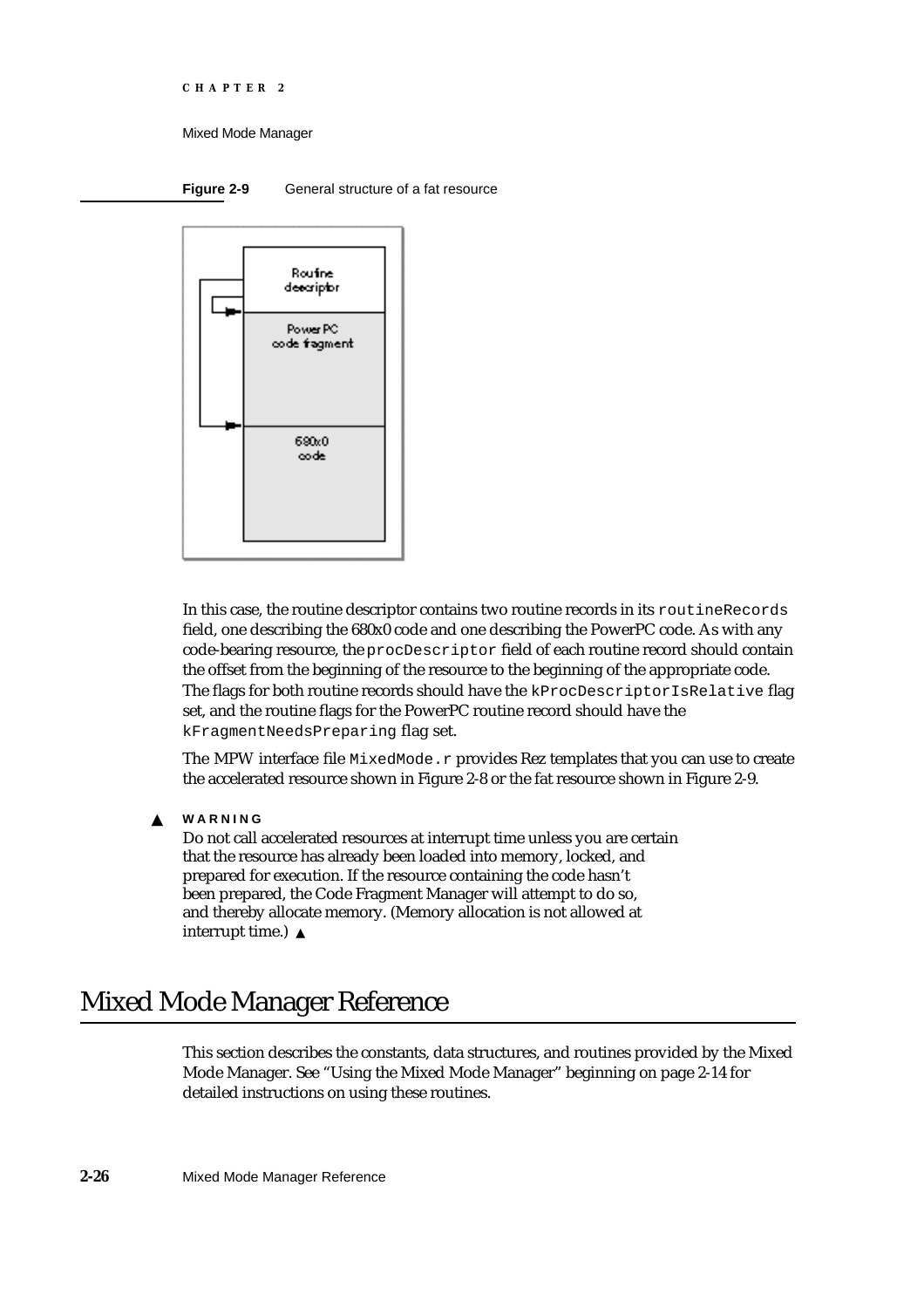```
CHAPTER 2
```
### **Constants**

This section describes the constants provided by the Mixed Mode Manager. You use these constants to specify routine descriptor flags and a routine's procedure information. Because the universal interface files define procedure information for the most common callback routines, it's likely that you won't need to use the procedure information constants listed here.

### Routine Descriptor Flags

The routineDescriptorFlags field of a routine descriptor contains a set of routine descriptor flags that specify attributes of the described routine. You can use constants to specify the routine descriptor flags. In general, you should use the constant kSelectorsAreNotIndexable when constructing your own routine descriptors; the value kSelectorsAreIndexable is reserved for use by Apple.

```
enum {
```

| kSelectorsAreNotIndexable | $=$ (RDFlagsType) $0x00$ , |  |
|---------------------------|----------------------------|--|
| kSelectorsAreIndexable    | $=$ (RDFlagsType) $0x01$   |  |
|                           |                            |  |

```
};
```
#### **Constant descriptions**

kSelectorsAreNotIndexable For dispatched routines, the recognized routine selectors are not contiguous. kSelectorsAreIndexable

> For dispatched routines, the recognized routine selectors are contiguous and therefore indexable.

### Procedure Information

The Mixed Mode Manager uses a long word of type ProcInfoType to encode a routine's procedure information, which contains essential information about the calling conventions and other features of a routine. These values specify

- $n$  the routine's calling conventions
- n the sizes and locations of the routine's parameters, if any
- n the size and location of the routine's result, if any

See "Specifying Procedure Information" beginning on page 2-14 for a description of the general structure of a routine's procedure information. The Mixed Mode Manager provides a number of constants that you can use to specify the procedure information.

The following constants are used to specify the size (in bytes) of a value encoded in a routine's procedure information.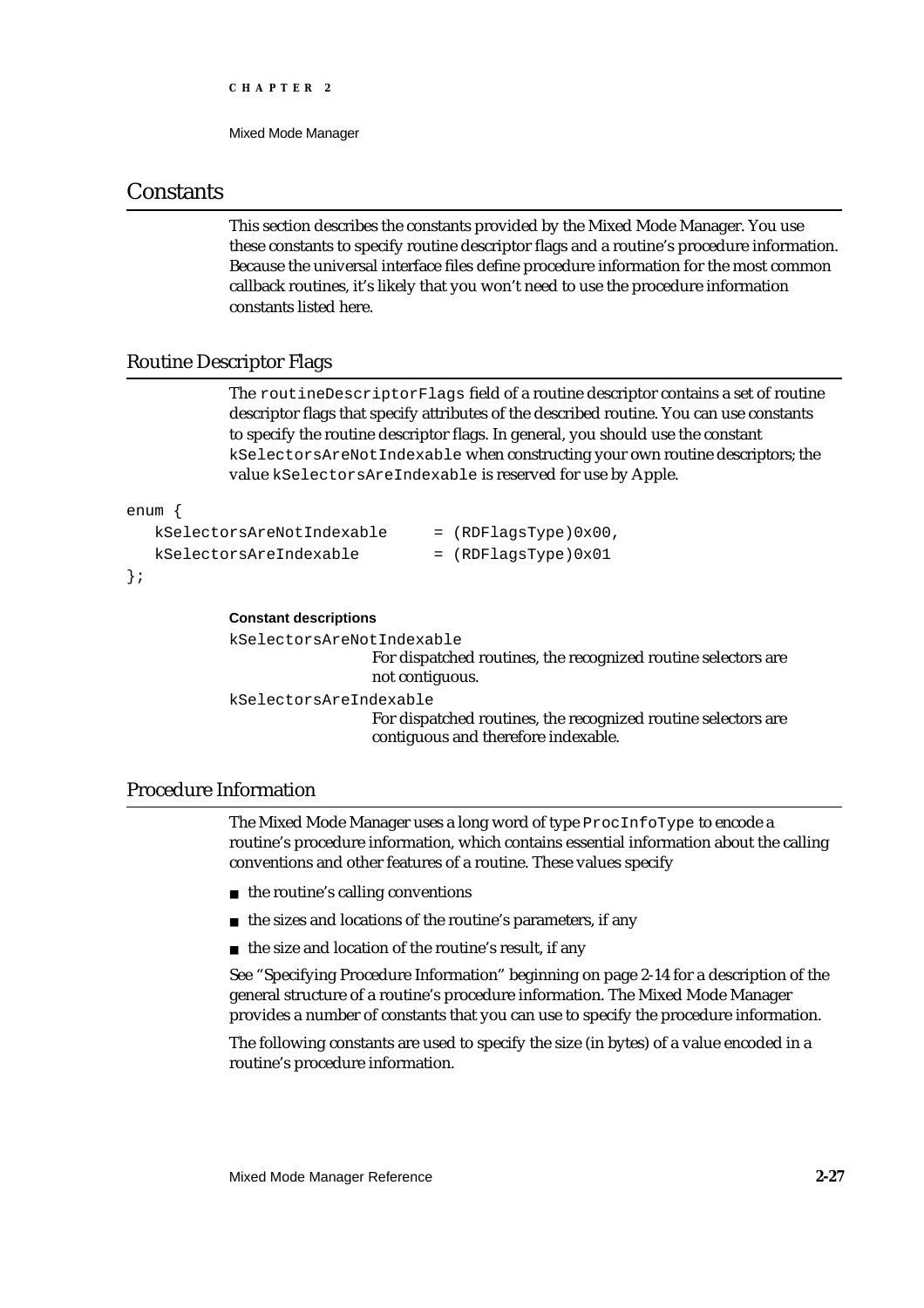#### Mixed Mode Manager

#### enum {

| $/*size codes*/$ |         |
|------------------|---------|
| kNoByteCode      | $= 0.$  |
| kOneByteCode     | $= 1$ . |
| kTwoByteCode     | $= 2.$  |
| kFourByteCode    | $=$ 3   |
|                  |         |

};

#### **Constant descriptions**

| kNoByteCode   | The value occupies no bytes. |
|---------------|------------------------------|
| kOneByteCode  | The value occupies 1 byte.   |
| kTwoByteCode  | The value occupies 2 bytes.  |
| kFourByteCode | The value occupies 4 bytes.  |

The offsets to fields and the widths of the fields within a value of type ProcInfoType are defined by constants:

| /*offsets to and widths of procedure information fields*/ |                         |
|-----------------------------------------------------------|-------------------------|
| #define kCallingConventionPhase                           | $\left( \right)$        |
| #define kCallingConventionWidth                           | 4                       |
| #define kResultSizePhase                                  | kCallingConventionWidth |
| #define kResultSizeWidth                                  | 2                       |
| #define kResultSizeMask                                   | 0x30                    |
| #define kStackParameterPhase                              | 6                       |
| #define kStackParameterWidth                              | 2                       |
| #define kRegisterResultLocationPhase                      |                         |
| (kCallingConventionWidth + kResultSizeWidth)              |                         |
| #define kRegisterResultLocationWidth                      | 5                       |
| #define kRegisterParameterPhase                           |                         |
| $(kCalling ConventionWidth + kResultSizeWidth + \$        |                         |
| kRegisterResultLocationWidth)                             |                         |
| #define kRegisterParameterWidth                           | 5                       |
| #define kRegisterParameterWhichPhase                      | 2                       |
| #define kRegisterParameterSizePhase                       | $\cup$                  |
| #define kDispatchedSelectorSizeWidth                      | 2                       |
| #define kDispatchedSelectorSizePhase                      |                         |
| (kCallingConventionWidth + kResultSizeWidth)              |                         |
| #define kDispatchedParameterPhase                         |                         |
| $(kCalling ConventionWidth + kResultSizeWidth + \$        |                         |
| kDispatchedSelectorSizeWidth)                             |                         |

#### **Constant descriptions**

kCallingConventionPhase

The offset from the least significant bit in the procedure information to the calling convention information.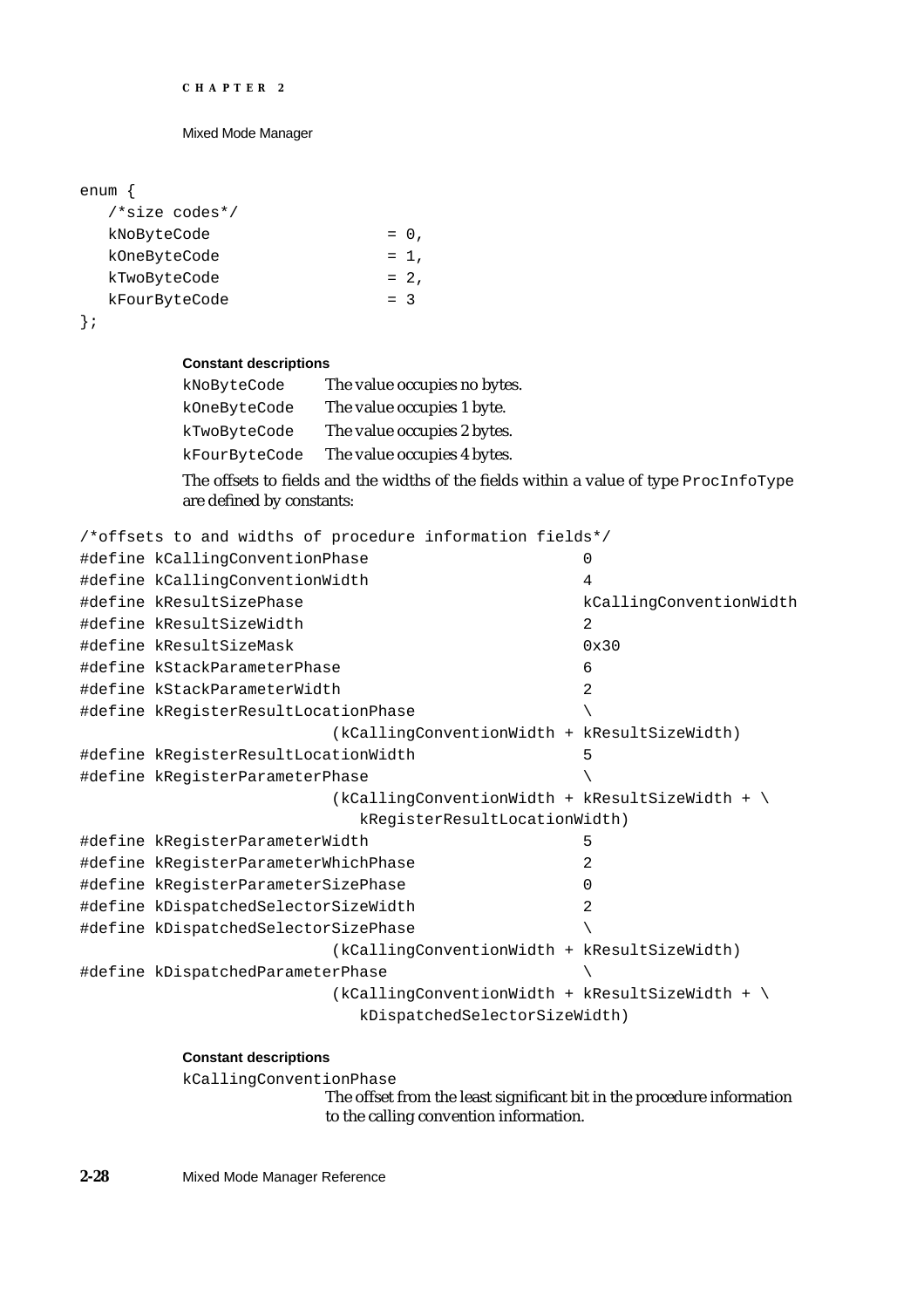Mixed Mode Manager

kCallingConventionWidth The number of bits in the procedure information that encode the calling convention information. kResultSizePhase The offset from the least significant bit in the procedure information to the function result size information. kResultSizeWidth The number of bits in the procedure information that encode the function result size information. kResultSizeMask A mask for the bits in the procedure information that encode the function result size information. kStackParameterPhase The offset from the least significant bit in the procedure information to the stack parameter information. kStackParameterWidth The number of bits in the procedure information that encode the size of a stack-based parameter. kRegisterResultLocationPhase The offset from the least significant bit in the procedure information to the result register information. kRegisterResultLocationWidth The number of bits in the procedure information that encode which register the result will be stored in. kRegisterParameterPhase The offset from the least significant bit in the procedure information to the register parameter information. kRegisterParameterWidth The number of bits in the procedure information that encode the information about a register-based parameter. kRegisterParameterWhichPhase The offset from the beginning of a register parameter information field to the encoded register. kRegisterParameterSizePhase The offset from the beginning of a register parameter information field to the encoded size of the parameter. kDispatchedSelectorSizeWidth The number of bits in the procedure information that encode the size of a routine-dispatching selector. kDispatchedSelectorSizePhase The offset from the least significant bit in the procedure information to the selector size information of a routine that is dispatched though a selector. kDispatchedParameterPhase The offset from the least significant bit in the procedure information to the parameter information of a routine that is dispatched though a selector.

Mixed Mode Manager Reference **2-29**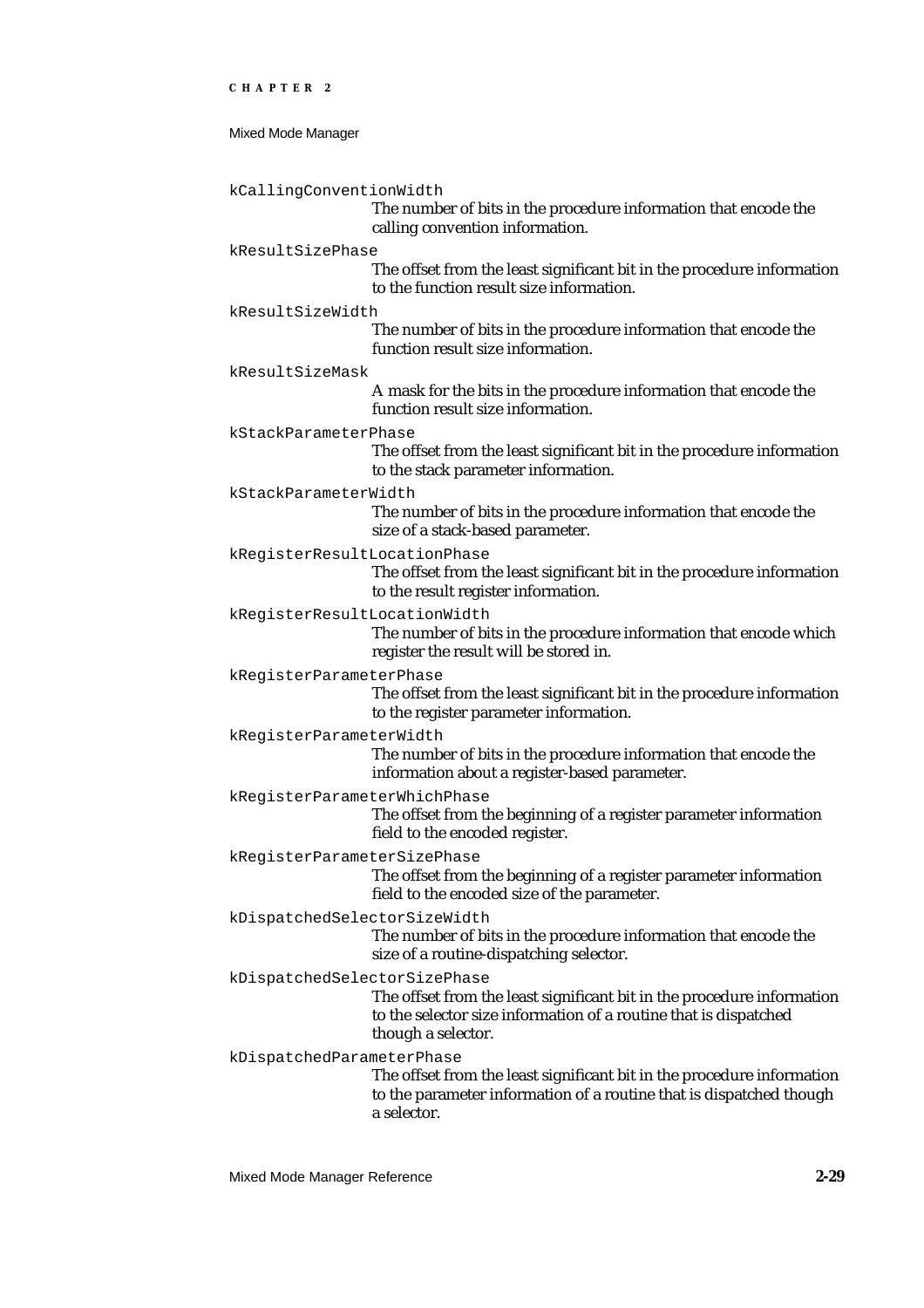```
CHAPTER 2
```
### The following constants are used to specify a routine's calling conventions:

| enum                             |                              |
|----------------------------------|------------------------------|
| /*calling conventions*/          |                              |
| kPascalStackBased                | = (CallingConventionType)0,  |
| kCStackBased                     | = (CallingConventionType)1,  |
| kRegisterBased                   | = (CallingConventionType)2,  |
| kThinkCStackBased                | = (CallingConventionType)5,  |
| kD0DispatchedPascalStackBased    | = (CallingConventionType)8,  |
| kD0DispatchedCStackBased         | = (CallingConventionType)9,  |
| kD1DispatchedPascalStackBased    | = (CallingConventionType)12, |
| kStackDispatchedPascalStackBased | = (CallingConventionType)14, |
| kSpecialCase                     | (CallingConventionType)15    |

};

#### **Constant descriptions**

| kPascalStackBased             |                                                                                                                                                                                                                                                                                                                                                                                                                                                                                                                                |  |  |
|-------------------------------|--------------------------------------------------------------------------------------------------------------------------------------------------------------------------------------------------------------------------------------------------------------------------------------------------------------------------------------------------------------------------------------------------------------------------------------------------------------------------------------------------------------------------------|--|--|
|                               | The routine follows normal Pascal calling conventions.                                                                                                                                                                                                                                                                                                                                                                                                                                                                         |  |  |
| kCStackBased                  | The routine follows the C calling conventions employed by the<br>MPW development environment.                                                                                                                                                                                                                                                                                                                                                                                                                                  |  |  |
| kRegisterBased                |                                                                                                                                                                                                                                                                                                                                                                                                                                                                                                                                |  |  |
|                               | The parameters are passed in registers.                                                                                                                                                                                                                                                                                                                                                                                                                                                                                        |  |  |
| kThinkCStackBased             |                                                                                                                                                                                                                                                                                                                                                                                                                                                                                                                                |  |  |
|                               | The routine follows the C calling conventions employed by the<br>THINK C software development environment. Arguments are<br>passed on the stack from right to left, and a result is returned in<br>register D0. All arguments occupy an even number of bytes on<br>the stack. An argument having the size of a char is passed in the<br>high-order byte. You should always provide function prototypes;<br>failure to do so may cause THINK C to generate code that is<br>incompatible with this parameter-passing convention. |  |  |
| kD0DispatchedPascalStackBased | The parameters are passed on the stack according to Pascal<br>conventions, and the routine selector is passed in register D0.                                                                                                                                                                                                                                                                                                                                                                                                  |  |  |
| kD0DispatchedCStackBased      |                                                                                                                                                                                                                                                                                                                                                                                                                                                                                                                                |  |  |
|                               | The parameters are passed on the stack according to C conventions,<br>and the routine selector is passed in register D0.                                                                                                                                                                                                                                                                                                                                                                                                       |  |  |
| kD1DispatchedPascalStackBased | The parameters are passed on the stack according to Pascal<br>conventions, and the routine selector is passed in register D1.                                                                                                                                                                                                                                                                                                                                                                                                  |  |  |
|                               | kStackDispatchedPascalStackBased<br>The routine selector and the parameters are passed on the stack.                                                                                                                                                                                                                                                                                                                                                                                                                           |  |  |
| kSpecialCase                  | The routine is a special case. You can use the following constants to<br>specify a special case.                                                                                                                                                                                                                                                                                                                                                                                                                               |  |  |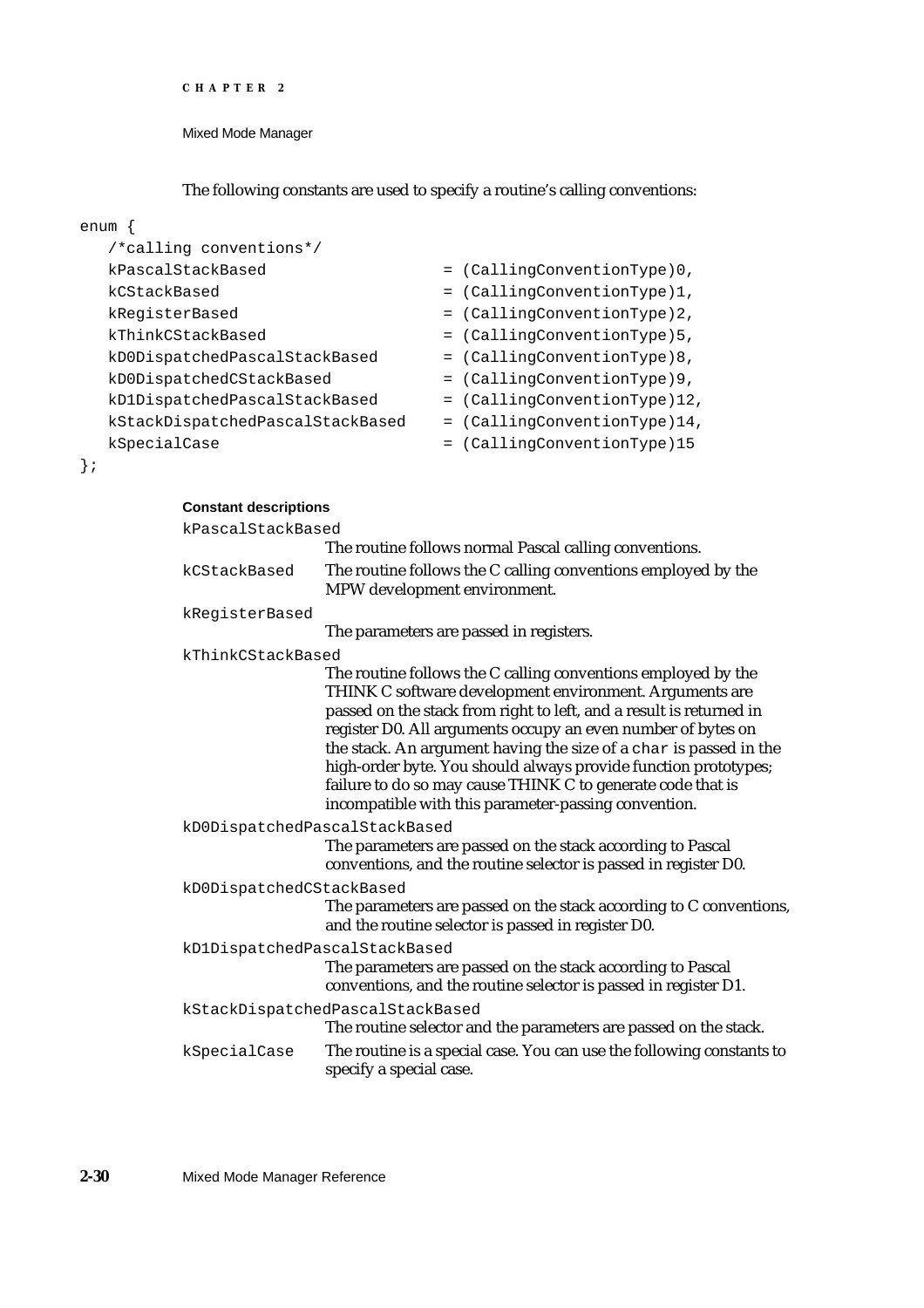```
CHAPTER 2
```
#### enum {

| /*special cases*/           |                          |
|-----------------------------|--------------------------|
| kSpecialCaseHighHook        | $= 0$ ,                  |
| kSpecialCaseCaretHook       | = kSpecialCaseHighHook,  |
| kSpecialCaseEOLHook         | $= 1$ ,                  |
| kSpecialCaseWidthHook       | $= 2,$                   |
| kSpecialCaseNWidthHook      | $= 3.$                   |
| kSpecialCaseTextWidthHook   | = kSpecialCaseWidthHook, |
| kSpecialCaseDrawHook        | $= 4.$                   |
| kSpecialCaseHitTestHook     | $= 5.$                   |
| kSpecialCaseTEFindWord      | $= 6.$                   |
| kSpecialCaseProtocolHandler | $= 7.$                   |
| kSpecialCaseSocketListener  | $= 8.$                   |
| kSpecialCaseTERecalc        | $= 9.$                   |
| kSpecialCaseTEDoText        | $= 10$ ,                 |
| kSpecialCaseGNEFilterProc   | $= 11$ ,                 |
| kSpecialCaseMBarHook        | 12<br>$=$                |
|                             |                          |

};

#### **Constant descriptions**

#### kSpecialCaseHighHook

The routine follows the calling conventions documented in *Inside Macintosh: Text;* a rectangle is on the stack and a pointer is in register A3; no result is returned.

kSpecialCaseCaretHook

The routine follows the calling conventions documented in *Inside Macintosh: Text;* a rectangle is on the stack and a pointer is in register A3; no result is returned.

kSpecialCaseEOLHook

Parameters are passed to the routine in registers A3, A4, and D0, and output is returned in the Z flag of the Status Register. An EOLHook routine has these calling conventions.

kSpecialCaseWidthHook

Parameters are passed to the routine in registers A0, A3, A4, D0, and D1, and output is returned in register D1. A WIDTHHook routine has these calling conventions.

kSpecialCaseNWidthHook

Parameters are passed to the routine in registers A0, A2, A3, A4, D0, and D1, and output is returned in register D1. An nWIDTHHook routine has these calling conventions.

#### kSpecialCaseTextWidthHook

Parameters are passed to the routine in registers A0, A3, A4, D0, and D1, and output is returned in register D1. A TextWidthHook routine has these calling conventions.

kSpecialCaseDrawHook

Parameters are passed to the routine in registers A0, A3, A4, D0, and

Mixed Mode Manager Reference **2-31**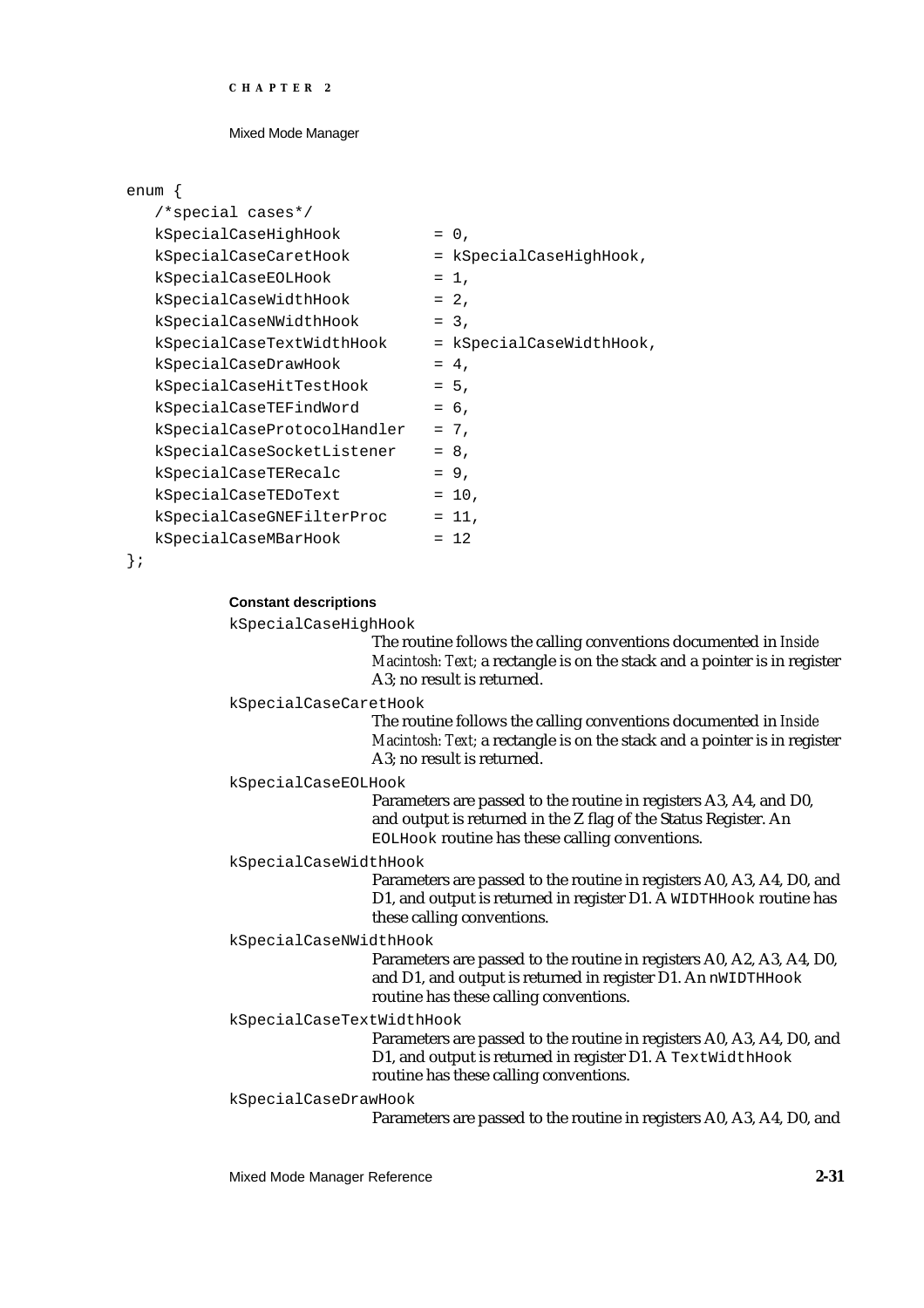D1, and no result is returned. A DRAWHook routine has these calling conventions.

kSpecialCaseHitTestHook

Parameters are passed to the routine in registers A0, A3, A4, D0, D1, and D2, and output is returned in registers D0, D1, and D2. A HITTESTHook routine has these calling conventions.

kSpecialCaseTEFindWord

Parameters are passed to the routine in registers A3, A4, D0, and D2, and output is returned in registers D0 and D1. A TEFindWord hook has these calling conventions.

kSpecialCaseProtocolHandler

Parameters are passed to the routine in registers A0, A1, A2, A3, A4, and in the low-order word of register D1; output is returned in the Z flag of the Status Register. A protocol handler has these calling conventions.

kSpecialCaseSocketListener

Parameters are passed to the routine in registers A0, A1, A2, A3, A4, in the low-order byte of register D0, and in the low-order word of register D1; output is returned in the Z flag of the Status Register. A socket listener has these calling conventions.

kSpecialCaseTERecalc

Parameters are passed to the routine in registers A3 and D7, and output is returned in registers D2, D3, and D4. A TextEdit line-start recalculation routine has these calling conventions.

#### kSpecialCaseTEDoText

Parameters are passed to the routine in registers A3, D3, D4, and D7, and output is returned in registers A0 and D0. A TextEdit text-display, hit-test, and caret-positioning routine has these calling conventions.

kSpecialCaseGNEFilterProc

Parameters are passed to the routine in registers A1 and D0 and on the stack, and output is returned on the stack. A GetNextEvent filter procedure has these calling conventions.

#### kSpecialCaseMBarHook

Parameters are passed to the routine on the stack, and output is returned in register D0. A menu bar hook routine has these calling conventions.

For register-based routines, the registers are encoded in the routine's procedure information using these constants:

#### enum {

| /*680x0 registers*/ |         |
|---------------------|---------|
| kRegisterD0         | $= 0$ , |
| kRegisterD1         | $= 1$ , |
| kRegisterD2         | $= 2.$  |
| kRegisterD3         | $= 3.$  |
| kRegisterD4         | $= 8.$  |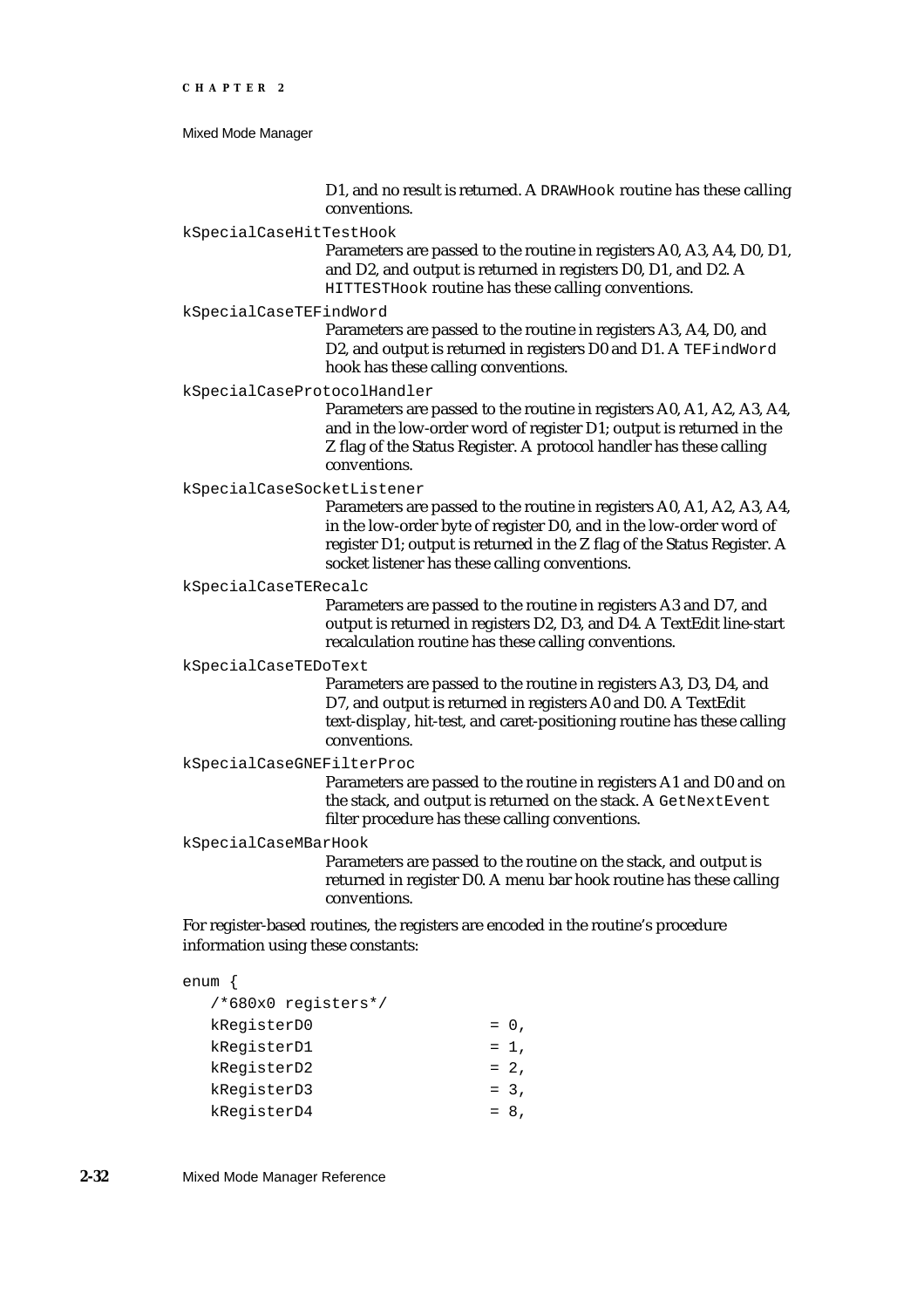#### Mixed Mode Manager

| kRegisterD5     | $= 9.$      |
|-----------------|-------------|
| kRegisterD6     | $= 10$ ,    |
| kRegisterD7     | $= 11$ ,    |
| kRegisterA0     | $= 4.$      |
| kRegisterA1     | $= 5.$      |
| kRegisterA2     | $= 6.$      |
| kRegisterA3     | $= 7.$      |
| kRegisterA4     | $= 12$ ,    |
| kRegisterA5     | $= 13$ ,    |
| kRegisterA6     | $= 14$ ,    |
| kCCRegisterCBit | $= 16$ ,    |
| kCCReqisterVBit | $= 17$ ,    |
| kCCRegisterZBit | $= 18$ ,    |
| kCCRegisterNBit | $= 19$ ,    |
| kCCRegisterXBit | - 20<br>$=$ |
| } ;             |             |

#### **Constant descriptions**

| kRegisterD0     | Register D0. |
|-----------------|--------------|
| kRegisterD1     | Register D1. |
| kRegisterD2     | Register D2. |
| kRegisterD3     | Register D3. |
| kRegisterD4     | Register D4. |
| kRegisterD5     | Register D5. |
| kRegisterD6     | Register D6. |
| kRegisterD7     | Register D7. |
| kRegisterA0     | Register A0. |
| kRegisterA1     | Register A1. |
| kRegisterA2     | Register A2. |
| kRegisterA3     | Register A3. |
| kRegisterA4     | Register A4. |
| kRegisterA5     | Register A5. |
| kRegisterA6     | Register A6. |
| kCCRegisterCBit |              |

The C (carry) flag of the Status Register.

```
kCCRegisterVBit
```
The V (overflow) flag of the Status Register.

kCCRegisterZBit

The Z (zero) flag of the Status Register.

kCCRegisterNBit

The N (negative) flag of the Status Register.

kCCRegisterXBit

The X (extend) flag of the Status Register.

Mixed Mode Manager Reference **2-33**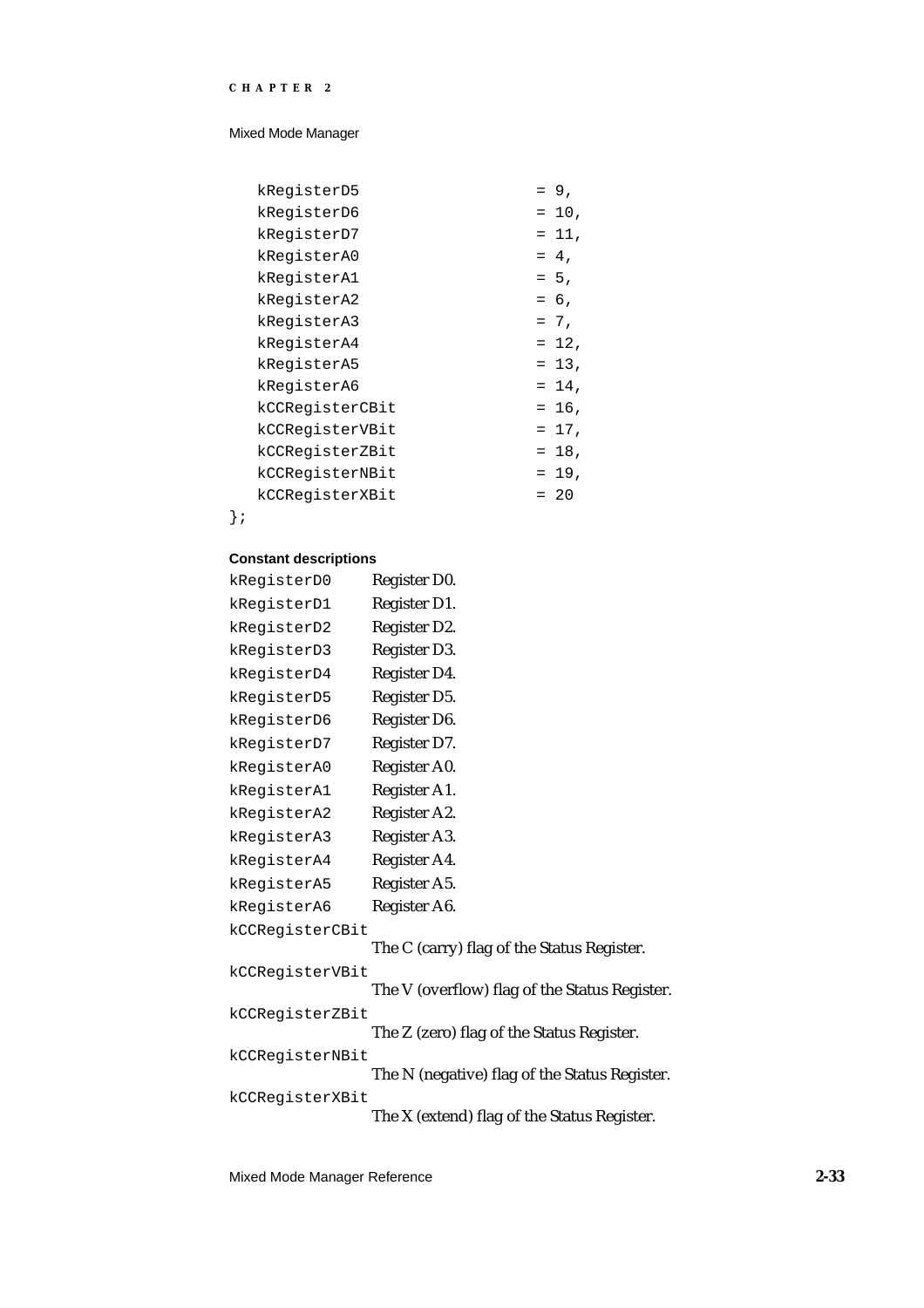```
CHAPTER 2
```
### Routine Flags

The routineFlags field of a routine record contains a set of flags that specify information about a routine. You can use constants to specify the desired routine flags. Currently, only 5 of the 16 bits in a routine flags word are defined. You should set all the other bits to 0.

```
enum {
```

```
kProcoDescriptorIsAbsolute = (RoutineFlagstype)0x00,kProcoDescriptorIsRelative = (RoutineFlagstype)0x01
```
};

#### **Constant descriptions**

```
kProcDescriptorIsAbsolute
```
The address of the routine's entry point specified in the procDescriptor field of a routine record is an absolute address.

kProcDescriptorIsRelative

The address of the routine's entry point specified in the procDescriptor field of a routine record is relative to the beginning of the routine descriptor. If the code is contained in a resource and its absolute location is not known until run time, you should set this flag.

#### enum {

```
kFraqmentIsPrepared = (RoutineFlagsType)0x00,
kFraqmentNeedsPreparing = (RoutineFlagsType)0x02
```

```
};
```
};

```
Constant descriptions
```

```
kFragmentIsPrepared
                             The fragment containing the code to be executed is already loaded 
                             into memory and prepared by the Code Fragment Manager.
            kFragmentNeedsPreparing
                             The fragment containing the code to be executed needs to be loaded 
                             into memory and prepared by the Code Fragment Manager. If this 
                             flag is set, the kPowerPCISA and kProcDescriptorIsRelative
                             flags should also be set.
enum {
  kUseCurrentISA = (RoutineFlagsType)0x00,
  kUsenativeISA = (RoutineFlagsType)0x04
```
#### **Constant descriptions**

| kUseCurrentISA If possible, use the current instruction set architecture when       |  |  |
|-------------------------------------------------------------------------------------|--|--|
| executing a routine.                                                                |  |  |
| kUseNativeISA Use the native instruction set architecture when executing a routine. |  |  |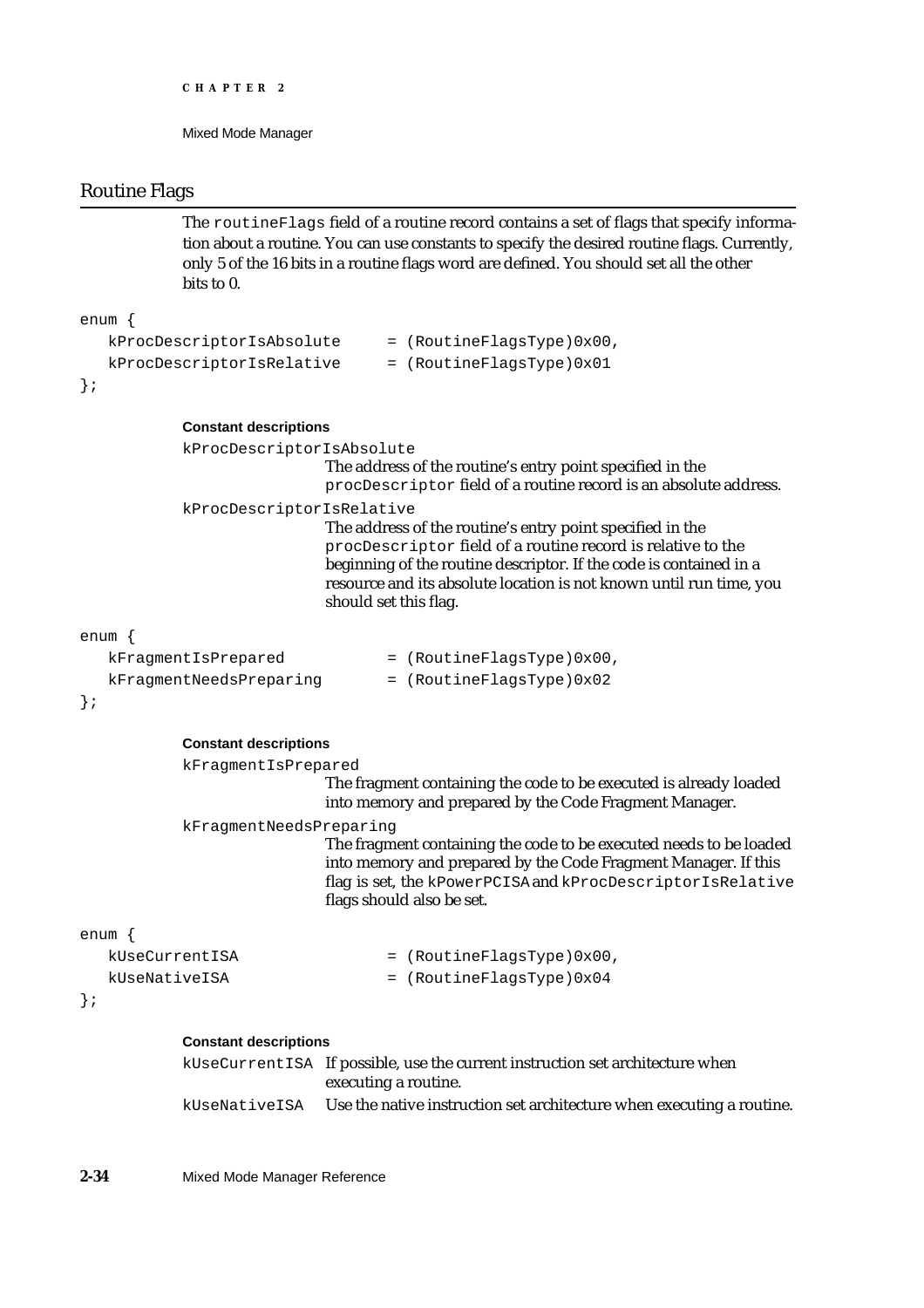Mixed Mode Manager

enum {

```
kPassSelector = (RoutineFlagsType)0x00,
  kDontPassSelector = (RoutineFlagsType)0x08
};
```
#### **Constant descriptions**

kPassSelector Pass the routine selector to the target routine as a parameter. kDontPassSelector Do not pass the routine selector to the target routine as a parameter. You should not use this flag for 680x0 routines.

```
enum {
```
kRoutineIsNotDispatchedDefaultRoutine

= (RoutineFlagsType)0x00,

kRoutineIsDispatchedDefaultRoutine

= (RoutineFlagsType)0x10

};

#### **Constant descriptions**

kRoutineIsNotDispatchedDefaultRoutine

This routine is not the default routine for a set of routines that is dispatched using a routine selector.

kRoutineIsDispatchedDefaultRoutine

This routine is the default routine for a set of routines that is dispatched using a routine selector. If a set of routines is dispatched using a routine selector and the routine corresponding to a specified selector cannot be found, this default routine is called. This routine must be able to accept the same procedure information for all routines. If possible, it is passed the procedure information passed in a call to CallUniversalProc.

#### **IMPORTANT**

In general, you should use the constants kPassSelector and kRoutineIsNotDispatchedDefaultRoutine. The constants kDontPassSelector and kRoutineIsDispatchedDefaultRoutine are reserved for use with selector-based system software routines.

### Instruction Set Architectures

The ISA field of a routine record contains a flag that specifies the instruction set architecture of a routine. You can use constants to specify the instruction set architecture.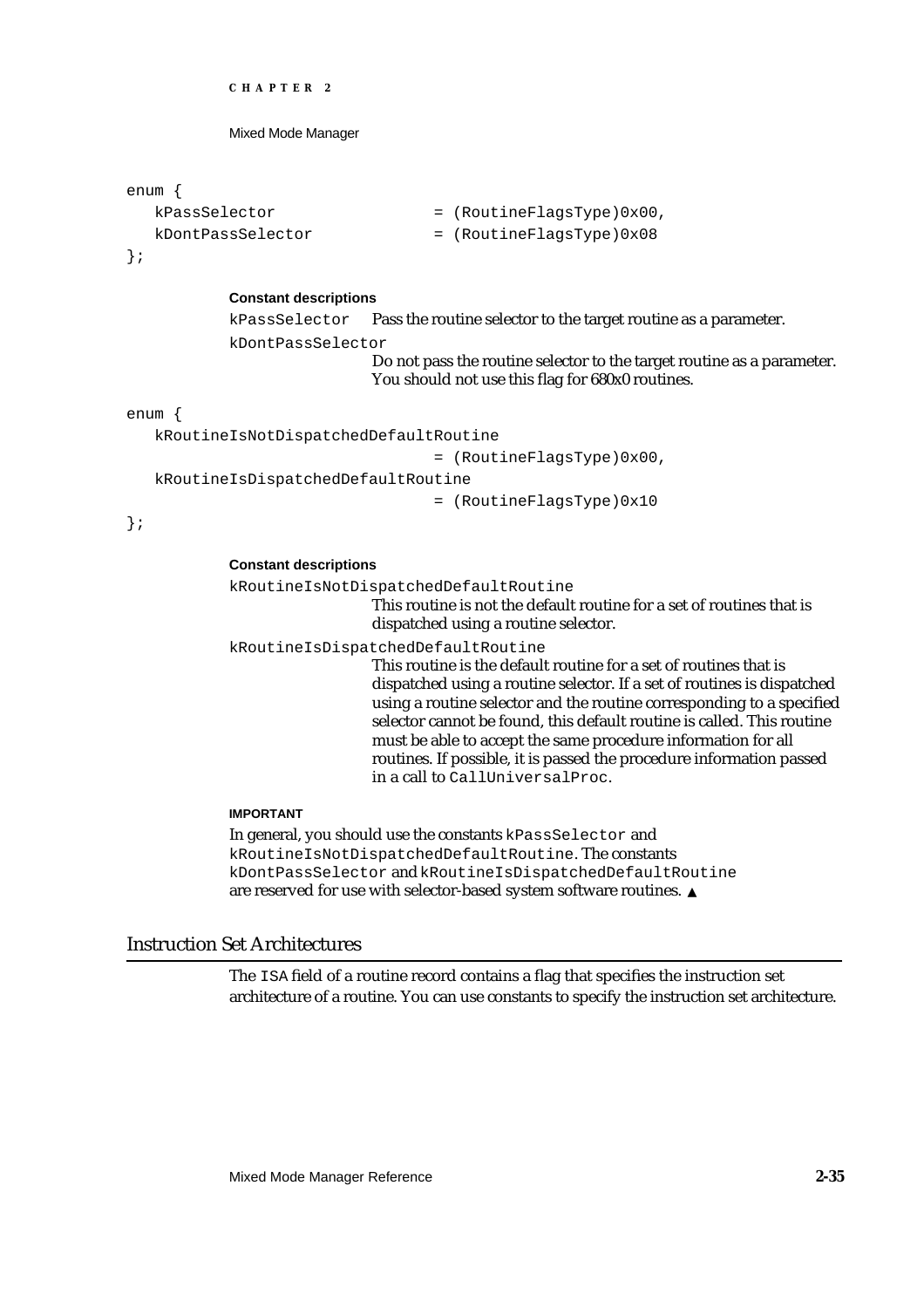```
enum {
 kM68kISA = (ISAType)0, /*MC680x0 architecture*/
 kPowerPCISA = (ISAType)1 /*PowerPC architecture*/
};
```
#### **Constant descriptions**

| kM68kISA    | The routine consists of 680x0 code.   |
|-------------|---------------------------------------|
| kPowerPCISA | The routine consists of PowerPC code. |

### Data Str uctures

This section describes the two data structures provided by the Mixed Mode Manager:

- $n_{\text{th}}$  the routine record, which contains information about a routine's calling conventions, the sizes and locations of its parameters, and its location in memory
- $n$  the routine descriptor, which provides a generalization of procedure pointers (variables of type ProcPtr) common in the 680x0 environment

#### Routine Records

A routine record is a data structure that contains information about a particular routine. The routine descriptor specifies, among other things, the instruction set architecture of the routine, the number and size of the routine's parameters, the routine's calling conventions, and the routine's location in memory. At least one routine record is contained in the routineRecords field of a routine descriptor. A routine record is defined by the RoutineRecord data type.

```
struct RoutineRecord {
  ProcInfoType procInfo; /*calling conventions*/
  unsigned char reserved1; /*reserved*/
  ISAType ISA; /*instruction set architecture*/
  RoutineFlagsType routineFlags; /*flags for each routine*/
  ProcPtr procDescriptor; /*the thing we're calling*/
  unsigned long reserved2; /*reserved*/
  unsigned long selector; \qquad /*selector for dispatched calls*/
};
typedef struct RoutineRecord RoutineRecord;
```

```
typedef RoutineRecord *RoutineRecordPtr, **RoutineRecordHandle;
```

|  |  | <b>Field descriptions</b> |
|--|--|---------------------------|
|--|--|---------------------------|

| procInfo  | A value of type ProcInfoType that encodes essential information    |
|-----------|--------------------------------------------------------------------|
|           | about the routine's calling conventions and parameters. See        |
|           | "Procedure Information" beginning on page 2-27 for a complete list |
|           | of the constants you can use to set this field.                    |
| reserved1 | Reserved. This field must be 0.                                    |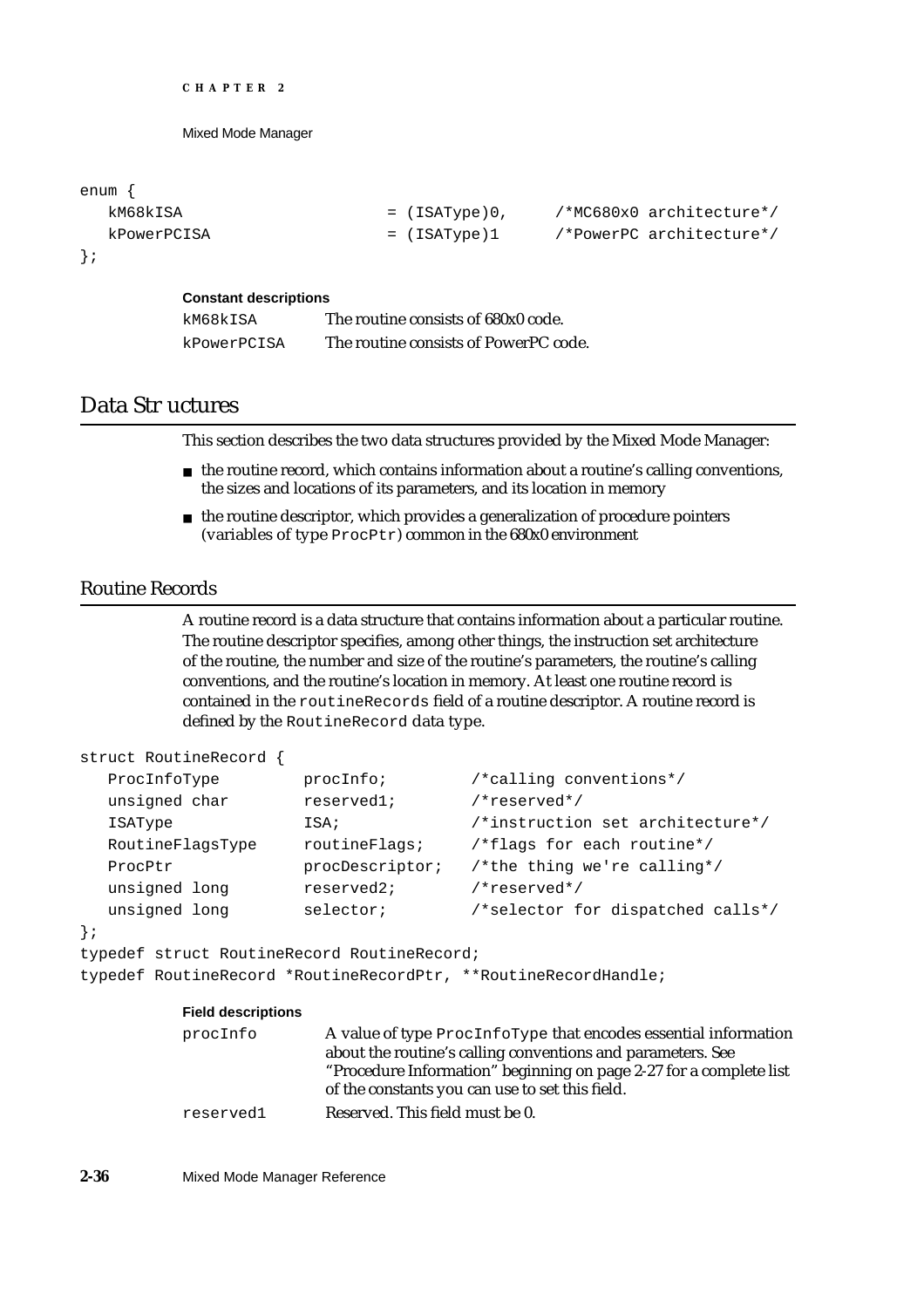Mixed Mode Manager

| ISA            | The instruction set architecture of the routine. See "Instruction Set"<br>Architectures" beginning on page 2-35 for a complete listing of the<br>constants you can use to set this field.                                                                                                                                                                                                                                                                                                                                                                                                                                                                                                                                                                                                                                                                                                                           |  |  |  |
|----------------|---------------------------------------------------------------------------------------------------------------------------------------------------------------------------------------------------------------------------------------------------------------------------------------------------------------------------------------------------------------------------------------------------------------------------------------------------------------------------------------------------------------------------------------------------------------------------------------------------------------------------------------------------------------------------------------------------------------------------------------------------------------------------------------------------------------------------------------------------------------------------------------------------------------------|--|--|--|
| routineFlags   | A value of type RoutineFlagsType that contains a set of flags<br>describing the routine. See "Routine Flags" beginning on page 2-34<br>for a complete listing of the constants you can use to set this field.                                                                                                                                                                                                                                                                                                                                                                                                                                                                                                                                                                                                                                                                                                       |  |  |  |
| procDescriptor |                                                                                                                                                                                                                                                                                                                                                                                                                                                                                                                                                                                                                                                                                                                                                                                                                                                                                                                     |  |  |  |
|                | A pointer to the routine's code. If the routine consists of 680x0<br>code and the kProcDescriptorIsAbsolute flag is set in the<br>routineFlags field, then this field contains the address of the<br>routine's entry point. If the routine consists of 680x0 code and the<br>kProcDescriptorIsRelative flag is set, then this field contains<br>the offset from the beginning of the routine descriptor to the<br>routine's entry point. If the routine consists of PowerPC code,<br>the kFragmentIsPrepared flag is set, and the<br>kProcDescriptorIsAbsolute flag is set, then this field contains<br>the address of the routine's transition vector. If the routine consists<br>of PowerPC code, the kFragmentNeedsPreparing flag is set,<br>and the kProcDescriptorIsRelative flag is set, then this field<br>contains the offset from the beginning of the routine descriptor to<br>the routine's entry point. |  |  |  |
| reserved2      | Reserved. This field must be 0.                                                                                                                                                                                                                                                                                                                                                                                                                                                                                                                                                                                                                                                                                                                                                                                                                                                                                     |  |  |  |
| selector       | Reserved. This field must be 0. For routines that are dispatched, this<br>field contains the routine selector.                                                                                                                                                                                                                                                                                                                                                                                                                                                                                                                                                                                                                                                                                                                                                                                                      |  |  |  |

#### Routine Descriptors

A routine descriptor is a data structure used by the Mixed Mode Manager to execute a routine. The external interface to a routine descriptor is through a universal procedure pointer, of type UniversalProcPtr, which is defined as a procedure pointer (if the code is 680x0 code) or as a pointer to a routine descriptor (if the code is PowerPC code). A routine descriptor is defined by the RoutineDescriptor data type.

```
struct RoutineDescriptor {
```

```
unsigned short goMixedModeTrap; /*mixed-mode A-trap*/
  char version; /*routine descriptor version*/
  RDFlagsType routineDescriptorFlags;
                                 /*routine descriptor flags*/
  unsigned long reserved1; /*reserved*/
  unsigned char reserved2; /*reserved*/
  unsigned char selectorInfo; /*selector information*/
  short routineCount; /*index of last RR in this RD*/
  RoutineRecord routineRecords[1];/*the individual routines*/
};
```

```
typedef struct RoutineDescriptor RoutineDescriptor;
```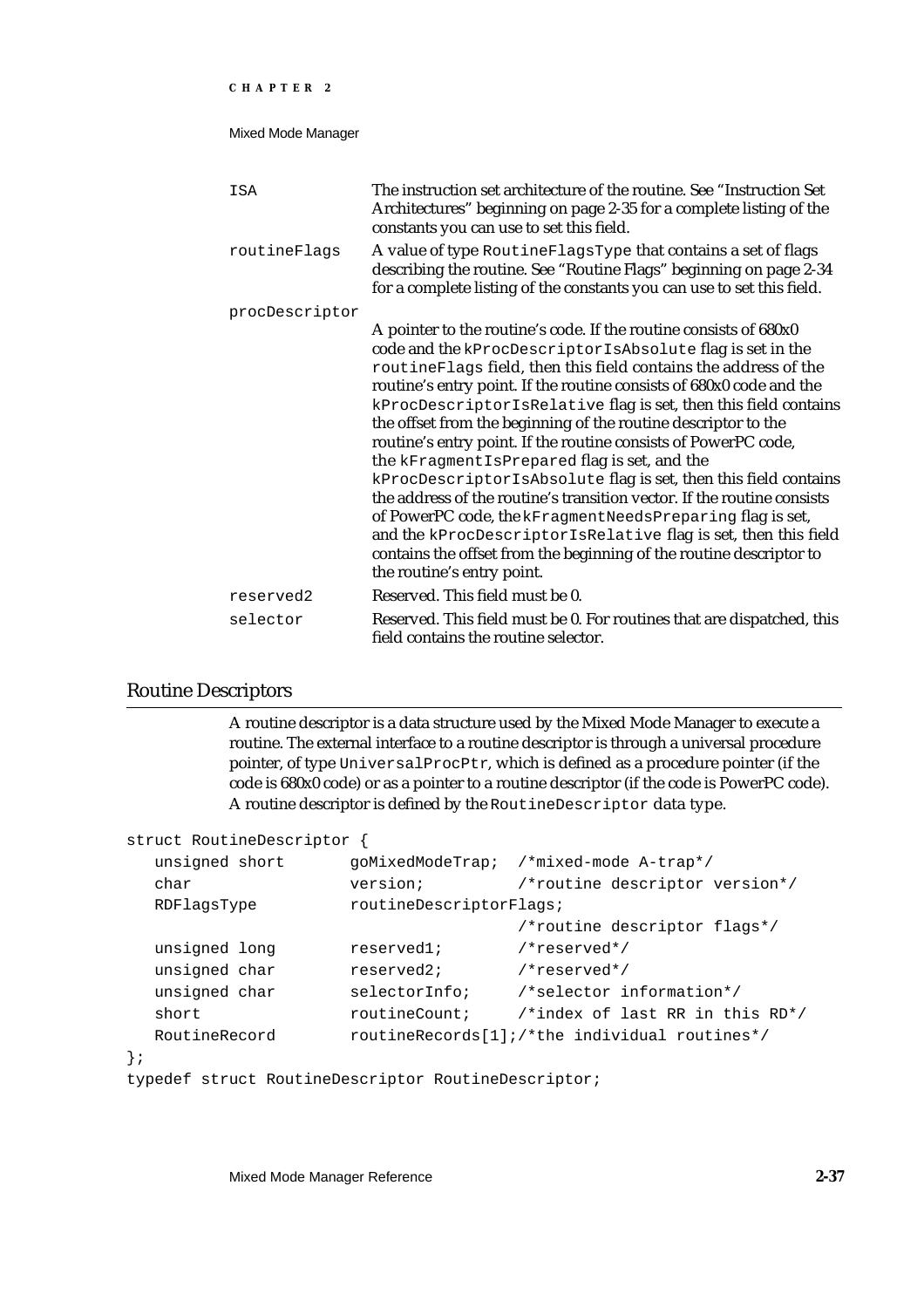```
CHAPTER 2
```
#### **Field descriptions**

| goMixedModeTrap        |                                                                                                                                                                                                                                                                                                                                                                                                                                                                                                                                                                                   |
|------------------------|-----------------------------------------------------------------------------------------------------------------------------------------------------------------------------------------------------------------------------------------------------------------------------------------------------------------------------------------------------------------------------------------------------------------------------------------------------------------------------------------------------------------------------------------------------------------------------------|
|                        | An A-line instruction that is used privately by the Mixed Mode<br>Manager. When the emulator encounters this instruction, it<br>transfers control to the Mixed Mode Manager. This field contains<br>the value \$AAFE.                                                                                                                                                                                                                                                                                                                                                             |
| version                | The version number of the RoutineDescriptor data type. The<br>current version number is defined by the constant<br>kRoutineDescriptorVersion:                                                                                                                                                                                                                                                                                                                                                                                                                                     |
|                        | enum {kRoutineDescriptorVersion = $7$ };                                                                                                                                                                                                                                                                                                                                                                                                                                                                                                                                          |
| routineDescriptorFlags |                                                                                                                                                                                                                                                                                                                                                                                                                                                                                                                                                                                   |
|                        | A set of routine descriptor flags. Currently, all the bits in this field<br>should be set to 0, unless you are specifying a routine descriptor for<br>a dispatched routine. See "Routine Descriptor Flags" on page 2-27<br>for a complete description of these flags.                                                                                                                                                                                                                                                                                                             |
| reserved1              | Reserved. This field must initially be 0.                                                                                                                                                                                                                                                                                                                                                                                                                                                                                                                                         |
| reserved2              | Reserved. This field must be 0.                                                                                                                                                                                                                                                                                                                                                                                                                                                                                                                                                   |
| selectorInfo           | Reserved. This field must be 0.                                                                                                                                                                                                                                                                                                                                                                                                                                                                                                                                                   |
| routineCount           | The index of the final routine record in the following array,<br>routineRecords. Because the routineRecords array is zero-<br>based, this field does not contain an actual count of the routine<br>records contained in that array. Often, you'll use a routine<br>descriptor to describe a single procedure, in which case this field<br>should contain the value 0. You can, however, construct a routine<br>descriptor that contains pointers to both 680x0 and PowerPC code<br>(known as a "fat" routine descriptor). In that case, this field should<br>contain the value 1. |
| routineRecords         |                                                                                                                                                                                                                                                                                                                                                                                                                                                                                                                                                                                   |
|                        | An array of routine records for the routines described by this<br>routine descriptor. See "Routine Records" on page 2-36 for the<br>structure of a routine record. This array is zero-based.                                                                                                                                                                                                                                                                                                                                                                                      |

#### **IMPORTANT**

Your application (or other software) should never attempt to guide its execution by inspecting the value in the ISA field of a routine record and jumping to the address in the procDescriptor field. s

# Mixed Mode Manager Routines

This section describes the routines provided by the Mixed Mode Manager. You can use these routines to

- create and dispose of routine descriptors
- execute routines described by routine descriptors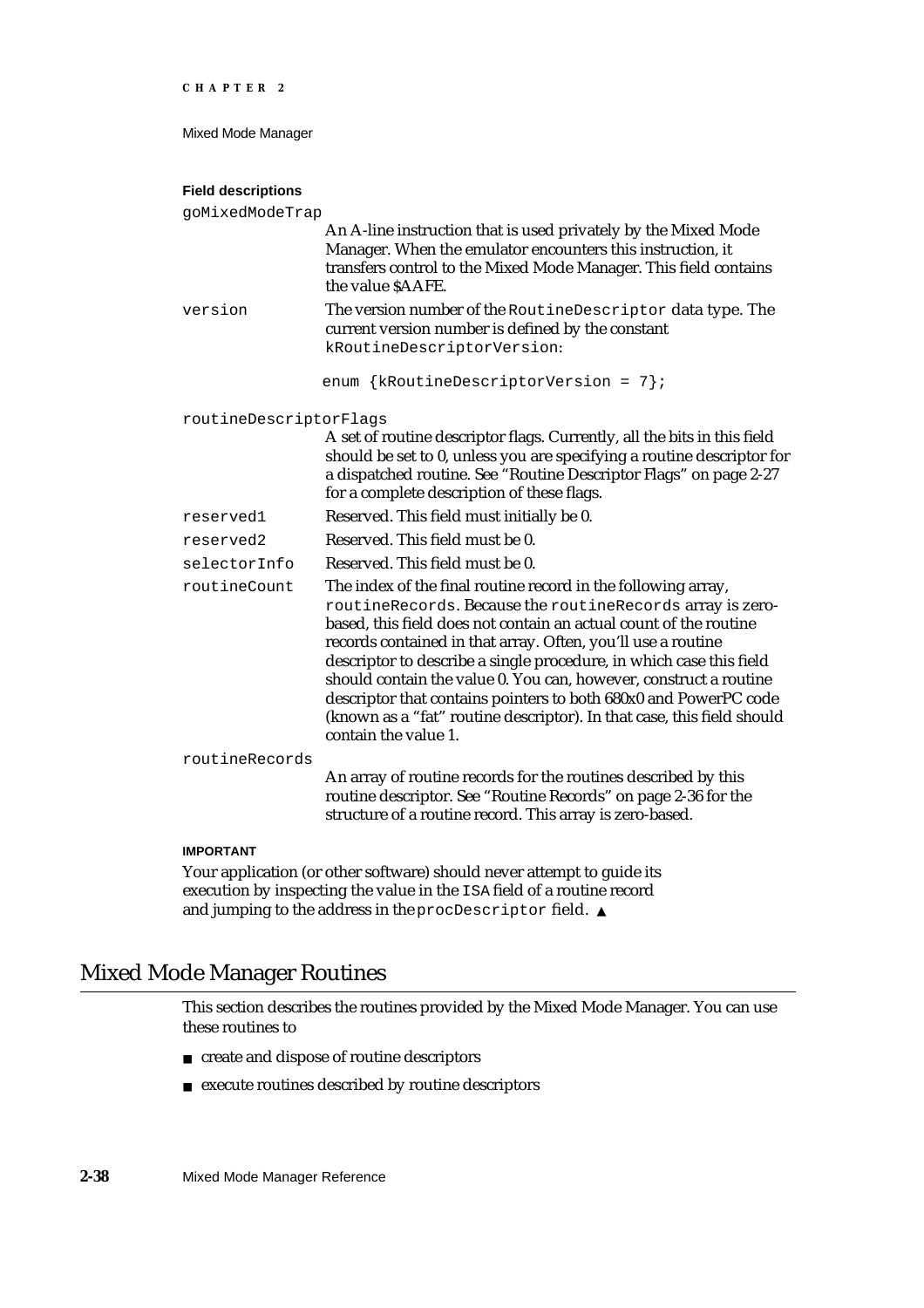#### Mixed Mode Manager

In general, you need to call these routines only from PowerPC code. To maintain a single source code base for your software, however, you can call Mixed Mode Manager routines from 680x0 code, as long as you set the USESROUTINEDESCRIPTORS compiler flag to false (its default setting). To compile code for the PowerPC environment, you should set the USESROUTINEDESCRIPTORS flag to true.

See "Using the Mixed Mode Manager" beginning on page 2-14 for detailed instructions on using these routines.

### Creating and Disposing of Routine Descriptors

The Mixed Mode Manager provides routines that you can use to create and dispose of routine descriptors. In general, you need to create routine descriptors only for routines whose addresses are exported to the system software (for example, a completion procedure). You don't need to create a routine descriptor for a routine that is called by code of the same type.

#### **NewRoutineDescriptor**

You can call the NewRoutineDescriptor function to create a new routine descriptor.

pascal UniversalProcPtr NewRoutineDescriptor (ProcPtr theProc, ProcInfoType theProcInfo, ISAType theISA);

| theProc     | The address of the routine.                                      |
|-------------|------------------------------------------------------------------|
| theProcInfo |                                                                  |
|             | The procedure information to be associated with the routine.     |
| theISA      | The instruction set architecture of the routine being described. |

#### **DESCRIPTION**

The NewRoutineDescriptor function creates a new routine descriptor and returns a pointer (of type UniversalProcPtr) to it. If the value of the theProc parameter is NULL, NewRoutineDescriptor returns the value NULL.

The memory occupied by the new routine descriptor is allocated in the current heap. If you want the memory to be allocated in some other heap, you'll need to set the current heap to that heap and then restore the current heap before exiting.

#### **SPECIAL CONSIDERATIONS**

The NewRoutineDescriptor function allocates memory; you should not call it at interrupt time or from any code that might be executed when memory is low. In addition, the block of memory allocated by NewRoutineDescriptor is nonrelocatable.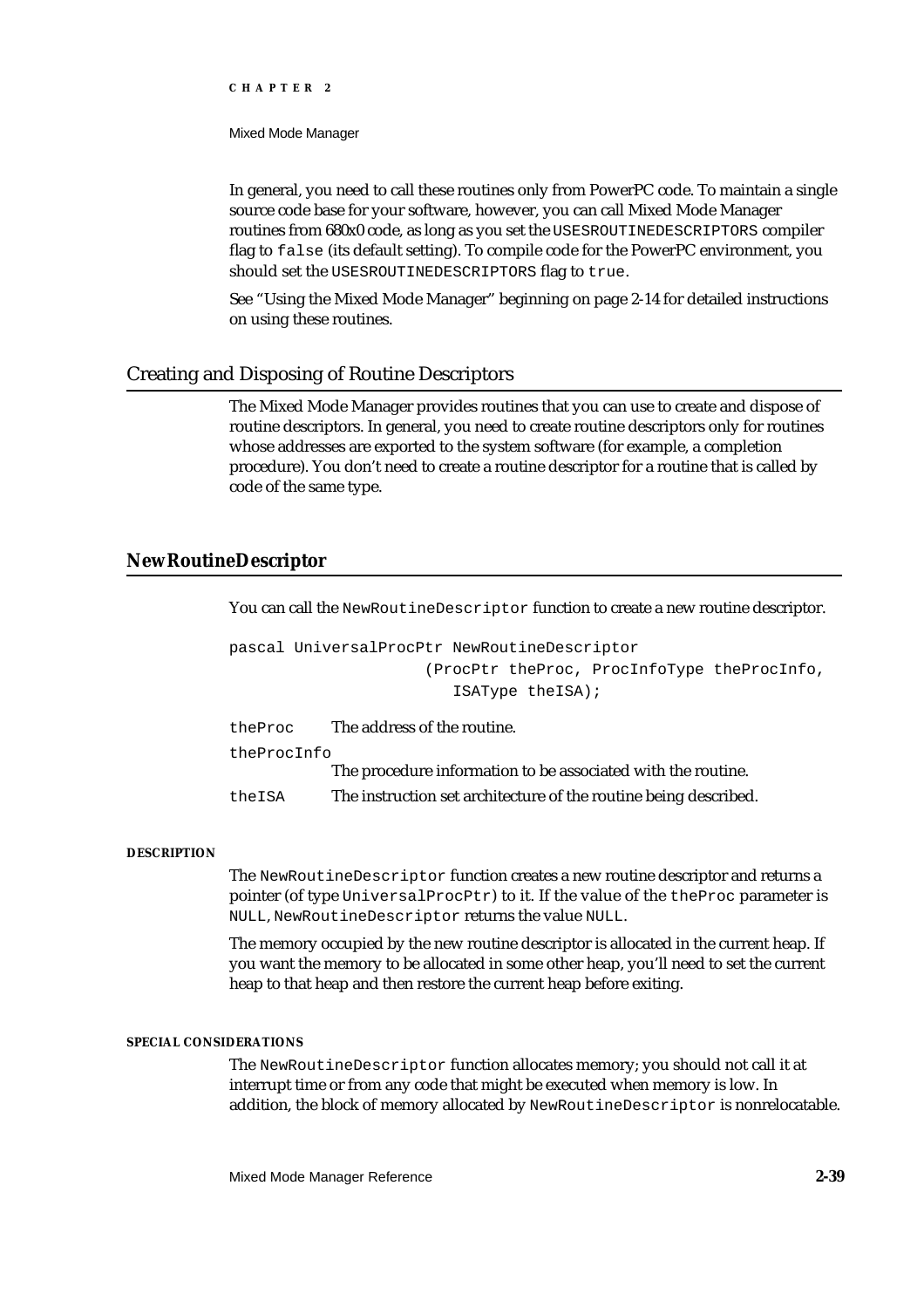#### Mixed Mode Manager

To help minimize heap fragmentation, you should try to allocate any routine descriptors you will need early in your application's execution.

When the USESROUTINEDESCRIPTORS compile flag is false, the NewRoutineDescriptor function simply returns the address passed in the theProc parameter and does not allocate memory for a routine descriptor.

#### **SEE ALSO**

See "Using Universal Procedure Pointers" beginning on page 2-21 for a more complete description of when and how to create routine descriptors. See "Specifying Procedure Information" beginning on page 2-14 for information on creating procedure information.

#### **NewFatRoutineDescriptor**

You can call the NewFatRoutineDescriptor function to create a new fat routine descriptor.

```
pascal UniversalProcPtr NewFatRoutineDescriptor 
                     (ProcPtr theM68kProc, ProcPtr thePowerPCProc, 
                         ProcInfoType theProcInfo);
```
theM68kProc

thePowerPCProc

The address of a 680x0 routine.

The address of a PowerPC routine.

theProcInfo

The procedure information to be associated with the routine.

#### **DESCRIPTION**

The NewFatRoutineDescriptor function creates a new fat routine descriptor and returns a pointer (of type  $UniversalProcPet)$  to it. The routine descriptor contains routine records for both 680x0 and PowerPC versions of a routine. If the value of either the theM68kProc parameter or the thePowerPCProc parameter is NULL, NewFatRoutineDescriptor returns the value NULL.

The memory occupied by the new routine descriptor is allocated in the current heap. If you want the memory to be allocated in some other heap, you'll need to set the current heap to that heap and then restore the original heap before exiting.

#### **SPECIAL CONSIDERATIONS**

The NewFatRoutineDescriptor function allocates memory; you should not call it at interrupt time or from any code that might be executed when memory is low. In addition, the block of memory allocated by NewFatRoutineDescriptor is nonrelocatable. To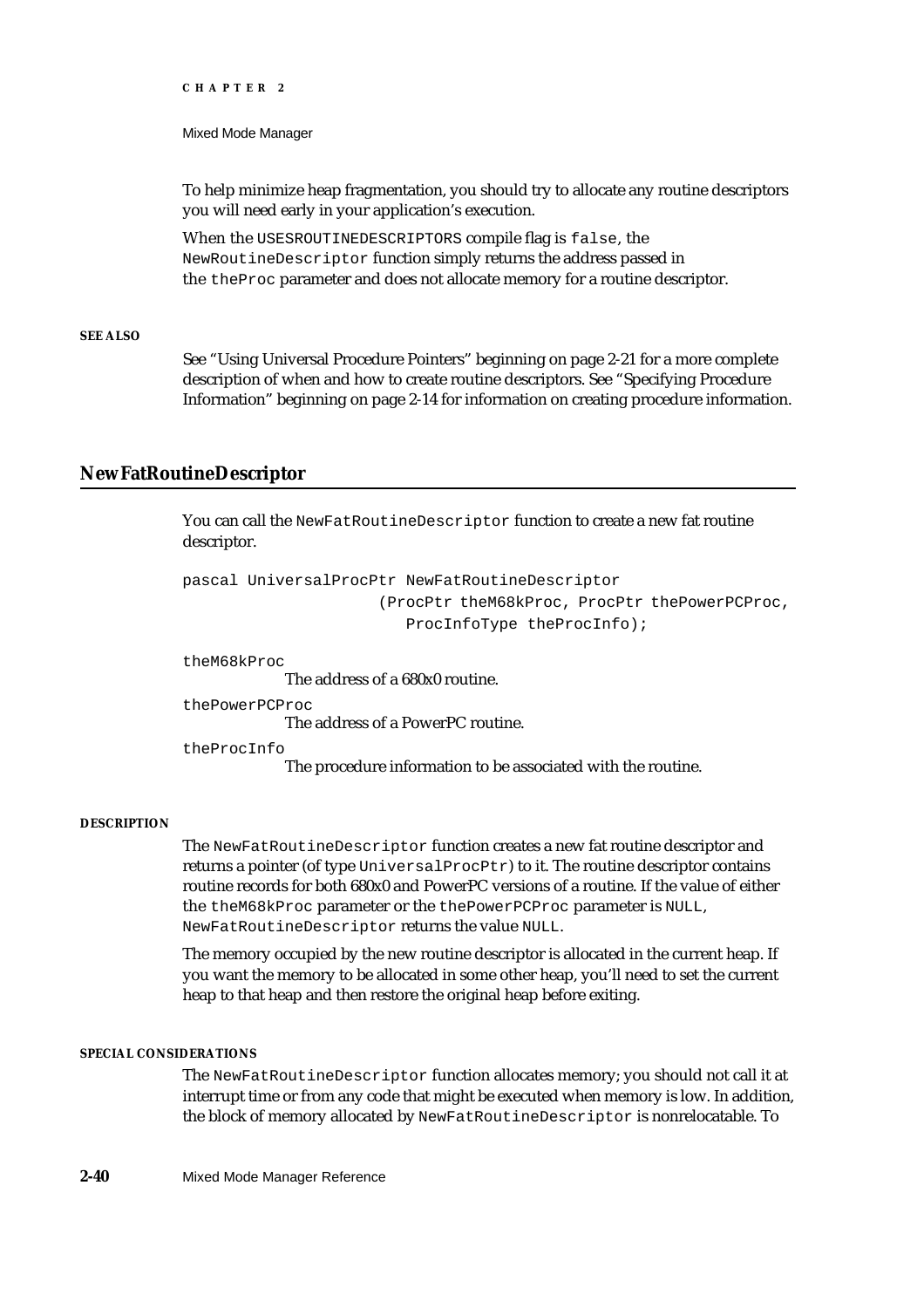Mixed Mode Manager

help minimize heap fragmentation, you should try to allocate any routine descriptors you will need early in your application's execution.

When the USESROUTINEDESCRIPTORS compile flag is false, the NewFatRoutineDescriptor function is undefined.

#### **SEE ALSO**

See "Using Universal Procedure Pointers" beginning on page 2-21 for a more complete description of when and how to create routine descriptors. See "Specifying Procedure Information" beginning on page 2-14 for information on creating procedure information.

#### **DisposeRoutineDescriptor**

You can call the DisposeRoutineDescriptor function to dispose of a routine descriptor.

pascal void DisposeRoutineDescriptor

(UniversalProcPtr theProcPtr);

theProcPtr

A universal procedure pointer.

#### **DESCRIPTION**

The DisposeRoutineDescriptor function disposes of the routine descriptor pointed to by the theProcPtr parameter. You should call this function to release any memory allocated by a previous call to NewRoutineDescriptor.

The Operating System automatically disposes of any remaining routine descriptors held by your application when ExitToShell is executed on its behalf. As a result, you don't need to explicitly dispose of any routine descriptors that you have allocated in your application heap.

#### **SPECIAL CONSIDERATIONS**

Be careful not to dispose of a routine descriptor that is still in use by the Operating System. Code that installs completion routines or other routines called asynchronously may complete before the completion routine is actually called.

When the USESROUTINEDESCRIPTORS compile flag is false, the DisposeRoutineDescriptor function does nothing.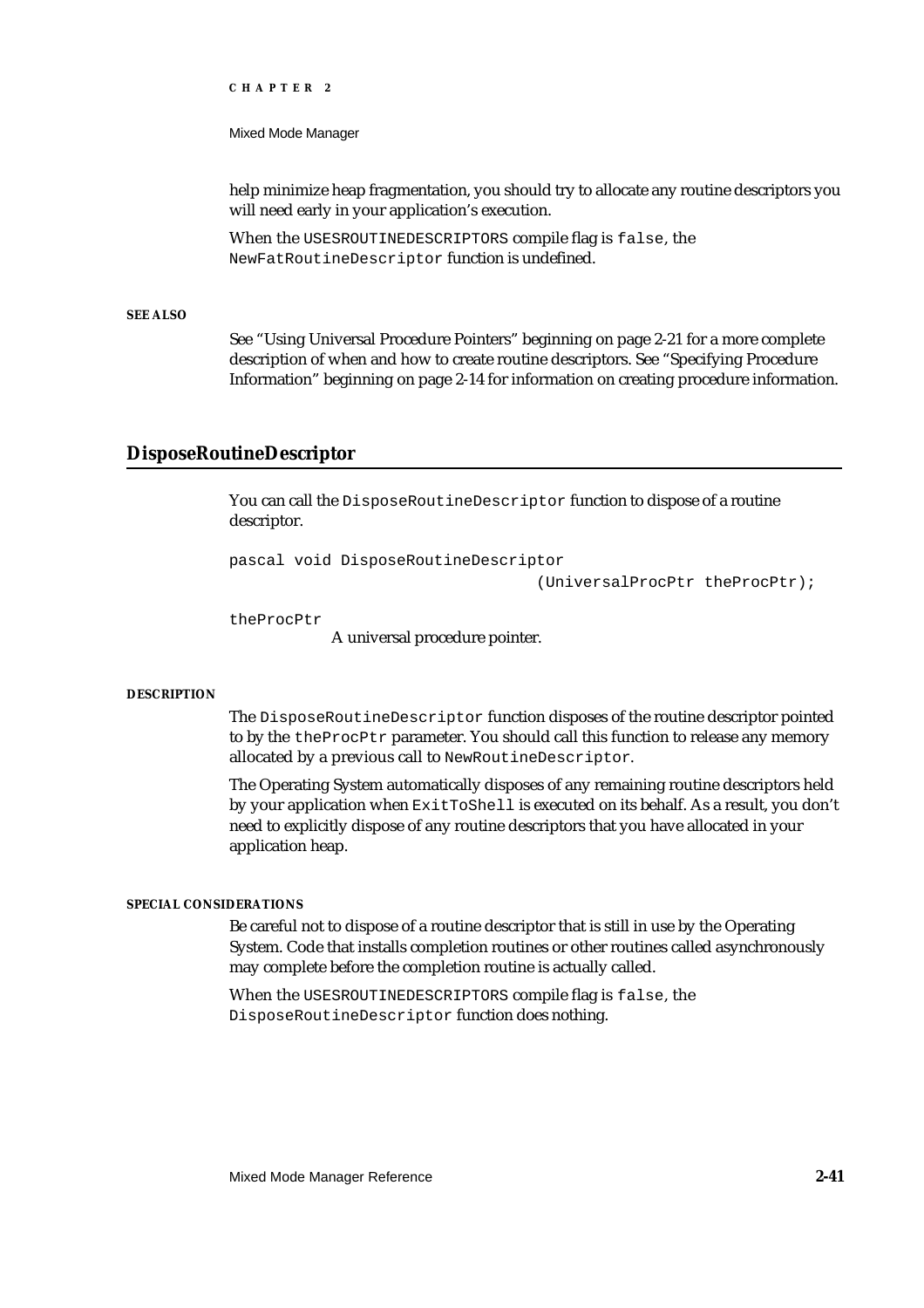```
CHAPTER 2
```
### Calling Routines via Universal Procedure Pointers

The Mixed Mode Manager provides a function that allows you to execute the routine associated with a universal procedure pointer. It also provides a function that allows you to call the routine associated with a universal procedure pointer, following Operating System register saving and restoring conventions.

### **CallUniversalProc**

You can use the CallUniversalProc function to call the routine associated with a universal procedure pointer.

```
long CallUniversalProc (UniversalProcPtr theProcPtr, 
                           ProcInfoType theProcInfo, ...);
```
theProcPtr

A universal procedure pointer.

theProcInfo

The procedure information associated with the routine specified by the theProcPtr parameter.

#### **DESCRIPTION**

The CallUniversalProc function executes the routine associated with the specified universal procedure pointer. You pass CallUniversalProc a universal procedure pointer (which may be either a 680x0 procedure pointer or the address of the routine descriptor), a set of procedure information, and a variable number of parameters that are passed to the routine. CallUniversalProc returns a result of type long that contains the result (if any) returned by the called routine.

#### **SPECIAL CONSIDERATIONS**

If the universal procedure pointer passed to CallUniversalProc is the address of the routine descriptor, that routine descriptor must already exist before you call CallUniversalProc. If you pass the address of an invalid routine descriptor to CallUniversalProc, a system error will occur.

### **CallOSTrapUniversalProc**

You can call the CallOSTrapUniversalProc function to call the routine associated with a universal procedure pointer, following Operating System register saving and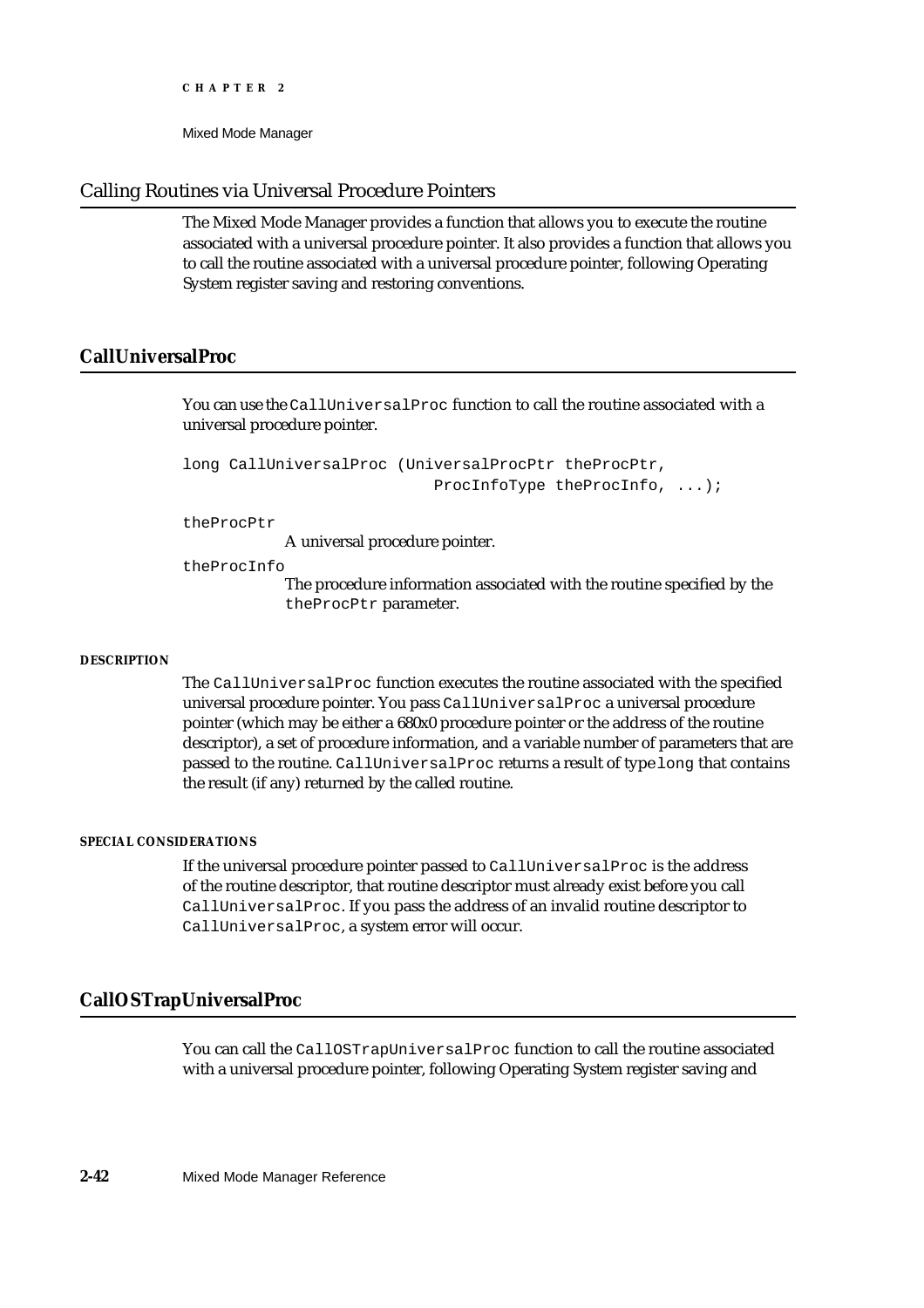#### Mixed Mode Manager

restoring conventions. You're likely to need to use this function only if you need to patch an Operating System trap.

```
long CallOSTrapUniversalProc (UniversalProcPtr theProcPtr, 
                              ProcInfoType theProcInfo, ...);
```
theProcPtr

A universal procedure pointer.

theProcInfo

The procedure information associated with the routine specified by the theProcPtr parameter.

#### **DESCRIPTION**

The CallOSTrapUniversalProc function executes the routine associated with the specified universal procedure pointer, following standard conventions for executing Operating System traps. Registers A1, A2, D1, and D2 are saved before the routine is executed and restored after its completion; in addition, register A0 is saved and restored, depending on the setting of the appropriate flag bit in the trap word. The trap number is put into register D1; you should make certain to record that fact in any procedure information you build yourself.

You pass CallOSTrapUniversalProc a universal procedure pointer (which may be either a 680x0 procedure pointer or the address of a routine descriptor), a set of procedure information, and a variable number of parameters that are passed to the routine. CallOSTrapUniversalProc returns a result of type long that contains the result (if any) returned by the called routine.

#### **SPECIAL CONSIDERATIONS**

If the universal procedure pointer passed to CallOSTrapUniversalProc is the address of the routine descriptor, that routine descriptor must already exist before you call CallOSTrapUniversalProc. If you pass the address of an invalid routine descriptor to CallOSTrapUniversalProc, a system error will occur.

The CallOSTrapUniversalProc function is defined only for register-based Operating System traps. Make sure that the procedure information specified in the theProcInfo parameter correctly specifies the calling conventions of the trap. In particular, do not specify either C or Pascal calling conventions.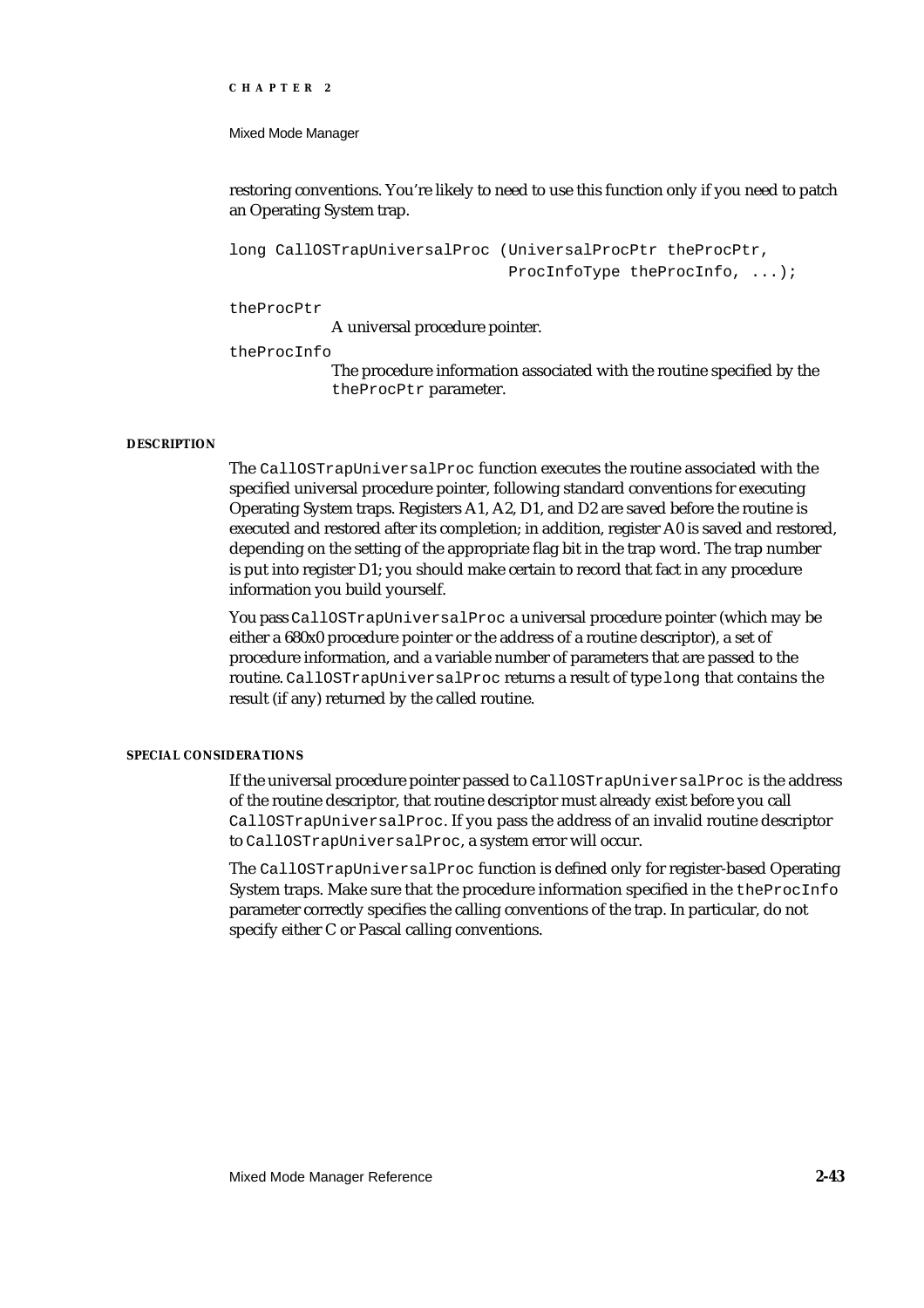```
CHAPTER 2
```
### Determining Instruction Set Architectures

The Mixed Mode Manager contains a function that you can use to determine the current instruction set architecture.

### **GetCurrentISA**

You can use the GetCurrentISA function to get the current instruction set architecture.

```
ISAType GetCurrentISA (void);
```
#### **DESCRIPTION**

The GetCurrentISA function returns the current instruction set architecture. See "Instruction Set Architectures" on page 2-35 for a list of the values GetCurrentISA can return.

#### **SPECIAL CONSIDERATIONS**

Currently, the GetCurrentISA function is defined as a compiler macro.

```
#if defined(powerc) || defined(__powerc)
#define GetCurrentISA() ((ISAType) kPowerPCISA)
#else
#define GetCurrentISA() ((ISAType) kM68kISA)
#endif
```
The implementation details are subject to change.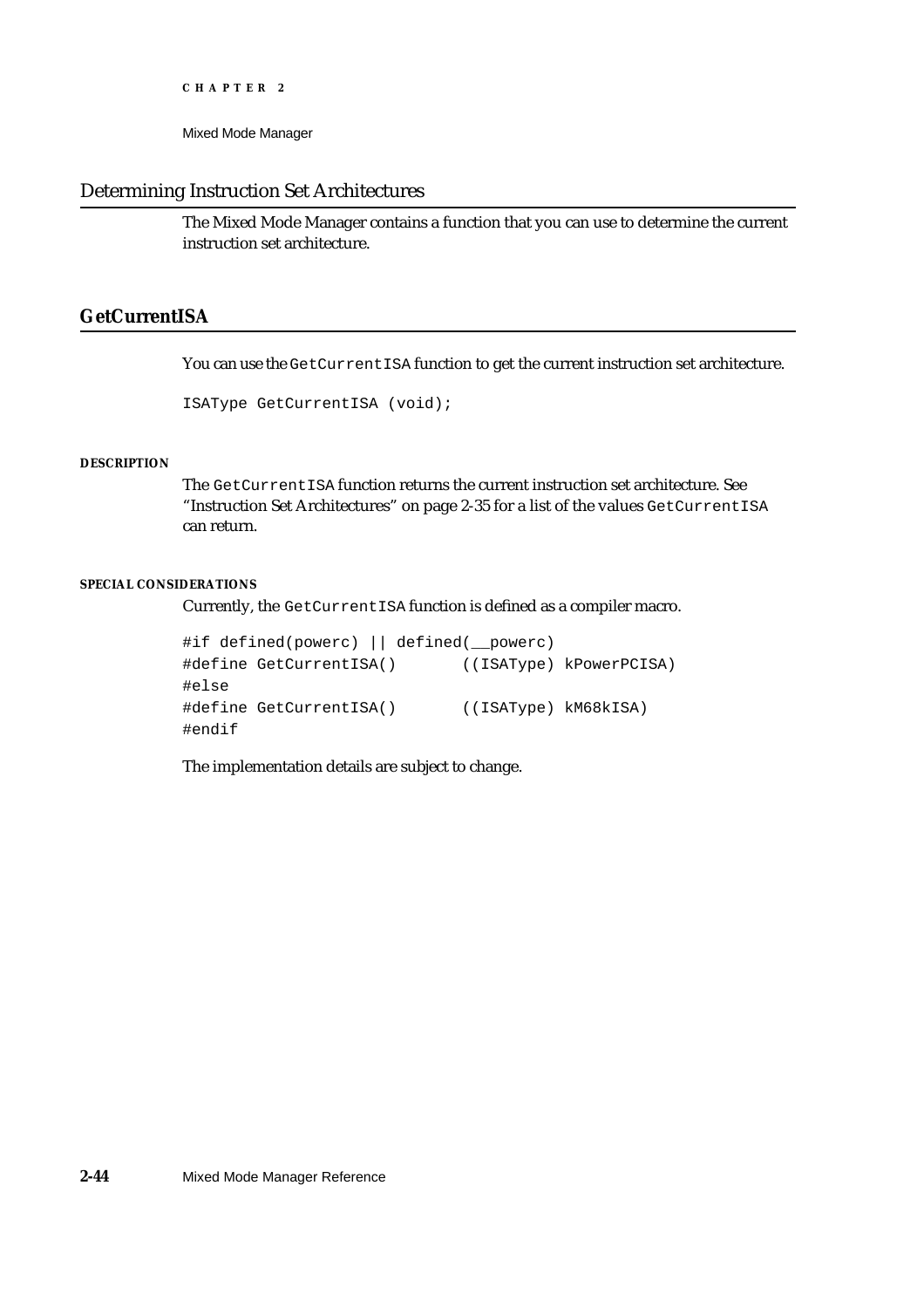```
CHAPTER 2
```
# Summary of the Mixed Mode Manager

### C Summary

### **Constants**

```
/*Gestalt selector and response bits*/
#define gestaltMixedModeAttr 'mixd' /*Mixed Mode Mgr attributes*/
enum {
  gestaltPowerPCAware = 0 /*true if MMMgr supports PowerPC*/
};
enum {
  /*current version of RoutineDescriptor data type*/
  kRoutineDescriptorVersion = 7
};
```
### **Routine Flags**

```
enum {
  kProcoDescriptorIsAbsolute = (RoutineFlagstype)0x00,kProcoDescriptorIsRelative = (RoutineFlagstype)0x01};
enum {
  kFragmentIsPrepared = (RoutineFlagstype)0x00,kFraqmentNeedsPreparing = (RoutineFlagSType)0x02};
enum {
  kUseCurrentISA = (RoutineFlagsType)0x00,
  kUsenativeISA = (RoutineFlagsType)0x04
};
enum {
  kPassSelector = (RoutineFlagsType)0x00,
  kDontPassSelector = (RoutineFlagsType)0x08
};
```
Summary of the Mixed Mode Manager **2-45**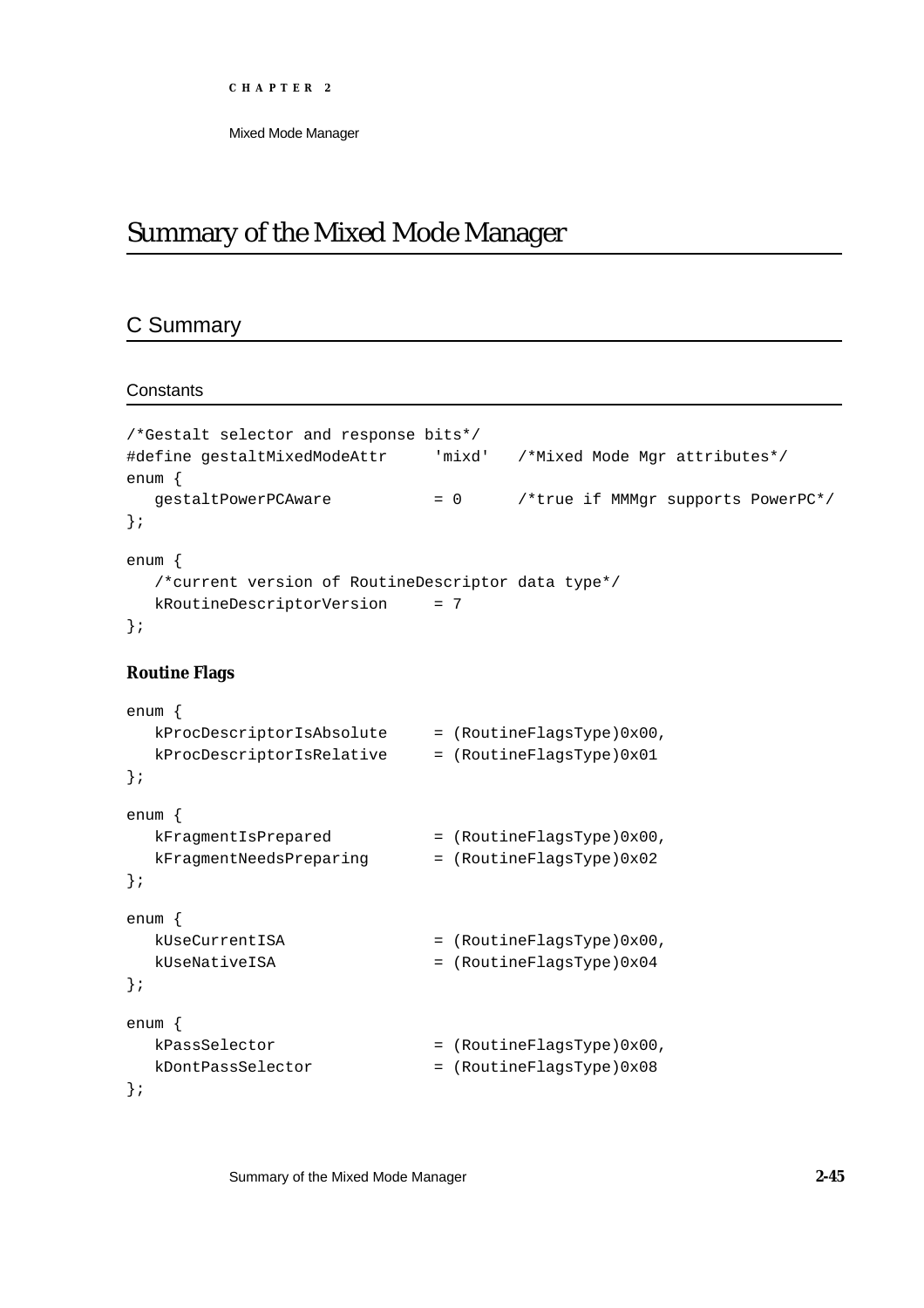```
CHAPTER 2
```
enum {

```
kRoutineIsNotDispatchedDefaultRoutine
                              = (RoutineFlagsType)0x00,
kRoutineIsDispatchedDefaultRoutine
                              = (RoutineFlagsType)0x10
```
};

### **Instruction Set Architectures**

enum { kM68kISA = (ISAType)0, /\*MC680x0 architecture\*/ kPowerPCISA = (ISAType)1 /\*PowerPC architecture\*/ };

### **Routine Descriptor Flags**

| $enum \{$                 |                            |
|---------------------------|----------------------------|
| kSelectorsAreNotIndexable | $=$ (RDFlagsType) $0x00$ , |
| kSelectorsAreIndexable    | $=$ (RDFlagsType) $0x01$   |
| $\}$ ;                    |                            |

### **Procedure Information**

| enum {                       |                                                           |  |                                              |      |
|------------------------------|-----------------------------------------------------------|--|----------------------------------------------|------|
|                              | $/*size codes*/$                                          |  |                                              |      |
|                              | kNoByteCode                                               |  | $= 0,$                                       |      |
|                              | kOneByteCode                                              |  | $= 1,$                                       |      |
|                              | kTwoByteCode                                              |  | $= 2.$                                       |      |
|                              | kFourByteCode                                             |  | $= 3$                                        |      |
| $\}$ ;                       |                                                           |  |                                              |      |
|                              |                                                           |  |                                              |      |
|                              | /*offsets to and widths of procedure information fields*/ |  |                                              |      |
|                              | #define kCallingConventionPhase                           |  |                                              | 0    |
|                              | #define kCallingConventionWidth                           |  |                                              | 4    |
| #define kResultSizePhase     |                                                           |  | kCallingConventionWidth                      |      |
|                              | #define kResultSizeWidth                                  |  |                                              | 2    |
|                              | #define kResultSizeMask                                   |  |                                              | 0x30 |
| #define kStackParameterPhase |                                                           |  | 6                                            |      |
| #define kStackParameterWidth |                                                           |  | 2                                            |      |
|                              | #define kRegisterResultLocationPhase                      |  |                                              |      |
|                              |                                                           |  | (kCallingConventionWidth + kResultSizeWidth) |      |
|                              | #define kRegisterResultLocationWidth                      |  |                                              | 5    |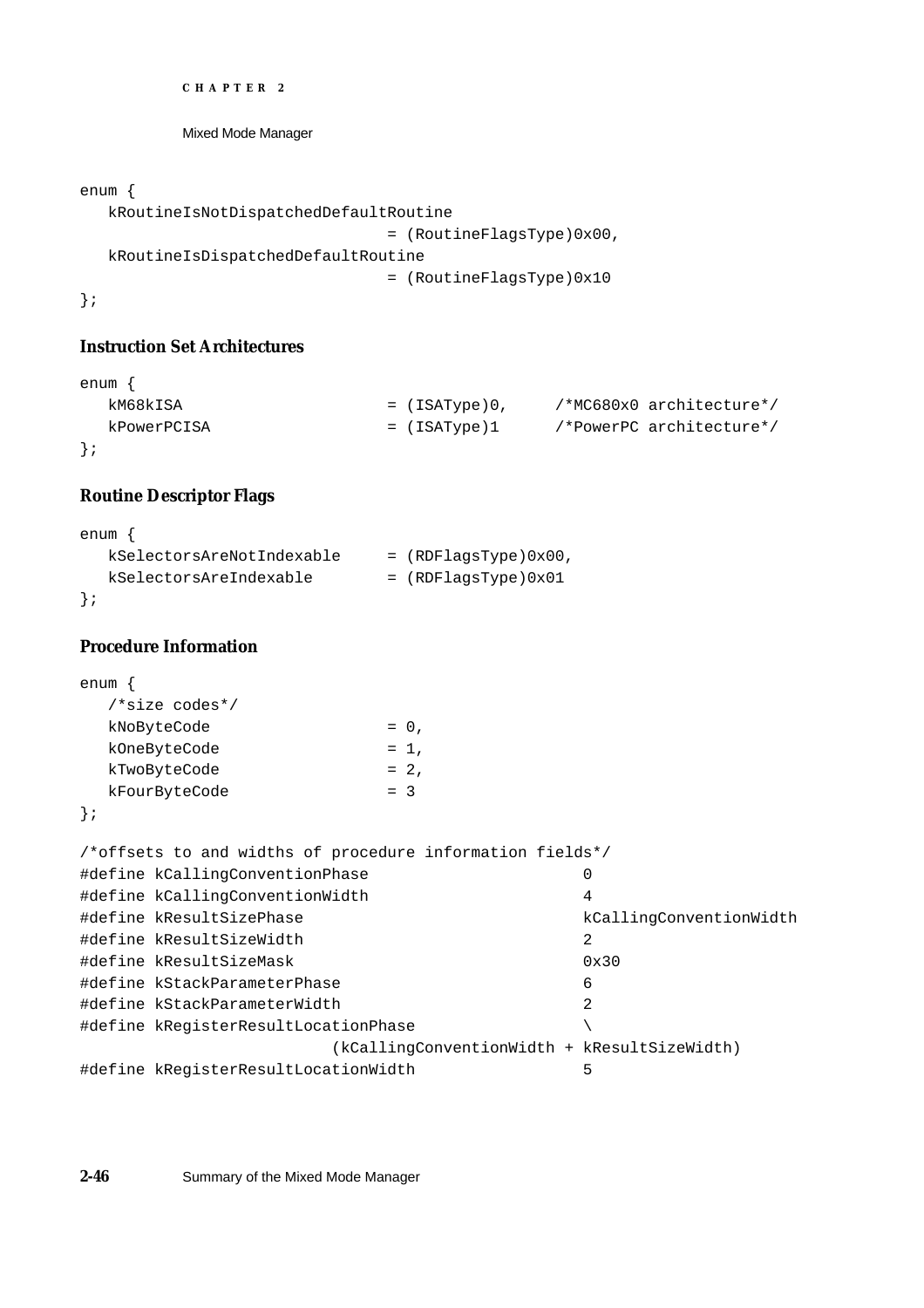#### Mixed Mode Manager

```
#define kRegisterParameterPhase \
                     (kCalling ConventionWidth + kResultSizeWidth + \kRegisterResultLocationWidth)
#define kRegisterParameterWidth 5
#define kRegisterParameterWhichPhase 2
#define kRegisterParameterSizePhase 0
#define kDispatchedSelectorSizeWidth 2
#define kDispatchedSelectorSizePhase \
                     (kCallingConventionWidth + kResultSizeWidth)
#define kDispatchedParameterPhase \
                     (kCallingConventionWidth + kResultSizeWidth + \kDispatchedSelectorSizeWidth)
enum {
  /*calling conventions*/
  kPascalStackBased = (CallingConventionType)0,
  kCStackBased = (CallingConventionType)1,
  kRegisterBased = (CallingConventionType)2,
  kThinkCStackBased = (CallingConventionType)5,
  kD0DispatchedPascalStackBased = (CallingConventionType)8,
  kD0DispatchedCStackBased = (CallingConventionType)9,
  kD1DispatchedPascalStackBased = (CallingConventionType)12,
  kStackDispatchedPascalStackBased = (CallingConventionType)14,
  kSpecialCase = (CallingConventionType)15
};
enum {
  /*special cases*/
  kSpecialCaseHighHook = 0,
  kSpecialCaseCaretHook = kSpecialCaseHighHook,
  kSpecialCaseEOLHook = 1,
  kSpecialCaseWidthBook = 2,kSpecialCaseNWidthBook = 3,kSpecialCaseTextWidthHook = kSpecialCaseWidthHook,
  kSpecialCaseDrawHook = 4,kSpecialCaseHitTestHook = 5,
  kSpecialCaseTEFindWord = 6,
  kSpecialCaseProtocolHandler = 7,
  kSpecialCaseSocketListener = 8,
  kSpecialCaseTERecalc = 9,
  kSpecialCaseTEDOText = 10,kSpecialCaseGNEFilterProc = 11,
  kSpecialCaseMBarHook = 12
};
```

```
Summary of the Mixed Mode Manager 2-47
```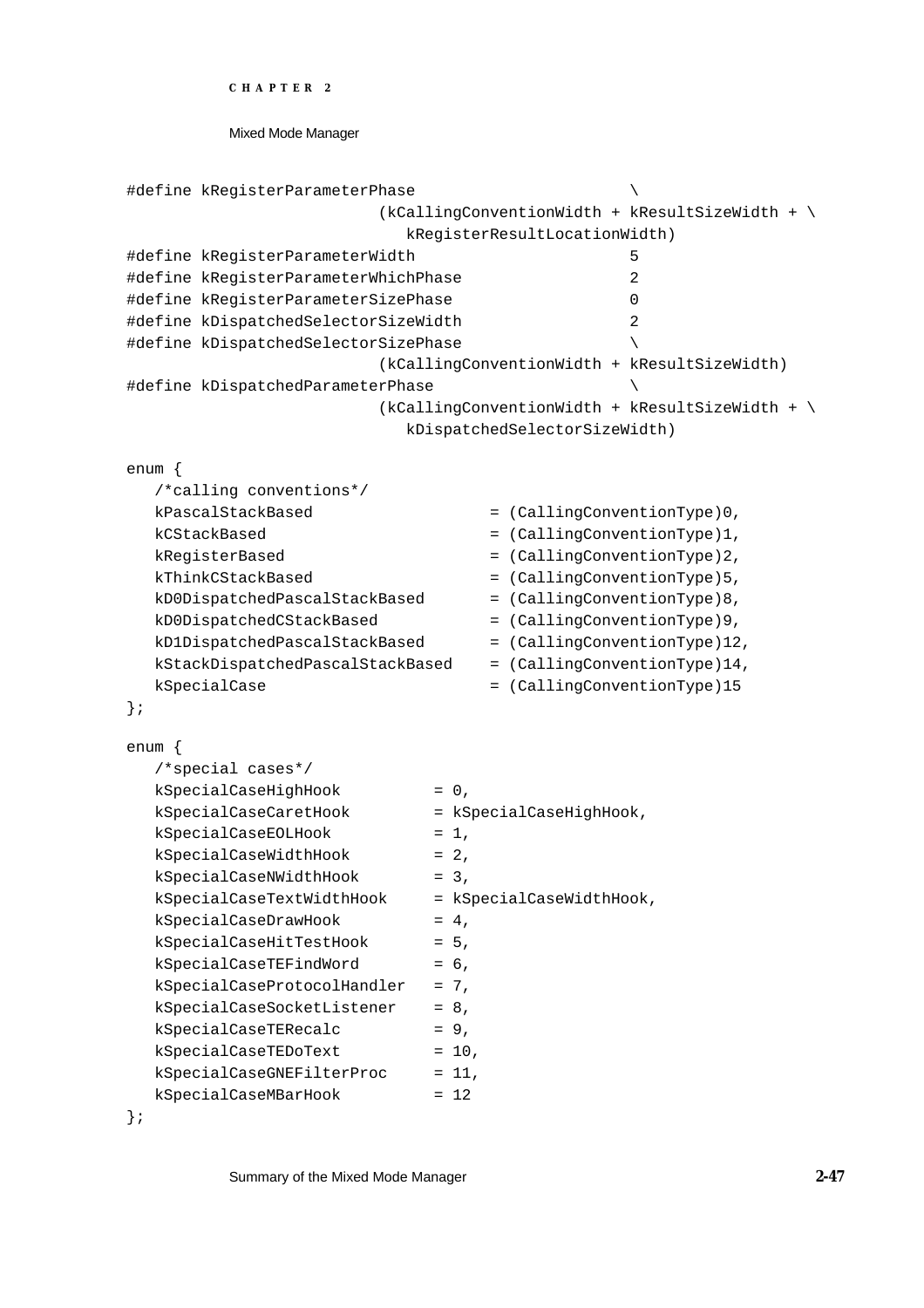#### Mixed Mode Manager

#### enum {

| /*680x0 registers*/ |          |
|---------------------|----------|
| kRegisterD0         | $= 0$ ,  |
| kRegisterD1         | $= 1$ ,  |
| kRegisterD2         | $= 2.$   |
| kRegisterD3         | $= 3.$   |
| kRegisterD4         | $= 8.$   |
| kRegisterD5         | $= 9.$   |
| kRegisterD6         | $= 10$ , |
| kRegisterD7         | $= 11,$  |
| kRegisterA0         | $= 4.$   |
| kRegisterA1         | $= 5.$   |
| kRegisterA2         | $= 6.$   |
| kRegisterA3         | $= 7,$   |
| kRegisterA4         | $= 12,$  |
| kRegisterA5         | $= 13,$  |
| kRegisterA6         | $= 14$ , |
| kCCRegisterCBit     | $= 16$ , |
| kCCRegisterVBit     | $= 17,$  |
| kCCRegisterZBit     | $= 18$ , |
| kCCRegisterNBit     | $= 19,$  |
| kCCRegisterXBit     | 20       |
|                     |          |

### Data Types

```
typedef unsigned char ISAType; /*instruction set architecture*/
typedef unsigned short CallingConventionType; /*calling convention*/
typedef unsigned long ProcInfoType; /*procedure information*/
typedef unsigned short RegisterSelectorType;
typedef unsigned short RoutineFlagsType;
struct RoutineRecord {
  ProcInfoType procInfo; /*calling conventions*/unsigned char reserved1; /*reserved*/
  ISAType ISA; /*instruction set architecture*/
  RoutineFlagsType routineFlags; /*flags for each routine*/
  ProcPtr procDescriptor; /*the thing we're calling*/
  unsigned long reserved2; /*reserved*/
  unsigned long selector; /*selector for dispatched calls*/
```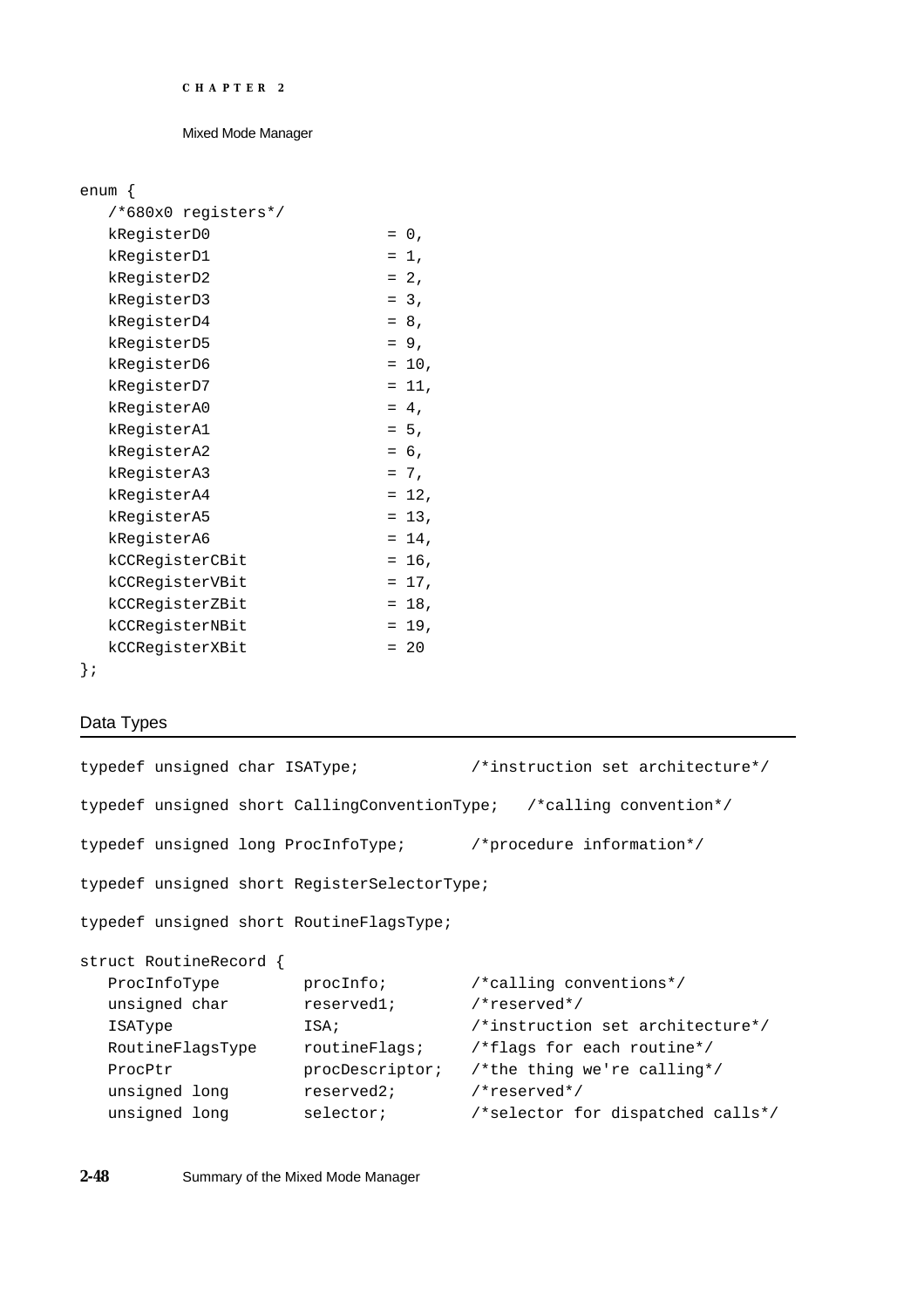```
CHAPTER 2
```

```
};
typedef struct RoutineRecord RoutineRecord;
typedef RoutineRecord *RoutineRecordPtr, **RoutineRecordHandle;
typedef unsigned char RDFlagsType; /*routine descriptor flags*/
struct RoutineDescriptor {
  unsigned short goMixedModeTrap; /*mixed-mode A-trap*/
  char version; /*routine descriptor version*/
  RDFlagsType routineDescriptorFlags;
                                    /*routine descriptor flags*/
  unsigned long reserved1; /*reserved*/
  unsigned char reserved2; /*reserved*/
  unsigned char selectorInfo; /*selector information*/
  short routineCount; /*index of last RR in this RD*/
  RoutineRecord routineRecords[1];/*the individual routines*/
};
typedef struct RoutineDescriptor RoutineDescriptor;
typedef RoutineDescriptor *UniversalProcPtr, **UniversalProcHandle;
typedef RoutineDescriptor *RoutineDescriptorPtr, **RoutineDescriptorHandle;
```
Mixed Mode Manager Routines

### **Creating and Disposing of Routine Descriptors**

```
pascal UniversalProcPtr NewRoutineDescriptor
                             (ProcPtr theProc, ProcInfoType theProcInfo, 
                             ISAType theISA);
pascal UniversalProcPtr NewFatRoutineDescriptor
                             (ProcPtr theM68kProc, ProcPtr thePowerPCProc, 
                             ProcInfoType theProcInfo);
pascal void DisposeRoutineDescriptor
                             (UniversalProcPtr theProcPtr);
```
### **Calling Routines via Universal Procedure Pointers**

| (UniversalProcPtr theProcPtr,         |
|---------------------------------------|
| ProcInfoType theProcInfo, $\ldots$ ); |
|                                       |
| (UniversalProcPtr theProcPtr,         |
| ProcInfoType theProcInfo, $\ldots$ ); |
|                                       |

### **Determining Instruction Set Architectures**

| ISAType GetCurrentISA | $(void)$ ; |
|-----------------------|------------|
|                       |            |

Summary of the Mixed Mode Manager **2-49**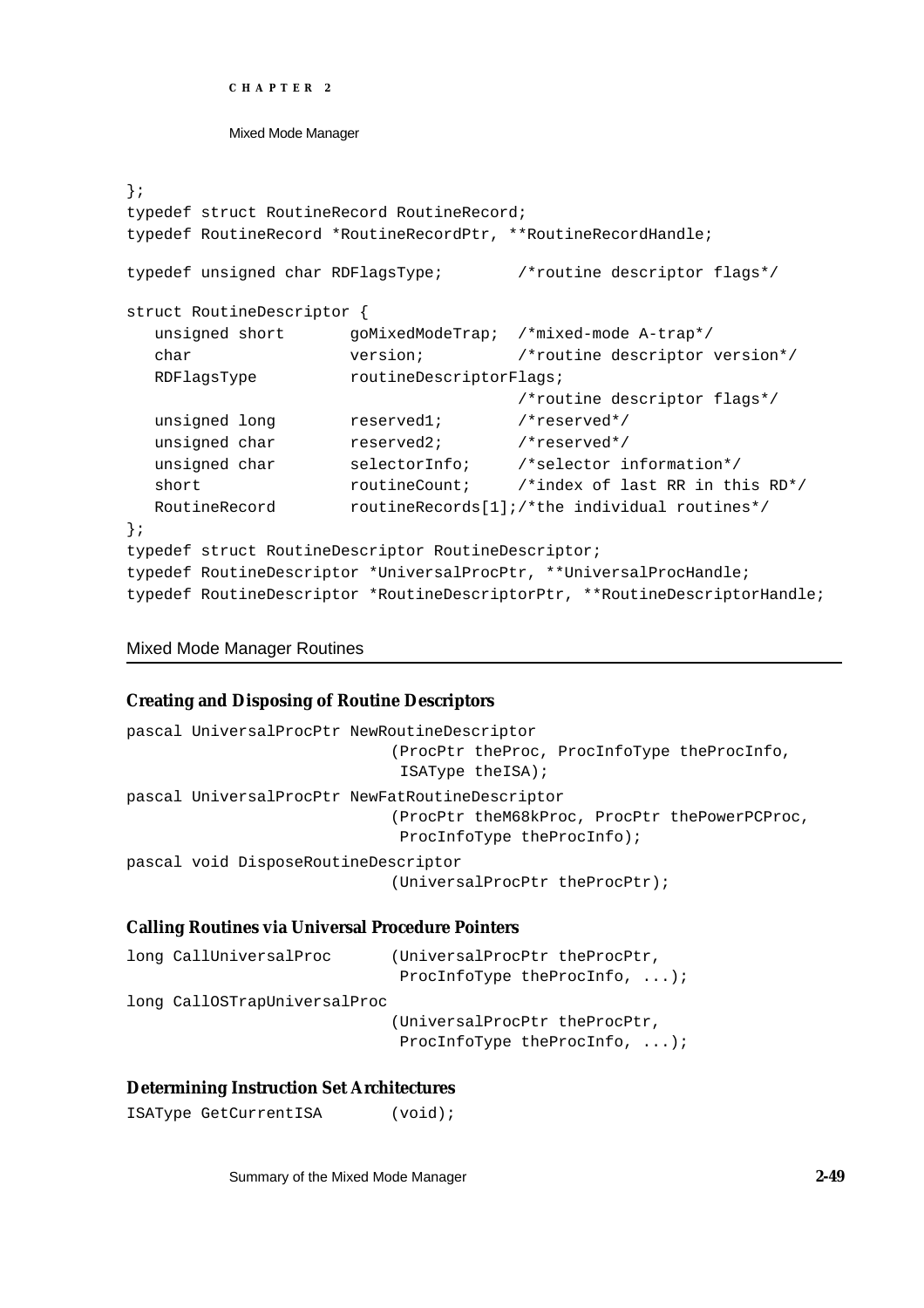```
CHAPTER 2
```
### **C Language Macros for Defining Procedure Information**

```
#define SIZE_CODE(size) (((size) == 4) ? kFourByteCode : \
  ((size) == 2) ? kTwoByteCode : ((size) == 1) ? kOneByteCode : 0)))
#define RESULT_SIZE(sizeCode) ((ProcInfoType)(sizeCode) << kResultSizePhase)
#define STACK_ROUTINE_PARAMETER(whichParam, sizeCode) \
  ((ProcInfoType)(sizeCode) << (kStackParameterPhase + \
                  (((whichParam) - 1) * kStackParameterWidth)))
#define DISPATCHED_STACK_ROUTINE_PARAMETER(whichParam, sizeCode) \
  ((ProcInfoType)(sizeCode) << (kDispatchedParameterPhase + \
                  (((whichParam) - 1) * kStackParameterWidth)))
#define DISPATCHED STACK ROUTINE SELECTOR SIZE(sizeCode) \
  ((ProcInfoType)(sizeCode) << kDispatchedSelectorSizePhase)
#define REGISTER_RESULT_LOCATION(whichReg) \
   ((ProcInfoType)(whichReg) << kRegisterResultLocationPhase)
#define REGISTER_ROUTINE_PARAMETER(whichParam, whichReg, sizeCode) \
  ((((ProcInfoType)(sizeCode) << kRegisterParameterSizePhase) | \
  ((ProcInfoType)(whichReg) << kRegisterParameterWhichPhase)) << \
  (kRegisterParameterPhase + (((whichParam)- 1) * kRegisterParameterWidth)))
#define SPECIAL_CASE_PROCINFO(specialCaseCode) \
  (kSpecialCase | ((ProcInfoType)(specialCaseCode) << 4))
```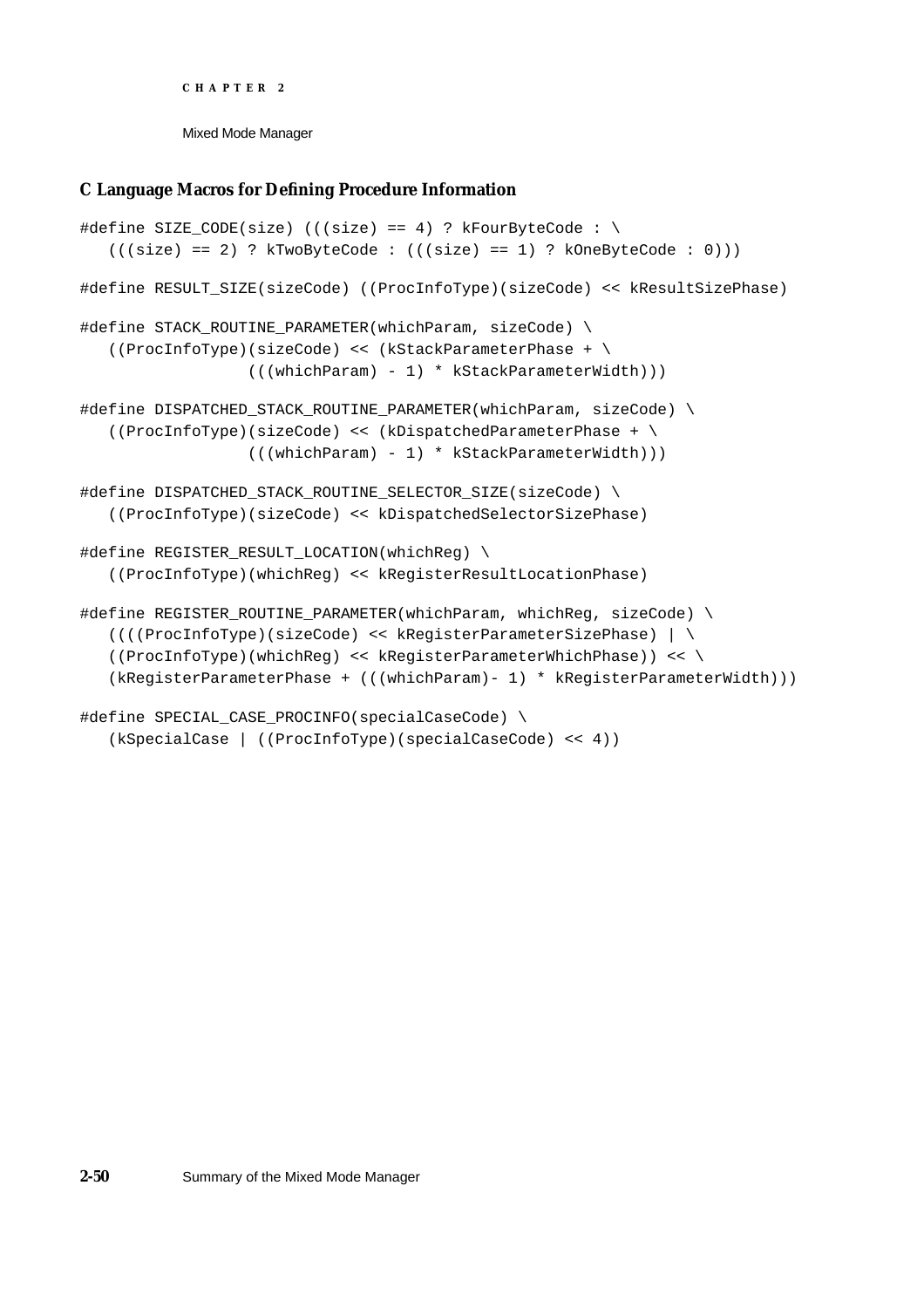# Code Fragment Manager

### **Contents**

About the Code Fragment Manager 3-3 Fragments 3-4 Import Library Searching 3-5 Version Checking 3-7 Using the Code Fragment Manager 3-10 Loading Code Fragments 3-10 Creating a Code Fragment Resource 3-12 Getting Information About Exported Symbols 3-14 Code Fragment Manager Reference 3-15 Data Structures 3-15 Fragment Initialization Block 3-15 Fragment Location Record 3-16 Memory Location Record 3-17 Disk Location Record 3-17 Segment Location Record 3-18 Code Fragment Manager Routines 3-18 Loading Fragments 3-19 Unloading Fragments 3-23 Finding Symbols 3-24 Fragment-Defined Routines 3-26 Resources 3-28 The Code Fragment Resource 3-28 Summary of the Code Fragment Manager 3-32 C Summary 3-32 Constants 3-32 Data Types 3-33 Code Fragment Manager Routines 3-34 Fragment-Defined Routines 3-35 Result Codes 3-35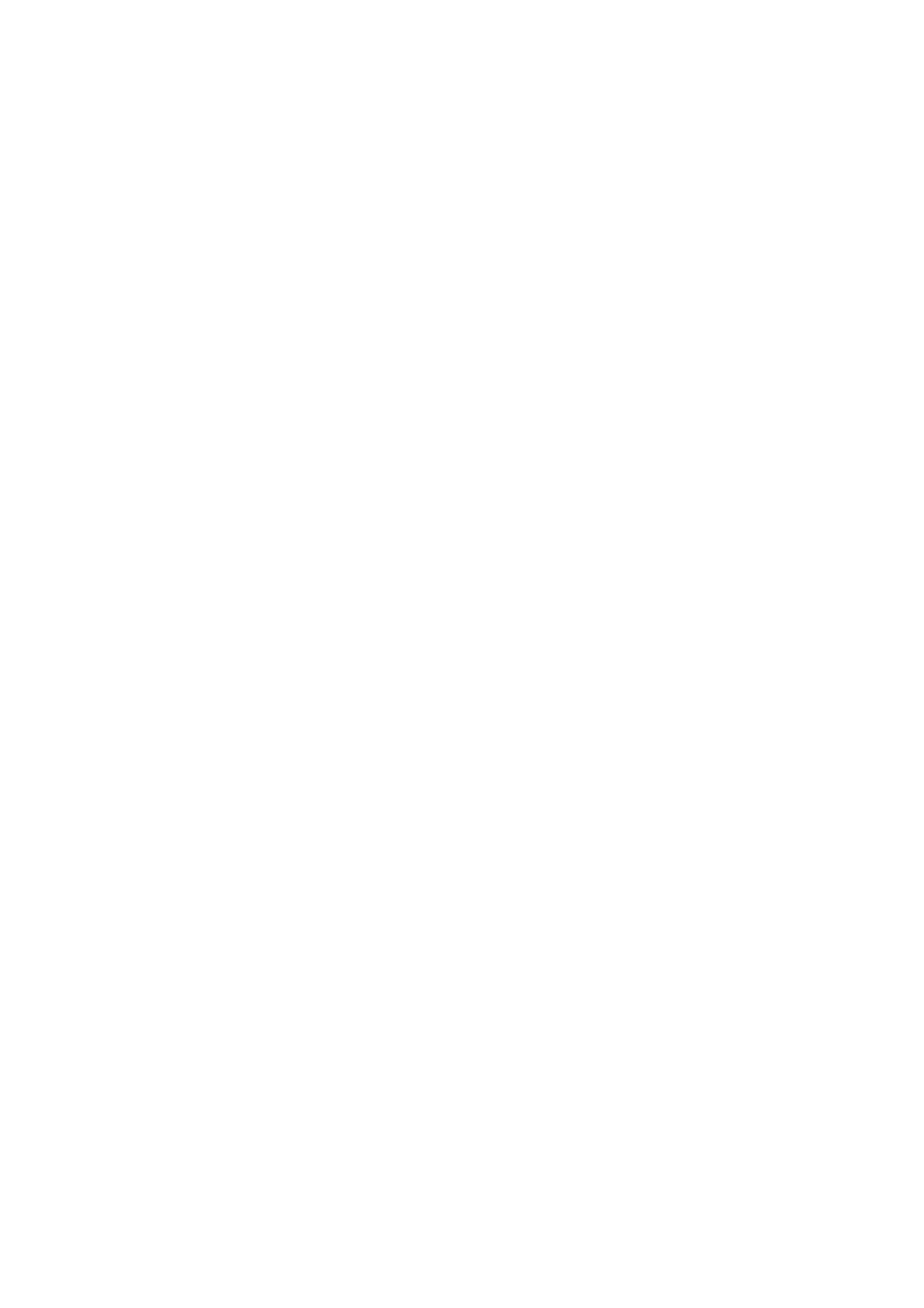#### Code Fragment Manager

This chapter describes the Code Fragment Manager, the part of the Macintosh system software that loads fragments into memory and prepares them for execution. A fragment can be an application, an import library, a system extension, or any other block of executable code and its associated data.

The Code Fragment Manager is intended to operate transparently to most applications and other software. You need to use the Code Fragment Manager explicitly only if

- you need to load code modules dynamically during the execution of your application or other software
- you want to unload code modules before the termination of your application
- you want to obtain information about the symbols exported by a fragment

For example, if your application supports dynamic loading of tools, filters, or other software modules contained in fragments, you'll need to use the Code Fragment Manager to load and prepare them for execution.

This chapter also describes the format of the code fragment resource, which defines information about a fragment. You need to create a code fragment resource (a resource of type 'cfrg') for each application or import library you create. For information on doing this, see "Creating a Code Fragment Resource" on page 3-12.

To use this chapter, you should already be generally familiar with the Macintosh Operating System. See the books *Inside Macintosh: Processes* and *Inside Macintosh: Memory* for information about the run-time architecture of the 680x0 environment. You also need to be familiar with the run-time architecture of PowerPC processor-based Macintosh computers, as explained in the chapter "Introduction to PowerPC System Software." That chapter describes the general nature and structure of fragments.

This chapter begins by describing the capabilities of the Code Fragment Manager. Then it describes how the Code Fragment Manager searches for the appropriate versions of import libraries. In general, you need to know these details about searching and version checking only if you are creating updated versions of an existing import library. The section "Using the Code Fragment Manager" beginning on page 3-10 provides code samples illustrating how to use some of the routines provided by the Code Fragment Manager. The section "Code Fragment Manager Reference" beginning on page 3-15 is a complete reference to the Code Fragment Manager.

## About the Code Fragment Manager

The Code Fragment Manager is the Operating System loader for executable code and data that are contained in fragments. Its operations are loosely analogous to those of the Segment Manager in previous versions of the Macintosh system software. The Code Fragment Manager, however, provides a much richer set of services than the Segment Manager, including

- n loading and preparation of fragments for execution
- $n$  automatic resolution of imported symbols by locating and loading import libraries used by a fragment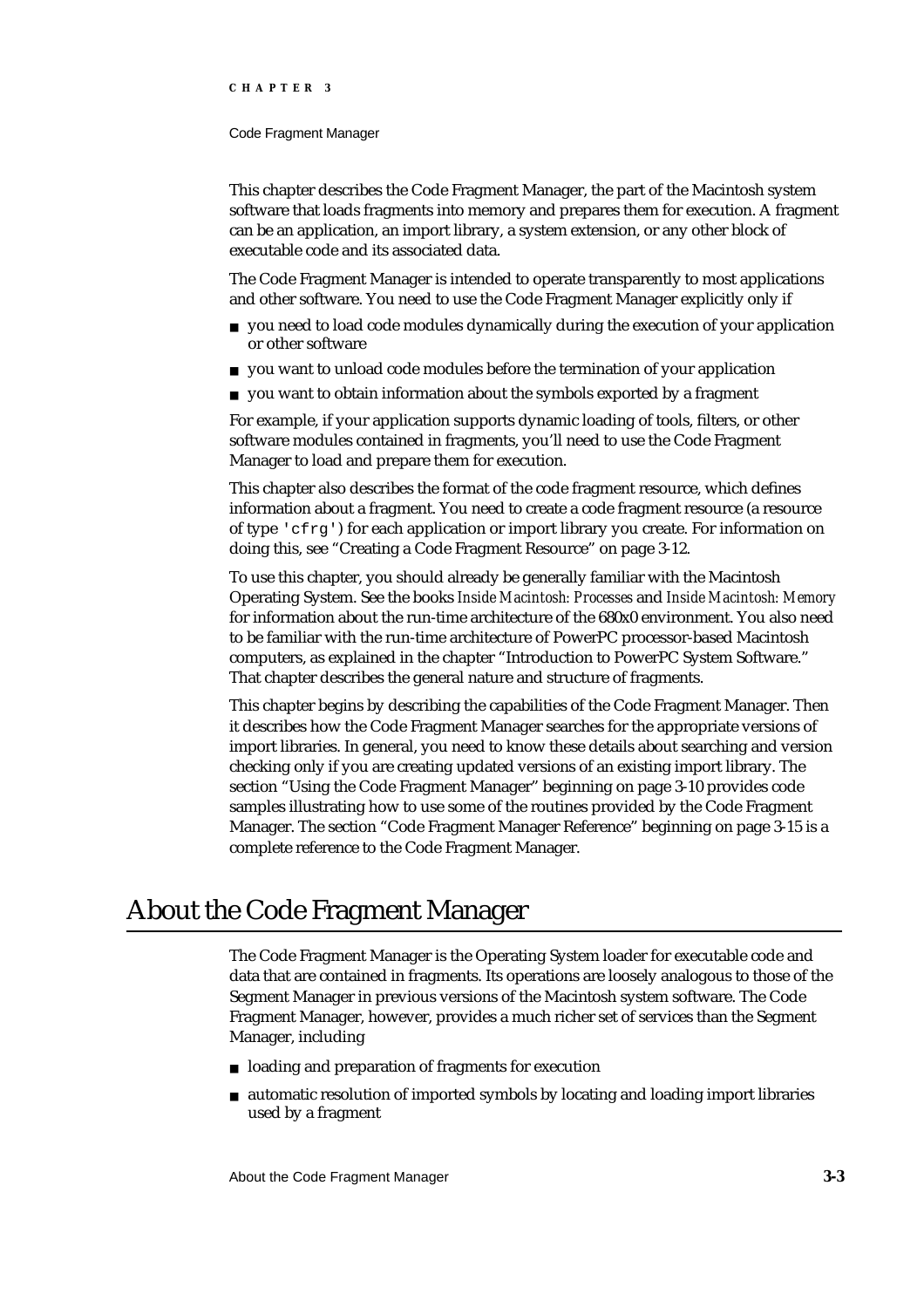#### Code Fragment Manager

- automatic execution of a fragment's initialization and termination routines  $n$
- support for updated versions of import libraries

The following sections describe how fragments are structured, how the Code Fragment Manager searches fragments for unresolved symbols, and how it manages different versions of import libraries.

### **Fragments**

The Code Fragment Manager operates primarily on fragments. A **fragment** is a block of executable code and its associated data. Fragments can be loosely differentiated into three categories, based on how they are used:

- n applications
- import libraries  $\overline{p}$
- n extensions

Fragments contain symbols, some or all of which may be referenced by code or data in other fragments; these kinds of symbols are called **exported symbols** (or, for brevity, **exports**). An import library is a fragment that consists primarily of exported symbols and their associated code and data. Other kinds of fragments can contain references to the exported symbols of an import library; these references are called **imported symbols** (or, for brevity, **imports**).

During the linking phase of building a fragment, the linker creates an import for each external symbol that is resolved to an export from some import library. The code or data referenced by that import is not copied into the fragment. Instead, as part of the process of loading the fragment into memory and preparing it for execution, the Code Fragment Manager replaces the imported symbol with the address of the exported code or data.

#### **Note**

Both code and data may be exported by name. However, routines are usually exported indirectly, via a transition vector to the routine. A routine's transition vector is stored in the fragment's data area. See "The Table of Contents" on page 1-26 for more details.

A fragment is stored in a **container,** which can be any logically contiguous object accessible by the Operating System. For example, the executable code and global variables of a PowerPC application are typically stored in a fragment in the application's data fork. The Macintosh ROM is itself a container for the import library that exports the Macintosh system software and for several other import libraries. Application extensions, such as dynamically loadable filters or other code modules, can be stored in resources in the application's resource fork. It's better, however, to use the data fork of some file as the container of an application extension fragment. The extension can be put into the application's data fork (either before or after the application's code fragment) or into the data fork of some other file.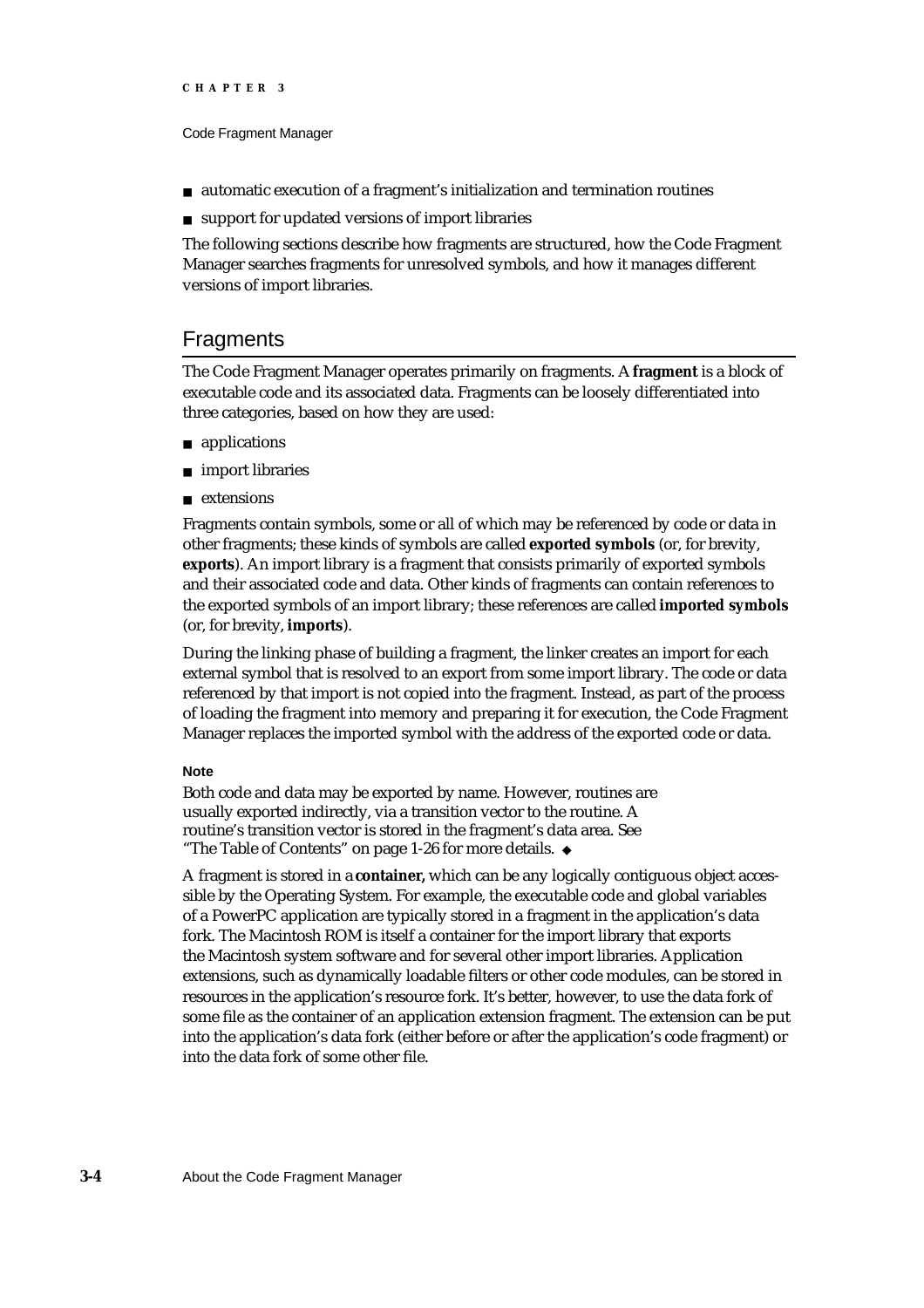#### **Note**

A single data fork can contain multiple containers. The 'cfrg' resource in the file's resource fork allows the Operating System to find each individual container in a data fork.

The Code Fragment Manager is responsible for loading fragments (by calling the Code Fragment Loader) and preparing them for execution. It resolves the imported symbols in a fragment, loading and preparing any additional fragments whose exports are referenced by that fragment. Loading a given fragment, such as an application, usually involves loading and preparing additional fragments.

An import library can have its exported symbols imported by any number of other fragments. When the Code Fragment Manager resolves the imports in a particular fragment, it establishes a **connection** to each individual fragment whose code or data that fragment references. In general, the connections are transparent to the importing fragment. If you call the Code Fragment Manager directly, however, it returns a **connection ID** to you that uniquely identifies the connection. You can use the connection ID to perform various actions on the exporting fragment (for example, to break the connection and unload the fragment or to get information about its exported symbols).

#### **Note**

There is no practical limit on the size of a fragment. u

## Import Library Searching

When searching for an import library to find code or data that is imported by some other fragment, the Code Fragment Manager follows a standard search path. It looks in various files and folders in a specific order until it finds an import library that exports the code or data imported by the fragment being loaded. Once the Code Fragment Manager finds a library that it deems compatible with the fragment it's loading, it stops searching and resolves imports in the fragment to code or data in that library. In general, the exact order in which the Code Fragment Manager searches for import libraries is transparent to your software. However, you might need the information in this section to ensure that a particular import library is found before some other import library, which might also be compatible with your fragment.

#### **Note**

See the next section, "Version Checking" beginning on page 3-7, for information on how the Code Fragment Manager determines whether some import library is compatible with a fragment. u

When loading and preparing an application that imports code or data from an import library, the Code Fragment Manager searches first in the application file itself, by looking for import libraries indicated in the application's 'cfrg' resource. Typically, any import libraries contained in your application are located in your application's data fork, either before or after the container that holds your application's code and data. Less commonly,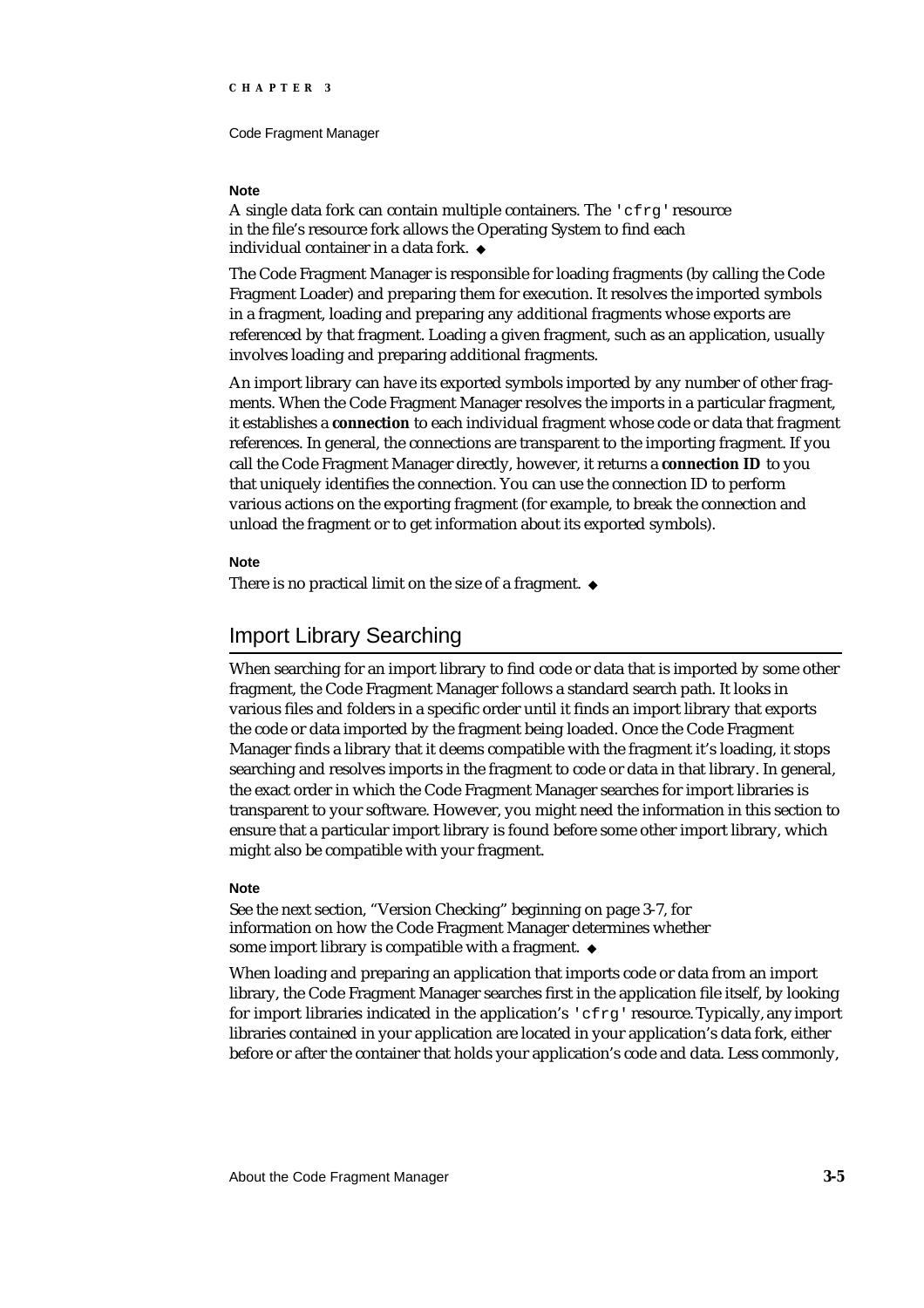#### Code Fragment Manager

you can put an import library into a resource in your application's resource fork. The 'cfrg' resource specifies the location of any import libraries that you've included with your application, whether in the data or the resource fork.

If an import library used by your application is not found in the application file itself, the Code Fragment Manager next searches in any directory designated as the application's **library directory,** a directory used by the application to store import libraries or aliases to import libraries. You specify a library directory by including in the appropriate field of your 'cfrg' resource the ID of an alias resource that picks out the library directory. See "The Code Fragment Resource" beginning on page 3-28 for details.

The Code Fragment Manager searches a directory by looking for files of type 'shlb' that contain a resource of type 'cfrg'. The 'cfrg' resource identifies the logical name of the import library, which is needed to match the library's name generated at link time. There can be more than one logical name listed in a single  $\lceil \text{cfrq} \rceil$  resource. This might happen if there are multiple import libraries contained in the data fork of a single 'shlb' file. This might also happen if a single import library or application is to be identified by more than one name. Within a directory, the Code Fragment Manager also looks for aliases to files of type 'shlb' and resolves them to their targets. The alias file must itself be of type 'shlb'.

If no suitable import library has been found yet, the Code Fragment Manager searches next in the directory that contains the application. If any import libraries—whether located in the application's directory or targeted by an alias in the application's directory—are determined to be compatible with the fragment whose imports are being resolved, the Code Fragment Manager chooses the most compatible library and stops searching.

#### **IMPORTANT**

The Code Fragment Manager looks only in the top level of the application's directory, not in any subdirectories contained in it.

If no suitable import library has been found yet, the Code Fragment Manager searches next in the Extensions folder in the System Folder and in all the subdirectories of the Extensions folder, including any directories that are targets of directory aliases in the Extensions folder. Once again, both files of type 'shlb' and targets of aliases of type 'shlb' are candidates for compatibility checking. This scheme allows you to store your import libraries in a vendor-specific location in the Extensions folder.

If the Code Fragment Manager still hasn't found a compatible import library that exports the imported symbols in the fragment it's trying to prepare, it continues by looking in a **ROM registry,** which keeps track of all import libraries that are stored in the ROM of a Macintosh computer. The Code Fragment Manager registers all ROM-based import libraries in this registry at system startup time.

The final stage of the search path is a **file and directory registry** that it maintains internally. This registry is a list of files and directories that, for various reasons, cannot be put into the normal search path followed by the Code Fragment Manager or would not be recognized as import libraries even if they were in that path. For example, to be registered automatically by the Component Manager, a component must be stored in a file of type 'thng'. To inform the Code Fragment Manager that the file also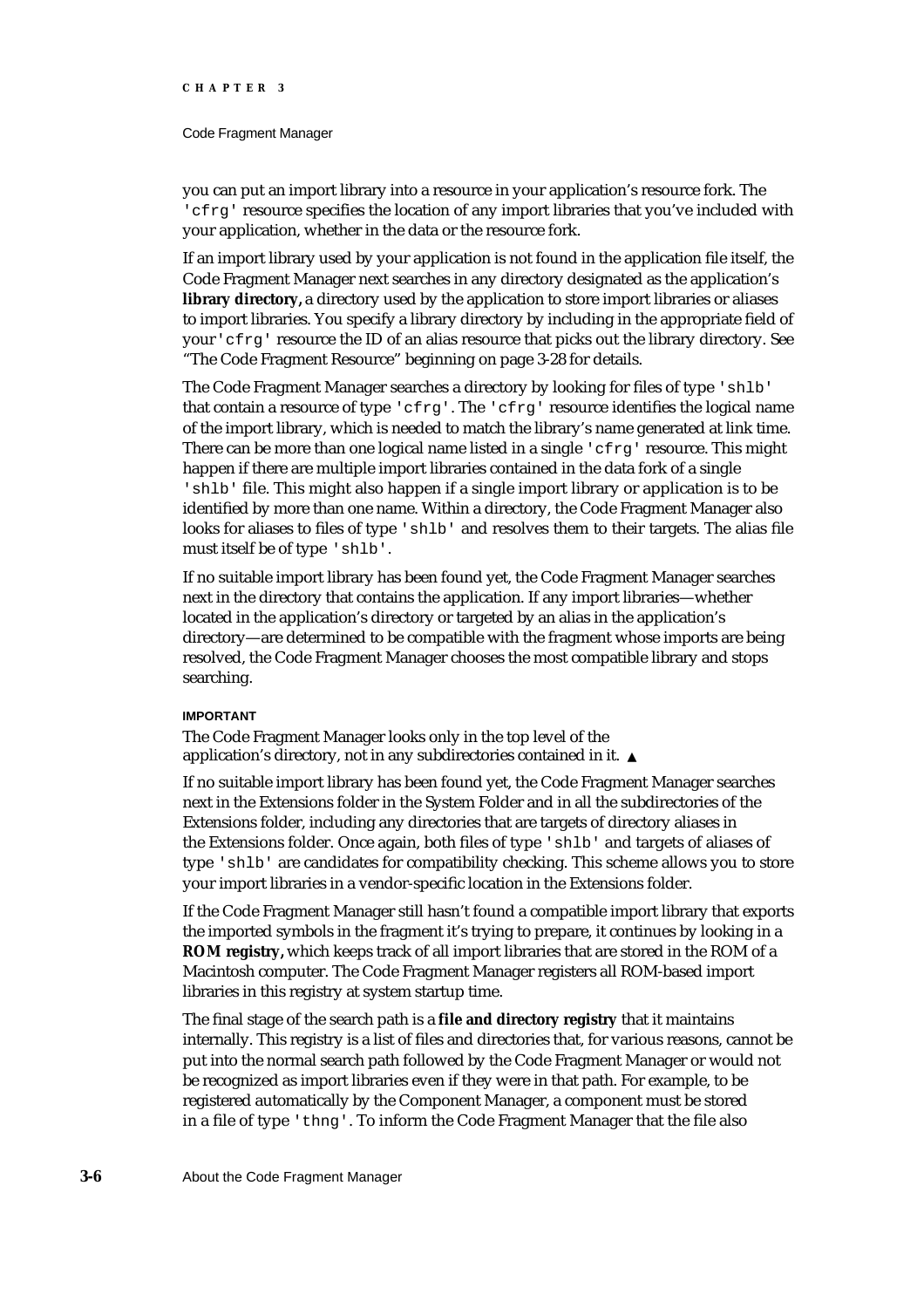#### Code Fragment Manager

contains one or more import libraries in its data fork, it can be registered in the file and directory registry.

#### **Note**

The Code Fragment Manager routine to register a file or directory is currently private.

If your application or other software loads a fragment explicitly from disk by calling the GetDiskFragment routine, the Code Fragment Manager first looks for any needed import libraries in the **load directory,** the directory that contains the fragment being loaded. (This directory is the one specified in the fileSpec parameter you pass to GetDiskFragment.) If no suitable import library is found there, the search continues along the path followed when loading and preparing an application. However, the Code Fragment Manager looks in the load directory first only if it is different from the application's directory. Otherwise, the load directory is searched in its normal sequence, after the application file itself and the library directory.

In summary, the Code Fragment Manager looks in the following places when searching for an import library to resolve one or more imports in a fragment being loaded:

- 1. The load directory (the directory containing the fragment being loaded). The load directory, however, is searched only when a fragment is loaded in response to a call to GetDiskFragment or GetSharedLibrary, and only when it's different from the application's directory.
- 2. The application file, if the application's  $l' c f r g'$  resource indicates that the application file contains import libraries. The application fragment is implicitly treated here as an import library.
- 3. The application's library directory (as specified in the application's 'cfrg' resource).
- 4. The application's directory. Only the top level of this directory is searched.
- 5. The Extensions folder in the System Folder. The Extensions folder and all directories in the Extensions folder are searched.
- 6. The ROM registry maintained internally by the Code Fragment Manager.
- 7. The file and directory registry maintained internally by the Code Fragment Manager.

At any stage, the Code Fragment Manager selects the one import library of all those available to it that best satisfies its compatibility version checking. If an import library meets the relevant criteria, the library search stops. Otherwise, the search continues to the next stage. If the final stage (the file and directory registry) is reached and no suitable library can be found, the Code Fragment Manager gives up and does not load the original fragment.

## Version Checking

One of the principal benefits of import libraries, aside from their ability to reduce the size of applications and other fragments, is the ease with which a library developer can make improvements in portions of the import library without requiring developers to modify or rebuild any applications that use the import library. The library developer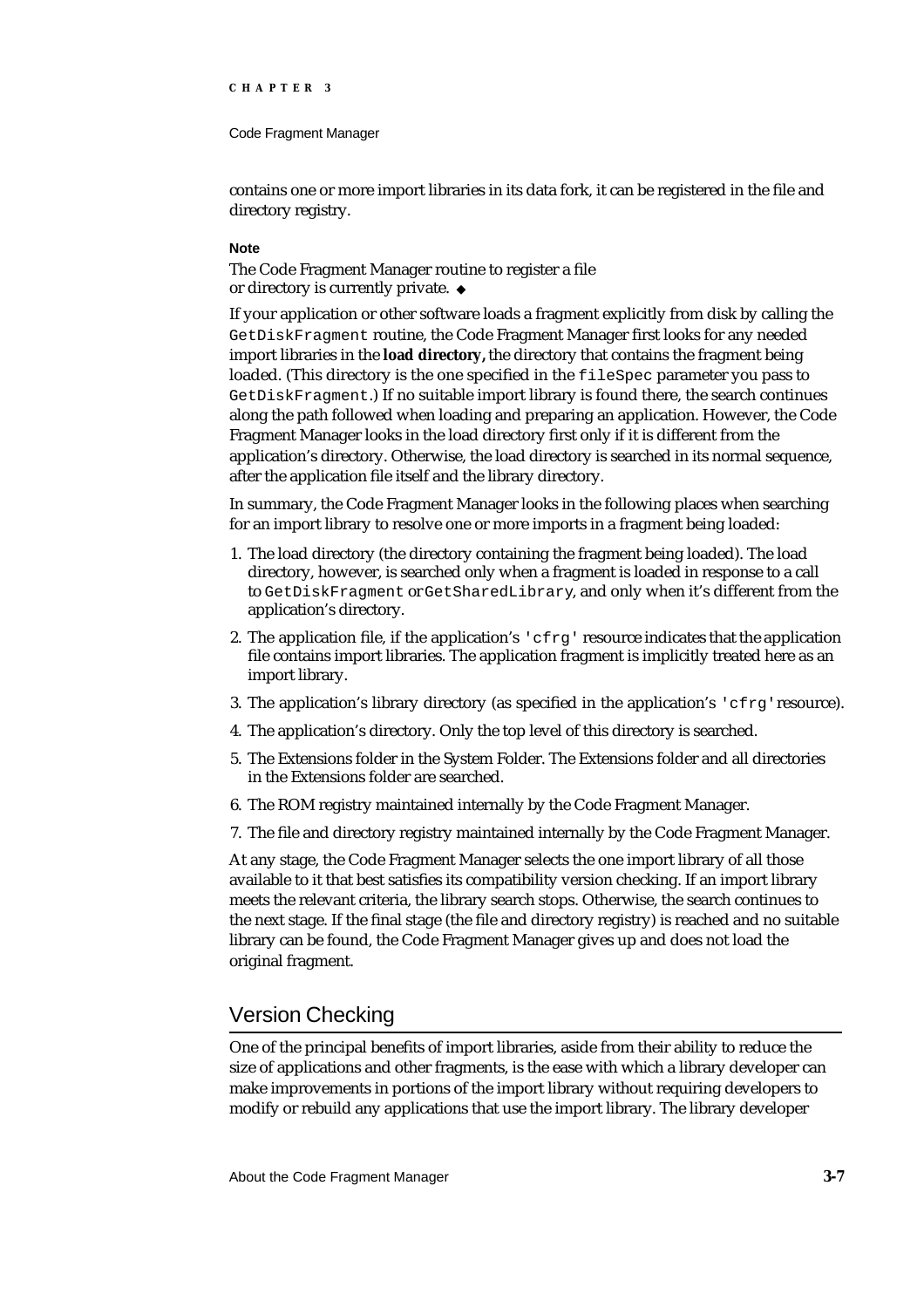#### Code Fragment Manager

needs only to ensure that the updated version is compatible with the version expected by the applications using the library. In general, this means that the external programming interface provided by the import library remains unchanged throughout changes in the underlying implementation.

The Code Fragment Manager provides a simple but powerful version-checking scheme intended to prevent incompatibilities between import libraries and the fragments that use them. This checking is always performed automatically as part of the normal fragment loading and preparation process. In general, your application does not need to concern itself with checking the version of an import library whose code or data it uses.

To take a simple example, suppose that an application uses a single import library. When the application is created, it is linked with some version of that library. Unresolved external symbols in the application are resolved, by the linker, to exported code or data in the import library. The version of the import library used at link time is called the **definition version** of the library (because it supplies the definitions of exported symbols, not the actual implementation of routines and initialization of variables).

When the application is loaded and prepared for execution, it must be connected to a version of that import library. The version of the import library used at load time is called the **implementation version** of the library (because it supplies the implementations of routines and initializations of variables exported by the library). The essential requirement is that the implementation version of an import library used at run time be compatible with the definition version used at link time. The two versions do not need to be identical, but they must satisfy the same programming interface. (The implementation can be a superset of the definition library.)

To allow the Code Fragment Manager to check the implementation version of an import library against the definition version used when linking the application, the linker copies version information from the definition library into the application. When the application is launched, the version information in the application is compared with the version information stored in the implementation library. If the version of the import library is identical to that expected by the application, the library and the application are deemed compatible. If, however, the two versions are not identical, the Code Fragment Manager inspects additional information in whichever of the two fragments (the application and the import library) is the newer fragment. The idea is to allow the newer fragment to decide whether it is compatible with the older fragment.

Every import library contains three version numbers: the current version number, the oldest supported definition version number, and the oldest supported implementation version number. The two latter version numbers are included to provide a way for the Code Fragment Manager to determine whether a given definition version is compatible with a given implementation version, if the current versions of the library and the definition version used to link the application are not identical.

#### **IMPORTANT**

The current version number must always be greater than or equal to both the oldest supported definition version number and the oldest supported implementation version number. s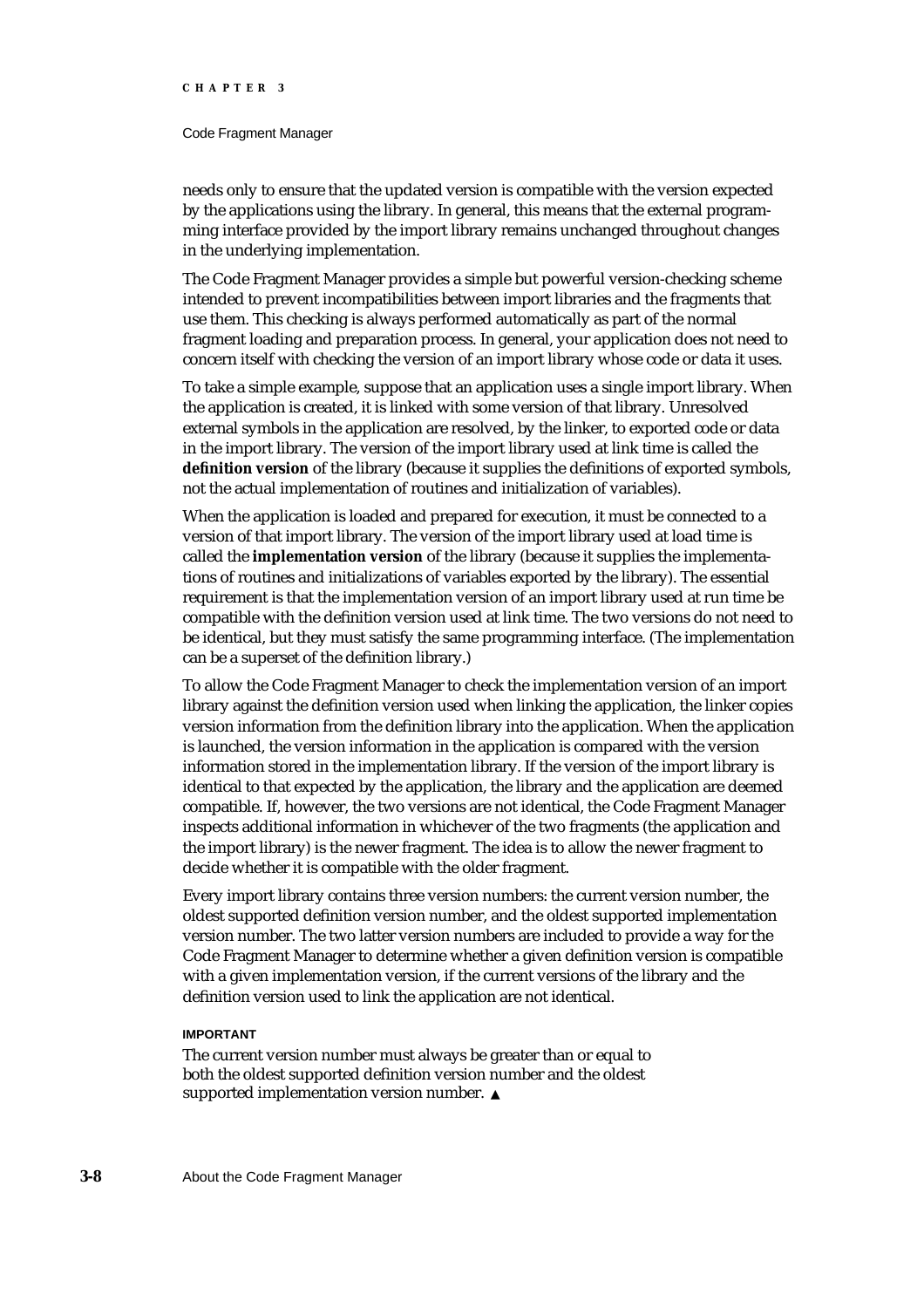#### Code Fragment Manager

The linker copies into the application both the current version number of the definition library and the oldest supported implementation version number. When the application is launched, the Code Fragment Manager checks those numbers with the version numbers in the implementation libraries according to the algorithm shown in Listing 3-1.

#### **Listing 3-1** Pseudocode for the version-checking algorithm

```
if (Definition.Current == Implementation.Current)
   return(kLibAndAppAreCompatible);
else if (Definition.Current > Implementation.Current)
   /*definition version is newer than implementation version*/
   if (Definition.OldestImp <= Implementation.Current)
      return(kImplAndDefAreCompatible);
   else
      return(kImplIsTooOld);
else
   /*definition version is older than implementation version*/
   if (Implementation.OldestDef <= Definition.Current)
      return(kImplAndDefAreCompatible);
   else
      return(kDefIsTooOld);
```
If the current version number copied into the application from the definition library at link time is the same as the current version number of the candidate version of the implementation import library, then the Code Fragment Manager accepts that version of the implementation import library and continues with the loading and preparation of the application. Otherwise, the Code Fragment Manager determines which of the two fragments is newer and then applies a further check.

If the current version number copied into the application from the definition library at link time is greater than the current version number of the candidate version of the implementation import library, the Code Fragment Manager compares the oldest supported implementation version number in the application with the current version number of the implementation library. If the definition library's oldest supported implementation version number is less than or equal to the library's current version number, the application and library are deemed compatible. Otherwise, the library is too old for the application.

If the current version number copied into the application from the definition library at link time is less than the current version number of the most recent version of the implementation import library, the Code Fragment Manager compares the oldest supported definition library version number (stored in the implementation library) with the current definition library version number (stored in the application). If the oldest supported definition library version number is less than or equal to the application's current version number, the application and library are deemed compatible. Otherwise, the application is too old for the library.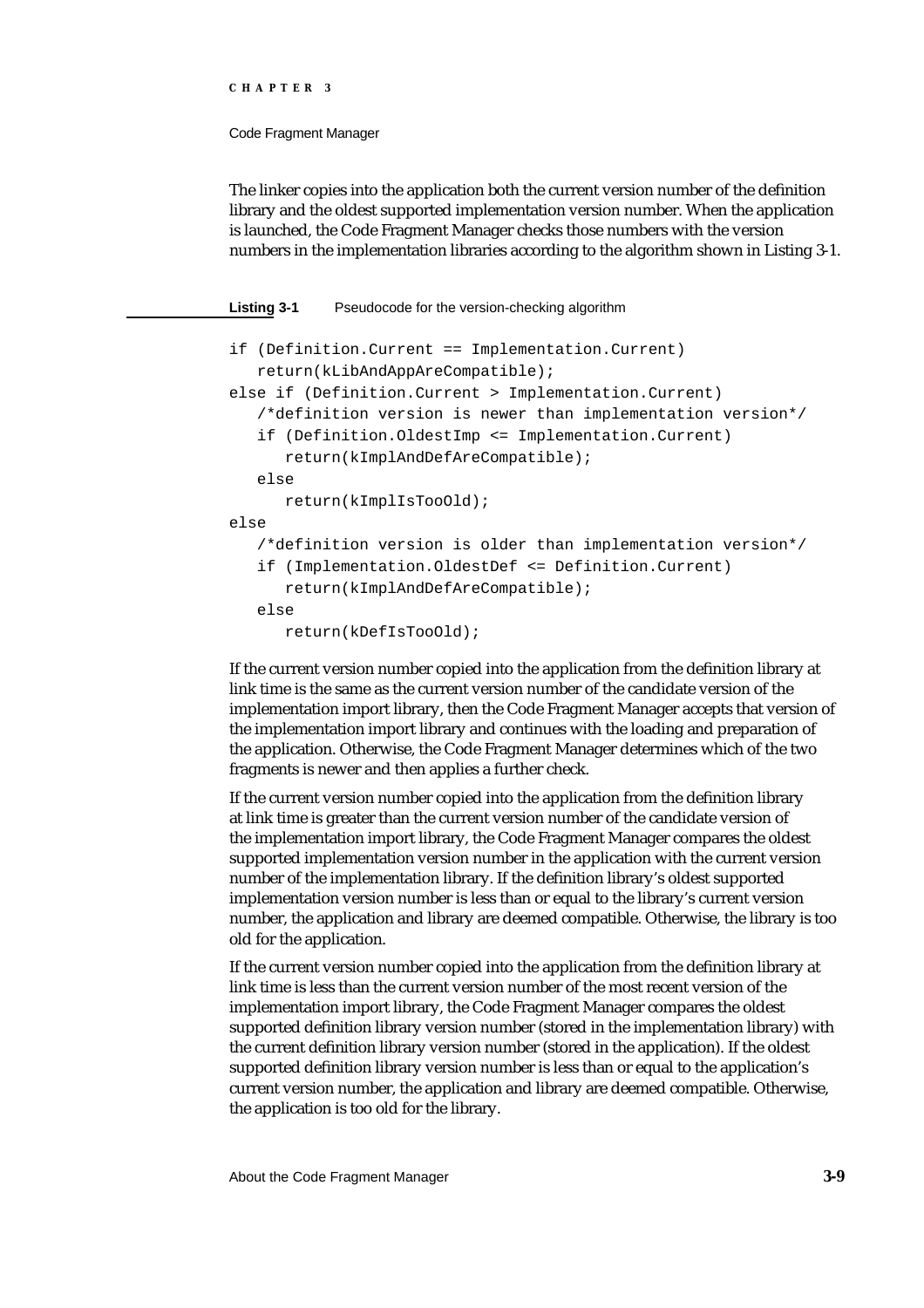#### **Note**

In general, of course, the Code Fragment Manager checks the compatibility of a fragment being loaded and *all* of the import libraries from which it imports code and data.

The version numbers in both the definition and implementation versions of an import library should have the same format as the first 4 bytes of a version resource (that is, a resource of type 'vers'). See the chapter "Finder Interface" in *Inside Macintosh: Macintosh Toolbox Essentials* for complete information on version resources. When comparing version numbers, however, the Code Fragment Manager treats those 4 bytes simply as an unsigned long quantity. As a result, the value 0x00000000 is interpreted as a valid version number.

# Using the Code Fragment Manager

The Code Fragment Manager provides routines that you can use to explicitly load code fragments and to get information about symbols exported by a particular fragment. This section illustrates how to use those routines.

#### **IMPORTANT**

In general, the Code Fragment Manager automatically loads all import libraries required by your application at the time your application is launched. You need to use the routines described in this section only if your application supports dynamically loaded application tools, filters, or other code modules.

This section also describes how to create a code fragment resource. Every application and import library must have a code fragment resource to describe basic information about the application or import library.

## Loading Code Fragments

You can use the Code Fragment Manager to load fragments from the containers in which they are stored. You need to do this only for code fragments that are dynamically added to your application's context during execution. This might happen, for instance, if your application supports dynamically loadable filters or tools.

The executable code you want to bind to your application context can be stored in any kind of container. If the container is an import library (a file of type 'shlb'), you can use the Code Fragment Manager's GetSharedLibrary function. If the container is a disk file, you call the GetDiskFragment function. If the container is a resource, you need to load the resource into memory (using normal Resource Manager routines) and then call the GetMemFragment function. See "Loading Fragments" beginning on page 3-19 for complete details on each of these functions.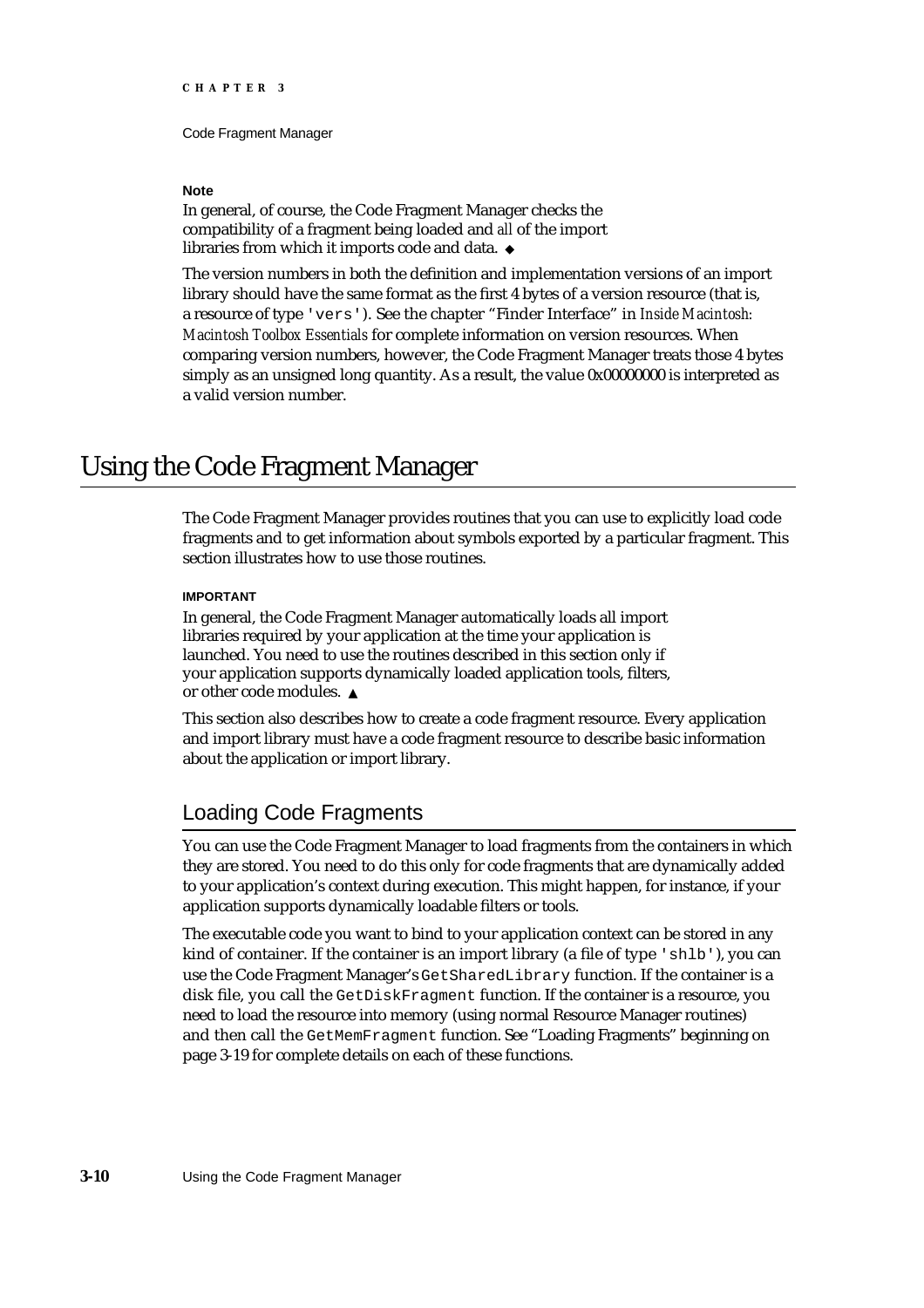```
CHAPTER 3
```
Listing 3-2 and Listing 3-3 illustrate how to load application-specific tools into memory using the Code Fragment Manager. Listing 3-2 shows how to load a resource-based fragment.

```
Listing 3-2 Loading a resource-based fragment
Handle myHandle;
OSErr myErr;
ConnectionID myConnID;
Ptr myMainAddr;
Str255 myErrName;
myHandle = GetResource('tool', 128);
HLock(myHandle);
myErr = GetMemFragment(*myHandle, GetHandleSize(myHandle), 
              myToolName, kLoadNewCopy, &myConnID, 
              (Ptr*)&myMainAddr, myErrName);
if (myErr) {
  AlertUser(myErr);
  goto noLoad;
}
```
As you can see, Listing 3-2 loads the resource into memory by calling the Resource Manager function GetResource and locks it by calling the Memory Manager procedure HLock. Then it calls GetMemFragment to prepare the fragment. The first parameter passed to GetMemFragment specifies the address in memory of the fragment. Because GetResource returns a handle to the resource data, Listing 3-2 dereferences the handle to obtain a pointer to the resource data. To avoid dangling pointers, you need to lock the block of memory before calling GetMemFragment. The constant kLoadNewCopy passed as the fourth parameter requests that the Code Fragment Manager allocate a new copy of the fragment's global data section.

Listing 3-3 shows how to load a disk-based fragment.

**Listing 3-3** Loading a disk-based fragment

```
myErr = GetDiskFragment(&myFSSpec, 0, kWholeFork, myToolName, 
               kLoadNewCopy, &myConnID, (Ptr*)&myMainAddr, 
               myErrName);
if (myErr) {
   AlertUser(myErr);
   goto noLoad;
}
```
Using the Code Fragment Manager **3-11**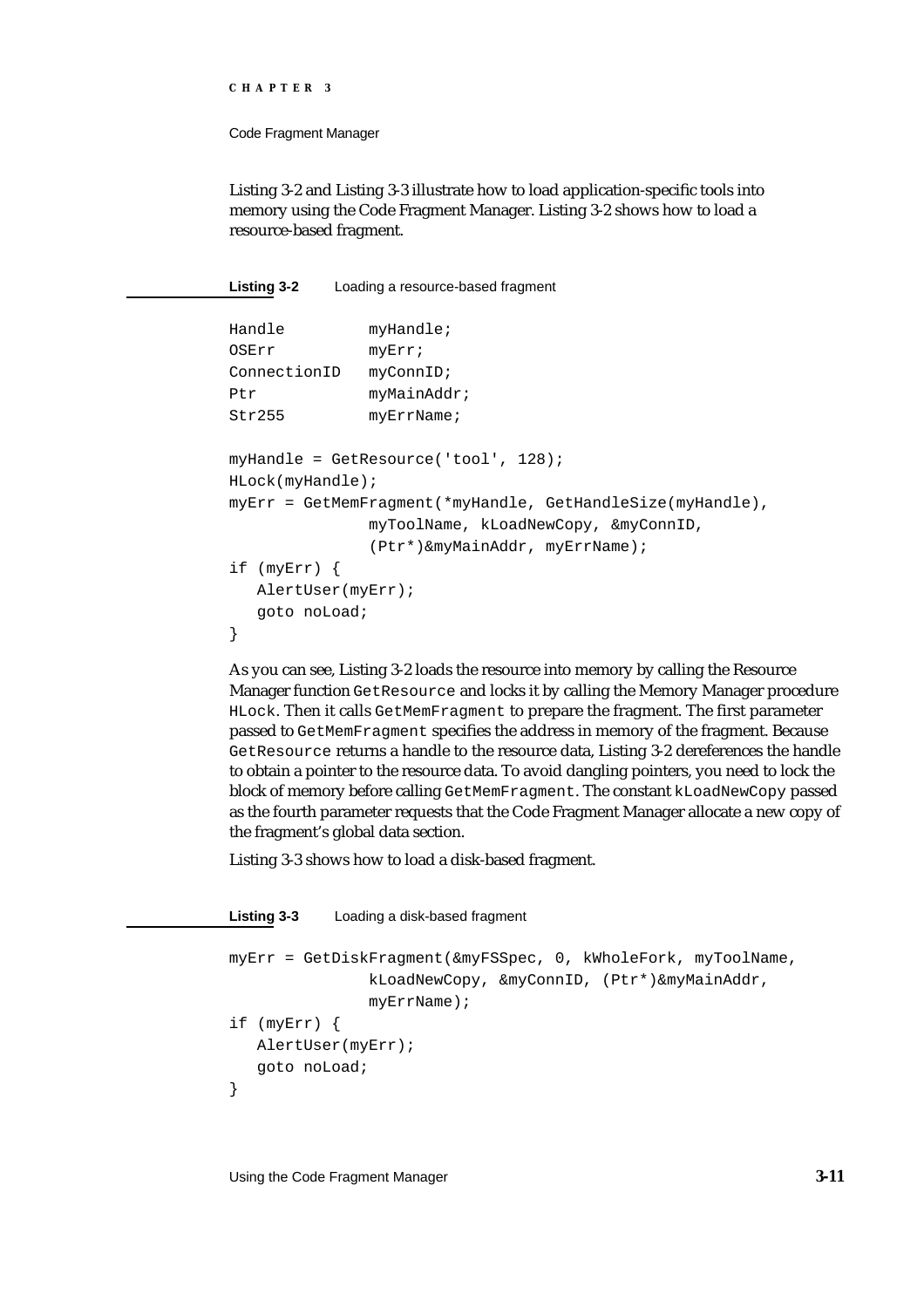Code Fragment Manager

All import libraries and other fragments that are loaded on behalf of your application (either as part of its normal startup or programmatically by your application) are unloaded by the Process Manager at application termination; therefore, a library can be loaded and does not have to be unloaded by the application before it terminates.

## Creating a Code Fragment Resource

You need to create a **code fragment resource** (a resource of type 'cfrg') for each native application or import library you create. This resource identifies the instruction set architecture, location, size, and logical name of the application or import library, as well as version information for import libraries.

In PowerPC or fat applications, the code fragment resource is read by the Process Manager at application launch time. The Process Manager needs to know whether the application contains PowerPC code and, if so, where that code is located. If the Process Manager cannot find a  $l' \text{cfrg} \cdot l'$  resource in the application's resource fork, it assumes that the application is a 680x0 application, where the executable code is contained within 'CODE' resources in the application's resource fork.

#### **IMPORTANT**

A code fragment resource must have resource ID 0.

For an application, the code fragment resource typically indicates that the application's executable code fragment begins at offset 0 within the application's data fork and extends for the entire length of the data fork. Listing 3-4 shows the Rez input for a typical application's code fragment resource.

**Listing 3-4** The Rez input for a typical application's 'cfrg' resource

```
#include "CodeFragmentTypes.r"
resource 'cfrg' (0) {
  {
    kPowerPC, /*instruction set architecture*/
    kFullLib, /*no update level for apps*/
    kNoVersionNum, /*no current version number*/
    kNoVersionNum, /*no oldest def'n version number*/
    kDefaultStackSize, /*use default stack size*/
    kNoAppSubFolder, /*no library directory*/
    kIsApp, /*fragment is an application*/
    kOnDiskFlat, /*fragment is on disk*/
    kZeroOffset, /*fragment starts at fork start*/
    kWholeFork, /*fragment occupies entire fork*/
     "SurfWriter" /*name of the application*/
  }
};
```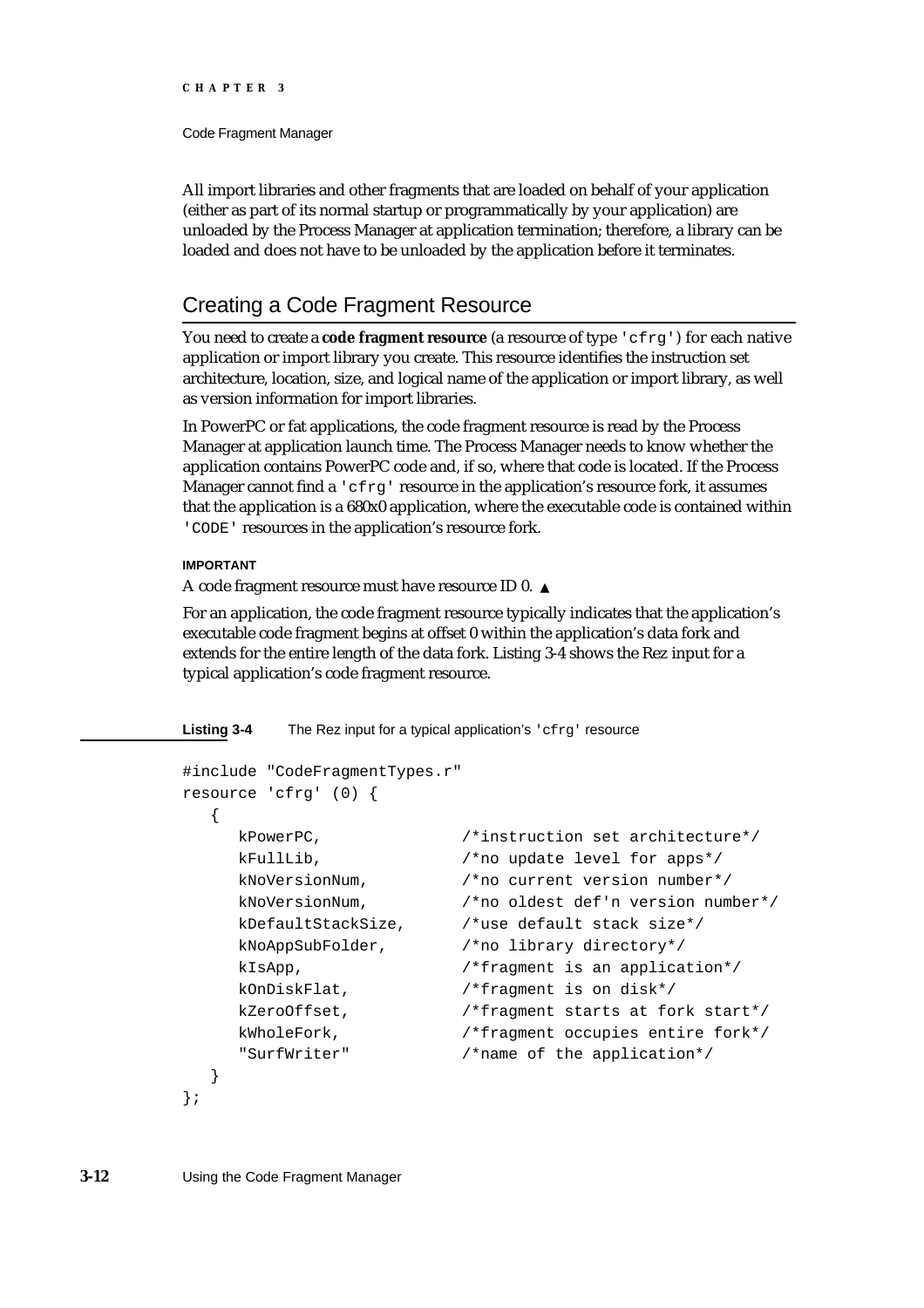#### **Note**

See "The Code Fragment Resource" on page 3-28 for complete information about the structure of a code fragment resource. u

For import libraries, the code fragment resource is read by the Code Fragment Manager as part of the process of searching for symbols imported by some fragment that is currently being loaded and prepared for execution. (See the section "Import Library Searching" on page 3-5 for details on how the Code Fragment Manager searches for import libraries.) The information in the  $l'cfrq'$  resource is also used to ensure that the Code Fragment Manager finds an implementation version of an import library that is compatible with the definition version used to link the fragment being loaded and prepared for execution. Listing 3-5 shows the Rez input for a typical code fragment resource for an import library.

Listing 3-5 The Rez input for a typical import library's 'cfrg' resource

```
#define kOldDefVers 0x01008000 /*version 1.0*/
#define kCurrVers 0x02008000 /*version 2.0*/
#include "CodeFragmentTypes.r"
resource 'cfrg' (0) {
  {
    kPowerPC, /*instruction set architecture*/
    kFullLib, /*base library*/
    kCurrVers, /*current version number*/
    kOldDefVers, /*oldest definition version number*/
    kDefaultStackSize, /*ignored for import library*/
    kNoAppSubFolder, /*ignored for import library*/
    kIsLib, /*fragment is a library*/
    kOnDiskFlat, /*fragment is on disk*/
    kZeroOffset, /*fragment starts at fork start*/
    kWholeFork, /*fragment occupies entire fork*/
     "SurfTools" /*name of the library*/
  }
};
```
An import library's code fragment resource also specifies the logical name of the import library. This is the name used by the Code Fragment Manager to resolve imports in some other fragment. The logical name can be different from the name of the file containing the import library.

Note that code fragment resources are required only for fragments that are either applications or import libraries. If you need similar version-checking or name-binding capabilities for fragments that are application extensions, you will need to provide your own code to do this.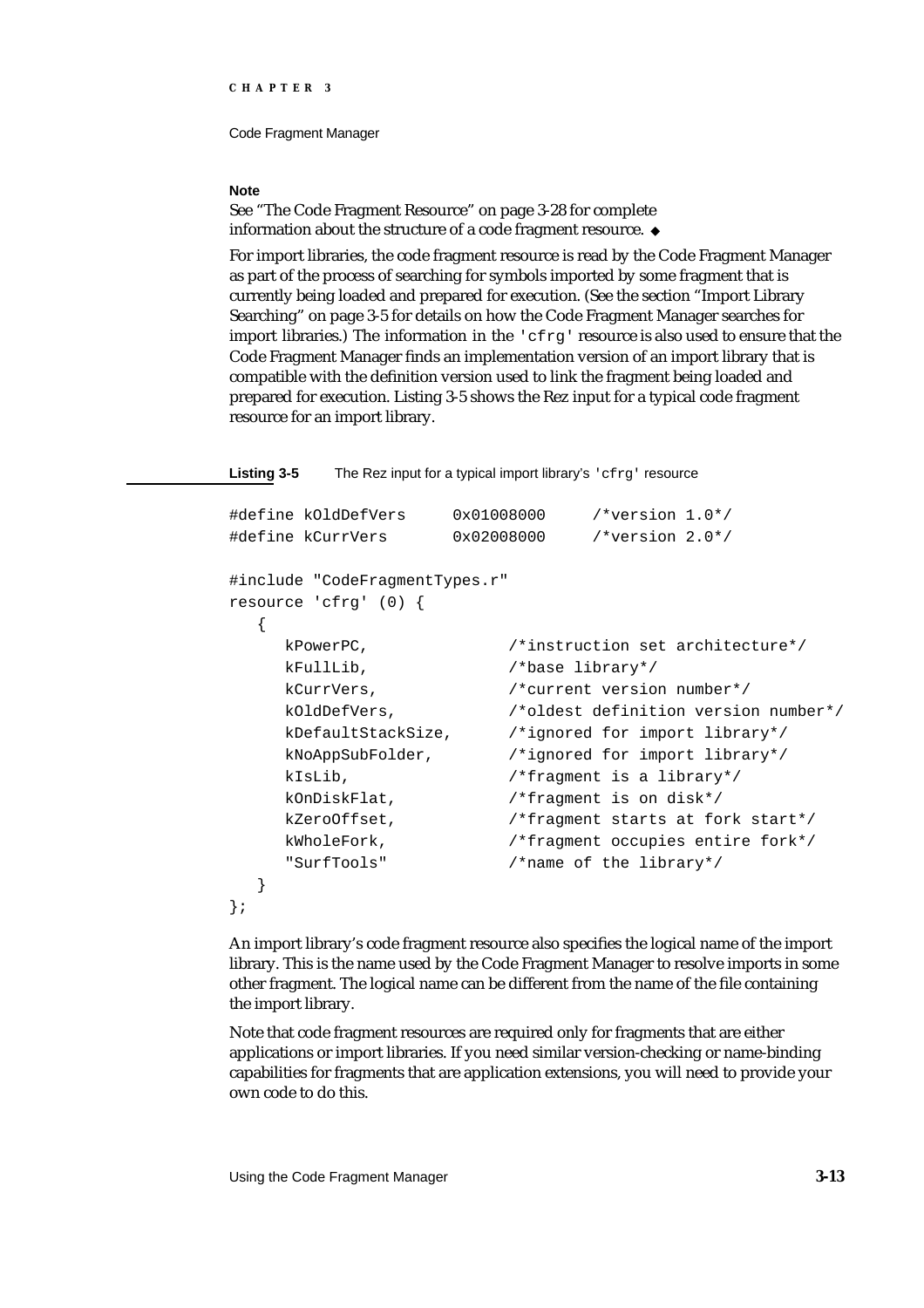## Getting Information About Exported Symbols

In cases in which you load a fragment programmatically (that is, by calling Code Fragment Manager routines), you can get information about the symbols exported by that fragment by calling the CountSymbols and GetIndSymbol functions. The CountSymbols function returns the total number of symbols exported by a fragment. CountSymbols takes as one of its parameters a connection ID; accordingly, you must already have established a connection to a fragment before you can determine how many symbols it exports.

Given an index ranging from 1 to the total number of symbols in a fragment, the GetIndSymbol function returns the name, address, and class of a symbol in that fragment. You can use CountSymbols in combination with GetIndSymbol to get information about all the symbols in a fragment. For example, the code in Listing 3-6 prints the names of all the symbols in a particular fragment.

**Listing 3-6** Finding symbol names

```
void MyGetSymbolNames (ConnectionID myConnID);
{
  long myIndex;
  long myCount; /*number of exported symbols in fragment*/
  OSErr myErr;
  Str255 myName; /*symbol name*/
  Ptr myAddr; /*symbol address*/
  SymClass myClass; /*symbol class*/
  myErr = CountSymbols(myConnID, &myCount);
  if (!myErr)
     for (myIndex = 1; myIndex \le myCount; myIndex++){
          myErr = GetIndSymbol(myConnID, myIndex, myName, 
                               &myAddr, &myClass);
          if (!myErr)
            printf("%P", myName);
       }
}
```
If you already know the name of a particular symbol whose address and class you want to determine, you can use the FindSymbol function. See page 3-24 for details on calling FindSymbol.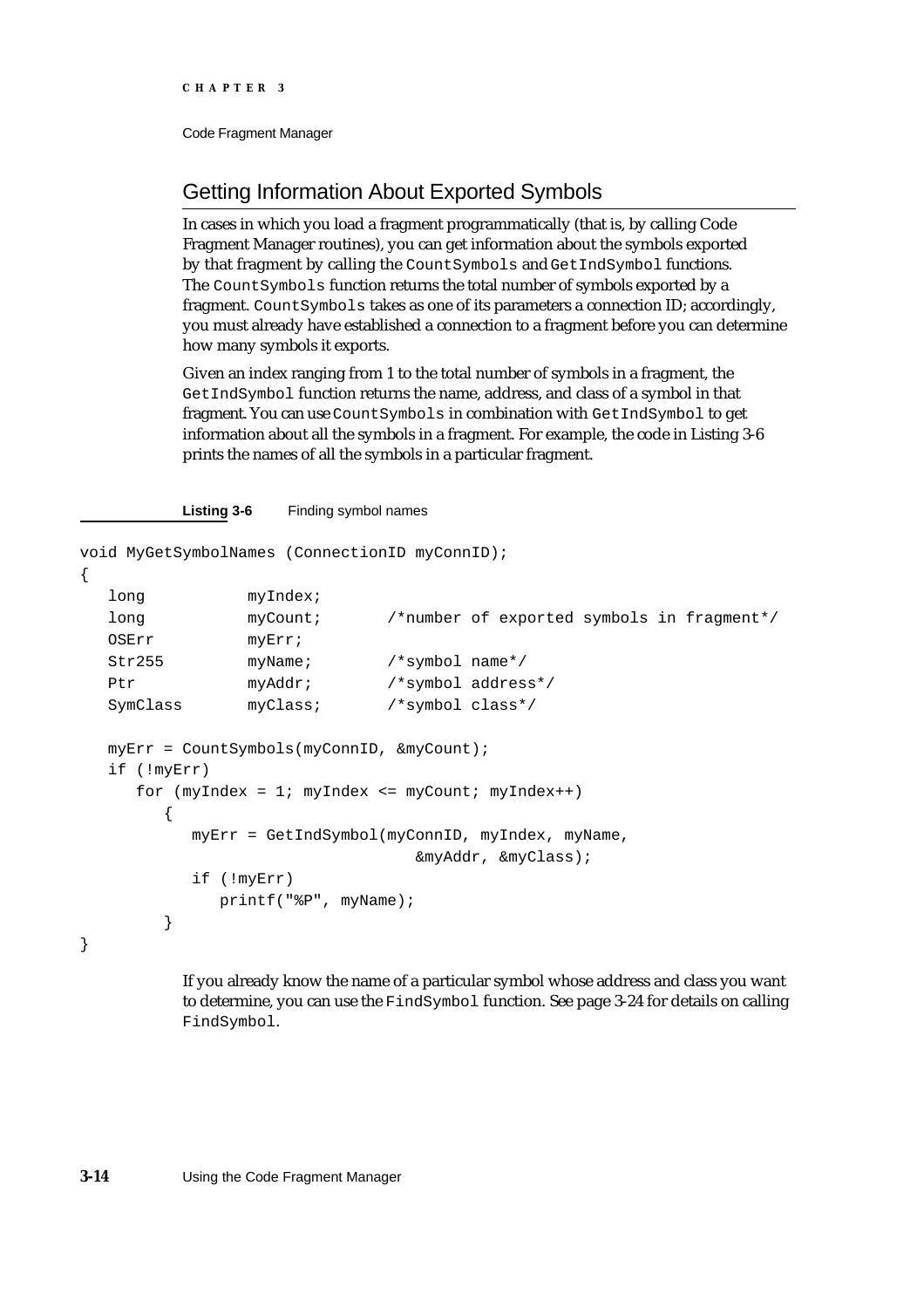# Code Fragment Manager Reference

This section describes the data structures and routines provided by the Code Fragment Manager. See "Using the Code Fragment Manager" beginning on page 3-10 for detailed instructions on using these routines. This section also describes the format of the optional initialization and termination routines you can include in a fragment, as well as the structure of the code fragment resource.

## Data Structures

This section describes the data structures that define the format of the data passed to a fragment's initialization routine.

#### **IMPORTANT**

You need the information in this section only if your fragment (application, import library, or extension) contains an initialization routine. In addition, much of the information passed to an initialization routine is intended for use by language implementors. Most other developers are likely to need only the pointer to a file specification record passed to disk-based fragments. (This information allows the initialization routine to access its own resource fork.) s

## Fragment Initialization Block

The Code Fragment Manager passes to your fragment's initialization routine a pointer to a **fragment initialization block,** which contains information about the fragment. A fragment initialization block is defined by the InitBlock data type.

```
struct InitBlock {
```

| long                                               | contextID;    | /*context ID*/               |
|----------------------------------------------------|---------------|------------------------------|
| long                                               | closureID;    | /*closure ID*/               |
| long                                               | connectionID; | /*connection ID*/            |
| FragmentLocator                                    | fraqLocator;  | /*fragment location*/        |
| Ptr                                                | libName       | /*pointer to fragment name*/ |
| long                                               | reserved4a;   | /*reserved*/                 |
| long                                               | reserved4b;   | /*reserved*/                 |
| long                                               | reserved4c;   | /*reserved*/                 |
| long                                               | reserved4d;   | /*reserved*/                 |
| $\}$ ;                                             |               |                              |
| typedef struct InitBlock InitBlock, *InitBlockPtr; |               |                              |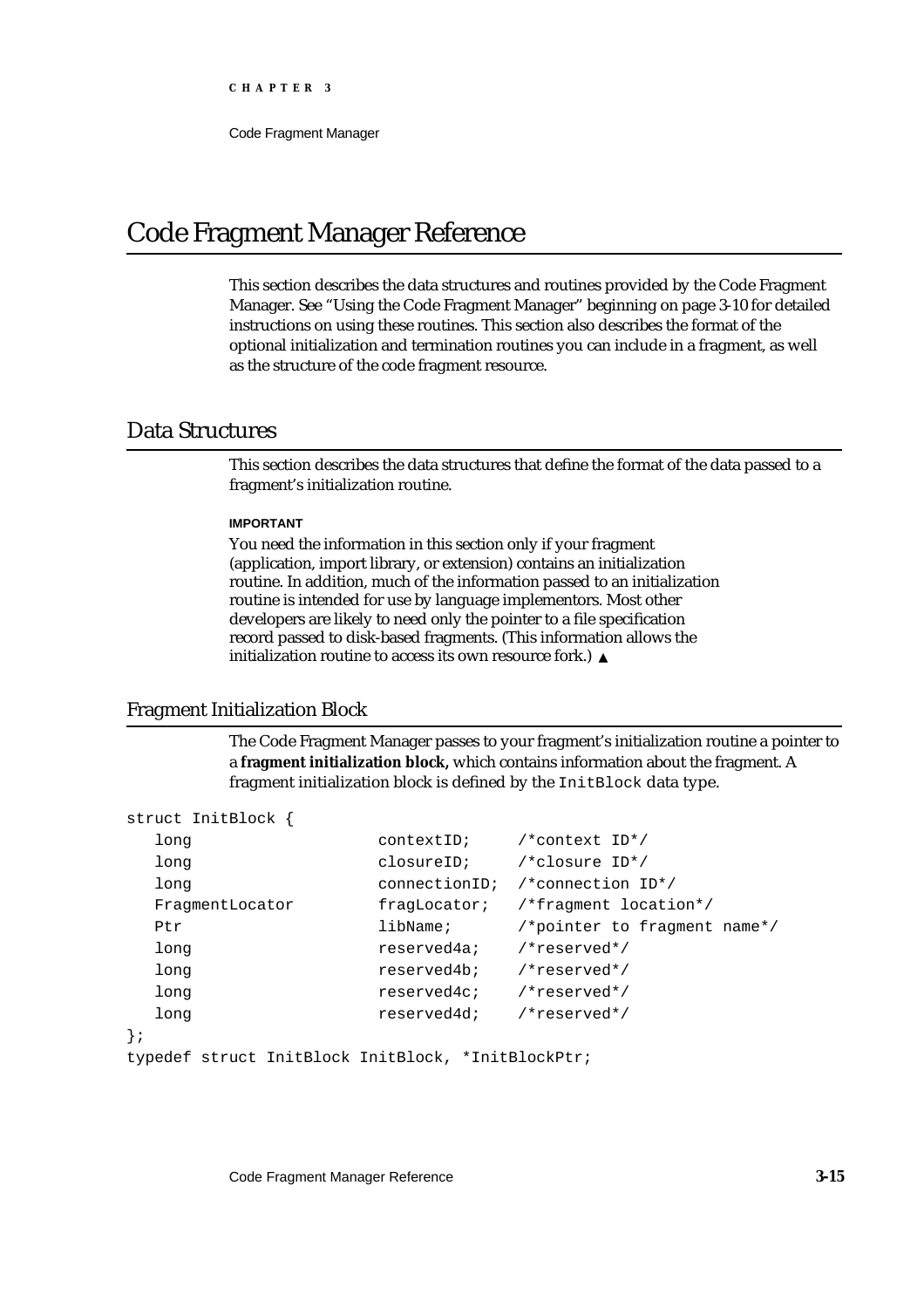Code Fragment Manager

#### **Field descriptions**

| contextID    | A context ID.                                                                                                                                                          |
|--------------|------------------------------------------------------------------------------------------------------------------------------------------------------------------------|
| closureID    | A closure ID.                                                                                                                                                          |
| connectionID | A connection ID.                                                                                                                                                       |
| fraqLocator  | A fragment location record that specifies the location of the<br>fragment. See the following section for details about the structure<br>of a fragment location record. |
| libName      | A pointer to the name of the fragment being initialized. The name is<br>a Pascal string (a length byte followed by the name itself).                                   |
| reserved4a   | Reserved for use by Apple Computer.                                                                                                                                    |
| reserved4b   | Reserved for use by Apple Computer.                                                                                                                                    |
| reserved4c   | Reserved for use by Apple Computer.                                                                                                                                    |
| reserved4d   | Reserved for use by Apple Computer.                                                                                                                                    |
|              |                                                                                                                                                                        |

#### **IMPORTANT**

The fields of a fragment initialization block are aligned in memory in accordance with 680x0 alignment conventions.

## Fragment Location Record

The fragLocator field of an initialization block contains a **fragment location record** that provides information about the location of a fragment. A fragment location record is defined by the FragmentLocator data type.

```
struct FragmentLocator {
  long where; \sqrt{10} /*location selector*/
  union {
    MemFragment inMem; /*memory location record*/
    DiskFragment onDisk; /*disk location record*/
     SegmentedFragment inSegs; /*segment location record*/
  } u;
};
typedef struct FragmentLocator FragmentLocator, *FragmentLocatorPtr;
```
#### **Field descriptions**

| where                     | A selector that determines which member of the following union is<br>relevant. This field can contain one of these constants: |  |                                                         |  |
|---------------------------|-------------------------------------------------------------------------------------------------------------------------------|--|---------------------------------------------------------|--|
|                           | $enum \{$<br>kInMem,<br>kOnDiskFlat,<br>kOnDiskSegmented /*container in a resource*/<br>$\, \cdot \,$                         |  | /*container in memory*/<br>/*container in a data fork*/ |  |
| inMem<br>onDisk<br>inSegs | A memory location record.<br>A disk location record.<br>A segment location record.                                            |  |                                                         |  |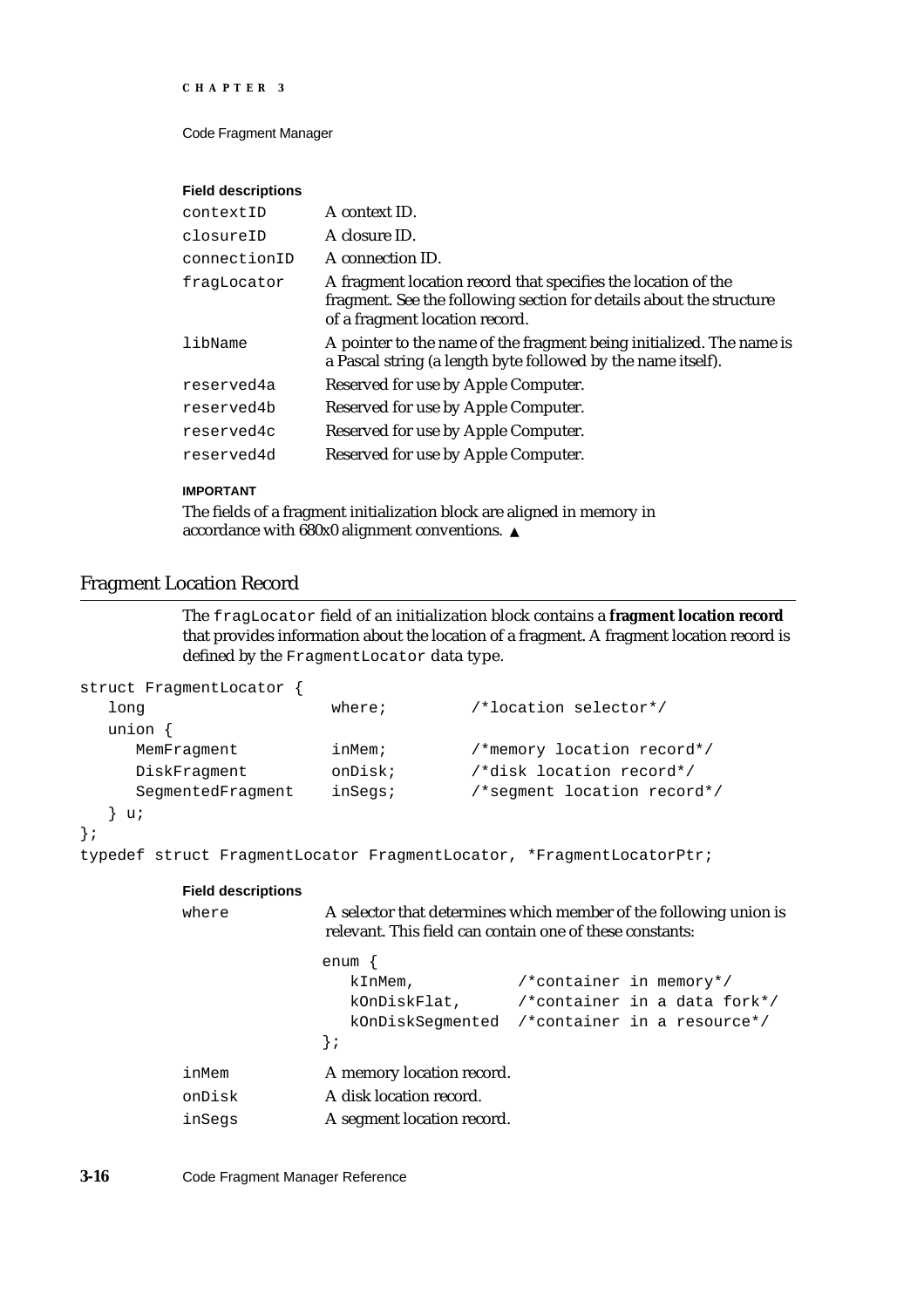Code Fragment Manager

#### **IMPORTANT**

The fields of a fragment location record are aligned in memory in accordance with 680x0 alignment conventions.

## Memory Location Record

For fragments located in memory, the inMem field of a fragment location record contains a **memory location record,** which specifies the location of the fragment in memory. A memory location record is defined by the MemFragment data type.

```
struct MemFragment {
  Ptr address; \gamma*pointer to start of fragment*/
  long length; \sqrt{*}length of fragment*/
  Boolean inPlace; /*is data section in place?*/
};
typedef struct MemFragment MemFragment;
```
#### **Field descriptions**

| address | A pointer to the beginning of the fragment in memory.                                                                        |
|---------|------------------------------------------------------------------------------------------------------------------------------|
| length  | The length, in bytes, of the fragment.                                                                                       |
| inPlace | A Boolean value that specifies whether the container's data section<br>is instantiated in place (true) or elsewhere (false). |

#### **IMPORTANT**

The fields of a memory location record are aligned in memory in accordance with 680x0 alignment conventions.

## Disk Location Record

For fragments located in the data fork of a file on disk, the onDisk field of a fragment location record contains a **disk location record,** which specifies the location of the fragment. A disk location record is defined by the DiskFragment data type.

```
struct DiskFragment {
  FSSpecPtr fileSpec; /*pointer to FSSpec*/
  long \qquad \qquad offset; \qquad \qquad /*offset to start of fragment*/
  long length; \frac{1}{2} /*length of fragment*/
};
typedef struct DiskFragment DiskFragment;
          Field descriptions
          fileSpec A pointer to a file specification record (a data structure of type
```
FSSpec) for the data fork of a file. This pointer is valid only while the initialization routine is executing. If you need to access the information in the file specification record at any later time, you must make a copy of that record.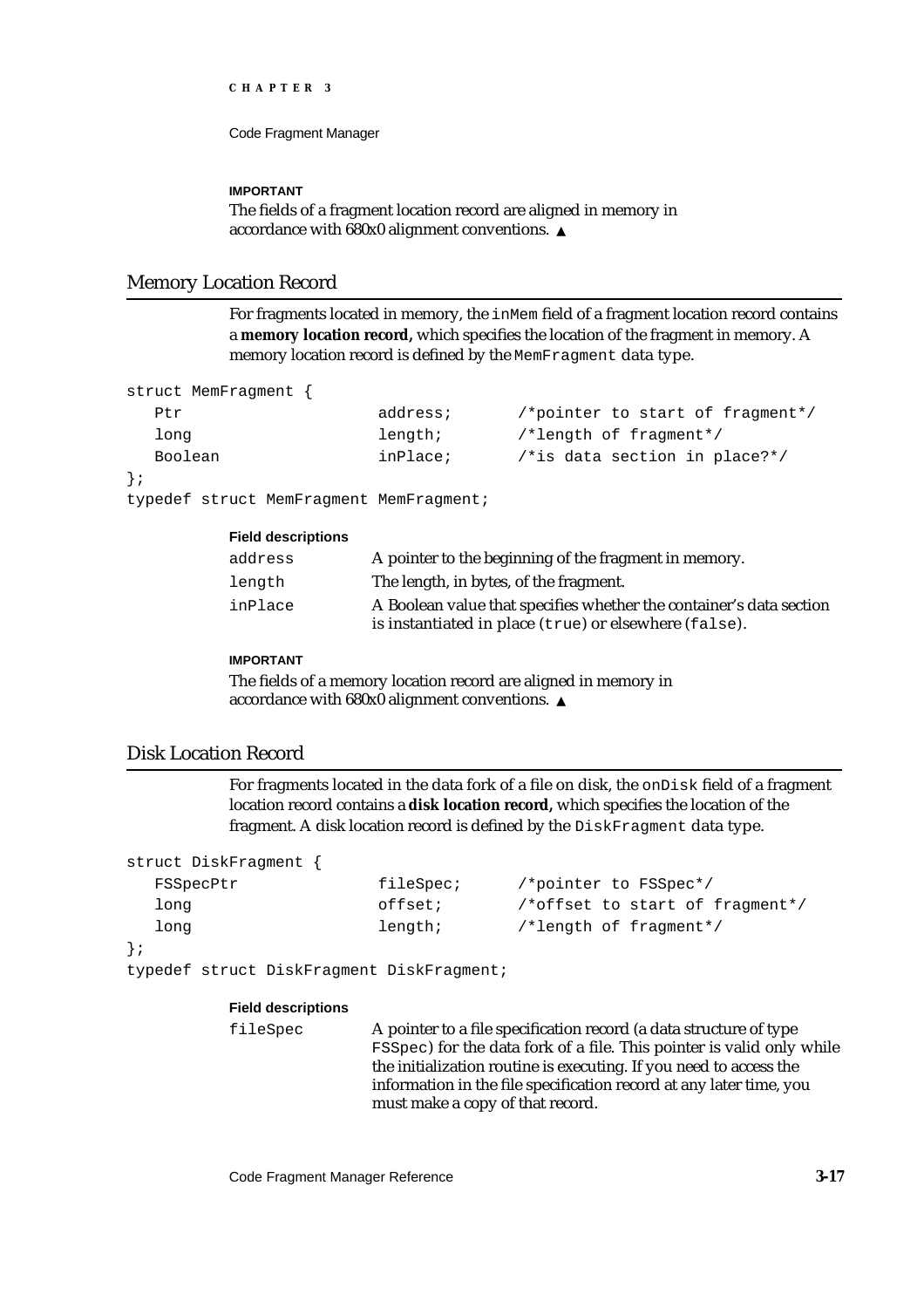Code Fragment Manager

| offset | The offset, in bytes, from the beginning of the file's data fork to the<br>beginning of the fragment.                  |
|--------|------------------------------------------------------------------------------------------------------------------------|
| length | The length, in bytes, of the fragment. If this field contains the value<br>0, the fragment extends to the end-of-file. |
|        |                                                                                                                        |

#### **IMPORTANT**

The fields of a disk location record are aligned in memory in accordance with 680x0 alignment conventions. s

## Segment Location Record

For fragments located in the resource fork of a file on disk, the inSegs field of a fragment location record contains a **segment location record,** which specifies the location of the fragment. A segment location record is defined by the SegmentedFragment data type.

```
struct SegmentedFragment {
```

| FSSpecPtr     | fileSpec; | /*pointer to FSSpec*/ |
|---------------|-----------|-----------------------|
| <b>OSType</b> | rsrcType; | /*resource type*/     |
| short         | rsrcID;   | /*resource ID*/       |
| $\}$ ;        |           |                       |

typedef struct SegmentedFragment SegmentedFragment;

| <b>Field descriptions</b> |                                                                                                                                                                                                                                                                                                                                  |
|---------------------------|----------------------------------------------------------------------------------------------------------------------------------------------------------------------------------------------------------------------------------------------------------------------------------------------------------------------------------|
| fileSpec                  | A pointer to a file specification record (a data structure of type<br>FSSpec) for the resource fork of a file. This pointer is valid only<br>while the initialization routine is executing. If you need to access<br>the information in the file specification record at any later time, you<br>must make a copy of that record. |
| rsrcType                  | The resource type of the resource containing the fragment.                                                                                                                                                                                                                                                                       |
| rsrcID                    | The resource ID of the resource containing the fragment.                                                                                                                                                                                                                                                                         |

#### **IMPORTANT**

The fields of a segment location record are aligned in memory in accordance with 680x0 alignment conventions.

## Code Fragment Manager Routines

You can use the routines provided by the Code Fragment Manager to

- n load a fragment by filename or library name
- n identify an import library that is already loaded
- unload a fragment
- $n$  find a symbol by name in a fragment
- find all the symbols in a fragment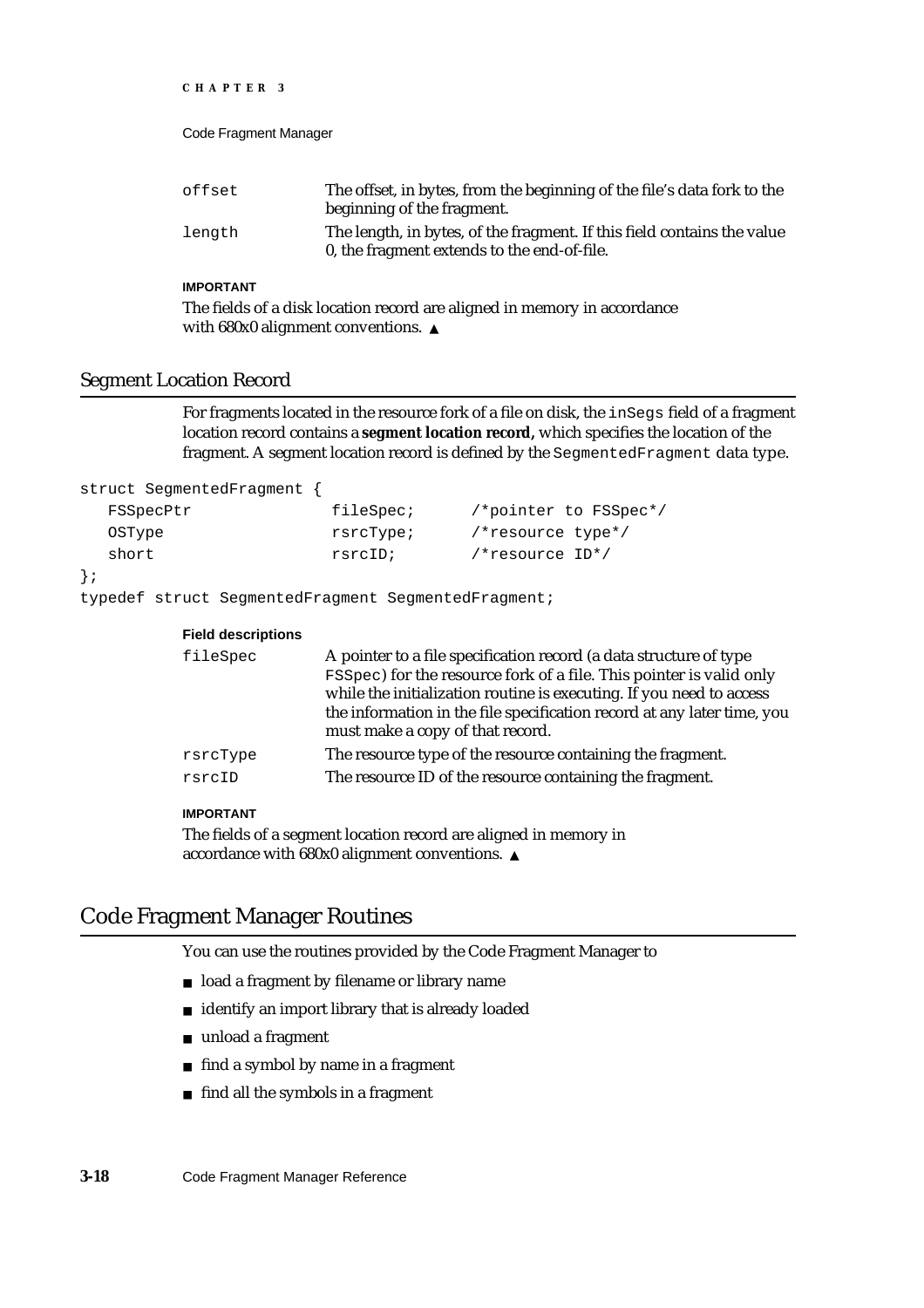Code Fragment Manager

## Loading Fragments

The Code Fragment Manager provides three functions that you can use to load various kinds of fragments: GetDiskFragment, GetMemFragment, and GetSharedLibrary. Loading involves finding the specified fragment, reading it into memory (if it isn't already in memory), and preparing it for execution. The Code Fragment Manager attempts to resolve all symbols imported by the fragment; to do so may involve loading import libraries.

If the fragment loading fails, the Code Fragment Manager returns an error code. Note, however, that the error encountered is not always in the fragment you asked to load. Rather, the error might have occurred while attempting to load an import library that the fragment you want to load depends on. For this reason, the Code Fragment Manager also returns, in the errName parameter, the name of the fragment that caused the load to fail. Although fragment names are restricted to  $63$  characters, the  $errName$  parameter is declared as type Str255; doing this allows future versions of the Code Fragment Manager to return a more informative message in the errName parameter.

## **GetDiskFragment**

You can use the GetDiskFragment function to locate and possibly also load a fragment contained in a file's data fork into your application's context.

|           | OSErr GetDiskFragment (FSSpecPtr fileSpec, long offset,<br>long length, Str63 fragName,                                                                                                                                    |  |  |
|-----------|----------------------------------------------------------------------------------------------------------------------------------------------------------------------------------------------------------------------------|--|--|
|           | LoadFlags findFlags, ConnectionID *connID,                                                                                                                                                                                 |  |  |
|           | Ptr *mainAddr, Str255 errName);                                                                                                                                                                                            |  |  |
| fileSpec  | A file system specification that identifies the disk-based fragment to load.                                                                                                                                               |  |  |
| offset    | The number of bytes from the beginning of the file's data fork at which<br>the beginning of the fragment is located.                                                                                                       |  |  |
| length    | The length (in bytes) of the fragment. Specify the constant kWholeFork<br>for this parameter if the fragment extends to the end-of-file of the data<br>fork. Specify a nonzero value for the exact length of the fragment. |  |  |
| fragName  | An optional name of the fragment. (This information is used primarily to<br>allow you to identify the fragment during debugging.)                                                                                          |  |  |
| findFlags | A flag that specifies the operation to perform on the fragment. See the<br>description below for the values you can pass in this parameter.                                                                                |  |  |
| connID    | On exit, the connection ID that identifies the connection to the fragment.<br>You can pass this ID to other Code Fragment Manager routines.                                                                                |  |  |
| mainAddr  | On exit, the main address of the fragment. The value returned is specific<br>to the fragment itself. Your application can use this parameter for its<br>own purposes.                                                      |  |  |
| errName   | On exit, the name of the fragment that could not successfully be loaded.<br>This parameter is meaningful only if the call to GetDiskFragment fails.                                                                        |  |  |

Code Fragment Manager Reference **3-19**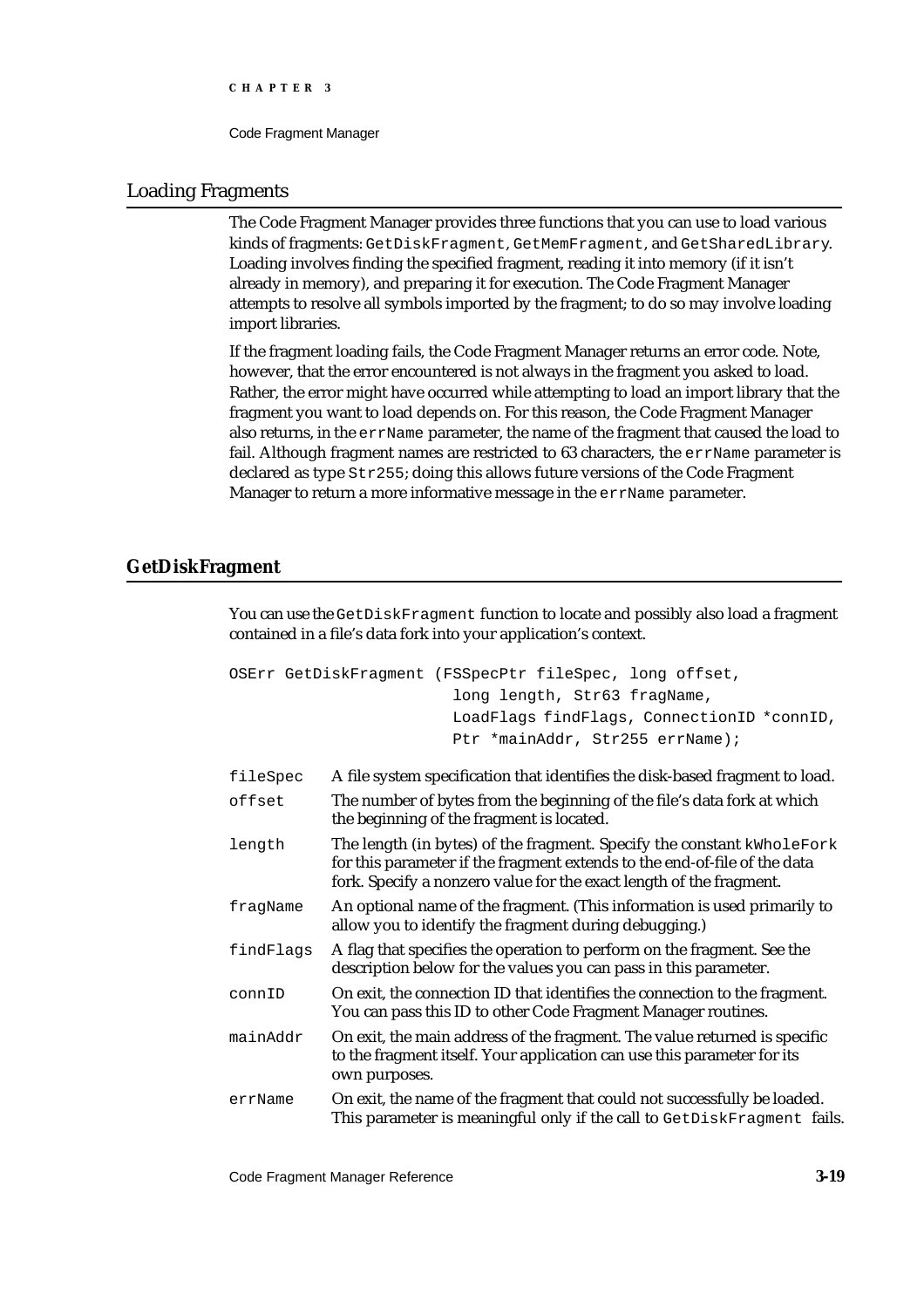```
CHAPTER 3
```
#### **DESCRIPTION**

The GetDiskFragment function locates and possibly also loads a disk-based fragment into your application's context. The actions of GetDiskFragment depend on the action flag you pass in the findFlags parameter. The Code Fragment Manager recognizes these constants:

```
enum {
  kLoadLib = 1, /*load fragment*/
  kFindLib = 2, /*find fragment*/
  kLoadNewCopy = 5 /*load fragment with new copy of data*/};
```
The kFindLib constant specifies that the Code Fragment Manager search for the specified fragment. If the fragment is already prepared and connected to your application, GetDiskFragment returns fragNoErr as its function result and the existing connection ID in the connID parameter. If the specified fragment is not found, GetDiskFragment returns the result code fragLibNotFound. If the specified fragment is found but could not be connected to your application, GetDiskFragment returns the result code fragLibConnErr.

The kLoadLib constant specifies that the Code Fragment Manager search for the specified fragment and, if it finds it, load it into memory. If the fragment has already been loaded, it's not loaded again. The Code Fragment Manager uses the datainstantiation method specified in the fragment's container (which is either global or per-connection instantiation).

The kLoadNewCopy constant specifies that the Code Fragment Manager load the specified fragment, creating a new copy of any writable data maintained by the fragment. You specify kLoadNewCopy to obtain one instance per load of the fragment's data and to override the data-instantiation method specified in the container itself. This is most useful for application extensions (for example, drop-in tools).

#### **RESULT CODES**

| fraqNoErr            | 0       | No error                                        |
|----------------------|---------|-------------------------------------------------|
| paramErr             | $-50$   | Parameter error                                 |
| fraqLibNotFound      | $-2804$ | Specified fragment not found                    |
| fragHadUnresolveds   | $-2807$ | Loaded fragment has unacceptable                |
|                      |         | unresolved symbols                              |
| fraqNoMem            | $-2809$ | Not enough memory for internal bookkeeping      |
| fragNoAddrSpace      | $-2810$ | Not enough memory in user's address             |
|                      |         | space for section                               |
| fragObjectInitSeqErr | $-2812$ | Order error during user initialization function |
| fragImportTooOld     | $-2813$ | Import library is too old                       |
| fragImportTooNew     | $-2814$ | Import library is too new                       |
| fragInitLoop         | $-2815$ | Circularity in required initialization order    |
| fraqLibConnErr       | $-2817$ | Error connecting to fragment                    |
| fraqUserInitProcErr  | $-2821$ | Initialization procedure did not return noErr   |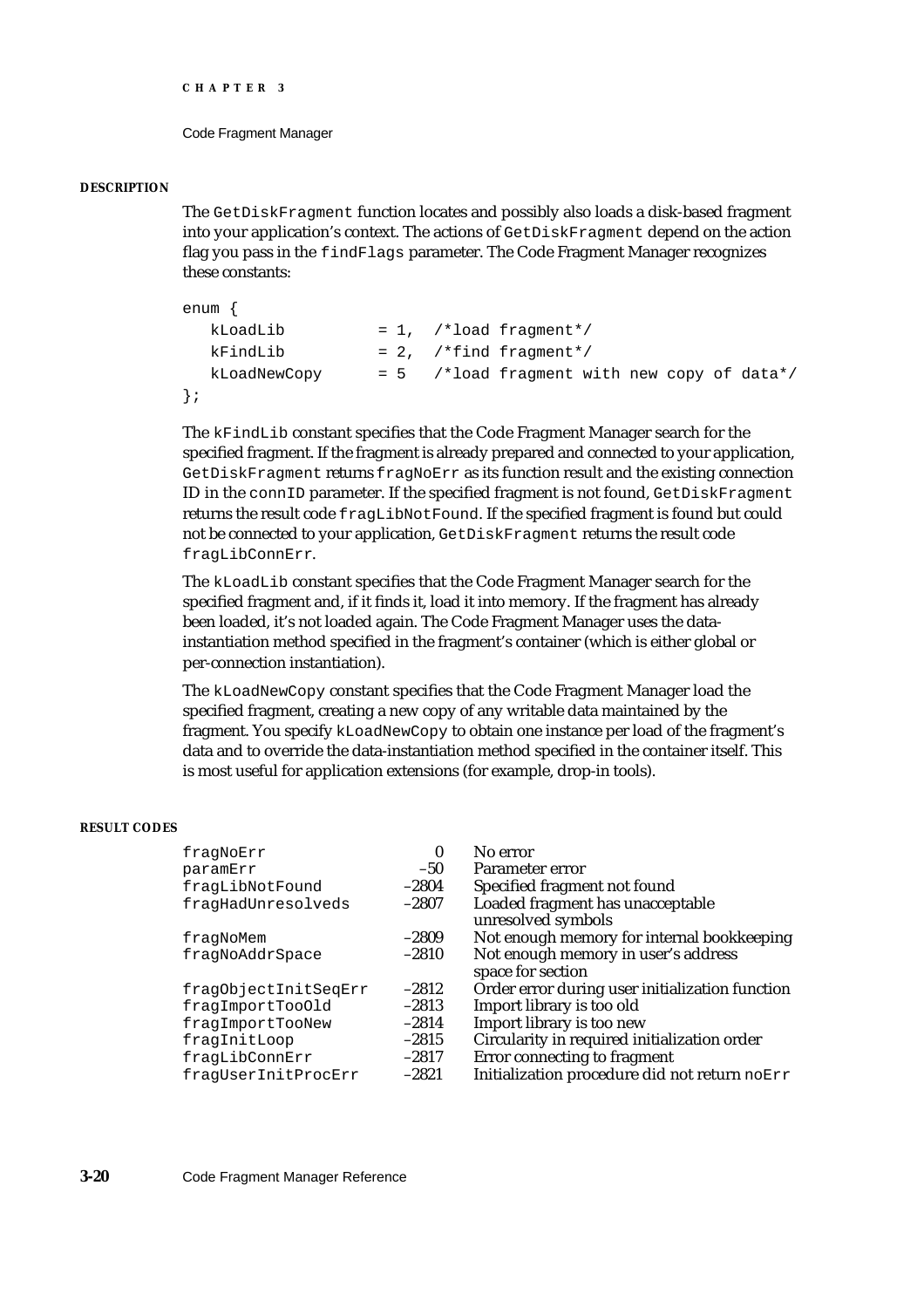Code Fragment Manager

#### **SEE ALSO**

See "Loading Code Fragments" on page 3-10 for more details on the fragmentloading process.

## **GetMemFragment**

You can use the GetMemFragment function to prepare a memory-based fragment.

|           | OSErr GetMemFragment (Ptr memAddr, long length, Str63 fragName,                                                                                                                       |
|-----------|---------------------------------------------------------------------------------------------------------------------------------------------------------------------------------------|
|           | LoadFlags findFlags, ConnectionID *connID,                                                                                                                                            |
|           | Ptr *mainAddr, Str255 errName);                                                                                                                                                       |
| memAddr   | The address of the fragment.                                                                                                                                                          |
| length    | The size, in bytes, of the fragment.                                                                                                                                                  |
| fragName  | The name of the fragment. (This information is used primarily to allow<br>you to identify the fragment during debugging.)                                                             |
| findFlags | A flag that specifies the operation to perform on the fragment. See the<br>description of the GetDiskFragment function on page 3-19 for the<br>values you can pass in this parameter. |
| connID    | On exit, the connection ID that identifies the connection to the fragment.<br>You can pass this ID to other Code Fragment Manager routines (for<br>example, CloseConnection).         |
| mainAddr  | On exit, the main address of the fragment. The value returned is specific<br>to the fragment itself.                                                                                  |
| errName   | On exit, the name of the fragment that could not successfully be loaded.<br>This parameter is meaningful only if the call to GetMemFragment fails.                                    |

## **DESCRIPTION**

The GetMemFragment function prepares for subsequent execution a fragment that is already loaded into memory. This function is most useful for handling code that is contained in a resource. You can read the resource data into memory using normal Resource Manager routines (for example, Get1Resource) and then call GetMemFragment to complete the processing required to prepare it for use (for example, to resolve any imports and execute the fragment's initialization routine).

#### s **WARNING**

You must lock the resource-based fragment into memory (for example, by calling HLock) before calling GetMemFragment. You must not unlock the memory until you've closed the connection to the fragment (by calling CloseConnection).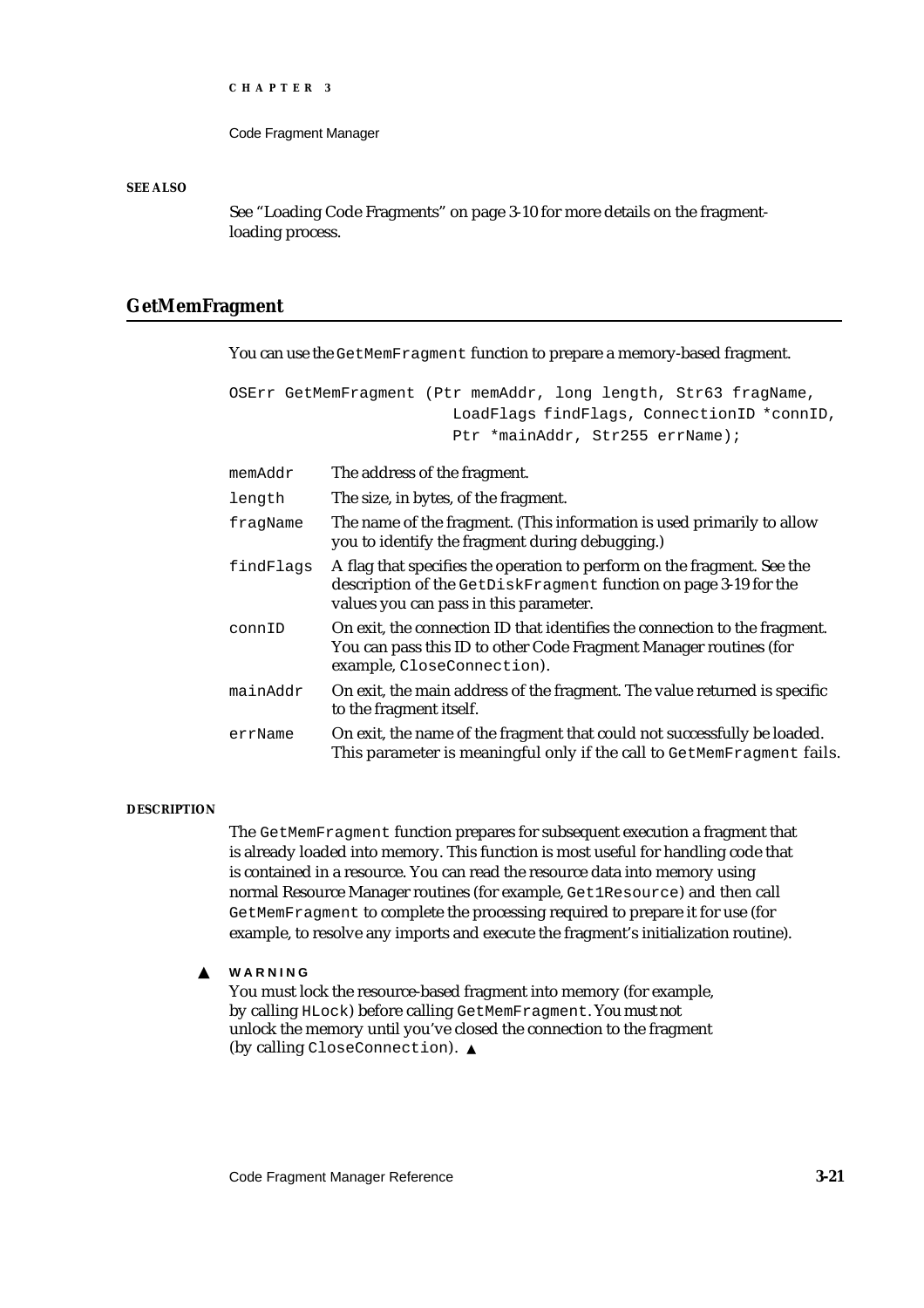#### Code Fragment Manager

#### **RESULT CODES**

| fraqNoErr            | $\boldsymbol{0}$ | No error                                               |
|----------------------|------------------|--------------------------------------------------------|
| paramErr             | $-50$            | Parameter error                                        |
| fragLibNotFound      | $-2804$          | Specified fragment not found                           |
| fragHadUnresolveds   | $-2807$          | Loaded fragment has unacceptable<br>unresolved symbols |
| fragNoMem            | $-2809$          | Not enough memory for internal bookkeeping             |
| fragNoAddrSpace      | $-2810$          | Not enough memory in user's address space              |
|                      |                  | for section                                            |
| fragObjectInitSeqErr | $-2812$          | Order error during user initialization function        |
| fragImportTooOld     | $-2813$          | Import library is too old                              |
| fragImportTooNew     | $-2814$          | Import library is too new                              |
| fragInitLoop         | $-2815$          | Circularity in required initialization order           |
| fraqLibConnErr       | $-2817$          | Error connecting to fragment                           |
| fraqUserInitProcErr  | $-2821$          | Initialization procedure did not return noErr          |

#### **SEE ALSO**

See "Loading Code Fragments" on page 3-10 for more details on the fragmentloading process.

## **GetSharedLibrary**

You can use the GetSharedLibrary function to locate and possibly also load an import library into your application's context.

|  | OSErr GetSharedLibrary (Str63 libName, OSType archType, |
|--|---------------------------------------------------------|
|  | LoadFlags findFlags,                                    |
|  | ConnectionID *connID, Ptr *mainAddr,                    |
|  | $Str255$ errName);                                      |
|  |                                                         |

- libName The name of an import library.
- archType The instruction set architecture of the import library. For the PowerPC architecture, use the constant kPowerPCArch. For the 680x0 architecture, use the constant kMotorola68KArch.
- findFlags A flag that specifies the operation to perform on the import library. See the description of the GetDiskFragment function on page 3-19 for the values you can pass in this parameter.
- connID On exit, the connection ID that identifies the connection to the import library. You can pass this ID to other Code Fragment Manager routines.
- mainAddr On exit, the main address of the import library. The value returned is specific to the import library itself and is not used by the Code Fragment Manager.
- errName On exit, the name of the fragment that could not successfully be loaded. This parameter is meaningful only if the call to GetSharedLibrary fails.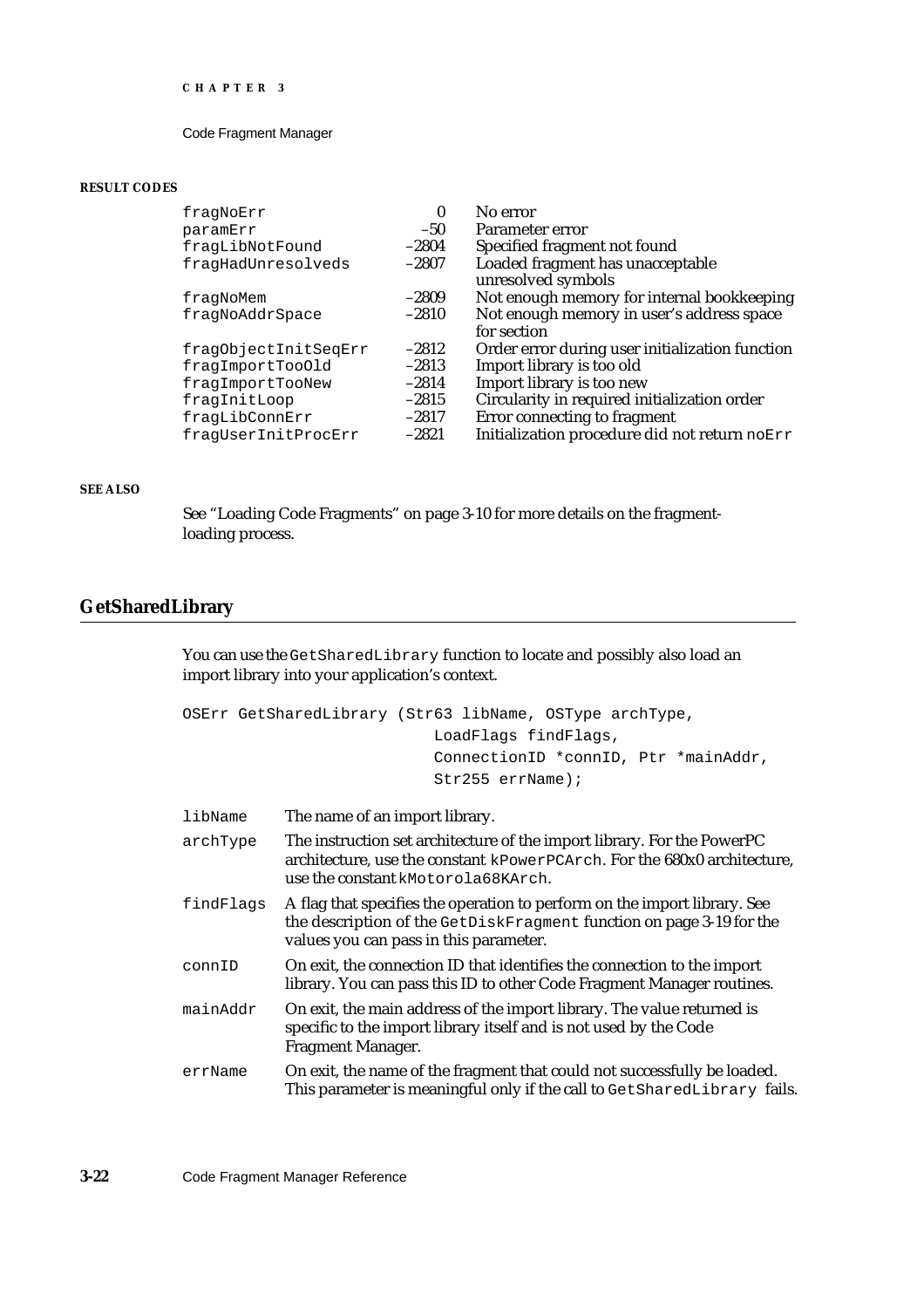#### Code Fragment Manager

#### **DESCRIPTION**

The GetSharedLibrary function locates the import library named by the libName parameter and possibly also loads that import library into your application's context. The actions of GetSharedLibrary depend on the action flag you pass in the findFlags parameter; pass kFindLib to get the connection ID of an existing connection to the specified fragment, kLoadLib to load the specified fragment, or kLoadNewCopy to load the fragment with a new copy of the fragment's data section.

The GetSharedLibrary function does not resolve any unresolved imports in your application. In particular, you cannot use it to resolve any weak imports in your code fragment.

#### **RESULT CODES**

| fraqNoErr            |         | No error                                                 |
|----------------------|---------|----------------------------------------------------------|
| paramErr             | $-50$   | Parameter error                                          |
| fragLibNotFound      | $-2804$ | Specified fragment not found                             |
| fragHadUnresolveds   | $-2807$ | Loaded fragment has unacceptable<br>unresolved symbols   |
| fragNoMem            | $-2809$ | Not enough memory for internal bookkeeping               |
| fragNoAddrSpace      | $-2810$ | Not enough memory in user's address space<br>for section |
| fragObjectInitSeqErr | $-2812$ | Order error during user initialization function          |
| fragImportTooOld     | $-2813$ | Import library is too old                                |
| fragImportTooNew     | $-2814$ | Import library is too new                                |
| fragInitLoop         | $-2815$ | Circularity in required initialization order             |
| fraqLibConnErr       | $-2817$ | Error connecting to fragment                             |
| fraqUserInitProcErr  | $-2821$ | Initialization procedure did not return noErr            |

#### **SEE ALSO**

See "Loading Code Fragments" on page 3-10 for more details on the fragmentloading process.

## Unloading Fragments

The Code Fragment Manager provides one function that you can use to close an existing connection to a fragment.

## **CloseConnection**

You can use the CloseConnection function to close a connection to a fragment.

OSErr CloseConnection (ConnectionID \*connID);

connID A connection ID.

Code Fragment Manager Reference **3-23**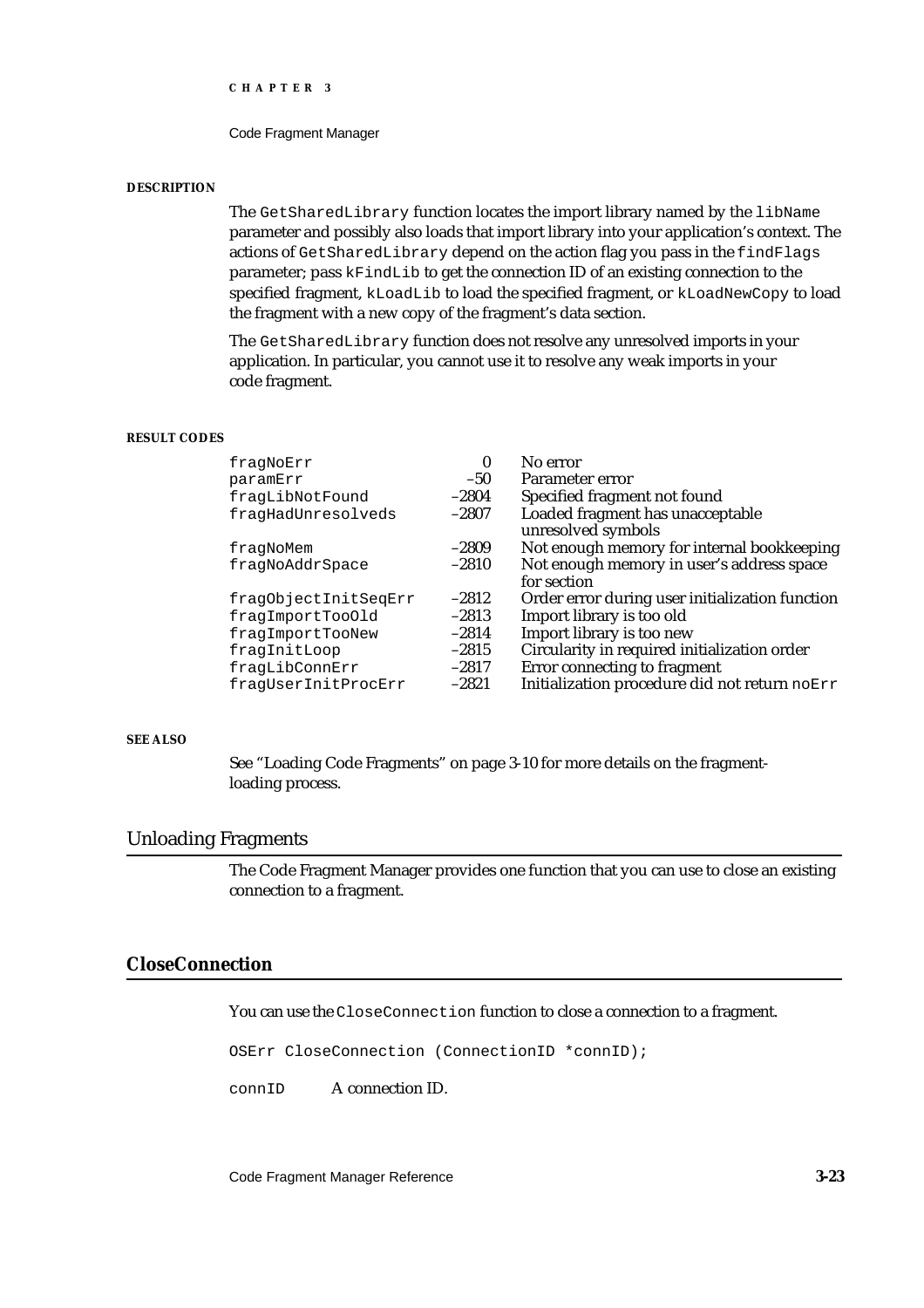```
CHAPTER 3
```
#### **DESCRIPTION**

The CloseConnection function closes the connection to a fragment indicated by the connID parameter. CloseConnection decrements the count of existing connections to the specified fragment and, if the resulting count is 0, calls the fragment's termination routine and releases the memory occupied by the code and data sections of the fragment. If the resulting count is not 0, any per-connection data is released but the code section remains in memory.

When a fragment is unloaded as a result of its final connection having been closed, all libraries that depend on that fragment are also released, provided that their usage counts are also 0.

The Code Fragment Manager automatically closes any connections that remain open at the time ExitToShell is called for your application, so you need to call CloseConnection only for fragments you wish to unload before your application terminates.

#### **SPECIAL CONSIDERATIONS**

You can close a connection only to the root of a loading sequence (that is, the fragment whose loading triggered the entire load chain).

#### **RESULT CODES**

fragNoErr 0 No error<br>fragConnectionIDNotFound -2801 Connection ID is not valid fragConnectionIDNotFound

## Finding Symbols

The Code Fragment Manager provides three functions that you can use to find the symbols exported by a fragment and get information about them: FindSymbol, CountSymbols, and GetIndSymbol.

## **FindSymbol**

You can use the FindSymbol function to search for a specific exported symbol.

OSErr FindSymbol (ConnectionID connID, Str255 symName, Ptr \*symAddr, SymClass \*symClass);

| connID   | A connection ID.                                                                                                                  |
|----------|-----------------------------------------------------------------------------------------------------------------------------------|
| symName  | A symbol name.                                                                                                                    |
| symAddr  | On exit, the address of the symbol whose name is symName.                                                                         |
| symClass | On exit, the class of the symbol whose name is symName. See the<br>description below for a list of the recognized symbol classes. |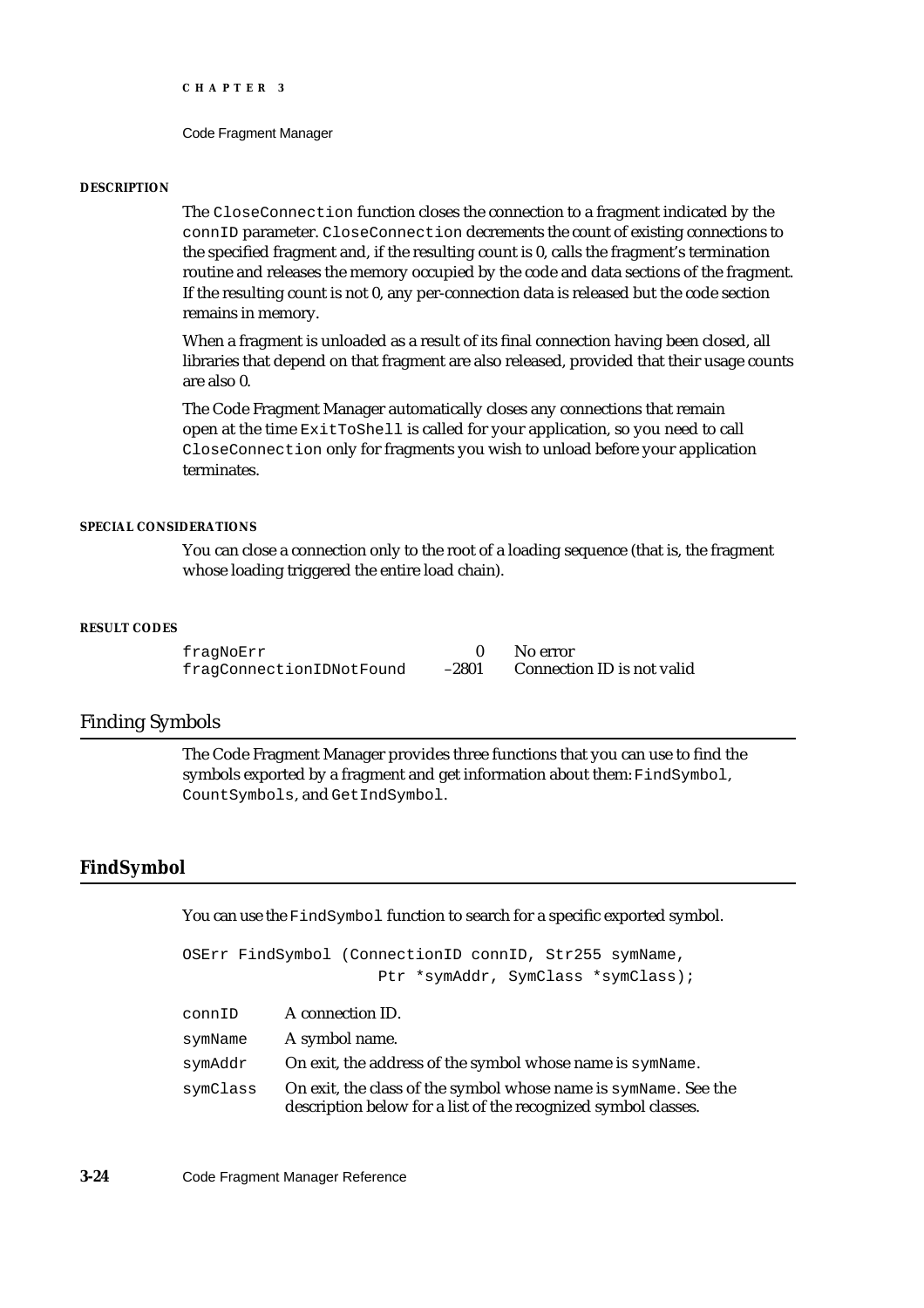Code Fragment Manager

#### **DESCRIPTION**

The FindSymbol function searches the code fragment identified by the connID parameter for the symbol whose name is specified by the symName parameter. If that symbol is found, FindSymbol returns the address of the symbol in the symAddr parameter and the class of the symbol in the symClass parameter. The currently recognized symbol classes are defined by constants.

```
enum {
  kCodeSymbol = 0, \t/*a code symbol*/kDataSymbol = 1, /*a data symbol*/
  kTVectSymbol = 2 /*a transition vector symbol*/
};
```
Because a fragment's code is normally exported through transition vectors to that code, the value kCodeSymbol is not returned in the PowerPC environment. You can use the other two constants to distinguish exports that represent code (of class kTVectSymbol) from those that represent general data (of class kDataSymbol).

#### **RESULT CODES**

| fraqNoErr                |         | No error                           |
|--------------------------|---------|------------------------------------|
| fragConnectionIDNotFound | $-2801$ | Connection ID is not valid         |
| fraqSymbolNotFound       | $-2802$ | Symbol was not found in connection |

#### **CountSymbols**

You can use the CountSymbols function to determine how many symbols are exported from a specified fragment.

|  |  | OSErr CountSymbols (ConnectionID connID, long *symCount); |  |  |  |
|--|--|-----------------------------------------------------------|--|--|--|
|--|--|-----------------------------------------------------------|--|--|--|

connID A connection ID.

symCount On exit, the number of exported symbols in the fragment whose connection ID is connID.

#### **DESCRIPTION**

The CountSymbols function returns, in the symCount parameter, the number of symbols exported by the fragment whose connection ID is  $\text{connID}$ . You can use the value returned in symCount to index through all the exported symbols in a particular fragment (using the GetIndSymbol function).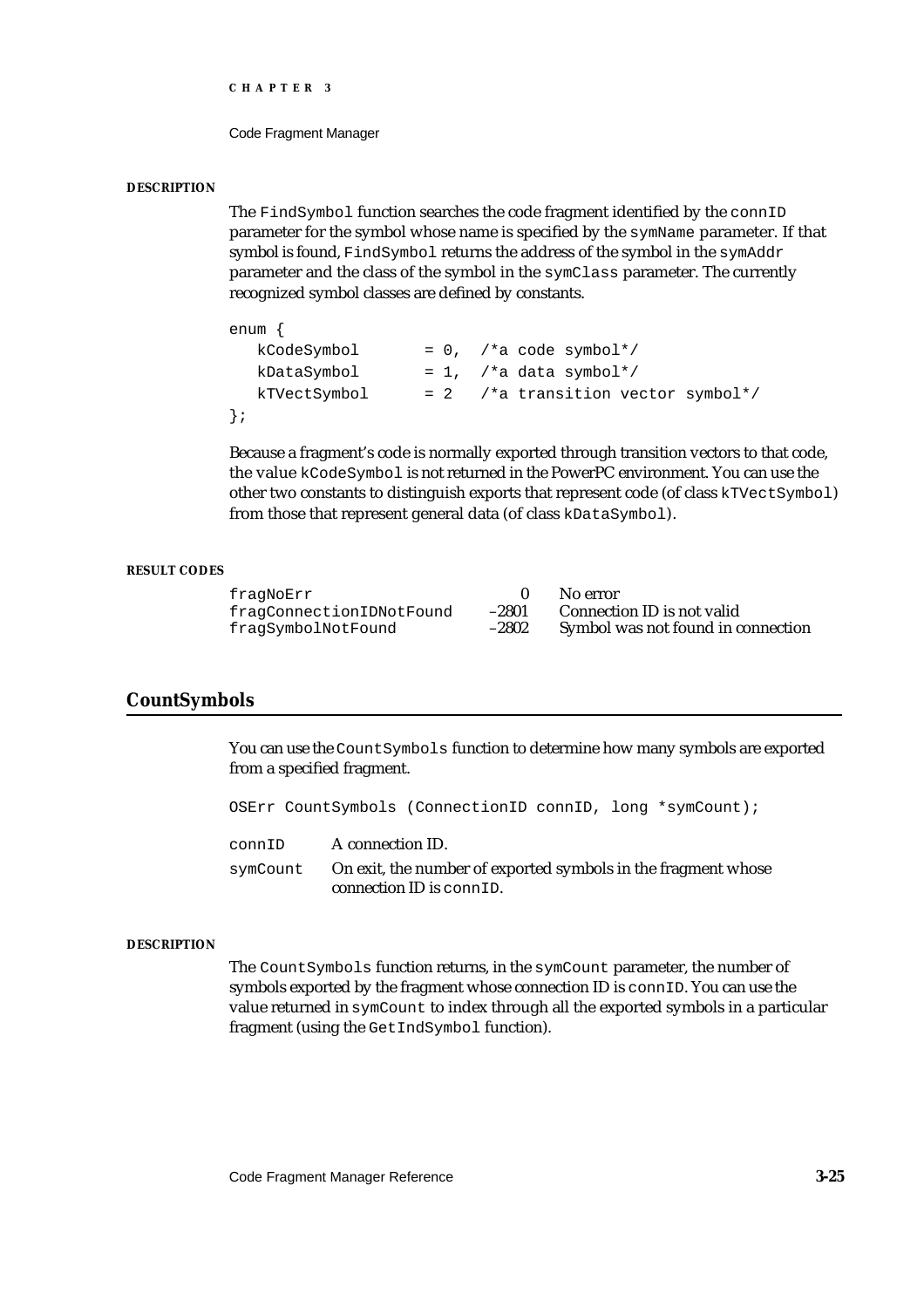Code Fragment Manager

#### **RESULT CODES**

fragNoErr 0 No error<br>fragConnectionIDNotFound -2801 Connection ID is not valid fragConnectionIDNotFound

## **GetIndSymbol**

You can use the GetIndSymbol function to get information about the exported symbols in a fragment.

```
OSErr GetIndSymbol (ConnectionID connID, long symIndex, 
                     Str255 symName, Ptr *symAddr, 
                     SymClass *symClass);
```

| connID   | A connection ID.                                                                                                                                                  |
|----------|-------------------------------------------------------------------------------------------------------------------------------------------------------------------|
| symIndex | A symbol index. The value of this parameter should be greater than<br>or equal to 1 and less than or equal to the value returned by the<br>CountSymbols function. |
| symName  | On exit, the name of the indicated symbol.                                                                                                                        |
| symAddr  | On exit, the address of the indicated symbol.                                                                                                                     |
| symClass | On exit, the class of the indicated symbol.                                                                                                                       |
|          |                                                                                                                                                                   |

#### **DESCRIPTION**

The GetIndSymbol function returns information about a particular symbol exported by the fragment whose connection ID is connID. If GetIndSymbol executes successfully, it returns the symbol's name, starting address, and class in the symName, symAddr, and symClass parameters, respectively. See the description of the FindSymbol function (page 3-24) for a list of the values that can be returned in the symClass parameter.

A fragment's exported symbols are retrieved in no predetermined order.

#### **RESULT CODES**

| fraqNoErr                |         | No error                           |
|--------------------------|---------|------------------------------------|
| fragConnectionIDNotFound | $-2801$ | Connection ID is not valid         |
| fraqSymbolNotFound       | $-2802$ | Symbol was not found in connection |

## Fragment-Defined Routines

This section describes the initialization and termination routines that you can define for a fragment.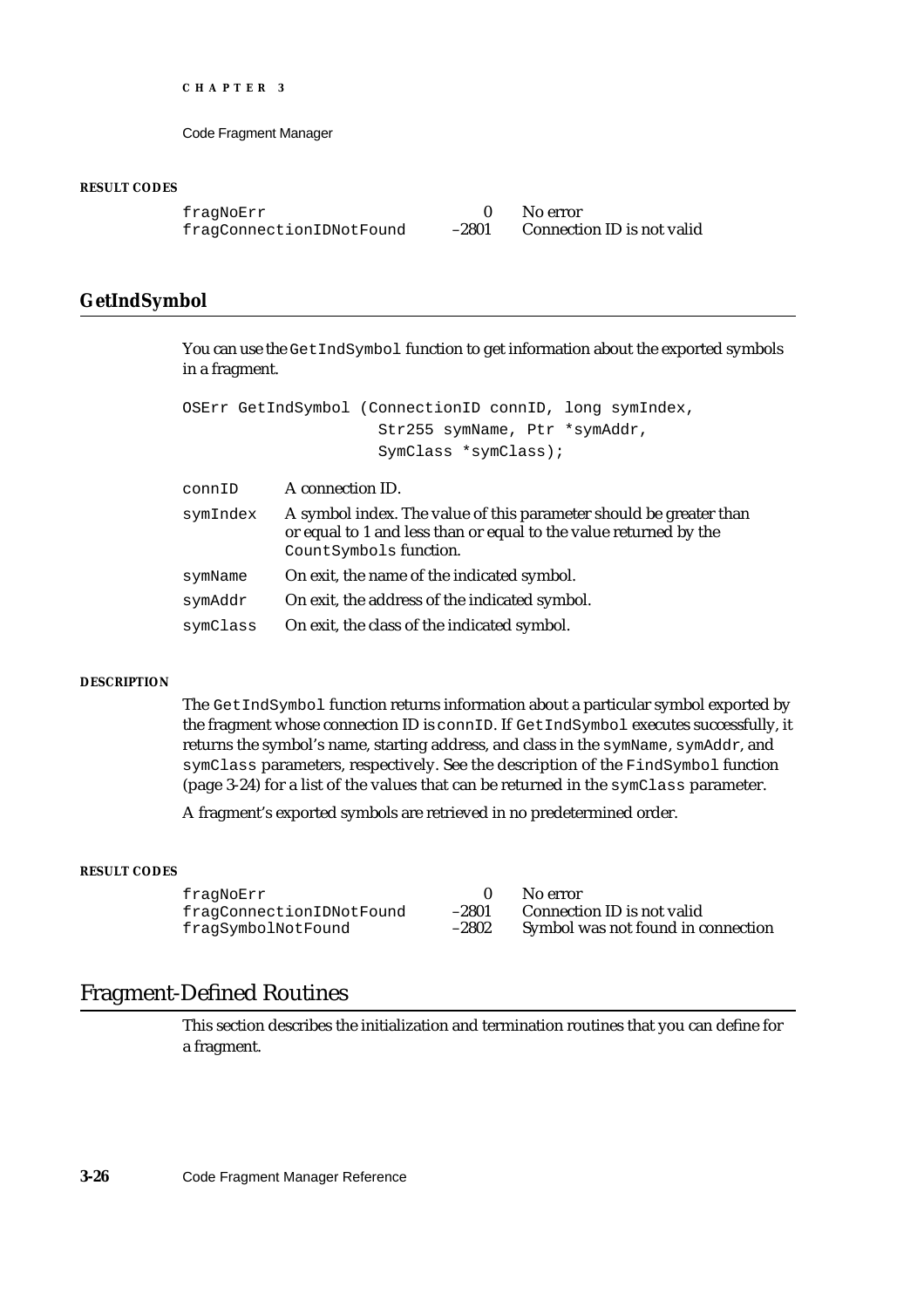Code Fragment Manager

## **ConnectionInitializationRoutine**

You can define a fragment initialization routine that is executed by the Code Fragment Manager when the fragment is first loaded into memory and prepared for execution. An initialization routine has the following type definition:

```
typedef OSErr ConnectionInitializationRoutine 
                                        (InitBlockPtr initBlkPtr);
```
initBlkPtr

A pointer to a fragment initialization block specifying information about the fragment.

#### **Parameter block**

| contextID    | long            | A context ID.                 |
|--------------|-----------------|-------------------------------|
| closureID    | long            | A closure ID.                 |
| connectionID | long            | A connection ID.              |
| fragLocator  | FragmentLocator | A fragment location block.    |
| libName      | Ptr             | A pointer to fragment's name. |
| reserved4a   | long            | Reserved.                     |
| reserved4b   | long            | Reserved.                     |
| reserved4c   | long            | Reserved.                     |
| reserved4d   | long            | Reserved.                     |

#### **DESCRIPTION**

A fragment's initialization routine is executed immediately after the fragment has been loaded into memory (if necessary) and prepared for execution, and immediately before the fragment's main routine (if it has one) is executed. The initialization routine is passed a pointer to an initialization block, which contains information about the fragment, such as its location and connection ID. See "Fragment Initialization Block" on page 3-15 for a description of the fields of the initialization block.

You can use the initialization routine to perform any tasks that need to be performed before any of the code or data in the fragment is accessed. For example, you might want to open the fragment's resource fork (if it has one). You can determine the location of the fragment's container from the FragmentLocator field of the fragment initialization block whose address is passed to your initialization routine.

#### **RESULT CODES**

Your initialization routine should return noErr if it executes successfully, and some other result code if it does not. If your initialization routine returns any result code other than noErr, the entire load fails and the error fragUserInitProcErr is returned to the code that requested the root load.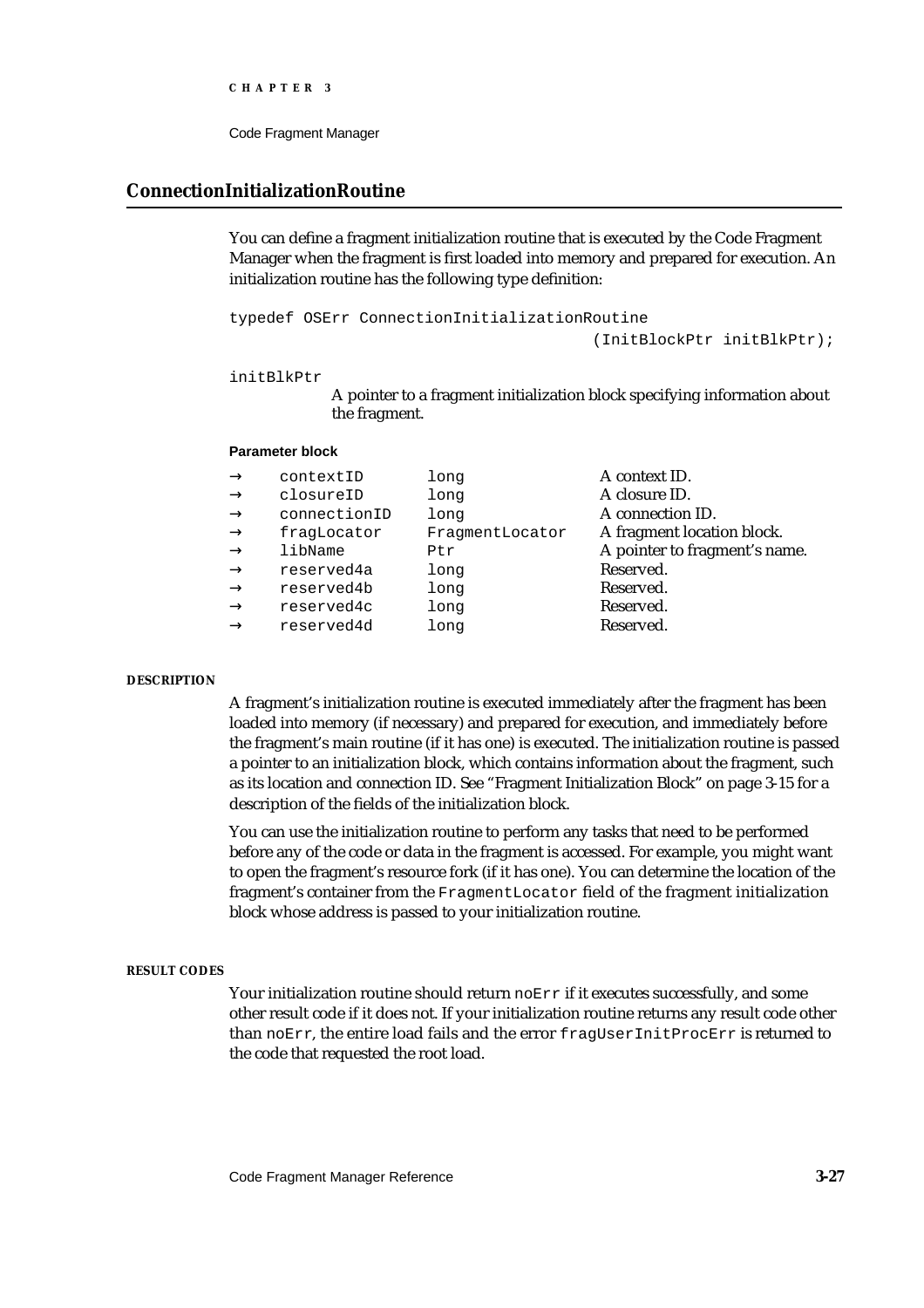Code Fragment Manager

## **ConnectionTerminationRoutine**

You can define a fragment termination routine that is executed by the Code Fragment Manager when a fragment is unloaded from memory. A termination routine has the following type definition:

typedef void ConnectionTerminationRoutine (void);

#### **DESCRIPTION**

A fragment's termination routine is executed immediately before the fragment is unloaded from memory. You can use the termination routine to perform any necessary clean-up tasks, such as closing open resource files or disposing of any memory allocated by the fragment.

Note that a termination routine is not passed any parameters and does not return any result. You are expected to maintain any information about the fragment (such as file reference numbers of any open files) in its static data area.

## Resources

This section describes the code fragment resource, a resource of type 'cfrg' that is used by the Code Fragment Manager when loading fragments such as applications and import libraries.

This section describes the structure of this resource after it is compiled by the Rez resource compiler, available from APDA. If you are interested in creating the Rez input file for this resource, see "Creating a Code Fragment Resource" on page 3-12 for detailed information.

## The Code Fragment Resource

You use a code fragment resource to specify some characteristics of a code fragment. For an application, the code fragment resource indicates to the Process Manager that the application's data fork contains an executable code fragment. For an import library, the code fragment resource specifies the library's name and version information.

#### **IMPORTANT**

A code fragment resource must have resource ID 0.

Figure 3-1 shows the structure of a compiled code fragment resource.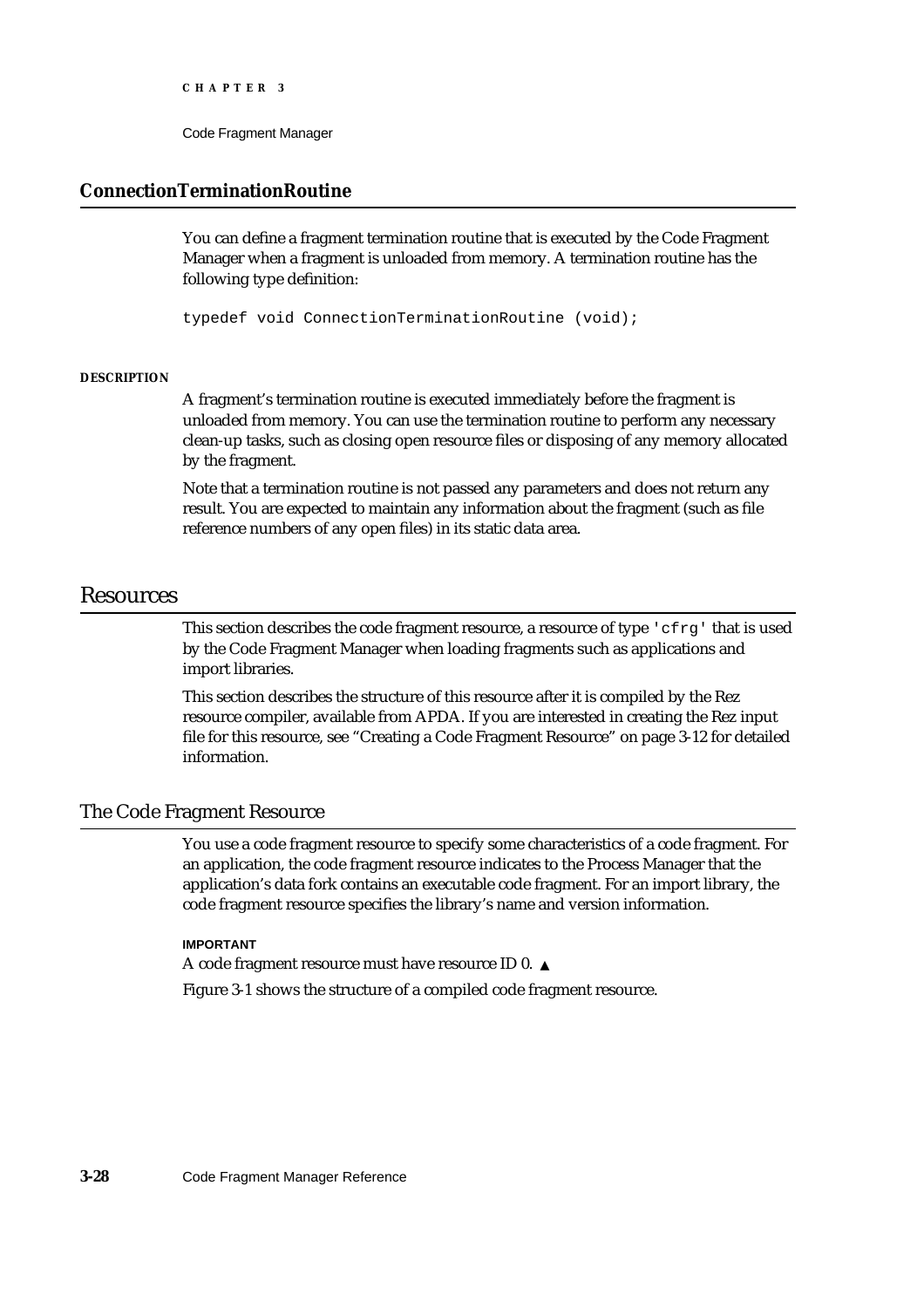**Figure 3-1** Structure of a compiled code fragment ('cfrg') resource



The compiled version of a code fragment resource contains the following elements:

- n Reserved. The first two long integers are reserved and should be set to 0.
- $n$  Version information. This field specifies the current version of the 'cfrg' resource. The current version is 0x00000001.
- n Reserved. The next four long integers are reserved and should be set to 0.
- $n$  Number of fragment descriptions. This field specifies the number of code fragment information records that follow this field in the resource. (The value in this field should be the actual number of information records that follow, beginning with 1.)

Following the array count is an array of **code fragment information records.** A single file can include one or more containers. Similarly, it might occasionally be useful to assign more than one name to a single import library or application. Typically, however, both applications and import libraries include just a single code fragment information record in their 'cfrg' resources. Each record has the format illustrated in Figure 3-2.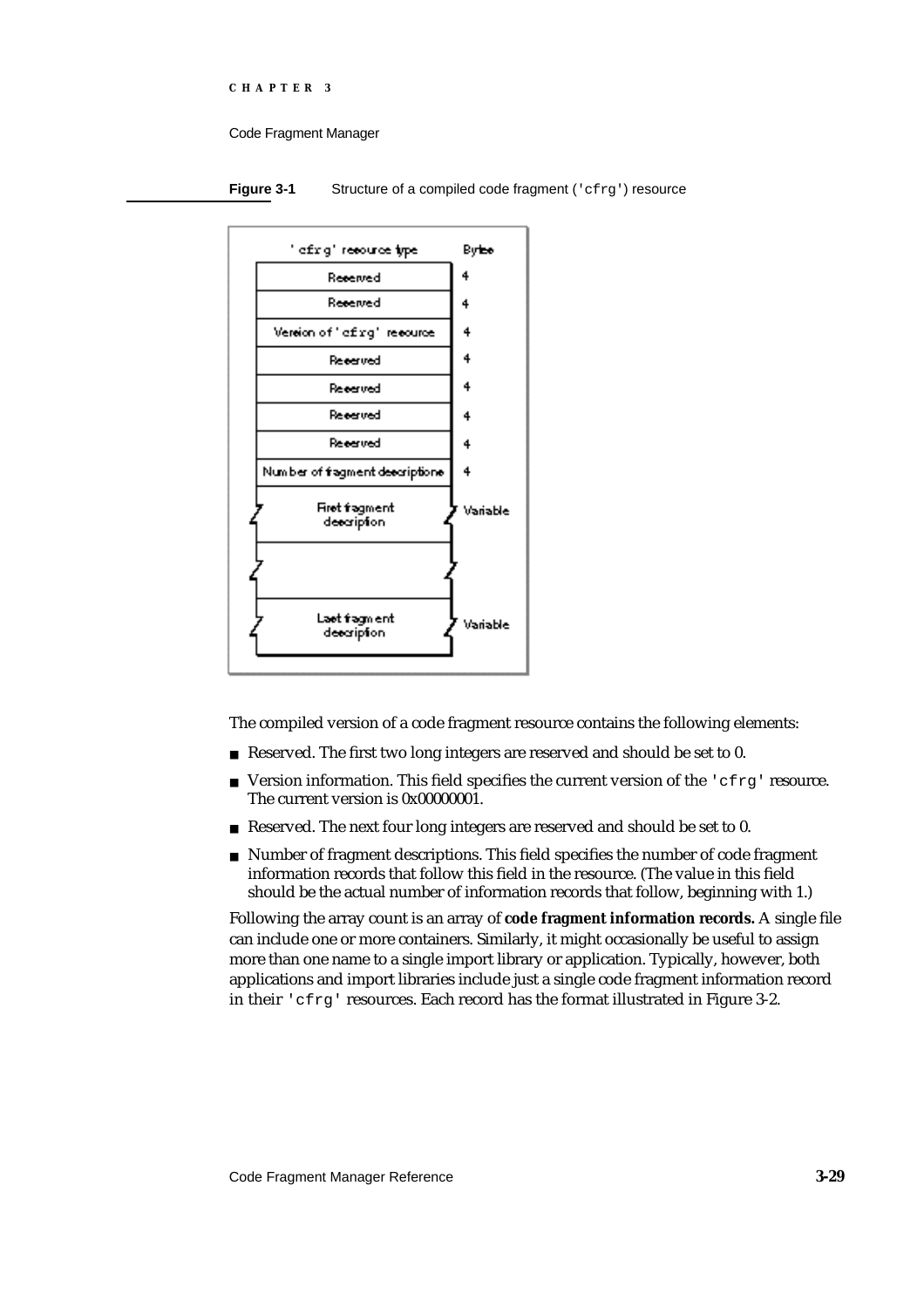#### **Figure 3-2** The format of a code fragment information record



A code fragment information record contains the following elements:

- The instruction set architecture. You can use the Rez constant kPowerPC ('pwpc') to  $n$ specify the PowerPC instruction set architecture.
- $n$  The update level. For an import library, you can specify either the value kFullLib (0), to indicate that the library is a base library (not an update of some other library), or the value kUpdateLib  $(1)$ , to indicate that the library updates only part of some other library. Applications should specify the value kFullLib in this field.
- $n$  The current version number. For an import library, this field specifies the implementation version. This field has the same format as the first 4 bytes of a resource of type 'vers'. See the chapter "Finder Interface" in *Inside Macintosh: Macintosh Toolbox Essentials* for details on the structure of a 'vers' resource.
- $n$  The oldest definition version number. For an import library, this field specifies the oldest version of the definition library with which the implementation import library is compatible. This field has the same format as the first 4 bytes of a resource of type 'vers'.
- $n$  The application stack size. For an application, this field specifies the minimum size, in bytes, of the application stack. You can use the Rez constant kDefaultStackSize (0) to indicate that the stack should be given the default size for the current software and hardware configuration. If you determine at run time that your application needs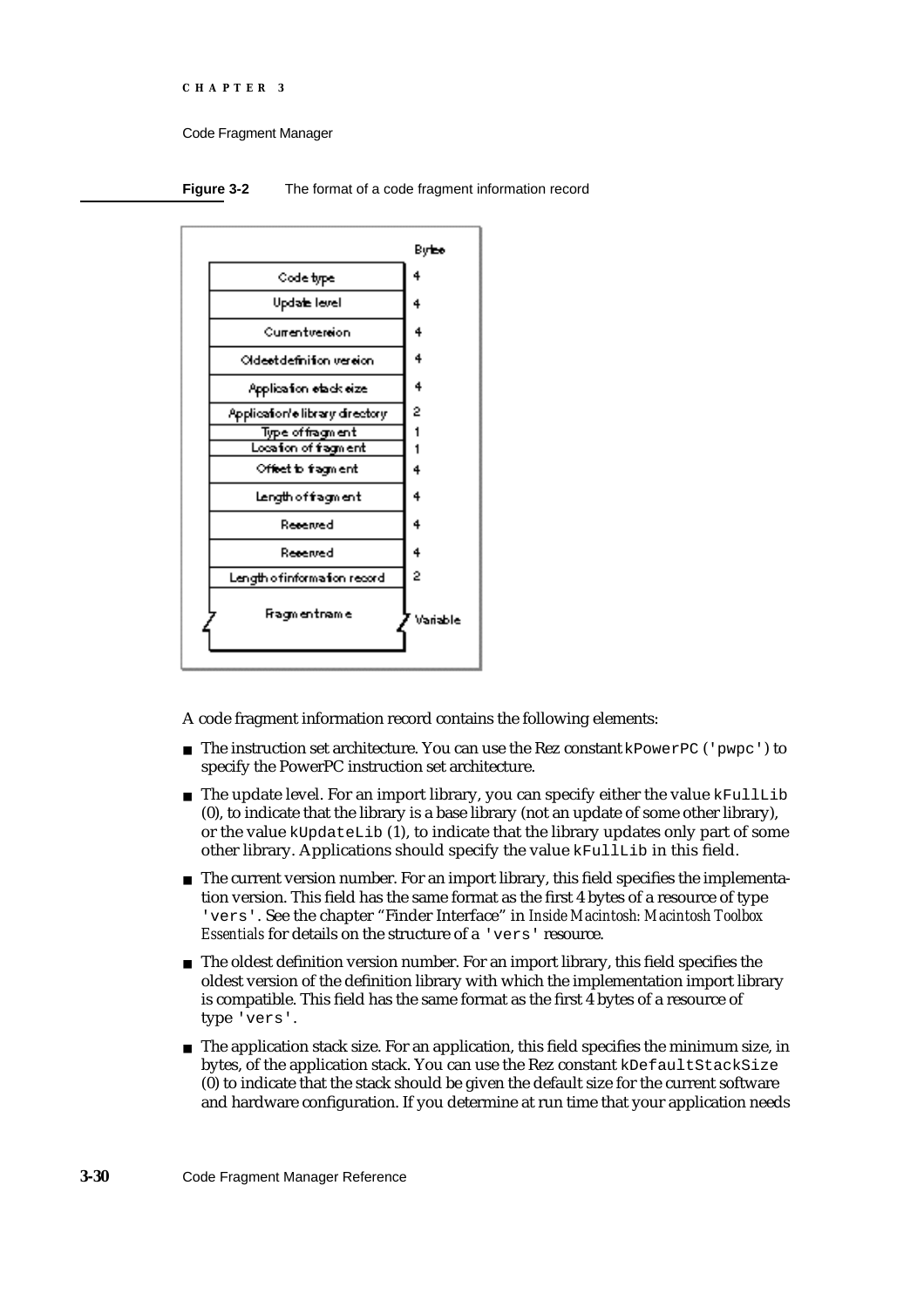a larger or smaller stack, you can use the standard stack-adjusting techniques that call GetApplLimit and SetApplLimit.

- $n$  The application's library directory. For an application, this field specifies the resource ID of an alias resource (a resource of type 'alis') in the application's resource fork that describes the application's load directory. See "Import Library Searching" on page 3-5 for more information about load directories. For information about alias resources, see the chapter "Alias Manager" in *Inside Macintosh: Files*.
- A usage field. This field specifies the type of fragment that this record describes. The value kIsLib (0) indicates that the fragment is an import library. The value kIsApp (1) indicates that the fragment is an application. The value  $kISDYOPIn (2)$  indicates that the fragment is an extension. The Code Fragment Manager recognizes only the values kIsLib and kIsApp. The value kIsDropIn is provided to allow you to put private application extensions in a file and not have the Code Fragment Manager recognize them as shared libraries.
- $A$  A location field. This field specifies the location of the fragment's container. The value kInMem (0) indicates that the container is in memory (usually in ROM). This value is intended for use by the Operating System; in general, you should not use it. The value kOnDiskFlat (1) indicates that the container is in the data fork of some file. The value kOnDiskSegmented (2) indicates that the container is in a resource in the resource fork of some file.
- $n$  The offset to the beginning of the fragment. The interpretation of this field depends on the value specified in the location field immediately preceding this field. If the location field has the value kInMem, this field is the address in memory of the beginning of the fragment. If the location field has the value kOnDiskFlat, this field is the number of bytes from the beginning of the data fork to the beginning of the fragment itself. You can use the Rez constant kZeroOffset (0) to specify an offset of 0 bytes. If the location field has the value kOnDiskSegmented, this field is the resource type (of type OSType) of the resource that contains the fragment.
- $n$  The length of the fragment. The interpretation of this field depends on the value specified in the location field immediately preceding the offset field. If the location field has the value kInMem, this field is the address in memory of the end of the fragment. If the location field has the value kOnDiskFlat, this field is the length, in bytes, of the fragment. You can use the Rez constant kWholeFork (0) to indicate that the fragment occupies the entire fork. If the location field has the value kOnDiskSegmented, this field is the sign-extended resource ID of the resource that contains the fragment.
- n Reserved. The next two long integers are reserved and should be set to 0.
- n The total length of the code fragment information record. This field specifies the length, in bytes, of this code fragment information record, including the fragment name and any pad bytes added to the name field.
- n The fragment's name. This field is a Pascal string that indicates the name of the application or import library. This is the default name used by the debugger for this fragment. This field is padded with null bytes, if necessary, so that the information record extends to a 4-byte boundary.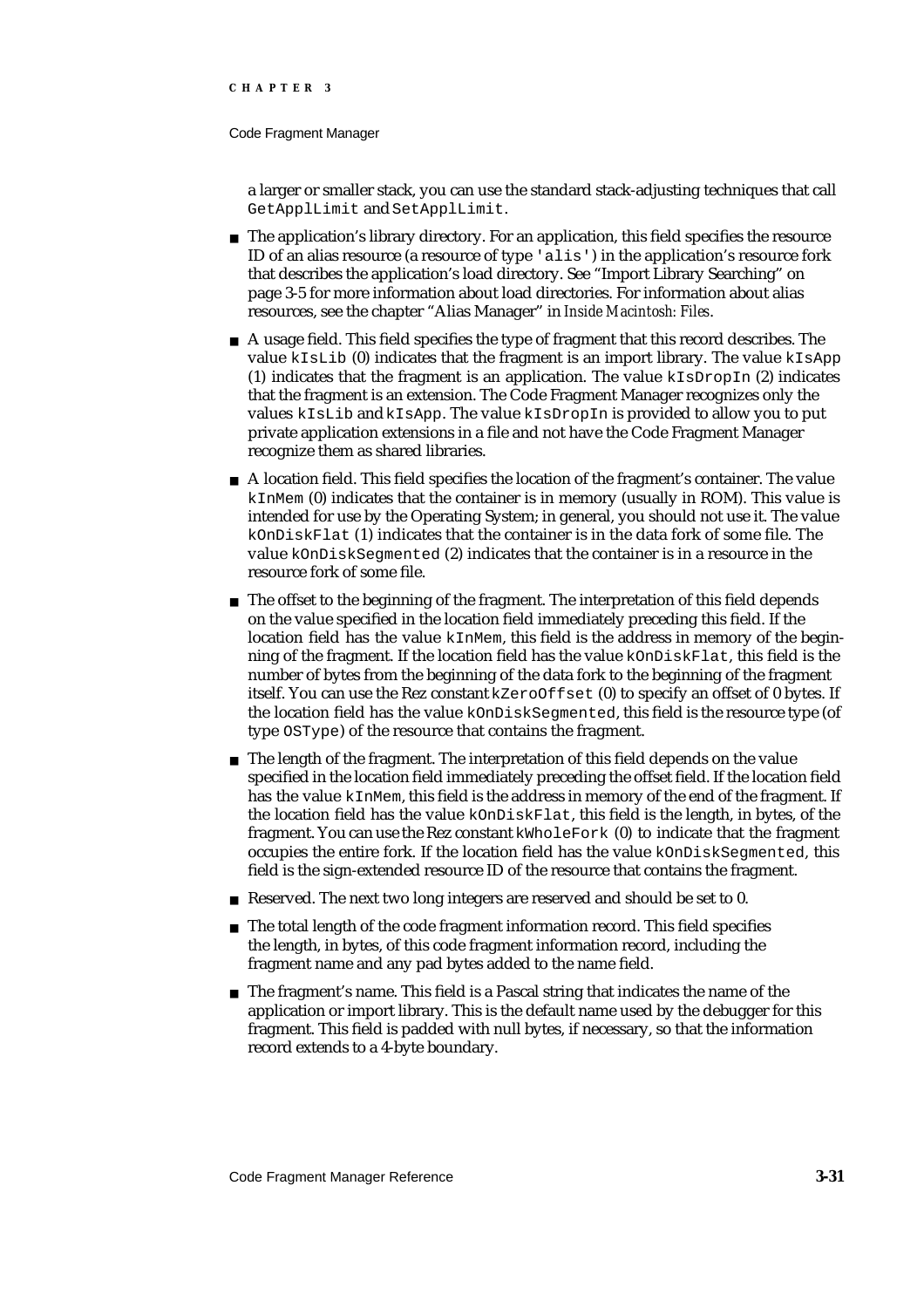# Summary of the Code Fragment Manager

## C Summary

## **Constants**

```
/*Gestalt selector and response bits*/
#define gestaltCFMAttr 'cfrg' /*Code Fragment Manager attributes*/
enum {
  gestaltCFMPresent = 0 /*set if Code Fragment Mgr is present*/
};
#define kPowerPCArch 'pwpc' /*PowerPC instruction set architecture*/
#define kMotorola68KArch 'm68k' /*680x0 instruction set architecture*/
#define kNoLibName ((unsigned char *) 0)
#define kNoConnectionID ((ConnectionID) 0)
#define kUnresolvedSymbolAddress ((Ptr) 0x0)
enum {
  kLoadLib = 1, / *load fragment*/kFindLib = 2, /*find fragment*/
  kLoadNewCopy = 5 /*load fragment with new copy of data*/
};
enum {
  kCodeSymbol = 0, /*a code symbol*/
  kDataSymbol = 1, \frac{1}{4} /*a data symbol*/
  kTVectSymbol = 2 /*a transition vector symbol*/
};
enum {
  /*selectors for fragment location record*/
  kInMem, /*container in memory*/
  kOnDiskFlat, /*container in a data fork*/
  kOnDiskSegmented /*container in a resource*/
};
```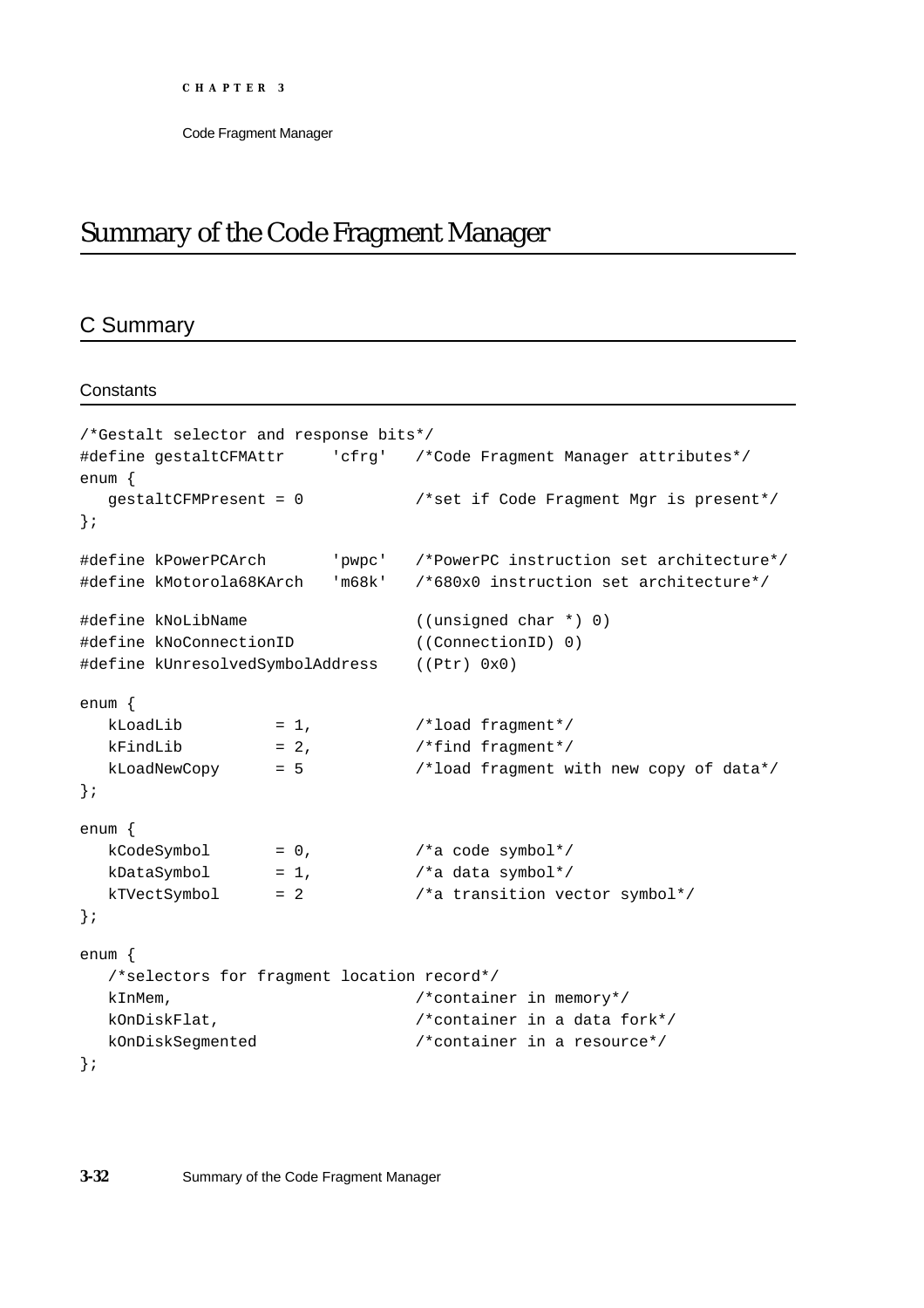```
CHAPTER 3
```
## Data Types

| typedef long |                       |            | ConnectionID; /*connection ID number*/ |
|--------------|-----------------------|------------|----------------------------------------|
|              | typedef unsigned long | LoadFlaqs; | /*a flag long word*/                   |
|              | typedef unsigned char | SymClass;  | /*symbol class*/                       |

## **Fragment Initialization Block**

| struct InitBlock {                                 |               |                              |
|----------------------------------------------------|---------------|------------------------------|
| long                                               | contextID;    | /*context ID*/               |
| long                                               | closureID;    | /*closure ID*/               |
| long                                               | connectionID; | /*connection ID*/            |
| FragmentLocator                                    | fraqLocator;  | /*fragment location*/        |
| Ptr                                                | libName       | /*pointer to fragment name*/ |
| long                                               | reserved4a;   | /*reserved*/                 |
| long                                               | reserved4b;   | /*reserved*/                 |
| long                                               | reserved4c;   | /*reserved*/                 |
| long                                               | reserved4d;   | /*reserved*/                 |
| $\}$ ;                                             |               |                              |
| typedef struct InitBlock InitBlock, *InitBlockPtr; |               |                              |

## **Fragment Location Record**

| struct FragmentLocator                          |         |                             |
|-------------------------------------------------|---------|-----------------------------|
| long                                            | where;  | /*location selector*/       |
| union                                           |         |                             |
| MemFragment                                     | inMem;  | /*memory location record*/  |
| DiskFraqment                                    | onDisk; | /*disk location record*/    |
| SegmentedFragment                               | inSegs; | /*segment location record*/ |
| ∤ u;                                            |         |                             |
| $\}$ ;                                          |         |                             |
| typedef struct FragmentLocator FragmentLocator, |         | *FraqmentLocatorPtr;        |

## **Memory Location Record**

| struct MemFragment {                    |          |                                  |
|-----------------------------------------|----------|----------------------------------|
| Ptr                                     | address; | /*pointer to start of fragment*/ |
| Tond                                    | length;  | /*length of fragment*/           |
| Boolean                                 | inPlace; | /*is data section in place?*/    |
| $\}$ ;                                  |          |                                  |
| typedef struct MemFraqment MemFraqment; |          |                                  |

Summary of the Code Fragment Manager **3-33**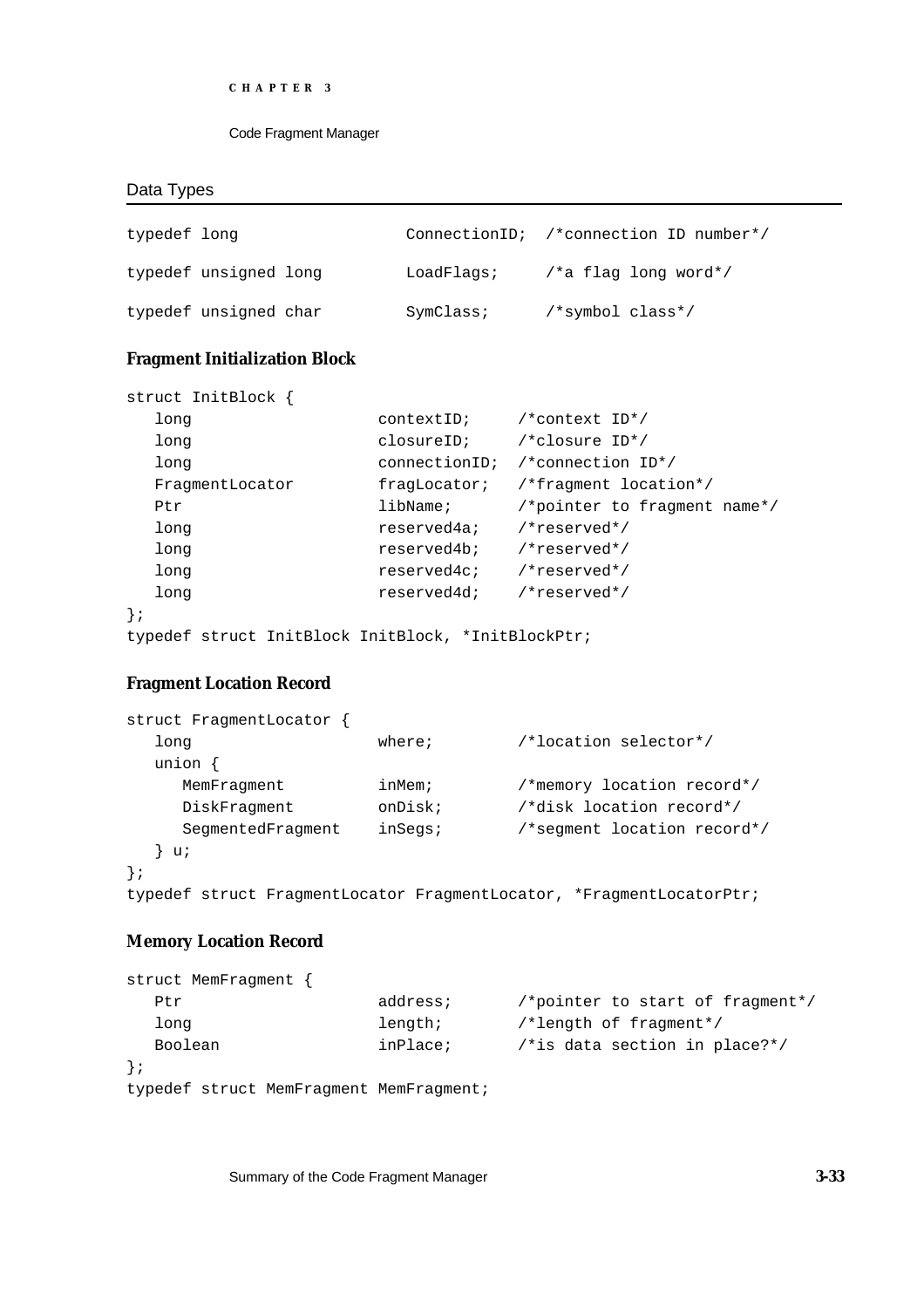```
CHAPTER 3
```
## **Disk Location Record**

```
struct DiskFragment {
  FSSpecPtr fileSpec; /*pointer to FSSpec*/
  long betts offset; the offset to start of fragment*/
  long length; \sqrt{*}length of fragment*/
};
typedef struct DiskFragment DiskFragment;
```
## **Segment Location Record**

```
struct SegmentedFragment {
  FSSpecPtr fileSpec; /*pointer to FSSpec*/
  OSType rsrcType; /*resource type*/
  short rsrcID; /*resource ID*/
};
typedef struct SegmentedFragment SegmentedFragment;
```
## Code Fragment Manager Routines

## **Loading Fragments**

| OSErr GetDiskFragment      | (FSSpecPtr fileSpec, long offset, long length,<br>Str63 fragName, LoadFlags findFlags,<br>ConnectionID *connID, Ptr *mainAddr,<br>$Str255$ errName); |
|----------------------------|------------------------------------------------------------------------------------------------------------------------------------------------------|
| OSErr GetMemFragment       | (Ptr memAddr, long length, Str63 fragName,<br>LoadFlags findFlags, ConnectionID *connID,<br>Ptr *mainAddr, Str255 errName);                          |
| OSErr GetSharedLibrary     | (Str63 libName, OSType archType,<br>LoadFlags findFlags, ConnectionID *connID,<br>Ptr *mainAddr, Str255 errName);                                    |
| <b>Unloading Fragments</b> |                                                                                                                                                      |
| OSErr CloseConnection      | (ConnectionID *connID);                                                                                                                              |
| <b>Finding Symbols</b>     |                                                                                                                                                      |
| OSErr FindSymbol           | (ConnectionID connID, Str255 symName,<br>Ptr *symAddr, SymClass *symClass);                                                                          |
| OSErr CountSymbols         | (ConnectionID connID, long *symCount);                                                                                                               |
| OSErr GetIndSymbol         | (ConnectionID connID, long symIndex,<br>Str255 symName, Ptr *symAddr,<br>SymClass *symClass);                                                        |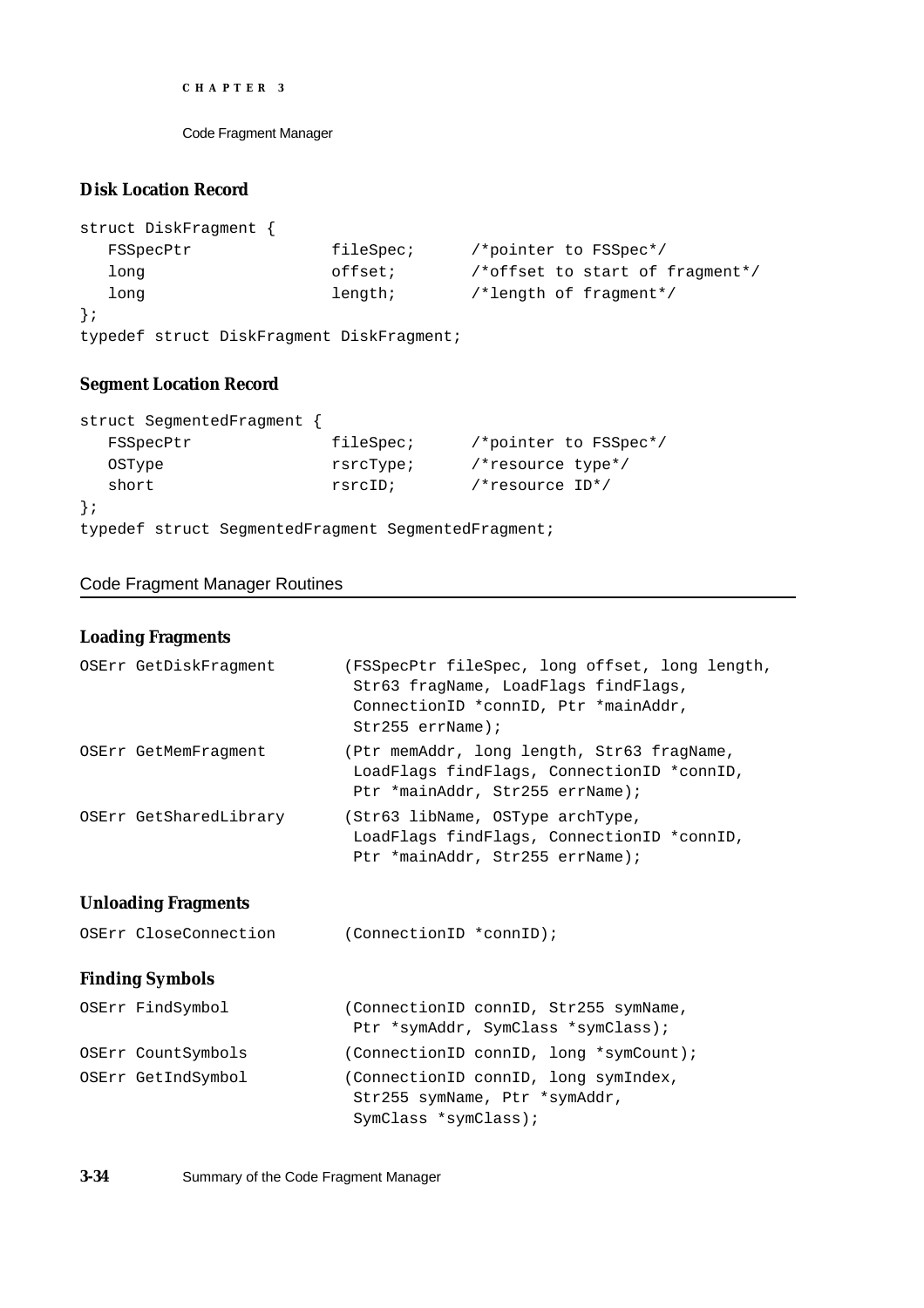Code Fragment Manager

## Fragment-Defined Routines

## **Initializing Fragments**

typedef OSErr ConnectionInitializationRoutine (InitBlockPtr initBlkPtr);

## **Terminating Fragments**

typedef void ConnectionTerminationRoutine (void);

# Result Codes

| fragNoErr                | $\bf{0}$ | No error                                              |
|--------------------------|----------|-------------------------------------------------------|
| paramErr                 | $-50$    | Parameter error                                       |
| fragContextNotFound      | $-2800$  | Context ID is not valid                               |
| fragConnectionIDNotFound | $-2801$  | Connection ID is not valid                            |
| fragSymbolNotFound       | $-2802$  | Symbol was not found in connection                    |
| fragSectionNotFound      | $-2803$  | Section was not found                                 |
| fragLibNotFound          | $-2804$  | Library name not found in fragment registry           |
| fragDupRegLibName        | $-2805$  | Registered name already in use                        |
| fragFormatUnknown        | $-2806$  | Fragment container format unknown                     |
| fragHadUnresolveds       | $-2807$  | Loaded fragment has unacceptable unresolved symbols   |
| fragNoMem                | $-2809$  | Not enough memory for internal bookkeeping            |
| fragNoAddrSpace          | $-2810$  | Not enough memory in user's address space for section |
| fragNoContextIDs         | $-2811$  | No more context IDs available                         |
| fragObjectInitSeqErr     | $-2812$  | Order error during user initialization function       |
| fragImportTooOld         | $-2813$  | Import library is too old                             |
| fragImportTooNew         | $-2814$  | Import library is too new                             |
| fragInitLoop             | $-2815$  | Circularity in required initialization order          |
| fragInitRtnUsageErr      | $-2816$  | Boot library has initialization routine               |
| fragLibConnErr           | $-2817$  | Error connecting to library                           |
| fragMgrInitErr           | $-2818$  | Error during Code Fragment Manager initialization     |
| fragConstErr             | $-2819$  | Internal inconsistency discovered                     |
| fragCorruptErr           | $-2820$  | Fragment container is corrupted                       |
| fragUserInitProcErr      | $-2821$  | Initialization procedure did not return noErr         |
| fragAppNotFound          | $-2822$  | No application found in 'cfrg' resource               |
| fragArchErr              | $-2823$  | Fragment targeted for unacceptable architecture       |
| fragInvalidFragmentUsage | $-2824$  | Fragment is used invalidly                            |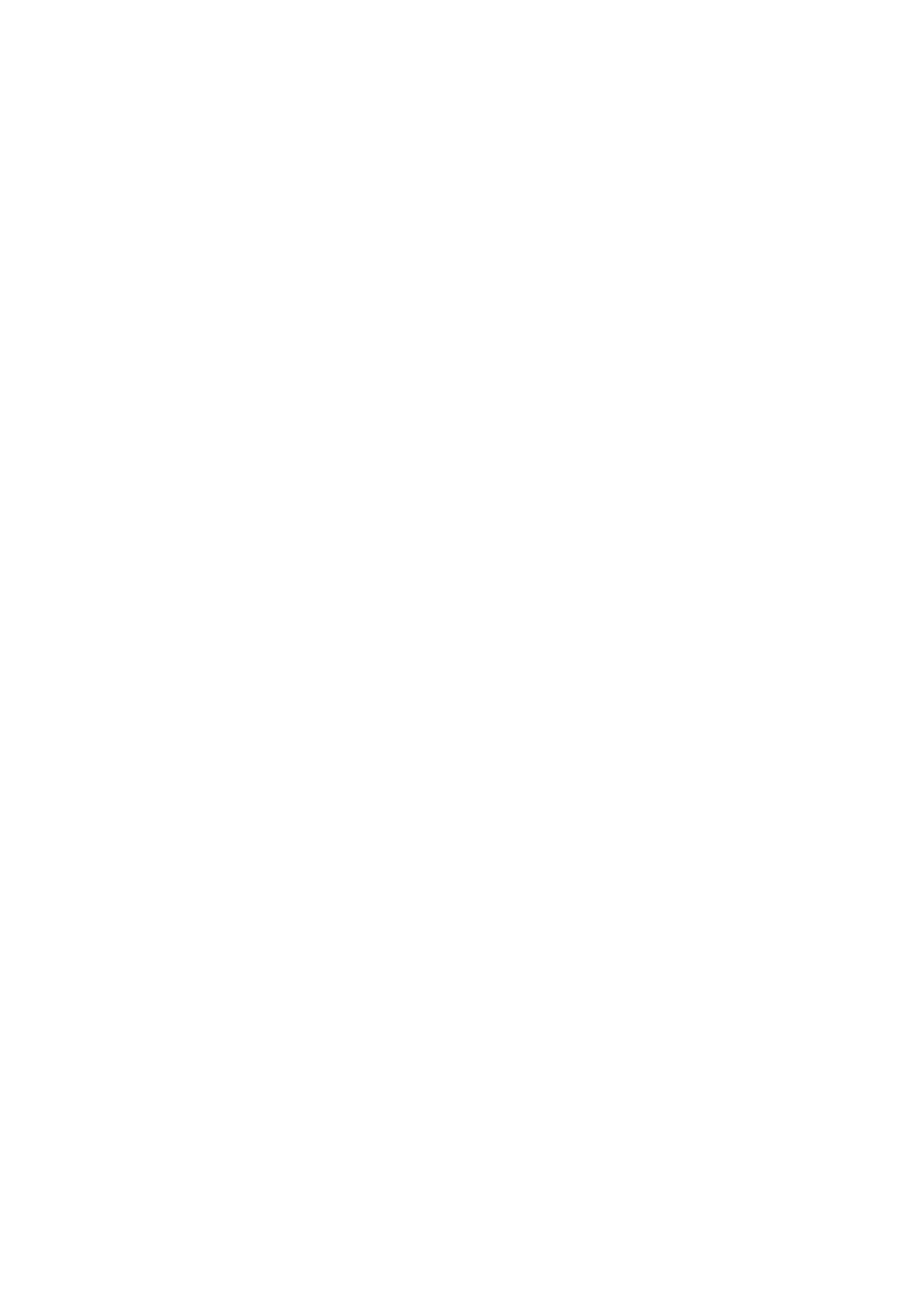# Exception Manager

# **Contents**

| <b>About the Exception Manager</b><br>4-3             |
|-------------------------------------------------------|
| <b>Exception Contexts</b><br>$4 - 4$                  |
| <b>Types of Exceptions</b><br>$4 - 5$                 |
| <b>Using the Exception Manager</b><br>$4-6$           |
| <b>Installing an Exception Handler</b><br>4-6         |
| <b>Writing an Exception Handler</b> 4-7               |
| <b>Exception Manager Reference</b><br>- 4-9           |
| Constants<br>$4 - 9$                                  |
| <b>Exception Kinds</b><br>- 4-9                       |
| <b>Memory Reference Kinds</b><br>$4 - 11$             |
| <b>Data Structures</b><br>$4 - 12$                    |
| <b>Machine Information Records</b> 4-12               |
| <b>Register Information Records</b><br>$4 - 12$       |
| <b>Floating-Point Information Records</b><br>$4 - 14$ |
| <b>Memory Exception Records</b> 4-15                  |
| <b>Exception Information Records</b><br>4-16          |
| <b>Exception Manager Routines</b> 4-17                |
| <b>Application-Defined Routines 4-17</b>              |
| <b>Summary of the Exception Manager</b><br>$4-19$     |
| C Summary 4-19                                        |
| Constants 4-19                                        |
| Data Types 4-19                                       |
| <b>Exception Manager Routines</b><br>$4-22$           |
| <b>Application-Defined Routines</b><br>$4 - 22$       |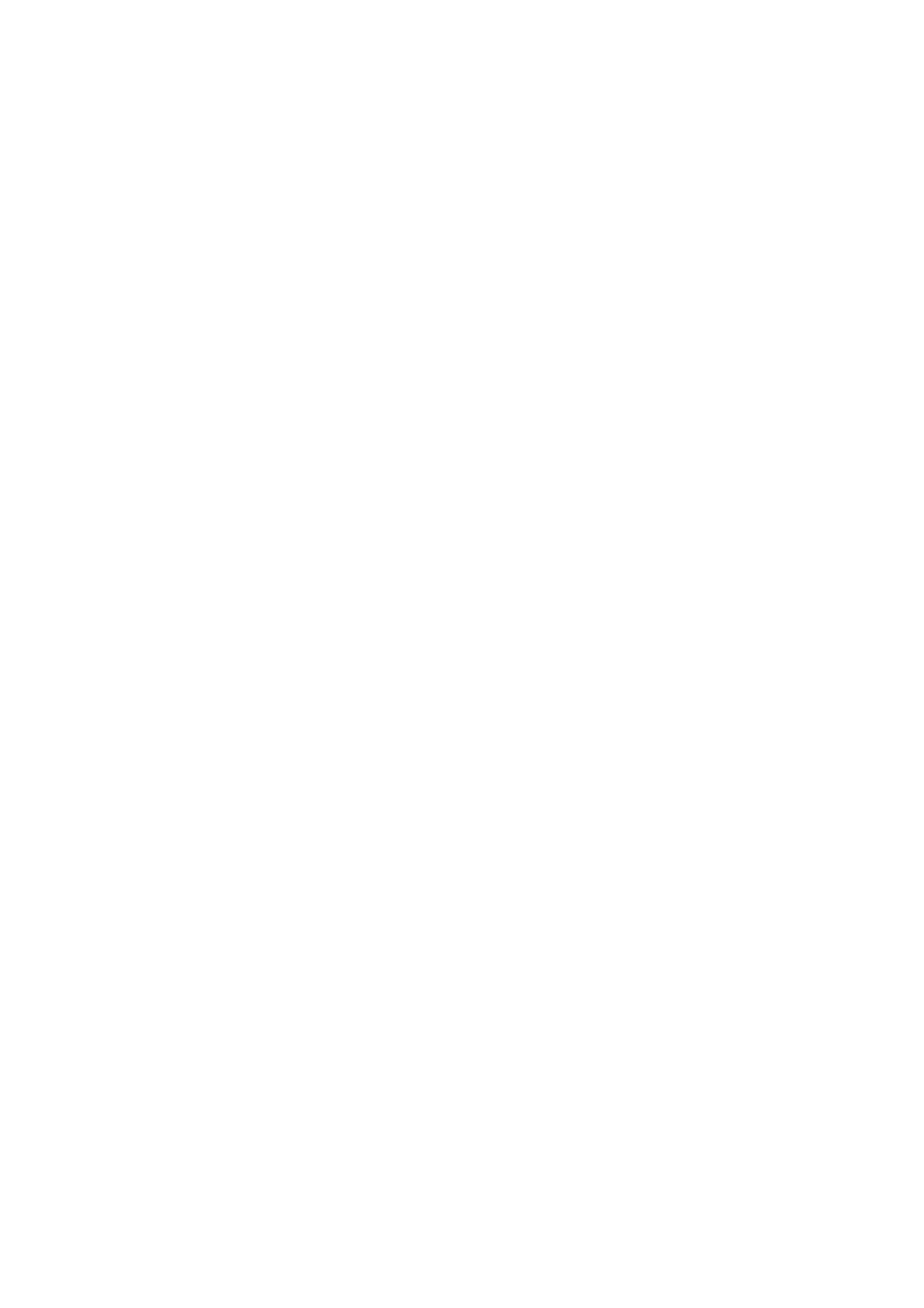#### Exception Manager

This chapter describes the Exception Manager, the part of the Macintosh system software that handles exceptions that occur during the execution of PowerPC applications or other software. The Exception Manager provides a simple way for your application to handle exceptions that occur in its context.

You need the information in this chapter if you need to handle exceptions that occur in native PowerPC code. If your application or other software is written in 680x0 code and therefore executes under the 68LC040 Emulator on PowerPC processor-based Macintosh computers, you do not in general need to read this chapter, because the existing 680x0 mechanism for handling exceptions is fully supported by the emulator.

#### **IMPORTANT**

The Exception Manager is available only in the system software for PowerPC processor-based Macintosh computers. In addition, not all features described here are available in the first version. For example, the Exception Manager in the first version does not return exceptions that arise during floating-point calculations. If your application performs floating-point operations and needs to handle any exceptions that arise during those operations, you should use the exceptionhandling mechanisms provided by the PowerPC Numerics library. See *Inside Macintosh: PowerPC Numerics* for complete information.

To use this chapter, you should already be generally familiar with the Macintosh Operating System. See the books *Inside Macintosh: Processes* and *Inside Macintosh: Memory* for information about the run-time architecture of the 680x0 environment. You also need to be familiar with the run-time architecture of PowerPC processor-based Macintosh computers, as explained in the chapter "Introduction to PowerPC System Software."

This chapter begins with a description of exceptions and their handling in the PowerPC native environment. Then it shows how to use the Exception Manager to install your own exception handler.

# About the Exception Manager

An **exception** is an error or other special condition detected by the microprocessor in the course of program execution. When an exception occurs, the Operating System transfers control synchronously to the relevant **exception handler,** which attempts to recover gracefully from the error or special condition. The kinds of errors or other conditions that give rise to exceptions differ from one processor to another. On 680x0 processors, for example, an exception is generated if the currently executing program attempts to divide by zero. By contrast, the PowerPC processor does not generate an exception under that condition.

In general, applications or other types of software (including much of the Macintosh Operating System and the Macintosh Toolbox) cannot tolerate the occurrence of exceptions. To provide some measure of protection from potentially fatal exceptions, the Operating System installs its own set of exception handlers. You can, if necessary, use the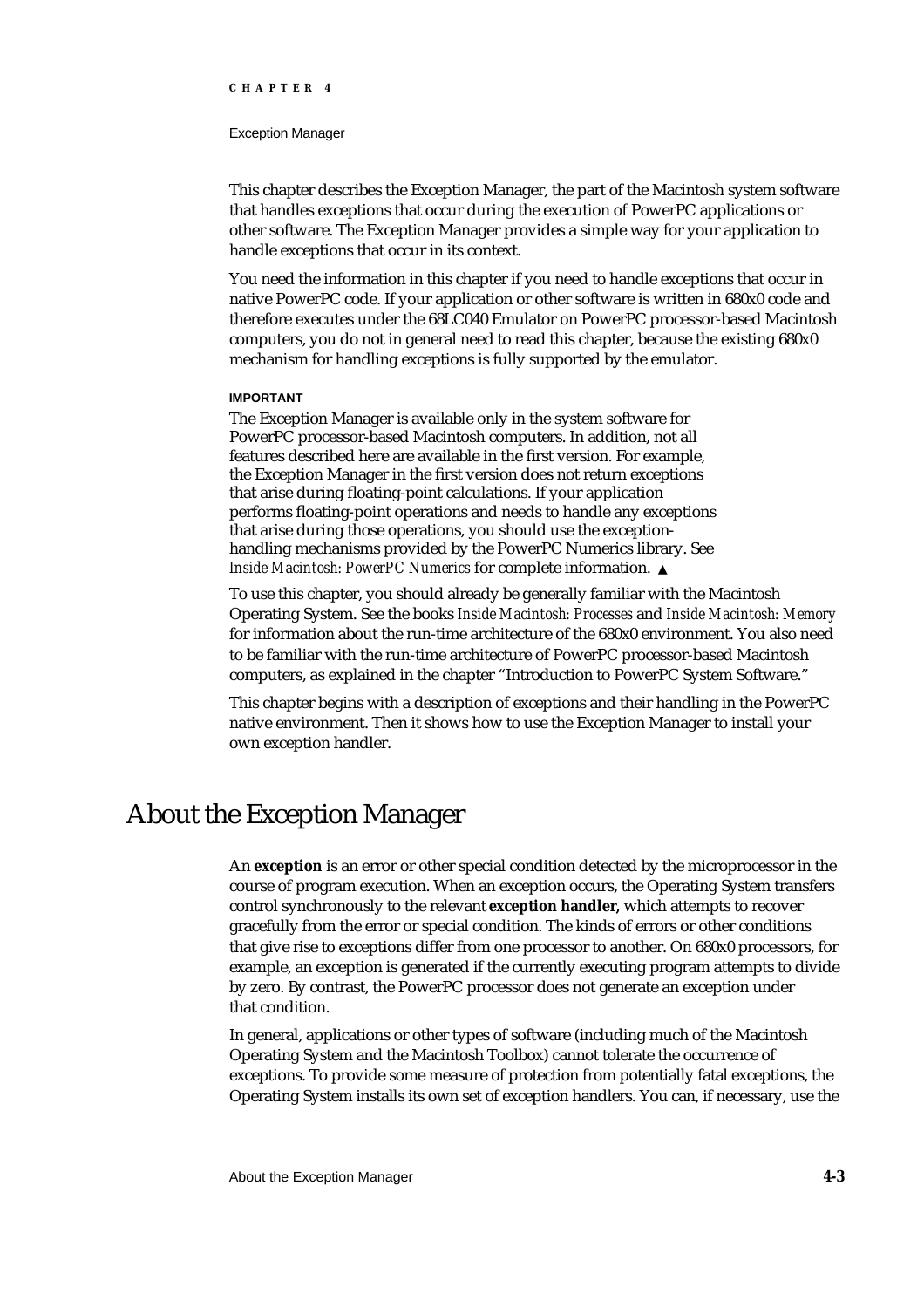#### Exception Manager

Exception Manager to install application-specific exception handlers. Any exception handlers that you install apply only to your current context and only to exceptions that are not first intercepted and handled by the Operating System.

#### **IMPORTANT**

Not all exceptions that occur in your application's context are passed to your exception handler. Certain exceptions (for example, page faults) are handled completely by the Operating System's exception handlers. As a result, those exceptions do not affect the normal execution of your application or other software.

When your exception handler is called, the Exception Manager passes it a parameter that contains information about the state of the machine at the time the exception occurred. On PowerPC processor-based Macintosh computers, this information includes

- n the kind of exception that occurred
- $n$  the contents of the 32 general-purpose registers
- n the contents of the special-purpose registers (such as the Link Register and the Condition Register)
- $n$  the contents of the 32 floating-point registers

Your exception handler can handle the exception in various ways. For example, it might modify the machine state and then resume execution. Similarly, your exception handler might simply transfer control to some other code. In rare instances, however, your exception handler might not be able to handle the exception; when this happens, the exception is usually fatal to your application.

## Exception Contexts

In the first version of the system software for PowerPC processor-based Macintosh computers, each application can install its own exception handler, which remains the active handler as long as that application is the current application. In other words, the exception handler of the current application is called for all exceptions not intercepted by the Operating System. In general, this mechanism results in the execution of the appropriate exception handler. It's possible, however, for code you install to cause exceptions that are handled by some other application's exception handler. For instance, exceptions that arise during the asynchronous execution of code (such as VBL tasks, Time Manager tasks, and I/O completion routines) are handled by the exception handler of whatever application happens to be the current application at the time the exception occurs. If that application has not installed an exception handler, the exception might not be handled.

All asynchronous code executed in the first version of the system software for PowerPC processor-based Macintosh computers is executed under the 68LC040 Emulator, in which case the exceptions are handled using the existing 680x0 mechanisms. If, however, a routine executed asynchronously calls some code that is native PowerPC code, and if that native code causes an exception to occur, then the current application's exception handler (if any) is called to handle the exception.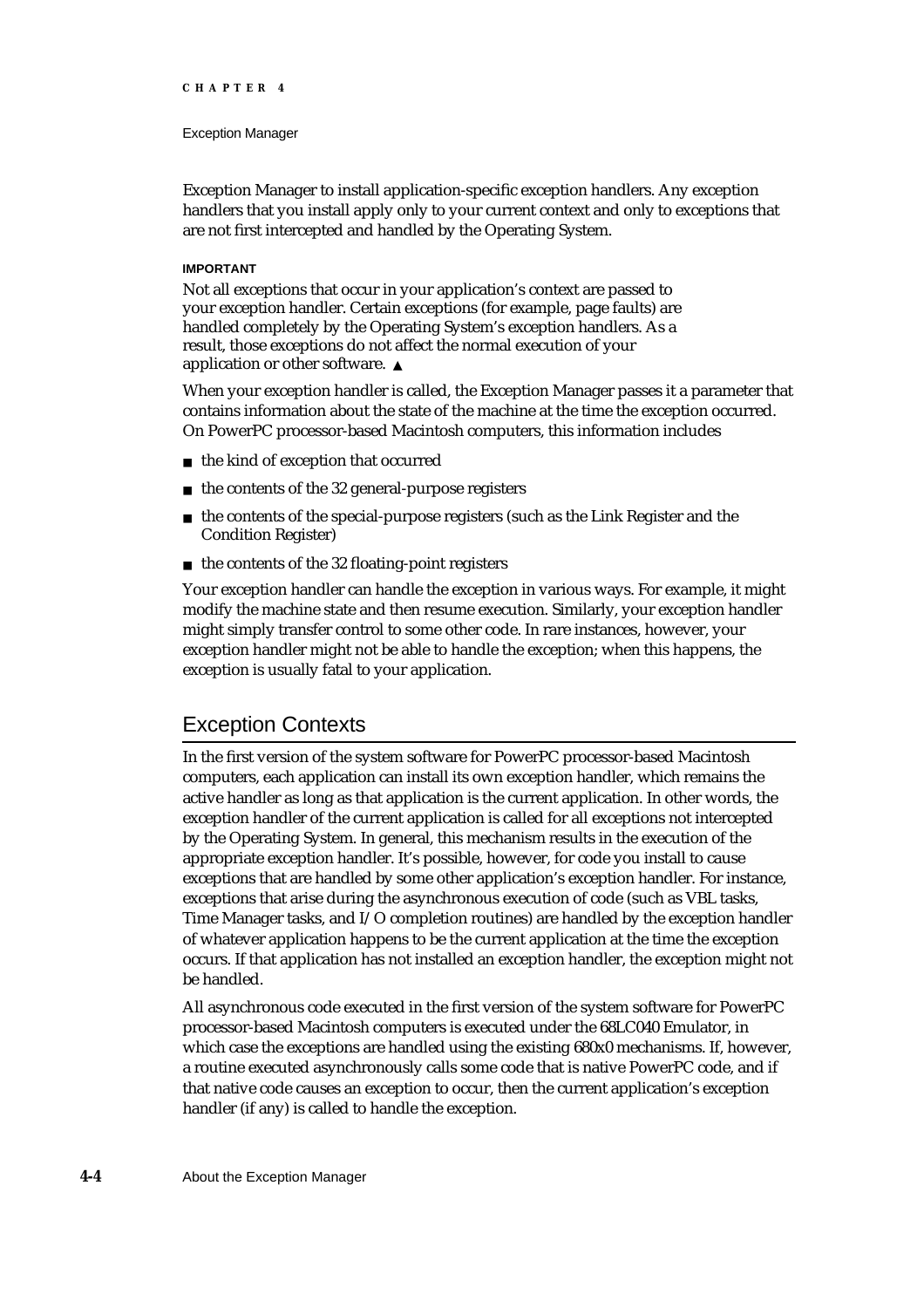## Types of Exceptions

In the first version of the system software for PowerPC processor-based Macintosh computers, the following conditions can cause exceptions while your application or other software is executing in native mode:

- an attempt to write to write-protected memory
- an attempt to access (that is, read, write, or fetch) data at a logical address that is not assigned
- $n \text{ a}$  an attempt to execute trap instructions or other instructions that are not part of the supported application programming interface
- an attempt to execute invalid instructions or an invalid form of a valid instruction
- an attempt to execute privileged instructions when the system is not in privileged mode
- in appropriate circumstances, reaching a breakpoint
- in appropriate circumstances, reaching a trace point

The Exception Manager defines a number of **exception codes** that indicate these and other conditions. An exception code is a constant that indicates which kind of exception has occurred.

| typedef unsigned long          | ExceptionKind; | /*kind of exception*/        |
|--------------------------------|----------------|------------------------------|
| $enum \{$                      |                |                              |
| /*exception codes*/            |                |                              |
| unknownException               | $= 0$ ,        | /*unknown exception type*/   |
| illegalInstructionException    | $= 1,$         | /*illegal instruction*/      |
| trapException                  | $= 2,$         | /*unknown trap type*/        |
| accessException                | $= 3.$         | /*failed memory access*/     |
| unmappedMemoryException        | $= 4.$         | /*memory is unmapped*/       |
| excludedMemoryException        | $= 5,$         | /*memory is excluded*/       |
| readOnlyMemoryException        | $= 6.$         | /*memory is read-only*/      |
| unresolvablePageFaultException | $= 7.$         | /*unresolvable page fault*/  |
| privilegeViolationException    | $= 8.$         | /*privilege violation*/      |
| traceException                 | $= 9.$         | $/*trace*/$                  |
| instructionBreakpointException | $= 10,$        | /*instruction breakpoint*/   |
| dataBreakpointException        | $= 11,$        | /*data breakpoint*/          |
| integerException               | $= 12,$        | $/*$ unused*/                |
| floatingPointException         | $= 13,$        | /*floating point*/           |
| stackOverflowException         | $= 14$ ,       | /*stack overflow*/           |
| terminationException           | $= 15$         | /*task is being terminated*/ |
|                                |                |                              |

};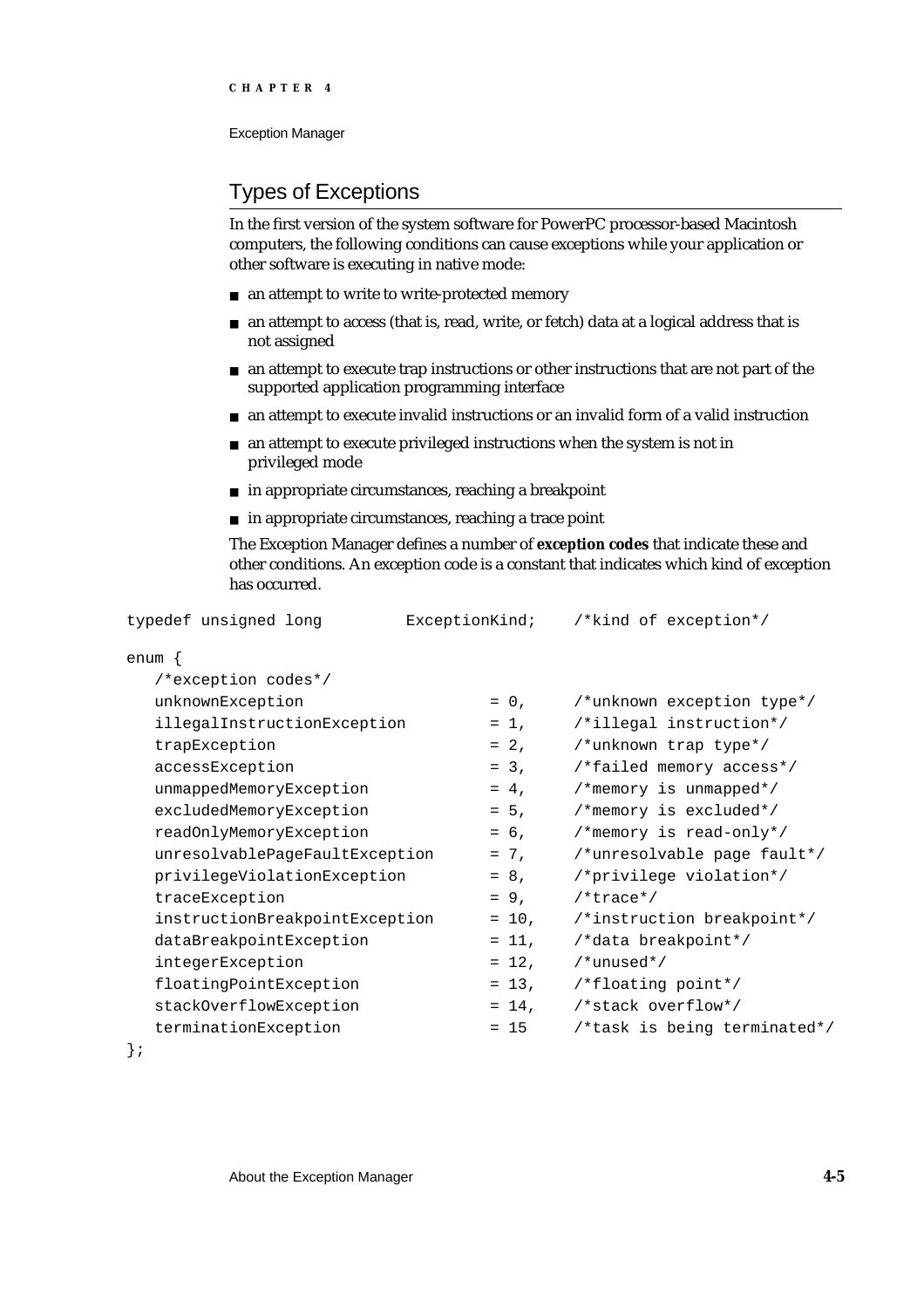Exception Manager

Not all of these exception codes are used in the first version of the system software for PowerPC processor-based Macintosh computers; see "Exception Kinds" on page 4-9 for a complete explanation of these constants.

## Using the Exception Manager

The Exception Manager provides a routine that you can use to install an exception handler and remove an exception handler. This section describes how to use this routine and how to write an exception handler.

## Installing an Exception Handler

You can install an exception handler for your application's context by calling the InstallExceptionHandler routine. You pass InstallExceptionHandler the address of your exception handler:

prevHandler = InstallExceptionHandler((ExceptionHandler)myHandler);

The InstallExceptionHandler function replaces any existing exception handler already installed for the current execution context (that is, for the current application) and returns the address of that previously installed handler. Listing 4-1 shows a routine that installs an exception handler as part of a wrapper around the NewEmptyHandle function.

**Listing 4-1** Installing an exception handler

```
static jump_buf *curJmpBuf;
Handle __NewEmptyHandle (ushort trapWord)
{
  Handle returnVal;
  OSErr myErr;
  jmp_buf localJump, *oldJump;
  ExceptionHandler prevHandler;
  oldJump = curJmpBuf; /*save current jump address*/
  curJmpBuf = &localJump; /*install new jump address*/
  prevHandler = InstallExceptionHandler((ExceptionHandler)MyHandler);if (myErr = setjmp(localJump)) {
    LMSetMemErr(theErr); /*set memory error*/
    returnVal = 0; /*no bytes allocated*/
  }
```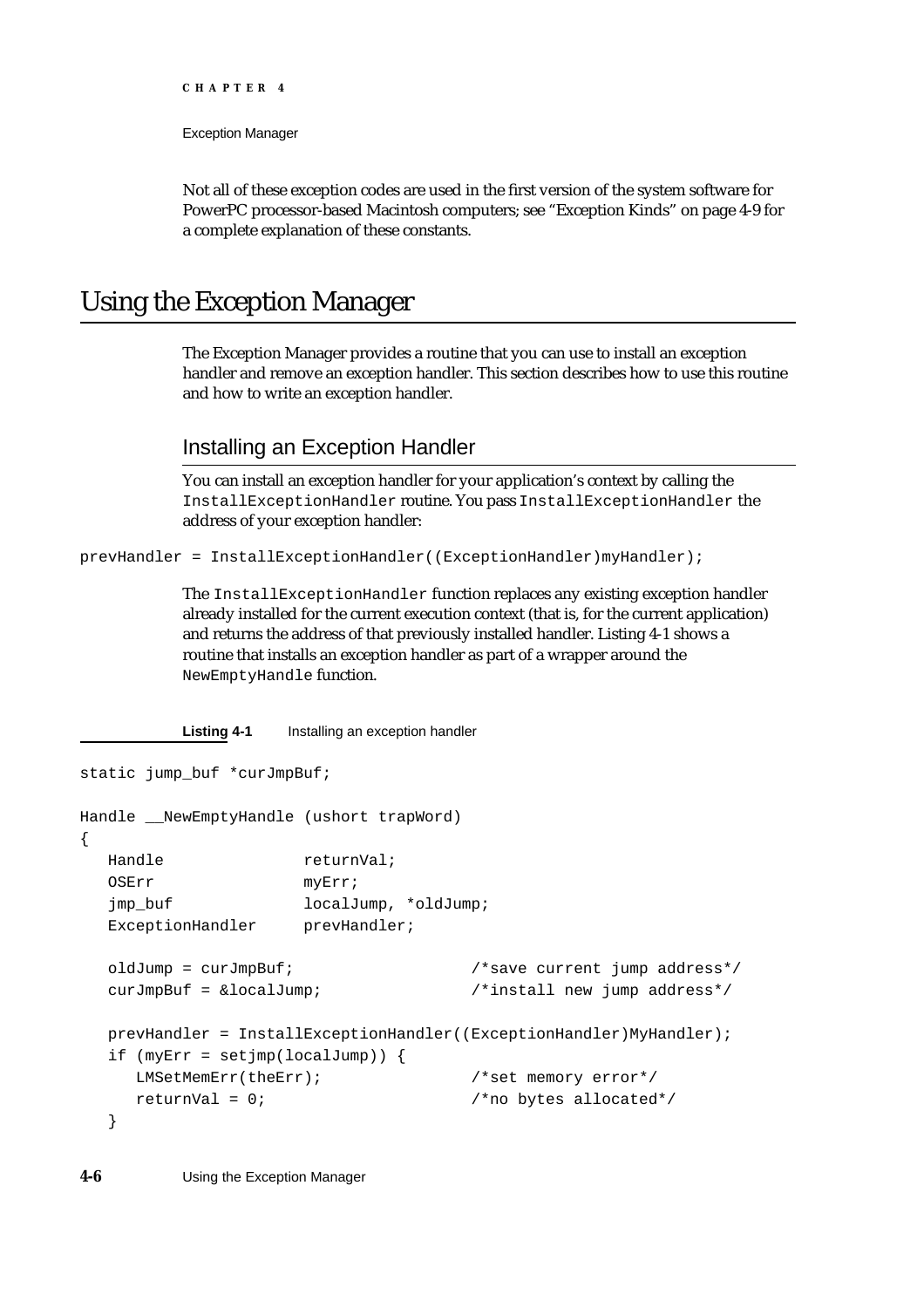```
CHAPTER 4
```

```
else
     myErr = c_NewEmptyHandle(&returnVal, trapWord);
  InstallExceptionHandler(prevHandler); /*restore previous handler*/
  curJmpBuf = oldJump; /*restore original jump address*/
  return (returnVal);
}
```
You can remove the current exception handler from your application's context by passing the value nil as the parameter to InstallExceptionHandler, as follows:

```
prevHandler = InstallExceptionHandler(nil);
```
## Writing an Exception Handler

An exception handler has the following prototype:

```
typedef OSStatus (*ExceptionHandler) (ExceptionInformation *theException);
```
When your handler is called, the Exception Manager passes it the address of an **exception information record,** which contains information about the exception, such as its type and the state of the machine at the time the exception occurred. The exception information record is defined by the ExceptionInformation data type.

```
struct ExceptionInformation {
  ExceptionKind theKind;
  MachineInformation *machineState;
  RegisterInformation *registerImage;
  FPUInformation *FPUImage;
  union {
    MemoryExceptionInformation *memoryInfo;
  } info;
};
typedef struct ExceptionInformation ExceptionInformation;
```
The theKind field contains an exception code. The fields machineState and registerImage contain information about the special-purpose and general-purpose registers, respectively. The values in the special-purpose registers are contained in a **machine information record,** defined by the MachineInformation data type.

| struct MachineInformation { |                                         |
|-----------------------------|-----------------------------------------|
|                             | CTR; /*Count Register*/                 |
| LR;                         | /*Link Register*/                       |
|                             | PC; /*Program Counter Register*/        |
| CR;                         | /*Condition Register*/                  |
|                             | XER; /*Fixed-Point Exception Register*/ |
|                             |                                         |

Using the Exception Manager **4-7**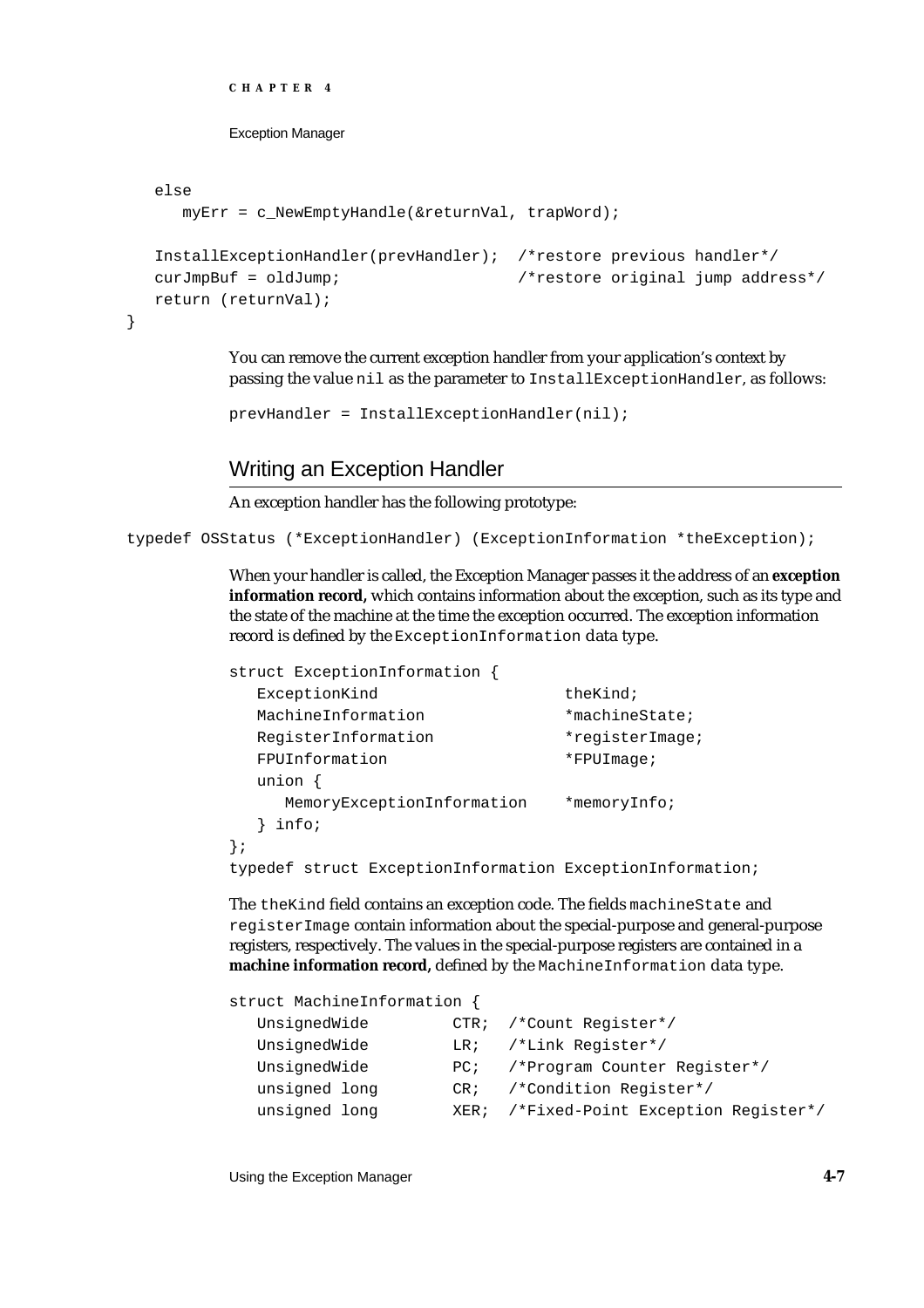```
CHAPTER 4
```

```
unsigned long MSR; /*Machine State Register*/
};
typedef struct MachineInformation MachineInformation;
```
As you can see, this record contains primarily the values in the special-purpose registers. The values in the general-purpose registers are encoded using a structure of type RegisterInformation, which is effectively an array of 32 register values.

#### **Note**

For a more detailed description of the exception information record and its associated data types, see "Data Structures" beginning on page 4-12.

Your exception handler can perform any actions necessary or useful for handling the exception. You might attempt to recover from the error or simply terminate your application gracefully. The specific actions you perform depend, of course, on the type of exception that has occurred. In general, however, you will probably want to use one or the other of two basic techniques for recovering from the exception.

- Your exception handler might simply transfer control away from the point of execution. For example, you might jump back into your main event loop or into some error recovery code.
- Alternatively, your exception handler might attempt to repair the cause of the exception by suitably modifying the state of the machine (as reported to your exception handler in an exception information record). You can alter any piece of that machine state, including the PC register. After you have suitably modified the relevant data, your handler should return, passing back a result code. The Exception Manager inspects the result code you return and determines what further actions to take. If you pass back noErr, then the Exception Manager restores the machine state to the state contained in the exception information record and resumes execution. If you pass back any other result code, the Operating System proceeds as if the exception had occurred but no exception handler was present.

Listing 4-2 shows a simple exception handler MyHandler.

#### **Listing 4-2** A native exception handler

```
OSStatus MyHandler (ExceptionInformation *theException)
{
  if ((theException->theKind >= accessException) 
               && (theException ->theKind <= unresolvablePageFaultException))
      longjmp(*curJmpBuf, memWZErr);
  else
      return (-1);
}
```
As you can see, the MyHandler exception handler looks for memory-related exceptions and, if it finds any, transfers control by calling the longjmp function.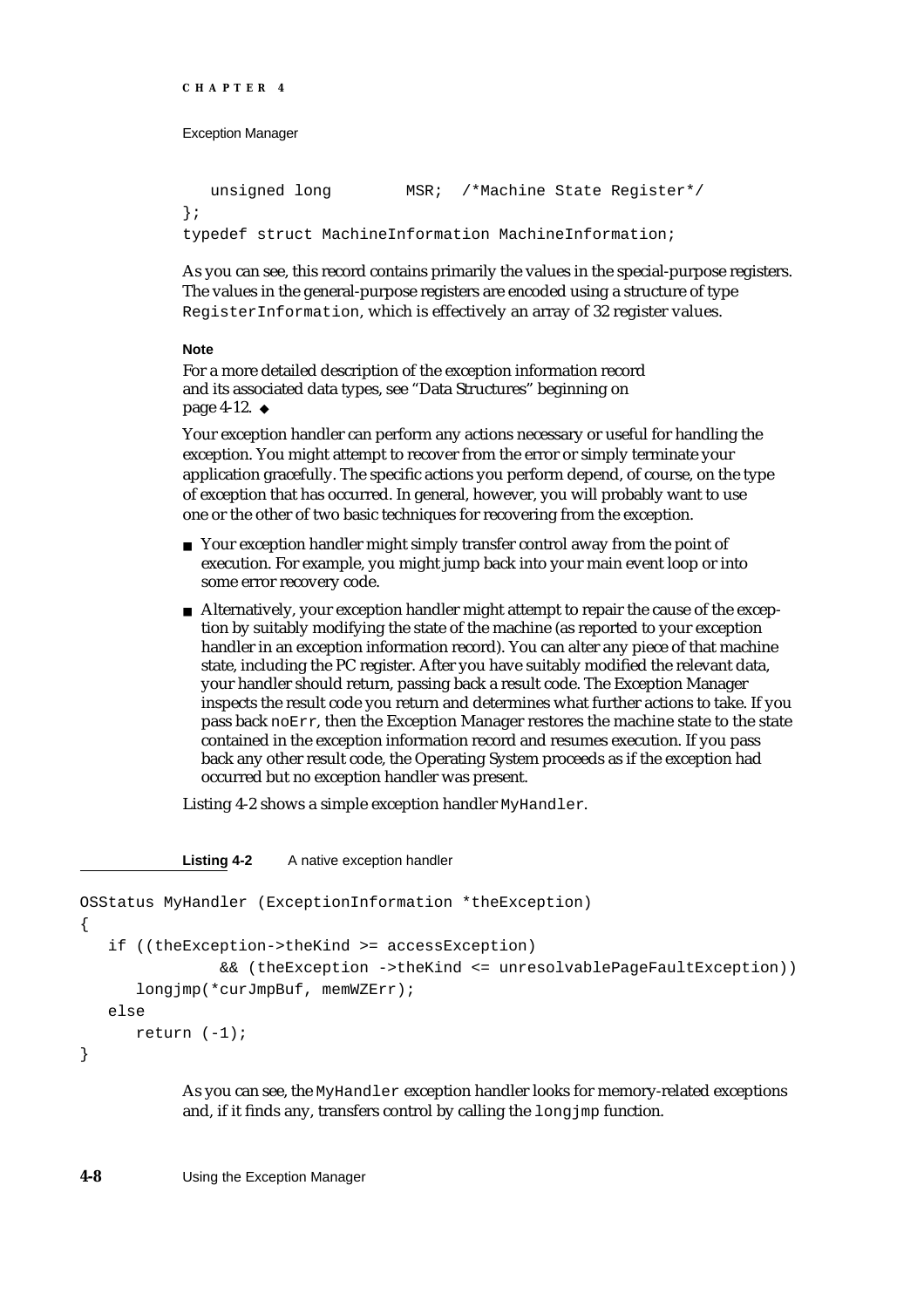Exception Manager

#### $\mathsf s$ **WARNING**

Returning a value other than noErr from your exception handler is likely to cause the current application to be terminated.

#### $\mathbf{s}$ **WARNING**

Your exception handler must be reentrant if it might itself cause any exceptions to be generated. For example, if your exception handler calls the Debugger or DebugStr routine, the trap exception (of type trapException) is generated. Normally, a debugger intercepts and handles those kinds of exceptions. If, however, no debugger is installed in the system, your exception handler might be called repeatedly. Eventually, the stack will grow to the lowest memory address, overwriting essential data and causing a system crash.

## Exception Manager Reference

This section describes the constants, data structures, and routine provided by the Exception Manager. See "Using the Exception Manager" beginning on page 4-6 for detailed instructions on using that routine.

## **Constants**

This section describes the constants provided by the Exception Manager.

## Exception Kinds

The Exception Manager indicates to your exception handler the kind of exception that has occurred by passing it an exception code. The exception kind is indicated by a constant.

#### **Note**

Some kinds of exceptions occur only on specific types of processors or only in specific system software versions.

#### enum {

| /*exception codes*/            |         |                             |
|--------------------------------|---------|-----------------------------|
| unknownException               | $= 0$ , | /*unknown exception type*/  |
| illegalInstructionException    | $= 1,$  | /*illegal instruction*/     |
| trapException                  | $= 2,$  | /*unknown trap type*/       |
| accessException                | $= 3.$  | /*failed memory access*/    |
| unmappedMemoryException        | $= 4.$  | /*memory is unmapped*/      |
| excludedMemoryException        | $= 5.$  | /*memory is excluded*/      |
| readOnlyMemoryException        | $= 6.$  | /*memory is read-only*/     |
| unresolvablePageFaultException | $= 7.$  | /*unresolvable page fault*/ |

Exception Manager Reference **4-9**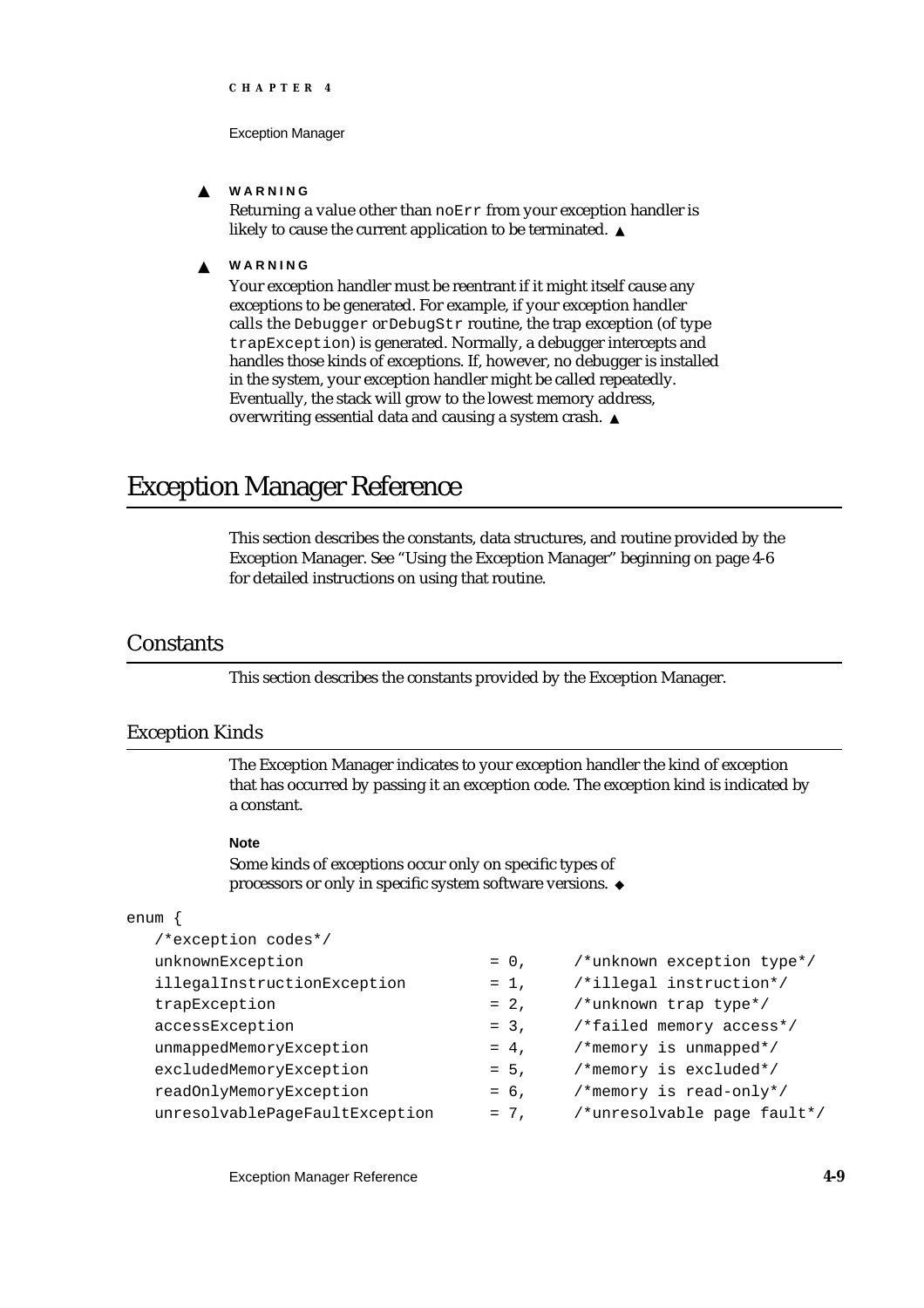| privilegeViolationException    | $= 8.$   | /*privilege violation*/      |
|--------------------------------|----------|------------------------------|
| traceException                 | $= 9.$   | $/*trace*/$                  |
| instructionBreakpointException | $= 10$ , | /*instruction breakpoint*/   |
| dataBreakpointException        | $= 11$ , | /*data breakpoint*/          |
| integerException               | $= 12$ , | $/*$ unused*/                |
| floatingPointException         | $= 13$ , | /*floating point*/           |
| stackOverflowException         | $= 14$ , | /*stack overflow*/           |
| terminationException           | $= 15$   | /*task is being terminated*/ |
|                                |          |                              |

};

| <b>Constant descriptions</b> |
|------------------------------|
|------------------------------|

| Constant descriptions       |                                                                                                                                                                                                                                                     |
|-----------------------------|-----------------------------------------------------------------------------------------------------------------------------------------------------------------------------------------------------------------------------------------------------|
| unknownException            |                                                                                                                                                                                                                                                     |
|                             | Unknown kind of exception. This exception code is defined for<br>completeness only; it is never actually passed to an exception<br>handler.                                                                                                         |
| illegalInstructionException | Illegal instruction exception. The processor attempted to decode an<br>instruction that is either illegal or unimplemented.                                                                                                                         |
| trapException               | Unknown trap type exception. The processor decoded a trap type<br>instruction that is not used by the system software.                                                                                                                              |
| accessException             |                                                                                                                                                                                                                                                     |
|                             | Memory access exception. A memory reference resulted in a page<br>fault because the physical address is not accessible.                                                                                                                             |
| unmappedMemoryException     |                                                                                                                                                                                                                                                     |
|                             | Unmapped memory exception. A memory reference was made to<br>an address that is unmapped.                                                                                                                                                           |
| excludedMemoryException     |                                                                                                                                                                                                                                                     |
|                             | Excluded memory exception. A memory reference was made to an<br>excluded address.                                                                                                                                                                   |
| readOnlyMemoryException     |                                                                                                                                                                                                                                                     |
|                             | Read-only memory exception. A memory reference was made to an<br>address that cannot be written to.                                                                                                                                                 |
|                             | unresolvablePageFaultException                                                                                                                                                                                                                      |
|                             | Unresolvable page fault exception. A memory reference resulted in<br>a page fault that could not be resolved. The theError field of the<br>memory exception record contains a status value indicating the<br>reason for this unresolved page fault. |
| privilegeViolationException |                                                                                                                                                                                                                                                     |
|                             | Privilege violation exception. The processor decoded a privileged<br>instruction but was not executing in the privileged mode.                                                                                                                      |
| traceException              |                                                                                                                                                                                                                                                     |
|                             | Trace exception. This exception is used by debuggers to support<br>single-step operations.                                                                                                                                                          |
|                             | instructionBreakpointException                                                                                                                                                                                                                      |
|                             | Instruction breakpoint exception. This exception is used by<br>debuggers to support breakpoint operations.                                                                                                                                          |
|                             |                                                                                                                                                                                                                                                     |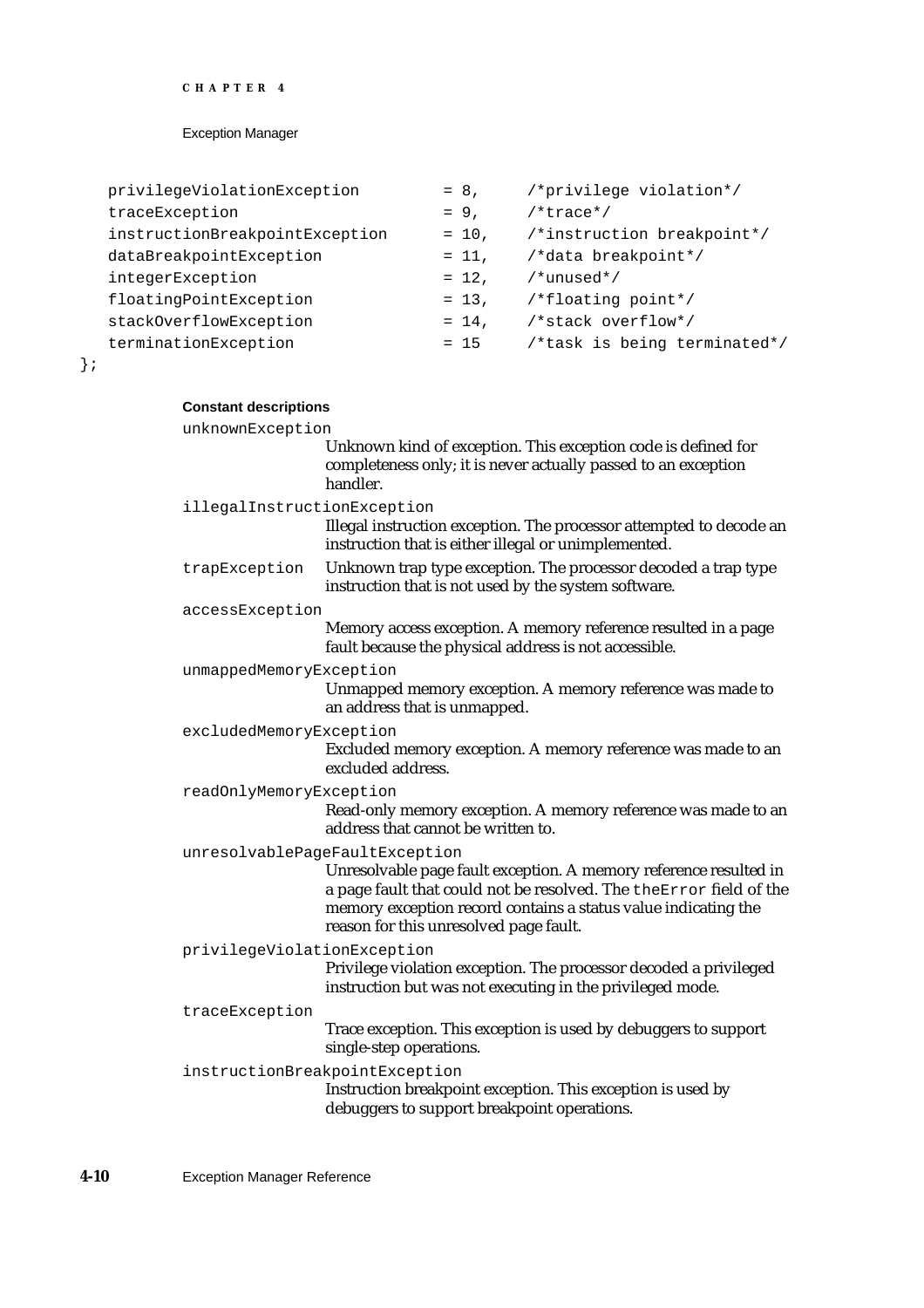```
CHAPTER 4
```

```
dataBreakpointException
                   Data breakpoint exception. This exception is used by debuggers to 
                   support breakpoint operations.
integerException
                   Integer exception. This exception is not used by PowerPC 
                   processors.
floatingPointException
                   Floating-point arithmetic exception. The floating-point processor 
                   has exceptions enabled and an exception has occurred. (This 
                    exception is not used in the first version of the system software 
                   for PowerPC processor-based Macintosh computers.)
stackOverflowException
                   Stack overflow exception. The stack limits have been exceeded and 
                   the stack cannot be expanded. (This exception is not used in the first 
                   version of the system software for PowerPC processor-based 
                   Macintosh computers.)
terminationException
                   Termination exception. The task is being terminated. (This exception 
                   is not used in the first version of the system software for PowerPC 
                   processor-based Macintosh computers.)
```
## Memory Reference Kinds

};

For each memory-related exception, the Exception Manager returns a memory exception record. The theReference field of that record contains a memory reference code that indicates the kind of memory operation that caused the exception.

#### enum {

| /*memory reference codes*/ |        |                     |
|----------------------------|--------|---------------------|
| writeReference             | $= 0.$ | /*write operation*/ |
| readReference              | $= 1.$ | /*read operation*/  |
| fetchReference             | $= 2$  | /*fetch operation*/ |
|                            |        |                     |

#### **Constant descriptions**

writeReference

|               | The operation was an attempt to write data to memory.                                                                                                                                                                                                                 |
|---------------|-----------------------------------------------------------------------------------------------------------------------------------------------------------------------------------------------------------------------------------------------------------------------|
| readReference | The operation was an attempt to read data from memory.                                                                                                                                                                                                                |
|               | fetchReference The operation was an attempt to fetch a processor instruction. (Not<br>all processors are able to distinguish read operations from fetch<br>operations. As a result, fetch operation failures might instead be<br>reported as failed read operations.) |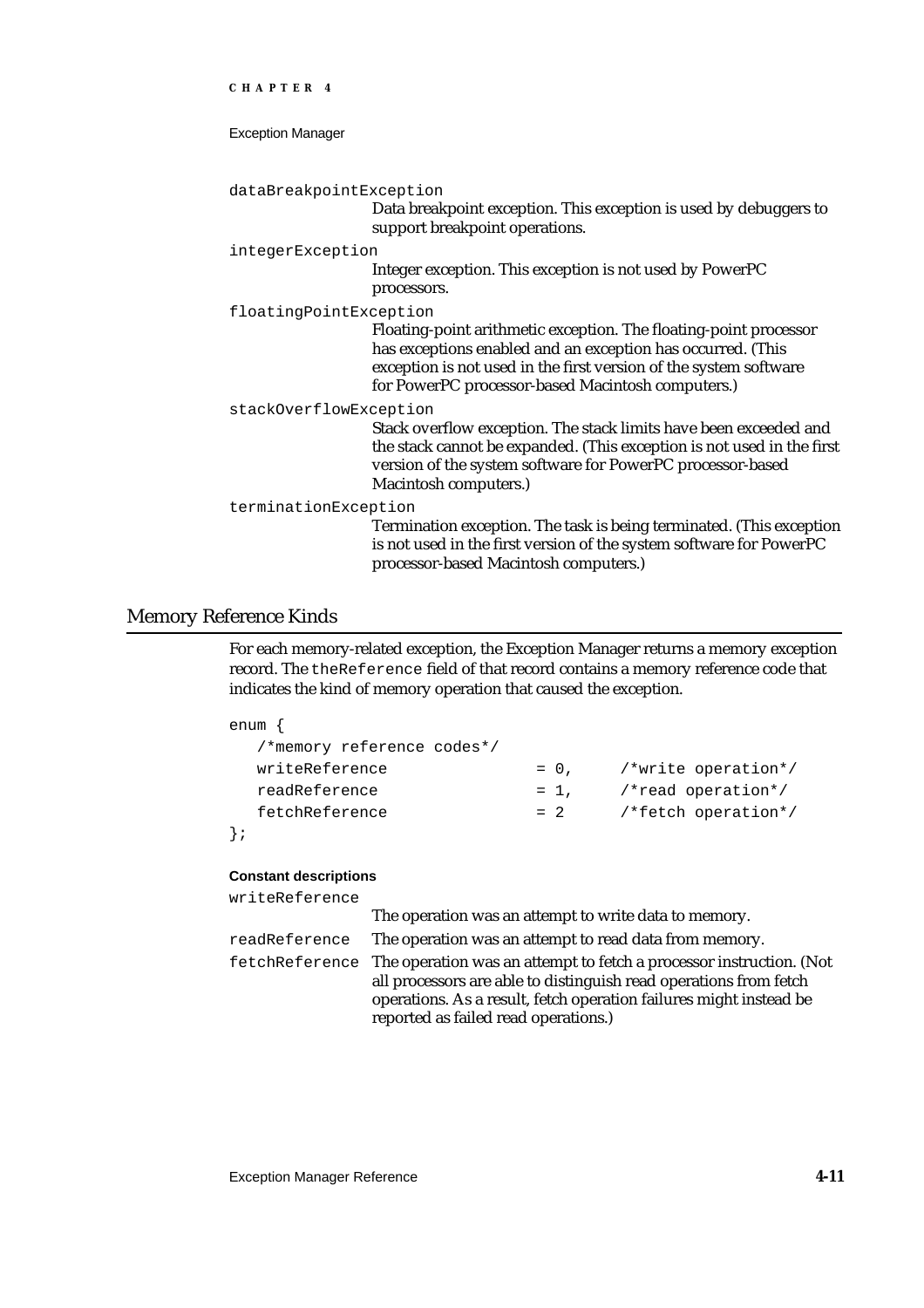## Data Structures

This section describes the data structures provided by the Exception Manager.

## Machine Information Records

The Exception Manager uses a machine information record to encode the state of the special-purpose registers at the time an exception occurs. A machine information record is defined by the MachineInformation data type.

```
struct MachineInformation {
  UnsignedWide CTR; /*Count Register*/
  UnsignedWide LR; /*Link Register*/
  UnsignedWide PC; /*Program Counter Register*/
  unsigned long CR; /*Condition Register*/
  unsigned long XER; /*Fixed-Point Exception Register*/
  unsigned long MSR; /*Machine State Register*/
};
typedef struct MachineInformation MachineInformation;
```
#### **Note**

The fields CTR, LR, and PC are declared as the 64-bit type UnsignedWide to allow compatibility with 64-bit processors. On 32-bit processors, the register values are returned in the low-order 32 bits. The high-order 32 bits are undefined.

#### **Field descriptions**

| CTR | The contents of the Count Register (CTR).                 |
|-----|-----------------------------------------------------------|
| LR  | The contents of the Link Register (LR).                   |
| РC  | The contents of the Program Counter Register (PC).        |
| CR  | The contents of the Condition Register (CR).              |
| XER | The contents of the Fixed-Point Exception Register (XER). |
| MSR | The contents of the Machine State Register (MSR).         |
|     |                                                           |

#### **IMPORTANT**

The fields of a machine information record are aligned in memory in accordance with 680x0 alignment conventions.

#### Register Information Records

The Exception Manager uses a register information record to encode the state of the general-purpose registers at the time an exception occurs. A register information record is defined by the RegisterInformation data type.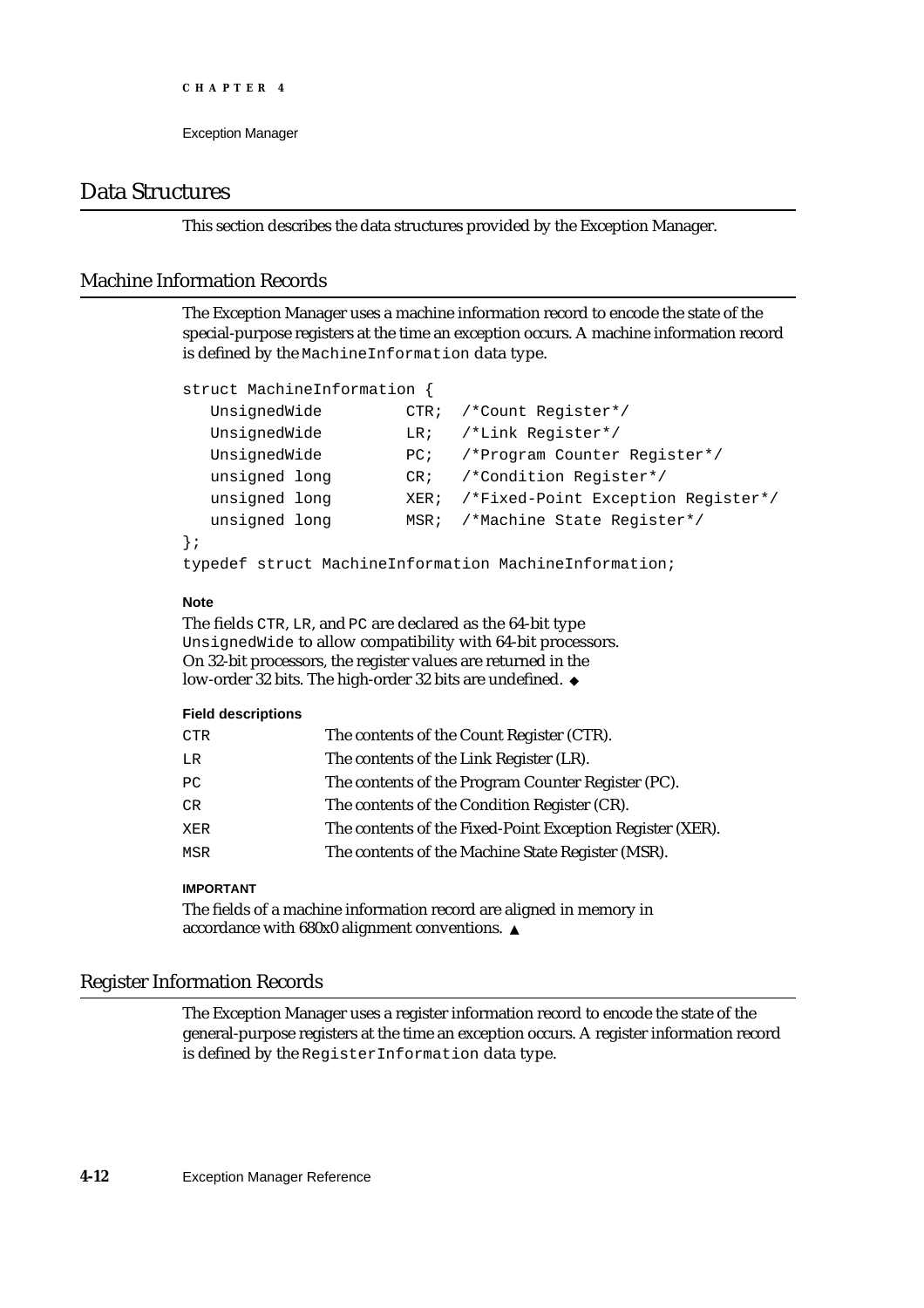#### Exception Manager

| struct RegisterInformation { |      |
|------------------------------|------|
| UnsignedWide                 | RO:  |
| UnsignedWide                 | R1;  |
| UnsignedWide                 | R2;  |
| UnsignedWide                 | R3;  |
| UnsignedWide                 | R4;  |
| UnsignedWide                 | R5;  |
| UnsignedWide                 | R6;  |
| UnsignedWide                 | R7;  |
| UnsignedWide                 | R8;  |
| UnsignedWide                 | R9;  |
| UnsignedWide                 | R10; |
| UnsignedWide                 | R11; |
| UnsignedWide                 | R12; |
| UnsignedWide                 | R13; |
| UnsignedWide                 | R14; |
| UnsignedWide                 | R15; |
| UnsignedWide                 | R16; |
| UnsignedWide                 | R17; |
| UnsignedWide                 | R18; |
| UnsignedWide                 | R19; |
| UnsignedWide                 | R20; |
| UnsignedWide                 | R21; |
| UnsignedWide                 | R22; |
| UnsignedWide                 | R23; |
| UnsignedWide                 | R24; |
| UnsignedWide                 | R25; |
| UnsignedWide                 | R26; |
| UnsignedWide                 | R27; |
| UnsignedWide                 | R28; |
| UnsignedWide                 | R29; |
| UnsignedWide                 | R30; |
| UnsignedWide                 | R31; |
| $\}$ ;                       |      |

typedef struct RegisterInformation RegisterInformation;

## **Field descriptions**

| R0 | The contents of general-purpose register GPR0. |
|----|------------------------------------------------|
| R1 | The contents of general-purpose register GPR1. |
| R2 | The contents of general-purpose register GPR2. |
| R3 | The contents of general-purpose register GPR3. |
| R4 | The contents of general-purpose register GPR4. |
| R5 | The contents of general-purpose register GPR5. |
|    |                                                |

Exception Manager Reference **4-13**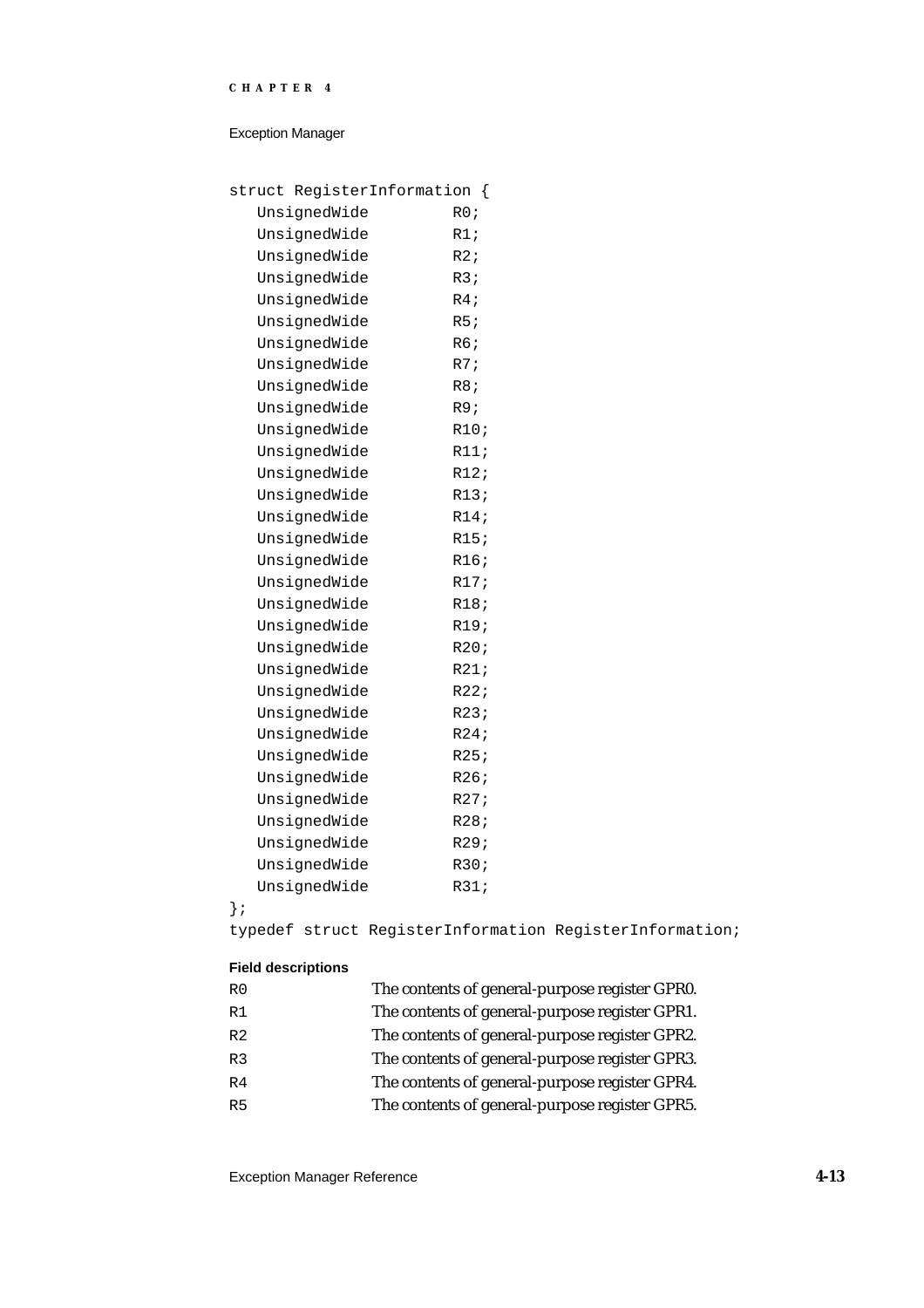#### Exception Manager

| R <sub>6</sub>  | The contents of general-purpose register GPR6.  |
|-----------------|-------------------------------------------------|
| R7              | The contents of general-purpose register GPR7.  |
| R8              | The contents of general-purpose register GPR8.  |
| R <sub>9</sub>  | The contents of general-purpose register GPR9.  |
| <b>R10</b>      | The contents of general-purpose register GPR10. |
| R11             | The contents of general-purpose register GPR11. |
| <b>R12</b>      | The contents of general-purpose register GPR12. |
| <b>R13</b>      | The contents of general-purpose register GPR13. |
| R14             | The contents of general-purpose register GPR14. |
| <b>R15</b>      | The contents of general-purpose register GPR15. |
| <b>R16</b>      | The contents of general-purpose register GPR16. |
| R17             | The contents of general-purpose register GPR17. |
| <b>R18</b>      | The contents of general-purpose register GPR18. |
| <b>R19</b>      | The contents of general-purpose register GPR19. |
| R20             | The contents of general-purpose register GPR20. |
| R21             | The contents of general-purpose register GPR21. |
| R <sub>22</sub> | The contents of general-purpose register GPR22. |
| R23             | The contents of general-purpose register GPR23. |
| R24             | The contents of general-purpose register GPR24. |
| R <sub>25</sub> | The contents of general-purpose register GPR25. |
| R26             | The contents of general-purpose register GPR26. |
| R <sub>27</sub> | The contents of general-purpose register GPR27. |
| R28             | The contents of general-purpose register GPR28. |
| R29             | The contents of general-purpose register GPR29. |
| <b>R30</b>      | The contents of general-purpose register GPR30. |
| <b>R31</b>      | The contents of general-purpose register GPR31. |

#### **IMPORTANT**

The fields of a register information record are aligned in memory in accordance with 680x0 alignment conventions.

## Floating-Point Information Records

The Exception Manager uses a floating-point information record to encode the state of the floating-point unit at the time an exception occurs. A floating-point information record is defined by the FPUInformation data type.

```
struct FPUInformation {
  UnsignedWide Registers[32]; /*FPU registers*/
  unsigned long FPSCR; /*status/control reg*/
};
typedef struct FPUInformation FPUInformation;
```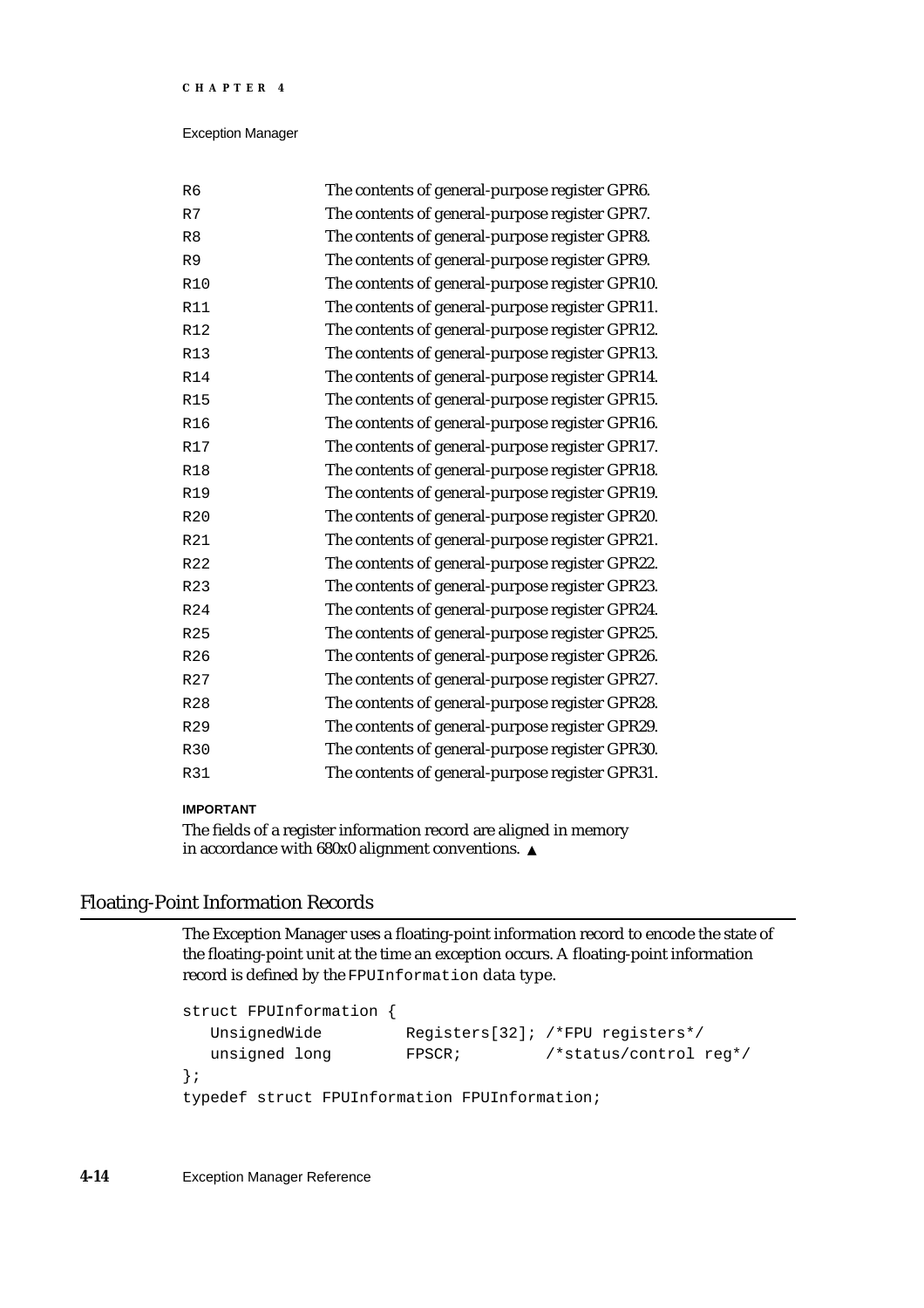Exception Manager

#### **Field descriptions**

| Registers | The contents of the 32 floating-point registers. This array is<br>zero-based; for example, the contents of FPR0 are accessed<br>as Registers $[0]$ . |
|-----------|------------------------------------------------------------------------------------------------------------------------------------------------------|
| FPSCR     | The contents of the Floating-Point Status and Control<br>Register (FPSCR).                                                                           |

#### **IMPORTANT**

The fields of a floating-point information record are aligned in memory in accordance with 680x0 alignment conventions.

## Memory Exception Records

The Exception Manager uses a memory exception record to present additional information about an exception that occurs as the result of a failed memory reference. A memory exception record is defined by the MemoryExceptionInformation data type.

```
struct MemoryExceptionInformation {
```

| AreaID              | the Area;     |
|---------------------|---------------|
| LogicalAddress      | theAddress;   |
| OSStatus            | theError;     |
| MemoryReferenceKind | theReference; |
|                     |               |

};

typedef struct MemoryExceptionInformation MemoryExceptionInformation;

| <b>Field descriptions</b> |                                                                                                                                                                                                                       |  |
|---------------------------|-----------------------------------------------------------------------------------------------------------------------------------------------------------------------------------------------------------------------|--|
| theArea                   | The area containing the logical address of the exception. When the<br>memory reference that caused the exception is to an unmapped<br>range of the logical address space, this field contains the value<br>kNoAreaID. |  |
| theAddress                | The logical address of the exception.                                                                                                                                                                                 |  |
| theError                  | A status value. When the exception kind is<br>unresolvablePageFaultException, this field contains a value<br>that indicates the reason the page fault could not be resolved.                                          |  |
| theReference              | The type of memory reference that caused the exception. This field<br>contains one of these constants:                                                                                                                |  |
|                           | enum {                                                                                                                                                                                                                |  |
|                           | writeReference = $0,$ /*write operation*/                                                                                                                                                                             |  |
|                           | readReference = $1,$ /*read operation*/                                                                                                                                                                               |  |
|                           | $fetchReference = 2$ /*fetch operation*/                                                                                                                                                                              |  |
|                           | } ;                                                                                                                                                                                                                   |  |

See "Memory Reference Kinds" on page 4-11 for a description of these constants.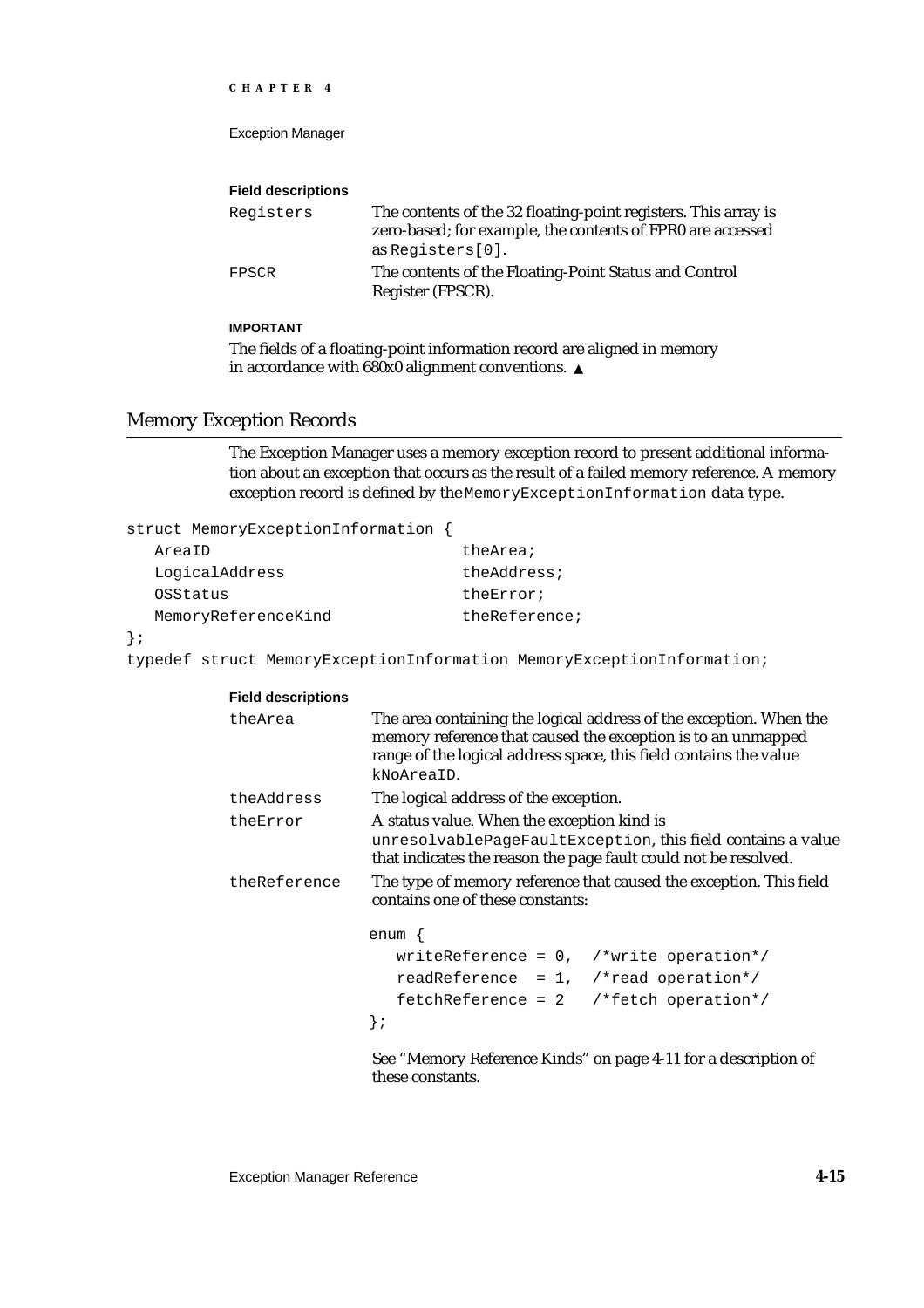#### **IMPORTANT**

The fields of a memory exception record are aligned in memory in accordance with 680x0 alignment conventions. s

## Exception Information Records

The Exception Manager passes an exception information record to your exception handler whenever your handler is called as the result of some exception. The exception information record indicates the nature of the exception and provides other information that might be useful to your handler. An exception information record is defined by the ExceptionInformation data type.

| struct ExceptionInformation {                             |                 |
|-----------------------------------------------------------|-----------------|
| ExceptionKind                                             | theKind;        |
| MachineInformation                                        | *machineState;  |
| RegisterInformation                                       | *registerImage; |
| FPUInformation                                            | $*$ FPUImage;   |
| union                                                     |                 |
| MemoryExceptionInformation                                | *memoryInfo;    |
| info;                                                     |                 |
| $\}$ ;                                                    |                 |
| typedef struct ExceptionInformation ExceptionInformation; |                 |

#### **Field descriptions**

| theKind       | An exception code indicating the kind of exception that occurred.<br>See "Exception Kinds" on page 4-9 for a list of the available<br>exception codes.                                     |
|---------------|--------------------------------------------------------------------------------------------------------------------------------------------------------------------------------------------|
| machineState  | The state of the machine at the time the exception occurred. See<br>"Machine Information Records" on page 4-12 for details on the<br>MachineInformation data type.                         |
| registerImage | The contents of the general-purpose registers at the time the<br>exception occurred. See "Register Information Records" on<br>page 4-12 for details on the Register Information data type. |
| FPUImage      | The state of the floating-point processor at the time the exception<br>occurred. See "Floating-Point Information Records" on page 4-14<br>for details on the FPUInformation data type.     |
| memoryInfo    | The logical address of the location in memory that triggered<br>the exception.                                                                                                             |

#### **IMPORTANT**

The fields of an exception information record are aligned in memory in accordance with 680x0 alignment conventions.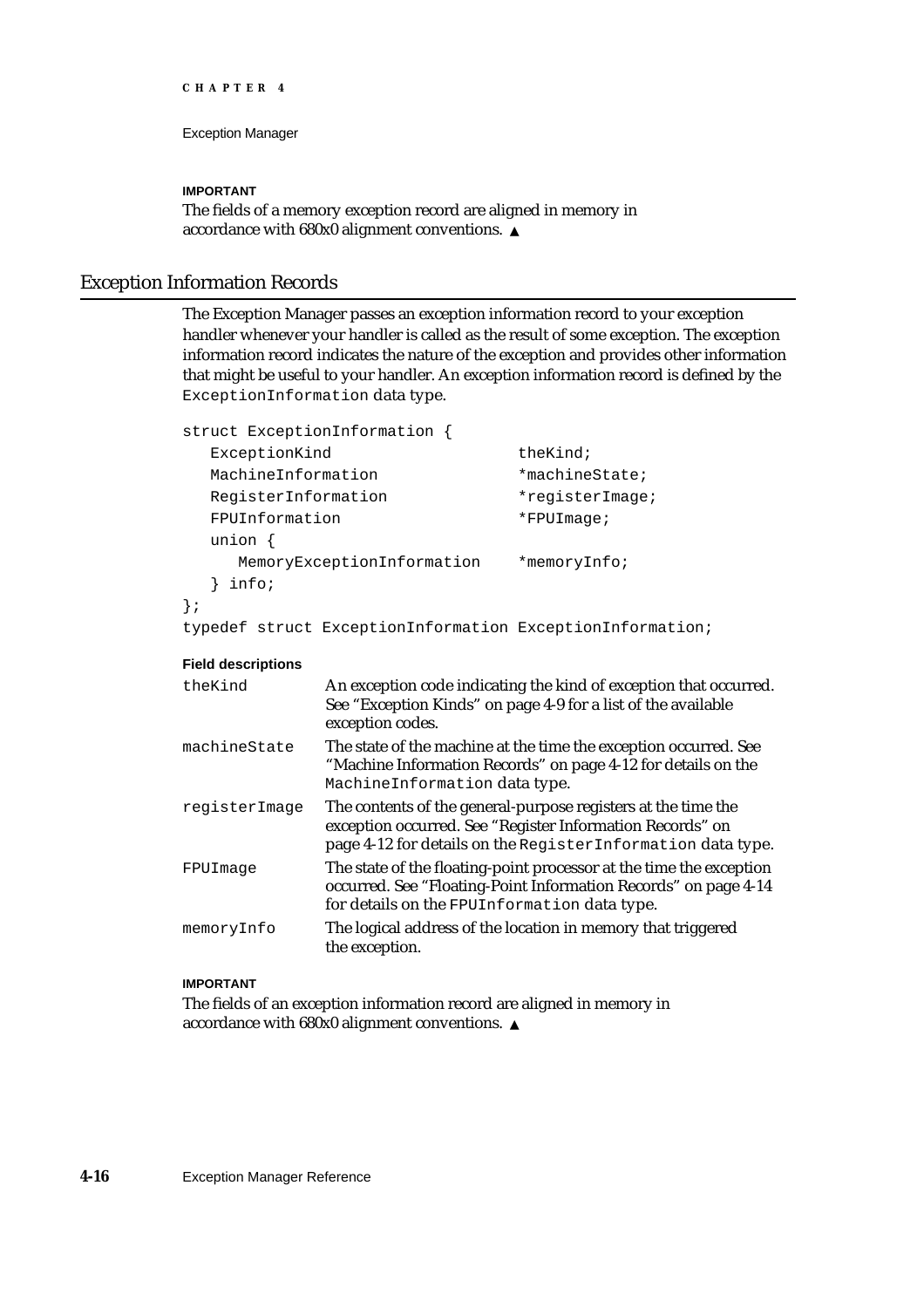Exception Manager

## Exception Manager Routines

You can use the Exception Manager's InstallExceptionHandler routine to install an exception handler or to remove an existing exception handler.

## **InstallExceptionHandler**

You can use the InstallExceptionHandler function to install an exception handler.

```
extern ExceptionHandler InstallExceptionHandler 
                                  (ExceptionHandler theHandler);
```
theHandler

The address of the exception handler to be installed.

#### **DESCRIPTION**

The InstallExceptionHandler function installs the exception handler specified by the theHandler parameter. That handler replaces any existing exception handler associated with the current execution context. The newly installed handler remains active until you install some other handler or until you remove the current handler by calling InstallExceptionHandler with theHandler set to nil.

#### **IMPORTANT**

The theHandler parameter must be the address of a transition vector for the exception handler, not a universal procedure pointer.

The InstallExceptionHandler function returns the address of any existing exception handler as its function result. If there is no exception handler in place for the current execution context, InstallExceptionHandler returns nil.

#### **SPECIAL CONSIDERATIONS**

The InstallExceptionHandler function is available to any code executing in the PowerPC native environment. You do not need to call it if your application or other software exists as 680x0 code and hence executes under the 68LC040 Emulator on PowerPC processor-based Macintosh computers.

## Application-Defined Routines

This section describes exception handlers, routines that you install using the InstallExceptionHandler routine to handle specific types of exceptions.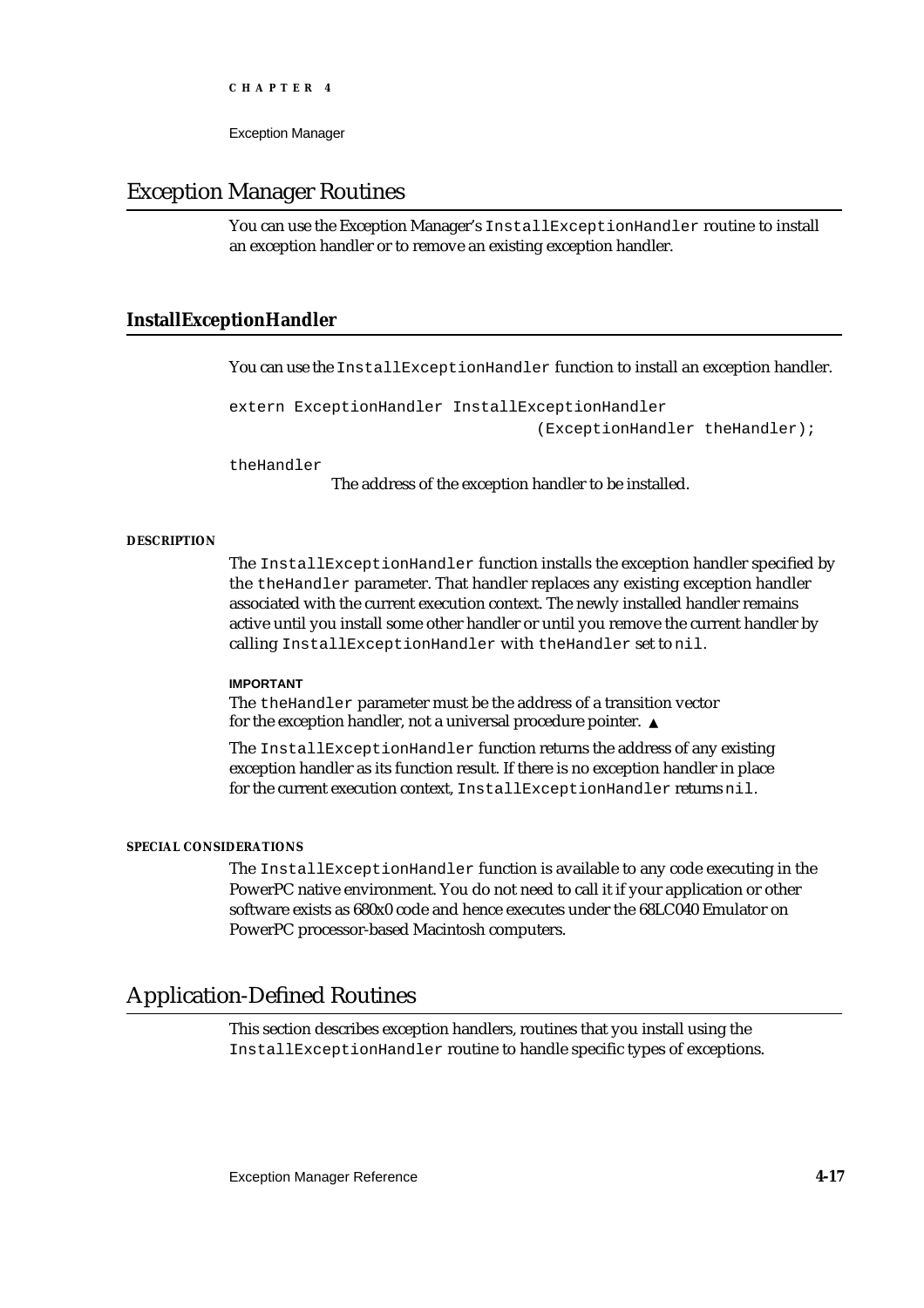## **MyExceptionHandler**

An exception handler should have this prototype:

OSStatus MyExceptionHandler (ExceptionInformation \*theException);

theException

The address of an exception information block describing the exception that triggered the exception handler.

#### **DESCRIPTION**

You pass the address of your MyExceptionHandler routine to the Exception Manager's InstallExceptionHandler function. The Exception Manager subsequently calls your exception handler for all exceptions that arise in your application's context that are not intercepted by the Operating System.

Your exception handler can take whatever steps are necessary to handle the exception or to correct the error or special condition that caused the exception. If your handler is successful, it should return the noErr result code. If you pass back noErr, the Exception Manager restores the machine state to the state contained in the exception information record pointed to by the theException parameter and resumes execution.

If your handler is not able to handle the exception, it should return some other result code. However, if your handler returns a nonzero result code, the current application is likely to be terminated by the Process Manager.

An exception handler uses the same stack that is active at the time an exception occurs. To ensure that no stack data is destroyed, the Exception Manager advances the stack pointer prior to calling the exception handler.

#### **SPECIAL CONSIDERATIONS**

An exception handler must follow the same general guidelines as other kinds of asynchronous software. For instance, it cannot cause memory to be purged or compacted, and it should not use any handles that are not locked. See *Inside Macintosh: Processes* for a description of the restrictions applying to interrupt tasks and other asynchronous software.

An exception handler must be reentrant if it can itself generate exceptions.

#### **SEE ALSO**

See "Writing an Exception Handler" on page 4-7 for more information about writing an exception handler.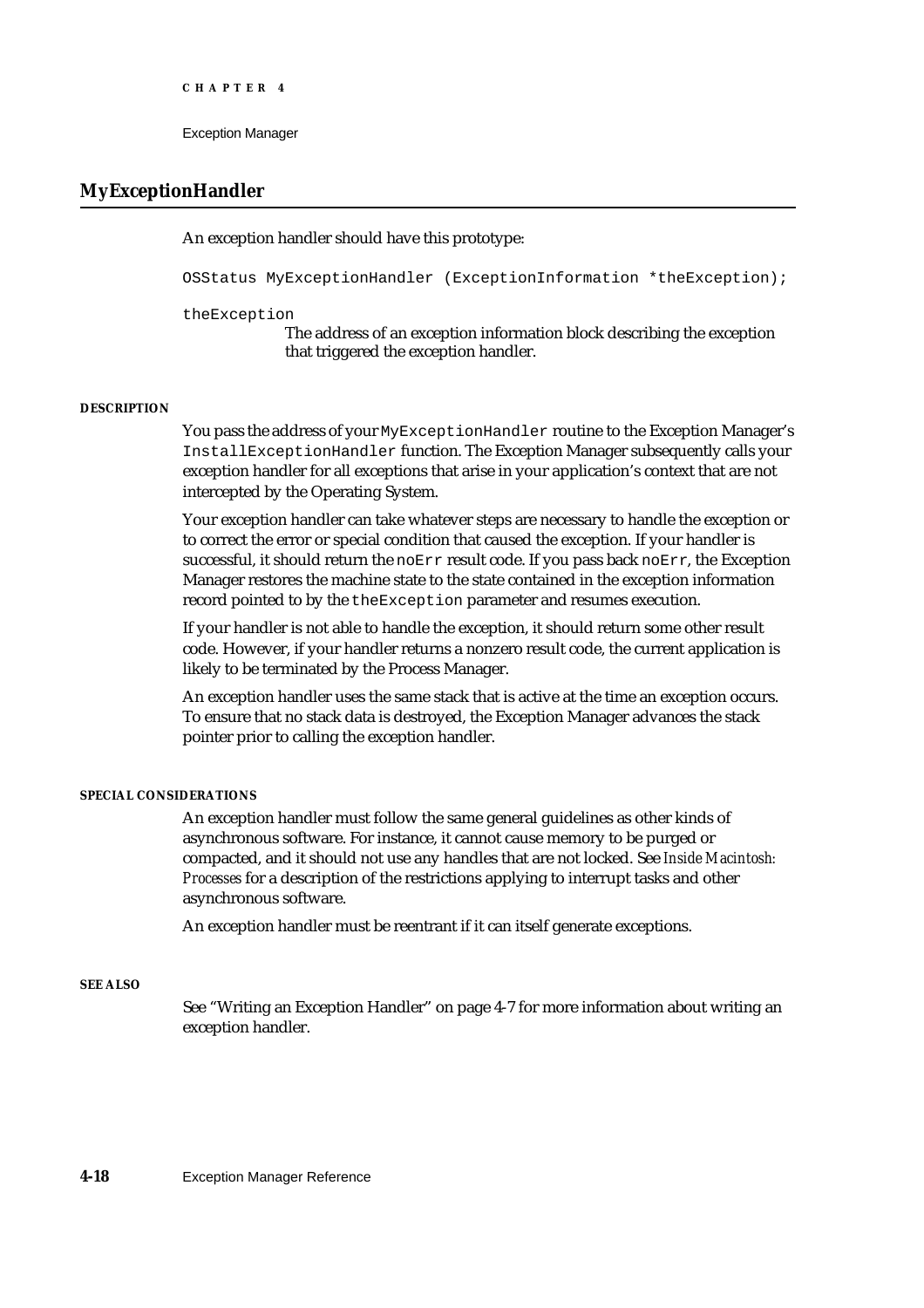# Summary of the Exception Manager

# C Summary

## **Constants**

| enum {                         |          |                              |
|--------------------------------|----------|------------------------------|
| /*exception codes*/            |          |                              |
| unknownException               | $= 0,$   | /*unknown exception type*/   |
| illegalInstructionException    | $= 1$ ,  | /*illegal instruction*/      |
| trapException                  | $= 2,$   | /*unknown trap type*/        |
| accessException                | $= 3.$   | /*failed memory access*/     |
| unmappedMemoryException        | $= 4.$   | /*memory is unmapped*/       |
| excludedMemoryException        | $= 5,$   | /*memory is excluded*/       |
| readOnlyMemoryException        | $= 6.$   | /*memory is read-only*/      |
| unresolvablePageFaultException | $= 7,$   | /*unresolvable page fault*/  |
| privilegeViolationException    | $= 8,$   | /*privilege violation*/      |
| traceException                 |          | $= 9,$ /*trace*/             |
| instructionBreakpointException | $= 10$ , | /*instruction breakpoint*/   |
| dataBreakpointException        | $= 11$ , | /*data breakpoint*/          |
| integerException               | $= 12,$  | /*unused*/                   |
| floatingPointException         |          | $= 13,$ /*floating point*/   |
| stackOverflowException         |          | $= 14$ , /*stack overflow*/  |
| terminationException           | $= 15$   | /*task is being terminated*/ |
| $\}$ ;                         |          |                              |
| enum {                         |          |                              |
| /*memory reference codes*/     |          |                              |
| writeReference                 | $= 0.$   | /*write operation*/          |
| readReference                  |          | $= 1,$ /*read operation*/    |
| fetchReference                 | $= 2$    | /*fetch operation*/          |
| $\}$ ;                         |          |                              |

## Data Types

| typedef unsigned long | ExceptionKind;       | /*kind of exception*/ |
|-----------------------|----------------------|-----------------------|
| typedef unsigned long | MemoryReferenceKind; |                       |

Summary of the Exception Manager **4-19**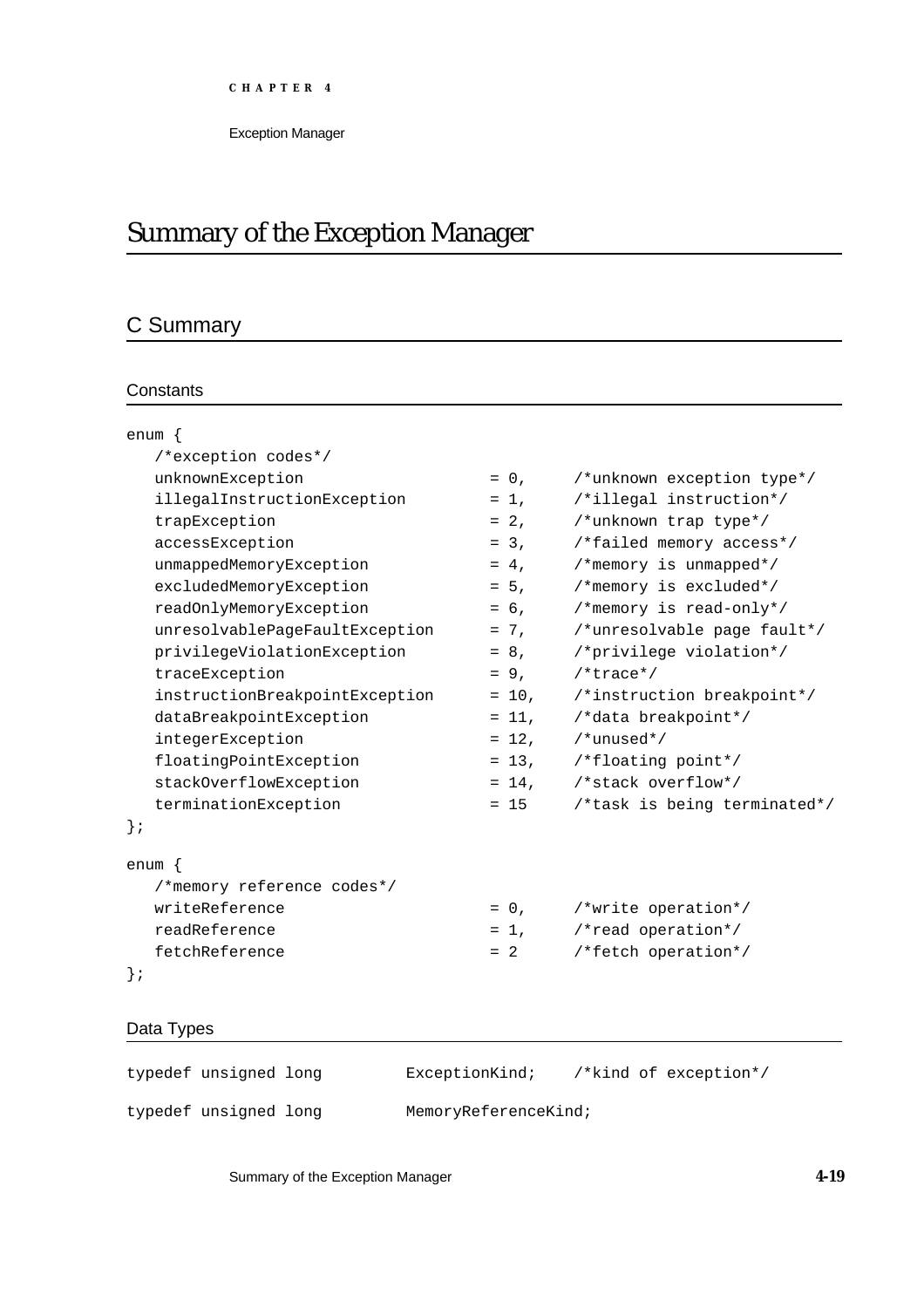```
CHAPTER 4
```

| typedef void                              | *Ref;           |
|-------------------------------------------|-----------------|
| typedef Ref                               | AreaID;         |
| typedef Ref                               | LogicalAddress; |
| struct UnsignedWide {                     |                 |
| unsigned long                             | hi;             |
| unsigned long                             | 10i             |
| $\}$ ;                                    |                 |
| typedef struct UnsignedWide UnsignedWide; |                 |
| struct RegisterInformation {              |                 |
| UnsignedWide                              | RO:             |
| UnsignedWide                              | R1;             |
| UnsignedWide                              | R2;             |
| UnsignedWide                              | R3;             |
| UnsignedWide                              | R4;             |
| UnsignedWide                              | R5;             |
| UnsignedWide                              | R6;             |
| UnsignedWide                              | R7;             |
| UnsignedWide                              | R8;             |
| UnsignedWide                              | R9;             |
| UnsignedWide                              | R10;            |
| UnsignedWide                              | R11;            |
| UnsignedWide                              | R12;            |
| UnsignedWide                              | R13;            |
| UnsignedWide                              | R14;            |
| UnsignedWide                              | R15;            |
| UnsignedWide                              | R16;            |
| UnsignedWide                              | R17;            |
| UnsignedWide                              | R18;            |
| UnsignedWide                              | R19;            |
| UnsignedWide                              | R20;            |
| UnsignedWide                              | R21;            |
| UnsignedWide                              | R22;            |
| UnsignedWide                              | R23;            |
| UnsignedWide                              | R24;            |
| UnsignedWide                              | R25;            |
| UnsignedWide                              | R26;            |
| UnsignedWide                              | R27;            |
| UnsignedWide                              | R28;            |
| UnsignedWide                              | R29;            |
| UnsignedWide                              | R30;            |
|                                           |                 |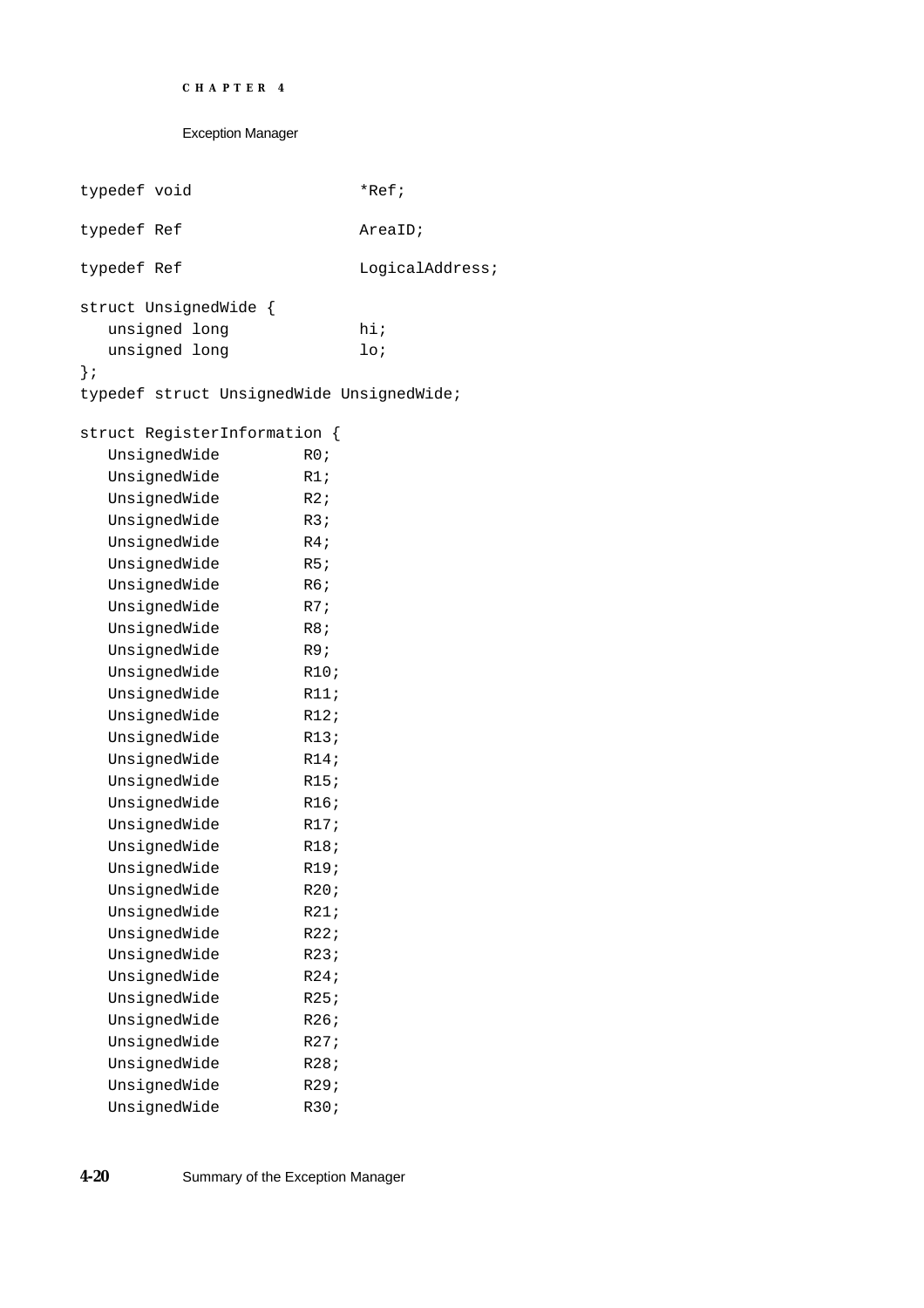```
CHAPTER 4
```

```
UnsignedWide R31;
};
typedef struct RegisterInformation RegisterInformation;
typedef long OSStatus;
typedef OSStatus (*ExceptionHandler) (ExceptionInformation *theException);
struct MachineInformation {
  UnsignedWide CTR; /*Count Register*/
  UnsignedWide LR; /*Link Register*/
  UnsignedWide PC; /*Program Counter Register*/
  unsigned long CR; /*Condition Register*/
  unsigned long XER; /*Fixed-Point Exception Register*/
  unsigned long MSR; /*Machine State Register*/
};
typedef struct MachineInformation MachineInformation;
struct FPUInformation {
  UnsignedWide Registers[32]; /*FPU registers*/
  unsigned long FPSCR; /* status/control reg*/
};
typedef struct FPUInformation FPUInformation;
struct MemoryExceptionInformation {
  AreaID theArea;
  LogicalAddress theAddress;
  OSStatus theError;
  MemoryReferenceKind theReference;
};
typedef struct MemoryExceptionInformation MemoryExceptionInformation;
struct ExceptionInformation {
  ExceptionKind theKind;
  MachineInformation *machineState;
  RegisterInformation *registerImage;
  FPUInformation *FPUImage;
  union {
    MemoryExceptionInformation *memoryInfo;
  } info;
};
typedef struct ExceptionInformation ExceptionInformation;
```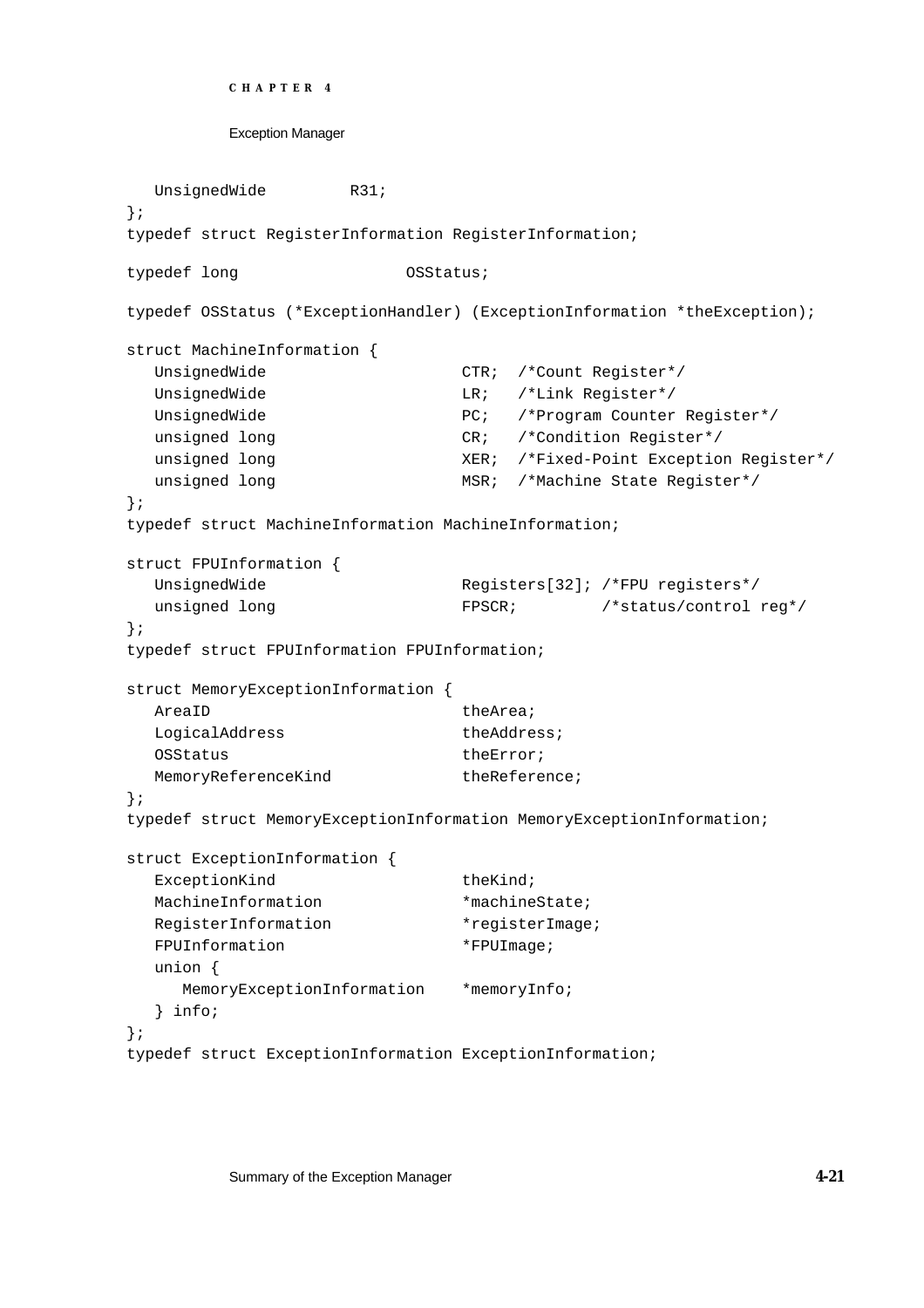```
CHAPTER 4
```
## Exception Manager Routines

## **Installing Exception Handlers**

```
extern ExceptionHandler InstallExceptionHandler
                             (ExceptionHandler theHandler);
```
Application-Defined Routines

## **Exception Handlers**

OSStatus MyExceptionHandler

(ExceptionInformation \*theException);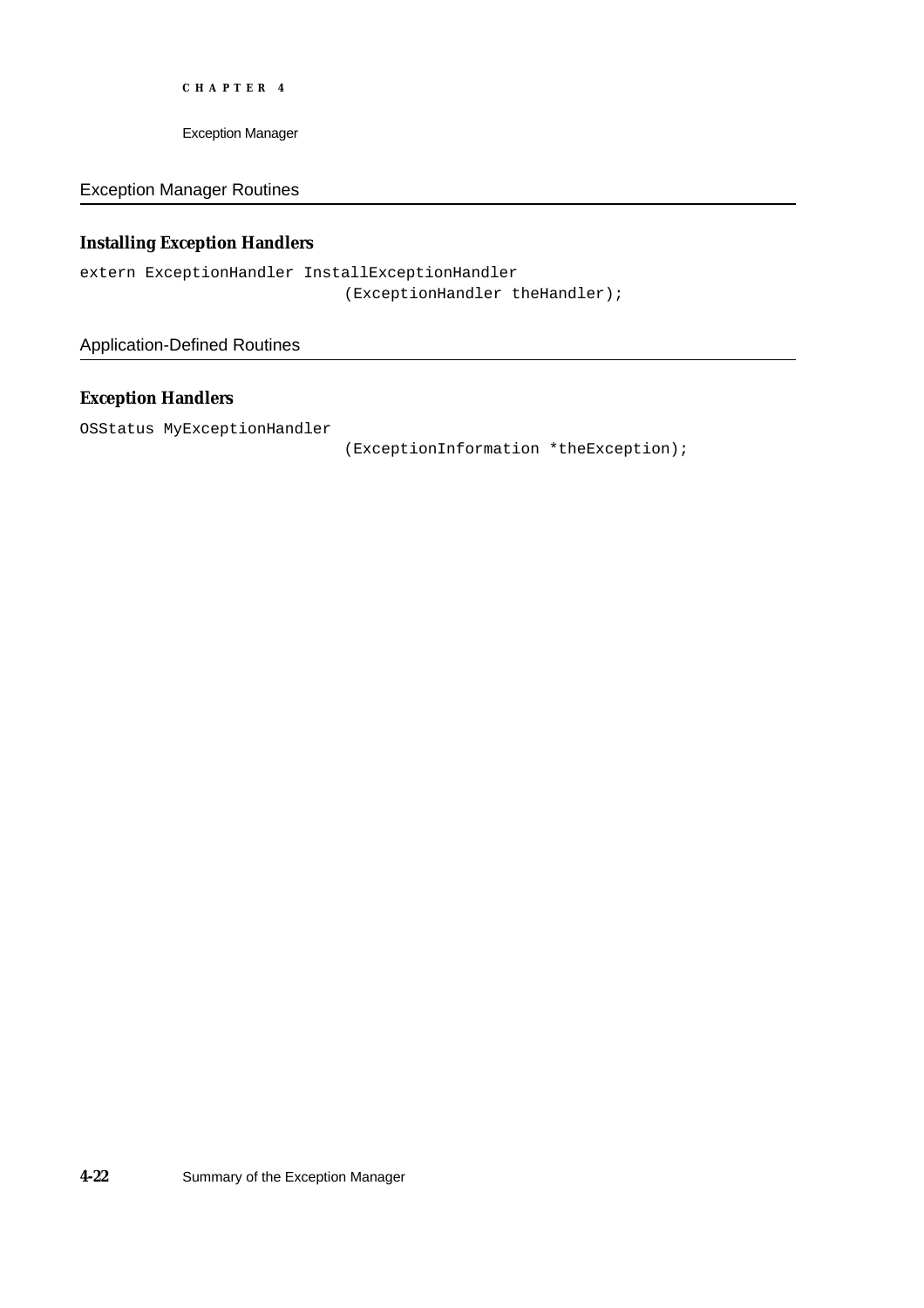# **Glossary**

**32-bit clean** Said of an application (or other software) that is able to run in an environment where all 32 bits of a memory address are used for addressing.

**680x0** See **680x0 microprocessor.**

**680x0 application** An application that contains code only for a 680x0 microprocessor. See also **fat application** and **PowerPC application.**

**680x0-based Macintosh computer** Any computer containing a 680x0 central processing unit that runs Macintosh system software. See also **PowerPC processor-based Macintosh computer.**

**680x0 compiler** Any compiler that produces code that can execute on a 680x0. See also **PowerPC compiler.**

**680x0 context block** A block of data used by the 68LC040 Emulator to maintain information across mode switches. The structure of this block of data is private.

**680x0 microprocessor** Any member of the Motorola 68000 family of microprocessors.

**680x0 software** Any software (that is, application, extension, driver, or other executable code) that consists of code only for a 680x0 microprocessor. See also **680x0 application.**

**68LC040 Emulator** The part of the system software that allows 680x0 applications and other 680x0 software to execute on PowerPC processorbased Macintosh computers. See also **Mixed Mode Manager.**

**A5 world** An area of memory in a 680x0 application's partition that contains the QuickDraw global variables, the application global variables, the application parameters, and the jump table—all of which are accessed through the A5 register. See also **mini-A5 world.** **accelerated resource** An executable resource consisting of a routine descriptor and PowerPC code that specifically models the behavior of a 680x0 stand-alone code resource. Compare **private resource.**

**accelerated system software routine** Any Toolbox or Operating System routine that has been rewritten as PowerPC code.

**A-line instruction** An instruction that is not recognized by a 680x0 microprocessor and that the Trap Manager uses to execute Toolbox and Operating System routines. The first word of an A-line instruction is binary 1010 (hexadecimal A).

**ANSI C language dialect** The C programming language dialect that adheres to the language defined by the document *American National Standard for Information Systems—Programming Language—C,* ANSI X3.159-1989.

**application** A file of type 'APPL' that can be launched by the Process Manager. See also **680x0 application** and **PowerPC application.**

**application extension** A fragment containing code and data (such as a data-conversion filter, tool, and so forth) that extends the capabilities of an application.

**application global variables** A set of variables stored in the application partition that are global to the application.

**application heap** An area of memory in the application heap zone in which memory is dynamically allocated and released on demand.

**application parameters** Thirty-two bytes of memory in the A5 world of a 680x0 application that are reserved for system use. The first long word is the address of the first QuickDraw global variable.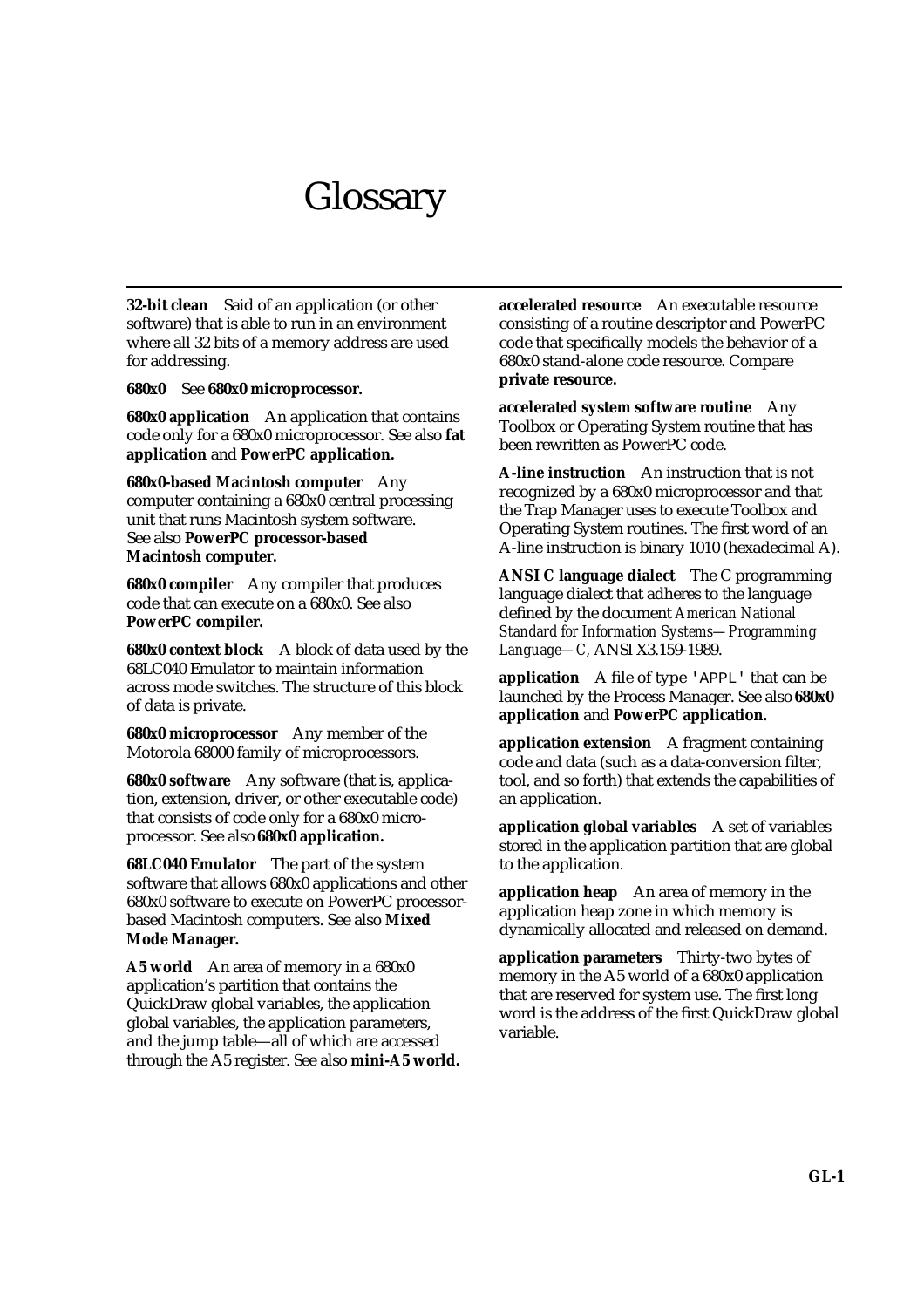**application partition** A partition of memory reserved for use by an application. The application partition consists of free space, along with the application's heap and stack. The application partition for a 680x0 application also contains an A5 world.

#### **A-trap** See **A-line instruction.**

**backing-store file** The file in which the Virtual Memory Manager stores the contents of unneeded pages of memory. See also **file mapping** and **paging file.**

**backing volume** See **paging device.**

**bind** To find the referent of an import and place its address in a fragment's table of contents.

**bus sizing** See **dynamic bus sizing.**

**byte smearing** The ability of certain members of the 680x0 family of microprocessors to duplicate byte- and word-sized data across all 32 bits of the data bus.

**cache** See **data cache** or **instruction cache.**

**callback routine** A routine that is executed as part of the operation of some other routine.

**callee** A routine that is called by some routine.

**caller** A routine that calls some routine.

**calling conventions** A set of conventions that describe the manner in which a particular routine is executed. A routine's calling conventions specify where parameters and function results are passed. For a stack-based routine, the calling conventions determine the structure of the routine's stack frame.

#### **code fragment** See **fragment.**

**code fragment information record** A part of a code fragment resource that provides information about a specific code fragment. There can be more than one code fragment information record in a code fragment resource.

**Code Fragment Loader** The part of the Macintosh system software that reads containers and loads the fragments they contain into memory. Currently, the application programming interface to the Code Fragment Loader is private. See also **Code Fragment Manager.**

**Code Fragment Manager** The part of the Macintosh system software that loads fragments into memory and prepares them for execution. See also **Code Fragment Loader** and **fragment.**

**code fragment resource** A resource of type 'cfrg' that identifies the instruction set architecture, location, size, and name of an application or import library, as well as version information for import libraries. See also **code fragment information record.**

**code patch** See **patch.**

**code resource** See **executable resource.**

**code section** A section of a fragment that contains executable code. See also **data section.**

**code type** See **instruction set architecture.**

**compile-time library** See **definition version.**

**Condition Register (CR)** A register in the PowerPC processor that holds the result of certain integer and floating-point operations.

**connection** A link between two fragments.

**connection ID** A reference number that uniquely identifies a connection. Defined by the ConnectionID data type.

**container** The storage for a fragment. A container is a contiguous chunk of storage that holds a fragment and information describing the location of the parts of the fragment and the format of the container.

**context** The block of static data (global variables, static variables, and function pointers) associated with one loading of an import library. Each application is loaded into its own context.

#### **context block** See **680x0 context block.**

#### **CR** See **Condition Register.**

**cross-mode call** A call to code that is in a different instruction set architecture from the caller's. See also **explicit cross-mode call** and **implicit cross-mode call.**

**cross-TOC call** A call to code that is in a different fragment from the caller's. A cross-TOC call requires that the Table of Contents Register be changed to the callee's TOC value.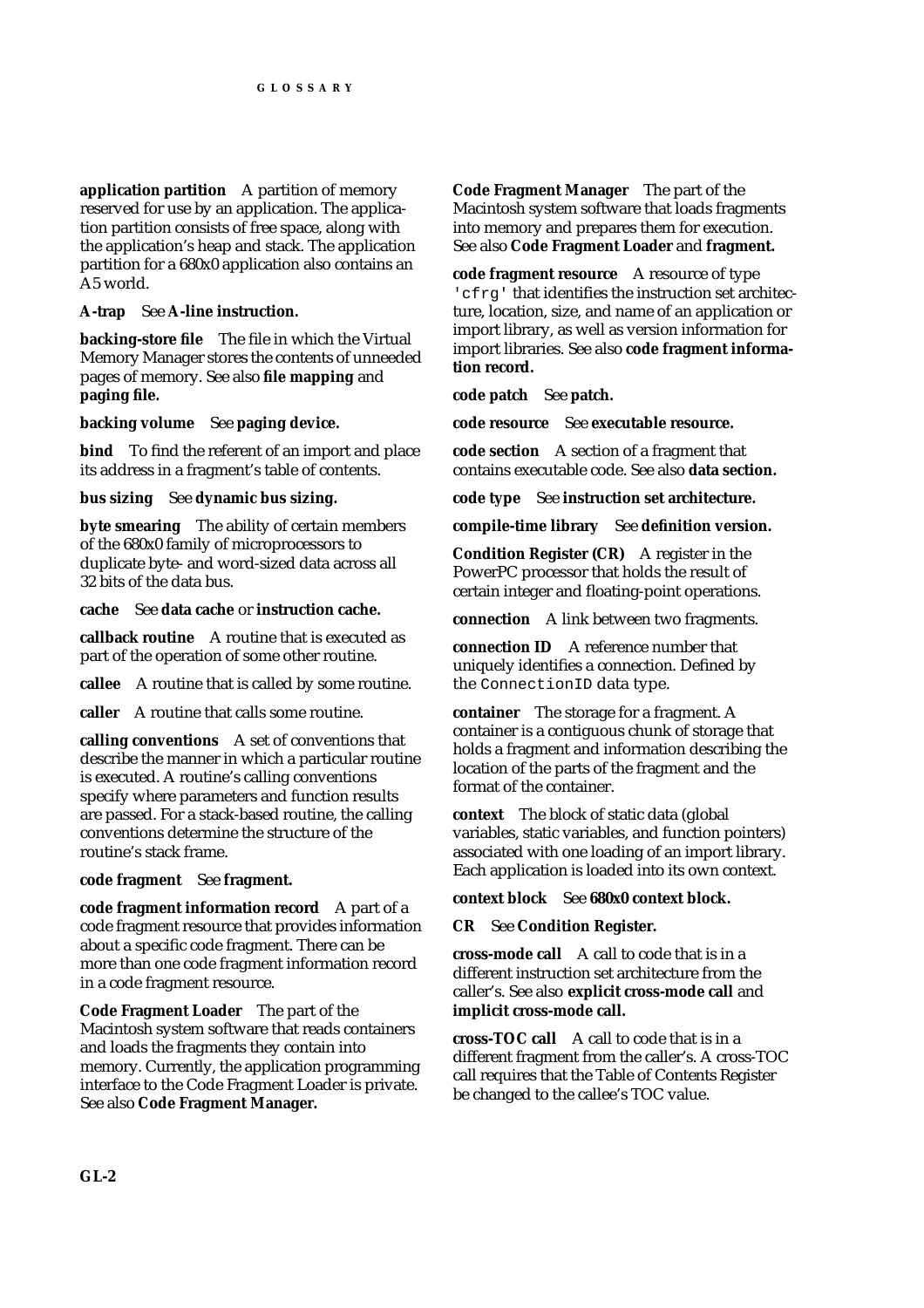**dangling pointer** A pointer that no longer points to the correct memory address.

**data cache** An area of memory internal to some microprocessors (for example, the MC68030 and MC68040 microprocessors) that holds recently accessed data. See also **instruction cache.**

**data section** A section of a fragment that contains its static data, including the fragment's table of contents. See also **code section.**

**de facto C++ standard** The current C++ language definition described in the working paper *American National Standard for Information Systems—Programming Language—C++,* ANSI X3J16.

**definition function** A function that defines the appearance and behavior of some user interface element (for example, a control, list, or window). See also **stub definition function.**

**definition resource** A resource that contains a definition function. See also **stub definition resource.**

**definition version** The version of an import library used by the linker to resolve imports in the application (or other fragment) being linked. The definition version defines the external programming interface and data format of the library. Compare **implementation version.**

**disk location record** A data structure that provides information about the location of a fragment in the data fork of a file on disk. Defined by the DiskFragment data type.

**drop-in** See **application extension.**

**dynamically linked library** See **import library.**

**dynamic bus sizing** The ability of certain members of the 680x0 family of microprocessors to allow I/O devices with 8-bit and 16-bit data paths to work with the processor's 32-bit data bus.

**emulated application** An application whose executable code is not in the instruction set architecture of the CPU. An emulated application relies on an emulator to translate its code into that instruction set. See also **680x0 application.**

**emulation** The process by which a microprocessor is able to execute code in an instruction set different from its native instruction set. See also **68LC040 Emulator.**

**emulation environment** The 680x0-compatible environment on PowerPC processor-based Macintosh computers provided by the 68LC040 Emulator and the Mixed Mode Manager.

**emulator** See **68LC040 Emulator.**

**epilog** A standard piece of code at the end of a routine that restores any nonvolatile registers saved by the routine's prolog, tears down the routine's stack frame, and returns to the caller. See also **prolog.**

**exception** An error or other special condition detected by the microprocessor in the course of program execution.

**exception code** A constant that indicates which kind of exception has occurred.

**exception handler** Any routine that handles exceptions.

**exception information record** A data structure that contains information about an exception, such as the exception kind, the machine state at the time of the exception, and so forth. Defined by the ExceptionInformation data type.

**Exception Manager** The part of the Macintosh system software that handles exceptions that occur during the execution of PowerPC applications or other software.

**exception stack frame** A block of data placed on the stack automatically by the processor when an exception occurs.

**executable resource** Any resource that contains executable code. See also **accelerated resource** and **private resource.**

**explicit cross-mode call** A call to code that is in a different instruction set architecture from the caller's, caused by the caller explicitly calling the CallUniversalProc function.

**export** To make a symbol externally visible. Also, a synonym for **exported symbol.**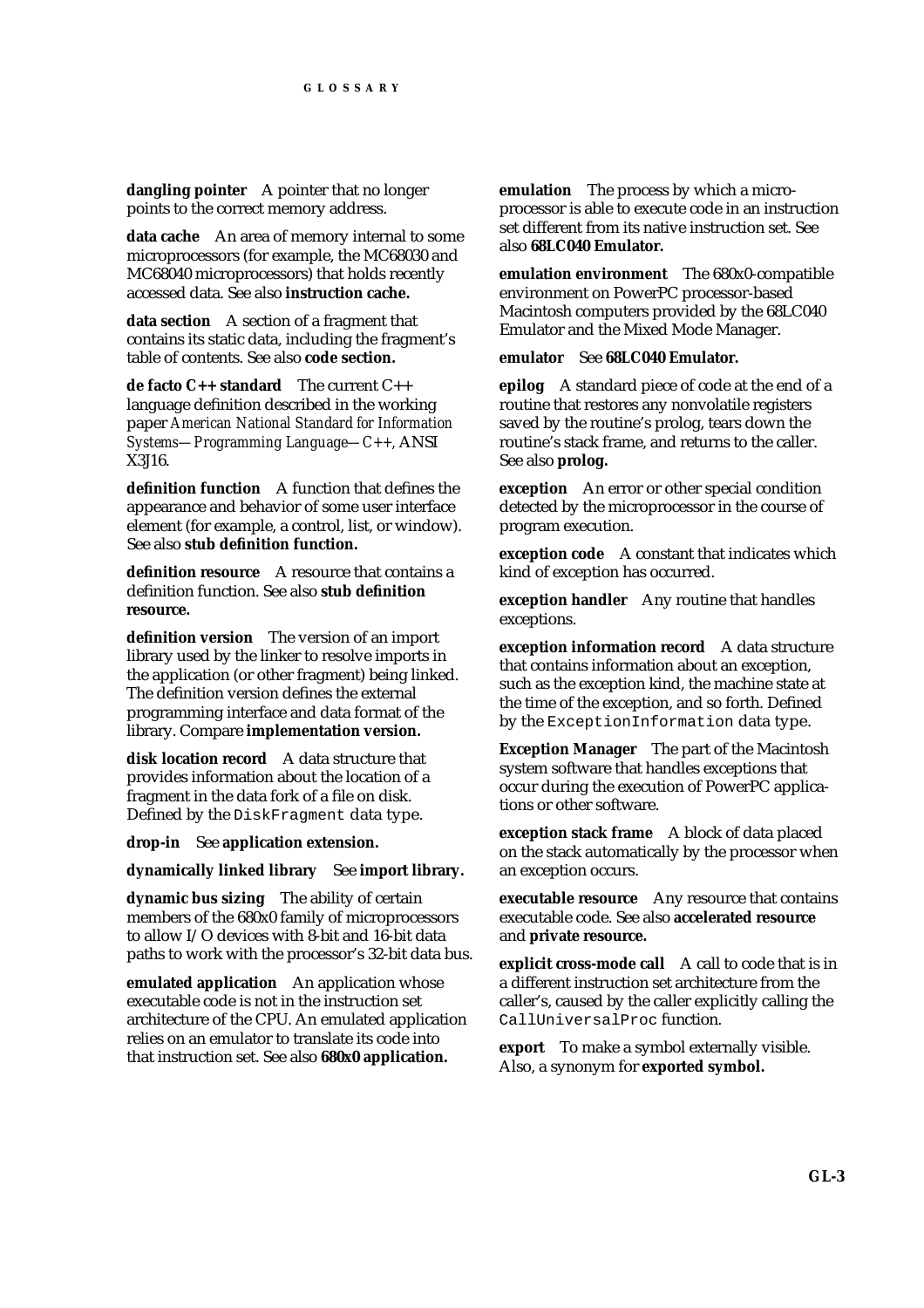**exported symbol** A symbol in a fragment that is visible to some other fragments. See also **import library** and **imported symbol.**

**Extended Common Object File Format (XCOFF)** A format of executable file generated by some PowerPC compilers. See also **Preferred Executable Format.**

**extension** See **application extension** and **system extension.**

**external code** Any block of executable code that is not directly contained in an application or other software.

**fake definition resource** See **stub definition resource.**

**fake handle** A handle that was not created by the Memory Manager but is passed to some Memory Manager routine.

**fake pointer** A pointer that was not created by the Memory Manager but is passed to some Memory Manager routine.

**fat** Containing or describing code of multiple instruction sets.

**fat application** An application that contains code of two or more instruction sets. See also **680x0 application** and **PowerPC application.**

**fat binary** Any piece of executable code (application, code resource, trap, or trap patch) that contains code of multiple instruction sets. See also **fat application, fat patch, fat resource,** and **fat trap.**

**fat patch** A trap patch that contains executable code in two or more instruction sets.

**fat resource** A code-bearing resource that contains executable code in two or more instruction sets. A fat resource begins with a fat routine descriptor.

**fat routine descriptor** A routine descriptor that contains routine records for a routine's code in two or more instruction sets.

**fat trap** A system software routine that is implemented in two or more instruction sets. In general, the Operating System selects the trap implementation that avoids mode switches. See also **split trap.**

**file and directory registry** A list of files and directories that the Code Fragment Manager should search when looking for import libraries. See also **ROM registry.**

**file mapping** The process of using a file's data fork as the virtual memory paging file.

**Floating-Point Status and Control Register (FPSCR)** A 32-bit PowerPC register used to store the floating-point environment.

**FP** See **frame pointer.**

**FPSCR** See **Floating-Point Status and Control Register.**

**fragment** Any block of executable PowerPC code and its associated data.

**fragment initialization block** A parameter block passed to a fragment's initialization routine that contains information about the fragment. Defined by the InitBlock data type.

**fragment location record** A data structure that provides information about the location of a fragment. Defined by the FragmentLocator data type.

**frame** See **stack frame** or **switch frame.**

**frame pointer (FP)** A pointer to the beginning of a stack frame. See also **stack pointer.**

**function prototype** A declaration of the types of parameters expected by a function and of the type of the result it returns. ANSI C requires function prototypes for all functions you define.

**global instantiation** The method of allocating an import library's static data in which only one copy of that data is created regardless of how many connections to the library are made. See also **per-context instantiation** and **per-load instantiation.**

**global variables** See **application global variables, QuickDraw global variables,** and **system global variables.**

**glue routine** A run-time library routine, usually provided by the development environment, that provides the subroutine linkage between highlevel language code and a system routine with an interface protocol different from that of the high-level language.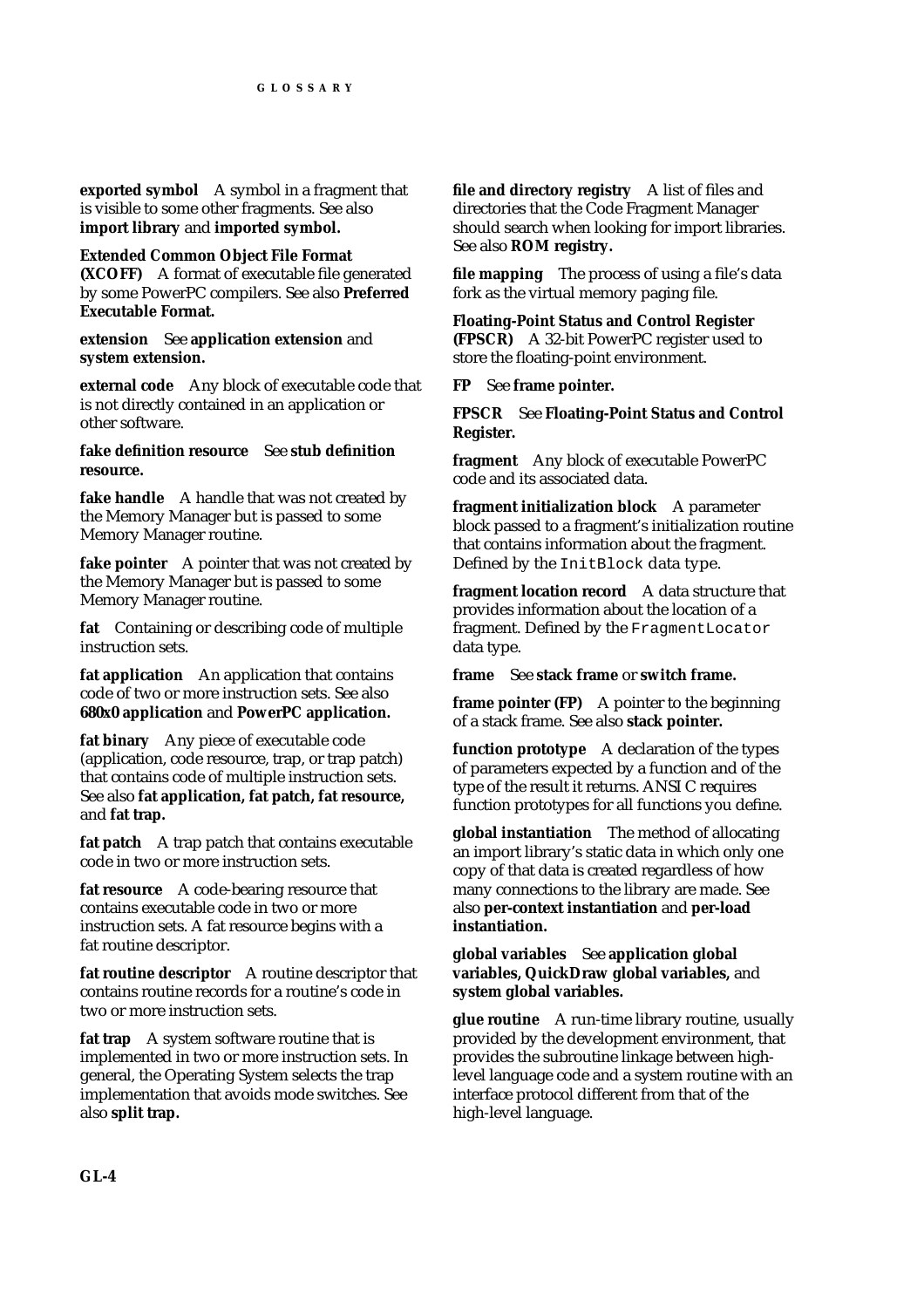**hard import** An imported symbol that must be defined at run time and whose corresponding code or data must therefore be available in an import library on the host machine. Compare **import** and **soft import.**

**head patch** A patch that, upon completion, jumps to the next patch in the patch daisy chain. Compare **tail patch.**

**heap** An area of memory in which space is dynamically allocated and released on demand, using the Memory Manager. See also **application heap.**

**hybrid environment** See **mixed environment.**

**implementation version** The version of an import library that is connected at load time to the application (or other fragment) being loaded. The implementation version provides the actual executable code and data exported by the library. Compare **definition version.**

**implicit cross-mode call** A call to code that is in a different instruction set architecture from the caller's, caused by the caller executing a routine descriptor.

**import** To refer to a symbol located in some other fragment. Also, a synonym for **imported symbol.**

**imported symbol** A symbol in a fragment that references code or data exported by some other fragment. See also **exported symbol** and **import library.**

**import library** A shared library that is automatically loaded at run time by the Code Fragment Manager.

**initialization block** See **fragment initialization block.**

**initialization routine** A function contained in a fragment that is executed immediately after the fragment has been loaded and prepared. See also **termination routine.**

**input/output (I/O)** The parts of a computer system that transfer data to or from peripheral devices.

**instantiation** See **global instantiation, per-context instantiation,** and **per-load instantiation.**

**instruction cache** An area of memory internal to some microprocessors (for example, the MC68020, MC68030, and MC68040 microprocessors) that holds recently used instructions. See also **data cache.**

**instruction set architecture** The set of instructions meaningful to a particular microprocessor or to a family of microprocessors.

**interface files** See **universal interface files.**

**interrupt** See **exception.**

**I/O** See **input/output.**

**jump table** An area of memory in a 680x0 application's A5 world that contains one entry for every externally referenced routine in every code segment of the application. The jump table is the means by which the loading and unloading of segments are implemented.

**KB** Abbreviation for kilobyte. A kilobyte is 1024 bytes.

leaf procedure A routine that calls no other routines.

**library** See **import library.**

**library directory** A directory used by an application or other fragment to store import libraries used by that application or fragment. An application's library directory is specified in the application's code fragment resource.

**linkage area** The area in a PowerPC stack frame that holds the caller's RTOC value and saved values of the Count Register and Link Register. See also **parameter area.**

**Link Register (LR)** A register in the PowerPC processor that holds the return address of the currently executing routine**.**

**load directory** The directory that contains a fragment being loaded into memory and prepared for execution.

**local variable** A variable allocated and used only within the current procedure**.**

**location record** See **fragment location record.**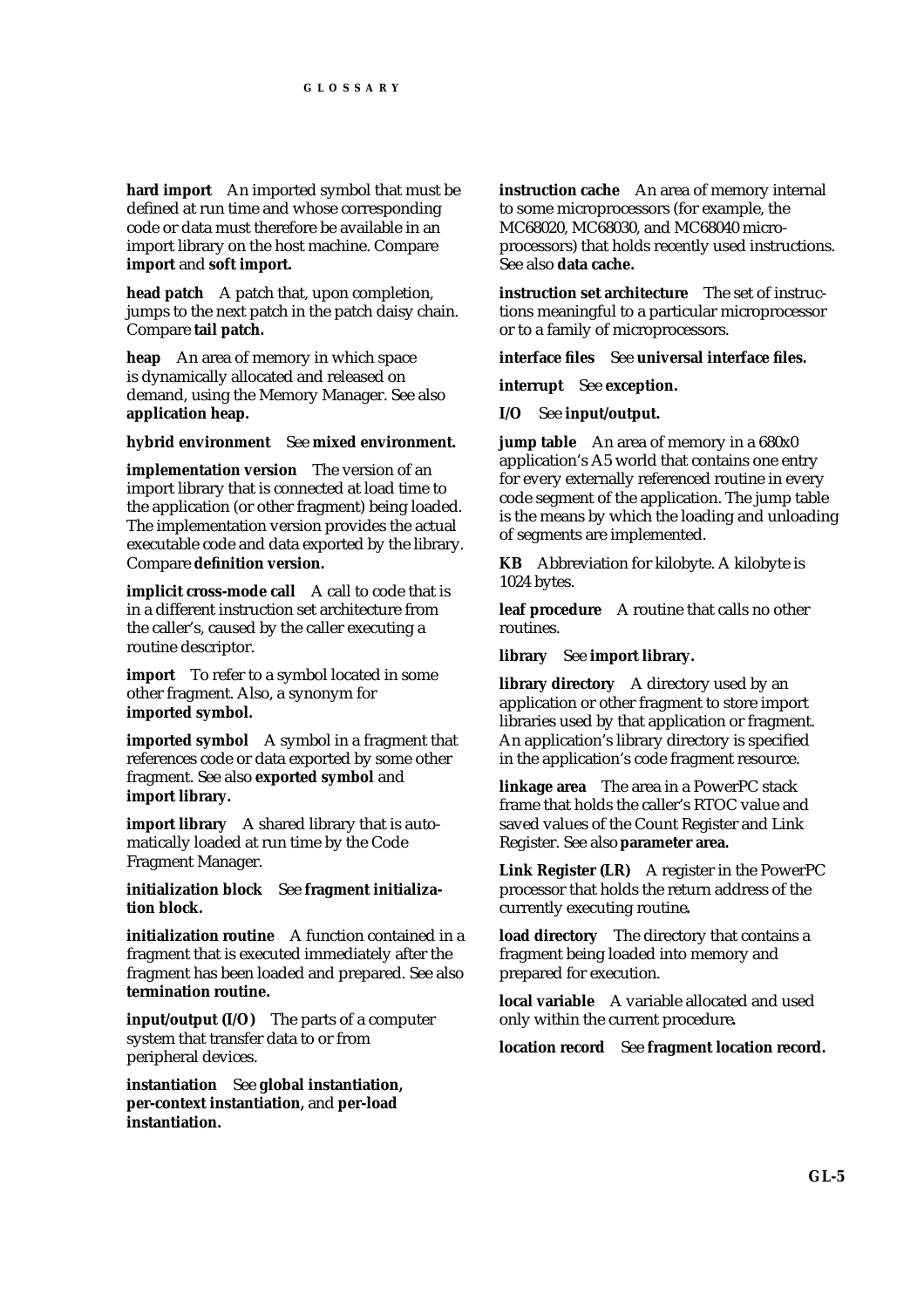**lock** (1) To prevent a relocatable block from being moved during heap compaction. (2) To temporarily prevent a range of physical memory from being paged out or moved by the Virtual Memory Manager.

**low-memory global variables** See **system global variables.**

**LR** See **Link Register.**

**machine information record** A data structure that contains information about the state of the machine at the time an exception occurs. Defined by the MachineInformation data type.

**Macintosh Operating System** The part of Macintosh system software that manages basic low-level operations such as file reading and writing, memory allocation and deallocation, process execution, and interrupt handling.

**Macintosh Programmer's Workshop (MPW)** A software development system for the Macintosh family of computers provided by Apple Computer.

**Macintosh system software** A collection of routines that you can use to simplify your development of Macintosh applications. See also **Macintosh Toolbox** and **Macintosh Operating System.**

**Macintosh Toolbox** The part of the Macintosh system software that allows you to implement the standard Macintosh user interface in your application or other software.

**Macintosh User Interface Toolbox** See **Macintosh Toolbox**.

**main routine** A function contained in a fragment whose use depends on the kind of fragment it is in. For applications, the main routine is the usual entry point. See also **main symbol.**

**main symbol** A symbol whose use depends on the kind of fragment it is in. For applications, the main symbol refers to the fragment's main routine. See also **main routine.**

**MB** Abbreviation for megabyte. A megabyte is 1024 kilobytes, or 1,048,576 bytes.

**memory location record** A data structure that provides information about the location of a fragment in memory. Defined by the MemFragment data type.

**memory management unit (MMU)** Any component that performs address mapping in a Macintosh computer. In Macintosh II computers, it is either the Address Management Unit (AMU) or the Paged Memory Management Unit (PMMU). The MMU function is built into the MC68030 and MC68040 microprocessors.

**Memory Manager** The part of the Operating System that dynamically allocates and releases memory space in the heap.

**mini-A5 world** An area of memory created and maintained by the Process Manager for a native PowerPC application. A native application's mini-A5 world contains a pointer to the application's QuickDraw global variables. See also **A5 world.**

**mixed environment** A process execution environment that supports applications and other software written in more than one instruction set.

**Mixed Mode Manager** The part of the Macintosh system software that manages the mixed-mode architecture of PowerPC processorbased computers running 680x0-based code (including system software, applications, and stand-alone code modules).

**MMU** See **memory management unit.**

**mode switch** The process of switching the execution context between the CPU's native context and an emulator (for example, the 68LC040 Emulator). See also **switch frame.**

#### **MPW** See **Macintosh Programmer's Workshop.**

**nanokernel** The lowest-level part of the system software for PowerPC processor-based Macintosh computers.

**native application** An application whose executable code is in the instruction set architecture of the CPU. See also **PowerPC application.**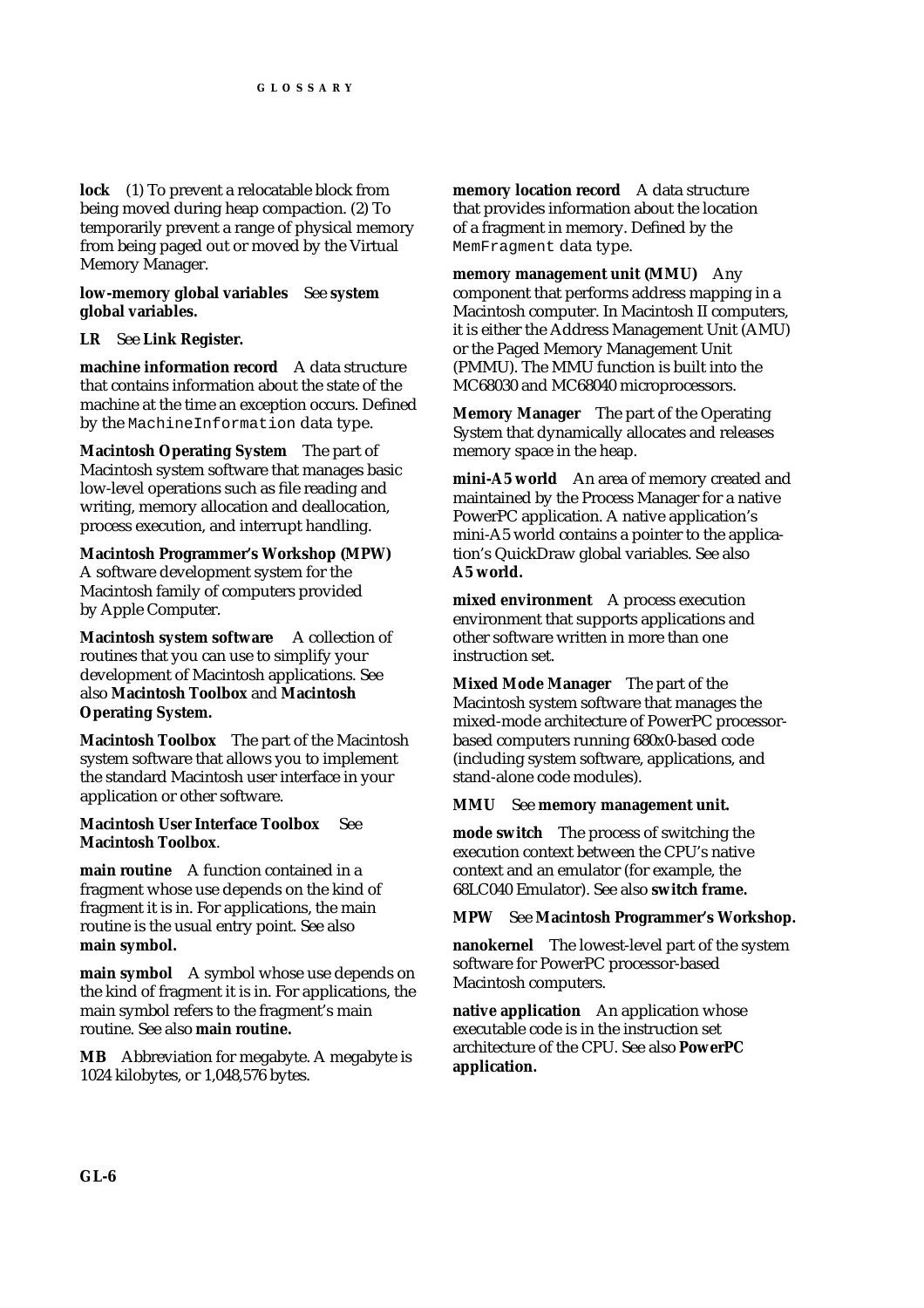**nonvolatile register** A register whose contents must be preserved across subroutine calls. If a routine changes the value of a nonvolatile register, it must save the old value on the stack before changing the register and restore that value before returning. See also **saved registers area** and **volatile register.**

**opcode** See **operation code.**

**Operating System** See **Macintosh Operating System.**

**operation code** The part of a machine instruction that encodes the operation to be performed. Often shortened to **opcode.**

**page** The basic unit of memory used in virtual memory.

**paged memory management unit (PMMU)** The Motorola MC68851 chip, used in the Macintosh II computer to perform logical-to-physical address translation and paged memory management.

**page fault** A special kind of bus error caused by an attempt to access data in a page of memory that is not currently resident in RAM.

**paging** The process of moving data between physical memory and a paging file.

**paging device** A volume that contains the backing-store file or a paging file.

**paging file** A file used to store unneeded pages of memory. See also **backing-store file.**

**parameter area** The area in a PowerPC stack frame that holds the parameters for any routines called by a given routine. See also **linkage area.**

**partition** A contiguous block of memory reserved for use by the Operating System or by an application. See also **application partition** and **system partition.**

**patch** Any code used to repair or augment an existing piece of code. In the context of Macintosh system software, a patch repairs or augments a trap. See also **head patch** and **tail patch.**

**PC** See **program counter.**

**PC-relative** A form of instruction addressing in which the destination instruction is some number of instructions before or after the current instruction.

#### **PEF** See **Preferred Executable Format.**

**per-context instantiation** The method of allocating an import library's static data in which one copy of that data is created for each separate application using the library. Using this method, a single application may have only one copy of the static data. See also **global instantiation** and **per-load instantiation.**

**per-load instantiation** The method of allocating an extension's static data in which one copy of that data is created for each separate connection to the extension. Using this method, a single client may have multiple copies of the static data. See also **global instantiation** and **per-context instantiation.**

**PMMU** See **paged memory management unit.**

**PowerPC** See **PowerPC microprocessor.**

**PowerPC application** An application that contains code only for a PowerPC microprocessor. See also **680x0 application** and **fat application.**

**PowerPC compiler** Any compiler that produces code that can execute on a PowerPC. See also **680x0 compiler.**

**PowerPC microprocessor** Any member of the family of PowerPC microprocessors. The MPC601 processor is the first PowerPC CPU.

**PowerPC Numerics** The floating-point environment on PowerPC processor-based Macintosh computers. This environment provides floating-point data types and arithmetic operations, plus some advanced numerical functions (such as logarithmic and trigonometric functions). See also **Standard Apple Numerics Environment.**

**PowerPC processor-based Macintosh computer** Any computer containing a PowerPC central processing unit that runs Macintosh system software. See also **680x0-based Macintosh computer.**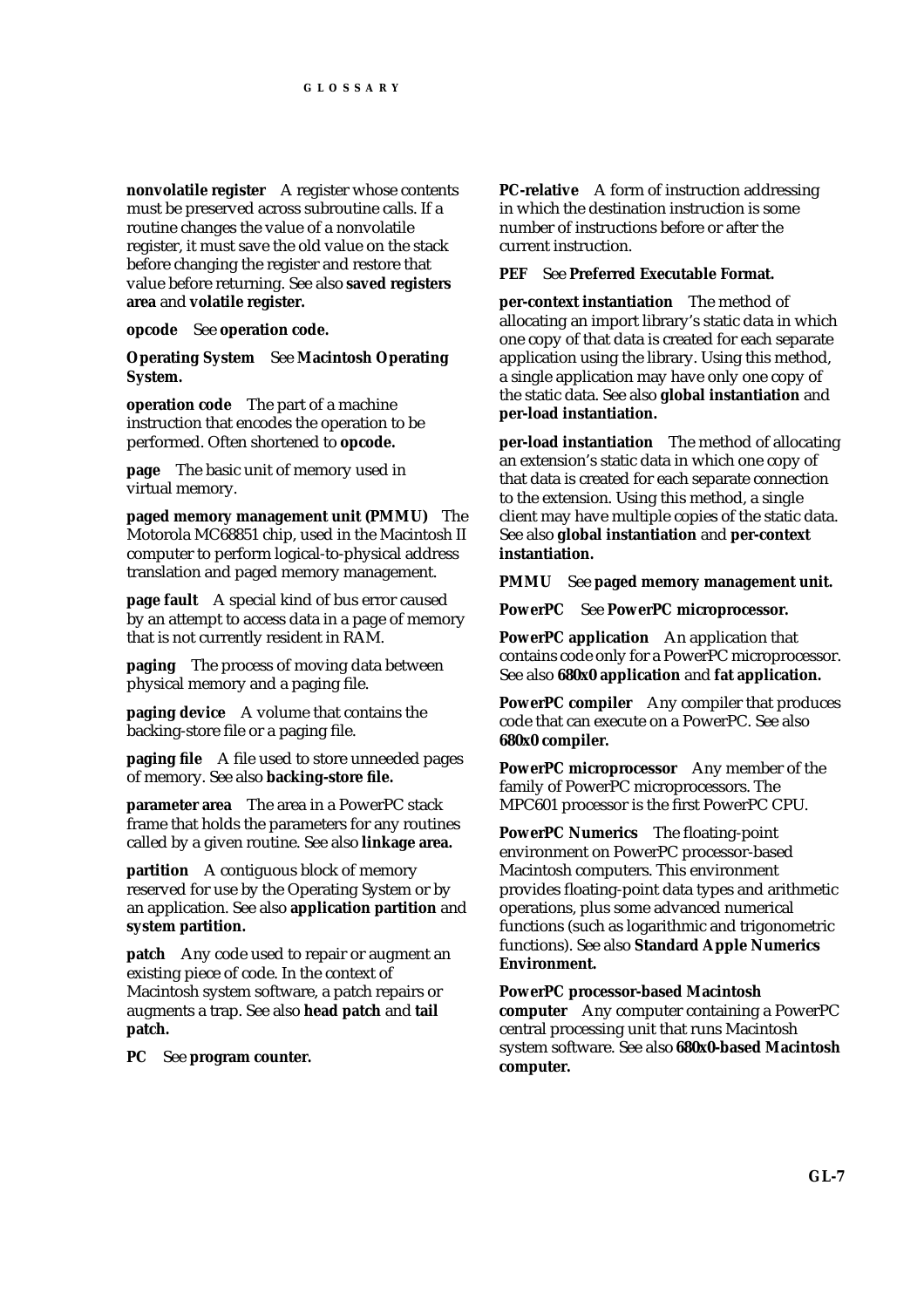**PowerPC software** Any software (that is, application, extension, driver, or other executable code) that consists of code only for a PowerPC microprocessor. See also **PowerPC application.**

**Preferred Executable Format (PEF)** The format of executable files used for PowerPC applications and other software running on Macintosh computers. See also **Extended Common Object File Format.**

**prepare** To resolve imports in a fragment to exports in some import library.

**private resource** Any executable resource whose behavior is defined by your application (or other kind of software) alone. Compare **accelerated resource.**

**procedure information** A long word that encodes information about a routine's calling conventions, the sizes and locations of the routine's parameters, and the size and location of the routine's result. Defined by the ProcInfoType data type.

**procedure pointer** A reference generated by a compiler when taking the address of a routine. On 680x0-based Macintosh computers, a procedure pointer is the address of the routine's executable code (and is defined by the ProcPtr data type). On PowerPC processor-based Macintosh computers, a procedure pointer is the address of the routine's transition vector.

**Process Manager** The part of the Macintosh Operating System that provides a cooperative multitasking environment by controlling access to shared resources and managing the scheduling, execution, and termination of applications.

**processor cache** See **data cache** or **instruction cache.**

**ProcInfoType** See **procedure information.**

**ProcPtr** See **procedure pointer.**

**program counter (PC)** A register in the CPU that contains a pointer to the memory location of the next instruction to be executed.

**prolog** A standard piece of code at the beginning of a routine that sets up the routine's stack frame and saves any nonvolatile registers used by the routine. See also **epilog.**

**prototype** See **function prototype.**

**QuickDraw global variables** A set of variables stored in a 680x0 application's A5 world that contain information used by QuickDraw.

**reduced instruction set computer (RISC)** A microprocessor in which all machine instructions are uniformly formatted and are processed through the same steps. See also **PowerPC microprocessor.**

**Red Zone** The area of memory immediately above the address pointed to by the stack pointer. The Red Zone is reserved for temporary use by a function's prolog and as an area to store a leaf routine's nonvolatile registers.

**reentrant exception handler** An exception handler that can be interrupted while servicing an exception, then service a new exception, and then complete servicing the original exception.

**register-based routine** A routine that receives its parameters and returns its results, if any, in registers. See also **stack-based routine.**

#### **RISC** See **reduced instruction set computer.**

**ROM registry** A list of the import libraries that are stored in the ROM of a Macintosh computer. See also **file and directory registry.**

**routine descriptor** A data structure used by the Mixed Mode Manager to execute a routine. A routine descriptor contains one or more routine records. Defined by the RoutineDescriptor data type.

**routine record** A data structure that contains information about a particular routine. A routine record specifies, among other things, a routine's instruction set architecture, the number and size of its parameters, its calling conventions, and its location in memory. Defined by the RoutineRecord data type.

#### **RTOC** See **Table of Contents Register.**

**run-time environment** The execution environment provided by the Process Manager and other system software services. The run-time environment dictates how executable code is loaded into memory, where data is stored, and how functions call other functions and system software routines.

**run-time library** See **implementation version.**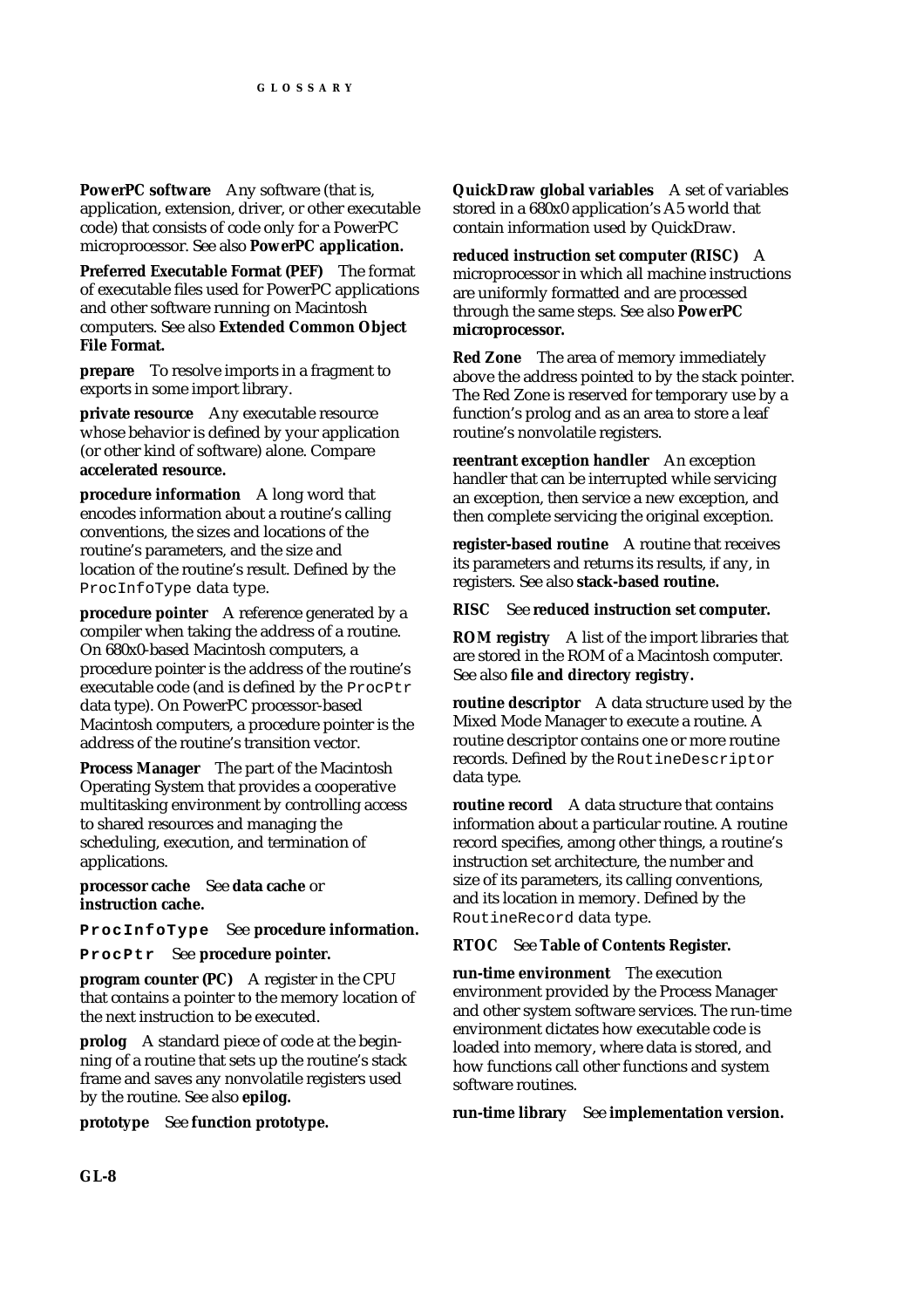#### **SANE** See **Standard Apple Numerics Environment.**

**saved registers area** The area in a PowerPC stack frame that holds the saved values of the nonvolatile general-purpose and floatingpoint registers.

**section** A region of memory occupied by part of a loaded fragment. When a fragment is loaded, it is divided into a code section and one or more copies of the data section. See also **code section** and **data section.**

**segment** One of several logical divisions of the code of a 680x0 application. Not all segments need to be in memory at the same time.

**segment location record** A data structure that provides information about the location of a fragment in the resource fork of a file on disk. Defined by the SegmentedFragment data type.

**Segment Manager** The part of the Macintosh Operating System that loads and unloads the code segments of a 680x0 application into and out of memory.

selector-based trap A system software routine that is called by passing a selector code to a single trap macro.

**shared library** A fragment that exports functions and global variables to other fragments. A shared library is used to resolve imports during linking and also during the loading and preparation of some other fragment. A shared library can be stored in a file of type 'shlb'. See also **import library.**

**smearing** See **byte smearing.**

**soft import** An imported symbol whose corresponding code or data might not be available in any import library on the host machine and which is therefore undefined at run time. Compare **hard import** and **import.**

#### **SP** See **stack pointer.**

**split trap** A system software routine that is implemented as 680x0 code in ROM and as PowerPC code in an import library. Because the PowerPC code is contained directly in the import library, you cannot patch the PowerPC portion of a split trap. Compare **fat trap.**

**stack** An area of memory in the application partition that is used for temporary storage of data during the operation of an application or other software.

**stack-based routine** A routine that receives its parameters and returns its results, if any, on the stack. See also **register-based routine.**

**stack frame** The area of the stack used by a routine for its parameters, return address, local variables, and temporary storage.

**stack pointer (SP)** A pointer to the top of the stack. See also **frame pointer.**

**stale instruction** An instruction in the microprocessor's instruction cache whose corresponding values in RAM have changed. You might need to flush the instruction cache to avoid using stale instructions.

**Standard Apple Numerics Environment (SANE)**  The floating-point environment on 680x0-based Macintosh computers and on Apple II computers. This environment provides floating-point data types and arithmetic operations, plus some advanced numerical functions (such as logarithmic and trigonometric functions). See also **PowerPC Numerics.**

**static data** The variables and other data that persist between calls to a particular function or fragment.

**stub definition function** Code that dispatches to a definition function contained elsewhere. See also **definition function.**

**stub definition resource** An executable resource that contains a stub definition function. See also **definition resource.**

**subroutine linkage** The mechanism by which one routine calls another, possibly passing arguments and receiving a function result.

**switch** See **mode switch.**

**switch frame** A stack frame, created by the Mixed Mode Manager during a mode switch, that contains information about the routine to be executed, the state of various registers, and the address of the previous frame.

**symbol** A name for a discrete element of code or data in a fragment.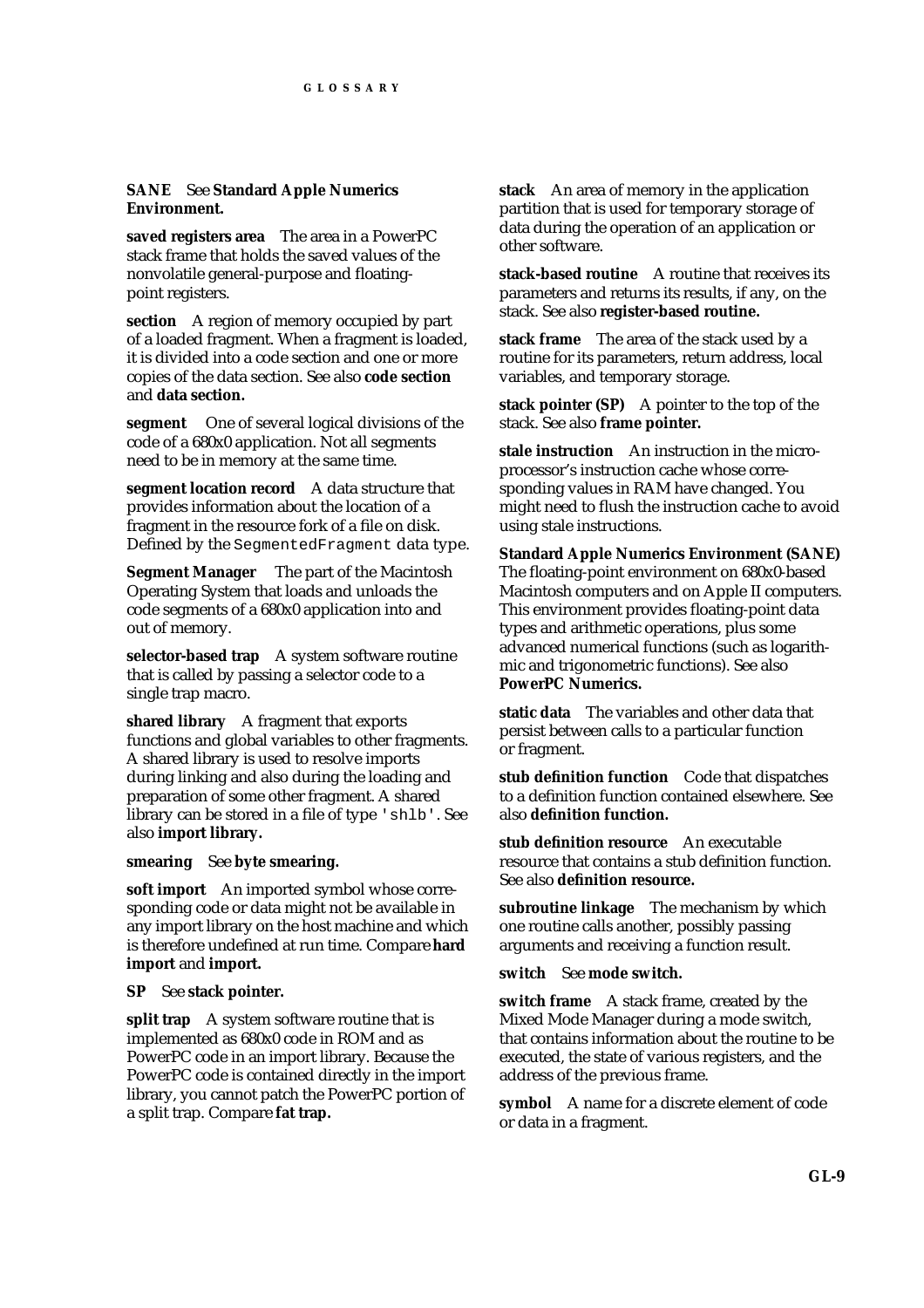**system extension** A file of type 'INIT' that contains executable code. System extensions are loaded into memory at system startup time.

**system global variables** A collection of global variables stored in the system partition.

**system heap** An area of memory in the system partition reserved for use by the Operating System.

**system partition** A partition of memory reserved for use by the Operating System.

**table of contents (TOC)** An area of static data in a fragment that contains a pointer to each routine or data item that is imported from some other fragment, as well as pointers to the fragment's own static data.

**Table of Contents Register (RTOC)** A processor register that points to the table of contents of the fragment containing the code currently being executed. On the PowerPC processor, the general-purpose register 2 is dedicated to serve as the RTOC.

**tail patch** A patch that invokes the next patch in the patch daisy chain as a subroutine, guaranteeing that the tail patch regains control after the execution of all subsequent patches. Compare **head patch.**

**temporary memory** Memory allocated outside an application partition that may be available for occasional short-term use.

**termination routine** A function contained in a fragment that is executed just before the fragment is unloaded. See also **initialization routine.**

**TOC** See **table of contents.**

**tool** See **application extension.**

**transition vector** An area of static data in a fragment that describes the entry point and TOC address of a routine. See also **procedure pointer.**

**trap** Any of a large set of Macintosh system software routines accessed via A-line instructions. See also **split trap.**

**trap dispatcher** The exception handler that deals with the occurrence of A-line instructions, providing the subroutine linkage between the A-line instruction and Macintosh system code.

**trap dispatch table** A table of entry points to Macintosh system routines that are invoked with A-line instructions.

**Trap Manager** The part of the Macintosh Operating System that provides the subroutine linkage to most Macintosh system software routines.

**trap patch** See **patch.**

**universal interface files** A set of interface files that you can use with both 680x0 compilers and PowerPC compilers.

**universal procedure pointer** A 680x0 procedure pointer or the address of a routine descriptor.

**VBL** See **vertical retrace interrupt.**

**VBL task** A task executed during a vertical retrace interrupt.

**vector** See **transition vector.**

**vertical blanking interrupt (VBL)** See **vertical retrace interrupt.**

**vertical retrace interrupt** An interrupt generated by the video circuitry each time the electron beam of a monitor's display tube returns from the lower-right corner of the screen to the upper-left corner.

**virtual memory** Addressable memory beyond the limits of the available physical RAM. The Operating System extends the logical address space by allowing unused code and data to be stored on a secondary storage device instead of in physical RAM.

**Virtual Memory Manager** The part of the Operating System that provides virtual memory.

**volatile register** A register whose contents need not be preserved across subroutine calls. See also **nonvolatile register.**

**weak import** See **soft import.**

**XCOFF** See **Extended Common Object File Format.**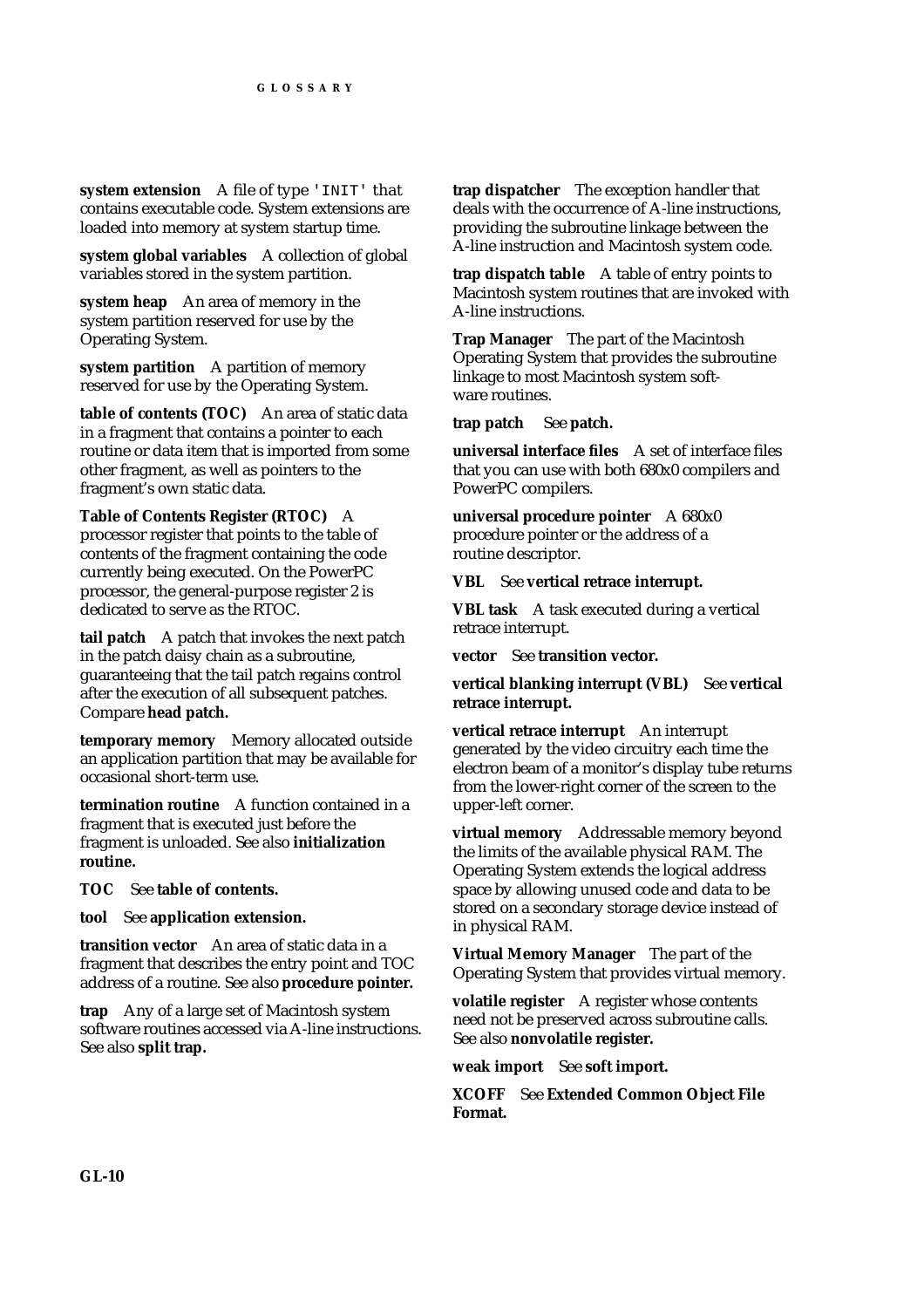# Index

#### Numerals

32-bit clean 1-4 680x0 applications 1-6 to 1-12 porting to PowerPC 1-15 to 1-19, 1-31 to 1-34, 1-57 to 1-65, 1-68 to 1-72, 2-21 to 2-26, 3-12 to 3-13, 4-6 to  $A_-\Omega$ structure of 1-32 680x0 compatibility issues. *See* 68LC040 Emulator 680x0 context blocks 1-8, 1-59 680x0 registers. *See also* A0 register; A5 register; A6 register; A7 register unsupported results 1-10 680x0 run-time environment 1-57 to 1-59 data alignment 1-63 to 1-65 68851 Paged Memory Management Unit 1-9 68881 floating-point unit 1-9 68882 floating-point unit 1-9 68LC040 Emulator 1-3, 1-6 to 1-12*. See also* Mixed Mode Manager address error exceptions 1-10 bus error exceptions 1-11 byte smearing 1-12 dynamic bus sizing 1-12 floating-point instructions 1-9 instruction cache 1-10 instruction timings 1-9 NOP instruction 1-12 PMMU 1-9 reserved fields 1-10 unavailable instructions 1-9 undefined results 1-10 virtual memory 1-9

## A

A0 register, and the Vertical Retrace Manager 1-62 A5 register, setting and restoring 1-60 to 1-63 A5 world 1-57 to 1-63 and table of contents 1-28 A6 register 1-42 A7 register 1-42 accelerated resources 1-23, 1-34 to 1-40 calling at interrupt time 2-26 data section in 1-38 limitations on 1-38 to 1-40

and main symbols 1-38 and termination routines 1-38 using global data in 1-39 to 1-40 action procedures. *See* control action procedures address error exceptions, emulator compatibility issues 1-10 alert boxes, displayed by PowerPC applications 1-34 alias resources 3-31 alignment. *See* data alignment A-line instructions 1-8 'alis' resource type 3-31 ANSI-compliant source code ix, 1-65 APDA xv AppleShare servers 1-55 'APPL' file type 1-21 application extensions. *See also* fragments defined 1-21 application global variables 1-58 application parameters 1-58 application partitions, automatic resizing of 1-55 applications 1-21. *See also* fragments file type 1-21 length of fragment 3-31 location of fragment 3-31 specifying instruction set architecture 3-30 specifying library directory 3-31 specifying stack size 1-60, 3-31 ApplLimit global variable 1-60 A-traps. *See* A-line instructions

## B

backing-store file 1-53 backing volume. *See* paging devices BCLR instruction 1-12 binding 1-25, 1-28 bit numbering conventions xiii block headers 1-69 BlockMove procedure 1-70 BSET instruction 1-12 BuildFatRoutineDescriptor macro 2-24 BuildRoutineDescriptor macro 2-23 to 2-24 bus error exceptions, emulator compatibility issues 1-11 bus sizing. *See* dynamic bus sizing byte smearing, emulator compatibility issues 1-12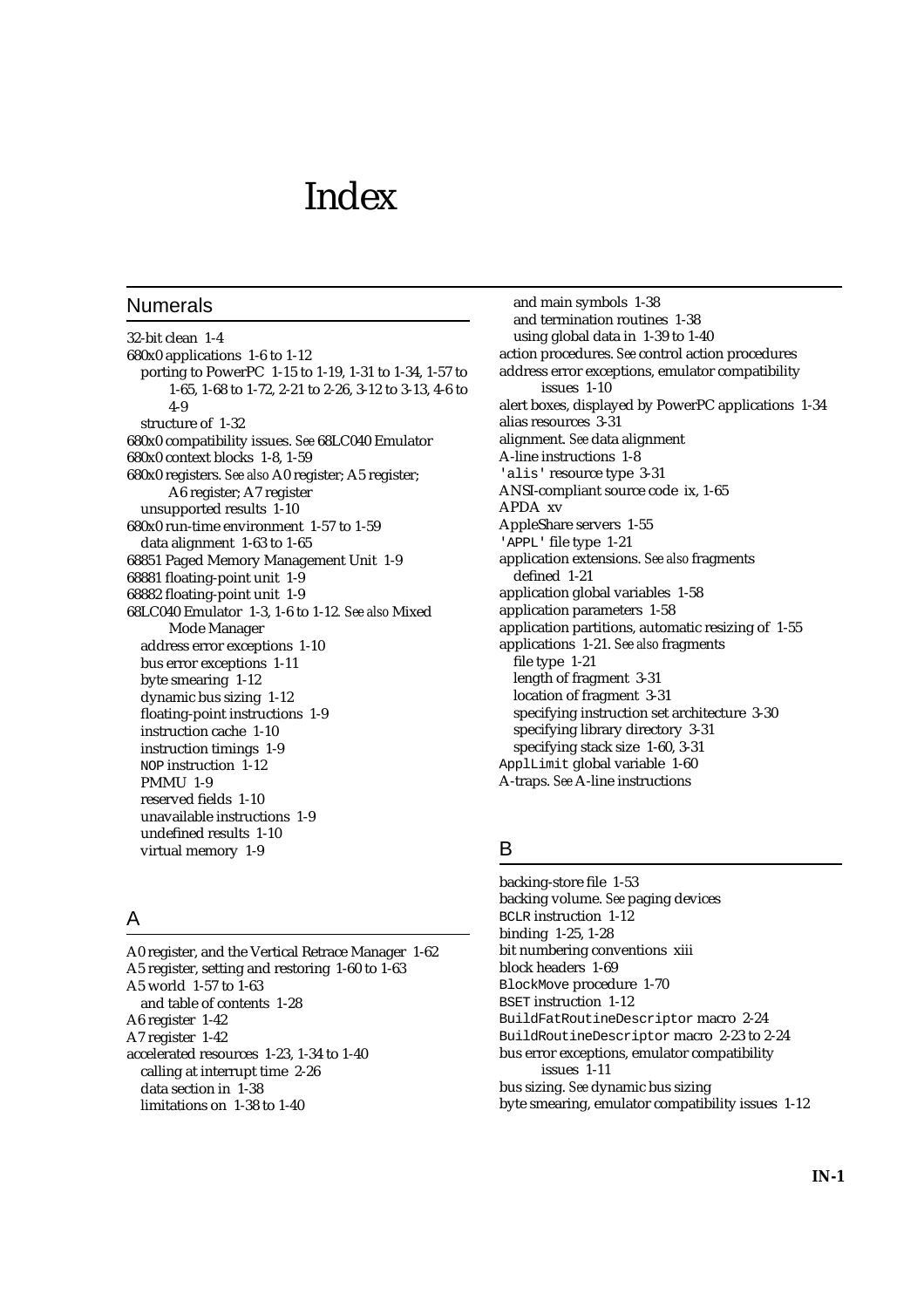## C

CAAR. *See* Cache Address Register cache, emulator compatibility issues 1-10 Cache Address Register (CAAR), emulator compatibility issues 1-10 Cache Control Register (CACR), emulator compatibility issues 1-10 CACR. *See* Cache Control Register calling conventions 1-41 to 1-47. *See also* procedure information C routines 1-43, 2-30 Operating System routines 1-43 Pascal routines 1-43, 2-30 PowerPC 1-43 to 1-47 register-based routines 2-30 selector-based C routines 2-30 selector-based Pascal routines 2-30 680x0 1-42 to 1-43 special cases. *See* special case routines specifying 2-30 to 2-32 THINK C routines 2-30 CALLM instruction 1-9 CallOSTrapUniversalProc function 1-67, 2-42 to 2-43 CallUniversalProc function 1-37, 1-67, 2-42 CCR. *See* Condition Code Register 'CDEF' resources 1-36 'cfrg' resource type 1-31 to 1-34, 3-12 to 3-13, 3-28 to 3-31 CloseConnection function 1-41, 3-23 to 3-24 closing resource forks 1-70 code, self-modifying 1-53 code fragment information records 3-29 to 3-31 Code Fragment Loader 1-22 Code Fragment Manager 1-22, 3-3 to 3-35 data structures 3-15 to 3-18 reading code fragment resources 3-13 resources 3-28 to 3-31 routines 3-18 to 3-26 code fragment resources 1-31 to 1-34, 3-12 to 3-13, 3-28 to 3-31 code fragments. *See* fragments code patches. *See* patches code resources. *See* executable resources code sections 1-23 code types. *See* instruction set architectures compact discs 1-55 compatibility issues. *See* 68LC040 Emulator compile-time libraries. *See* definition versions completion routines 1-18 Condition Code Register (CCR) during mode switches 2-14 specifying in procedure information 2-20 Condition Register (CR) 1-45, 1-46 connection IDs 3-5

connections 3-5 containers defined 1-21, 3-4 specifying location of 3-31 context blocks. *See* 680x0 context blocks contexts 1-51 control action procedures 1-16 to 1-18 control definition functions 1-16, 1-36 control panel, Memory 1-68 cooperative multitasking environment 1-4 coprocessors 1-9 counting symbols 3-14, 3-25 to 3-26 CountSymbols function 3-14, 3-25 to 3-26 CR. *See* Condition Register cross-mode call. *See* explicit cross-mode calls; implicit cross-mode calls

#### D

data, exchanging between PowerPC and 680x0 environments 1-64 to 1-65 data, global. *See* global data data alignment 1-63 to 1-65 data forks 1-21, 1-30, 1-31 to 1-34 data instantiation global 1-51 per-context 1-51 per-load 1-52 data sections and accelerated resources 1-38 defined 1-23 Debugger routine, calling within an exception handler 4-9 DebugStr routine, calling within an exception handler 4-9 default stack size 1-60, 3-31 definition procedures. *See* control definition functions; list definition procedures; menu definition procedures; window definition functions definition versions 3-8, 3-30 detaching resources 1-70 DetachResource procedure 1-70 device drivers, and the 68LC040 Emulator 1-11 to 1-12 DiskFragment data type 3-17 disk location records 3-17 to 3-18 DISPATCHED\_STACK\_ROUTINE\_PARAMETER macro 2-50 DISPATCHED\_STACK\_ROUTINE\_SELECTOR\_SIZE macro 2-50 DisposeHandle procedure 1-69 DisposePtr procedure 1-70 DisposeRoutineDescriptor function 1-19, 2-21, 2-41 disposing of memory blocks 1-69 disposing of pictures 1-69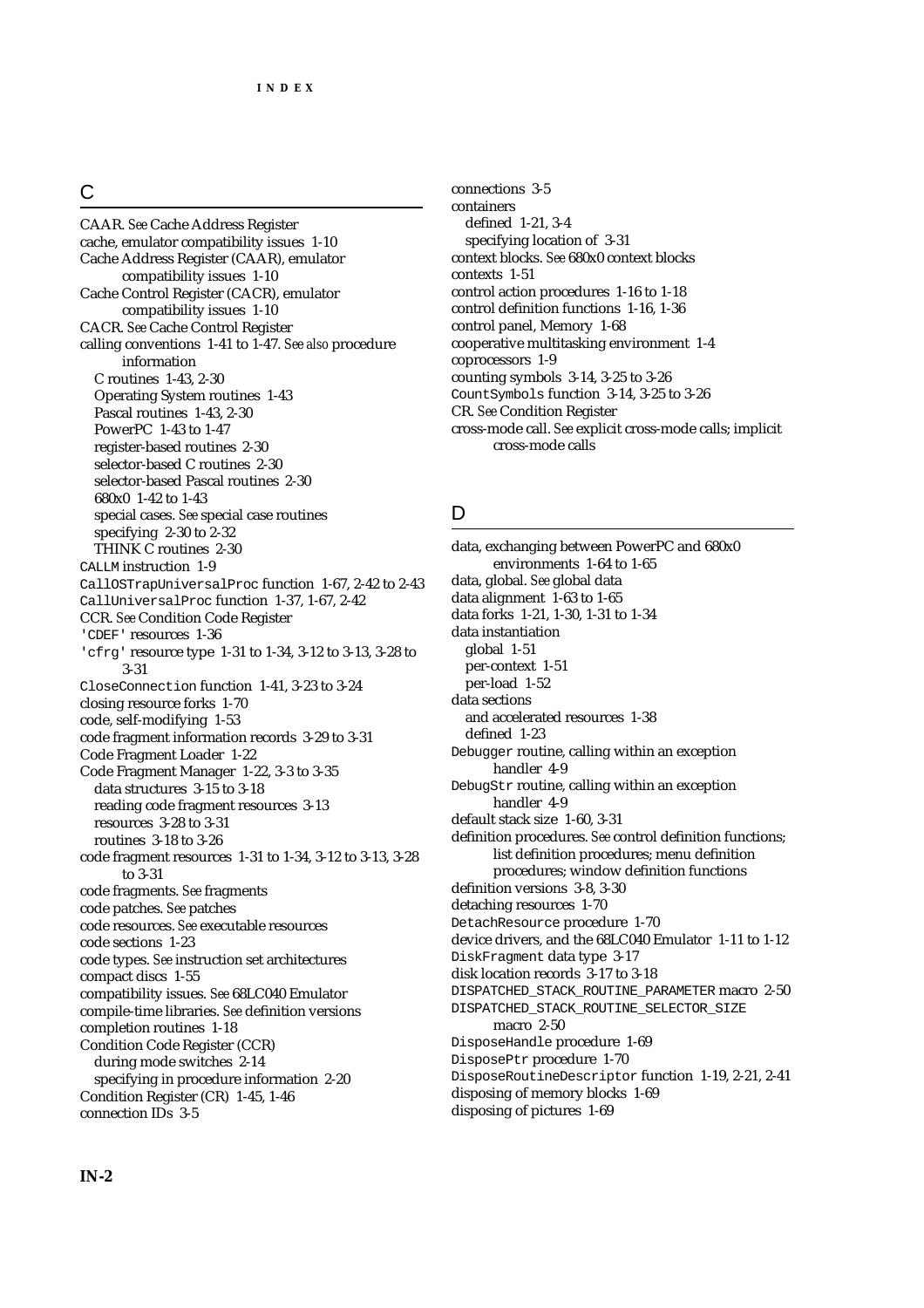draw hook routines, specifying calling conventions of 2-32 drop-ins. *See* application extensions dynamically linked libraries. *See* import libraries dynamic bus sizing, emulator compatibility issues 1-12

## E

emulator. *See* 68LC040 Emulator epilog code 1-46 event filter functions 1-18 exception codes. *See* exceptions, types of exception contexts 4-4 exception frames, created by 68LC040 Emulator 1-11 exception handlers defined 4-3 installing 1-57, 4-6 to 4-7 limitations on 4-9 and the Red Zone 1-47 removing 4-7 writing 4-7 to 4-9 ExceptionInformation data type 4-7, 4-16 exception information records 4-7, 4-16 Exception Manager 1-47, 4-3 to 4-22 application-defined routines in 4-17 to 4-18 constants in 4-9 to 4-11 data structures in 4-12 to 4-16 routines in 4-17 exceptions defined 4-3 680x0 bus error 1-11 types of 4-5 to 4-6, 4-9 to 4-11 exchanging data between PowerPC and 680x0 environments 1-64 to 1-65 executable resources 1-34 to 1-41. *See also* accelerated resources; private resources ExitToShell procedure 2-41 explicit cross-mode calls 2-8 exported symbols. *See* exports exports 1-23, 3-4 getting information about 3-14 Extended Common Object File Format (XCOFF) 1-22, 1-30 Extensions folder 3-6, 3-7 extensions. *See* application extensions; system extensions external code 2-4 to 2-5

### F

fake definition resources. *See* stub definition resources

fake handles 1-70 fake pointers 1-70 fat applications 1-33 to 1-34 fat patches 1-66 to 1-68, 1-71 fat resources 1-38, 1-71, 2-25 fat routine descriptors 2-24, 2-25 file and directory registry 3-6 to 3-7 file forks. *See* data forks; resource forks file mapping 1-53 to 1-55 file types 'APPL' 1-21 'shlb' 1-21, 3-6, 3-10 finding symbols 1-38, 3-14, 3-24 to 3-26 FindSymbol function 1-38, 1-41, 3-24 to 3-25 F-line instructions 1-8 floating-point data types 1-65 floating-point exceptions, handling 4-3 floating-point information records 4-14 floating-point instructions, emulator compatibility issues 1-9 floating-point parameters 1-72 floating-point registers 1-43, 1-47 to 1-50, 1-72, 4-4, 4-15 Floating-Point Status and Control Register (FPSCR) 4-14 to 4-15 floppy disks 1-55 flushing caches 1-10, 1-70 forks. *See* data forks; resource forks FP. *See* frame pointer FPSCR. *See* Floating-Point Status and Control Register FPUInformation data type 4-14 fragment initialization blocks 3-15 to 3-16 fragment location records 3-16 to 3-17 FragmentLocator data type 3-16 fragments 1-20 to 1-41, 3-4 to 3-5 defined 1-5, 1-21, 3-4 finding symbols in 3-24 to 3-26 kinds of 1-21 loading 3-10 to 3-12, 3-19 to 3-22 special routines in 1-29 to 1-30, 3-26 to 3-28 specifying names of 3-31 specifying size of 3-31 storing 1-30 to 1-34 structure of 1-22 to 1-23 unloading 3-23 to 3-24 frame pointer 1-42 frames. *See* stack frames; switch frames free blocks 1-70 function prototypes 1-72, 2-30

## G

general-purpose registers 1-8, 1-26, 1-41, 1-43, 1-45, 1-47 to 1-50, 1-72, 4-4, 4-8, 4-12 to 4-14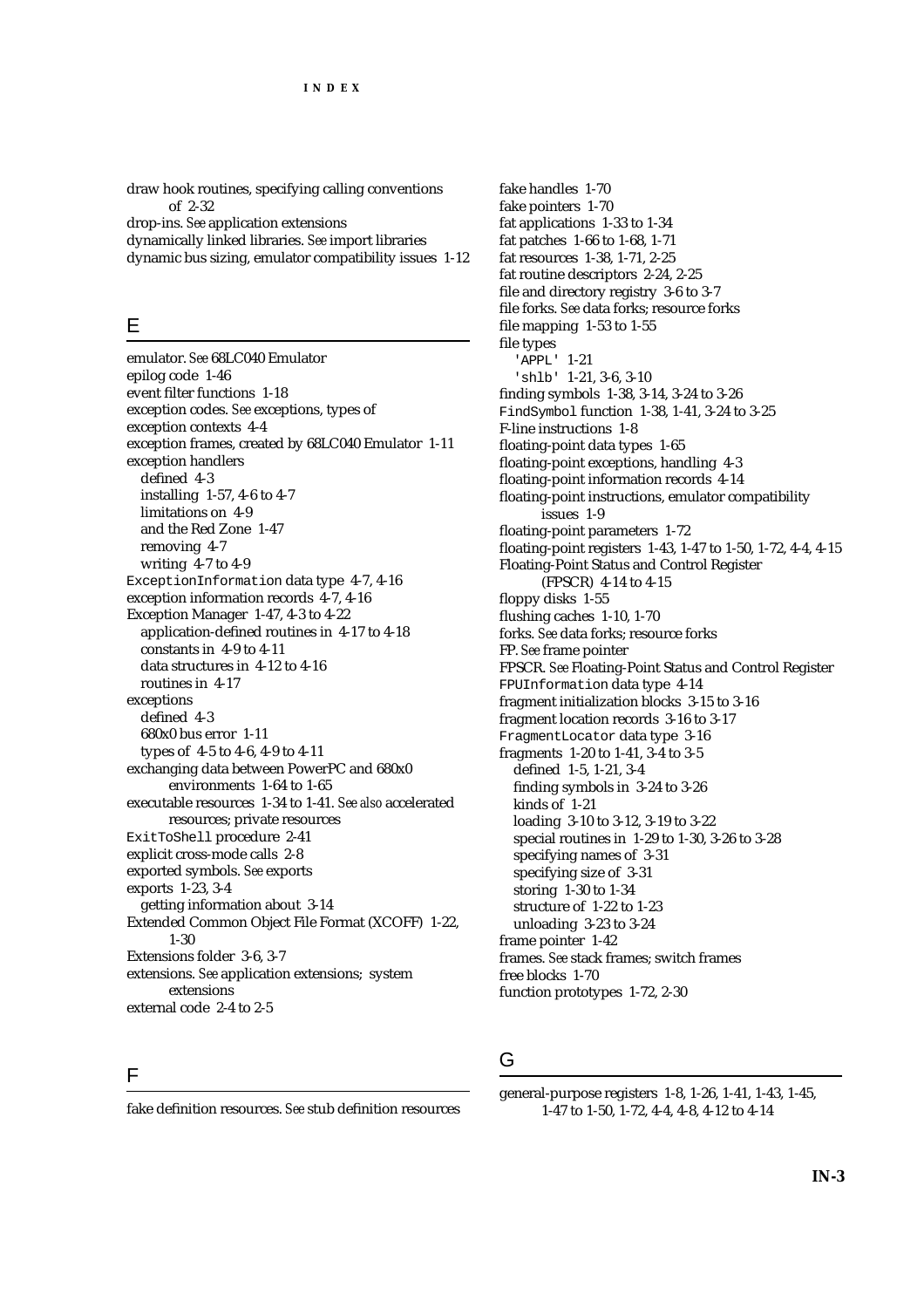Gestalt function 1-25, 1-57 Get1Resource function 3-21 GetApplLimit function 1-60, 1-70, 3-31 GetCurrentISA function 2-44 GetDiskFragment function 3-11, 3-19 to 3-21 GetIndSymbol function 3-14, 3-26 GetMemFragment function 3-11, 3-21 to 3-22 GetNextEvent filter procedures, specifying calling conventions of 2-32 GetPicture function 1-69 GetSharedLibrary function 3-10, 3-22 to 3-23 global data, in accelerated resources 1-39 to 1-40 global instantiation 1-51 global variables. *See* application global variables; QuickDraw global variables; system global variables grow-zone functions 1-18 specifying procedure information for 2-17 to 2-18

## H

handles, fake 1-70 header files. *See* universal interface files head patches 1-68 hit test hook routines, specifying calling conventions of 2-32 hybrid environment. *See* mixed environment HyperCard extensions 1-36

## I

implementation versions 3-8, 3-30 implicit cross-mode calls 2-8 imported symbols. *See* imports import libraries 1-50 to 1-52. *See also* fragments advantages of 1-51 checking versions 3-7 to 3-10 data instantiation 1-51 to 1-52 defined 1-21 definition version 3-8 file and directory registry 3-6 to 3-7 file type 1-21, 3-6, 3-10 implementation version 3-8 length of fragment 3-31 load directories 3-7 location of fragment 3-31 ROM registry 3-6 search order 3-5 to 3-7 specifying definition version 3-30 specifying implementation version 3-30 specifying instruction set architecture 3-30

specifying update levels 3-30 imports 1-21, 3-4. *See also* soft imports InitBlock data type 3-15 InitGraf procedure 1-59 initialization blocks. *See* fragment initialization blocks initialization routines 3-15 to 3-18, 3-27 defined 1-30 in-place data instantiation 1-38 input/output, accessing memory-mapped locations 1-11 to 1-12 *Inside Macintosh* bit numbering conventions xii to xiii chapter format xi format conventions xii format of parameter blocks xiv InstallExceptionHandler function 4-17 instantiation. *See* global instantiation; per-context instantiation; per-load instantiation instruction cache 1-10, 1-70 instruction set architectures constants for 2-35 to 2-36 defined 1-13 determining 2-44 specifying for an application 3-30 specifying for an import library 3-30 instruction timings 1-9 interface files. *See* universal interface files interrupts. *See* exceptions interrupt time calling accelerated resources 2-26 calling Memory Manager 1-70 I/O. *See* input/output

#### J

jump tables 1-58

## K

KillPicture procedure 1-69

## L

'LDEF' resources 1-36 leaf procedures 1-46 libraries. *See* import libraries library directories 3-6, 3-31 line-start recalculation routines, specifying calling conventions of 2-32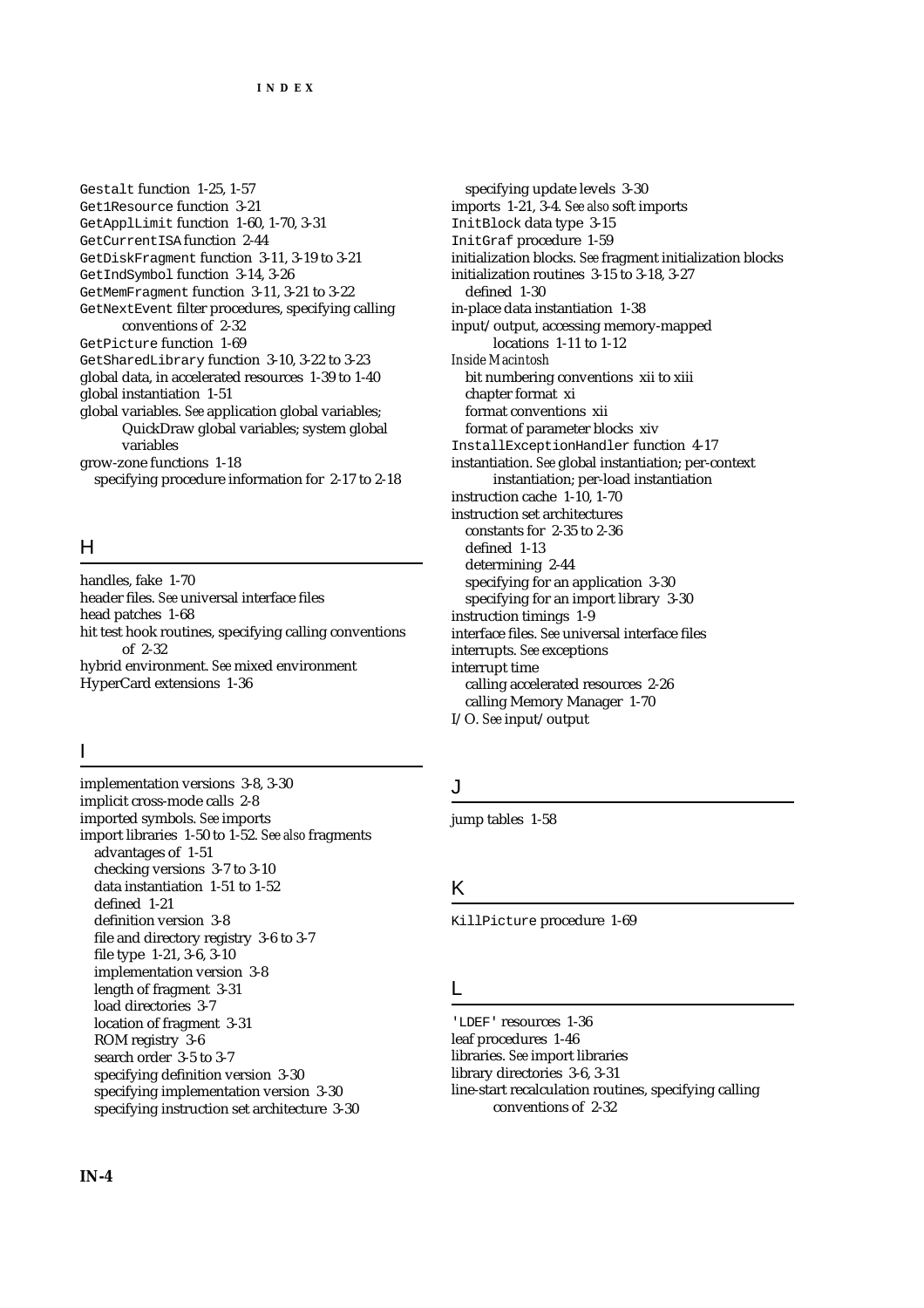linkage area 1-44 Link Register 2-11 list definition procedures 1-35 to 1-36 LMGetCurDirStore function 1-57 load directories 3-7 loading code fragments 3-10 to 3-12, 3-19 to 3-23 location records. *See* fragment location records low-memory global variables. *See* system global variables LR. *See* Link Register

#### M

MachineInformation data type 4-7, 4-12 machine information records 4-7, 4-12 Macintosh Programmer's Workshop xiv, 1-32, 1-38, 1-57, 1-65, 2-26, 2-30 main routines 3-27 and accelerated resources 1-38 defined 1-30 main symbols 3-19, 3-21, 3-22 and accelerated resources 1-38 defined 1-30 MakePEF tool 1-26, 1-38 'MDEF' resources 1-36 MemFragment data type 3-17 memory, organization of 1-52 to 1-65 memory blocks, disposing of 1-69 Memory control panel 1-68 MemoryExceptionInformation data type 4-15 memory exception records 4-15 memory location records 3-17 Memory Manager 1-5, 1-68 to 1-70 disposing of blocks 1-69 at interrupt time 1-70 private data structures 1-69 memory operations, types of 4-11 memory reference codes 4-11 menu bar hook routines, specifying calling conventions of 2-32 menu definition procedures 1-36 mini-A5 world 1-60 mixed environment 1-3, 1-4 Mixed Mode Manager 1-4, 1-13 to 1-19, 2-3 to 2-50*. See also* mixed environment; mode switches; routine descriptors; 68LC040 Emulator constants in 2-27 to 2-36 data structures in 2-36 to 2-38 defined 1-13, 2-3 introduced 2-4 limitations of 2-21 routines in 2-38 to 2-44 mode switches 2-7 to 2-14

defined 1-13 overhead 1-66 in patches 1-66 MOVE instruction 1-12 MPW. *See* Macintosh Programmer's Workshop

## N

nanokernel 1-4 NewControlActionProc function 1-18 NewFatRoutineDescriptor function 2-21, 2-40 to 2-41 NewPtr function 1-67 NewRoutineDescriptor function 2-15, 2-21, 2-39 to 2-40 NOP instruction, emulator compatibility issues 1-12 NSetTrapAddress procedure 1-67 null events 1-71 to 1-72

## $\Omega$

opcodes. *See* operation codes operation codes 1-8

#### P

Paged Memory Management Unit, emulator compatibility issues 1-9 paging devices 1-55 parameter area 1-44 parameter blocks, format of xiv parameter lists, variable 1-72 parameter passing 1-47 to 1-50 patches 1-18, 1-66 to 1-68 fat 1-66 to 1-68 head 1-68 tail 1-68 patching, selector-based traps 1-68 PC. *See* program counter PEF. *See* Preferred Executable Format per-context instantiation 1-51 performance 1-70 to 1-73 avoiding mode switches 1-71 to 1-72 passing parameters 1-72 to 1-73 using fat resources 1-71 per-load instantiation 1-52 pictures, disposing of 1-69 PMMU. *See* Paged Memory Management Unit pointer-based function calls 1-29 pointers, fake 1-70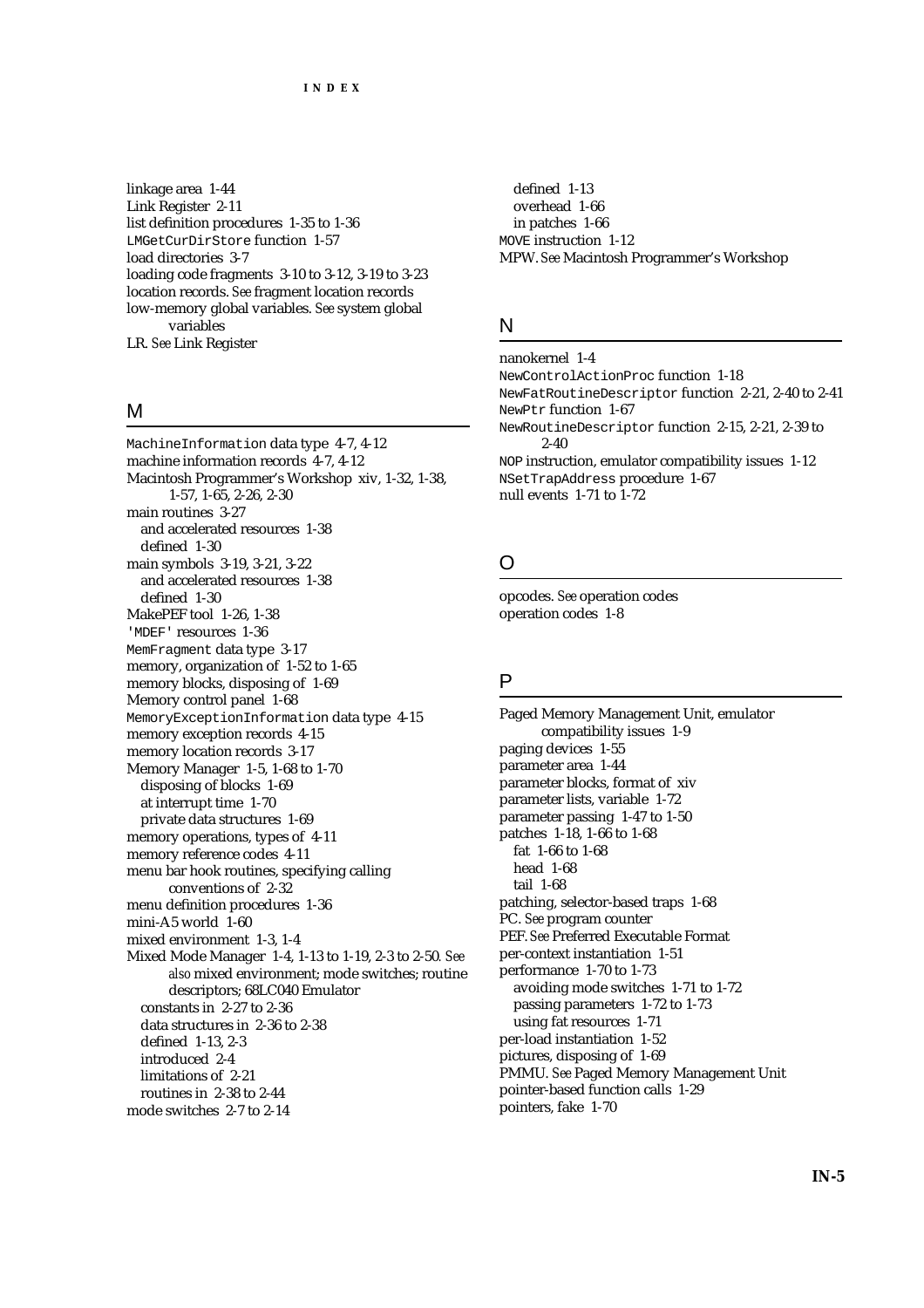porting 680x0 applications to PowerPC. *See* 680x0 applications, porting to PowerPC PowerPC. *See* PowerPC microprocessor PowerPC applications, structure of 1-31 to 1-32 PowerPC microprocessor ix, 1-4 floating-point registers 1-43, 1-47 to 1-50, 1-72, 4-4, 4-15 general-purpose registers 1-8, 1-26, 1-41, 1-43, 1-45, 1-47 to 1-50, 1-72, 4-4, 4-8, 4-12 to 4-14 special-purpose registers 1-41, 1-44 to 1-46, 4-4, 4-8, 4-12 PowerPC run-time environment 1-19 to 1-65 application partitions 1-57 to 1-63 data alignment 1-63 to 1-65 organization of memory in 1-52 to 1-65 system partition 1-56 to 1-57 pragma statements 1-64 Preferred Executable Format (PEF) 1-22, 1-30 prepare 1-22 private resources 1-36, 1-40 to 1-41 procedure information constants for 2-27 to 2-33 defined 1-16, 2-15 number of specifiable parameters 2-17, 2-20 specifying 2-14 to 2-21 procedure pointers 2-5 to 2-7 Process Manager, reading code fragment resources 3-12 ProcInfoType. *See* procedure information ProcPtr. *See* procedure pointers program counter 1-8, 1-11, 4-8, 4-12 prolog code 1-45 protocol handlers, specifying calling conventions of 2-32 prototypes. *See* function prototypes

## Q

QDGlobals data type 1-59 QuickDraw global variables 1-58 to 1-60

## R

Red Zone 1-46 to 1-47 reentrancy, in exception handlers 4-9 REGISTER\_RESULT\_LOCATION macro 2-18, 2-50 REGISTER\_ROUTINE\_PARAMETER macro 2-18, 2-50 RegisterInformation data type 4-8, 4-12 to 4-14 register information records 4-12 to 4-14 registers. *See* PowerPC microprocessor; 680x0 registers ReleaseResource procedure 1-69

resource-based code. *See also* fat resources executing 2-24 to 2-26 resource forks 1-31 to 1-34 closing 1-70 resources accelerated. *See* accelerated resources detaching 1-70 fat 1-71 private. *See* private resources stub. *See* stub definition resources resource types 'alis' 3-31 'CDEF' 1-36 'cfrg' 1-31 to 1-34, 3-12 to 3-13, 3-28 to 3-31 'LDEF' 1-36 'MDEF' 1-36 'WDEF' 1-36 'XCMD' 1-36 RESULT\_SIZE macro 1-16, 2-16, 2-50 Rez 1-32, 1-38, 2-26, 3-12, 3-13, 3-28, 3-30, 3-31 ROM registry 3-6 RoutineDescriptor data type 2-37 to 2-38 routine descriptor flags 2-27 routine descriptors 1-15 to 1-19, 2-6 to 2-7, 2-37 to 2-38. *See also* universal procedure pointers creating 2-39 to 2-41 defined 1-15, 2-6 disposing of 1-19, 2-41 executing code with 2-42 to 2-43 fat 2-24, 2-25 global 2-21 local 2-21 to 2-22 static 2-22 to 2-24 RoutineRecord data type 2-36 routine records 1-15 to 1-16, 2-36 to 2-37 RTE instruction 1-11 RTM instruction 1-9 RTOC. *See* Table of Contents Register run-time environment, defined 1-20. *See also* PowerPC run-time environment; 680x0 run-time environment run-time libraries. *See* implementation versions

## S

SANE. *See* Standard Apple Numerics Environment saved registers area 1-45 sections 1-22. *See also* code sections; data sections SegmentedFragment data type 3-18 segment location records 3-18 Segment Manager 1-32 selector-based traps 1-68 self-modifying code 1-53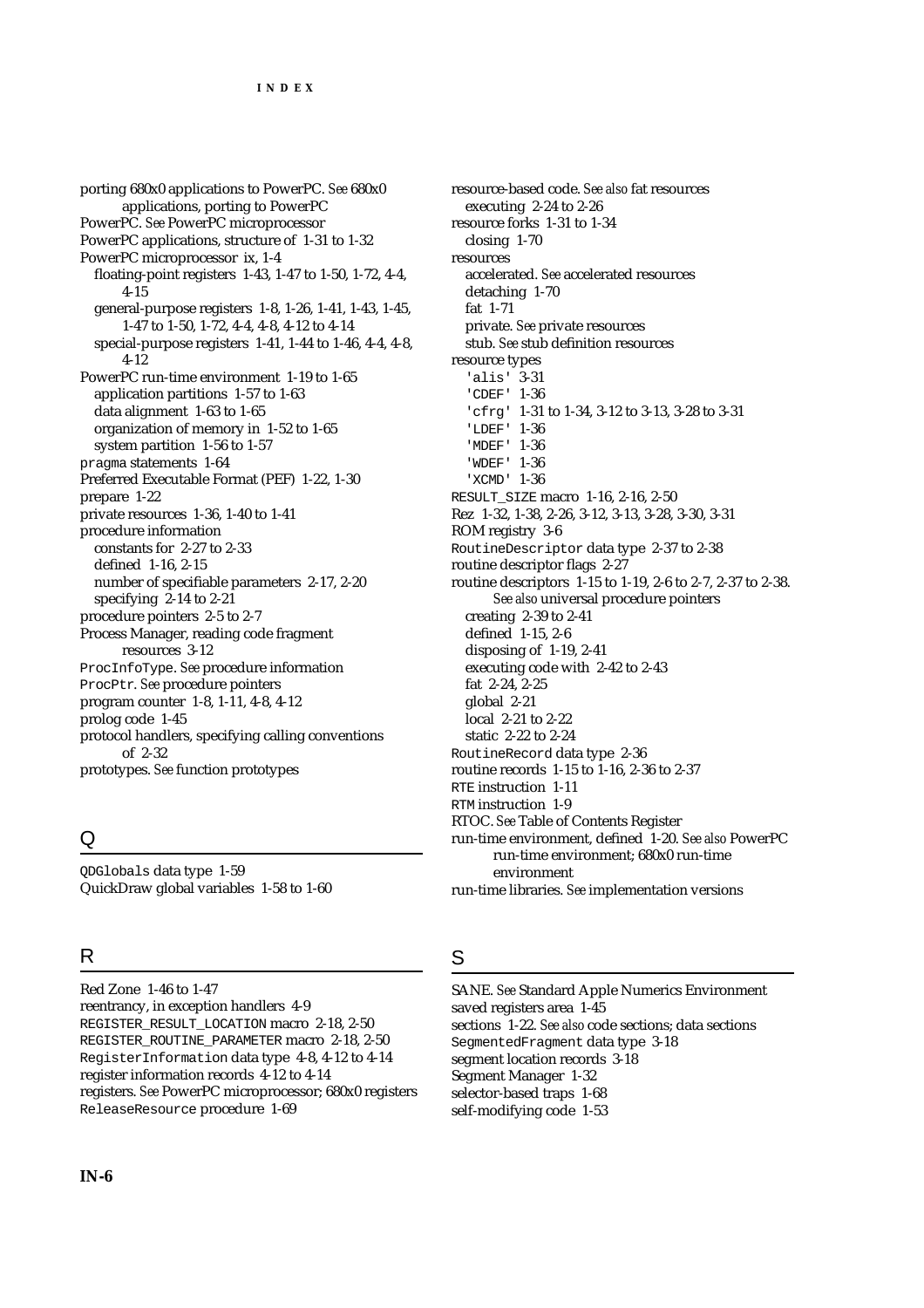SetA5 function 1-62 to 1-63 SetApplLimit procedure 1-60, 1-69, 1-70, 3-31 SetCurrentA5 function 1-63 SetGrowZone procedure 1-69 SetOSTrapAddress procedure 1-67 SetToolTrapAddress procedure 1-67 SetTrapAddress procedure 1-67 shared libraries. *See* import libraries 'shlb' file type 1-21, 3-6, 3-10 68881 floating-point unit 1-9 68882 floating-point unit 1-9 68851 Paged Memory Management Unit 1-9 680x0 registers. *See also* A0 register; A5 register; A6 register; A7 register unsupported results 1-10 SIZE\_CODE macro 1-16, 2-50 smearing. *See* byte smearing socket listeners, specifying calling conventions of 2-32 soft imports 1-25 to 1-26 SP. *See* stack pointer SPECIAL\_CASE\_PROCINFO macro 2-50 special case routines 2-30 to 2-32 special-purpose registers 1-41, 1-44 to 1-46, 4-4, 4-8, 4-12 Special Status Word (SSW) 1-11 split traps 1-68 SSW. *See* Special Status Word stack, specifying minimum size of 1-60, 3-31 stack frames 1-41, 1-42 to 1-47. *See also* switch frames parameter area 1-44 stack pointer 1-8, 1-42, 2-10 STACK\_ROUTINE\_PARAMETER macro 1-16, 2-50 stale instructions 1-10 Standard Apple Numerics Environment (SANE) 1-9 stub definition resources 1-35 switches. *See* mode switches switch frames PowerPC-to-680x0 2-13 to 2-14 680x0-to-PowerPC 2-10 to 2-12 symbols 3-4 counting 3-14, 3-25 to 3-26 finding 1-38, 3-14, 3-24 to 3-26 System 7.1 1-4 system extensions, defined 1-21 system global variables 1-56 to 1-57, 1-69 system partition 1-56 to 1-57 system software patching 1-66 to 1-68 for PowerPC processor-based Macintosh computers 1-4 to 1-6

## T

table of contents 1-26 to 1-29 defined 1-26 maximum size of 1-29 Table of Contents Register (RTOC) 1-26, 1-27, 1-29, 1-45, 1-46, 2-11 tail patches 1-68 temporary memory 1-55 termination routines 3-28 and accelerated resources 1-38 defined 1-30 text display routines, specifying calling conventions of 2-32 text width hook routines, specifying calling conventions of 2-31 THINK C calling conventions 2-30 32-bit clean 1-4 Time Manager tasks 1-18, 1-60 TOC. *See* table of contents tools. *See* application extensions TrackControl procedure 1-17, 2-21 transition vectors 1-26 to 1-27 defined 1-26, 2-5 and exception handlers 4-17 trap patches. *See* patches traps selector-based 1-68 split 1-68

## $\cup$

universal interface files 1-18 to 1-19, 1-57, 1-65, 2-6 to 2-7, 2-15, 2-17 universal procedure pointers 1-17 to 1-19, 2-6 to 2-7, 2-37. *See also* routine descriptors and accelerated resources 1-37, 2-24 to 2-26 defined 2-6 executing code with 2-42 to 2-43 and fat patches 1-66 and universal interface files 2-15 used in stub definition functions 1-36 using 2-21 to 2-22 unloading code fragments 3-23 to 3-24 UnloadSeg procedure 1-6 update levels, specifying for an import library 3-30 USESROUTINEDESCRIPTORS compiler variable 2-14, 2-39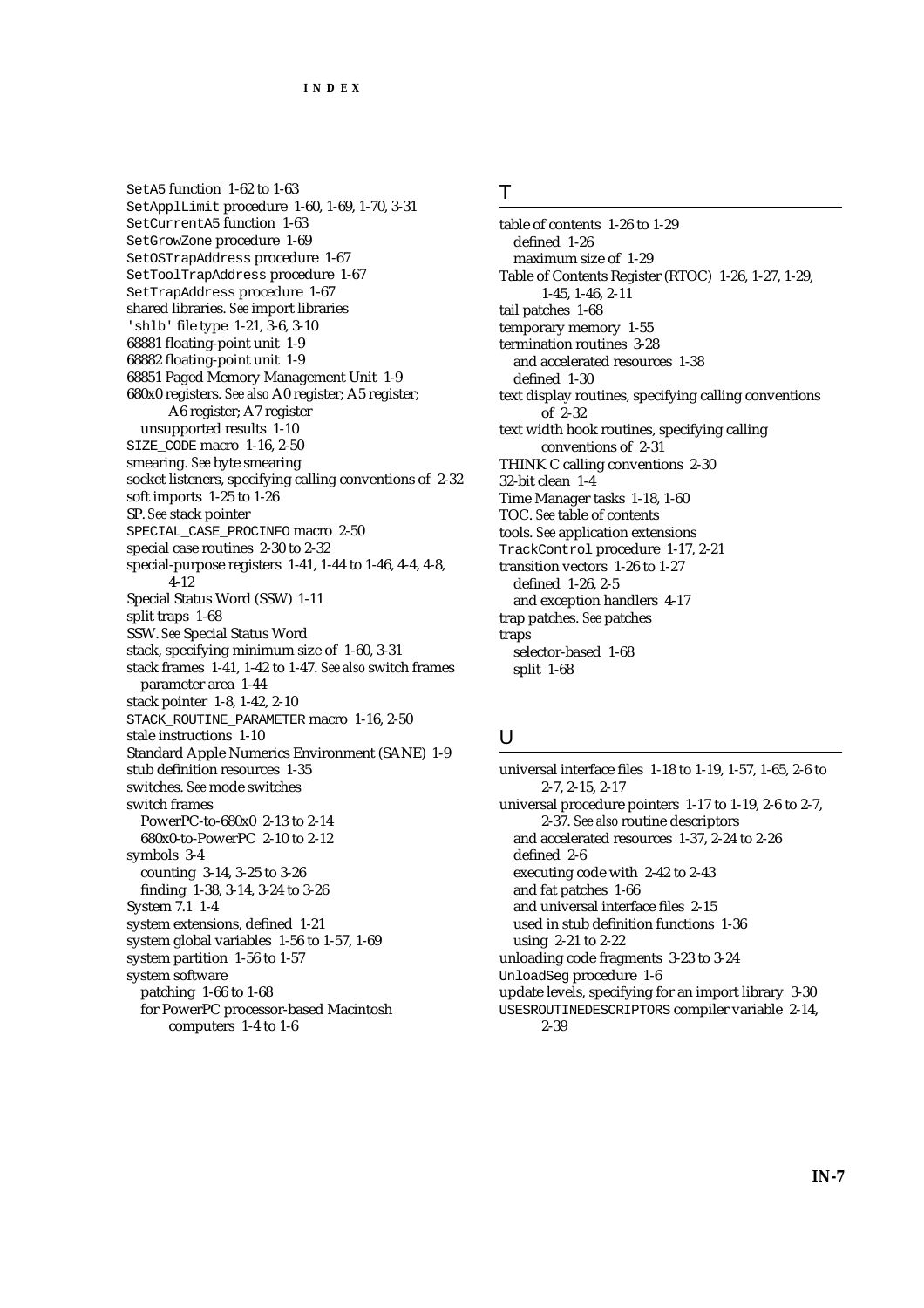**INDEX**

## V

variable parameter lists 1-72 VBL tasks 1-18, 1-60 to 1-63 vectors. *See* transition vectors versions of import libraries 3-7 to 3-10 of routine descriptor 2-38 Vertical Retrace Manager 1-61 to 1-63 virtual memory 1-53 to 1-55 emulator support for 1-9 Virtual Memory Manager 1-4, 1-53

## W

WaitNextEvent function 1-71 'WDEF' resources 1-36 weak imports. *See* soft imports width hook routines, specifying calling conventions of 2-31 window definition functions 1-36 word sizes xiii, 1-63

## X

'XCMD' resources 1-36 XCOFF. *See* Extended Common Object File Format

## Z

zone headers 1-69